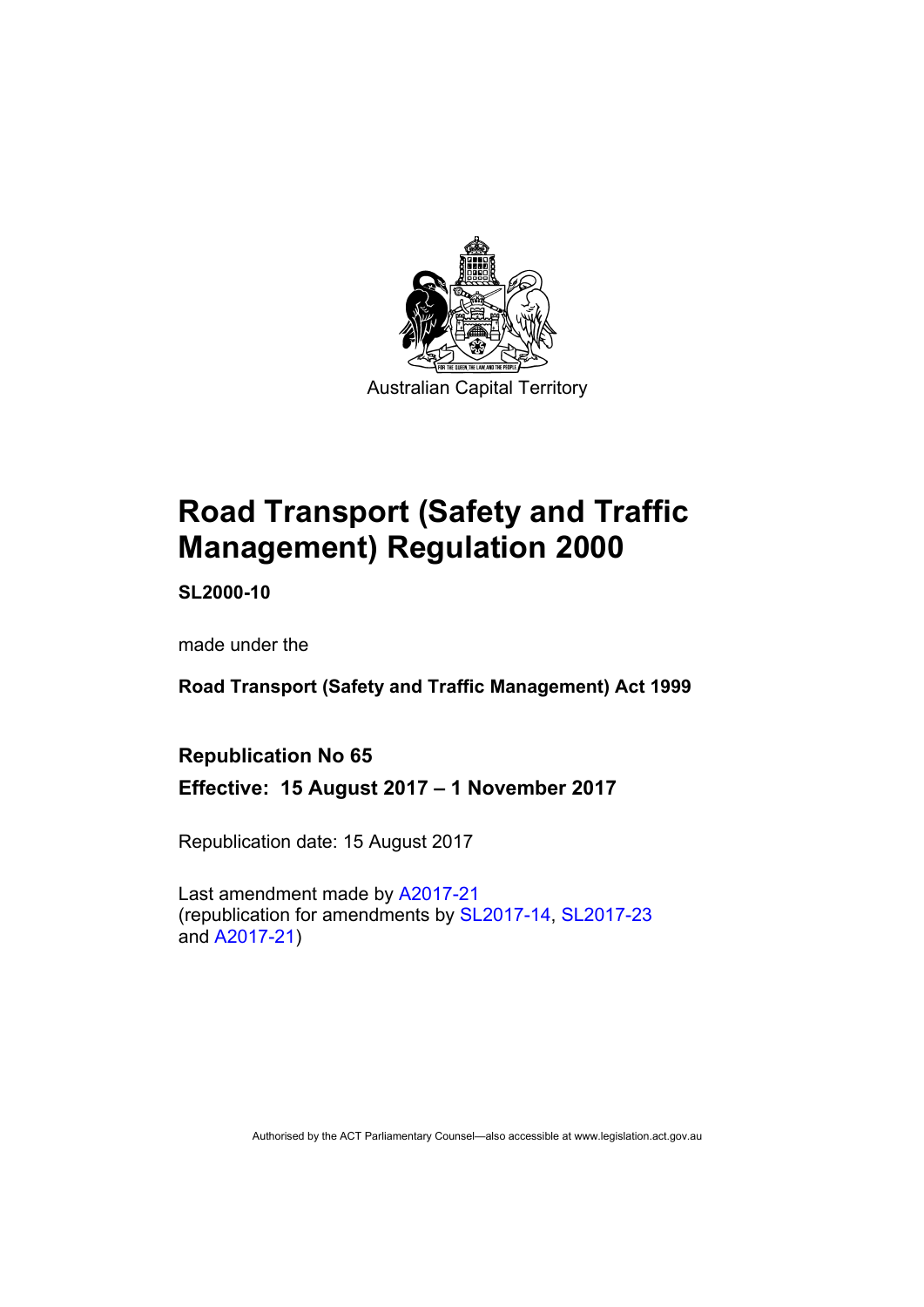#### **About this republication**

#### **The republished law**

This is a republication of the *Road Transport (Safety and Traffic Management) Regulation 2000*, made under the *Road Transport (Safety and Traffic Management) Act 1999* (including any amendment made under the *[Legislation Act 2001](http://www.legislation.act.gov.au/a/2001-14)*, part 11.3 (Editorial changes)) as in force on 15 August 2017*.* It also includes any commencement, amendment, repeal or expiry affecting this republished law to 15 August 2017.

The legislation history and amendment history of the republished law are set out in endnotes 3 and 4.

#### **Kinds of republications**

The Parliamentary Counsel's Office prepares 2 kinds of republications of ACT laws (see the ACT legislation register at [www.legislation.act.gov.au](http://www.legislation.act.gov.au/)):

- authorised republications to which the *[Legislation Act 2001](http://www.legislation.act.gov.au/a/2001-14)* applies
- unauthorised republications.

The status of this republication appears on the bottom of each page.

#### **Editorial changes**

The *[Legislation Act 2001](http://www.legislation.act.gov.au/a/2001-14)*, part 11.3 authorises the Parliamentary Counsel to make editorial amendments and other changes of a formal nature when preparing a law for republication. Editorial changes do not change the effect of the law, but have effect as if they had been made by an Act commencing on the republication date (see *[Legislation Act 2001](http://www.legislation.act.gov.au/a/2001-14)*, s 115 and s 117). The changes are made if the Parliamentary Counsel considers they are desirable to bring the law into line, or more closely into line, with current legislative drafting practice.

This republication includes amendments made under part 11.3 (see endnote 1).

#### **Uncommenced provisions and amendments**

If a provision of the republished law has not commenced, the symbol  $|\mathbf{U}|$  appears immediately before the provision heading. Any uncommenced amendments that affect this republished law are accessible on the ACT legislation register [\(www.legislation.act.gov.au](http://www.legislation.act.gov.au/)). For more information, see the home page for this law on the register.

#### **Modifications**

If a provision of the republished law is affected by a current modification, the symbol  $\mathbf{M}$ appears immediately before the provision heading. The text of the modifying provision appears in the endnotes. For the legal status of modifications, see the *[Legislation Act 2001](http://www.legislation.act.gov.au/a/2001-14)*, section 95.

#### **Penalties**

At the republication date, the value of a penalty unit for an offence against this law is \$150 for an individual and \$750 for a corporation (see *[Legislation Act 2001](http://www.legislation.act.gov.au/a/2001-14)*, s 133).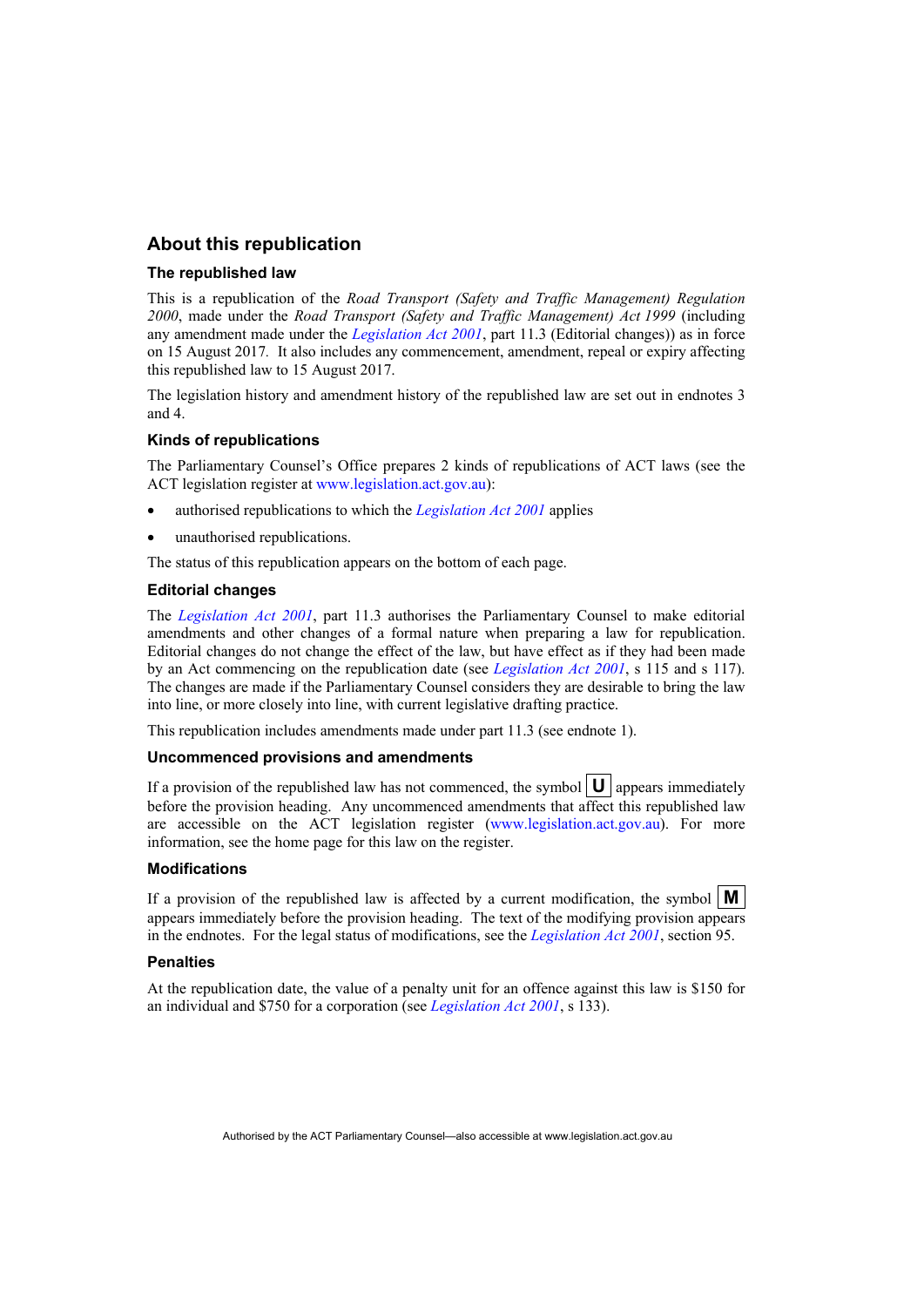

# **Road Transport (Safety and Traffic Management) Regulation 2000**

made under the

**Road Transport (Safety and Traffic Management) Act 1999** 

## **Contents**

Page

| <b>Chapter 1</b>            | <b>Preliminary</b>                                                |            |
|-----------------------------|-------------------------------------------------------------------|------------|
|                             | Name of regulation                                                | 2          |
| 2                           | Dictionary                                                        | 2          |
| 3                           | Dictionary—application to Australian Road Rules                   | 2          |
| 3A                          | Road includes road related area                                   | 2          |
| 3B                          | Meaning of <i>park</i> and <i>stop</i>                            | 3          |
| 4                           | <b>Notes</b>                                                      | 3          |
| 4A                          | Offences against regulation—application of Criminal Code etc      | 3          |
| 4B                          | Offences against regulation are strict liability offences         | 4          |
| R <sub>65</sub><br>15/08/17 | Road Transport (Safety and Traffic Management)<br>Regulation 2000 | contents 1 |
|                             | Effective: 15/08/17-01/11/17                                      |            |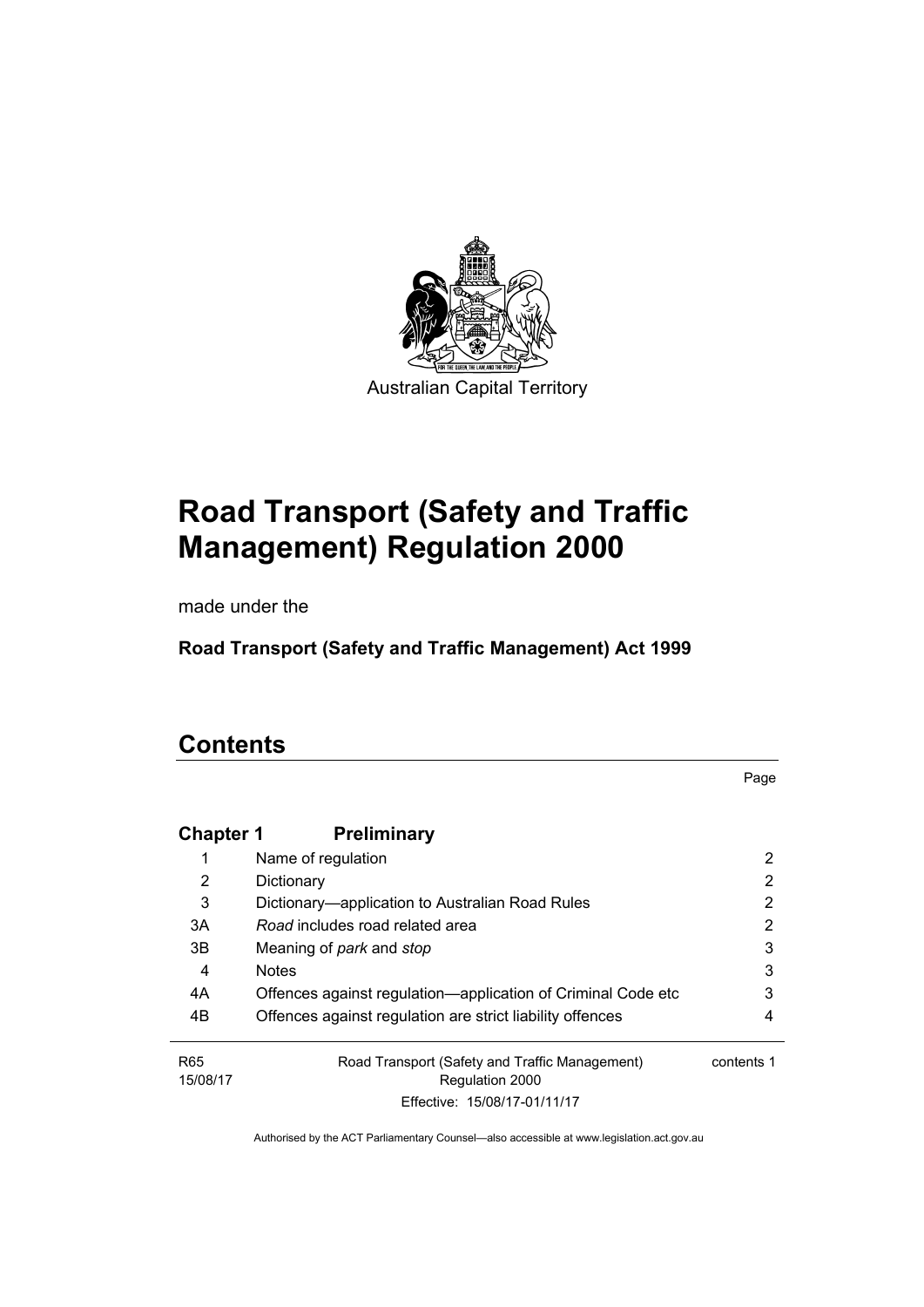| Contents |
|----------|
|----------|

| 4C               | General defence of accident or reasonable effort                                     | Page<br>4       |
|------------------|--------------------------------------------------------------------------------------|-----------------|
| <b>Chapter 2</b> | <b>Australian Road Rules</b>                                                         |                 |
| <b>Part 2.1</b>  | <b>Incorporation into ACT law</b>                                                    |                 |
| 5                | Meaning of Australian Road Rules                                                     | 5               |
| 6                | Incorporation of Australian Road Rules into ACT law                                  | 5               |
| <b>Part 2.2</b>  | How the Australian Road Rules are<br>incorporated                                    |                 |
| Division 2.2.1   | <b>General</b>                                                                       |                 |
| 7                | References to another law of this jurisdiction etc                                   | 2               |
| Division 2.2.2   | Other provisions for the Australian Road Rules                                       |                 |
| 8                | ARR r 10 (2)-penalties for offences                                                  | 3               |
| 8A               | ARR r 18-who is a pedestrian                                                         | 3               |
| 9                | ARR r 95—emergency stopping lane only signs                                          | 3               |
| 10               | ARR r 104-no truck signs                                                             | 4               |
| 11               | ARR r 151 (3) (b)—riding a motorbike or bicycle alongside more than<br>1 other rider | 4               |
| 11A              | ARR r 158 (2) (c)—other vehicles permitted to travel in bicycle lanes                | 4               |
| 12               | ARR r 158 (2) (c)—other vehicles permitted to travel in bus lanes                    | 4               |
| 12A              | ARR r 176-stopping on a clearway                                                     | 5               |
| 13               | ARR r 179 (1) (c)—stopping in a loading zone—goods and permit<br>vehicles            | 5               |
| 13A              | ARR r 179 (1) (c) and (2) (c)—stopping in loading zone—bookable<br>vehicles          | 6               |
| 13B              | ARR r 183-stopping in a bus zone                                                     | 7               |
| 13BA             | ARR r 189-double parking-motorbikes                                                  | 7               |
| 13C              | ARR r 195—stopping at or near a bus stop                                             | 7               |
| 14               | ARR r 199 (2)-stopping near postbox                                                  | 8               |
| 15               | ARR r 206 (2) (b), (c)—time extension for people with disabilities<br>permit         | 8               |
| 16               | ARR r 207 (2) (a)—fees for parking in pay parking spaces                             | 8               |
| 16A              | ARR r 213 (5)—making a motor vehicle secure—exception                                | 9               |
| contents 2       | Road Transport (Safety and Traffic Management)<br>Regulation 2000                    | R65<br>15/08/17 |

Effective: 15/08/17-01/11/17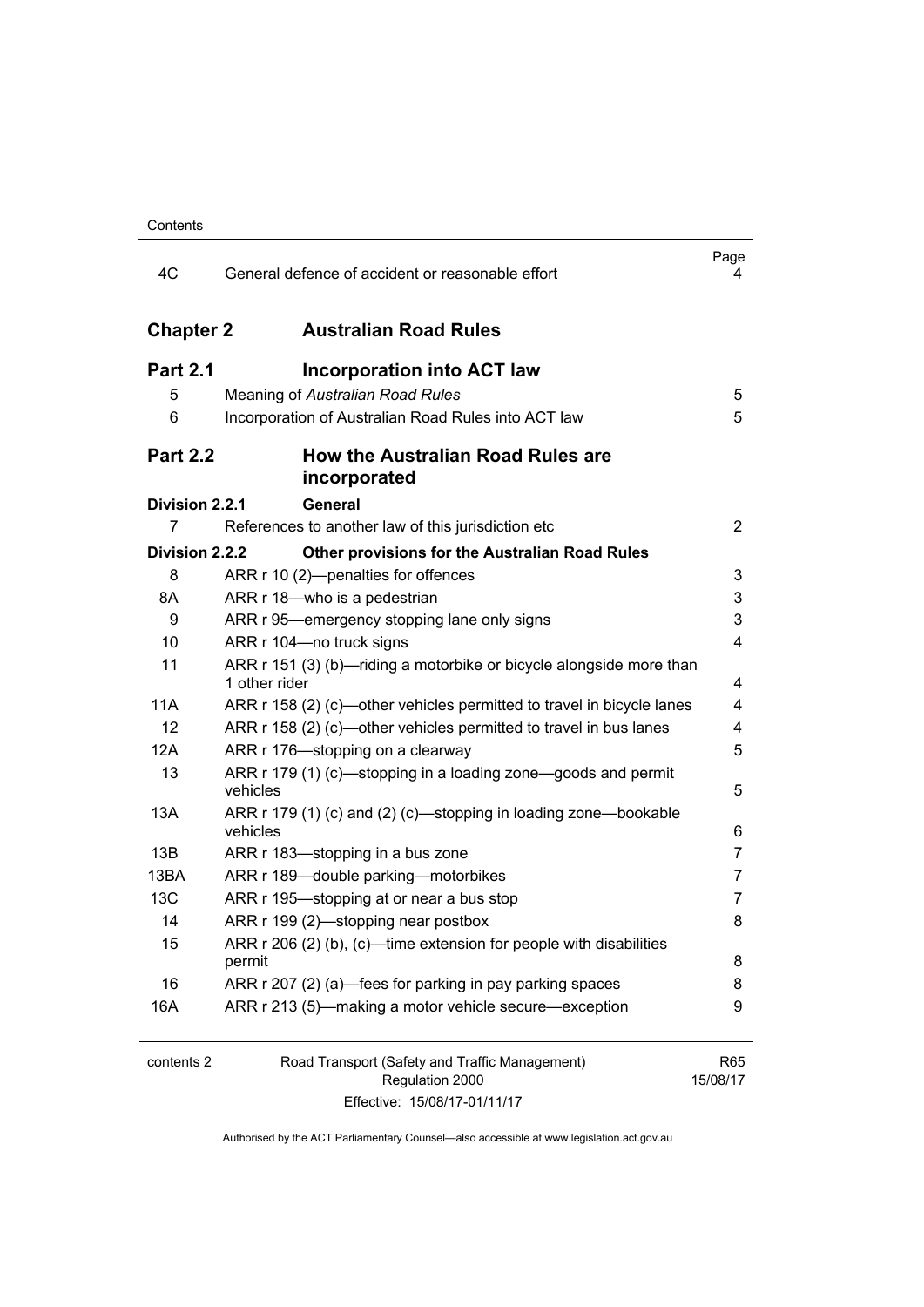| Contents |
|----------|
|----------|

|                 |                                                                                                         | Page              |
|-----------------|---------------------------------------------------------------------------------------------------------|-------------------|
| 17              | ARR r 215 (4)—lights required to be fitted to a vehicle                                                 | 9                 |
| 18              | ARR r 216 (3)—towing a vehicle at night or in hazardous weather                                         |                   |
|                 | conditions                                                                                              | 9                 |
| 19              | ARR r 220 (3)—using lights on vehicles that are stopped                                                 | 9                 |
| 20              | ARR r 221 (f)—using hazard warning lights on buses carrying children                                    | 10                |
| 21              | ARR r 222—using warning lights on buses carrying children                                               | 10                |
| 22              | ARR r 225-use of radar detectors                                                                        | 10                |
| 22A             | ARR r 236 (6)—hitchhiking, roadside commerce etc permitted                                              | 11                |
| 22B             | ARR r 238-pedestrians travelling along a road (except in or on a<br>wheeled recreational device or toy) | 11                |
| 23              | ARR r 244C-motorised scooters not to be used                                                            | $12 \overline{ }$ |
| 24              | ARR r 266 (7)—wearing of seatbelts by passengers under 16 years<br>old                                  | 12                |
| 26              | ARR r 270 (3)—wearing motorbike helmets                                                                 | 12                |
| 27              | ARR r 271 (6)-riding on motorbikes                                                                      | 12                |
| 27A             | ARR r 280 (2) (a)—other vehicles to which B light rules apply                                           | 13                |
| 28              | ARR r 287 (3), (4)—duties of participants in crashes                                                    | 13                |
| 29              | ARR r 289 (1) (g)—driving on nature strip                                                               | 14                |
| 30              | ARR r 298-driving with a person in or on trailer                                                        | 15                |
| 30A             | ARR r 299-television receivers and visual display units in motor<br>vehicles                            | 16                |
| 30B             | ARR r 300 (1) (c)—use of mobile phone                                                                   | 16                |
| 31              | ARR r 310 (3), (4)—exemption for road workers etc                                                       | 17                |
| 32              | ARR r 313-postal workers                                                                                | 18                |
| 33              | ARR dict-definitions for dictionary                                                                     | 18                |
|                 |                                                                                                         |                   |
| <b>Part 2.3</b> | <b>Additional ACT road rules</b>                                                                        |                   |
| Division 2.3.1  | Noise and other nuisances                                                                               |                   |
| 37              | Making unnecessary engine noise                                                                         | 22                |
| 38              | Emission of waste oil or grease                                                                         | 22                |
| Division 2.3.1A | <b>Bicycle riders</b>                                                                                   |                   |
| 38A             | Keeping safe lateral distance when passing bicycle rider                                                | 23                |
| 38B             | Exceptions for passing bicycle rider                                                                    | 24                |
| 38C             | Riding across road on crossing                                                                          | 25                |
|                 |                                                                                                         |                   |

| R65      | Road Transport (Safety and Traffic Management) | contents 3 |
|----------|------------------------------------------------|------------|
| 15/08/17 | Regulation 2000                                |            |
|          | Effective: 15/08/17-01/11/17                   |            |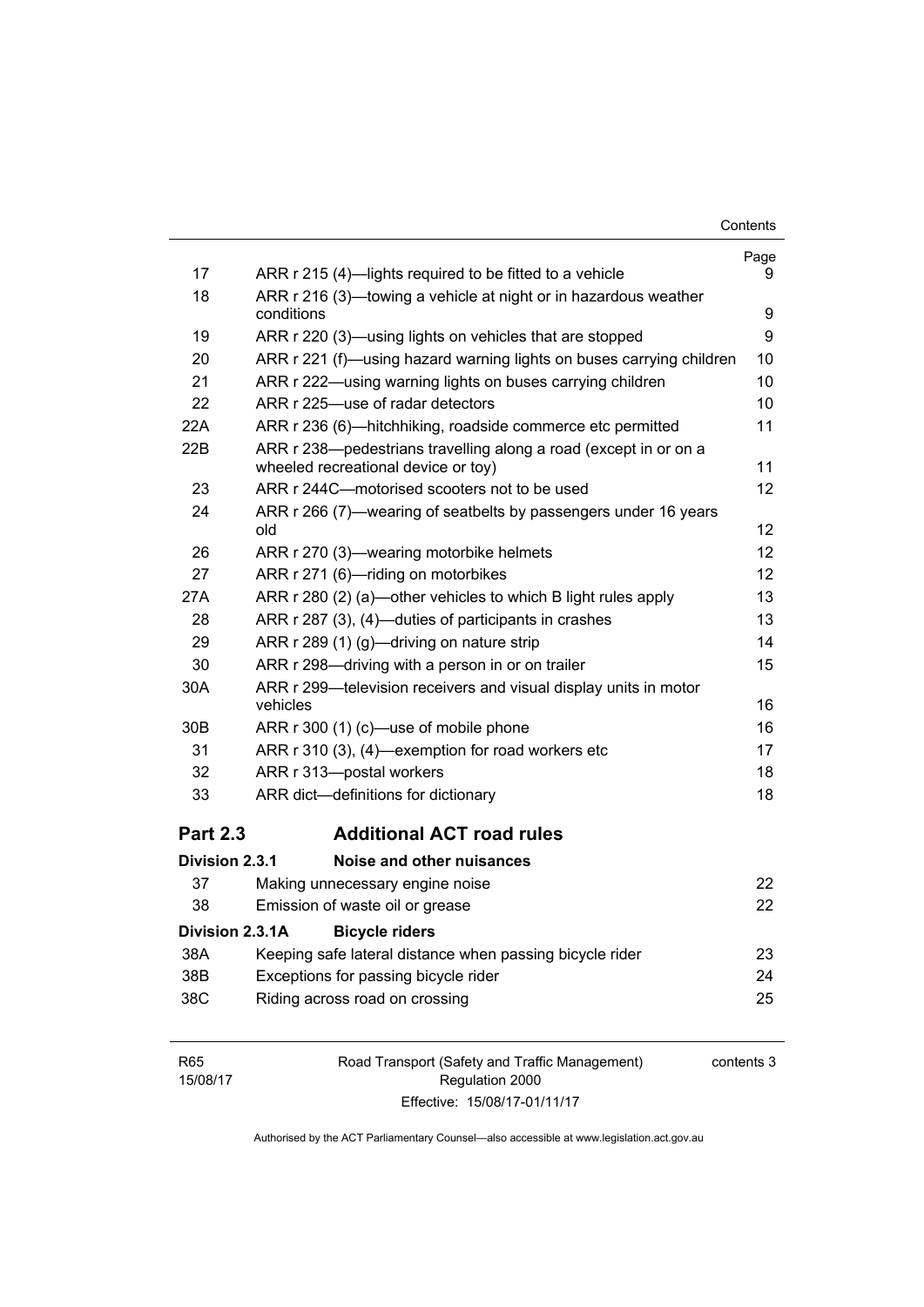#### **Contents**

| 38D             | Application of ARRs to riders crossing road on crossing                                           | Page<br>26 |
|-----------------|---------------------------------------------------------------------------------------------------|------------|
| Division 2.3.1B | People using personal mobility devices                                                            |            |
| 38E             | Definitions-div 2.3.1B                                                                            | 27         |
| 38F             | Person using personal mobility device must wear bicycle helmet                                    | 27         |
| 38G             | Warning device on personal mobility device                                                        | 27         |
| 38H             | Personal mobility device use at night                                                             | 27         |
| 381             | Personal mobility device use on footpaths or shared paths                                         | 28         |
| 38K             | Personal mobility device not to be used in bicycle lane on a road                                 | 29         |
| 38L             | Personal mobility device used to cross road on crossing                                           | 29         |
| 38M             | Personal mobility device use alongside more than 1 other person<br>using personal mobility device | 30         |
| Division 2.3.2  | Driver and passenger safety                                                                       |            |
| 39              | Safety of persons on trailers                                                                     | 30         |
| 40              | Passengers in sidecars to be seated                                                               | 31         |
| Division 2.3.3  | <b>Trailers and towing</b>                                                                        |            |
| 41              | Number of vehicles that may be drawn                                                              | 32         |
| 42              | Towing by vehicles under 4.5t                                                                     | 34         |
| Division 2.3.4  | <b>Lights on vehicles</b>                                                                         |            |
| 43              | Lights on motor vehicles generally                                                                | 36         |
| Division 2.3.5  | <b>Metered parking</b>                                                                            |            |
| 44              | Metered parking-parking in spaces                                                                 | 37         |
| 44 A A          | Metered parking-parking in spaces-motorbikes                                                      | 38         |
| 44A             | Metered parking-parking fees                                                                      | 38         |
| 44B             | Metered parking-maximum length of stay                                                            | 39         |
| 45              | Metered parking-exceptions to s 44A and s 44B                                                     | 39         |
| 46              | Temporary closure of metered parking spaces                                                       | 40         |
| 47              | Misuse of parking meters                                                                          | 41         |
| 48              | Interfering with parking meters etc                                                               | 41         |
| Division 2.3.6  | <b>Ticket parking</b>                                                                             |            |
| 49              | Ticket parking-parking in spaces                                                                  | 41         |
| 49AAA           | Ticket parking-parking in spaces-motorbikes                                                       | 42         |
| 49A             | Ticket parking-display of tickets                                                                 | 43         |
| 49AA            | Ticket parking-e-payment                                                                          | 45         |
|                 | $\sim$ $\sim$                                                                                     |            |

| contents 4 | Road Transport (Safety and Traffic Management) | R65      |
|------------|------------------------------------------------|----------|
|            | Regulation 2000                                | 15/08/17 |
|            | Effective: 15/08/17-01/11/17                   |          |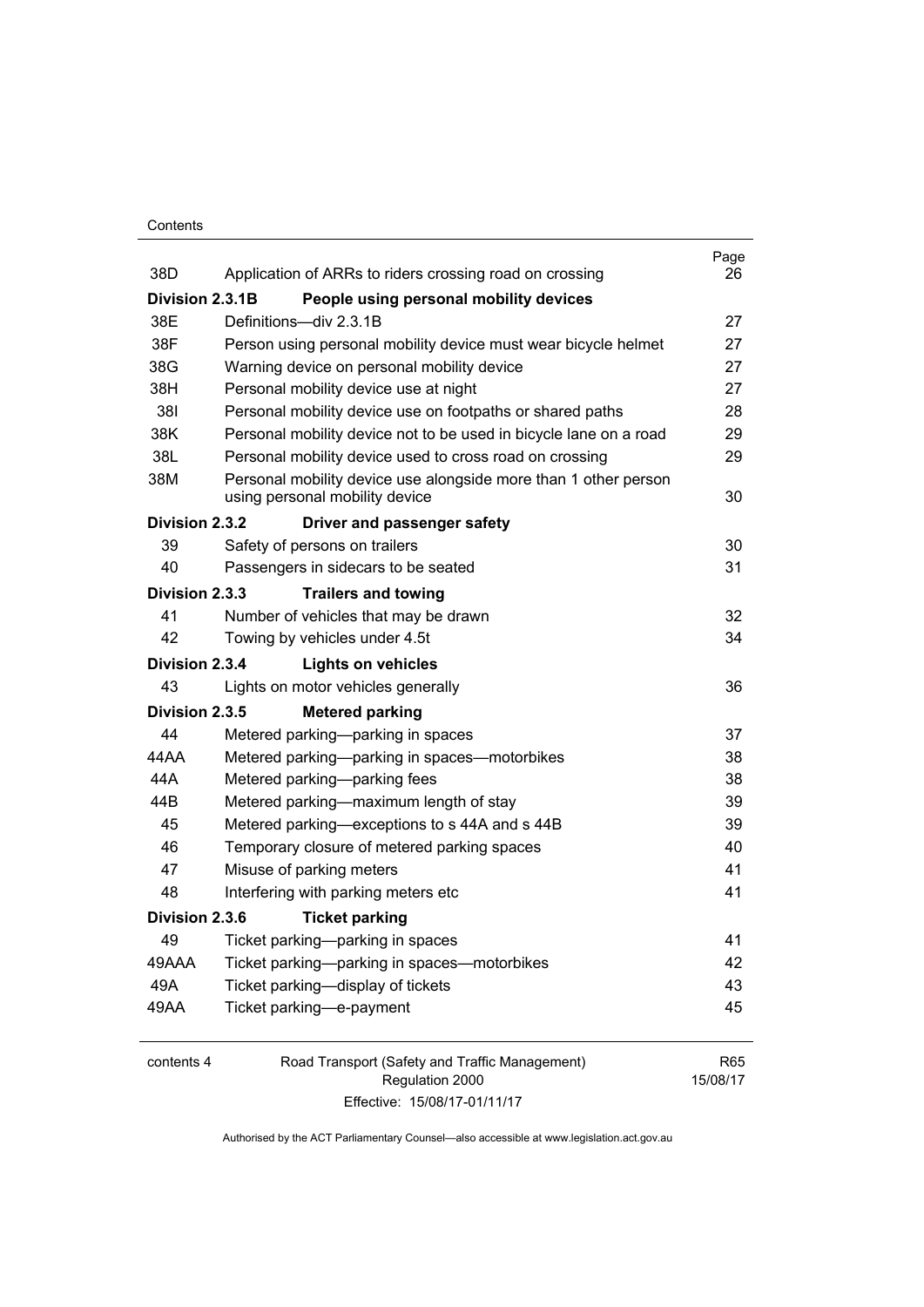| 49B             | Ticket parking—maximum length of stay                                                     | Page<br>45 |
|-----------------|-------------------------------------------------------------------------------------------|------------|
| 50              | Ticket parking—exceptions to s 49A and s 49B                                              | 46         |
| 51              | Temporary closure of ticket parking spaces and areas                                      | 47         |
| 52              | Use of false or damaged parking tickets etc                                               | 48         |
| 53              | Misuse of parking ticket machines                                                         | 48         |
| 54              | Interfering with parking ticket machines etc                                              | 49         |
| 55              | Interfering with parking tickets                                                          | 49         |
| Division 2.3.7  | Other ACT road rules about stopping and parking                                           |            |
| 56              | Unauthorised use of parking permits and mobility parking scheme                           |            |
|                 | authorities                                                                               | 50         |
| 56A             | Interfering with parking permits and mobility parking scheme                              |            |
|                 | authorities                                                                               | 51         |
| 57A             | Stopping public buses in bus zones and at bus stops                                       | 51         |
| 58              | Stopping in an emergency etc or to comply with another law                                | 52         |
| Division 2.3.8  | <b>Other ACT road rules</b>                                                               |            |
| 60              | Interrupting funeral processions etc                                                      | 54         |
| 61              | Driving on roads closed to traffic                                                        | 54         |
| 62              | Use of wheeled recreational devices and wheeled toys on roads                             | 54         |
| <b>Part 2.4</b> | <b>Other provisions</b>                                                                   |            |
| 63              | Devices that are prescribed traffic control devices-Act, dict, def                        |            |
|                 | prescribed traffic control device                                                         | 55         |
| 64              | Preventing prescribed traffic control devices being clearly visible                       | 55         |
| 65              | Use of do not overtake turning vehicle sign                                               | 56         |
| 66              | Approvals etc by road transport authority                                                 | 56         |
| 67              | Exemption from requirement about riding on motorbikes                                     | 57         |
| 68              | Defence of complying with direction of police officer or authorised<br>person             | 57         |
| 69              | Exemption for driver of police vehicle—generally—Act, s 35                                | 58         |
| 69A             | Exemption for driver of police vehicle—training and assessment                            | 59         |
| 70              | Exemption for driver of emergency vehicles                                                | 60         |
| 71              | Stopping and parking exemption for police and emergency vehicles<br>and authorised people | 61         |
|                 |                                                                                           |            |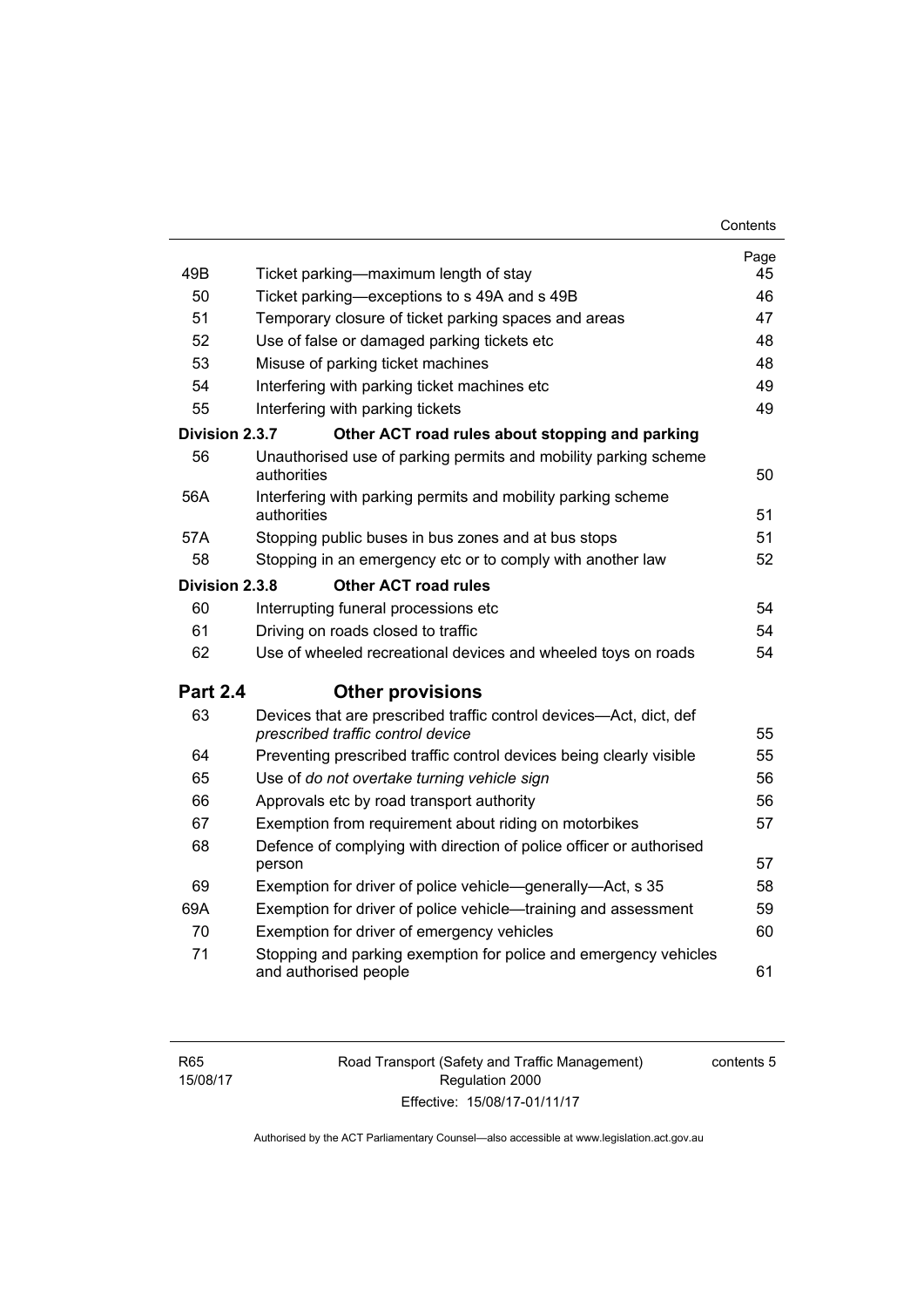#### **Contents**

| <b>Chapter 3</b> | <b>Parking</b>                                                            | Page |
|------------------|---------------------------------------------------------------------------|------|
| <b>Part 3.1</b>  | <b>Parking schemes</b>                                                    |      |
| Division 3.1.1   | <b>Metered parking schemes</b>                                            |      |
| 72               | Metered parking schemes                                                   | 62   |
| 73               | Metered parking areas                                                     | 62   |
| 74               | Parking meters                                                            | 62   |
| 75               | Metered parking spaces                                                    | 63   |
| Division 3.1.2   | <b>Ticket parking schemes</b>                                             |      |
| 75A              | Parking authorities                                                       | 63   |
| 75B              | Parking authority guidelines                                              | 64   |
| 76               | Ticket parking schemes-road transport authority                           | 64   |
| 76AA             | Approval of e-payment method                                              | 64   |
| 76A              | Ticket parking schemes—parking authorities                                | 65   |
| 77               | Ticket parking areas                                                      | 66   |
| 78               | Ticket parking spaces                                                     | 66   |
| 79               | <b>Ticket machines</b>                                                    | 66   |
| 80               | Parking tickets                                                           | 66   |
| 81               | Duration of parking tickets and e-payment parking period                  | 67   |
| Division 3.1.3   | <b>Heavy vehicle parking</b>                                              |      |
| 82               | Definitions-div 3.1.3                                                     | 68   |
| 83               | References in div 3.1.3 to land adjoining residential land                | 68   |
| 84               | Vehicle parked partly on residential land                                 | 68   |
| 85               | Parking of certain vehicles on residential land prohibited                | 69   |
| 85A              | No more than 1 heavy vehicle on residential land                          | 69   |
| 85B              | Heavy vehicles to be parked away from residential land boundaries         | 70   |
| 86               | Parking of certain vehicles on land adjoining residential land prohibited | 70   |
| 87               | Parking of certain commercial vehicles on land with multi-unit housing    | 71   |
| 87A              | No offence if reasonable necessity etc                                    | 72   |
| 87B              | Heavy vehicle refrigeration units not to be operated on residential land  | 72   |
| 87C              | Prohibition on night operation of heavy vehicle                           | 72   |
| 88               | Daily infringement                                                        | 73   |

| contents 6 |  |
|------------|--|
|------------|--|

Road Transport (Safety and Traffic Management) Regulation 2000 Effective: 15/08/17-01/11/17

R65 15/08/17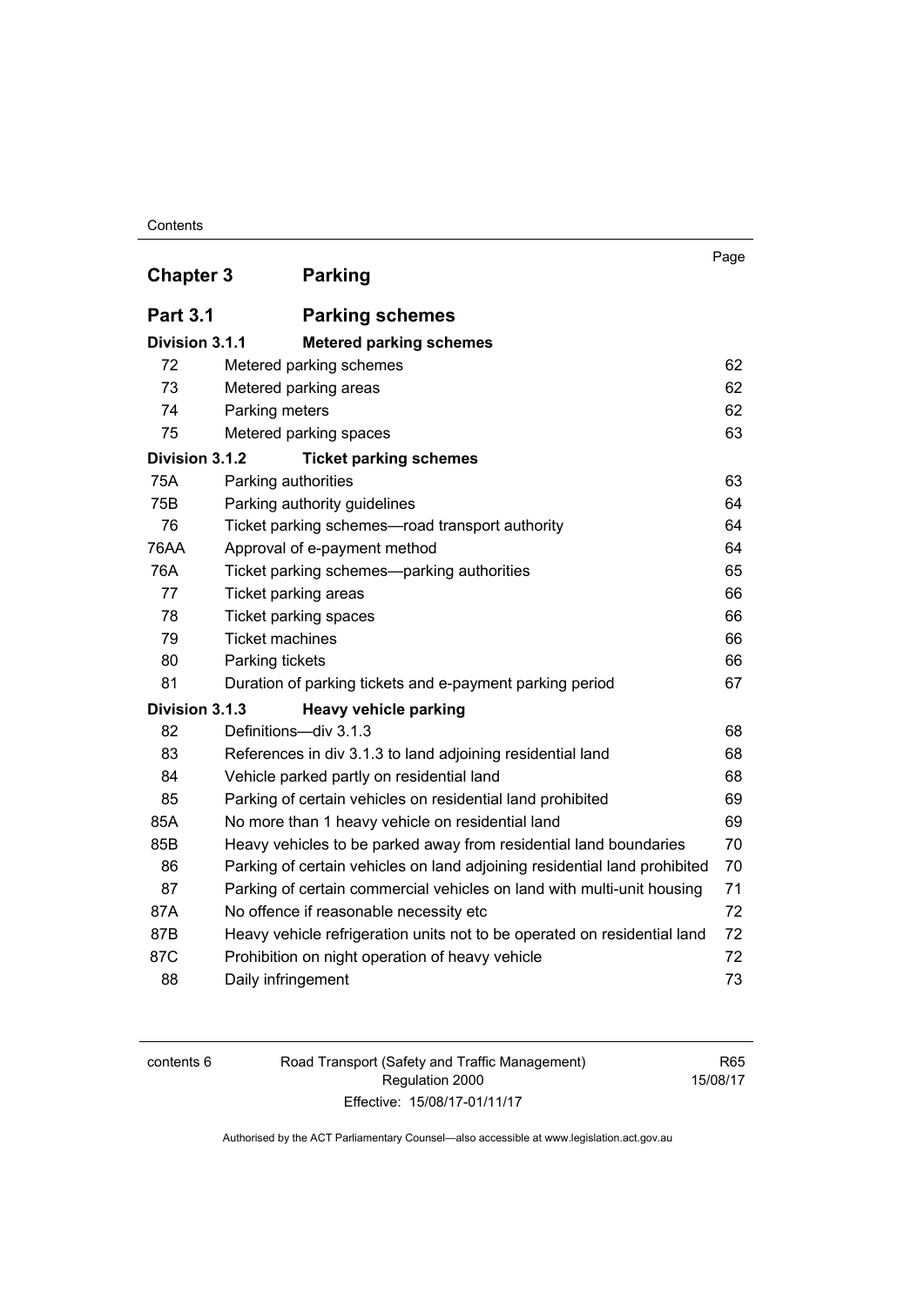|                  |                                                                                  | Contents   |
|------------------|----------------------------------------------------------------------------------|------------|
|                  |                                                                                  | Page       |
| Division 3.1.3A  | Heavy vehicle parking-enforcement                                                |            |
| 89               | Meaning of occupier-div 3.1.3A                                                   | 74         |
| 90               | Power to enter premises                                                          | 74         |
| 91               | Production of identity card                                                      | 75         |
| 92               | Consent to entry                                                                 | 75         |
| 93               | General powers on entry to premises                                              | 76         |
| 94               | Damage etc to be minimised                                                       | 77         |
| 95               | Compensation for exercise of enforcement powers                                  | 77         |
| Division 3.1.4   | <b>Miscellaneous</b>                                                             |            |
| 97A              | Other powers to provide pay parking                                              | 78         |
| 98               | Overlapping schemes                                                              | 78         |
| 98A              | Income from ticket parking scheme                                                | 78         |
| 98B              | Costs of ticket parking scheme                                                   | 79         |
| 99               | Trailers not separately chargeable                                               | 79         |
| <b>Part 3.2</b>  | Parking permits and mobility parking scheme                                      |            |
|                  | authorities                                                                      |            |
| 100              | Parking permits                                                                  | 80         |
| 101              | Mobility parking scheme authorities                                              | 81         |
| 101A             | Parking permits and mobility parking scheme authorities—cancellation             | 82         |
| 101B             | Parking permits and mobility parking scheme authorities-return when<br>cancelled | 83         |
| <b>Part 3.3</b>  | <b>Parking-other provisions</b>                                                  |            |
| 101C             | Marking tyres by parking inspectors                                              | 84         |
| <b>Chapter 4</b> | <b>Traffic offence detection devices</b>                                         |            |
| 102              | Definitions-ch 4                                                                 | 85         |
| 103              | Approved traffic offence detection devices                                       | 88         |
| 103A             | Approval of police vehicle speedometers                                          | 88         |
| 103B             | Average speed detection systems-Act, s 22AA, s 23B and s 24 (2)                  | 88         |
| 104              | Major testing of laser speed measuring devices                                   | 92         |
| 104A             | Major testing of other traffic offence detection devices                         |            |
| 104B             | Certification and sealing of traffic offence detection devices                   | 95         |
| <b>R65</b>       | Road Transport (Safety and Traffic Management)                                   | contents 7 |
| 15/08/17         | Regulation 2000                                                                  |            |
|                  | Effective: 15/08/17-01/11/17                                                     |            |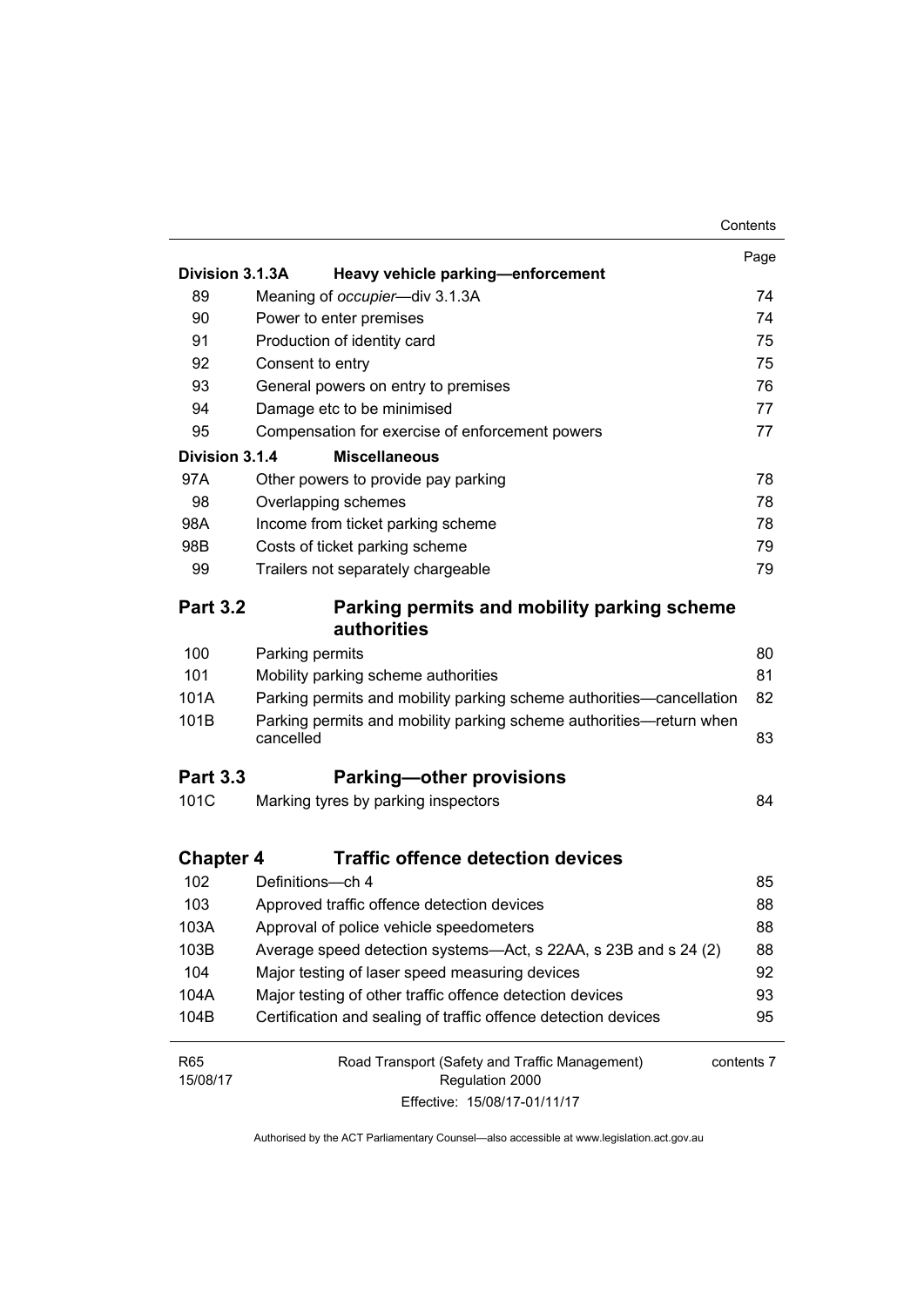#### **Contents**

|      |                                                                                                                                             | Page |
|------|---------------------------------------------------------------------------------------------------------------------------------------------|------|
| 105  | Use of certain digital camera detection devices                                                                                             | 95   |
| 105A | Use of certain laser speed measuring devices                                                                                                | 97   |
| 105B | Use of certain radar speed measuring devices                                                                                                | 98   |
| 106  | Approved people—testing and sealing                                                                                                         | 99   |
| 107  | Approved people—use                                                                                                                         | 99   |
| 107A | Recording of camera detection device image files—Act, s 23 (2) (c) (ii)                                                                     | 100  |
| 107B | Verification of camera detection device image files—Act,                                                                                    |      |
|      | s 23 (2) (c) (iii)                                                                                                                          | 101  |
| 108  | Meaning of codes etc on image taken by approved camera detection<br>device or approved average speed detection system—Act, s 24 (2) (a) 101 |      |

### **Chapter 5 [Miscellaneous](#page-122-0)**

| 109  | Additional police powers-removing parked cars      | 106 |
|------|----------------------------------------------------|-----|
| 110  | Prohibition on car minding                         | 106 |
| 111  | Removal of unattended vehicles—Act, s 32 (1) (c)   | 107 |
| 112  | Disposal of impounded vehicles—Act, s 10K          | 107 |
| 112A | Disposal of forfeited vehicles—Act, s 10K          | 109 |
| 113  | Responsible person to inspect driver licence       | 109 |
| 114  | Responsible person's consent                       | 109 |
| 115  | Standards for safe carriage of loads-Act, s 14 (2) | 109 |
| 117  | Review of div 2.3.1A                               | 110 |

### **Dictionary** [111](#page-127-0)

| <b>Endnotes</b> |                        |     |
|-----------------|------------------------|-----|
|                 | About the endnotes     | 121 |
| 2               | Abbreviation key       | 121 |
| 3               | Legislation history    | 122 |
| 4               | Amendment history      | 133 |
| 5               | Earlier republications | 154 |

| contents 8 | Road Transport (Safety and Traffic Management) | R65      |
|------------|------------------------------------------------|----------|
|            | Regulation 2000                                | 15/08/17 |
|            | Effective: 15/08/17-01/11/17                   |          |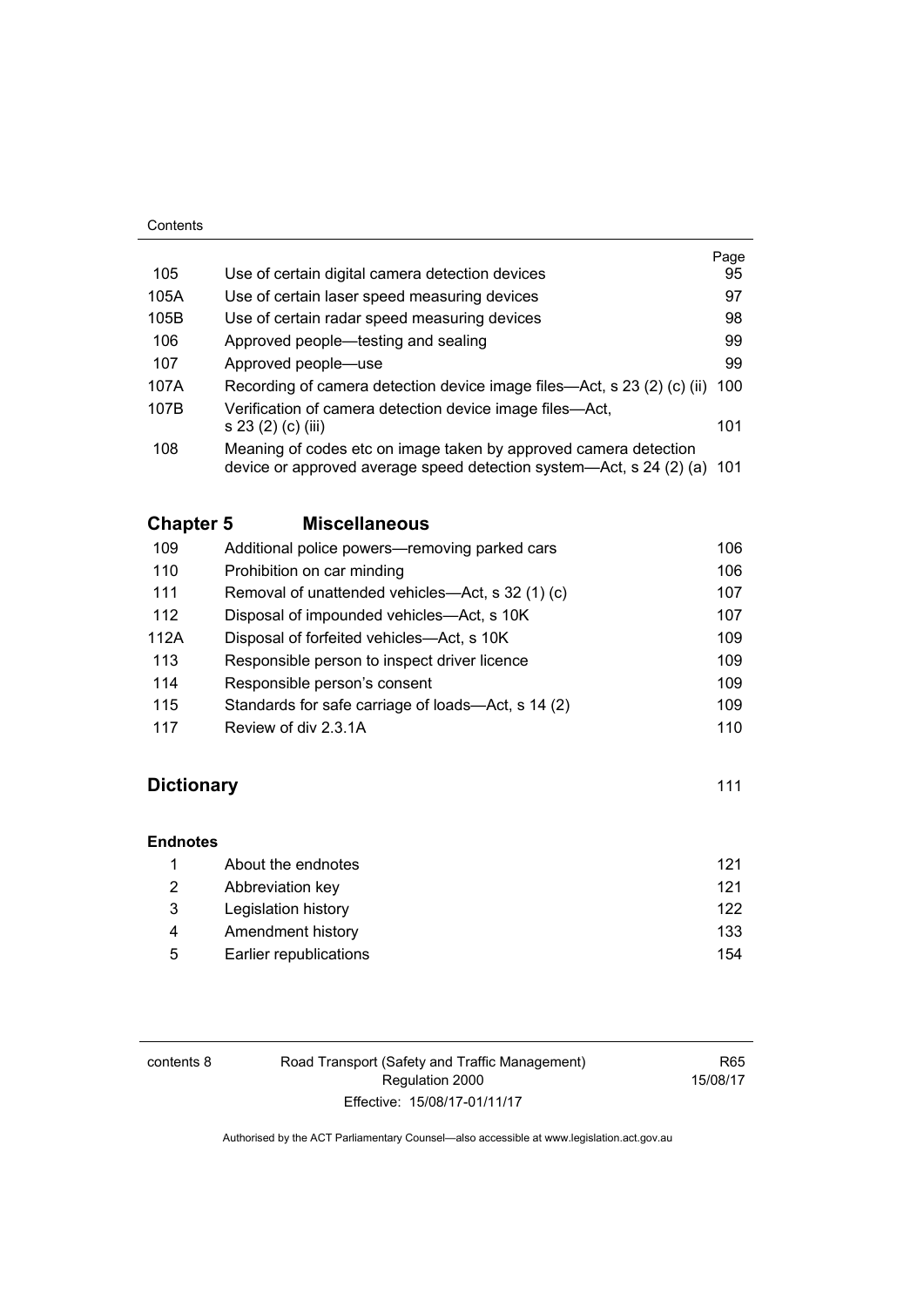

# **Road Transport (Safety and Traffic Management) Regulation 2000**

made under the

**[Road Transport \(Safety and Traffic Management\) Act 1999](http://www.legislation.act.gov.au/a/1999-80)**

R65 15/08/17

l

Road Transport (Safety and Traffic Management) Regulation 2000 Effective: 15/08/17-01/11/17

page 1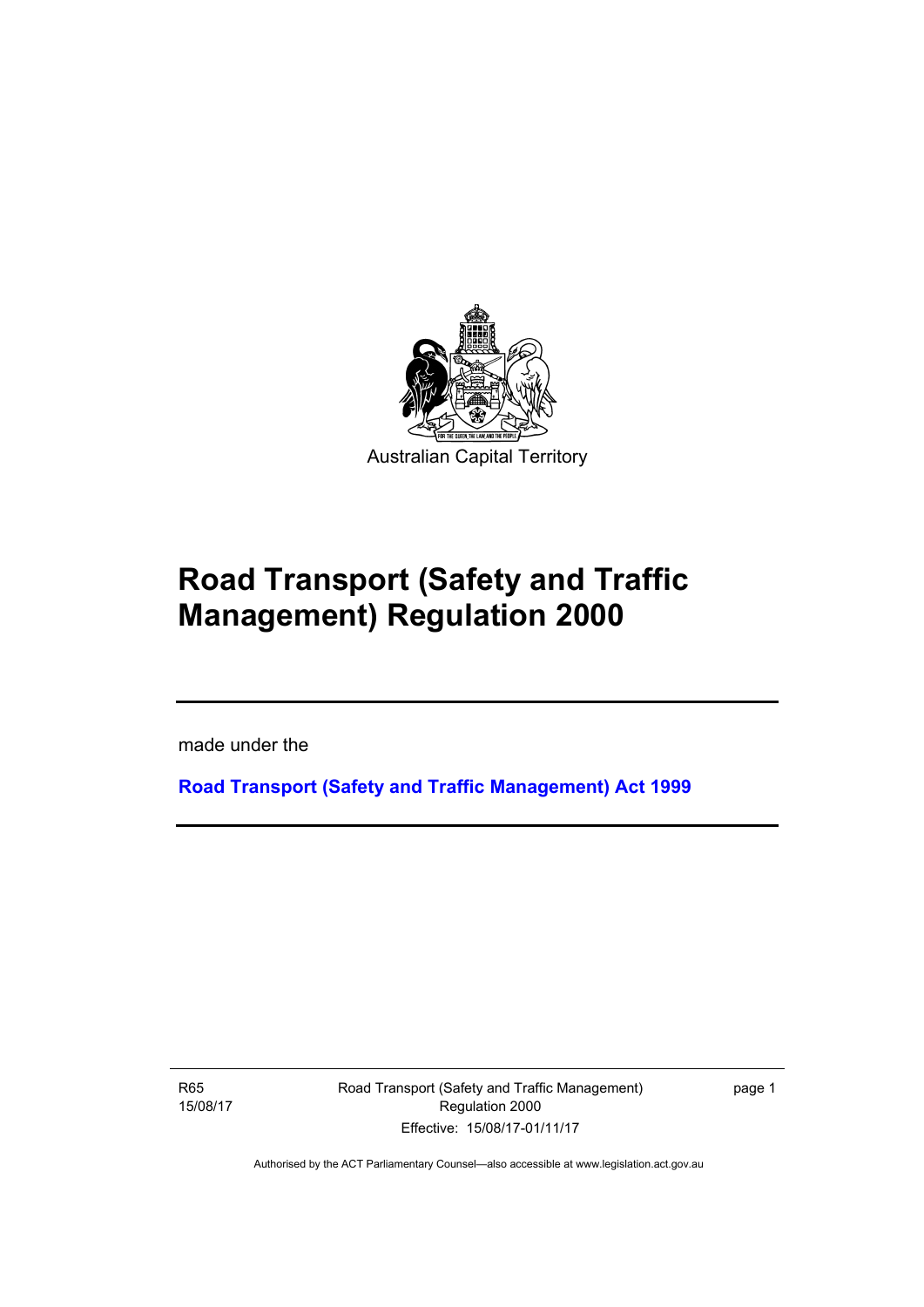## <span id="page-11-0"></span>**Chapter 1** Preliminary

#### <span id="page-11-1"></span>**1 Name of regulation**

This regulation is the *Road Transport (Safety and Traffic Management) Regulation 2000*.

#### <span id="page-11-2"></span>**2 Dictionary**

The dictionary at the end of this regulation is part of the regulation.

*Note 1* The dictionary at the end of this regulation defines certain terms used in this regulation, and includes references (*signpost definitions*) to other terms defined elsewhere.

> For example, the signpost definition '*semitrailer*—see the *[Road](http://www.legislation.act.gov.au/sl/2000-12)  [Transport \(Vehicle Registration\) Regulation 2000](http://www.legislation.act.gov.au/sl/2000-12)*, dictionary.' means that the term 'semitrailer' is defined in that dictionary and the definition applies to this regulation.

*Note 2* A definition in the dictionary (including a signpost definition) applies to the entire regulation unless the definition, or another provision of the regulation, provides otherwise or the contrary intention otherwise appears (see [Legislation Act,](http://www.legislation.act.gov.au/a/2001-14) s 155 and s 156 (1)).

#### <span id="page-11-3"></span>**3 Dictionary—application to Australian Road Rules**

The definitions in the dictionary do not apply to the [Australian Road](http://www.legislation.act.gov.au//ni/db_37271/default.asp)  [Rules](http://www.legislation.act.gov.au//ni/db_37271/default.asp) unless this regulation provides otherwise.

*Note* See div 2.2.1, note 2 for the relevant provisions of this regulation.

#### <span id="page-11-4"></span>**3A** *Road* **includes road related area**

In this regulation:

*road* includes a road related area.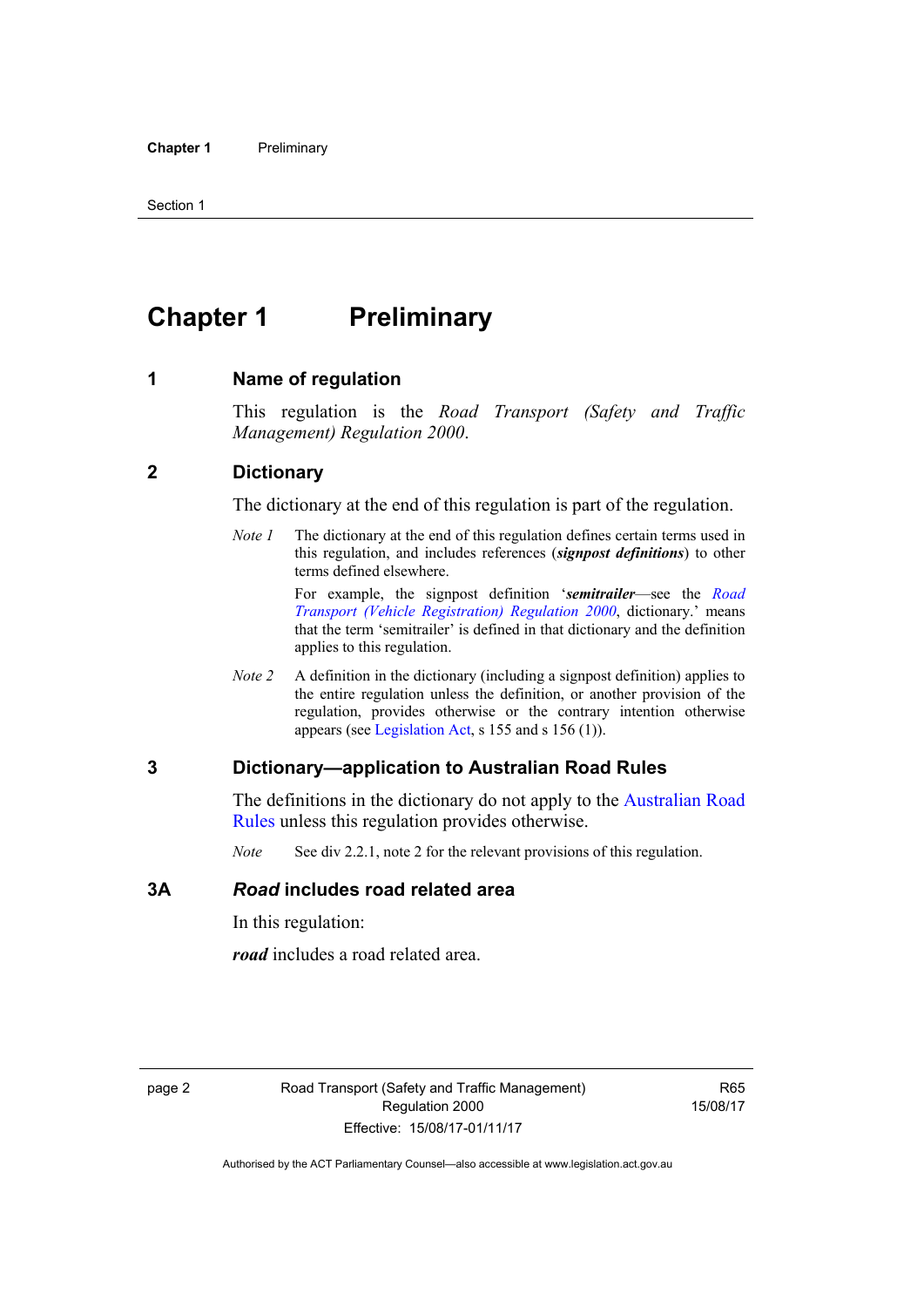#### <span id="page-12-0"></span>**3B Meaning of** *park* **and** *stop*

In this regulation:

*park*, in relation to a driver, includes stop and allow the driver's vehicle to stay (whether or not the driver leaves the vehicle).

*stop*, for a driver, includes park, but does not include stop to reverse the driver's vehicle into a parking bay or other parking space.

#### <span id="page-12-1"></span>**4 Notes**

A note in this regulation is explanatory and is not part of this regulation.

*Note* See the [Legislation Act,](http://www.legislation.act.gov.au/a/2001-14) s 127 (1), (4) and (5) for the legal status of notes.

#### <span id="page-12-2"></span>**4A Offences against regulation—application of Criminal Code etc**

Other legislation applies in relation to offences against this regulation (including the [Australian Road Rules](http://www.legislation.act.gov.au//ni/db_37271/default.asp)).

*Note 1 Criminal Code* The [Criminal Code,](http://www.legislation.act.gov.au/a/2002-51) ch 2 applies to an offence against this regulation (see Code, pt 2.1).

> The chapter sets out the general principles of criminal responsibility (including burdens of proof and general defences), and defines terms used for offences to which the Code applies (eg *conduct*, *intention*, *recklessness* and *strict liability*).

#### *Note 2 Penalty units*

The [Legislation Act](http://www.legislation.act.gov.au/a/2001-14), s 133 deals with the meaning of offence penalties that are expressed in penalty units.

*Note 3* The [Australian Road Rules](http://www.legislation.act.gov.au//ni/db_37271/default.asp) are to be read with, and as if they formed part of, this regulation (see s 6).

R65 15/08/17 page 3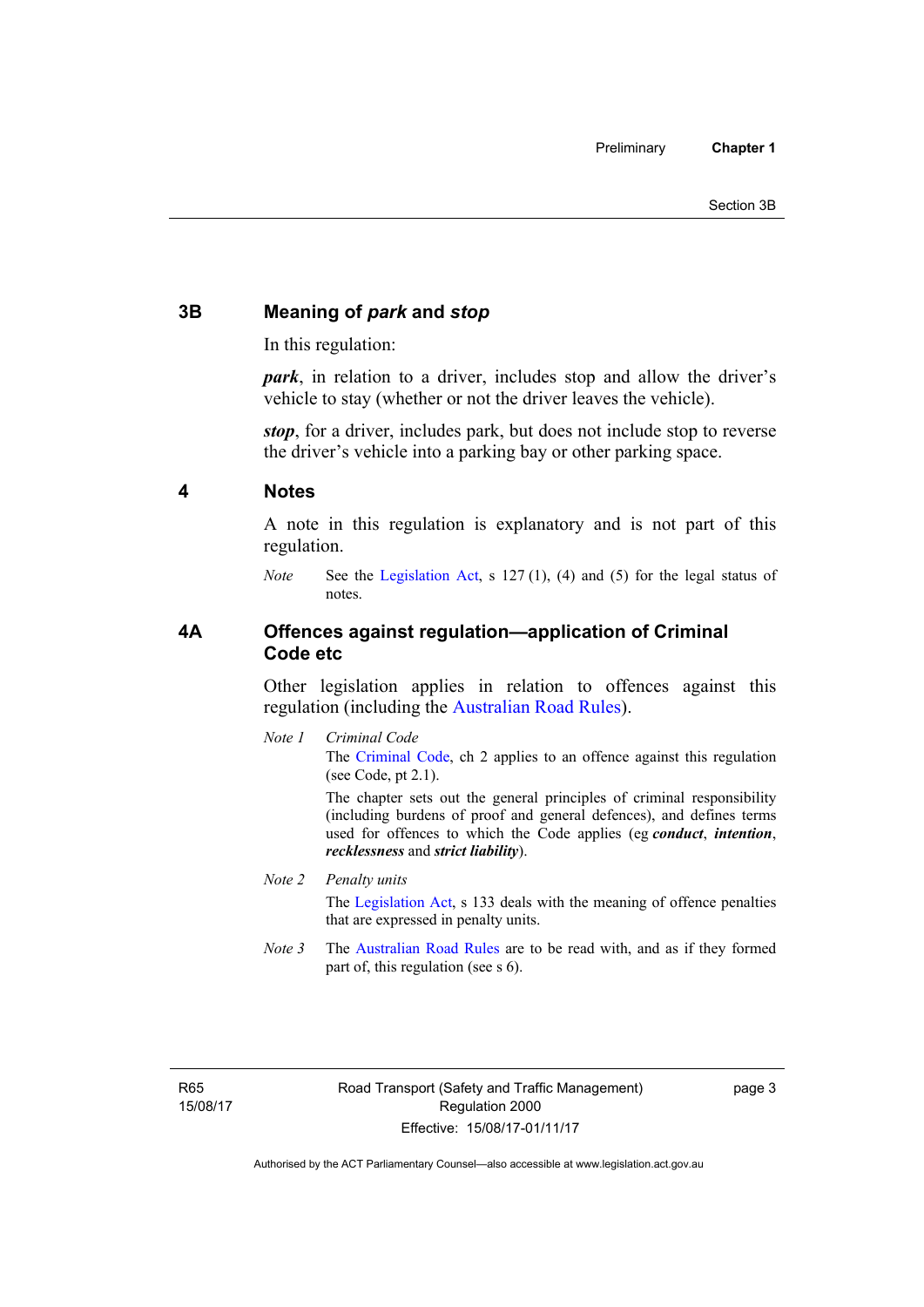#### **Chapter 1** Preliminary

#### Section 4B

#### <span id="page-13-0"></span>**4B Offences against regulation are strict liability offences**

An offence against this regulation (including the [Australian Road](http://www.legislation.act.gov.au//ni/db_37271/default.asp)  [Rules](http://www.legislation.act.gov.au//ni/db_37271/default.asp)) is a strict liability offence.

#### <span id="page-13-1"></span>**4C General defence of accident or reasonable effort**

Without limiting any other defence, it is a defence to an offence against this regulation (including the [Australian Road Rules\)](http://www.legislation.act.gov.au//ni/db_37271/default.asp) if the defendant proves that the offence—

- (a) was the result of an accident; or
- (b) could not have been avoided by any reasonable efforts by the defendant.

page 4 Road Transport (Safety and Traffic Management) Regulation 2000 Effective: 15/08/17-01/11/17

R65 15/08/17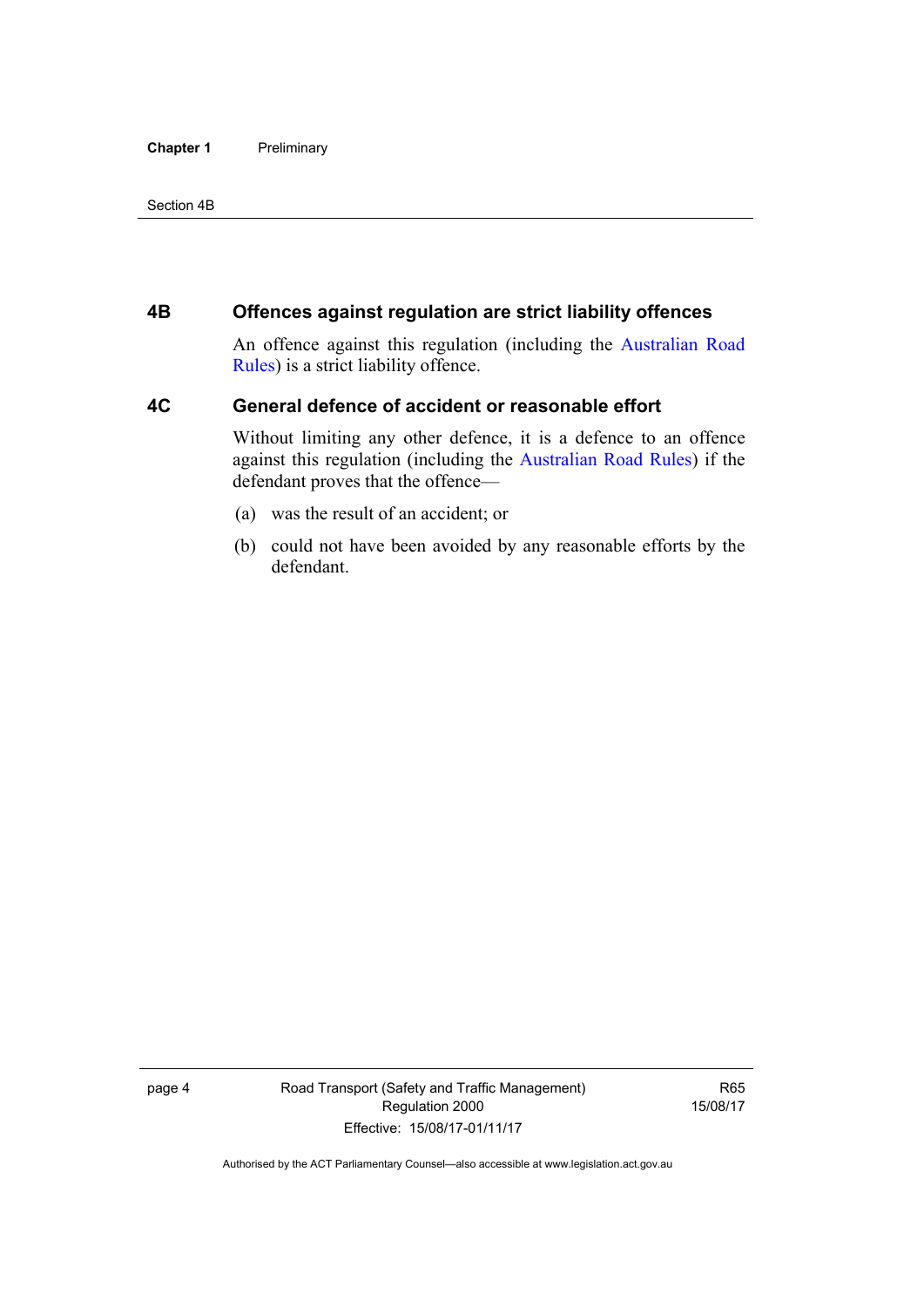### <span id="page-14-0"></span>**Chapter 2 Australian Road Rules**

### <span id="page-14-1"></span>**Part 2.1 Incorporation into ACT law**

#### <span id="page-14-2"></span>**5 Meaning of** *Australian Road Rules*

In this regulation:

*Australian Road Rules* means that part of the publication known as the [Australian Road Rules](http://www.legislation.act.gov.au//ni/db_37271/default.asp), ISBN 0 7240 8874 1 published by the National Transport Commission in February 2012 that consists of the rules approved by the Australian Transport Council under the *[National Transport Commission Act 2003](http://www.comlaw.gov.au/Series/C2004A01166)* (Cwlth).

*Note* The [Australian Road Rules](http://www.legislation.act.gov.au//ni/db_37271/default.asp) are accessible at [www.legislation.act.gov.au](http://www.legislation.act.gov.au/).

#### <span id="page-14-3"></span>**6 Incorporation of Australian Road Rules into ACT law**

- (1) The [Australian Road Rules](http://www.legislation.act.gov.au//ni/db_37271/default.asp) (other than rule 2) are to be read with, and as if they formed part of, this regulation.
- (2) Subsection (1) has effect subject to this regulation.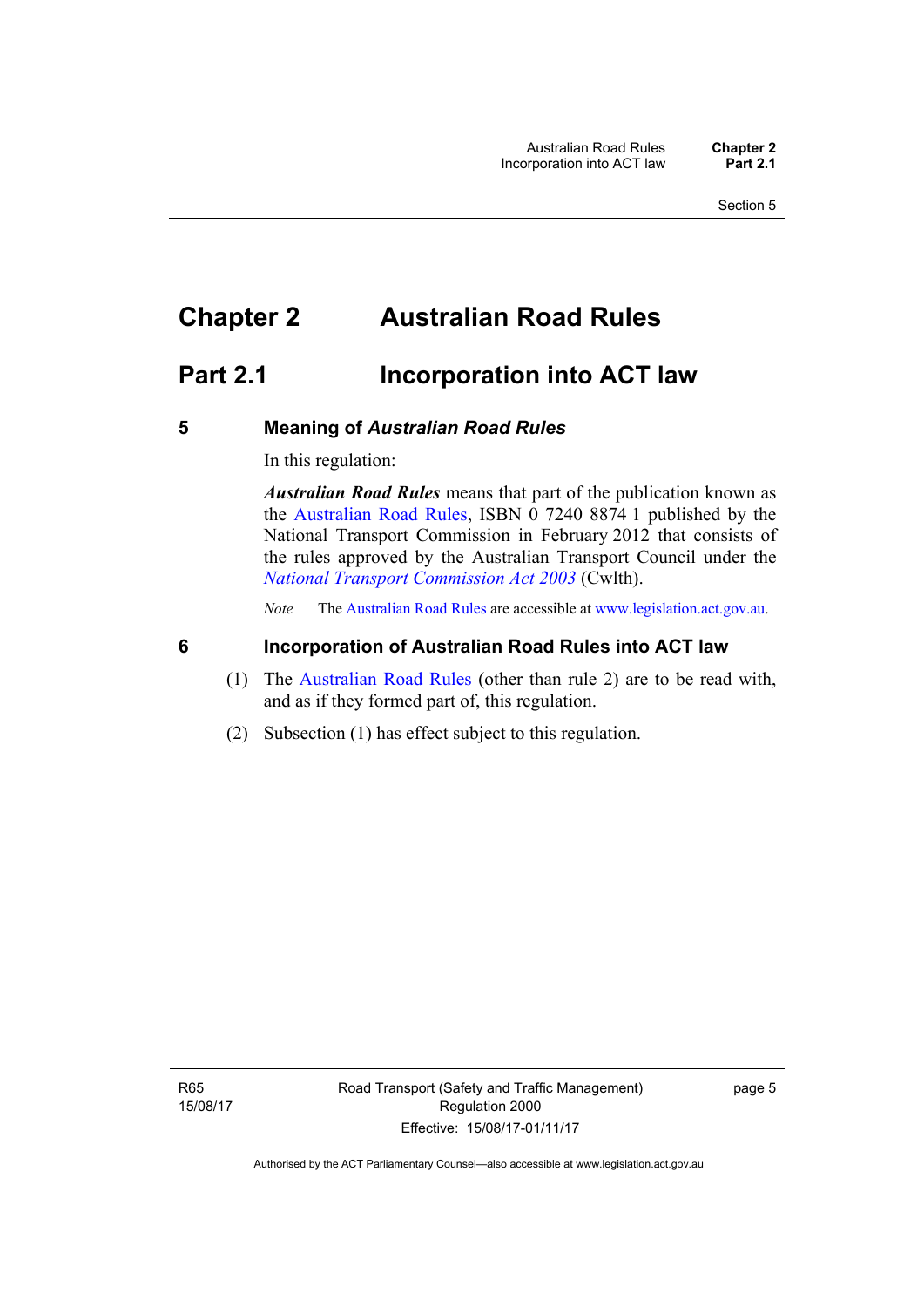### <span id="page-15-0"></span>**Part 2.2 How the Australian Road Rules are incorporated**

#### <span id="page-15-1"></span>**Division 2.2.1 General**

*Note 1* The [Australian Road Rules](http://www.legislation.act.gov.au//ni/db_37271/default.asp) are not completely self-contained and need to be read with associated laws of each jurisdiction. Many of the rules provide for 'another law of this jurisdiction' to define terms used in the [Australian Road Rules](http://www.legislation.act.gov.au//ni/db_37271/default.asp) for application of the [Australian Road Rules](http://www.legislation.act.gov.au//ni/db_37271/default.asp) in the ACT, to permit things to be done in the ACT otherwise prohibited by the [Australian Road Rules](http://www.legislation.act.gov.au//ni/db_37271/default.asp) or to exempt persons in the ACT from complying with the [Australian Road Rules.](http://www.legislation.act.gov.au//ni/db_37271/default.asp)

*Note 2* The following table sets out the provisions of the [Australian Road Rules](http://www.legislation.act.gov.au//ni/db_37271/default.asp) for which provision is made by this part:

| column 1<br>item | column <sub>2</sub><br><b>ARR provision</b> | column 3<br>provision of this regulation |
|------------------|---------------------------------------------|------------------------------------------|
| 1                | 10(2)                                       | 8                                        |
| $\overline{2}$   | 18                                          | 8A                                       |
| 3                | 95                                          | 9                                        |
| $\overline{4}$   | 104                                         | 10                                       |
| 5                | 151(3)(b)                                   | 11                                       |
| 6                | 158 $(2)(c)$                                | 12                                       |
| 7                | 176                                         | 12A                                      |
| 8                | 179(1)(c)                                   | 13                                       |
| 9                | 179 $(1)(c)$ and $(2)(c)$                   | 13A                                      |
| 10               | 183                                         | 13B                                      |
| 11               | 189                                         | 13BA                                     |
| 12               | 195                                         | 13C                                      |
| 13               | 199(2)                                      | 14                                       |
|                  |                                             |                                          |

page 6 Road Transport (Safety and Traffic Management) Regulation 2000 Effective: 15/08/17-01/11/17

R65 15/08/17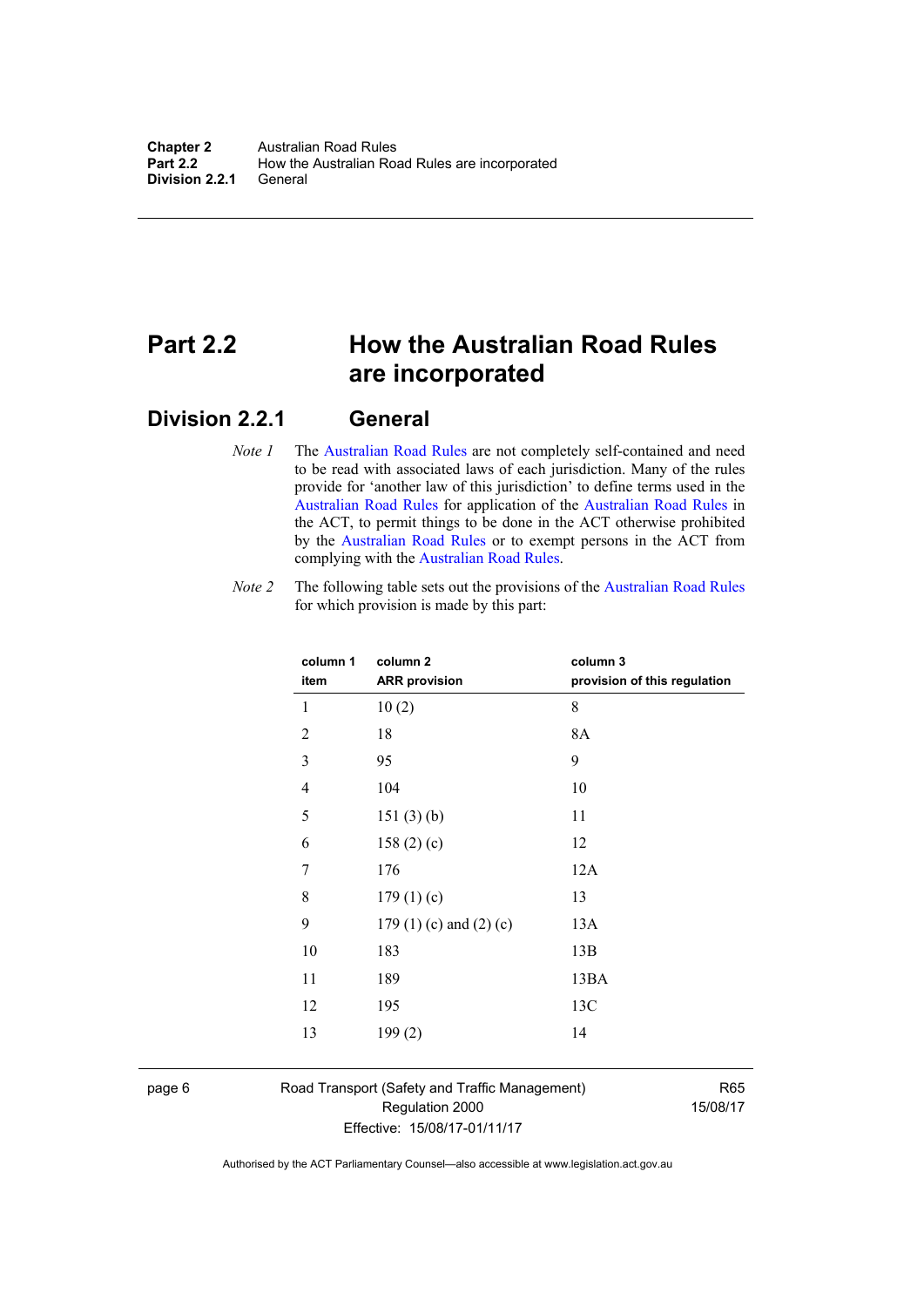| column 1<br>item | column 2<br><b>ARR</b> provision     | column 3<br>provision of this regulation |
|------------------|--------------------------------------|------------------------------------------|
| 14               | $206(2)$ (b) and (c)                 | 15                                       |
| 15               | 207(2)(a)                            | 16                                       |
| 16               | 213(5)                               | 16A                                      |
| 17               | 215(4)                               | 17                                       |
| 18               | 216(3)                               | 18                                       |
| 19               | 220(3)                               | 19                                       |
| 20               | 221(f)                               | 20                                       |
| 21               | 222                                  | 21                                       |
| 22               | 225                                  | 22                                       |
| 23               | 236(6)                               | 22A                                      |
| 24               | 244C                                 | 23                                       |
| 25               | 266(7)                               | 24                                       |
| 26               | 270(3)                               | 26                                       |
| $27\,$           | 271(6)                               | 27                                       |
| 28               | 280(2)(a)                            | 27A                                      |
| 29               | $287(3)$ (e) and (4)                 | 28                                       |
| 30               | 289(1)(g)                            | 29                                       |
| 31               | 298                                  | 30                                       |
| 32               | 299                                  | 30A                                      |
| 33               | 300 $(1)(c)$                         | 30B                                      |
| 34               | $310(3)$ and $(4)$                   | 31                                       |
| 35               | 313                                  | 32                                       |
| 36               | dict, def bus                        | 33(1)                                    |
| 37               | dict, def approved bicycle<br>helmet | 33(1)                                    |
| 38               | dict, def approved seatbelt          | 33(1)                                    |

R65 15/08/17 Road Transport (Safety and Traffic Management) Regulation 2000 Effective: 15/08/17-01/11/17

page 7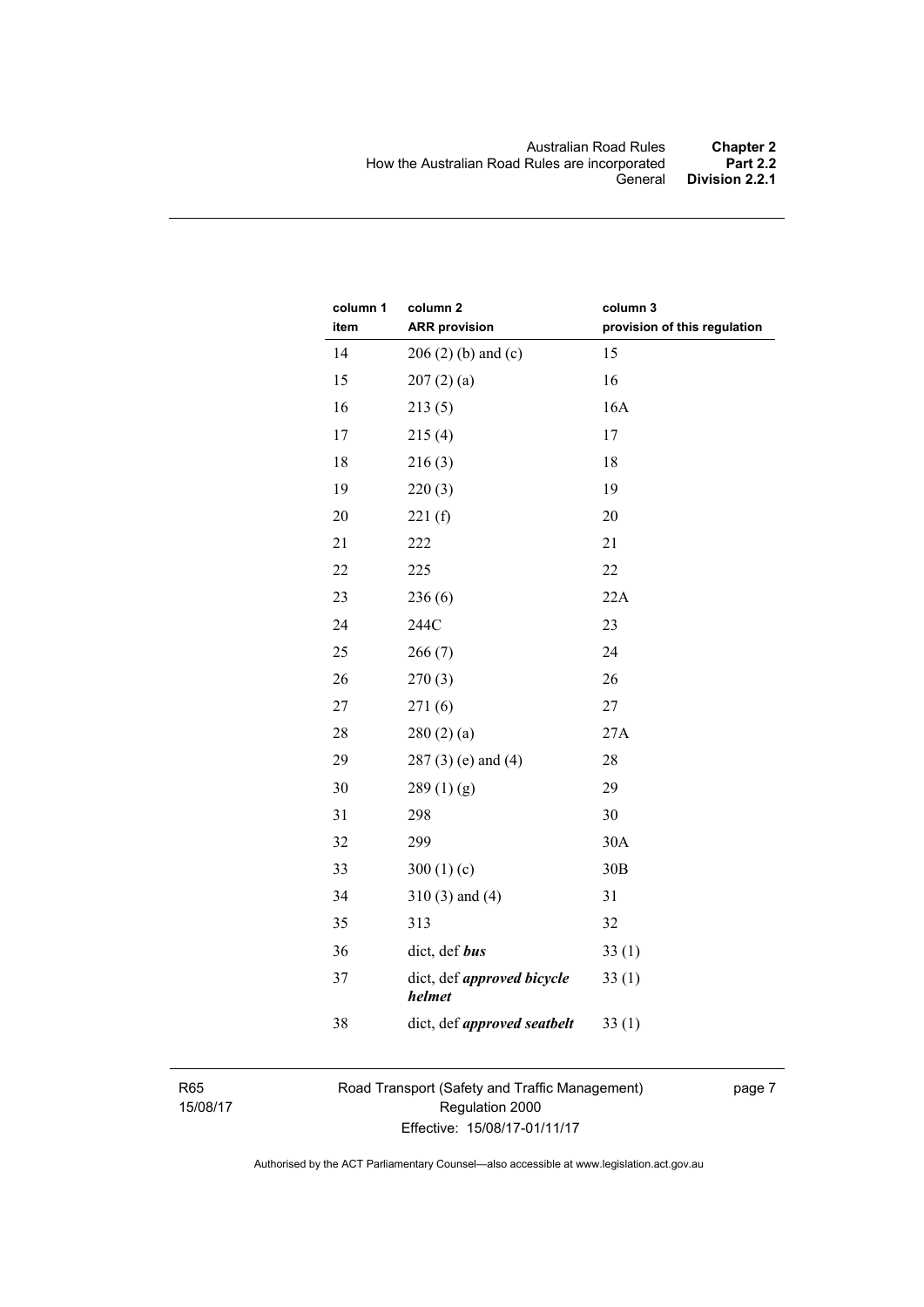| column 1<br>item | column <sub>2</sub><br><b>ARR provision</b>      | column 3<br>provision of this regulation |
|------------------|--------------------------------------------------|------------------------------------------|
| 39               | dict, def <i>authorised person</i>               | 33(1)                                    |
| 40               | dict, def emergency worker                       | 33(1)                                    |
| 41               | $dict, def$ $GVM$                                | 33(2)                                    |
| 42               | dict, def <i>hazard</i> warning<br>lights        | 33(3)                                    |
| 43               | dict, def <i>mechanical</i><br>signalling device | 33(1)                                    |
| 44               | dict, def oversize vehicle                       | 33(1)                                    |
| 45               | dict, def <i>police</i> officer                  | 33(1)                                    |
| 46               | dict, def <i>portable warning</i><br>triangle    | 33(4)                                    |
| 47               | dict, def <i>postal</i> worker                   | 33(1)                                    |
| 48               | dict, def <i>public</i> bus                      | 33(1)                                    |
| 49               | dict, def <i>taxi</i>                            | 33(1)                                    |
| 50               | dict, def wheeled<br>recreational vehicle        | 33(1)                                    |

*Note 3* The following table sets out other provisions of the Australian Road [Rules](http://www.legislation.act.gov.au//ni/db_37271/default.asp) for which provision is made by other territory laws (including provisions in other parts of this regulation):

| column 1<br>item | column <sub>2</sub><br><b>ARR</b> provision | column 3<br>other law                      |
|------------------|---------------------------------------------|--------------------------------------------|
|                  | 12(2)                                       | Road Transport (General) Act 1999,<br>s 12 |
| 2                | 13(2)                                       | Road Transport (General) Act 1999,<br>s 12 |
| 3                | $28(2)$ , n 3                               | this regulation, s 65                      |
| 4                | $32(2)$ , n 3                               | this regulation, s 65                      |
| 5                | 65                                          | this regulation, $s$ 38D $(1)$             |
|                  |                                             |                                            |

page 8 Road Transport (Safety and Traffic Management) Regulation 2000 Effective: 15/08/17-01/11/17

R65 15/08/17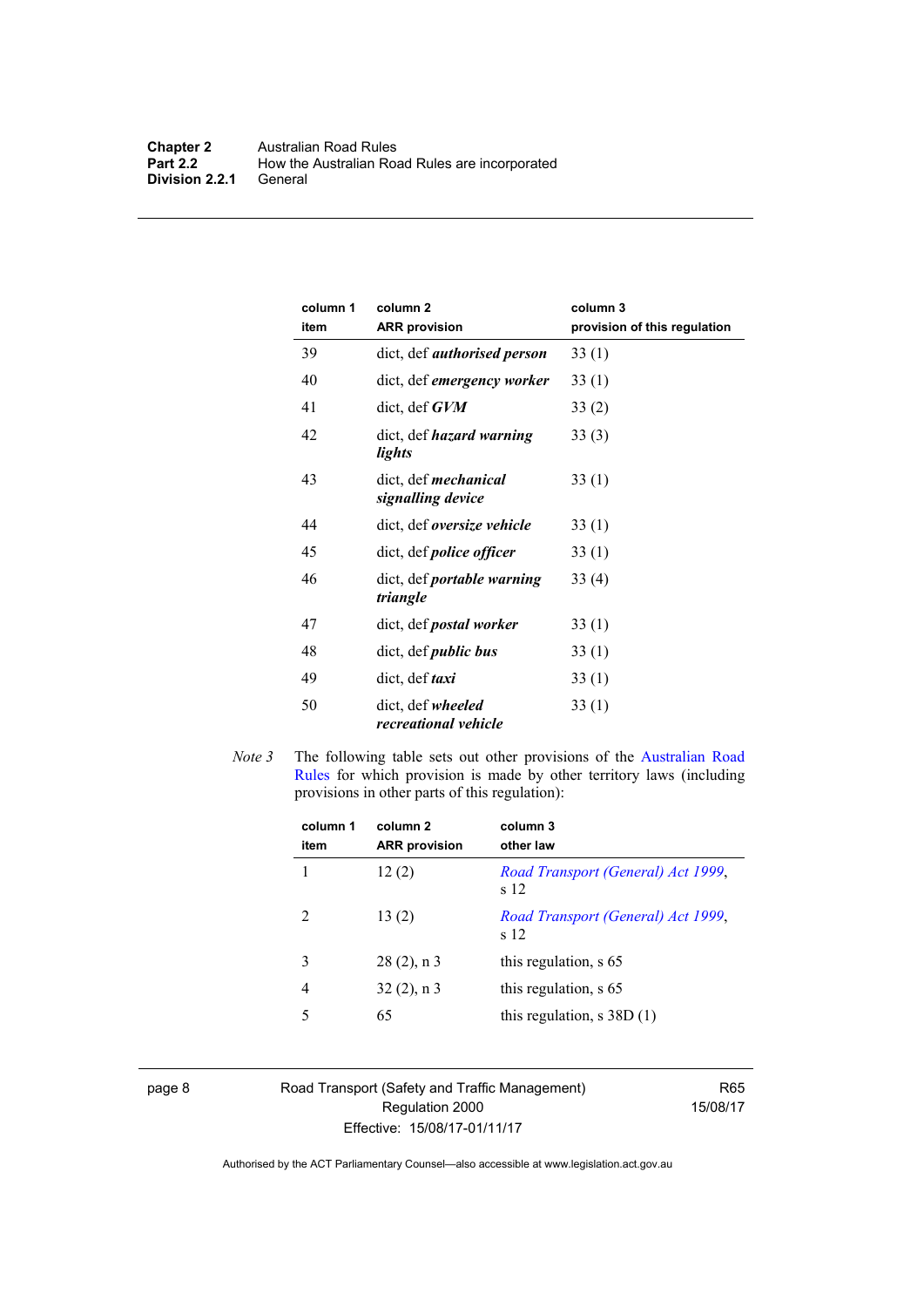Section 7

| column 1<br>item | column <sub>2</sub><br><b>ARR</b> provision                           | column 3<br>other law                                                     |
|------------------|-----------------------------------------------------------------------|---------------------------------------------------------------------------|
| 6                | 80                                                                    | this regulation, $s$ 38D $(2)$                                            |
| 7                | 81                                                                    | this regulation, $s$ 38D (3)                                              |
| 8                | 185(1)                                                                | this regulation, s 100                                                    |
| 9                | 248                                                                   | this regulation, $s$ 38D $(5)$                                            |
| 10               | 262                                                                   | this regulation, $s$ 38D (4)                                              |
| 11               | $287(1)$ , n 2                                                        | Road Transport (Safety and Traffic<br>Management) Act 1999, s 16          |
| 12               | 304                                                                   | <b>Road Transport (General)</b><br>Regulation 2000, s 6 and s 7           |
| 13               | 311(1)(c)                                                             | Heavy Vehicle National Law (ACT)                                          |
| 14               | 312(3)(c)                                                             | Road Transport (Safety and Traffic<br>Management) Act 1999, s 31 and s 32 |
| 15               | dict, def <i>parking</i><br>permit for<br>people with<br>disabilities | this regulation, s 101                                                    |
| 16               | dict, def <i>bicycle</i>                                              | Road Transport (General) Act 1999,<br>dict, def bicycle                   |

#### <span id="page-18-0"></span>**7 References to another law of this jurisdiction etc**

- (1) In the [Australian Road Rules,](http://www.legislation.act.gov.au//ni/db_37271/default.asp) a reference to *another law of this jurisdiction* includes a reference to the Act.
	- *Note* A reference to an Act includes a reference to the statutory instruments made or in force under the Act, including any regulation (see [Legislation Act,](http://www.legislation.act.gov.au/a/2001-14) s 104).
- (2) In the [Australian Road Rules](http://www.legislation.act.gov.au//ni/db_37271/default.asp):

*law of this jurisdiction* means a territory law or a law applying as a territory law.

*this jurisdiction* means the Australian Capital Territory.

page 2 Road Transport (Safety and Traffic Management) Regulation 2000 Effective: 15/08/17-01/11/17

R65 15/08/17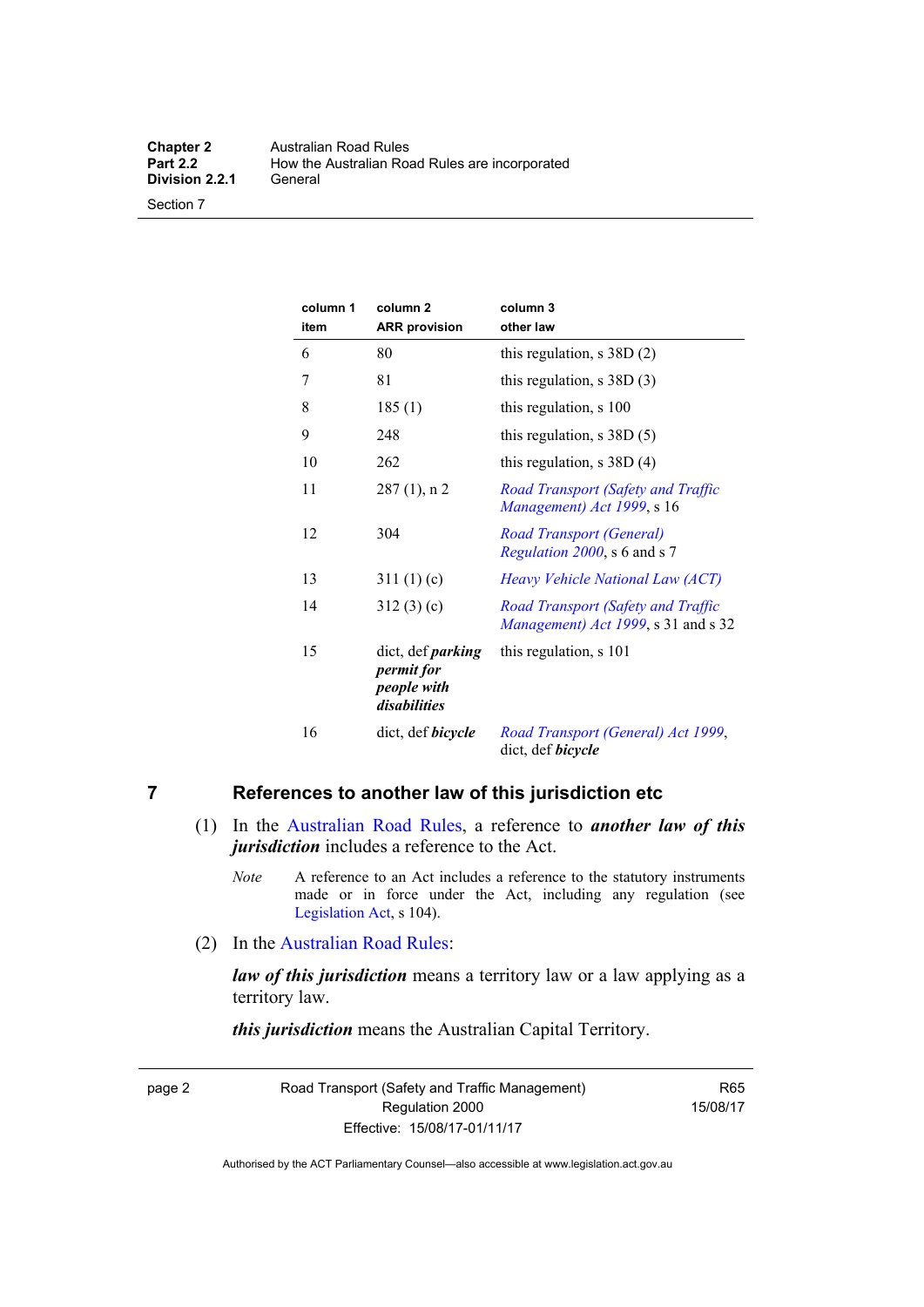### <span id="page-19-0"></span>**Division 2.2.2 Other provisions for the Australian Road Rules**

#### <span id="page-19-1"></span>**8 ARR r 10 (2)—penalties for offences**

For the [Australian Road Rules,](http://www.legislation.act.gov.au//ni/db_37271/default.asp) rule 10 (2), the penalty for an offence against the [Australian Road Rules](http://www.legislation.act.gov.au//ni/db_37271/default.asp) is a maximum penalty of 20 penalty units.

#### <span id="page-19-2"></span>**8A ARR r 18—who is a pedestrian**

Despite the [Australian Road Rules](http://www.legislation.act.gov.au//ni/db_37271/default.asp), rule 18, a *pedestrian* includes—

- (a) a person driving a motorised wheelchair that cannot travel at over 10 km/h (on level ground); and
- (b) a person in a non-motorised wheelchair; and
- (c) a person pushing a motorised or non-motorised wheelchair; and
- (d) a person in or on a wheeled recreational device or wheeled toy; and
- (e) a person in or on a personal mobility device.

#### <span id="page-19-3"></span>**9 ARR r 95—emergency stopping lane only signs**

For the [Australian Road Rules,](http://www.legislation.act.gov.au//ni/db_37271/default.asp) rule 95, the driver of a police vehicle or emergency vehicle is permitted to drive in an emergency stopping lane.

page 3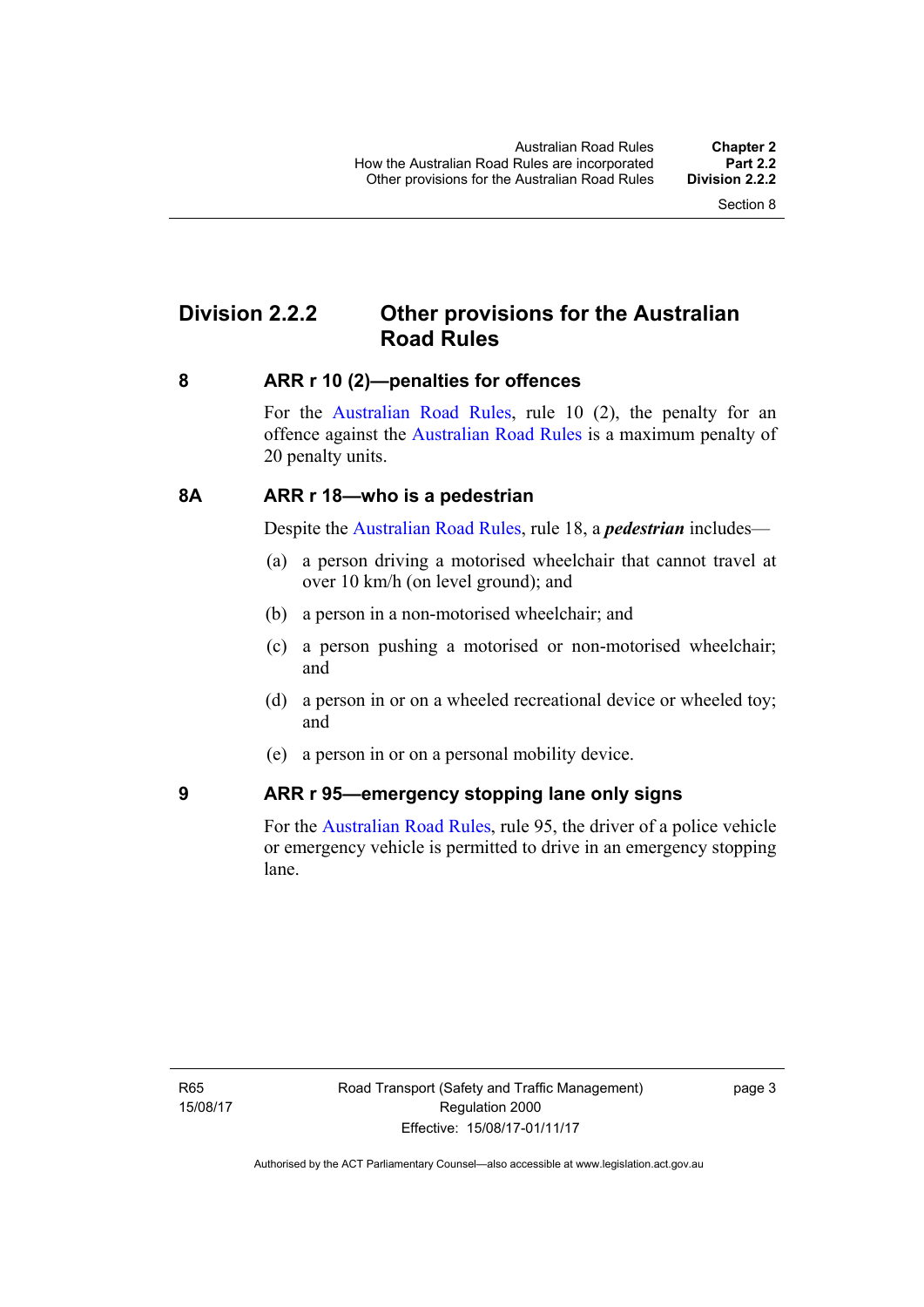<span id="page-20-0"></span>**10 ARR r 104—no truck signs**

Section 10

For the [Australian Road Rules](http://www.legislation.act.gov.au//ni/db_37271/default.asp), rule 104, a driver is permitted to drive the vehicle on a road (or a bridge, causeway, ramp or similar structure forming part of a road) past a *no trucks sign* mentioned in rule 104 (1), (2) or (3) if the destination of the driver's vehicle is a place on or reached from the road (or structure) and there is no alternative route by which to reach the destination.

#### <span id="page-20-1"></span>**11 ARR r 151 (3) (b)—riding a motorbike or bicycle alongside more than 1 other rider**

For the [Australian Road Rules](http://www.legislation.act.gov.au//ni/db_37271/default.asp), rule 151 (3) (b), the rider of a motorbike or bicycle is permitted to ride alongside more than 1 rider if each of the riders is taking part in an event approved by the road transport authority for this section.

#### <span id="page-20-2"></span>**11A ARR r 158 (2) (c)—other vehicles permitted to travel in bicycle lanes**

A driver of a rideshare vehicle or hire car may drive for up to 50m in a bicycle lane if—

- (a) the driver is dropping off, or picking up, passengers; and
- (b) there is not another law of this jurisdiction prohibiting the driver from driving in the bicycle lane.
- *Note* A similar provision applies to taxi drivers and bus drivers (see [ARR,](http://www.legislation.act.gov.au//ni/db_37271/default.asp) r 153 (3)).

#### <span id="page-20-3"></span>**12 ARR r 158 (2) (c)—other vehicles permitted to travel in bus lanes**

The drivers of the following vehicles are permitted to drive in a bus lane:

- (a) taxis;
- (b) hire cars;

page 4 Road Transport (Safety and Traffic Management) Regulation 2000 Effective: 15/08/17-01/11/17

R65 15/08/17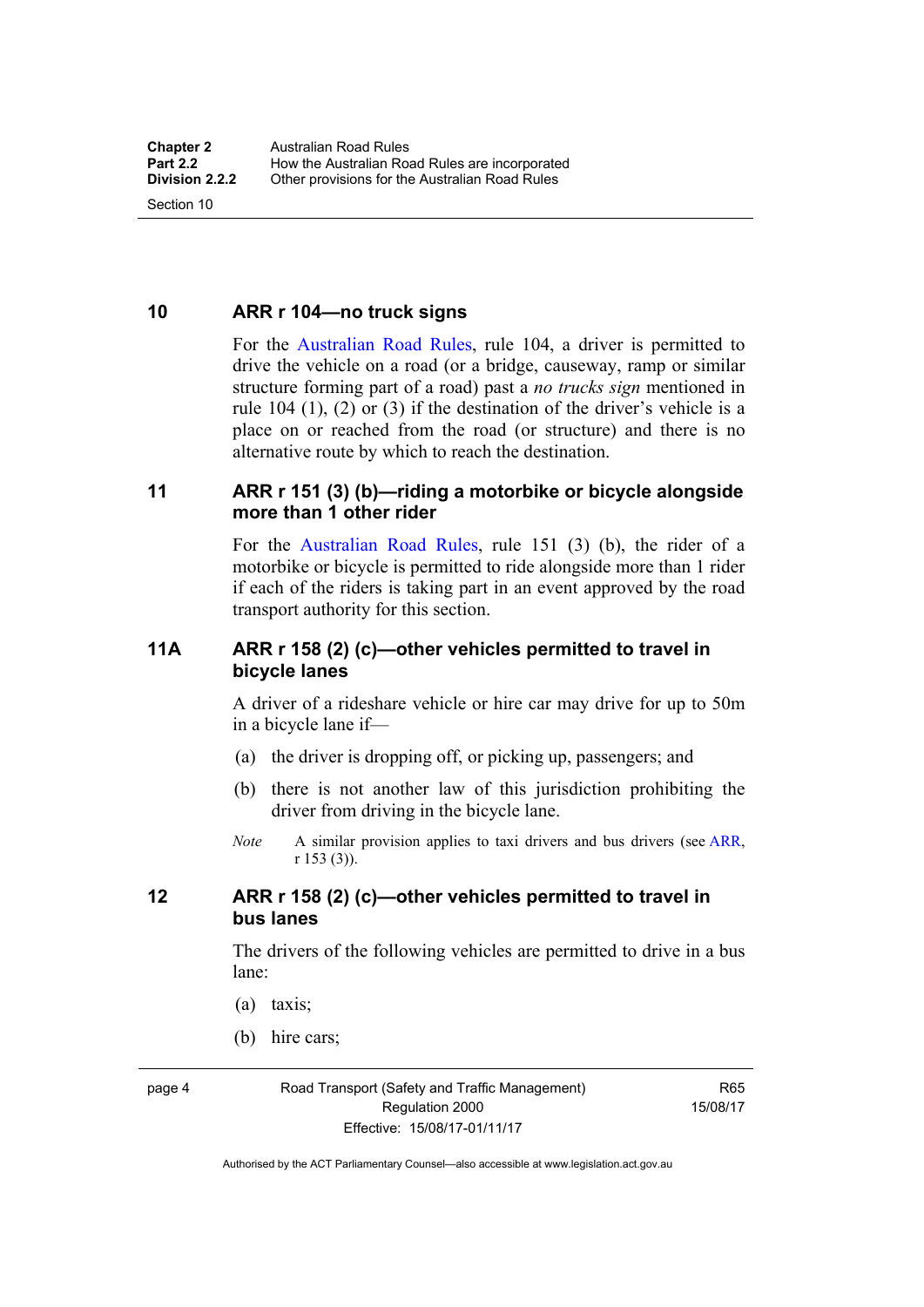- (c) demand responsive service vehicles;
- (d) motorbikes.
- *Note* Section 27A applies the B light rules to drivers of taxis, hire cars, demand responsive service vehicles and motorbikes.

#### <span id="page-21-0"></span>**12A ARR r 176—stopping on a clearway**

Despite the [Australian Road Rules,](http://www.legislation.act.gov.au//ni/db_37271/default.asp) rule 176 (1), a driver of a rideshare vehicle or hire car may stop on a length of road to which a clearway sign applies if—

- (a) the driver is dropping off, or picking up, passengers; and
- (b) there is not another law of this jurisdiction prohibiting the driver from stopping on a length of road to which a clearway sign applies.
- *Note* A similar provision applies to taxi drivers and bus drivers (see [ARR,](http://www.legislation.act.gov.au//ni/db_37271/default.asp) r 176 (2) and (3)).

#### <span id="page-21-1"></span>**13 ARR r 179 (1) (c)—stopping in a loading zone—goods and permit vehicles**

- (1) For the [Australian Road Rules](http://www.legislation.act.gov.au//ni/db_37271/default.asp), rule 179 (1) (c), the following vehicles are permitted to stop in a loading zone:
	- (a) a motor vehicle that is built mainly for the transport of goods if the vehicle is dropping off, or picking up, goods;
	- (b) a vehicle displaying a current loading zone permit if the vehicle is complying with the conditions of the permit.
- (2) In this section:

*loading zone permit* means a loading zone permit issued under section 100.

page 5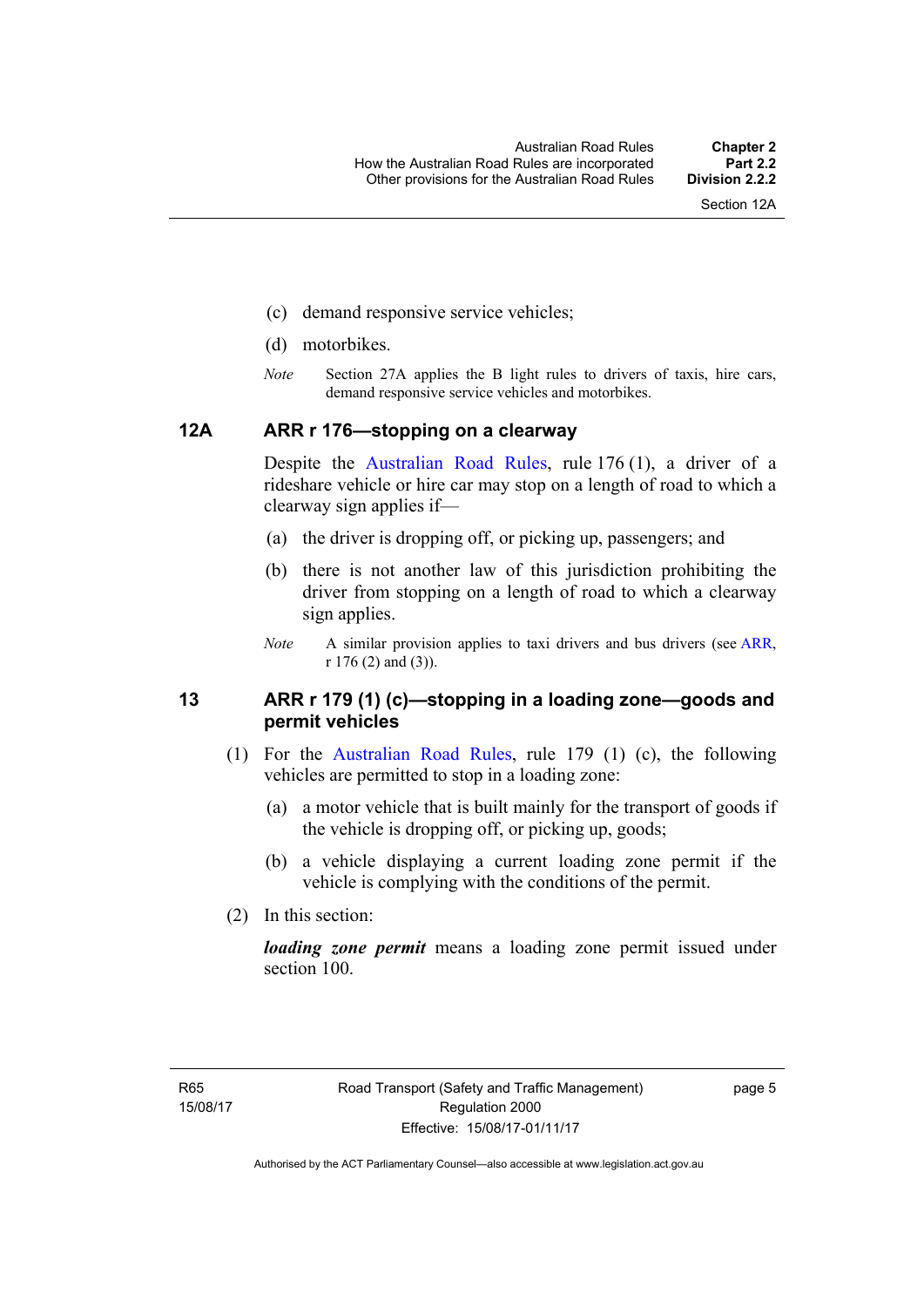Section 13A

<span id="page-22-0"></span>**13A ARR r 179 (1) (c) and (2) (c)—stopping in loading zone bookable vehicles** 

- (1) For the [Australian Road Rules,](http://www.legislation.act.gov.au//ni/db_37271/default.asp) rule 179 (1) (c), a bookable vehicle that is dropping off, or picking up, a passenger is permitted to stop in a loading zone if—
	- (a) the bookable vehicle driver does not leave the bookable vehicle unattended, other than to comply with a passenger assistance requirement; and
	- (b) the driver complies with subsection (2).
- (2) For the [Australian Road Rules,](http://www.legislation.act.gov.au//ni/db_37271/default.asp) rule 179 (2) (c), the driver must complete the dropping off, or picking up, of the passenger, and drive on—
	- (a) within 2 minutes; or
	- (b) if the driver is required to comply with a passenger assistance requirement—as soon as possible after the driver complies with the requirement.
- (3) In this section:

*bookable vehicle*—see the *[Road Transport \(Public Passenger](http://www.legislation.act.gov.au/a/2001-62)  [Services\) Act 2001](http://www.legislation.act.gov.au/a/2001-62)*, section 29.

*Note Bookable vehicle* means a taxi, rideshare vehicle or hire car.

*passenger assistance requirement* means a requirement under the *[Road Transport \(Public Passenger Services\) Regulation 2002](http://www.legislation.act.gov.au/sl/2002-3)*, section 132 (5) (which requires a wheelchair-accessible taxi driver to provide reasonable assistance in loading and unloading a wheelchair, or a person in a wheelchair, into or from the taxi).

*unattended*—a driver leaves a bookable vehicle *unattended* if the driver leaves the bookable vehicle so the driver is over 3m from the closest point of the bookable vehicle.

page 6 Road Transport (Safety and Traffic Management) Regulation 2000 Effective: 15/08/17-01/11/17

R65 15/08/17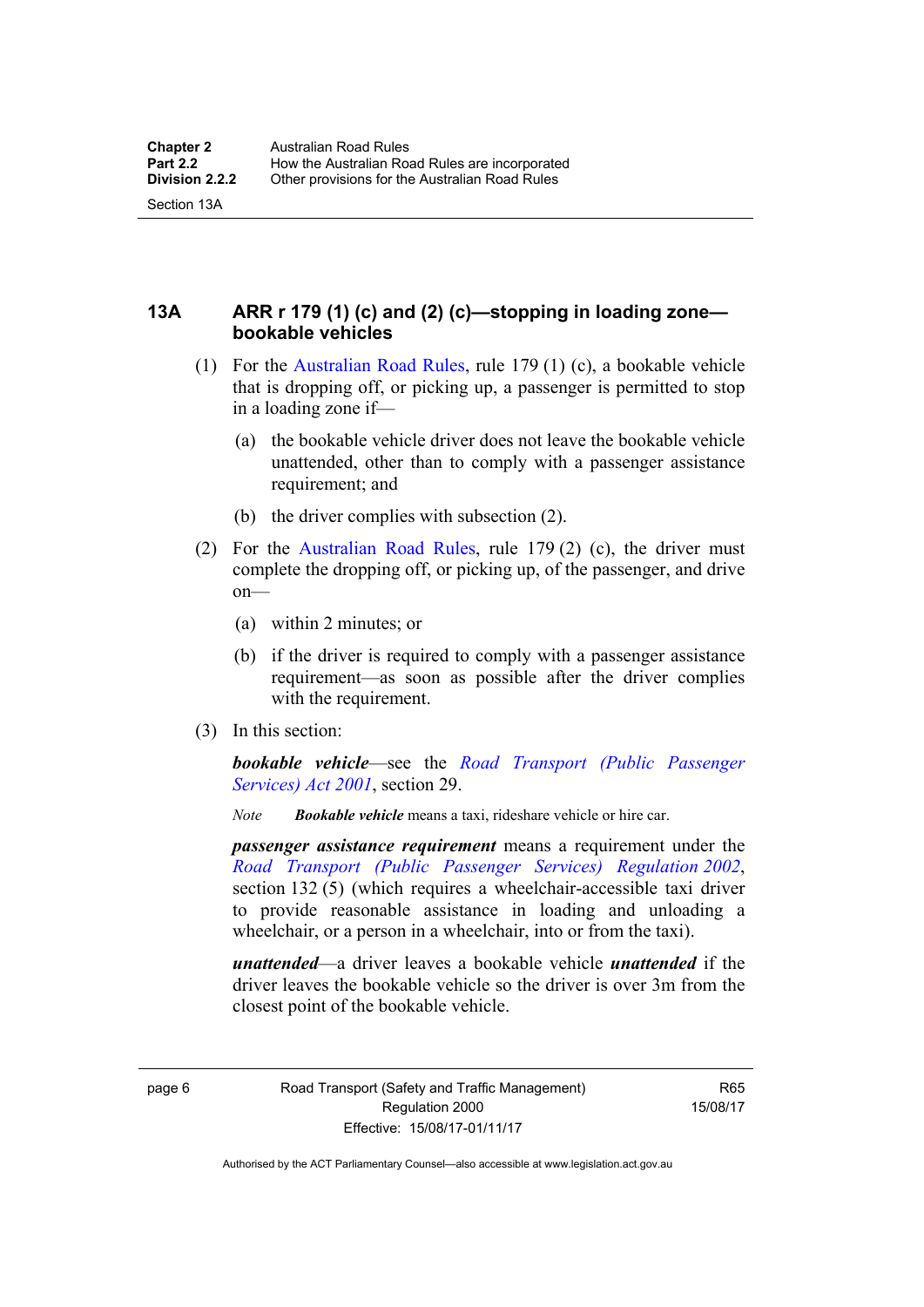#### <span id="page-23-0"></span>**13B ARR r 183—stopping in a bus zone**

- (1) Despite the [Australian Road Rules](http://www.legislation.act.gov.au//ni/db_37271/default.asp), rule 183 (1), the driver of a demand responsive service vehicle may stop in a bus zone if—
	- (a) the driver is dropping off, or picking up, a passenger; and
	- (b) the vehicle is authorised to stop in the bus zone.
- (2) In this section:

*authorised to stop*, in a bus zone, for a DRS vehicle, means a bus zone that the demand responsive service vehicle is authorised to stop in under an authority under the *[Road Transport \(Public](http://www.legislation.act.gov.au/sl/2002-3)  [Passenger Services\) Regulation 2002](http://www.legislation.act.gov.au/sl/2002-3)*, section 305 (1) (DRS vehicles—bus stop and bus zone authorities).

#### <span id="page-23-1"></span>**13BA ARR r 189—double parking—motorbikes**

Despite the [Australian Road Rules,](http://www.legislation.act.gov.au//ni/db_37271/default.asp) rule 189 (1), the rider of a motorbike may stop on the road with part of the motorbike between another motorbike that is parked on the road and the centre of the road if both motorbikes are parked within the same parking bay.

#### <span id="page-23-2"></span>**13C ARR r 195—stopping at or near a bus stop**

- (1) Despite the [Australian Road Rules](http://www.legislation.act.gov.au//ni/db_37271/default.asp), rule 195 (1), the driver of a demand responsive service vehicle may stop at a bus stop, or on the road, within 20m before a sign on the road that indicates the bus stop, and 10m after the sign, if—
	- (a) the driver stops at a place on a length of road, or in an area, to which a parking control sign applies and the driver is permitted to stop at that place under the [Australian Road Rules](http://www.legislation.act.gov.au//ni/db_37271/default.asp); or
	- (b) the driver is dropping off, or picking up, passengers and the vehicle is authorised to stop at the bus stop.

page 7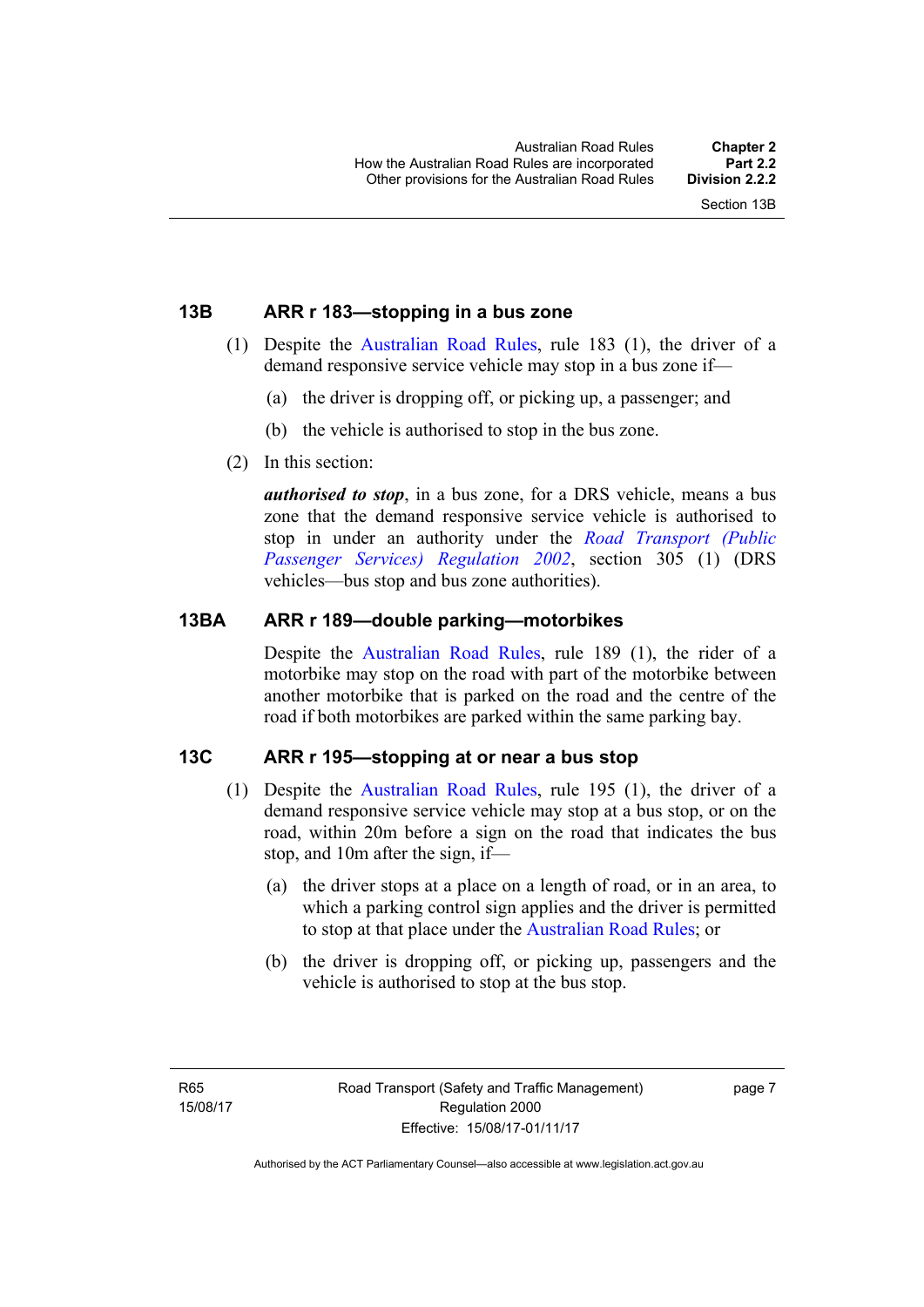(2) In this section:

*authorised to stop*, at a bus stop, for a DRS vehicle, means a bus stop that the demand responsive service vehicle is authorised to stop at under an authority under the *[Road Transport \(Public Passenger](http://www.legislation.act.gov.au/sl/2002-3)  [Services\) Regulation 2002](http://www.legislation.act.gov.au/sl/2002-3)*, section 305 (1) (DRS vehicles—bus stop and bus zone authorities).

#### <span id="page-24-0"></span>**14 ARR r 199 (2)—stopping near postbox**

For the [Australian Road Rules,](http://www.legislation.act.gov.au//ni/db_37271/default.asp) rule 199 (2):

*public postbox* means a postbox erected, maintained or used by Australia Post.

#### <span id="page-24-1"></span>**15 ARR r 206 (2) (b), (c)—time extension for people with disabilities permit**

- (1) For the [Australian Road Rules](http://www.legislation.act.gov.au//ni/db_37271/default.asp), rule 206 (2) (b), a driver to whom the [Australian Road Rules](http://www.legislation.act.gov.au//ni/db_37271/default.asp), rule 206 applies may park for not longer than 2 hours on a length of road, or in an area, to which a *permissive parking sign* applies if the maximum period of parking allowed by the sign is not longer than 30 minutes.
- (2) For the [Australian Road Rules,](http://www.legislation.act.gov.au//ni/db_37271/default.asp) rule 206 (2) (c), a driver to whom the [Australian Road Rules,](http://www.legislation.act.gov.au//ni/db_37271/default.asp) rule 206 applies may park for an unlimited period on a length of road, or in an area, to which a *permissive parking sign* applies if the maximum period of parking allowed by the sign is longer than 30 minutes.

#### <span id="page-24-2"></span>**16 ARR r 207 (2) (a)—fees for parking in pay parking spaces**

 (1) For the [Australian Road Rules,](http://www.legislation.act.gov.au//ni/db_37271/default.asp) rule 207 (2) (a), if a *permissive parking sign* applies to a length of road or area that is (or is part of) a pay parking area, the relevant parking fee is payable for parking in a pay parking space on the road or in the area.

page 8 Road Transport (Safety and Traffic Management) Regulation 2000 Effective: 15/08/17-01/11/17

R65 15/08/17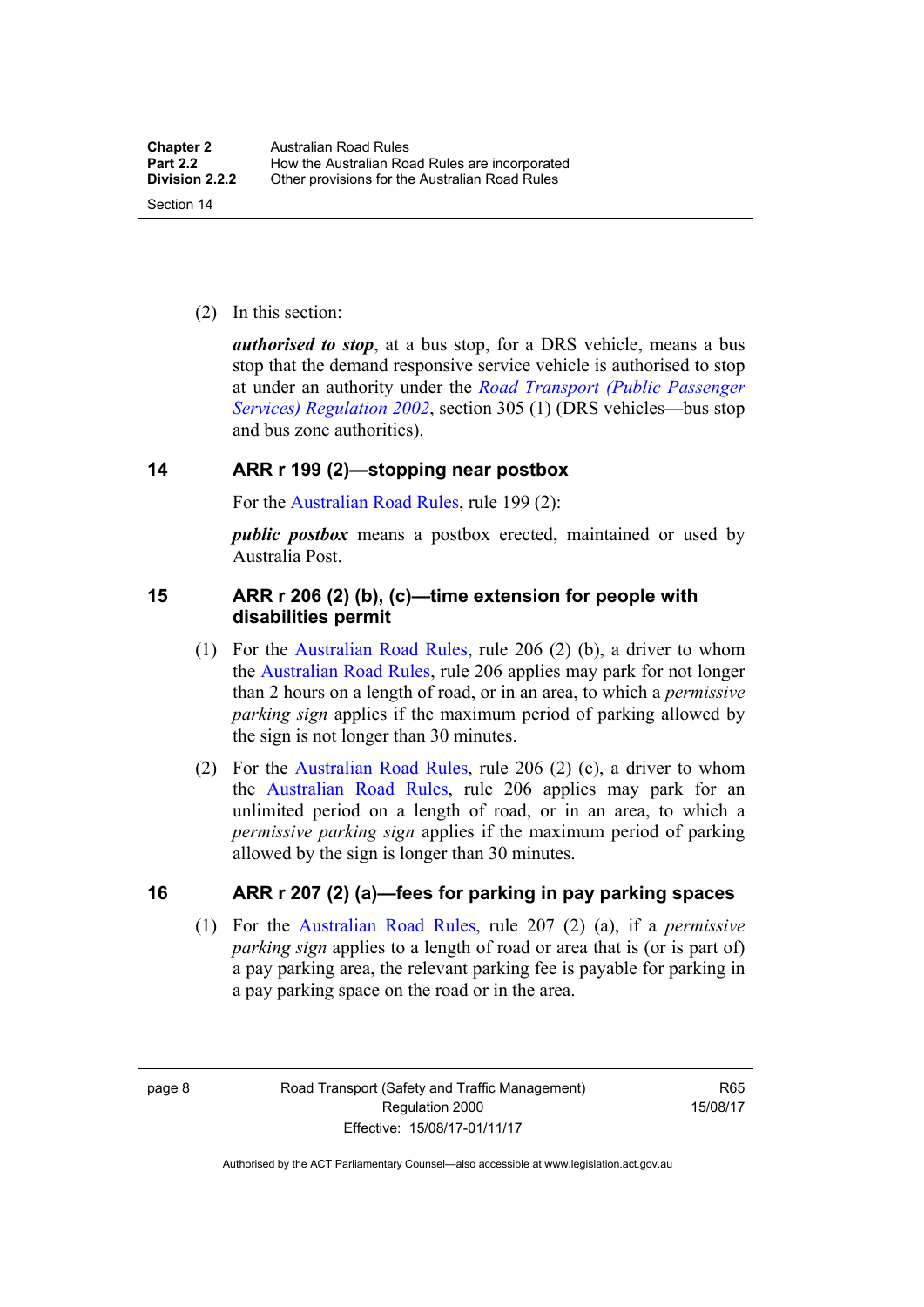- (2) For this section, the relevant parking fee does not become payable under subsection (1) until immediately after a vehicle is parked in the pay parking space concerned.
	- *Note* Pt 3.1 of this regulation makes provision for the administration of pay parking schemes (including the designation of pay parking areas by the erection of permissive parking signs and the fixing of fees).

#### <span id="page-25-0"></span>**16A ARR r 213 (5)—making a motor vehicle secure exception**

Every driver is exempt from the [Australian Road Rules](http://www.legislation.act.gov.au//ni/db_37271/default.asp), rule 213 (5).

### <span id="page-25-1"></span>**17 ARR r 215 (4)—lights required to be fitted to a vehicle**

For the [Australian Road Rules,](http://www.legislation.act.gov.au//ni/db_37271/default.asp) rule 215 (4), the lights required to be fitted to a vehicle are the lights required to be fitted to the vehicle under the *[Road Transport \(Vehicle Registration\) Regulation 2000](http://www.legislation.act.gov.au/sl/2000-12),*  schedule 1.

#### <span id="page-25-2"></span>**18 ARR r 216 (3)—towing a vehicle at night or in hazardous weather conditions**

For the [Australian Road Rules](http://www.legislation.act.gov.au//ni/db_37271/default.asp), rule 216 (3):

*dangerous goods*—see the *[Dangerous Goods \(Road Transport\)](http://www.legislation.act.gov.au/a/2009-34)  [Act 2009](http://www.legislation.act.gov.au/a/2009-34)*, dictionary.

*placard load*—see the *[Dangerous Goods \(Road Transport\)](http://www.legislation.act.gov.au/a/2009-34)  [Act 2009](http://www.legislation.act.gov.au/a/2009-34)*, dictionary.

### <span id="page-25-3"></span>**19 ARR r 220 (3)—using lights on vehicles that are stopped**

For the [Australian Road Rules](http://www.legislation.act.gov.au//ni/db_37271/default.asp), rule 220 (3), a light of a kind required to be fitted to a vehicle is a light of that kind required to be fitted to the vehicle under the *[Road Transport \(Vehicle Registration\)](http://www.legislation.act.gov.au/sl/2000-12)  [Regulation 2000](http://www.legislation.act.gov.au/sl/2000-12)*, schedule 1.

R65 15/08/17 page 9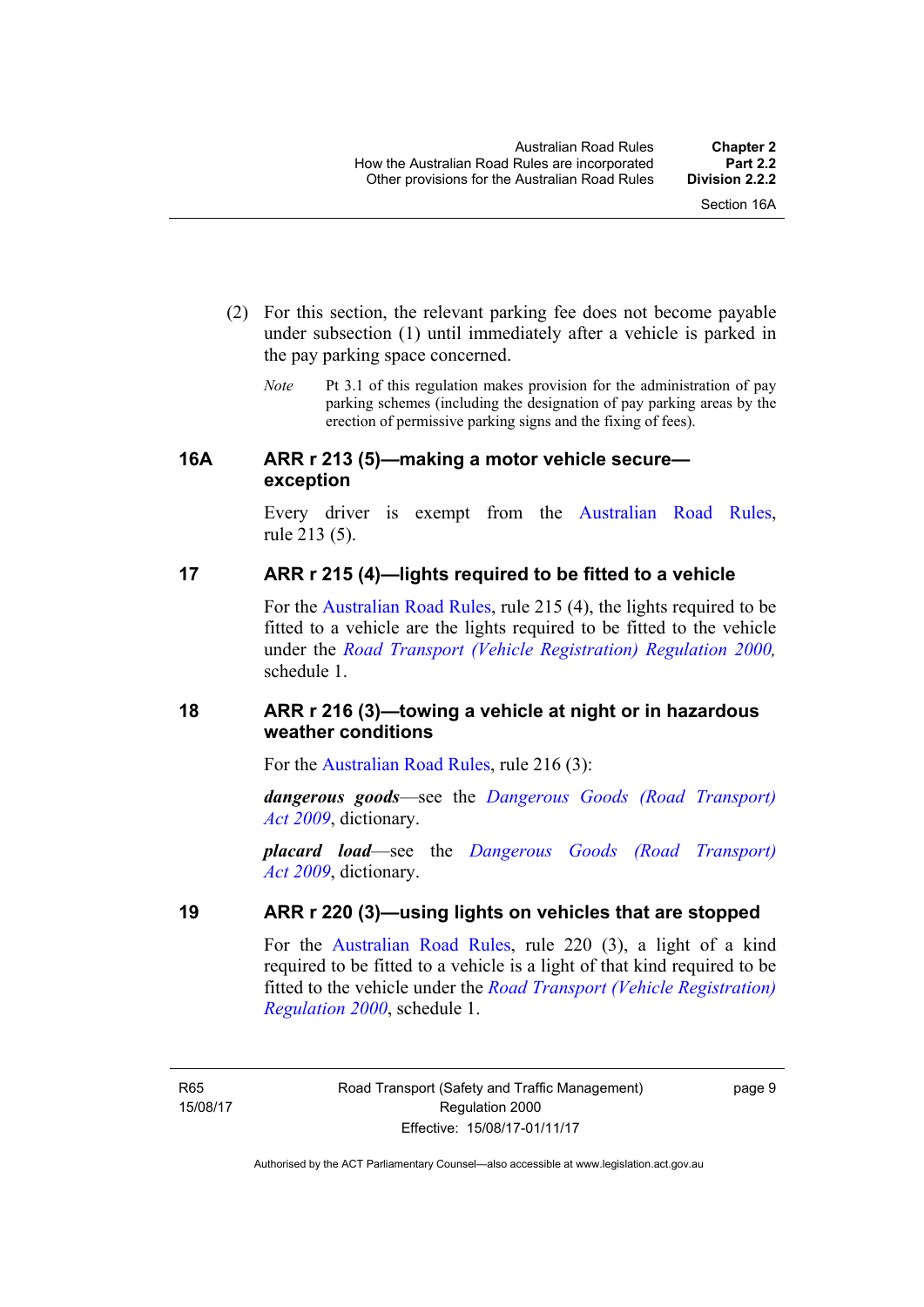Section 20

#### <span id="page-26-0"></span>**20 ARR r 221 (f)—using hazard warning lights on buses carrying children**

- (1) This section applies to a bus that is carrying children and is fitted with hazard warning lights in accordance with the *[Road Transport](http://www.legislation.act.gov.au/sl/2000-12)  [\(Vehicle Registration\) Regulation 2000](http://www.legislation.act.gov.au/sl/2000-12)*, schedule 1, but is not fitted with any other warning lights in accordance with that schedule.
- (2) For the [Australian Road Rules](http://www.legislation.act.gov.au//ni/db_37271/default.asp), rule 221 (f), if the driver of the bus stops the bus to drop off or pick up a child, the driver is permitted to operate the hazard warning lights.

#### <span id="page-26-1"></span>**21 ARR r 222—using warning lights on buses carrying children**

- (1) This section applies to a bus that is carrying children and is fitted with warning lights (other than hazard warning lights) in accordance with the *[Road Transport \(Vehicle Registration\) Regulation 2000](http://www.legislation.act.gov.au/sl/2000-12)*, schedule 1.
- (2) For the [Australian Road Rules](http://www.legislation.act.gov.au//ni/db_37271/default.asp), rule 222, the driver of the bus must operate the warning lights by activating them.

#### <span id="page-26-2"></span>**22 ARR r 225—use of radar detectors**

Every driver is exempt from rule 225 of the [Australian Road Rules.](http://www.legislation.act.gov.au//ni/db_37271/default.asp)

*Note* The [Australian Road Rules,](http://www.legislation.act.gov.au//ni/db_37271/default.asp) r 225 is superfluous in the ACT because the [Act](http://www.legislation.act.gov.au/a/1999-80/default.asp), s 9 (2) makes it an offence for a person to drive or park a motor vehicle on a road or road related area if a traffic offence evasion device is fitted to, applied to, or carried in the vehicle.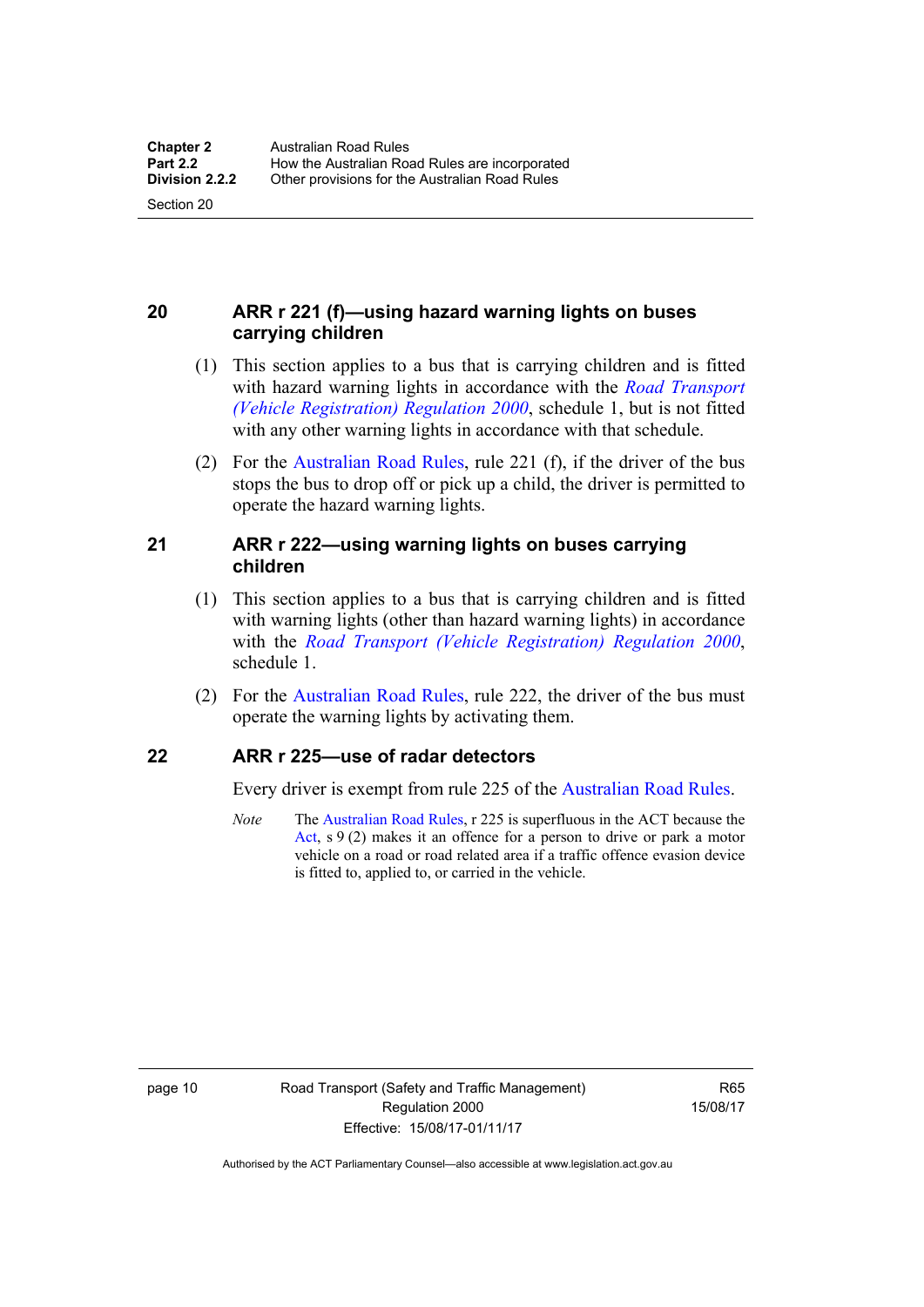#### <span id="page-27-0"></span>**22A ARR r 236 (6)—hitchhiking, roadside commerce etc permitted**

- (1) For the [Australian Road Rules](http://www.legislation.act.gov.au//ni/db_37271/default.asp), rule 236 (6)—
	- (a) a pedestrian may stand on, or move onto, a road to—
		- (i) solicit contributions, employment or business from an occupant of a vehicle; or
		- (ii) hitchhike; or
		- (iii) display an advertisement; or
		- (iv) sell or offer articles for sale; or
		- (v) wash or clean, or offer to clean, the windscreen of a vehicle; and
	- (b) a person in a vehicle may buy, or offer to buy, an article or service from a person standing on a road.
- (2) In this section:

*pedestrian* does not include a person in or on a personal mobility device, wheeled recreational device or wheeled toy.

*road* includes any shoulder of the road, and any median strip, painted island or traffic island, but does not include any other roadrelated area.

*Note Median strip*, *painted island* and *traffic island* are defined in the [Australian Road Rules,](http://www.legislation.act.gov.au//ni/db_37271/default.asp) dictionary, *shoulder* is defined in [ARR](http://www.legislation.act.gov.au//ni/db_37271/default.asp), r 12, and *road-related area* is defined in the [ARR](http://www.legislation.act.gov.au//ni/db_37271/default.asp), r 13.

#### <span id="page-27-1"></span>**22B ARR r 238—pedestrians travelling along a road (except in or on a wheeled recreational device or toy)**

Despite the [Australian Road Rules,](http://www.legislation.act.gov.au//ni/db_37271/default.asp) rule 238 (2) (ab), a person in or on a personal mobility device travelling along a road must not, when moving forward, face approaching traffic that is moving in the direction opposite to which the person is travelling.

page 11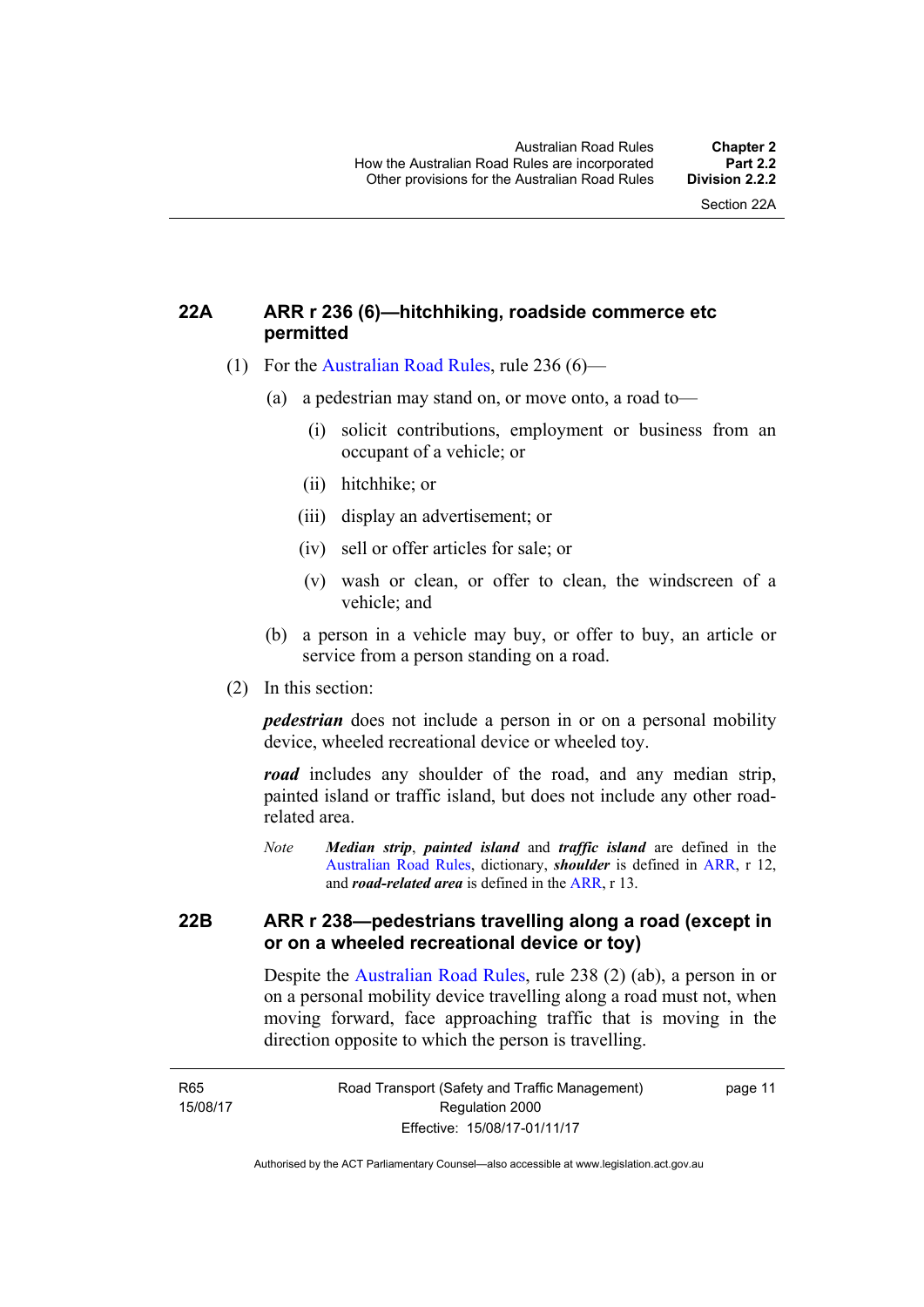#### <span id="page-28-0"></span>**23 ARR r 244C—motorised scooters not to be used**

For the [Australian Road Rules](http://www.legislation.act.gov.au//ni/db_37271/default.asp), rule 244C, a person must not use a motorised scooter on a road or road related area.

#### <span id="page-28-1"></span>**24 ARR r 266 (7)—wearing of seatbelts by passengers under 16 years old**

For the [Australian Road Rules,](http://www.legislation.act.gov.au//ni/db_37271/default.asp) rule 266 (7):

*approved booster seat* means a booster seat that is approved by the road transport authority under section 66 (1) (b) (Approvals etc by road transport authority).

*approved child restraint* means a child restraint that is approved by the road transport authority under section 66 (1) (c) (Approvals etc by road transport authority).

*approved child safety harness* means a child safety harness that is approved by the road transport authority under section 66 (1) (d) (Approvals etc by road transport authority).

#### <span id="page-28-2"></span>**26 ARR r 270 (3)—wearing motorbike helmets**

For the [Australian Road Rules,](http://www.legislation.act.gov.au//ni/db_37271/default.asp) rule 270 (3):

*approved motor bike helmet* means a protective helmet for motorbike riders that is approved by the road transport authority under section 66 (1) (e) (Approvals etc by road transport authority).

#### <span id="page-28-3"></span>**27 ARR r 271 (6)—riding on motorbikes**

For the [Australian Road Rules,](http://www.legislation.act.gov.au//ni/db_37271/default.asp) rule 271 (6):

 (a) the [Australian Road Rules](http://www.legislation.act.gov.au//ni/db_37271/default.asp), rule 271 (2) does not apply to a passenger on a motorbike to the extent that the passenger is exempt from the subrule under section 67 (Exemption from requirement about riding on motorbikes); and

page 12 Road Transport (Safety and Traffic Management) Regulation 2000 Effective: 15/08/17-01/11/17

R65 15/08/17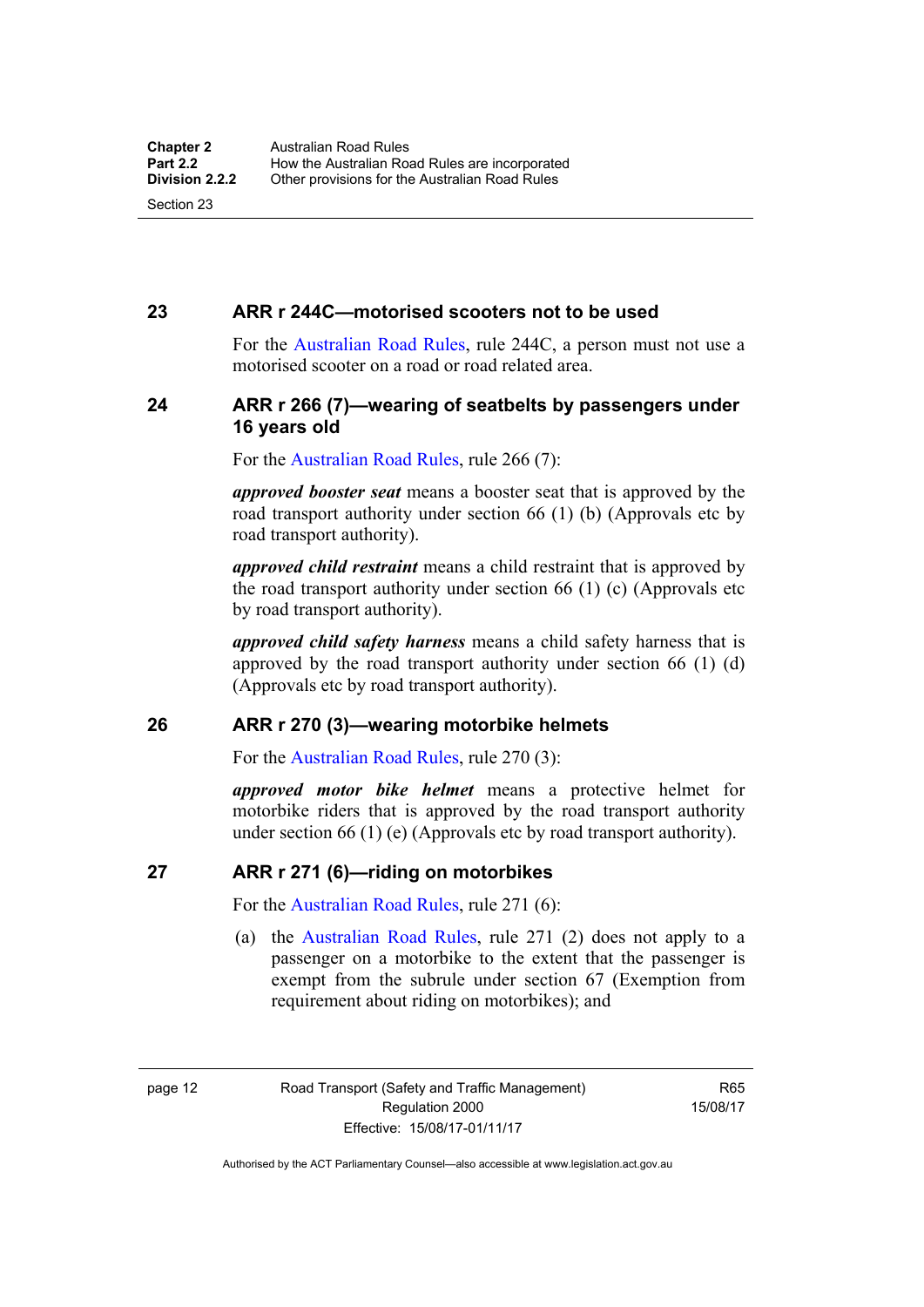(b) the [Australian Road Rules](http://www.legislation.act.gov.au//ni/db_37271/default.asp), rule 271 (3) does not apply to the rider of a motorbike in relation to a passenger to the extent that, under paragraph (a), rule 271 (2) does not apply to the passenger.

#### <span id="page-29-0"></span>**27A ARR r 280 (2) (a)—other vehicles to which B light rules apply**

The following classes of vehicles are specified:

- (a) taxis;
- (b) hire cars;
- (c) demand responsive service vehicles;
- (d) motorbikes.
- *Note* This section applies the B light rules to drivers of taxis, hire cars, demand responsive service vehicles and riders of motorbikes who, under s 12, are allowed to drive in bus lanes.

#### <span id="page-29-1"></span>**28 ARR r 287 (3), (4)—duties of participants in crashes**

- (1) For the [Australian Road Rules,](http://www.legislation.act.gov.au//ni/db_37271/default.asp) rule 287 (3), a driver of a motor vehicle involved in a crash is taken to have given the driver's required particulars to a police officer if the driver supplies the particulars in accordance with the requirements of the crash reporting website.
- (2) For the [Australian Road Rules,](http://www.legislation.act.gov.au//ni/db_37271/default.asp) rule 287 (3) (e), every crash not mentioned in the [Australian Road Rules,](http://www.legislation.act.gov.au//ni/db_37271/default.asp) rule 287 (3) (a) to (d) must be reported to a police officer.
	- *Note* The [Australian Road Rules,](http://www.legislation.act.gov.au//ni/db_37271/default.asp) r 287 (3) (e) requires the driver (or the driver's representative) to give the driver's required particulars, within the required time, about a crash to a police officer if the crash is required to be reported to a police officer under another law of this jurisdiction.

page 13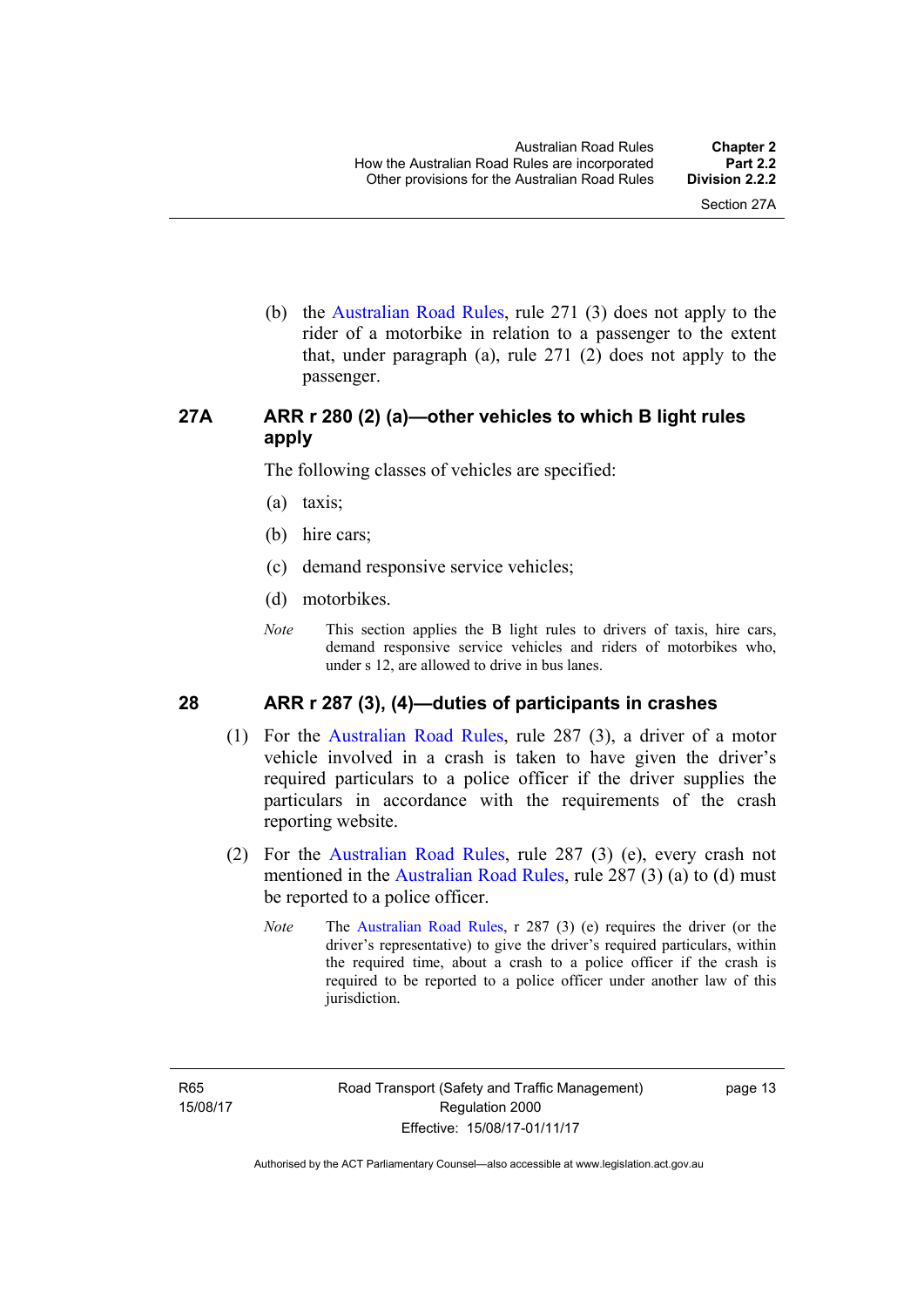- (3) For the [Australian Road Rules](http://www.legislation.act.gov.au//ni/db_37271/default.asp), rule 287 (4), definition of *required particulars*, information required to be given to a police officer about a crash includes an explanation of the circumstances of the crash.
- (4) In this section:

*crash reporting website* means the website operated by the Territory for the purpose of receiving information about crashes.

*Note* The crash reporting website can be accessed through the Canberra Connect website [\(www.canberraconnect.act.gov.au](http://www.canberraconnect.act.gov.au/)). The website can also be accessed through the website for police services in the ACT [\(www.afp.gov.au\)](http://www.afp.gov.au/).

#### <span id="page-30-0"></span>**29 ARR r 289 (1) (g)—driving on nature strip**

For the [Australian Road Rules](http://www.legislation.act.gov.au//ni/db_37271/default.asp), rule 289 (1) (g), a driver may drive the driver's vehicle on a nature strip adjacent to a length of road in a built-up area if the vehicle—

- (a) is a motor vehicle (other than a ride-on lawnmower) that is built and used solely for cutting grass, or for purposes incidental to cutting grass; or
- (b) is a motor vehicle that is designed for cleaning footpaths and is being driven on the nature strip for the purpose of cleaning a footpath and is displaying an amber flashing light; or
- (c) is being used to transport goods or materials for use in (or for the purposes of) the construction or maintenance of roads by or on behalf of the Territory; or
- (d) is a postal vehicle that is  $-$ 
	- (i) a motorbike with an engine capacity of not more than 110mL; and
	- (ii) being driven at a speed of not more than 10km/h.

page 14 Road Transport (Safety and Traffic Management) Regulation 2000 Effective: 15/08/17-01/11/17

R65 15/08/17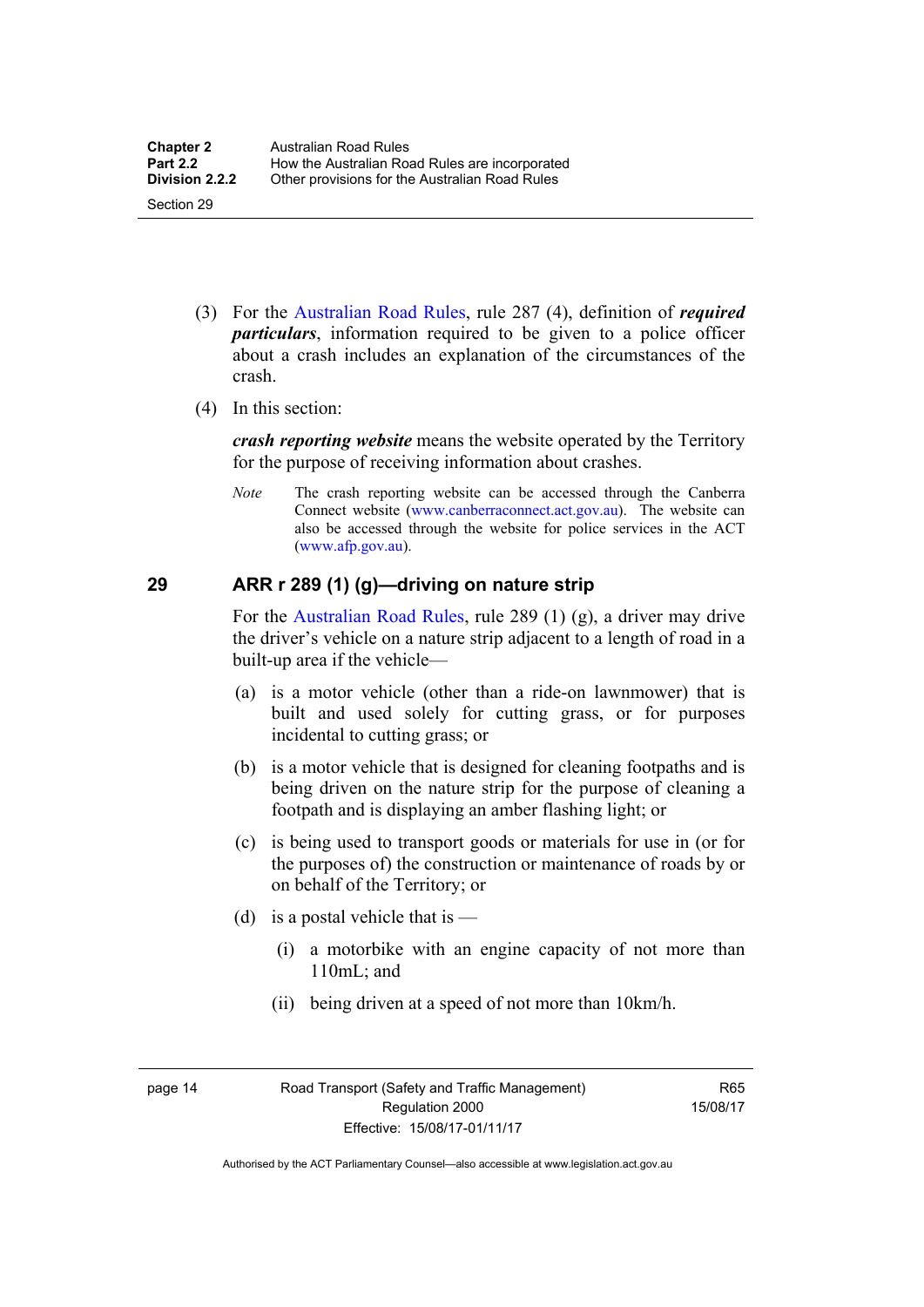(e) is being used by a person in the course of his or her duties as a person authorised under this regulation to use a traffic offence detection device.

#### <span id="page-31-0"></span>**30 ARR r 298—driving with a person in or on trailer**

- (1) For the [Australian Road Rules](http://www.legislation.act.gov.au//ni/db_37271/default.asp), rule 298, a trailer is exempt if—
	- (a) the trailer is being towed by a police vehicle or emergency vehicle; or
	- (b) the carriage of passengers is permitted in a part of the trailer and anyone in the trailer is in that part; or
	- (c) anyone who is in the trailer is engaged in the door-to-door delivery or collection of goods, or in the collection of waste or garbage, and the trailer is not travelling faster than 25 km/h; or
	- (d) in all the circumstances, there is no reasonable danger of anyone in the trailer falling from the trailer or being injured.
- (2) For this section, the carriage of passengers is permitted in a part of a trailer if the part is designed primarily for—
	- (a) the carriage of passengers; or
	- (b) the carriage of goods, but is enclosed.
- (3) In this section:

*enclosed*, for a part of a trailer, means enclosed by—

- (a) the structure of the trailer; or
- (b) a canopy, cage or other device fitted to the trailer that is of a kind approved by the road transport authority under section 66 (1) (f) (Approvals etc by road transport authority).

*in* includes on.

page 15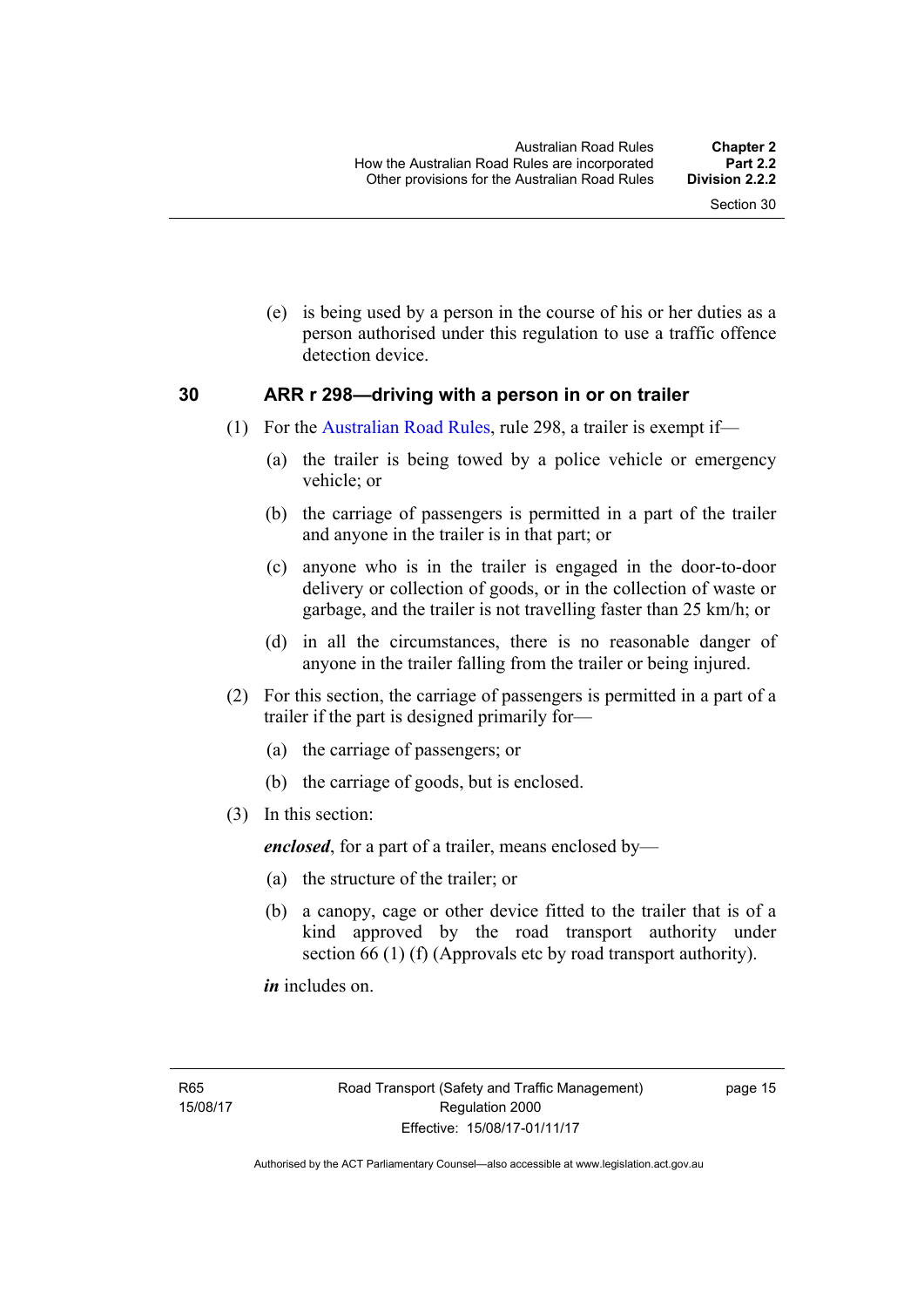Section 30A

<span id="page-32-0"></span>**30A ARR r 299—television receivers and visual display units in motor vehicles** 

- (1) For the [Australian Road Rules](http://www.legislation.act.gov.au//ni/db_37271/default.asp), rule 299 (2) (c), a driver and vehicle are exempt if the visual display unit is, or is part of, a driver's aid that is—
	- (a) an integrated part of the vehicle design; or
	- (b) secured in a mounting affixed to the vehicle while being used.
- (2) For subsection (1), a visual display unit is secured in a mounting affixed to the vehicle if, and only if—
	- (a) the mounting is commercially designed and manufactured for that purpose; and
	- (b) the visual display unit is secured in the mounting, and the mounting is affixed to the vehicle, in the manner intended by the manufacturer.
- (3) The [Australian Road Rules](http://www.legislation.act.gov.au//ni/db_37271/default.asp), rule 299 (2) (aa), rule 299 (2) (b) and rule 299 (3) do not apply.

#### <span id="page-32-1"></span>**30B ARR r 300 (1) (c)—use of mobile phone**

- (1) For the [Australian Road Rules,](http://www.legislation.act.gov.au//ni/db_37271/default.asp) rule 300 (1) (c), a driver may use a mobile phone while the vehicle is moving, or is stationary but not parked, if—
	- (a) the phone is—
		- (i) being used to perform a navigational or intelligent highway and vehicle system function; and
		- (ii) secured in a mounting affixed to the vehicle; or
	- (b) each of the following apply:
		- (i) the phone is being used to stream, play or listen to music or audio files;

page 16 Road Transport (Safety and Traffic Management) Regulation 2000 Effective: 15/08/17-01/11/17

R65 15/08/17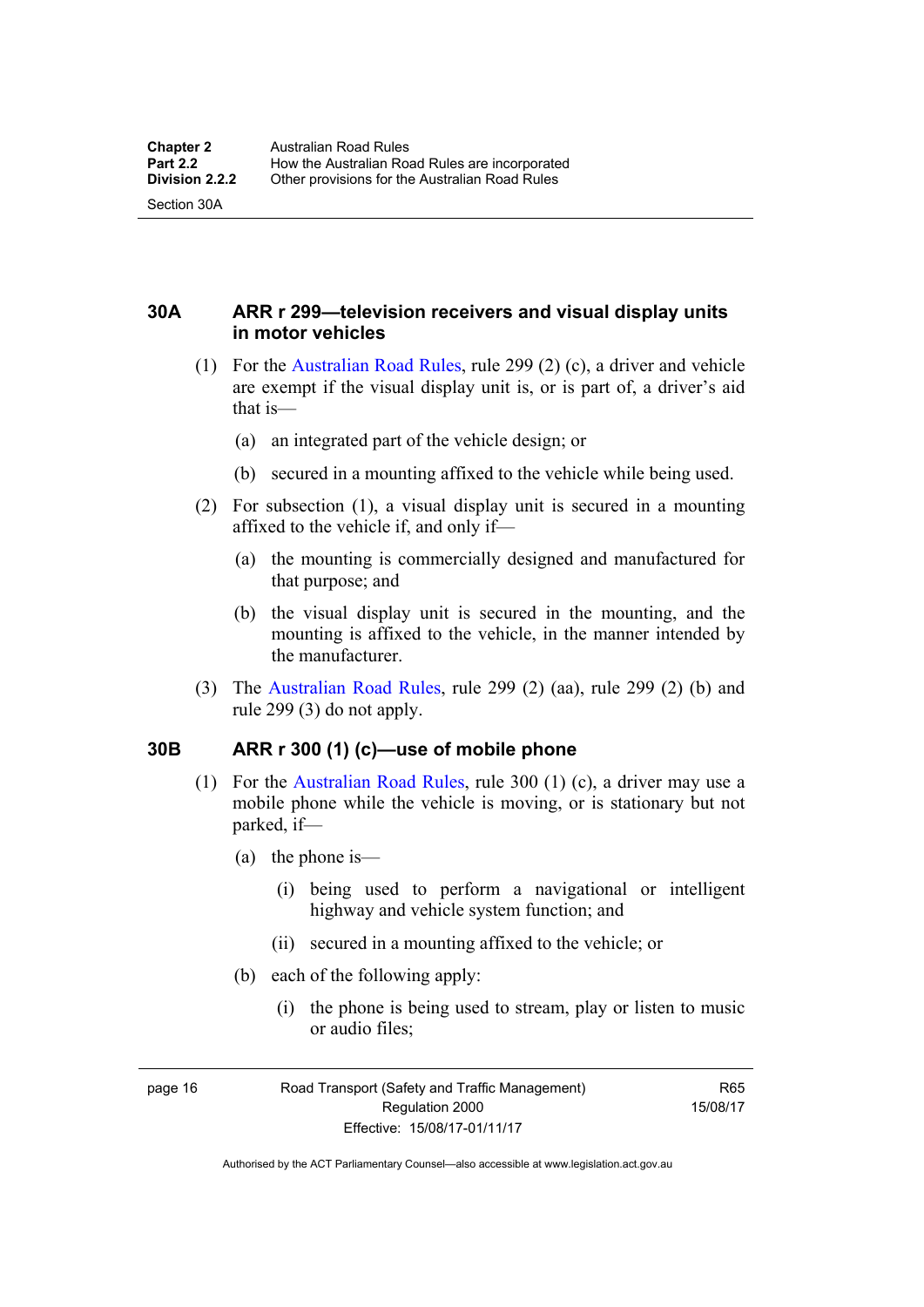- (ii) the phone is not being held by the driver;
- (iii) the use of the phone does not require the driver, at any time while using it, to press anything on the body of the phone or to otherwise manipulate any part of the body of the phone.
- (2) For subsection (1), a mobile phone is secured in a mounting affixed to the vehicle if, and only if—
	- (a) the mounting is commercially designed and manufactured for that purpose; and
	- (b) the mobile phone is secured in the mounting, and the mounting is affixed to the vehicle, in the manner intended by the manufacturer.
- (3) In this section:

*mobile phone* includes any other wireless hand-held device designed or capable of being used for telecommunication other than a CB radio or any other 2-way radio.

#### **Example—other hand-held devices**

iPad or other tablet computer

*Note* An example is part of the regulation, is not exhaustive and may extend, but does not limit, the meaning of the provision in which it appears (see [Legislation Act,](http://www.legislation.act.gov.au/a/2001-14) s 126 and s 132).

#### <span id="page-33-0"></span>**31 ARR r 310 (3), (4)—exemption for road workers etc**

- (1) For the [Australian Road Rules](http://www.legislation.act.gov.au//ni/db_37271/default.asp), rule 310 (3) (b), the road transport authority may authorise a person to engage in speed zoning tests.
- (2) For the [Australian Road Rules](http://www.legislation.act.gov.au//ni/db_37271/default.asp), rule 310 (4), definition of *roadworks*, the road transport authority may authorise—
	- (a) installation or maintenance work on, above or below a road; or
	- (b) installation or maintenance of a traffic control device; or

R65 15/08/17 page 17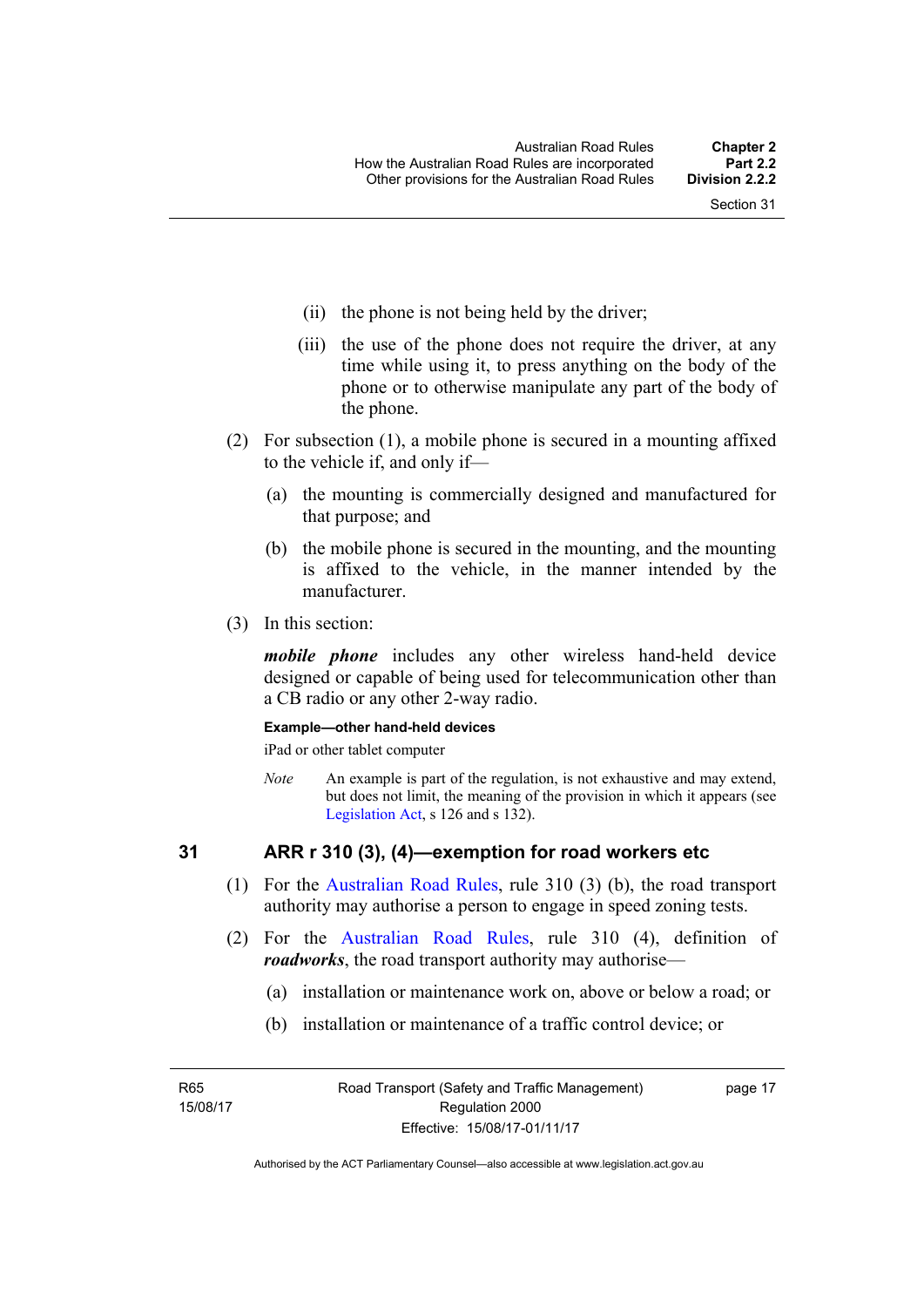- (c) a traffic survey.
- (3) This section is additional to, and does not limit, any other power of the road transport authority or anyone else under a territory law to authorise something mentioned in this section.
	- *Note* Under the Act, the road transport authority can authorise a person to install or display (or to interfere with, change or remove) a prescribed traffic control device.

#### <span id="page-34-0"></span>**32 ARR r 313—postal workers**

For the [Australian Road Rules,](http://www.legislation.act.gov.au//ni/db_37271/default.asp) rule 313—

- (a) the [Australian Road Rules,](http://www.legislation.act.gov.au//ni/db_37271/default.asp) rule 186 (Stopping in a mail zone) does not apply to the driver of a postal vehicle; and
- (b) the [Australian Road Rules](http://www.legislation.act.gov.au//ni/db_37271/default.asp), rule 288 (Driving on a path) does not apply to the driver of a postal vehicle if—
	- (i) the vehicle is a motorbike with an engine capacity of not more than 110mL; and
	- (ii) the vehicle is being driven at a speed of not more than 10km/h.

#### <span id="page-34-1"></span>**33 ARR dict—definitions for dictionary**

(1) For the [Australian Road Rules,](http://www.legislation.act.gov.au//ni/db_37271/default.asp) dictionary:

*approved bicycle helmet* means a protective helmet for bicycle riders that is approved by the road transport authority under section 66 (1) (a) (Approvals etc by road transport authority).

*approved seatbelt* means a seatbelt that complies with ADR 4 or ADR 68.

*authorised person,* for a provision of the [Australian Road Rules](http://www.legislation.act.gov.au//ni/db_37271/default.asp), means a person who is appointed as, or prescribed to be, an authorised person under the *[Road Transport \(General\) Act 1999](http://www.legislation.act.gov.au/a/1999-77)* for the [Australian Road Rules](http://www.legislation.act.gov.au//ni/db_37271/default.asp) or the provision.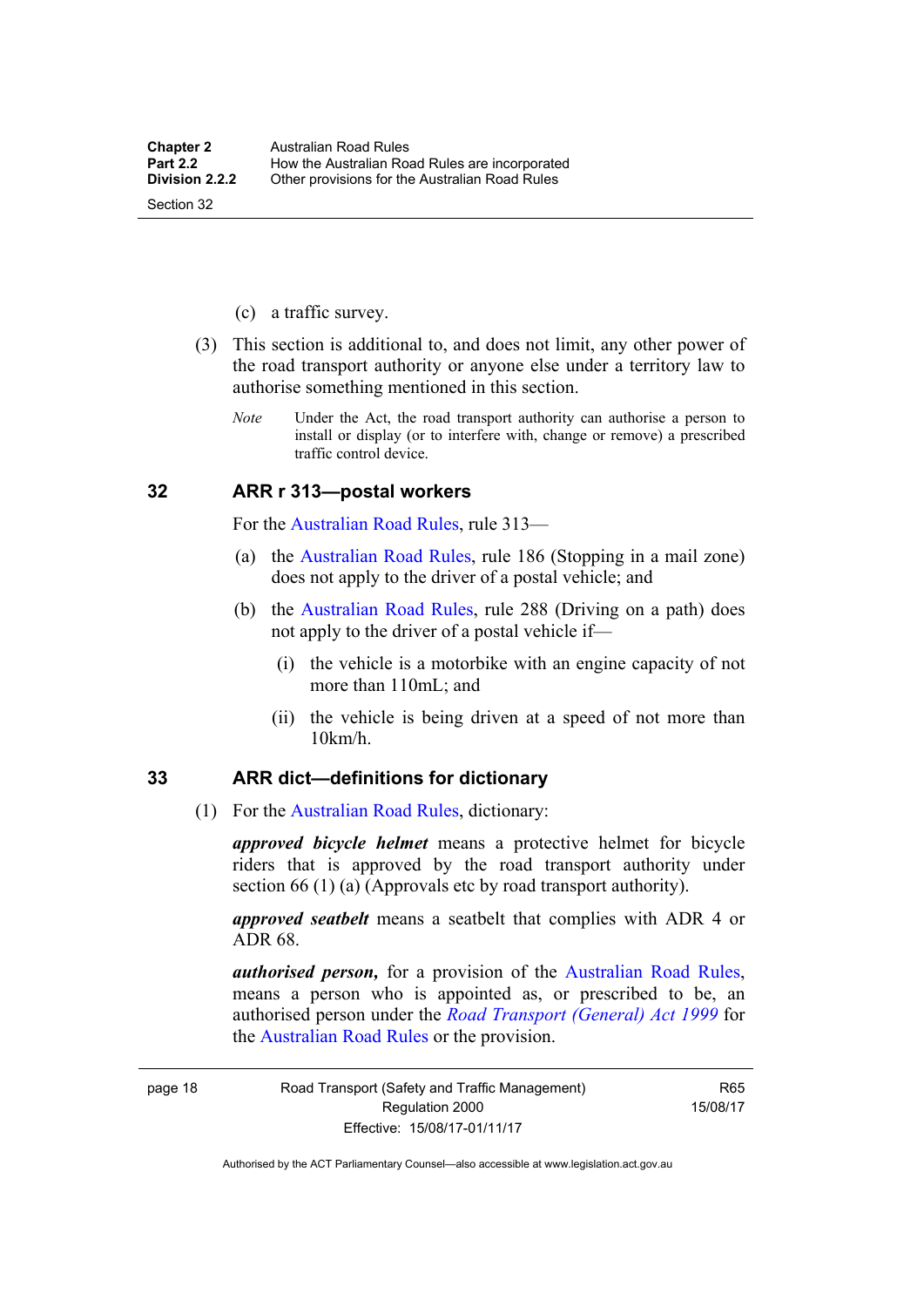*bus* means a motor vehicle built mainly to carry people that seats over 12 adults (including the driver), but does not include a light rail vehicle.

*emergency worker* means—

- (a) a member of the ambulance service rendering or providing transport for sick or injured people; or
- (b) a member of the ambulance service, the fire and rescue service, the rural fire service or the SES providing transport in an emergency; or
- (c) a person who is declared by the road transport authority under section 66 (1) (g) (Approvals etc by road transport authority) to be an emergency worker.

*mechanical signalling device*, in relation to a vehicle, means a device that—

- (a) is fitted to the vehicle; and
- (b) is a mechanical signalling device or turn signal that complies with the *[Road Transport \(Vehicle Registration\)](http://www.legislation.act.gov.au/sl/2000-12)  [Regulation 2000](http://www.legislation.act.gov.au/sl/2000-12)*, schedule 1.

*oversize vehicle* means a vehicle with a dimension that, including the dimension of any load, exceeds a relevant dimension limit under—

- (a) the *[Heavy Vehicle National Law \(ACT\)](http://www.legislation.act.gov.au/a/db_49155/default.asp)*; or
- (b) the *[Road Transport \(Vehicle Registration\) Regulation 2000](http://www.legislation.act.gov.au/sl/2000-12)*.
- *Note* A reference to an Act includes a reference to the statutory instruments made or in force under the Act, including any regulation (see [Legislation Act,](http://www.legislation.act.gov.au/a/2001-14) s 104).

*police officer*—see the [Legislation Act](http://www.legislation.act.gov.au/a/2001-14), dictionary, part 1.

*postal worker* means an employee of Australia Post or anyone else engaged by Australia Post to deliver post.

R65 15/08/17 page 19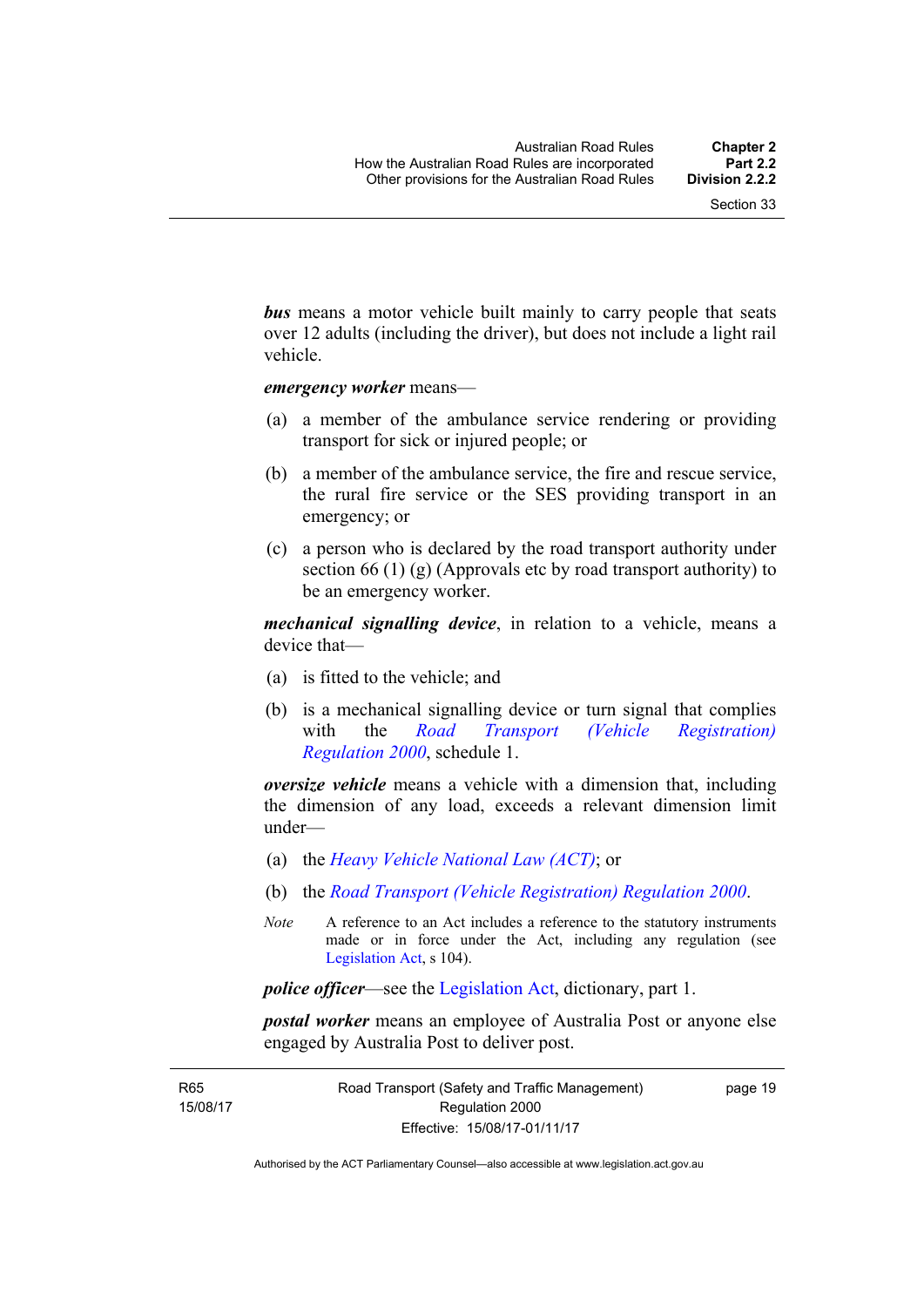Section 33

*public bus*—see the *[Road Transport \(Public Passenger Services\)](http://www.legislation.act.gov.au/a/2001-62)  [Act 2001](http://www.legislation.act.gov.au/a/2001-62)*, dictionary.

#### *taxi*—

- (a) see the *[Road Transport \(Public Passenger Services\) Act 2001](http://www.legislation.act.gov.au/a/2001-62)*, section 45 (Meaning of *taxi*); and
- (b) except in the [Australian Road Rules,](http://www.legislation.act.gov.au//ni/db_37271/default.asp) rule 182 (which is about stopping in taxi zones), includes a hire car.

*wheeled recreational device* means a wheeled device, built to transport a person, propelled by human power or gravity, and ordinarily used for recreation or play, and—

- (a) includes rollerblades, rollerskates, a skateboard, scooter (including a motorised scooter, whether or not the motor is operating), unicycle or similar wheeled device; but
- (b) does not include a golf buggy, pram, stroller or trolley, personal mobility device or other motor-assisted device (other than a motorised scooter, whether or not the motor is operating), a bicycle, wheelchair or wheeled toy.
- (2) For the [Australian Road Rules](http://www.legislation.act.gov.au//ni/db_37271/default.asp), dictionary, definition of *GVM*, paragraph (b):

*vehicle registration authority* means:

- (a) the road transport authority; or
- (b) the corresponding authority of another jurisdiction.
- (3) For the [Australian Road Rules](http://www.legislation.act.gov.au//ni/db_37271/default.asp), dictionary, definition of *hazard warning lights*:

*another law of this jurisdiction* means the *[Road Transport \(Vehicle](http://www.legislation.act.gov.au/sl/2000-12)  [Registration\) Regulation 2000](http://www.legislation.act.gov.au/sl/2000-12)*, schedule 1.

 (4) For the [Australian Road Rules](http://www.legislation.act.gov.au//ni/db_37271/default.asp), dictionary, definition of *portable warning triangle*, a portable warning triangle is approved if it—

page 20 Road Transport (Safety and Traffic Management) Regulation 2000 Effective: 15/08/17-01/11/17

R65 15/08/17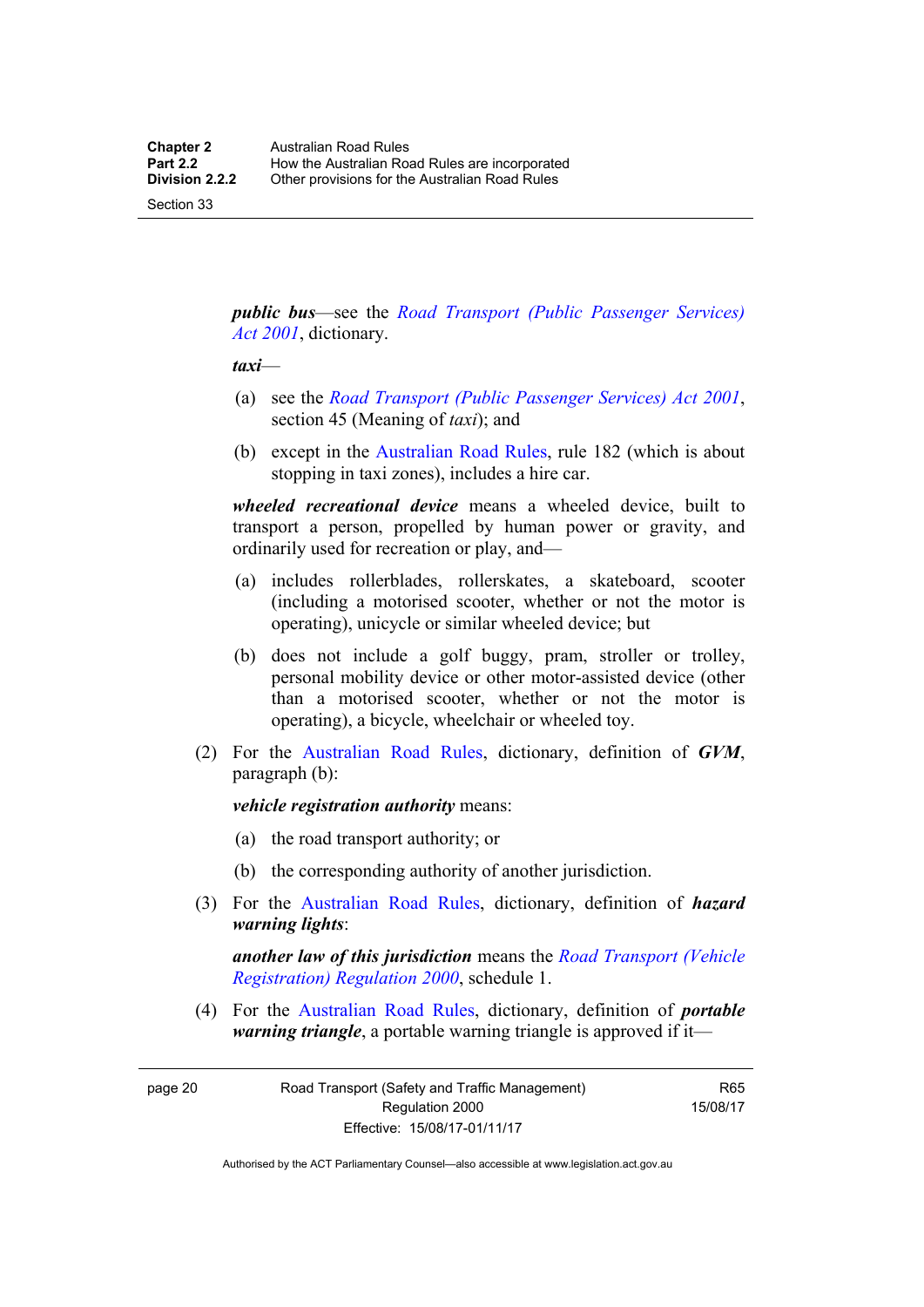- (a) is in the form of an equilateral triangle; and
- (b) has a minimum height of 300mm; and
- (c) has, on the front and back, red reflecting sheeting or material, or 9 red reflectors arranged in a triangular shape, causing a red reflection that would be clearly visible to a driver at night when the upper beam of light from any headlight on the vehicle (complying with the relevant provisions to the *[Road](http://www.legislation.act.gov.au/sl/2000-12)  [Transport \(Vehicle Registration\) Regulation 2000](http://www.legislation.act.gov.au/sl/2000-12)*), schedule 1 is projected directly onto the sign from a distance of 200m; and
- (d) is of a robust and durable construction, capable of being readily erected to stand in an upright position and capable of remaining unaffected (to any material degree) by any reasonable force of wind or variation in weather conditions.
- (5) In this section:

*ADR* (or *Australian Design Rule*)—see the *[Road Transport](http://www.legislation.act.gov.au/sl/2000-12)  [\(Vehicle Registration\) Regulation 2000](http://www.legislation.act.gov.au/sl/2000-12)*, schedule 1, section 1.11 and section 1.13.

*Note* The *[Road Transport \(Vehicle Registration\) Regulation 2000](http://www.legislation.act.gov.au/sl/2000-12)* defines *ADR* as a national standard under the *[Motor Vehicle Standards](http://www.comlaw.gov.au/Series/C2004A03813)  [Act 1989](http://www.comlaw.gov.au/Series/C2004A03813)* (Cwlth).

R65 15/08/17 page 21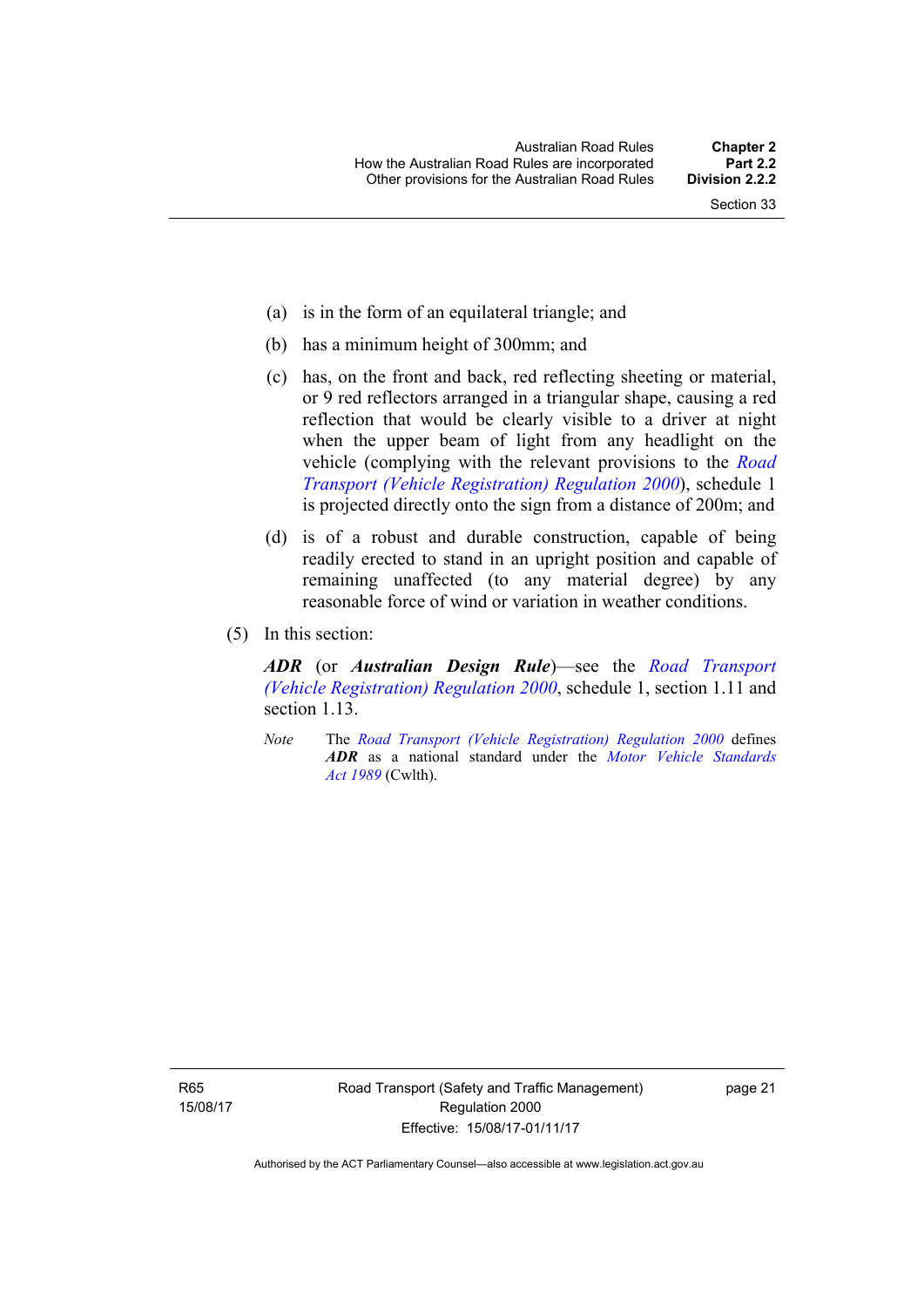**Chapter 2 Australian Road Rules**<br>**Part 2.3 Additional ACT road rules Part 2.3 Additional ACT road rules**<br>**Division 2.3.1** Noise and other nuisances **Division 2.3.1** Noise and other nuisances

Section 37

# **Part 2.3 Additional ACT road rules**

*Note* The [Australian Road Rules](http://www.legislation.act.gov.au//ni/db_37271/default.asp) are not completely self-contained and need to be read with associated laws of each jurisdiction. This part sets out some of the associated laws that are particular to the ACT. Provisions of Acts and other regulations included in the road transport legislation contain other provisions that are particular to the ACT.

## **Division 2.3.1 Noise and other nuisances**

## **37 Making unnecessary engine noise**

The driver of a motor vehicle on a road must not make unnecessary noise by turning on, running or failing to turn off the vehicle's engine.

Maximum penalty: 20 penalty units.

*Note* Under the [Australian Road Rules,](http://www.legislation.act.gov.au//ni/db_37271/default.asp) r 291 it is an offence to start or drive a vehicle in a way that makes unnecessary noise or smoke.

## **38 Emission of waste oil or grease**

 (1) A person must not use a motor vehicle or trailer on a road unless adequate precautions have been taken to prevent waste oil or grease from the machinery or from any other part of the vehicle from dropping onto the roadway.

Maximum penalty: 20 penalty units.

- *Note* The [Australian Road Rules,](http://www.legislation.act.gov.au//ni/db_37271/default.asp) r 293 requires the driver of a vehicle to remove oil or grease that falls from the vehicle in certain circumstances.
- (2) Without limiting the liability of anyone else, the responsible person for a motor vehicle or trailer must take reasonable steps to prevent a contravention of subsection (1) in relation to the vehicle.

Maximum penalty: 20 penalty units.

page 22 Road Transport (Safety and Traffic Management) Regulation 2000 Effective: 15/08/17-01/11/17

R65 15/08/17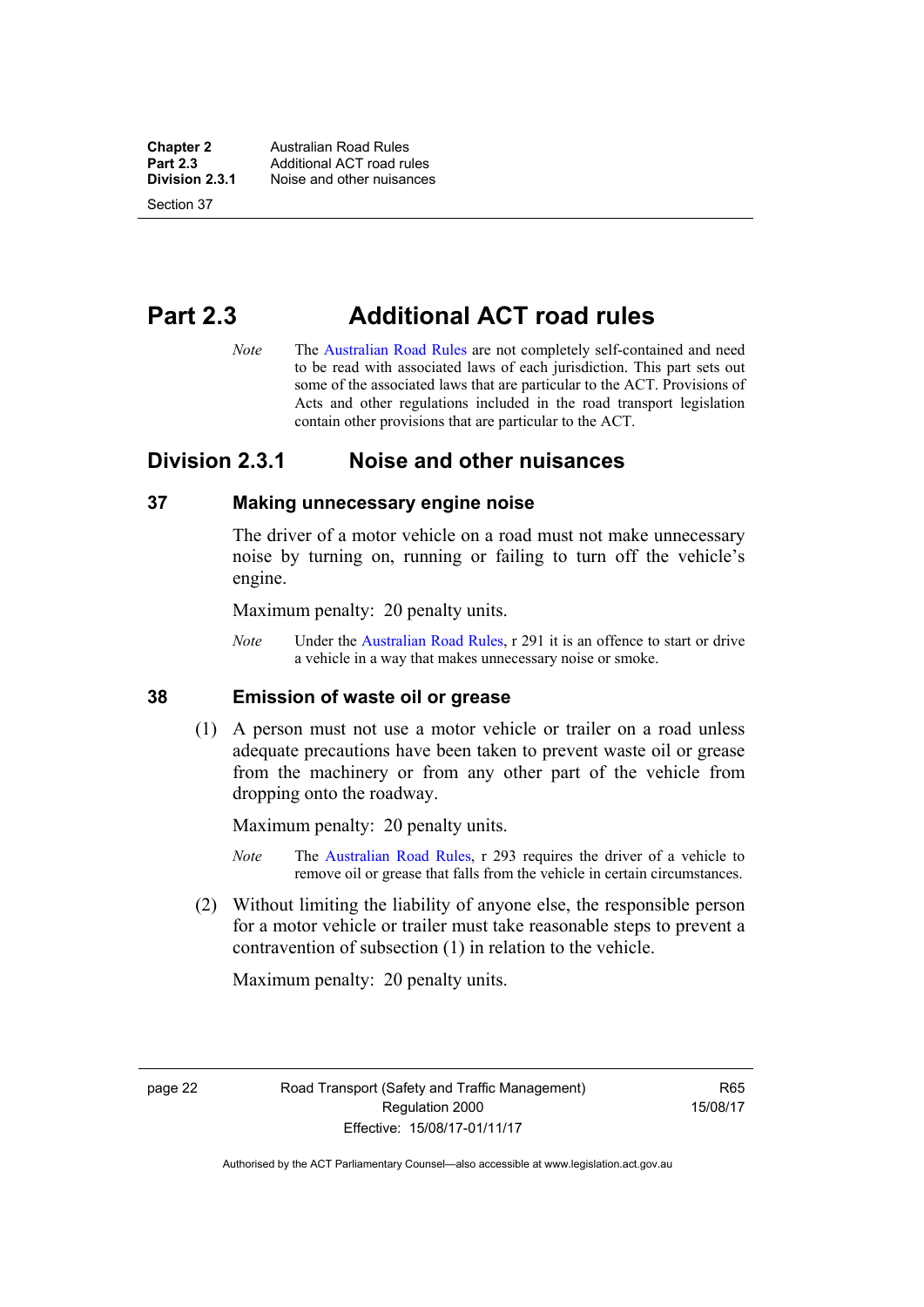## **Division 2.3.1A Bicycle riders**

#### **38A Keeping safe lateral distance when passing bicycle rider**

- (1) The driver of a motor vehicle passing the rider of a bicycle that is travelling in the same direction as the driver must pass the bicycle at a sufficient distance from—
	- (a) the bicycle; or
	- (b) if the rider is riding alongside another rider—the bicycle furthest to the right.

Maximum penalty: 20 penalty units.

- *Note* The [Australian Road Rules](http://www.legislation.act.gov.au//ni/db_37271/default.asp), r 129 requires the rider of a bicycle on a road, other than a multi-lane road, to ride as near as practicable to the far left side of the road.
- (2) This section does not apply to a driver of a light rail vehicle.
- (3) For this section—
	- (a) a driver passes a bicycle at a *sufficient distance from the*  **bicycle** if the driver passes at a lateral distance from the bicycle of—
		- (i) if the applicable speed limit at the point the driver passes the bicycle is not more than 60km/h—at least 1m; or
		- (ii) if the applicable speed limit at the point the driver passes the bicycle is more than 60km/h—at least 1.5m; and
	- (b) the *lateral distance* between a motor vehicle passing a bicycle and the bicycle is the distance between—
		- (i) the most distant point to the left—
			- (A) on the driver's vehicle; or
			- (B) on any projection from the vehicle (whether or not attached to the vehicle); and

R65 15/08/17 page 23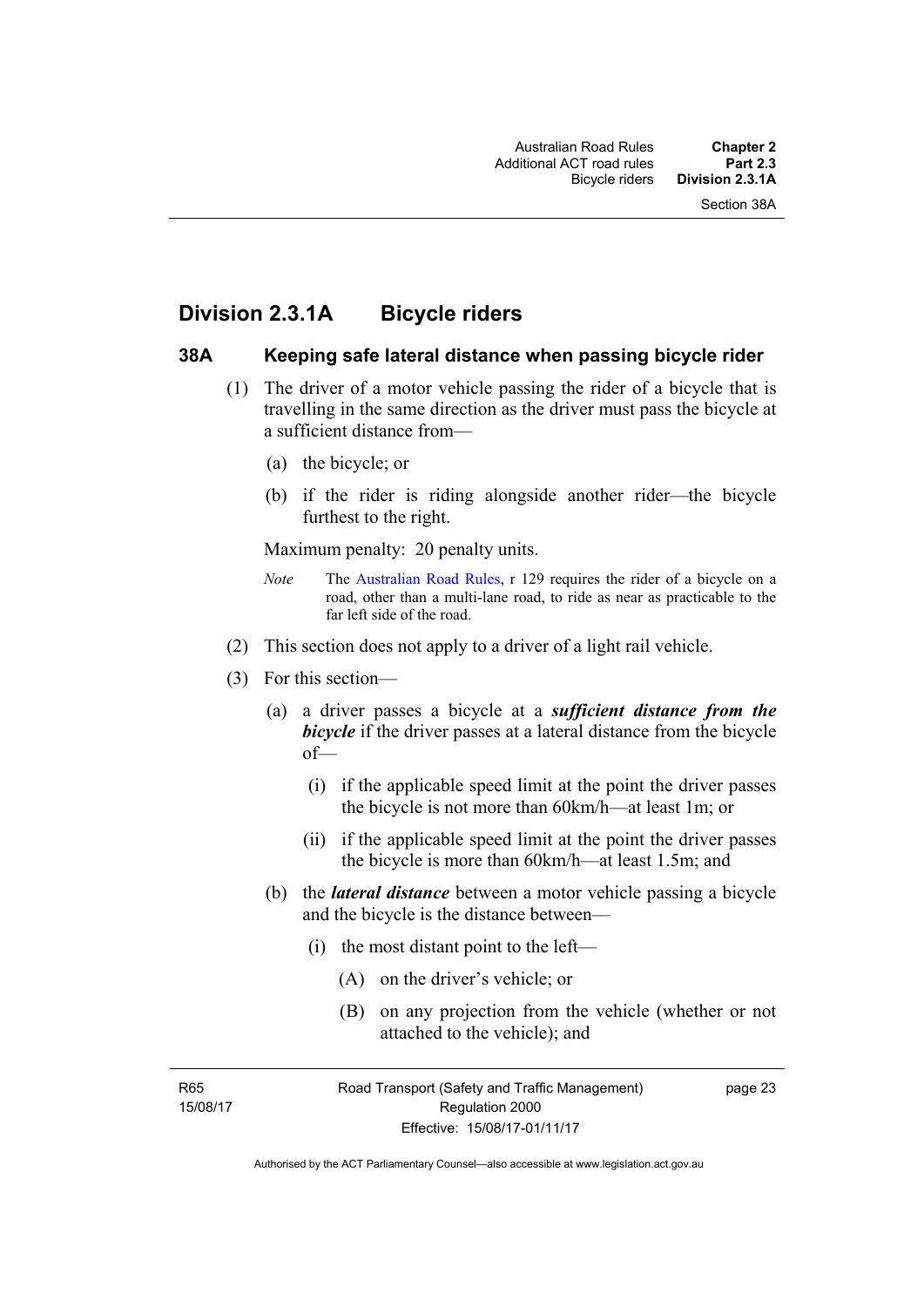- (ii) the most distant point to the right—
	- (A) on the bicycle (or any part of the bicycle); or
	- (B) on a rider of the bicycle; or
	- (C) on any bicycle trailer towed by the bicycle; or
	- (D) on any passenger in or on any bicycle trailer.

#### **Examples—part of a bicycle**

basket, pannier bags

#### **Example—not part of a bicycle**

a flag or stick, whether or not flexible, attached to the bicycle, that projects sideways from the bicycle

*Note* An example is part of the regulation, is not exhaustive and may extend, but does not limit, the meaning of the provision in which it appears (see [Legislation Act](http://www.legislation.act.gov.au/a/2001-14), s 126 and s 132).

### **38B Exceptions for passing bicycle rider**

- (1) The driver of a motor vehicle passing the rider of a bicycle that is travelling in the same direction as the driver may make a permitted manoeuvre to pass the rider if—
	- (a) the driver has a clear view of any approaching traffic; and
	- (b) the permitted manoeuvre is necessary to comply with section 38A; and
	- (c) the driver can do so safely.
- (2) In this section:

#### *permitted manoeuvre* means—

 (a) if the driver is driving on a two-way road without a dividing line or median strip—drive to the right of the centre of the road; or

page 24 Road Transport (Safety and Traffic Management) Regulation 2000 Effective: 15/08/17-01/11/17

R65 15/08/17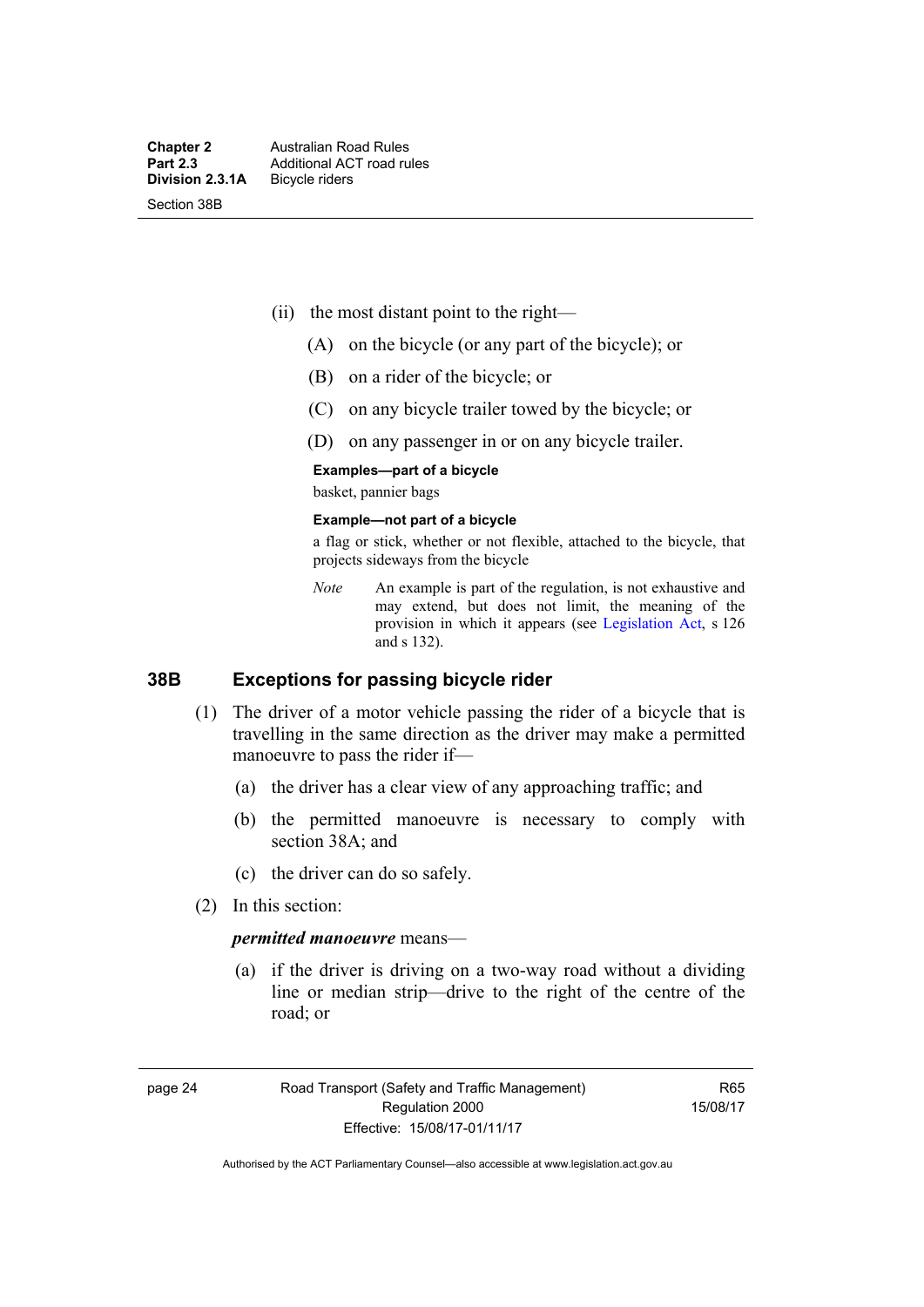- (b) if the driver is driving on a road with a dividing line—drive to the right of the dividing line; or
- (c) drive on a dividing strip that is at the same level as the road; or
- (d) drive on or over a single continuous line; or
- (e) drive on or over 2 parallel lines; or
- (f) drive along a side, or surrounding, of a painted island.
- *Note* See the [Australian Road Rules,](http://www.legislation.act.gov.au//ni/db_37271/default.asp) r 46 or r 48 for the requirement to give left or right change of direction signal.

### **38C Riding across road on crossing**

- (1) The rider of a bicycle may ride across a road, or part of a road, on the following (a *crossing*) if the rider complies with this section:
	- (a) a children's crossing; or
	- (b) a marked foot crossing; or
	- (c) a pedestrian crossing.
- (2) The rider of the bicycle may only ride across a road, or part of a road, on a crossing if—
	- (a) the rider approaches the crossing no faster than 10km/h; and
	- (b) before riding on the crossing, the rider looks for approaching traffic and is prepared to stop; and
	- (c) the rider rides no faster than 10km/h on the crossing; and
	- (d) the rider gives way to pedestrians on the crossing; and
	- (e) the rider keeps to the left of any oncoming bicycle or pedestrian; and
	- (f) on a marked foot crossing with bicycle crossing lights—the crossing is showing a green bicycle crossing light; and

page 25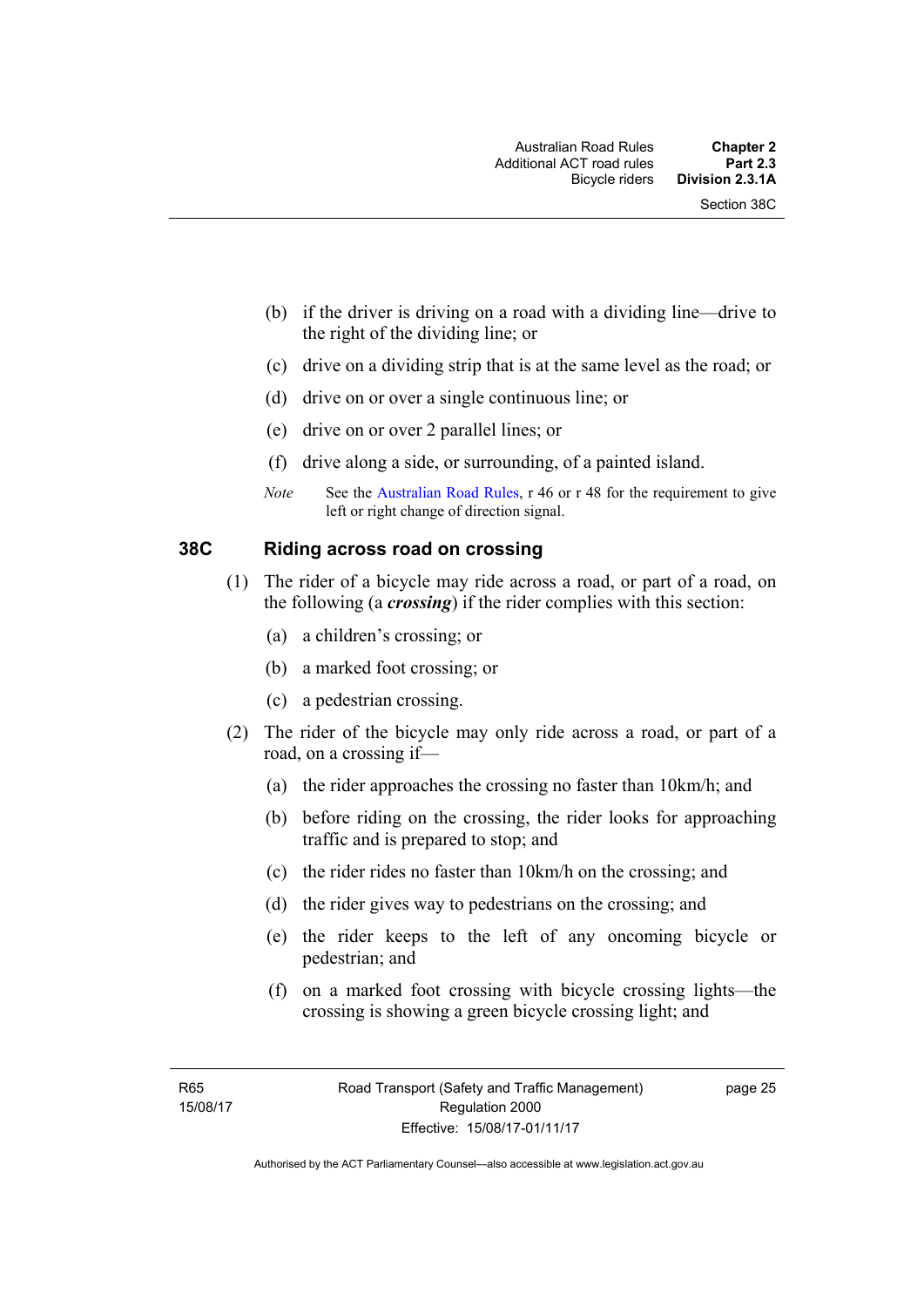(g) on a marked foot crossing without bicycle crossing lights—the crossing is showing a green pedestrian crossing light.

Maximum penalty: 20 penalty units.

*Note* See the [Australian Road Rules](http://www.legislation.act.gov.au//ni/db_37271/default.asp), r 260 and r 262 for the circumstances in which a rider of a bicycle is allowed to cross a road at bicycle crossing lights.

## **38D Application of ARRs to riders crossing road on crossing**

- (1) The [Australian Road Rules,](http://www.legislation.act.gov.au//ni/db_37271/default.asp) rule 65 (Giving way at a marked foot crossing (except at an intersection) with a flashing yellow traffic light) applies as if a reference to a pedestrian on the crossing also includes a reference to a rider of a bicycle on the crossing.
- (2) The [Australian Road Rules](http://www.legislation.act.gov.au//ni/db_37271/default.asp), rule 80 (Stopping at a children's crossing) applies as if a reference to a pedestrian on the crossing also includes a reference to a rider of a bicycle on the crossing.
- (3) The [Australian Road Rules,](http://www.legislation.act.gov.au//ni/db_37271/default.asp) rule 81 (Giving way at a pedestrian crossing) applies as if a reference to a pedestrian on the crossing also includes a reference to a rider of a bicycle on the crossing.
- (4) The [Australian Road Rules](http://www.legislation.act.gov.au//ni/db_37271/default.asp), rule 262 (Proceeding when bicycle crossing lights change to yellow or red) applies to a rider of a bicycle crossing a marked foot crossing without bicycle lights when the crossing shows a green pedestrian crossing light as if a reference to a bicycle crossing light were a reference to a pedestrian crossing light.
- (5) The [Australian Road Rules](http://www.legislation.act.gov.au//ni/db_37271/default.asp), rule 248 (No riding across a road on a crossing) does not apply.

R65 15/08/17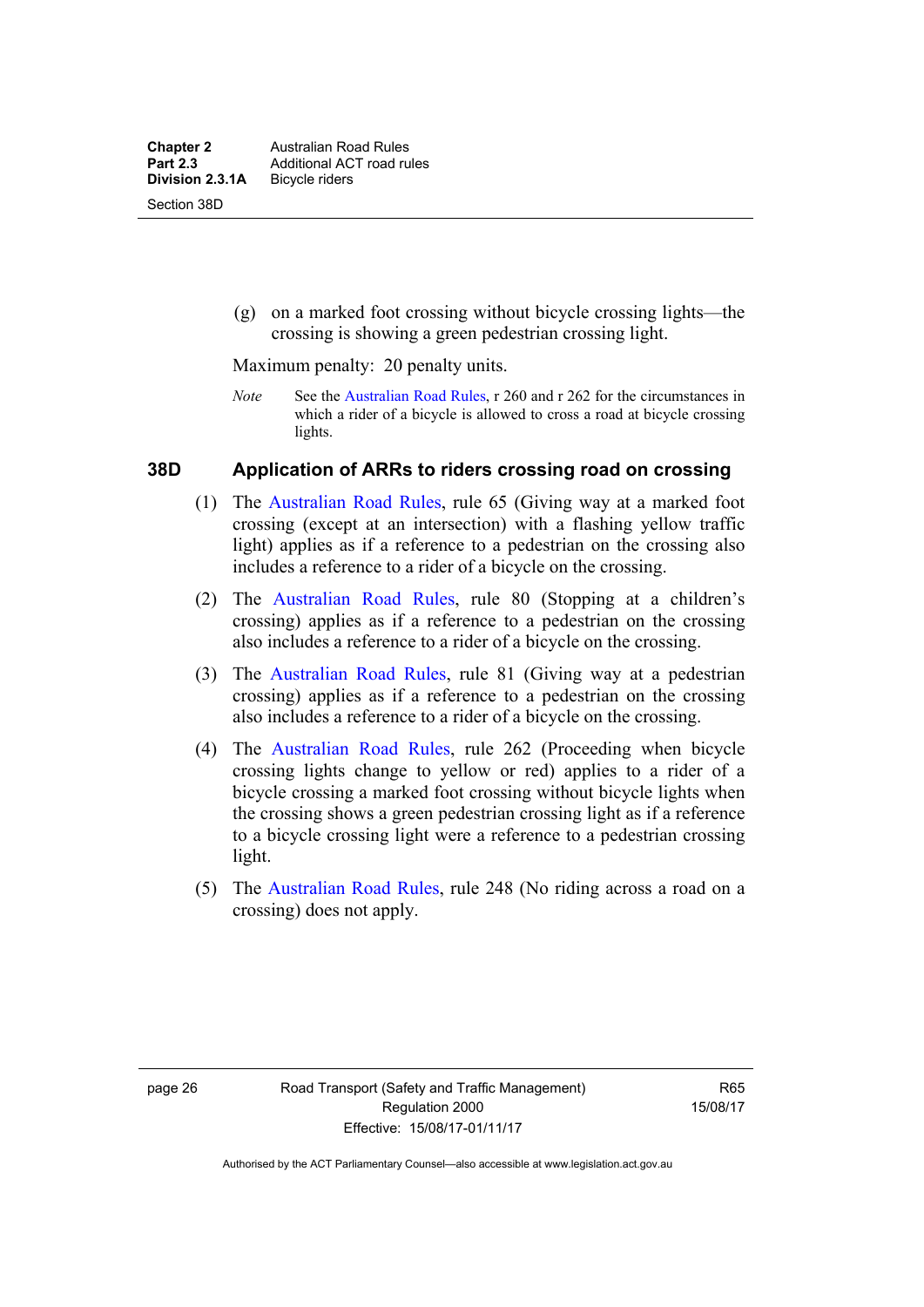## **Division 2.3.1B People using personal mobility devices**

## **38E Definitions—div 2.3.1B**

In this division:

*footpath*—see the [Australian Road Rules](http://www.legislation.act.gov.au//ni/db_37271/default.asp), dictionary.

*shared path*—see the [Australian Road Rules](http://www.legislation.act.gov.au//ni/db_37271/default.asp), rule 242 (2).

*use*, a personal mobility device, means travel in or on the personal mobility device.

## **38F Person using personal mobility device must wear bicycle helmet**

A person using a personal mobility device must wear an approved bicycle helmet securely fitted and fastened on the user's head.

Maximum penalty: 20 penalty units.

*Note Approved bicycle helmet*—see s 33 (1).

## **38G Warning device on personal mobility device**

A person must not use a personal mobility device if the personal mobility device is not fitted with a bell, horn or similar warning device that is in working order.

Maximum penalty: 20 penalty units.

## **38H Personal mobility device use at night**

A person commits an offence if—

(a) the person uses a personal mobility device at night or in hazardous weather conditions causing reduced visibility; and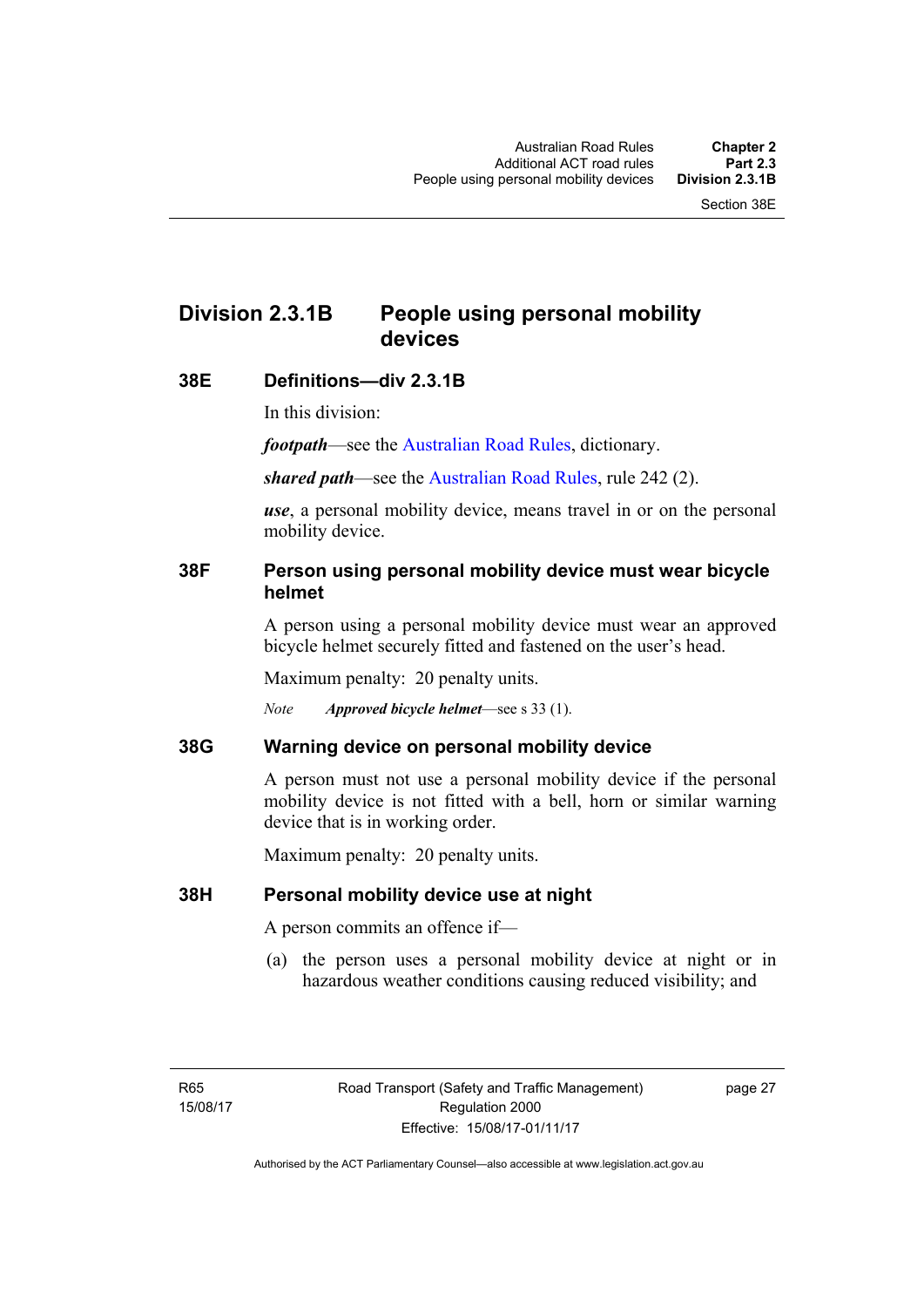- (b) the person fails to display, on themself or the personal mobility device—
	- (i) a flashing or steady white light that is clearly visible for at least 200m from the front of the personal mobility device; or
	- (ii) a flashing or steady red light that is clearly visible for at least 200m from the rear of the personal mobility device; or
	- (iii) a red reflector that is clearly visible for at least 50m from the rear of the personal mobility device when light is projected onto it by a vehicle's headlight on low-beam.

Maximum penalty: 20 penalty units.

## **38I Personal mobility device use on footpaths or shared paths**

- (1) A person commits an offence if—
	- (a) the person uses a personal mobility device on a footpath or shared path; and
	- (b) the person fails to—
		- (i) keep to the left of the footpath or shared path; or
		- (ii) give way to another pedestrian (except another pedestrian using a personal mobility device) who is on the footpath or shared path.

Maximum penalty: 20 penalty units.

 (2) Subsection (1) (b) (i) does not apply if it is not practicable to travel on the left of the footpath or shared path.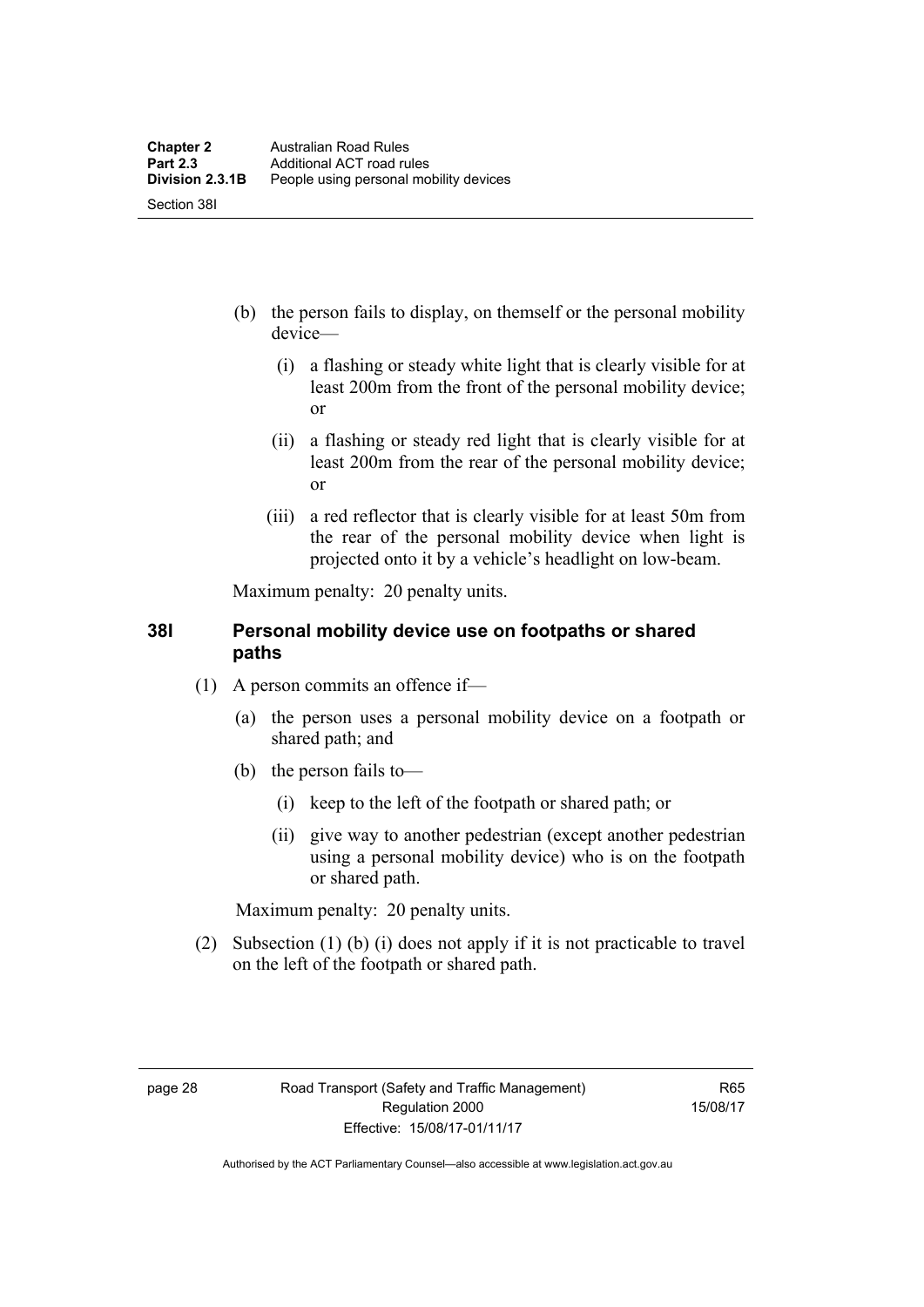## **38K Personal mobility device not to be used in bicycle lane on a road**

 (1) A person must not use a personal mobility device in a bicycle lane on a length of road.

Maximum penalty: 20 penalty units.

- (2) Subsection (1) does not apply if—
	- (a) there is no footpath, nature strip or shared path adjacent to the road (an *adjacent area*); or
	- (b) it is impracticable to travel on the adjacent area.

## **38L Personal mobility device used to cross road on crossing**

- (1) A person using a personal mobility device to cross a road, or part of a road, on a crossing commits an offence if the person—
	- (a) approaches the crossing faster than 10km/h; or
	- (b) fails to look for approaching traffic and has not prepared to stop before starting to cross at the crossing; or
	- (c) travels faster than 10km/h on the crossing; or
	- (d) fails to give way to other pedestrians on the crossing; or
	- (e) fails to keep to the left of any oncoming bicycle or other pedestrian; or
	- (f) on a marked foot crossing—starts to cross the road if the crossing is not showing a green pedestrian crossing light.

Maximum penalty: 20 penalty units.

(2) In this section:

*crossing* means any of the following:

(a) a children's crossing;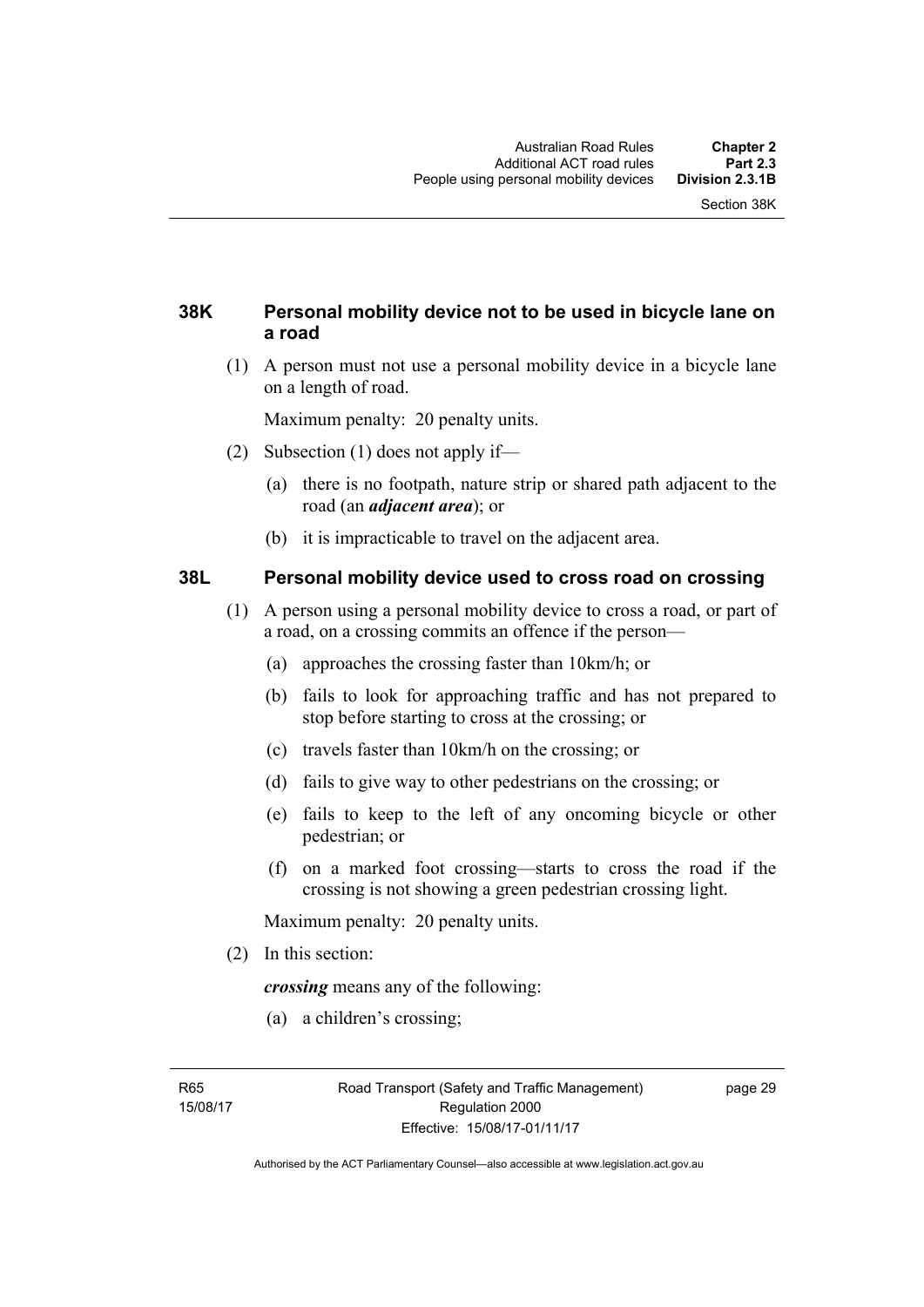- (b) a marked foot crossing;
- (c) a pedestrian crossing.

### **38M Personal mobility device use alongside more than 1 other person using personal mobility device**

 (1) A person must not use a personal mobility device on a road or crossing alongside 2 or more other people using personal mobility devices.

Maximum penalty: 20 penalty units.

- (2) Subsection (1) does not apply if the person is overtaking the other people.
	- *Note* The defendant has an evidential burden in relation to the matters mentioned in subsection (2) (see [Criminal Code,](http://www.legislation.act.gov.au/a/2002-51) s 58).
- (3) In this section:

*crossing*—see section 38L (2).

*line of traffic*—see the [Australian Road Rules,](http://www.legislation.act.gov.au//ni/db_37271/default.asp) dictionary.

*marked lane*—see the [Australian Road Rules](http://www.legislation.act.gov.au//ni/db_37271/default.asp), dictionary.

*road* does not include a road-related area, but includes a bicycle path, footpath, shared path and a shoulder of a road.

## **Division 2.3.2 Driver and passenger safety**

#### **39 Safety of persons on trailers**

 (1) A person must not travel on a road in or on any part of a trailer that is not a part designed primarily for the carriage of passengers or goods.

Maximum penalty: 20 penalty units.

page 30 Road Transport (Safety and Traffic Management) Regulation 2000 Effective: 15/08/17-01/11/17

R65 15/08/17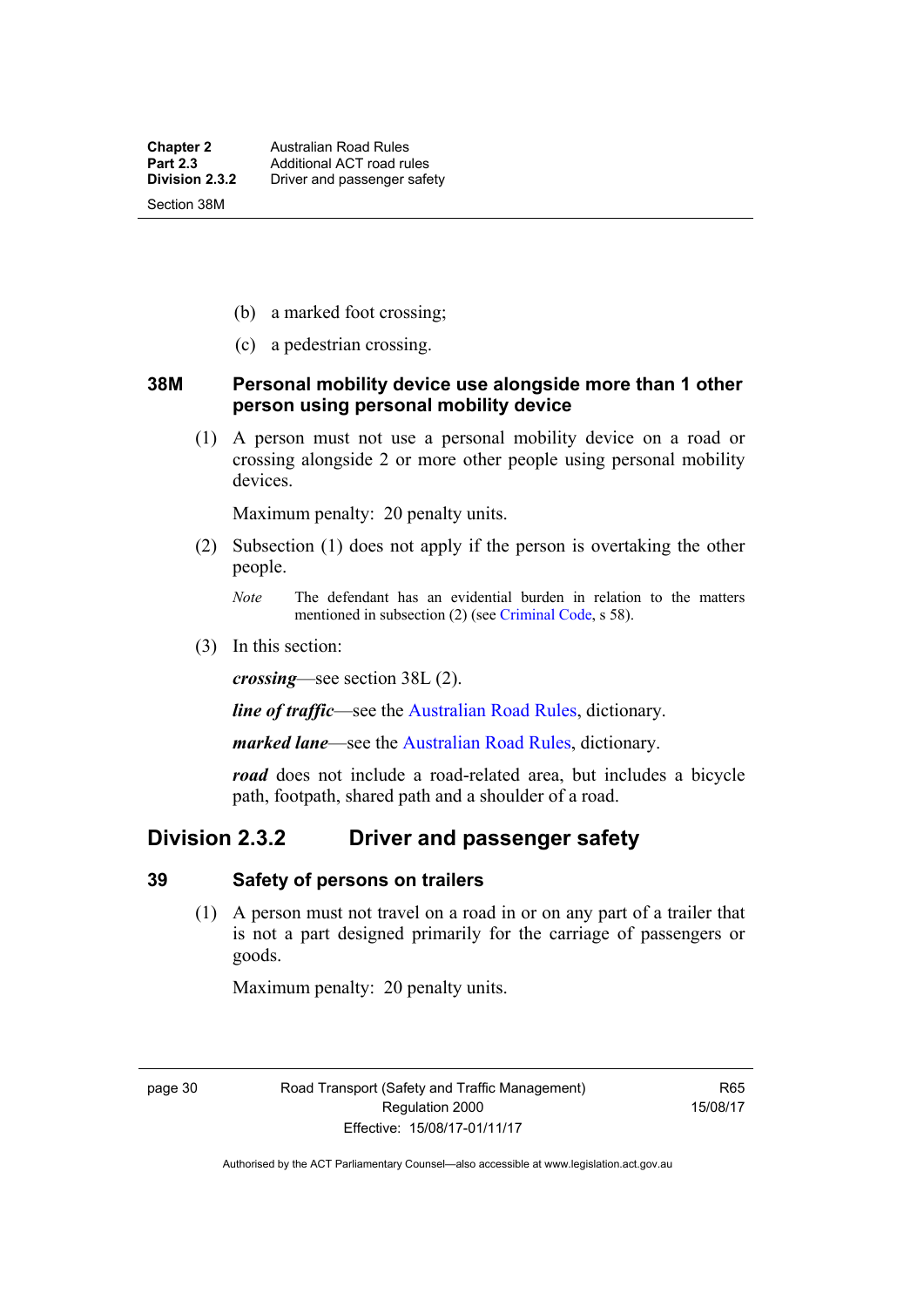(2) A person must not travel on a road in or on any part of a trailer that is a part designed primarily for the carriage of goods if the part is not enclosed.

Maximum penalty: 20 penalty units.

- (3) This section does not apply to a person—
	- (a) who is in or on a police vehicle or emergency vehicle; or
	- (b) engaged in the door-to-door delivery or collection of goods, or in the collection of waste or garbage, in or on a trailer that is not travelling faster than 25km/h; or
	- (c) if, in all the circumstances, there is a no reasonable danger of the person falling or being thrown from the trailer, or being injured, because the person is travelling in a way prohibited by this section.
- (4) In this section:

*enclosed*, for a part of a trailer, means enclosed by—

- (a) the structure of the trailer; or
- (b) a canopy, cage or other device fitted to the trailer that is of a kind approved by the road transport authority under section 66 (1) (f) (Approvals etc by road transport authority).
- *Note* The [Australian Road Rules](http://www.legislation.act.gov.au//ni/db_37271/default.asp), r 298 prohibits a driver from driving a motor vehicle towing a trailer with a person in or on the trailer, unless the trailer is exempt from the rule under another law of this jurisdiction. Section 30 provides the exemption from the rule.

## **40 Passengers in sidecars to be seated**

 (1) A passenger in a sidecar attached to a motorbike that is moving, or is stationary but not parked, on a road must sit in a place in the sidecar designed for use by a passenger.

Maximum penalty: 20 penalty units.

R65 15/08/17 page 31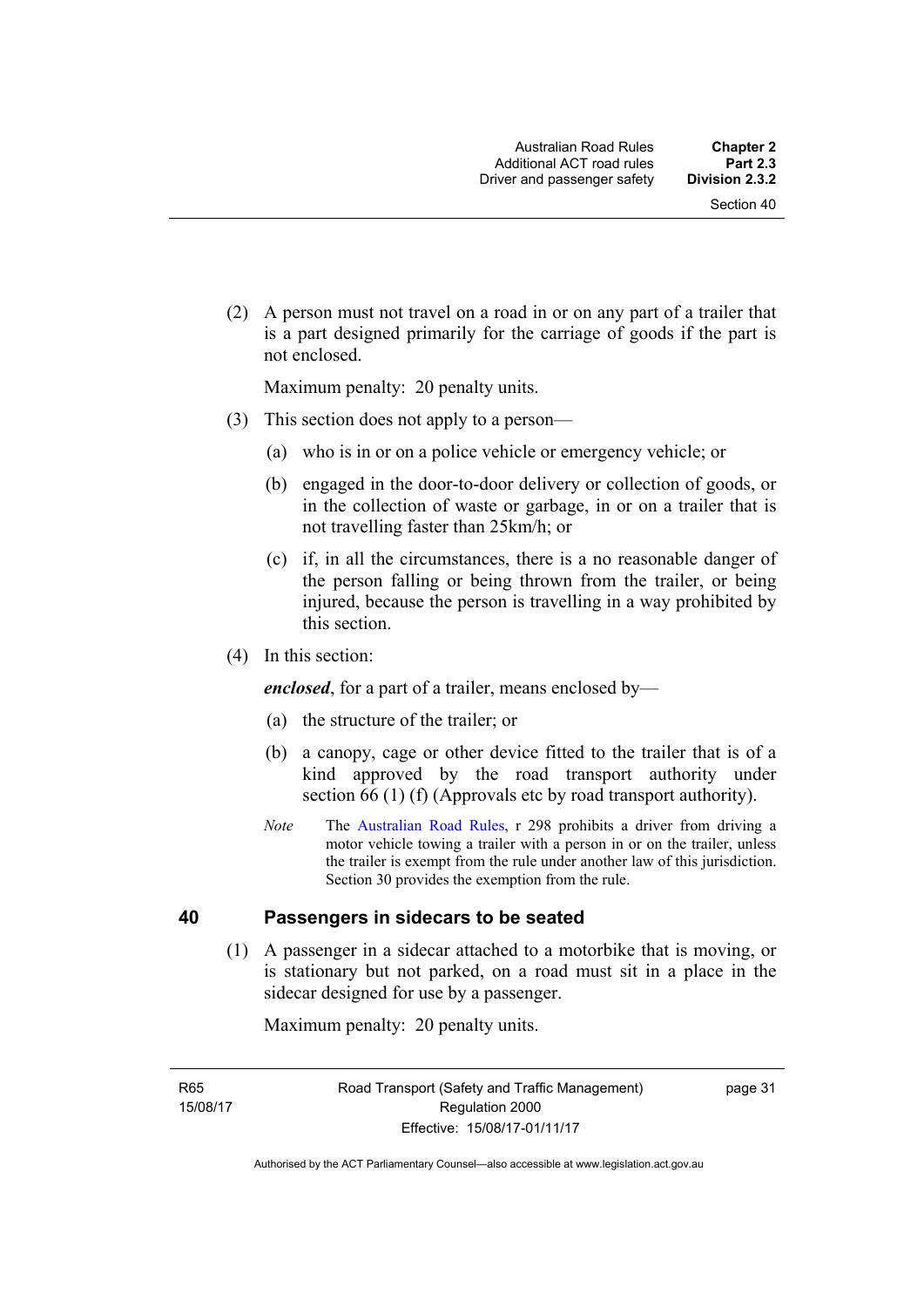(2) The rider of a motorbike must not ride with a passenger in a sidecar unless the passenger complies with subsection (1).

Maximum penalty: 20 penalty units.

## **Division 2.3.3 Trailers and towing**

*Note* The following rules of the [Australian Road Rules](http://www.legislation.act.gov.au//ni/db_37271/default.asp) apply to the towing of vehicles:

- r 216 (which is about the lights that must be used when towing a vehicle at night or in hazardous weather conditions)
- r 254 (which is about the towing of bicycles)
- r 257 (which is about riding with a person on a bicycle trailer)
- r 292 (which is about towing a vehicle with an insecure or overhanging load)
- r 294 (which is about keeping control of a motor vehicle or trailer being towed)
- r 295 (which is about towing another vehicle with a towline)
- r 298 (which is about driving with a person in a trailer)
- r 312 (which provides certain exemptions for tow truck drivers).

## **41 Number of vehicles that may be drawn**

 (1) The driver of an articulated vehicle must not tow any other vehicle on a road.

Maximum penalty: 20 penalty units.

 (2) The driver of a motor vehicle must not tow more than 1 other vehicle on a road.

Maximum penalty: 20 penalty units.

 (3) The road transport authority may exempt a vehicle or person from subsection  $(1)$  or  $(2)$ .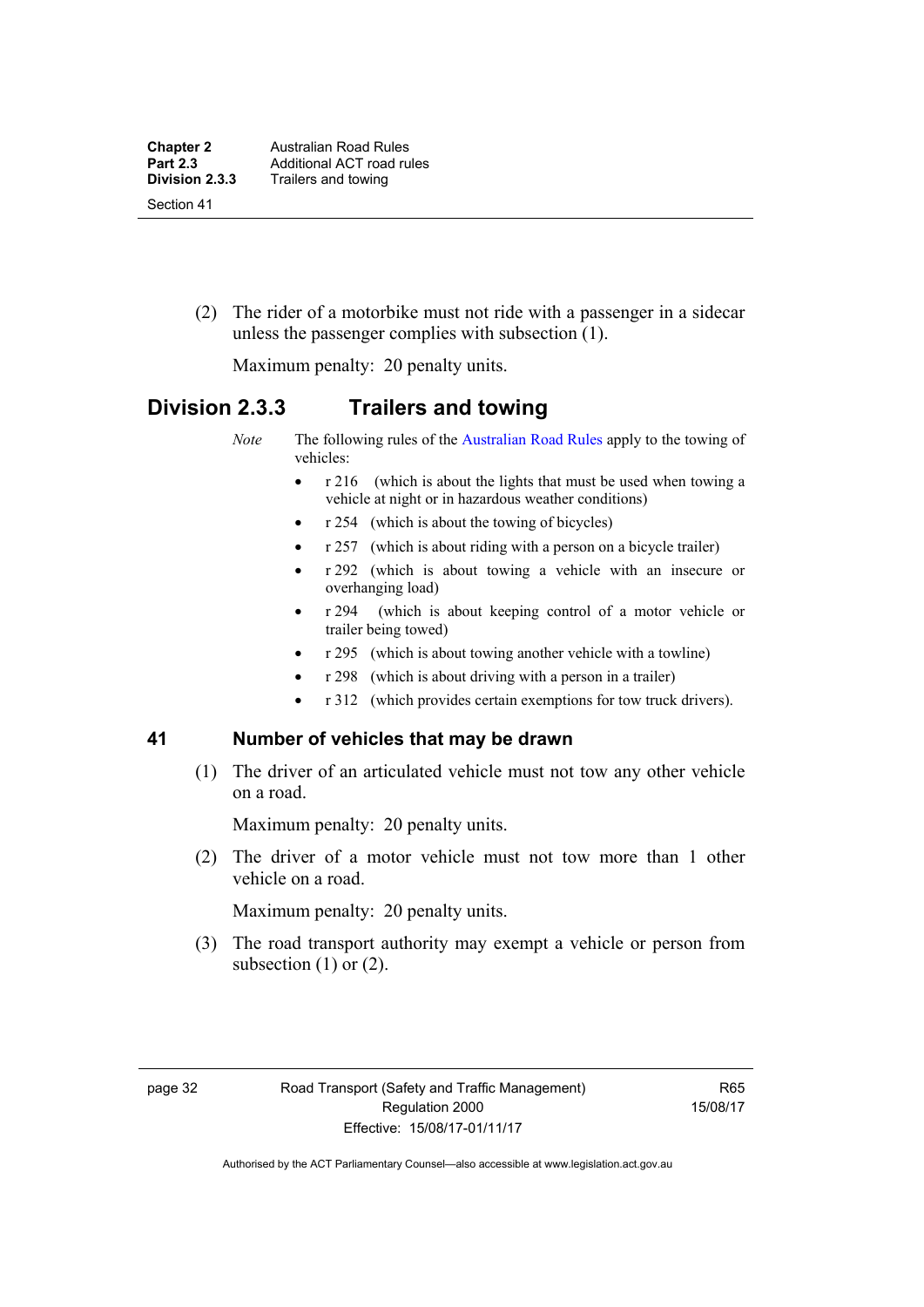- (4) Subsection (2) does not apply in relation to a tow truck that is towing an articulated vehicle (other than a B-double or road train) if—
	- (a) the articulated vehicle has broken down on a road and it is necessary for it to be towed away; or
	- (b) the articulated vehicle has been involved in a crash on a road and it is necessary for it to be towed away.
- (5) Subsection (2) does not apply to a motor vehicle that is towing another vehicle using a lift and tow trailer if—
	- (a) the other vehicle is partly supported by the lift and tow trailer; and
	- (b) the vehicle is not towed at faster than 60 km/h; and
	- (c) the combined weight of the towed vehicle and the lift and tow trailer is not more than the unladen weight of the towing vehicle.
- (6) Subsection (2) does not apply to—
	- (a) a tractor-harvester-cutting head trailer combination; or
	- (b) a tractor with multiple implements attached, if the implements are normally used as a single unit when performing agricultural operations; or
	- (c) a tractor and implement combination towing a fuel trailer or laser tower; or
	- (d) an articulated low-loader consisting of a prime mover towing a converter dolly and a semitrailer; or
	- (e) a B-double, dog trailer or road train; or
	- (f) a light rail vehicle.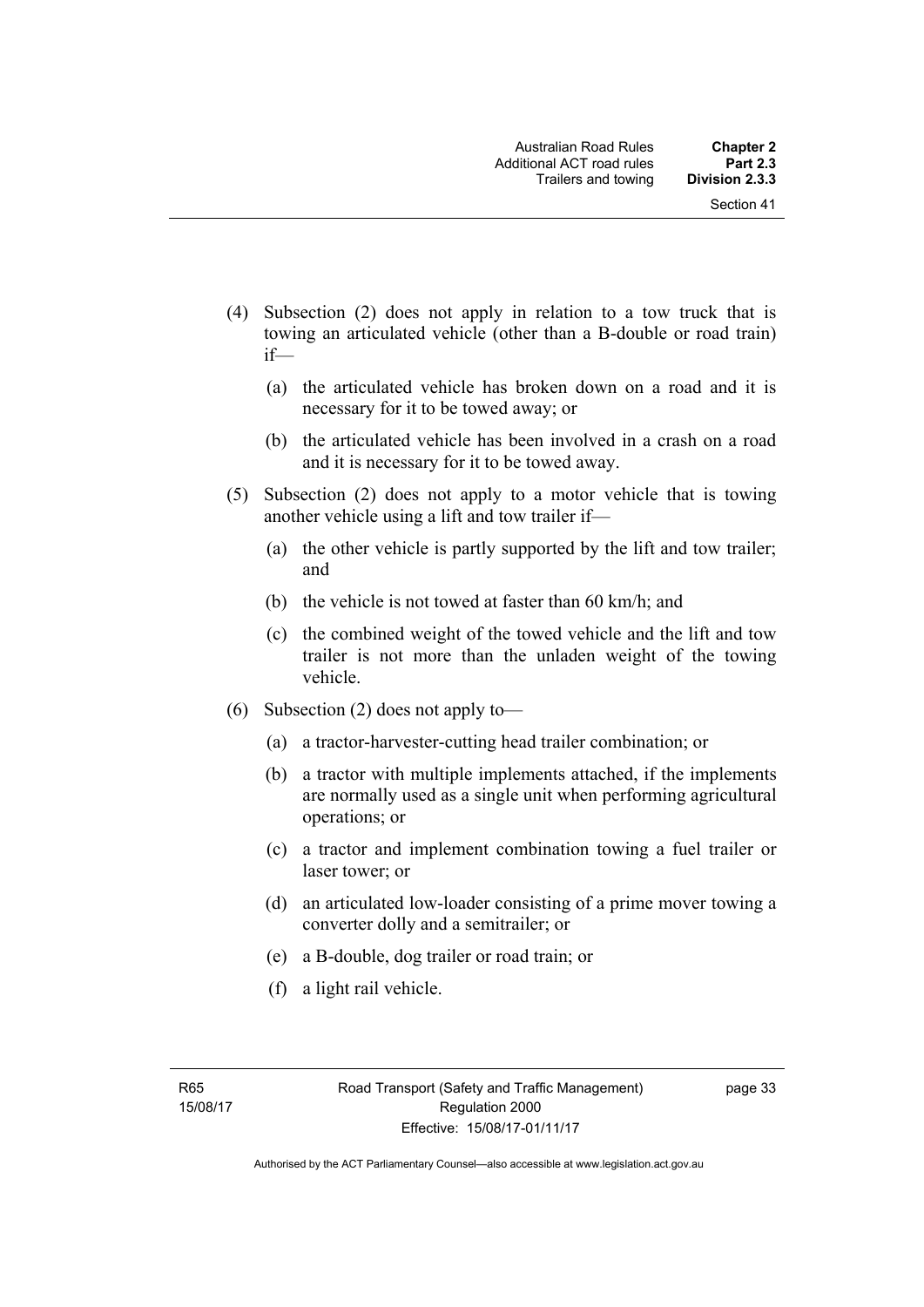(7) In this section:

*articulated vehicle* means a motor vehicle, other than a light rail vehicle, with—

- (a) 2 rigid sections, each of which has wheels; and
- (b) the rear section pivoted on, and part of the rear section (other than a pole, drawbar or similar device, or an accessory of the motor vehicle) superimposed on, the front section.

## **42 Towing by vehicles under 4.5t**

- (1) The driver of a motor vehicle (the *towing vehicle*) must not tow another vehicle (the *towed vehicle*) on a road if the laden weight of the towed vehicle is more than—
	- (a) the capacity of the towing attachment fitted to the towing vehicle; or
	- (b) the maximum laden weight for the towed vehicle.

Maximum penalty: 20 penalty units.

- (2) Subsection (1) does not apply to the driver if the towing vehicle has a GVM over 4.5t.
- (3) The road transport authority may exempt a vehicle or person from subsection (1).
- (4) In this section:

*maximum laden weight*, for the towed vehicle, means—

 (a) the maximum laden weight for a towed vehicle specified by the manufacturer of the towing vehicle in relation to the towing vehicle; or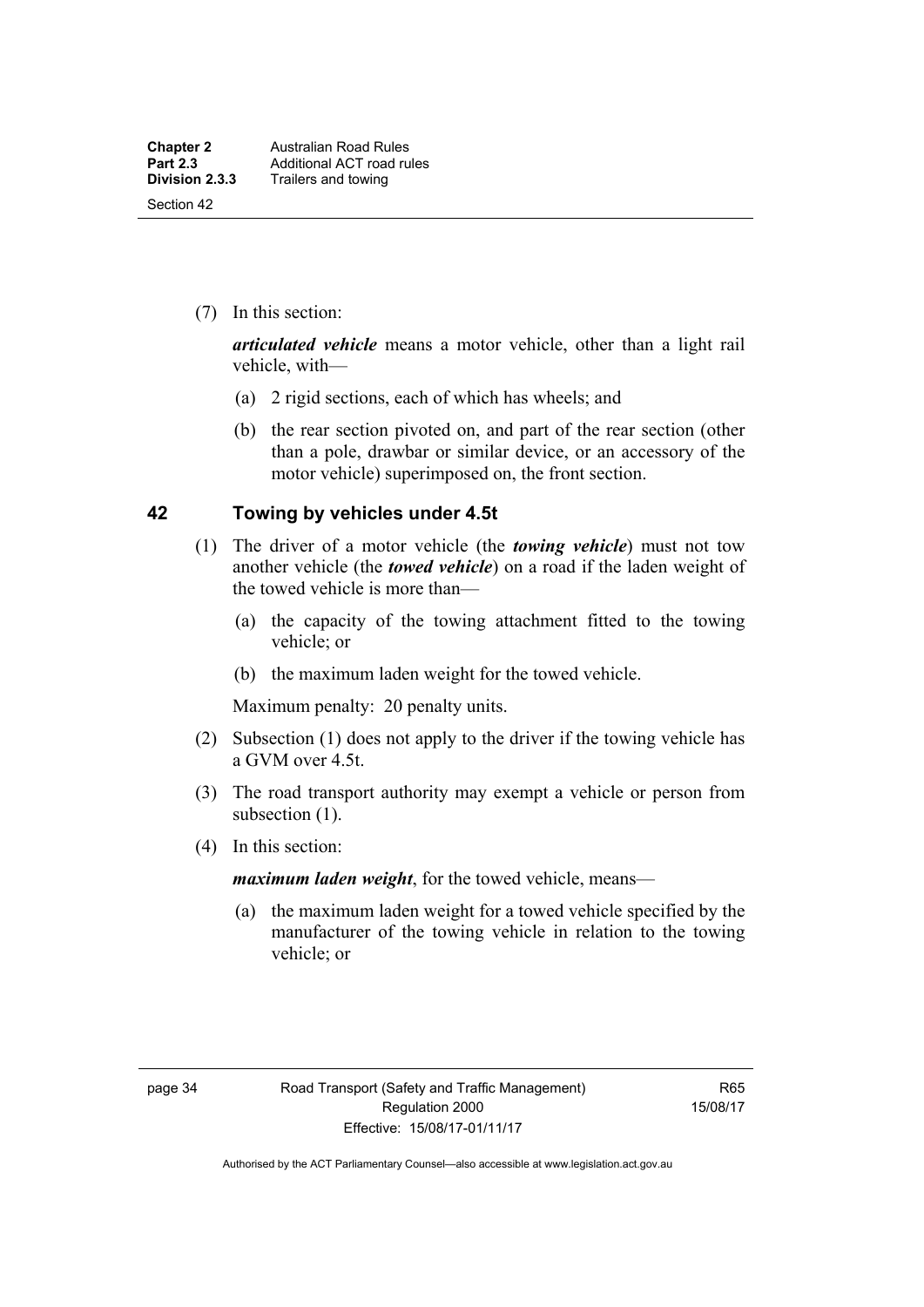- (b) if there is no such specification by the manufacturer, the manufacturer of the vehicle cannot be identified or the specification is not appropriate because the towing vehicle has been modified—
	- (i) 1.5 times the unladen weight of the towing vehicle if the towed vehicle is fitted with a braking system that is working properly; or
	- (ii) the unladen weight of the towing vehicle in any other case.

## **Division 2.3.4 Lights on vehicles**

- *Note* The following rules of the [Australian Road Rules](http://www.legislation.act.gov.au//ni/db_37271/default.asp) apply to lights on vehicles:
	- r 215 (which is about using lights when driving at night or in hazardous weather conditions)
	- r 216 (which is about the lights that must be used when towing a vehicle at night or in hazardous weather conditions)
	- r 217 (which is about using rear fog lights)
	- r 218 (which is about using headlights on high-beam)
	- r 219 (which is about not using lights to dazzle other road users)
	- r 220 (which is about the use of lights on a vehicle that is stopped)
	- r 221 (which is about using hazard warning lights)
	- r 222 (which is about the use of warning lights on buses carrying children)
	- r 223 (which is about using lights when riding an animal-drawn vehicle at night or in hazardous weather conditions)
	- r 259 (which is about using lights when riding a bicycle at night).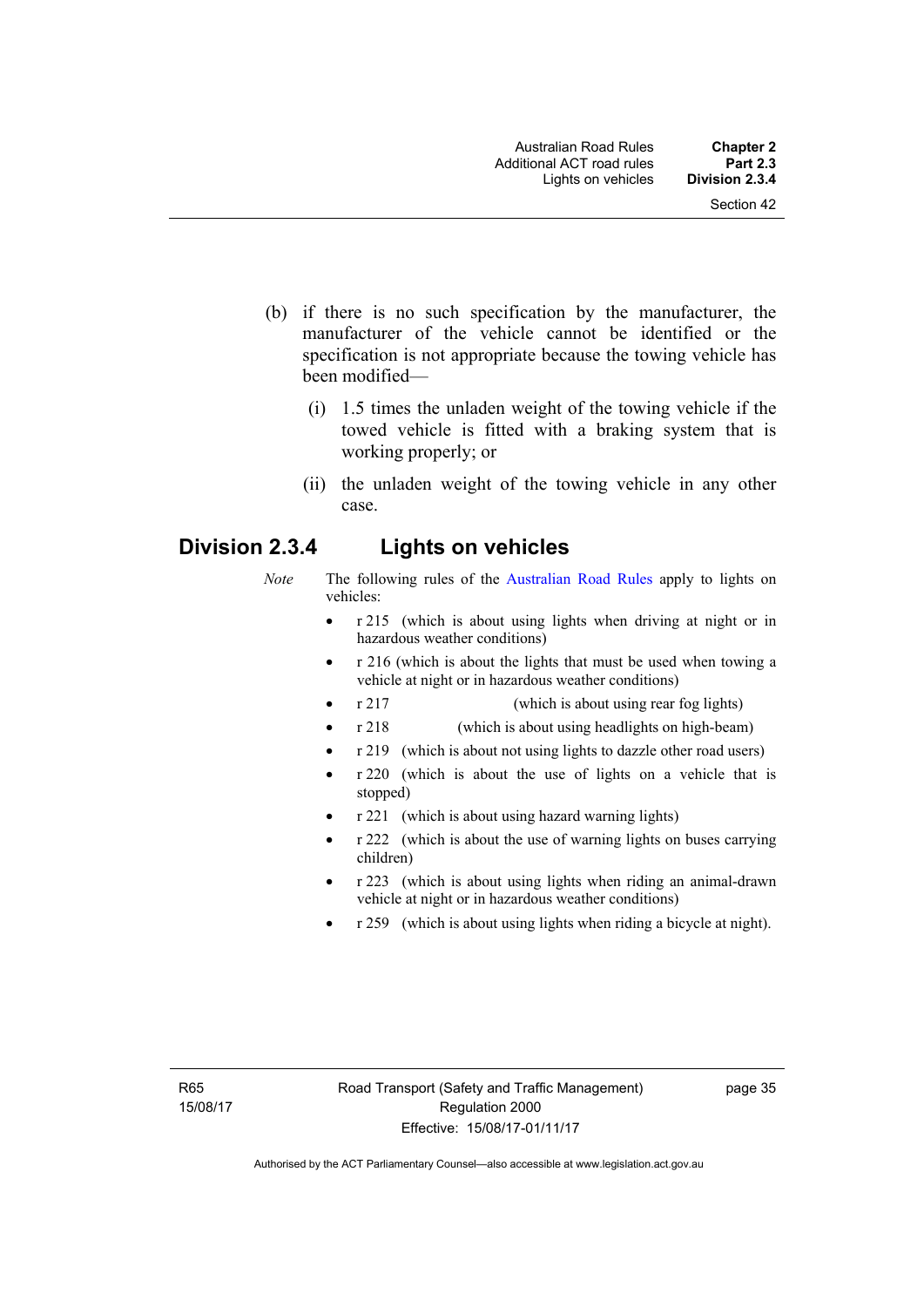Section 43

**43 Lights on motor vehicles generally**

- (1) The driver of a motor vehicle fitted with a spotlight or searchlight must not operate the light, or allow it to be operated, on a road unless—
	- (a) the vehicle is stationary, the light is operated only for examining or making adjustments or repairs to a vehicle, and light from it is not projected further than 6m; or
	- (b) the light is operated for the temporary purpose of reading or looking for a notice, sign, house number or something similar; or
	- (c) the vehicle is a police vehicle; or
	- (d) the vehicle is being used by the Territory, the Commonwealth or any public authority.

Maximum penalty: 20 penalty units.

- (2) The driver of a motor vehicle fitted with an additional headlight permitted to be fitted under the *[Road Transport \(Vehicle](http://www.legislation.act.gov.au/sl/2000-12)  [Registration\) Regulation 2000](http://www.legislation.act.gov.au/sl/2000-12)*, schedule 1 must not operate the headlight, or allow it to be operated, if—
	- (a) the vehicle is being driven on a length of road in a built-up area; or
	- (b) the driver is driving less than—
		- (i) 200m behind a vehicle travelling in the same direction as the driver; or
		- (ii) 200m from an oncoming vehicle.

Maximum penalty: 20 penalty units.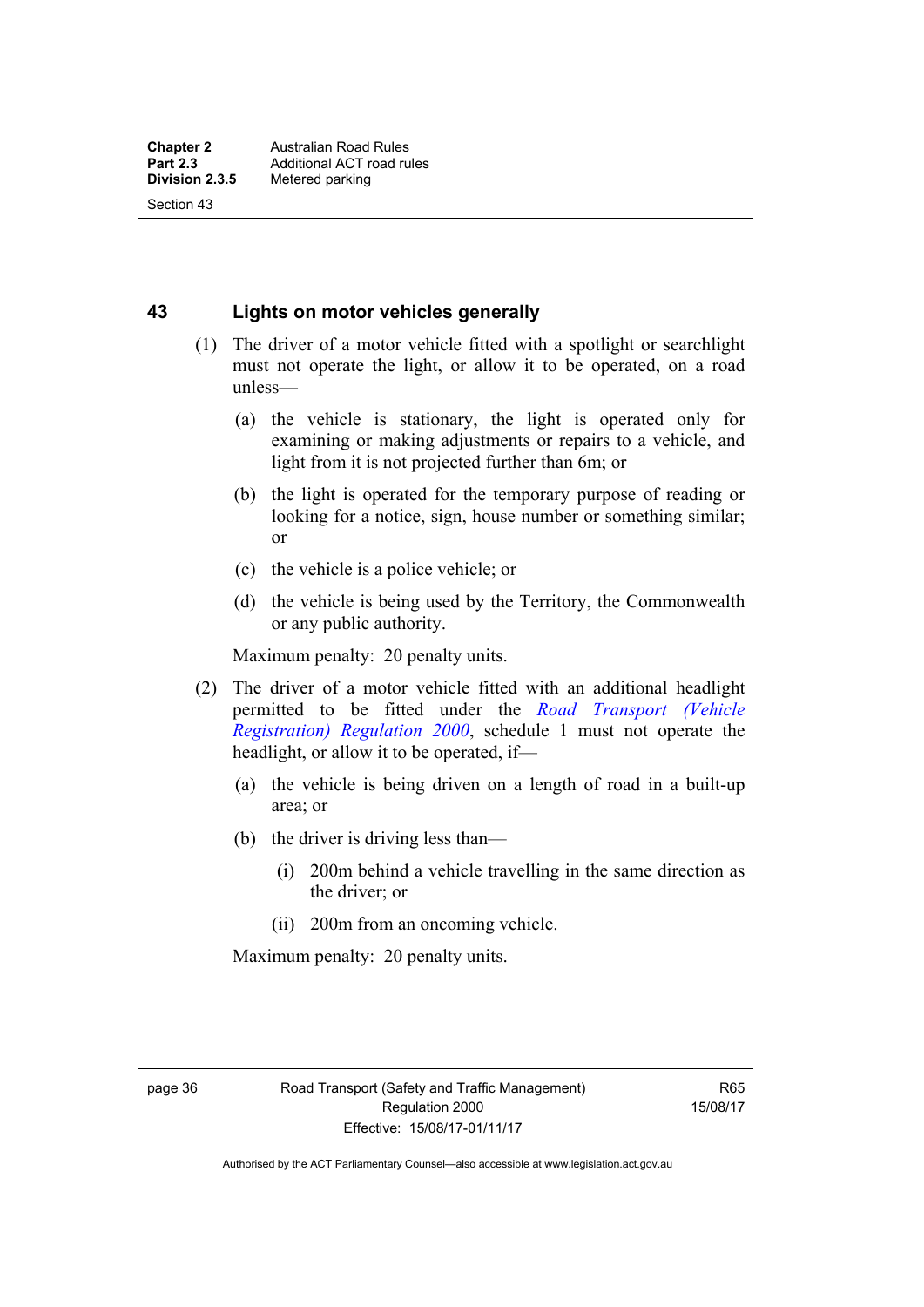# **Division 2.3.5 Metered parking**

- *Note* The rules of the [Australian Road Rules](http://www.legislation.act.gov.au//ni/db_37271/default.asp) that apply to the parking of vehicles include the following:
	- $r 189$  (which is about double parking)
	- r 203 (which is about stopping in a parking area for people with disabilities)
	- r 205 (which is about parking for longer than indicated)
	- r 207 (which is about parking where fees are payable)
	- r 208 (which is about parallel parking on a road, except in a median strip parking area)
	- r 209 (which is about parallel parking in a median strip parking area)
	- r 210 (which is about angle parking)
	- r 211 (which is about parking in parking bays).

## **44 Metered parking—parking in spaces**

- (1) A driver commits an offence if—
	- (a) the driver parks in a metered parking area; and
	- (b) the driver's vehicle is not parked in a metered parking space.

Maximum penalty: 20 penalty units.

 (2) A driver must not park the driver's vehicle in a metered parking space if another vehicle is parked in the space.

Maximum penalty: 20 penalty units.

- (3) Subsection (2) does not apply to the rider of a motorbike if the other vehicle is also a motorbike.
- (4) A driver who parks in a metered parking space must position the driver's vehicle completely within the space.

Maximum penalty: 20 penalty units.

R65 15/08/17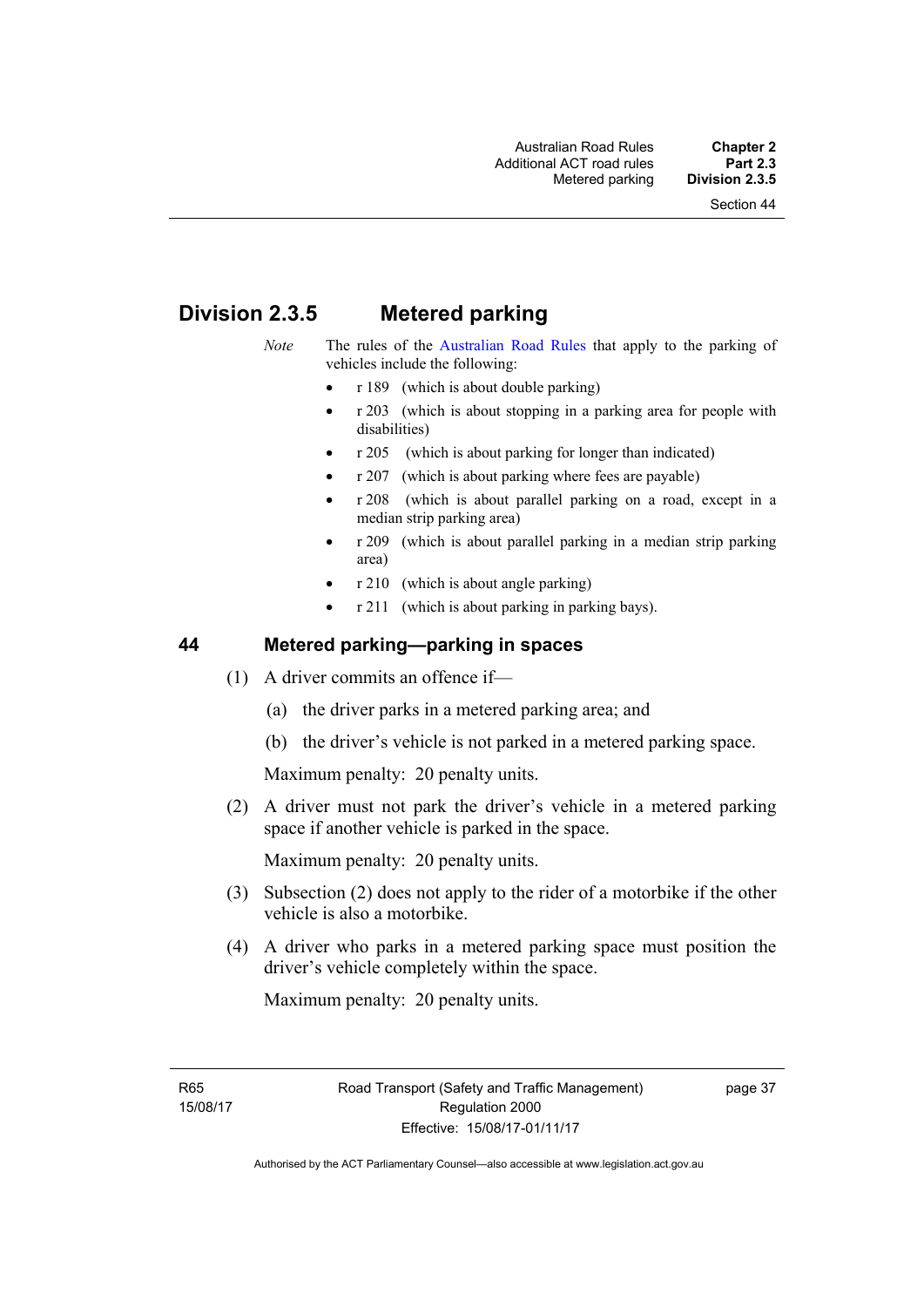Section 44AA

### **44AA Metered parking—parking in spaces—motorbikes**

- (1) The rider of a motorbike commits an offence if—
	- (a) the rider parks the motorbike in a metered parking space; and
	- (b) there are more than 2 other motorbikes already parked in the space.

Maximum penalty: 20 penalty units.

- (2) The rider of a motorbike commits an offence if—
	- (a) the rider parks the motorbike in a metered parking space; and
	- (b) another motorbike is already parked in the space; and
	- (c) the rider parks the motorbike in a position that unreasonably obstructs the path of the other motorbike out of the space.

Maximum penalty: 20 penalty units.

## **44A Metered parking—parking fees**

(1) A driver must not park in a metered parking space without paying the relevant parking fee for the space.

Maximum penalty: 20 penalty units.

- (2) A driver does not commit an offence against subsection (1) if—
	- (a) the relevant parking fee for the metered parking space is paid immediately after the driver parks the driver's vehicle in the metered parking space; or
	- (b) the parking meter for the metered parking space indicates that the period for which parking in the space has been paid for has not expired; or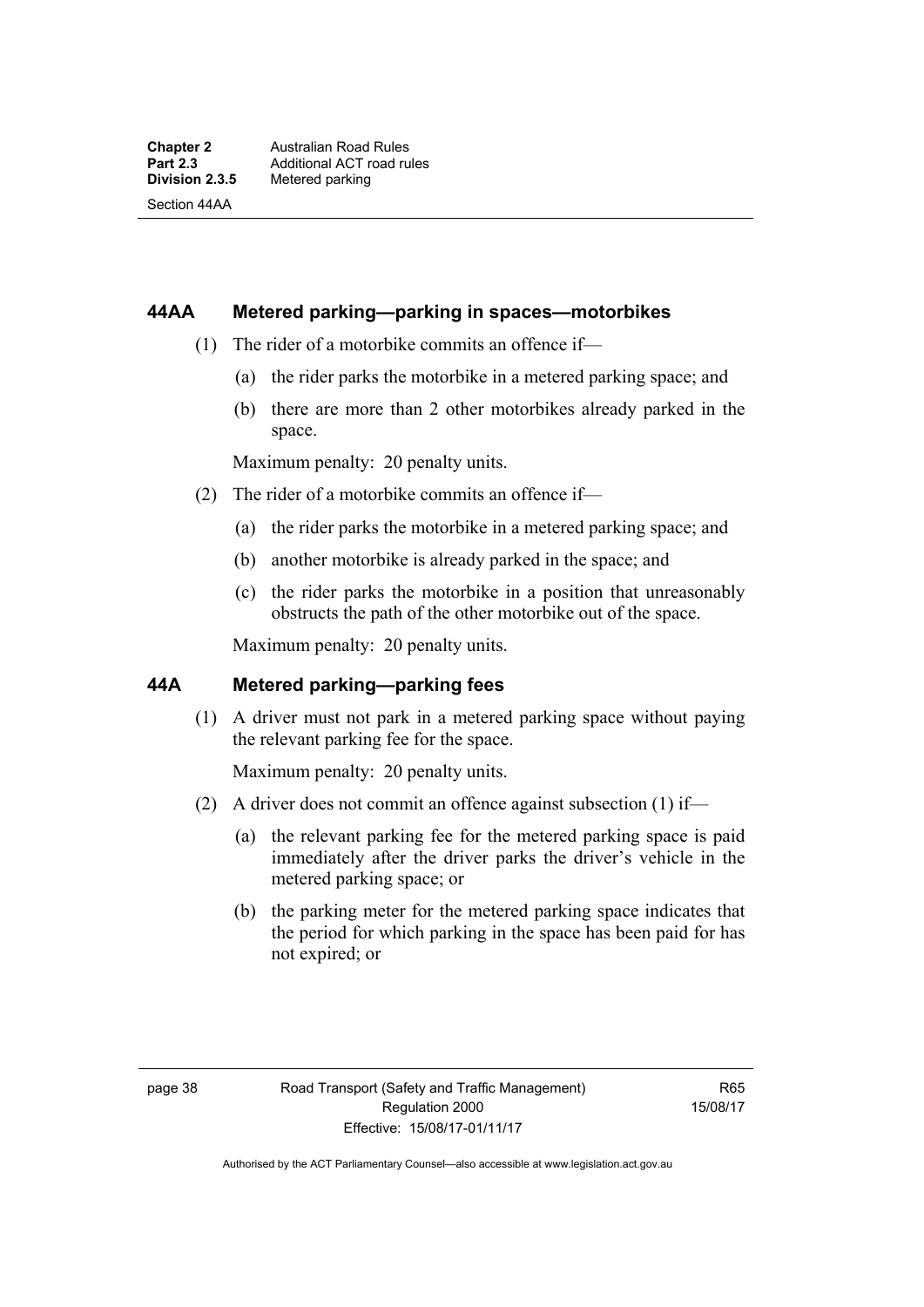- (c) the parking meter for the metered parking space—
	- (i) is not working; or
	- (ii) is covered with a parking meter hood bearing the words 'out of order time limit applies'.

*Note* For other exceptions to s (1), see s 45.

## **44B Metered parking—maximum length of stay**

 (1) A driver must not allow the driver's vehicle to remain parked in a metered parking space if the parking meter for the space indicates that the period for which parking in the space has been paid for has expired.

Maximum penalty: 20 penalty units.

*Note* For exceptions to s (1), see s 45.

 (2) A driver must not allow the driver's vehicle to remain parked in a metered parking space for longer than the period (if any) indicated on the metered parking signs applying to the space as the maximum period for which a vehicle may be parked in the space.

Maximum penalty: 20 penalty units.

*Note* For exceptions to s (2), see s 45.

## **45 Metered parking—exceptions to s 44A and s 44B**

Section 44A (Metered parking—parking fees) and section 44B (Metered parking—maximum length of stay) do not apply to—

 (a) a driver for any period the driver's vehicle is parked in a metered parking space outside the controlled parking hours for the space; or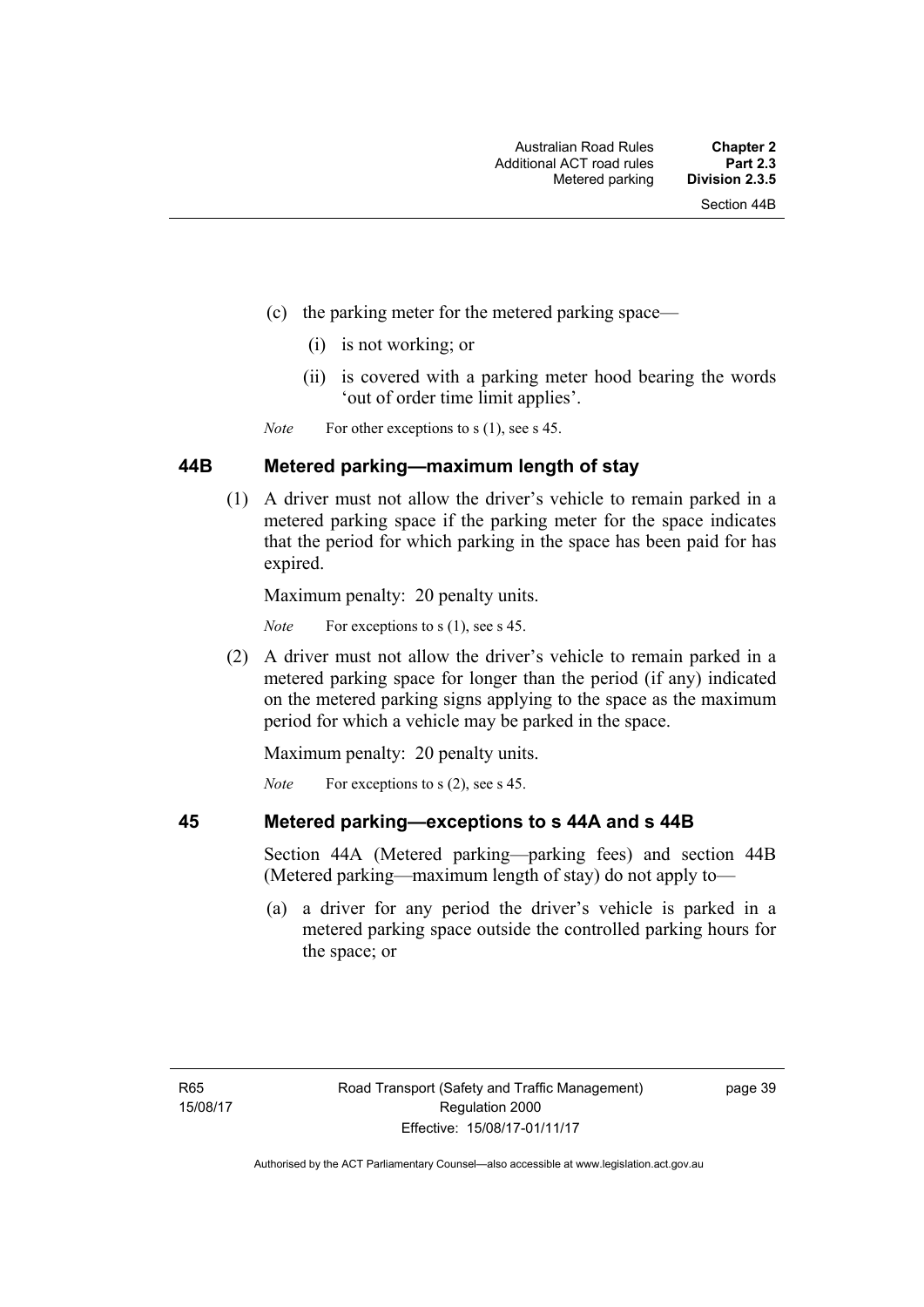- (b) a driver if—
	- (i) the driver's vehicle is parked in a metered parking space; and
	- (ii) the driver displays in or on the vehicle a current mobility parking scheme authority; and
	- (iii) the driver complies with the conditions (if any) of the authority; or
- (c) a driver if—
	- (i) the driver's vehicle is parked in a metered parking space designated by a *permit zone sign* for use by the holder of a stated kind of parking permit; and
	- (ii) the driver displays in or on the vehicle a current parking permit of that kind; and
	- (iii) the driver complies with the conditions (if any) of the permit.

#### **46 Temporary closure of metered parking spaces**

- (1) If the road transport authority decides that the use of a metered parking space should be temporarily discontinued, the authority may close the space by—
	- (a) installing a sign, at or near the space, that displays words to the effect that the space is closed; or
	- (b) covering the parking meter applying to the space with a parking meter hood bearing the words 'no parking'.
- (2) A driver must not park in a metered parking space that has been closed under subsection (1).

Maximum penalty: 20 penalty units.

page 40 Road Transport (Safety and Traffic Management) Regulation 2000 Effective: 15/08/17-01/11/17

R65 15/08/17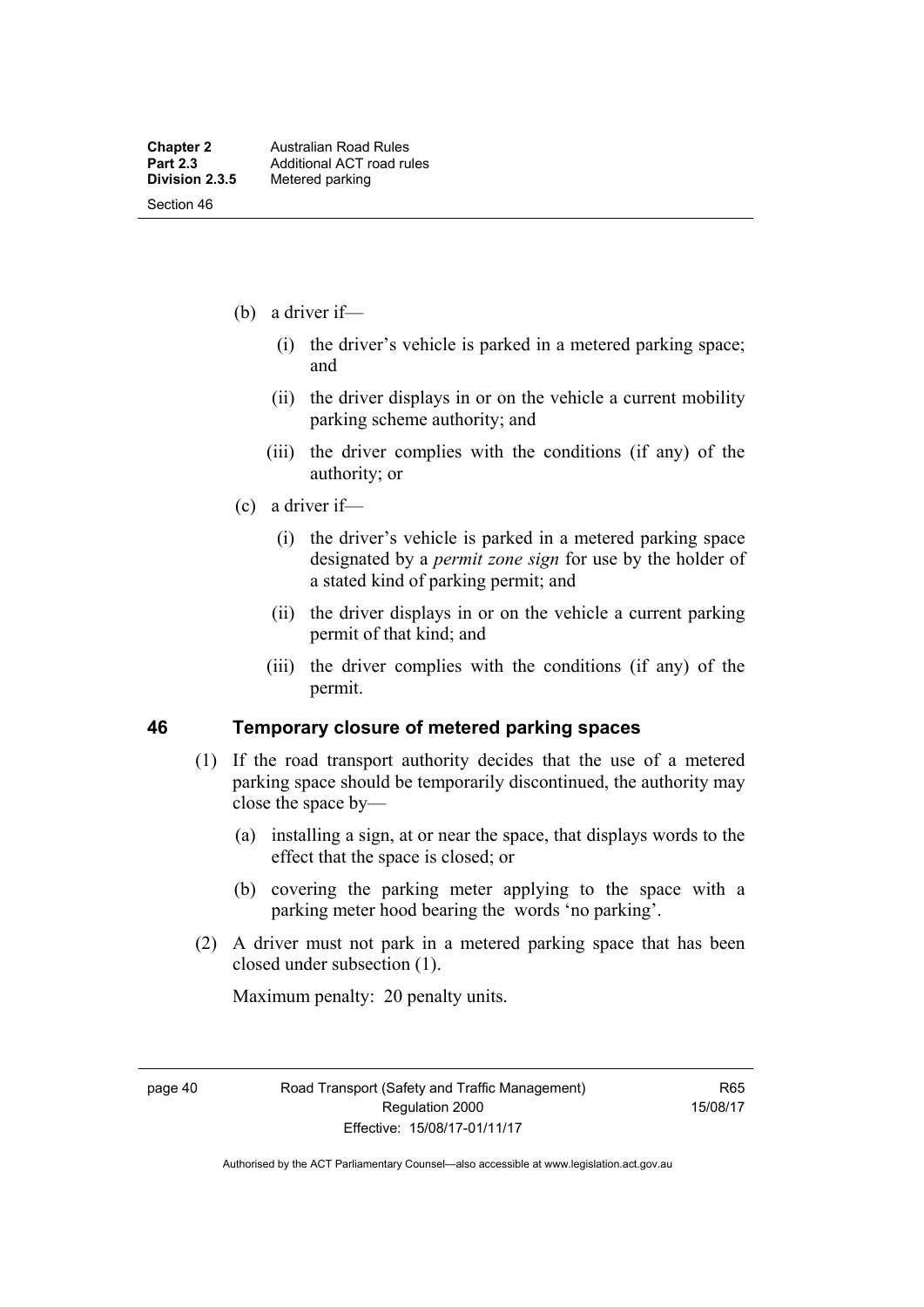(3) In this section:

*sign* includes a board, device, plate, screen, words or anything else, whether or not installed with or on a traffic sign.

## **47 Misuse of parking meters**

A person must not—

- (a) insert in a parking meter anything other than coins appropriate for the meter; or
- (b) attach anything (for example, advertising material) to a parking meter.

Maximum penalty: 20 penalty units.

*Note* An example is part of the regulation, is not exhaustive and may extend, but does not limit, the meaning of the provision in which it appears (see [Legislation Act,](http://www.legislation.act.gov.au/a/2001-14) s 126 and s 132).

## **48 Interfering with parking meters etc**

A person must not—

- (a) do anything that interferes with (or is likely to interfere with) the proper working of a parking meter; or
- (b) fraudulently operate a parking meter.

Maximum penalty: 20 penalty units.

## **Division 2.3.6 Ticket parking**

## **49 Ticket parking—parking in spaces**

- (1) A driver commits an offence if—
	- (a) the driver parks in a ticket parking area; and

page 41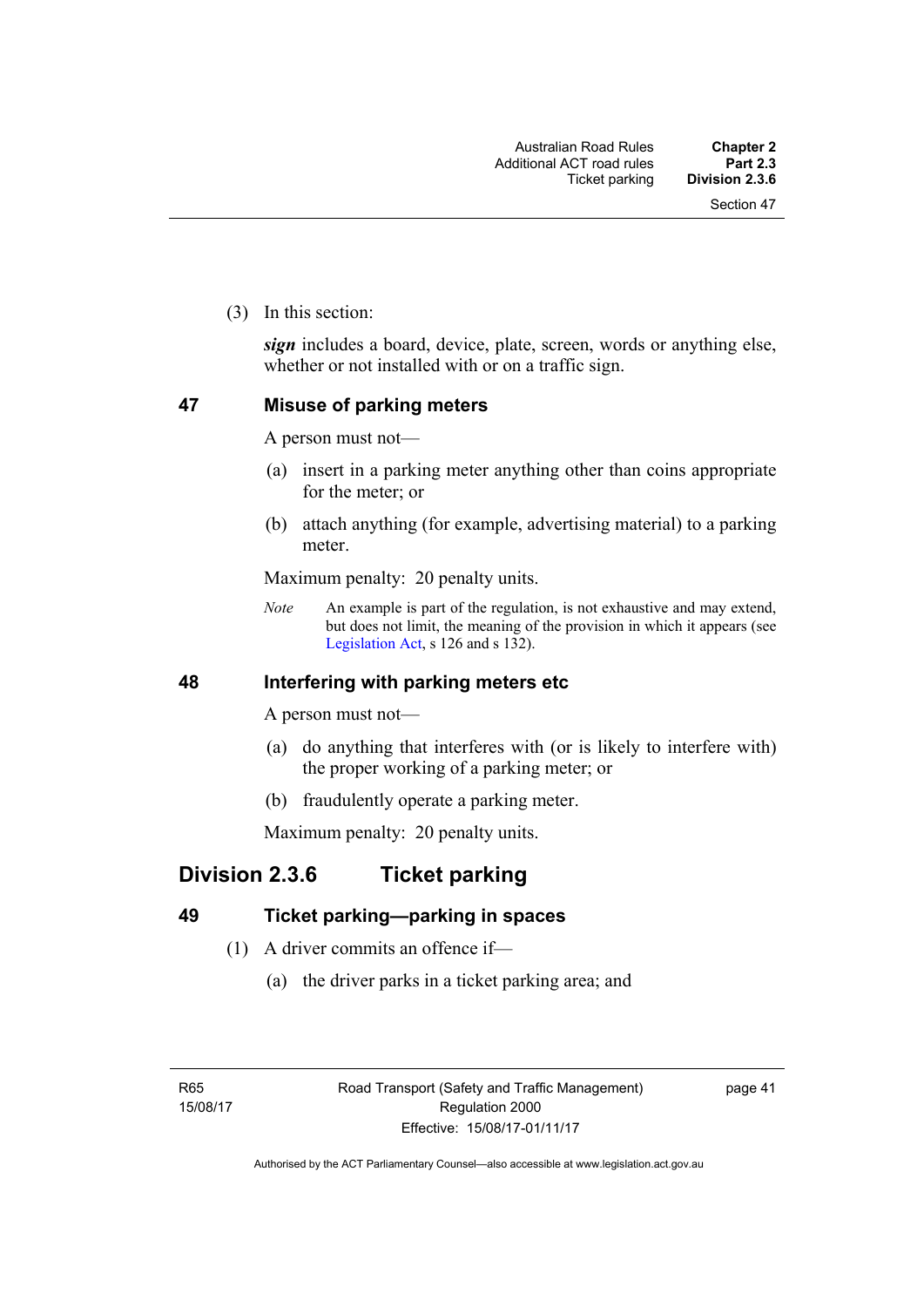(b) the driver's vehicle is not parked in a ticket parking space.

Maximum penalty: 20 penalty units.

- (2) However, the driver does not commit an offence against subsection (1) if the driver parks in a metered parking space within a ticket parking area and the driver complies with the provisions of division 2.3.5 (Metered parking) in relation to parking in the space.
- (3) A driver must not park the driver's vehicle in a ticket parking space if another vehicle is parked in the space.

Maximum penalty: 20 penalty units.

- (4) Subsection (3) does not apply to the rider of a motorbike if the other vehicle is also a motorbike.
- (5) A driver who parks in a ticket parking space must position the driver's vehicle completely within the space.

Maximum penalty: 20 penalty units.

## **49AAA Ticket parking—parking in spaces—motorbikes**

- (1) The rider of a motorbike commits an offence if—
	- (a) the rider parks the motorbike in a ticket parking space; and
	- (b) there are more than 2 other motorbikes already parked in the space.

Maximum penalty: 20 penalty units.

- (2) The rider of a motorbike commits an offence if—
	- (a) the rider parks the motorbike in a ticket parking space; and
	- (b) another motorbike is already parked in the space; and
	- (c) the rider parks the motorbike in a position that unreasonably obstructs the path of the other motorbike out of the space.

Maximum penalty: 20 penalty units.

page 42 Road Transport (Safety and Traffic Management) Regulation 2000 Effective: 15/08/17-01/11/17

R65 15/08/17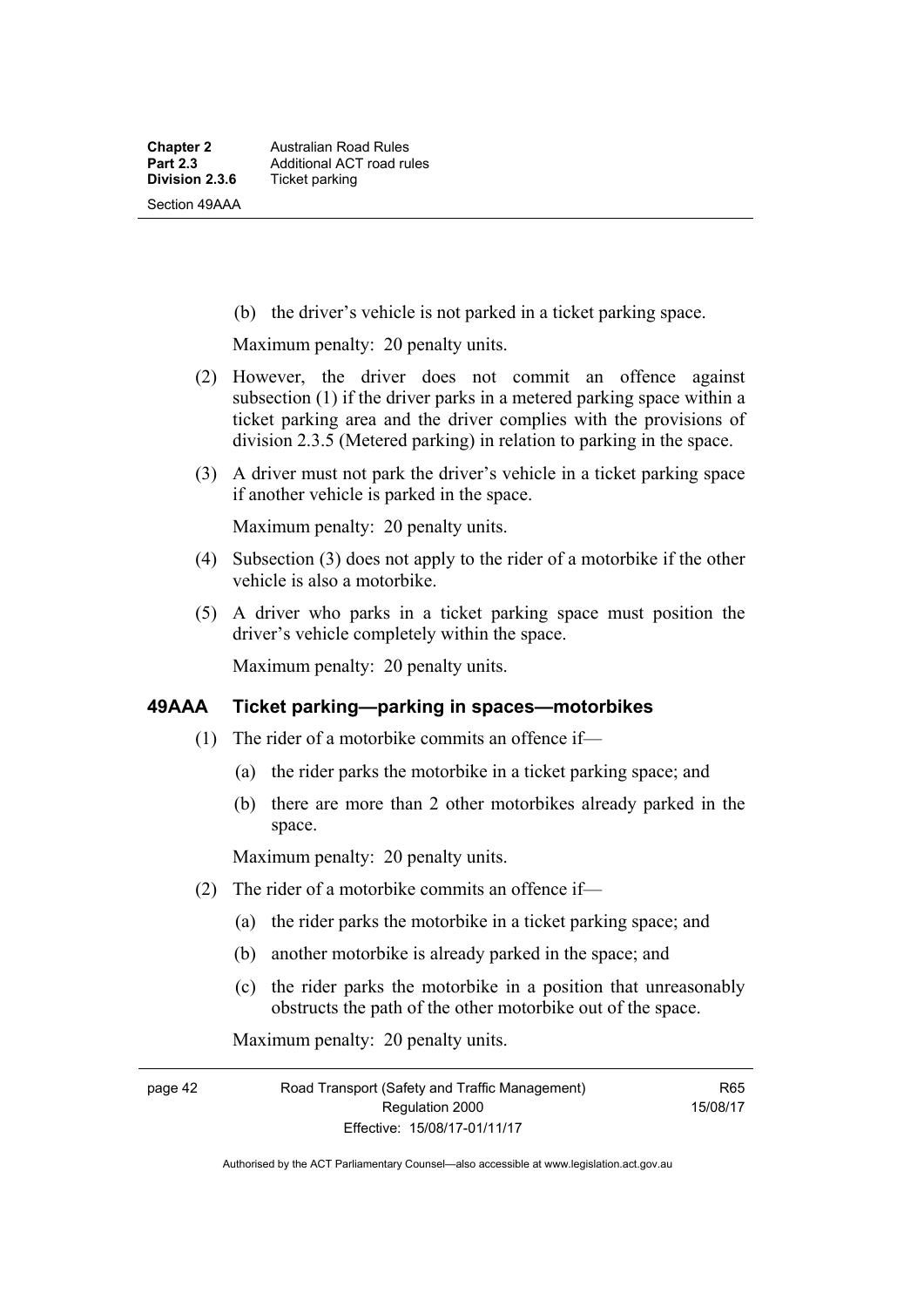## **49A Ticket parking—display of tickets**

- (1) A driver may park the driver's vehicle in a ticket parking area only if—
	- (a) for an RTA multi-stay ticket parking area—
		- (i) a current parking ticket for the area is correctly displayed in or on the vehicle; or
		- (ii) a current part-day parking ticket for another RTA multi-stay ticket parking area is correctly displayed in or on the vehicle; or
		- (iii) a current equivalent all-day parking ticket for another RTA multi-stay ticket parking area is correctly displayed in or on the vehicle; or
	- (b) for any other ticket parking area—a current parking ticket for the area is correctly displayed in or on the vehicle.

Maximum penalty: 20 penalty units.

#### **Examples of ticket parking areas for par (b)**

- 1 a ticket parking area set up by the road transport authority in which parking up to a maximum of 4 hours is permitted by the ticket parking signs applying to the area
- 2 a ticket parking area set up by a parking authority
- *Note 1* Ticket parking areas may be set up by the road transport authority or a parking authority (see s 75A-s 76A).
- *Note 2* An example is part of the regulation, is not exhaustive and may extend, but does not limit, the meaning of the provision in which it appears (see [Legislation Act,](http://www.legislation.act.gov.au/a/2001-14) s 126 and s 132).
- (2) Subsection (1) (a) does not apply to a driver if, immediately after parking in the ticket parking area, the driver—
	- (a) obtains a parking ticket for the ticket parking area and the ticket is correctly displayed in or on the driver's vehicle; or

R65 15/08/17 page 43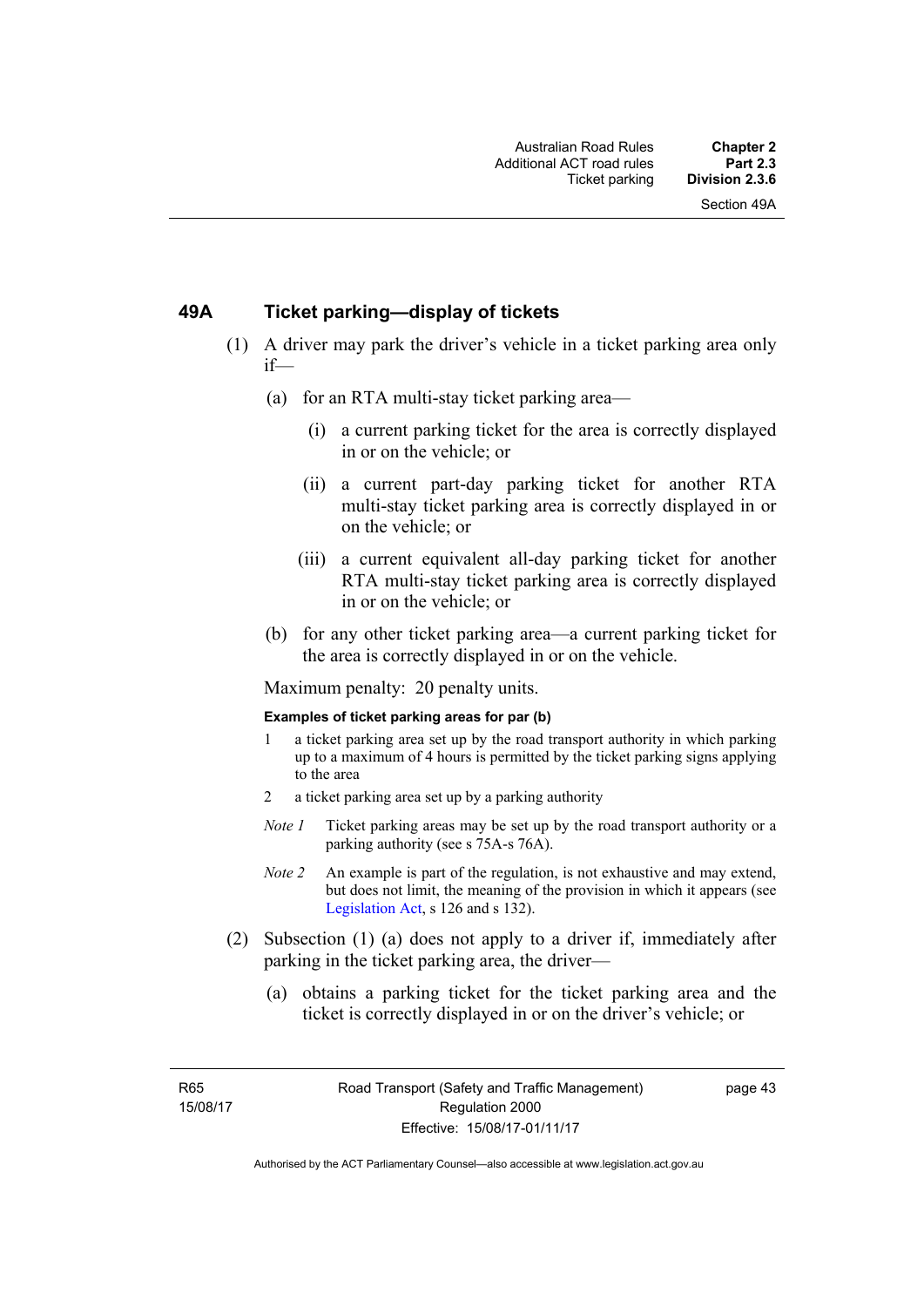- (b) correctly displays in or on the driver's vehicle a parking ticket mentioned in subsection (1) (a) (ii) or (iii).
- (3) Subsection (1) (b) does not apply to a driver if, immediately after parking in the ticket parking area, the driver obtains a parking ticket for the ticket parking area and the ticket is correctly displayed in or on the driver's vehicle.
- (4) It is a defence to the prosecution of a driver for an offence against subsection (1) if the driver proves that—
	- (a) a parking ticket was displayed in accordance with the subsection; and
	- (b) the driver took reasonable steps to ensure that the ticket remained correctly displayed while the driver's vehicle was parked in the ticket parking area.
	- *Note* For other exceptions to s (1), see s 49AA and s 50.
- (5) In this section:

*all-day parking ticket*, for a ticket parking area, means a parking ticket for which the relevant parking fee for parking all-day in the area has been paid.

*correctly displayed*—a parking ticket is *correctly displayed* in or on a vehicle if the ticket is displayed—

- (a) in or on the front left-hand side of the vehicle or, if the ticket requires the driver to display the ticket in or on a part of the vehicle, in or on that part of the vehicle; and
- (b) in a way that its expiry date (and, for a parking ticket other than an all-day parking ticket, its expiry time) and the ticket parking area for which it is issued, are clearly visible from outside the vehicle.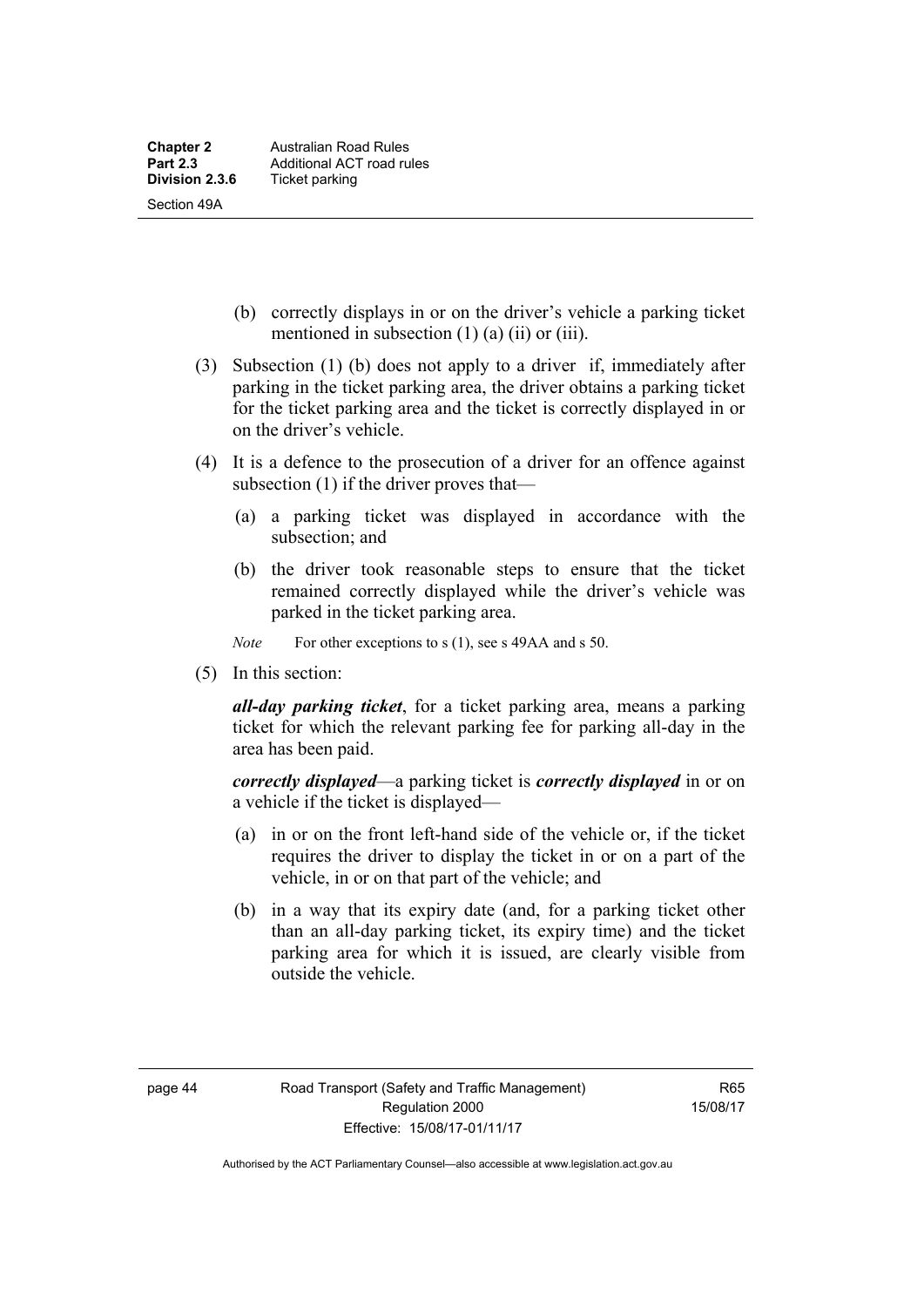*equivalent*, for a multi-stay ticket parking area, means another ticket parking area for which the relevant parking fee for an all-day parking ticket for the area is the same or higher.

*part-day parking ticket* means a parking ticket that is not an all-day parking ticket.

*RTA multi-stay ticket parking area* means a ticket parking area set aside under section 76 (2) (a) (Ticket parking schemes—road transport authority) where all-day parking is permitted by the ticket parking signs applying to the area.

## **49AA Ticket parking—e-payment**

- (1) Section 49A (1) does not apply to a driver if—
	- (a) the driver's vehicle is parked in a parking space in a ticket parking area; and
	- (b) the driver has paid for the parking space using an approved e-payment method.
- (2) In this section:

#### *approved e-payment method*—see section 76AA.

#### **49B Ticket parking—maximum length of stay**

(1) A driver must not allow the driver's vehicle to remain parked in a ticket parking area after the expiry of a parking ticket displayed in or on the vehicle.

Maximum penalty: 20 penalty units.

- *Note 1* For when a parking ticket expires, see s 81 (1).
- *Note 2* For exceptions to s (1), see s 50.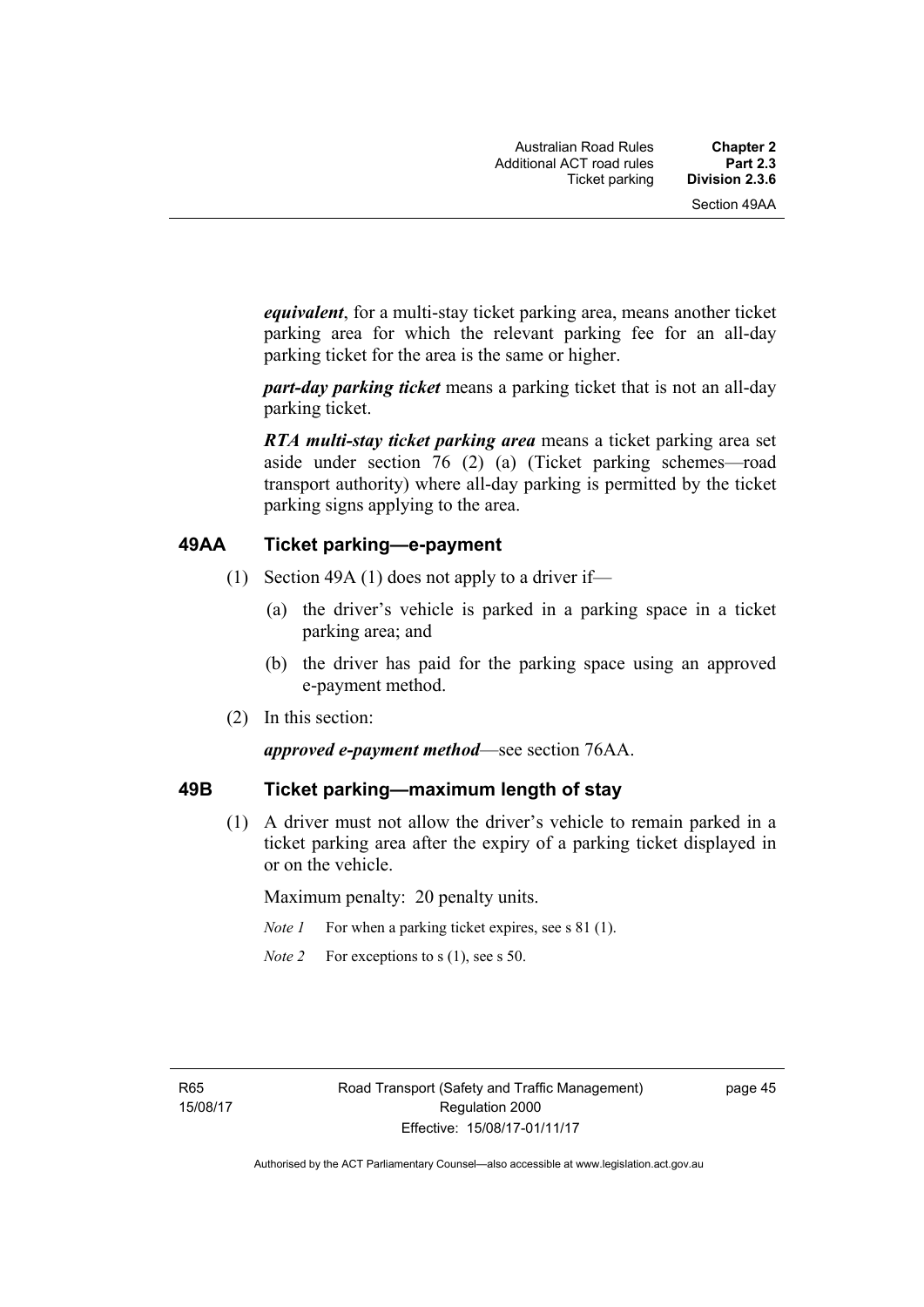(2) A driver who has used an approved e-payment method to pay for a parking space must not allow the driver's vehicle to remain parked in the parking space after the e-payment parking period for which parking in the space has been paid for ends.

Maximum penalty: 20 penalty units.

*Note 1* For when an e-payment ticket parking period ends, see s 81 (2).

*Note 2* For exceptions to s (2), see s 50.

 (3) A driver must not allow the driver's vehicle to remain parked in a ticket parking area for longer than the period (if any) indicated on the ticket parking signs applying to the area as the maximum period for which a vehicle may be parked in the area.

Maximum penalty: 20 penalty units.

*Note* For exceptions to s (3), see s 50.

## **50 Ticket parking—exceptions to s 49A and s 49B**

Section 49A (Ticket parking—display of tickets) and section 49B (Ticket parking—maximum length of stay) do not apply to—

- (a) a driver if the driver parks the driver's vehicle in a metered parking space within a ticket parking area and the driver complies with the provisions of division 2.3.5 (Metered parking) in relation to parking in the space; or
- (b) a driver for any period the driver's vehicle is parked in a ticket parking space outside the controlled parking hours for the space; or
- (c) a driver if—
	- (i) the driver's vehicle is parked in a ticket parking space; and
	- (ii) the driver displays in or on the vehicle a current mobility parking scheme authority; and

page 46 Road Transport (Safety and Traffic Management) Regulation 2000 Effective: 15/08/17-01/11/17

R65 15/08/17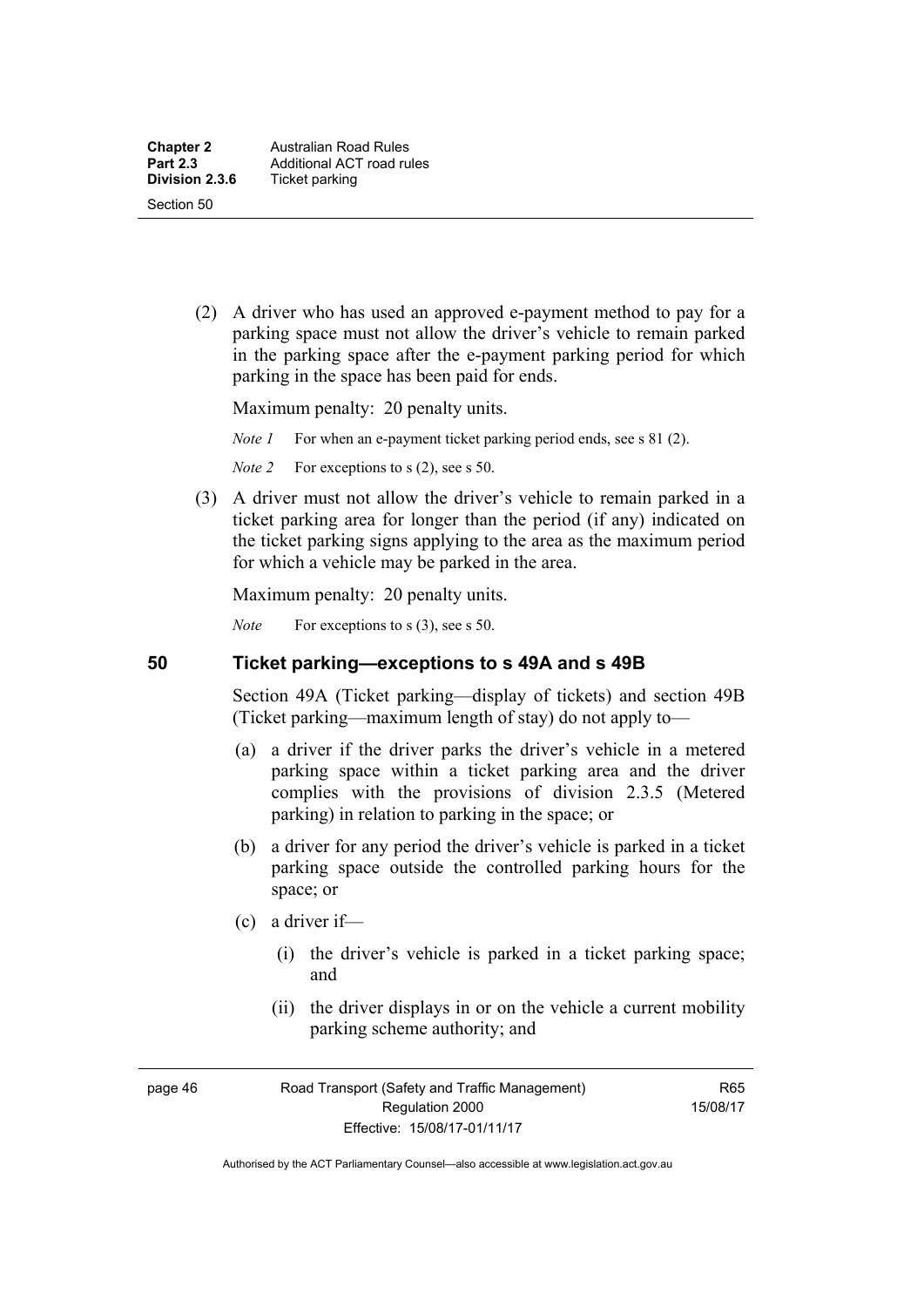- (iii) the driver complies with the conditions (if any) of the authority; or
- (d) a driver if—
	- (i) the driver's vehicle is parked in a ticket parking space, or on a length of road in a ticket parking area, designated by a *permit zone sign* for use by the holder of a stated kind of parking permit; and
	- (ii) the driver displays in or on the vehicle a current parking permit of that kind; and
	- (iii) the driver complies with the conditions (if any) of the permit.

## **51 Temporary closure of ticket parking spaces and areas**

- (1) If the road transport authority decides that the use of a ticket parking area, or ticket parking space, should be temporarily discontinued, the authority may close the area or space by—
	- (a) for the closure of a ticket parking area—installing a sign, at or near each traffic sign applying to the area, that displays words to the effect that the area is closed; or
	- (b) for the closure of a ticket parking space—installing a sign, at or near the space, that displays words to that effect.
- (2) If a parking authority decides that the use of a ticket parking area, or ticket parking space, within its area of operations should be temporarily discontinued, the authority may close the area or space  $b$ v—
	- (a) for the closure of a ticket parking area—installing a sign, at or near each traffic sign applying to the area, that displays words to the effect that the area is closed; or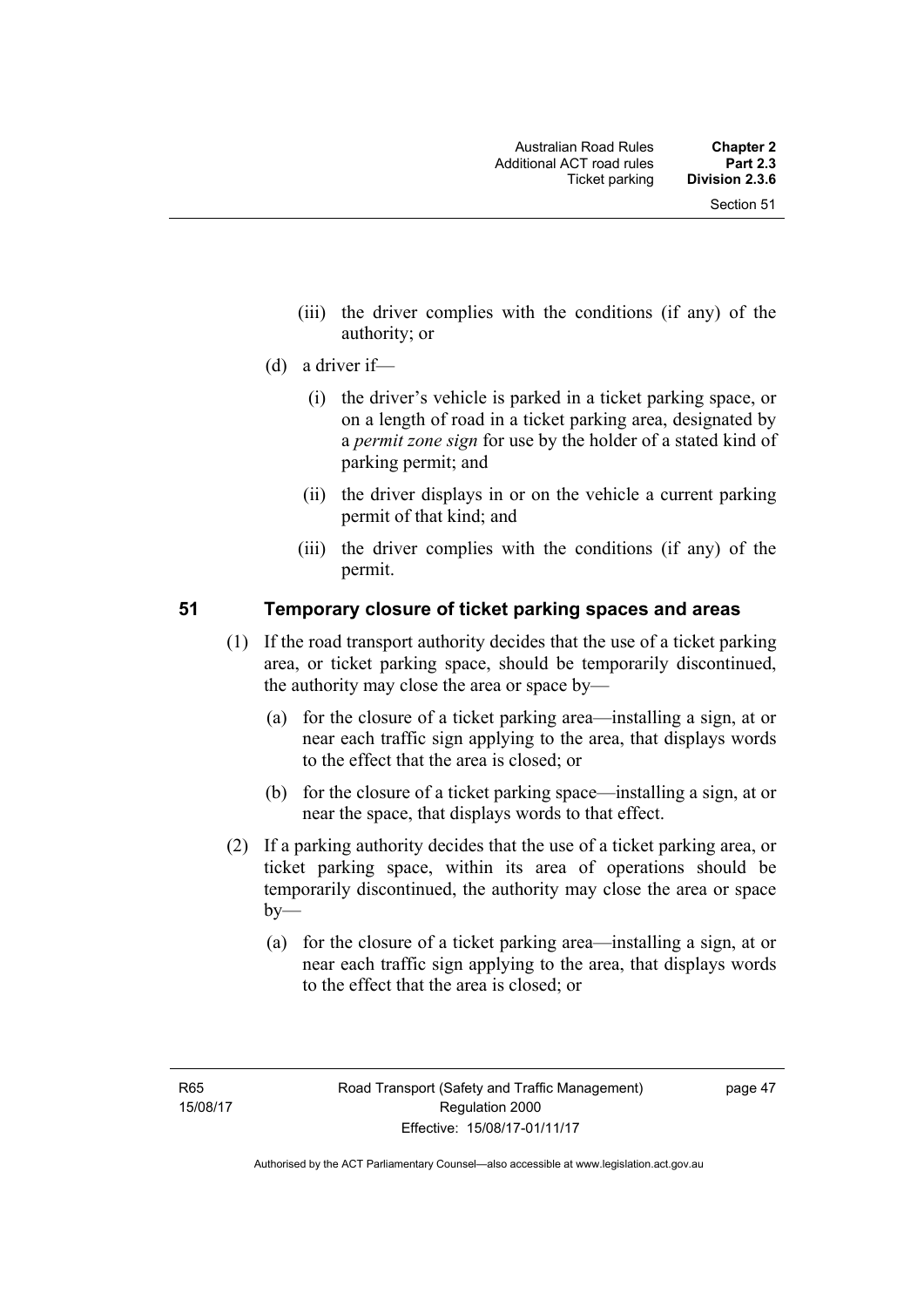- (b) for the closure of a ticket parking space—installing a sign, at or near the space, that displays words to that effect.
- *Note* Section 75A provides for the road transport authority to declare parking authorities and s 76A provides for the operation of ticket parking schemes by parking authorities.
- (3) A driver must not park in a ticket parking area or ticket parking space that has been closed under subsection (1) or (2).

Maximum penalty: 20 penalty units.

(4) In this section:

*sign* includes a board, device, plate, screen, words or anything else, whether or not installed with or on a traffic sign.

## **52 Use of false or damaged parking tickets etc**

- (1) This section applies in relation to a vehicle that is parked in a ticket parking space within a ticket parking area.
- (2) A person must not display in or on the vehicle—
	- (a) anything resembling a parking ticket that falsely suggests that the relevant parking fee for parking in the space has been paid; or
	- (b) a parking ticket that has been changed, damaged or defaced.

Maximum penalty: 20 penalty units.

 (3) Subsection (2) does not apply if the parking ticket was not changed, damaged or defaced in a material particular.

## **53 Misuse of parking ticket machines**

A person must not—

(a) insert in a parking ticket machine anything other than coins, or another means of payment, appropriate for the machine; or

page 48 Road Transport (Safety and Traffic Management) Regulation 2000 Effective: 15/08/17-01/11/17

R65 15/08/17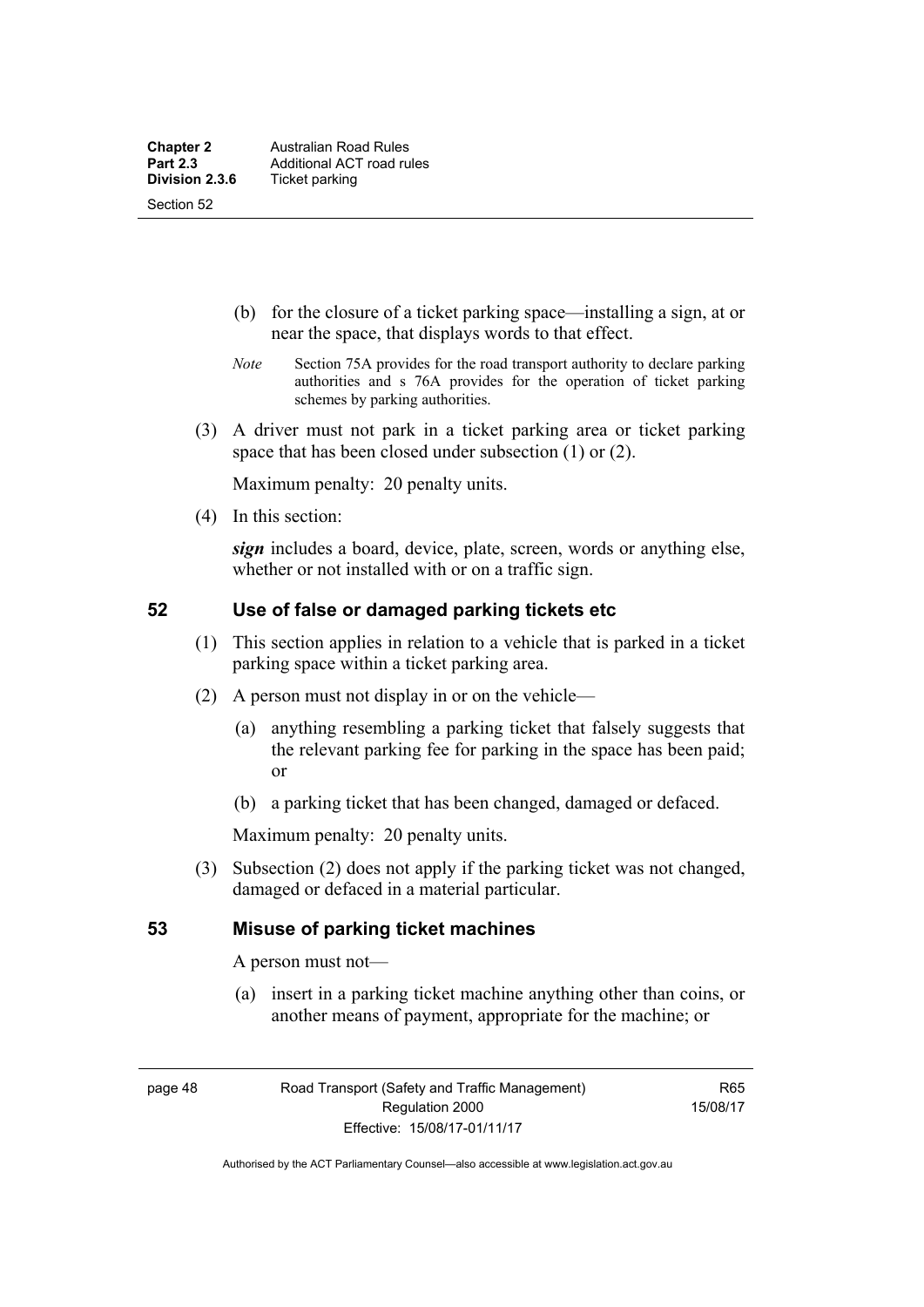(b) attach anything (for example, advertising material) to a parking ticket machine.

Maximum penalty: 20 penalty units.

*Note* An example is part of the regulation, is not exhaustive and may extend, but does not limit, the meaning of the provision in which it appears (see [Legislation Act,](http://www.legislation.act.gov.au/a/2001-14) s 126 and s 132).

## **54 Interfering with parking ticket machines etc**

A person must not—

- (a) do anything that interferes with (or is likely to interfere with) the proper working of a parking ticket machine; or
- (b) fraudulently operate a parking ticket machine.

Maximum penalty: 20 penalty units.

### **55 Interfering with parking tickets**

A person commits an offence if—

- (a) the person removes, changes, damages, defaces or otherwise interferes with a parking ticket that is in or on a vehicle; and
- (b) the vehicle is parked in a ticket parking area; and
- (c) the person is not—
	- (i) the driver of the vehicle; or
	- (ii) the responsible person for the vehicle.

Maximum penalty: 20 penalty units.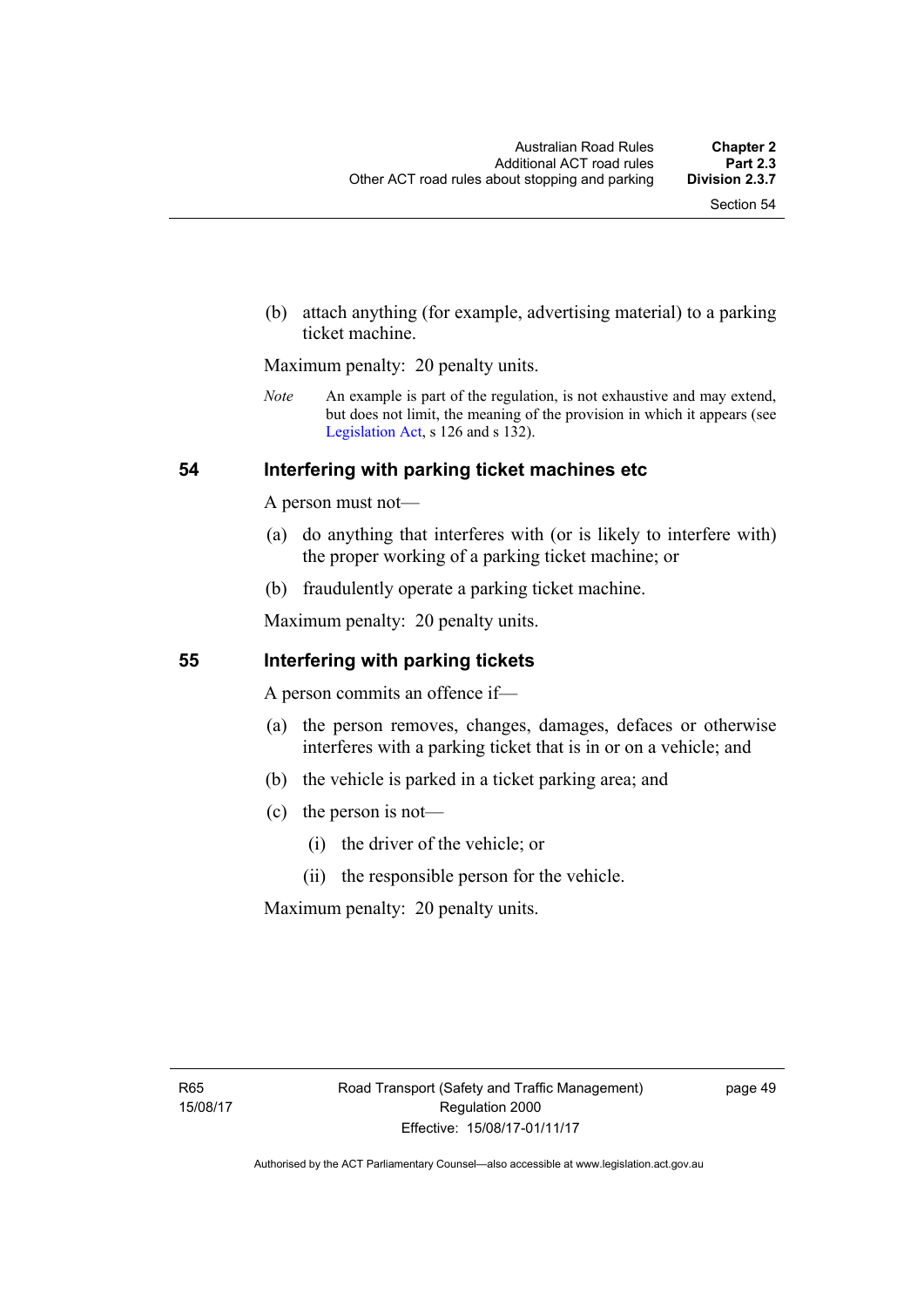Section 56

# **Division 2.3.7 Other ACT road rules about stopping and parking**

*Note* The [Australian Road Rules](http://www.legislation.act.gov.au//ni/db_37271/default.asp) contains rules about the stopping and parking of vehicles, including the following:

- r 189 (which is about double parking)
- r 203 (which is about stopping in a parking area for people with disabilities)
- r 205 (which is about parking for longer than indicated)
- r 207 (which is about parking where fees are payable)
- r 208 (which is about parallel parking on a road, except in a median strip parking area)
- r 209 (which is about parallel parking in a median strip parking area)
- r 210 (which is about angle parking)
- r 211 (which is about parking in parking bays).

## **56 Unauthorised use of parking permits and mobility parking scheme authorities**

 (1) A driver must not display a parking permit in or on the driver's vehicle if the driver is not entitled to do so under the conditions of the permit.

Maximum penalty: 20 penalty units.

 (2) A driver must not display a mobility parking scheme authority in or on the driver's vehicle if the driver is not entitled to do so under the conditions of the authority.

Maximum penalty: 20 penalty units.

R65 15/08/17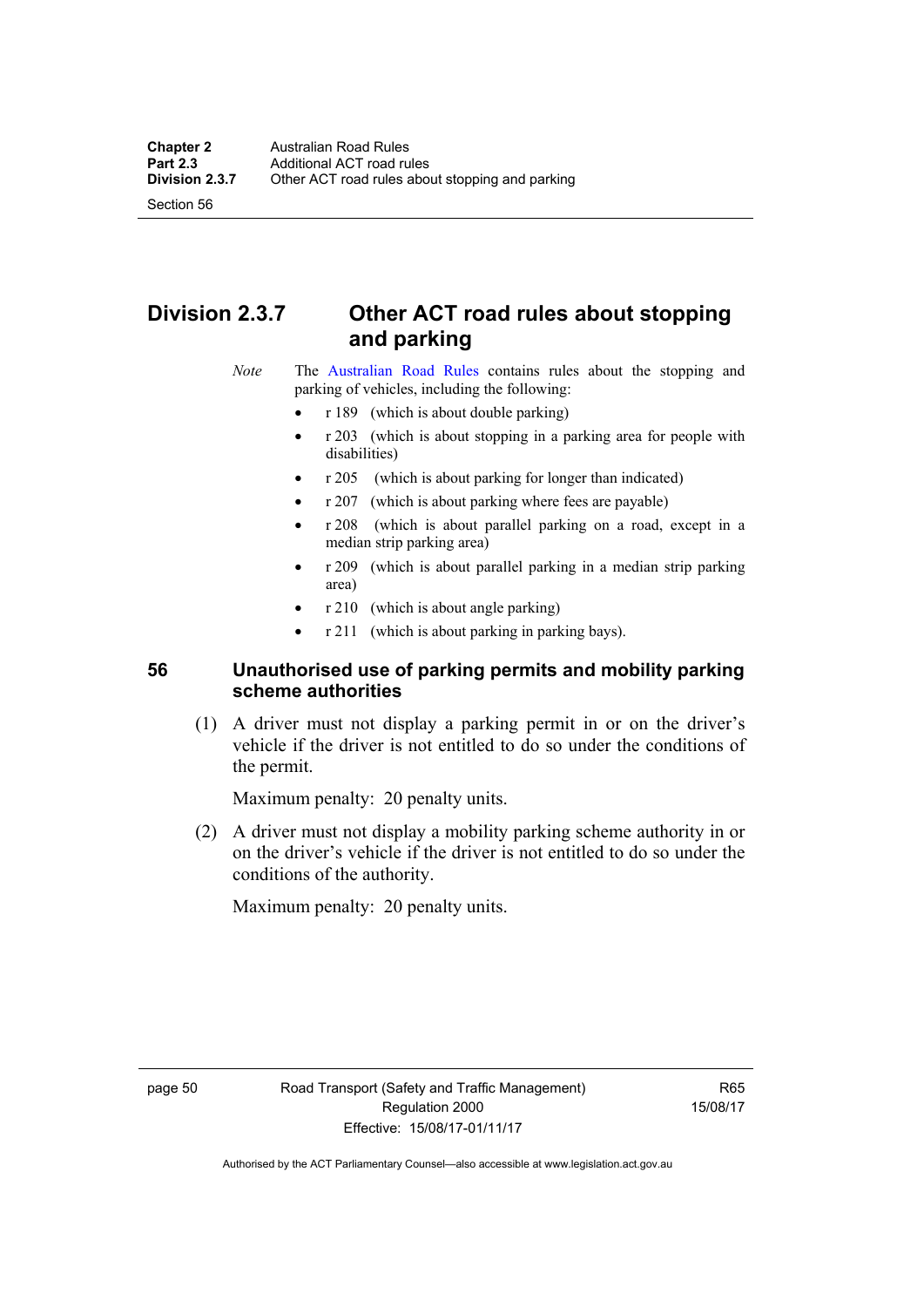## **56A Interfering with parking permits and mobility parking scheme authorities**

A person commits an offence if—

- (a) the person removes, changes, damages, defaces or otherwise interferes with a parking permit or mobility parking scheme authority that is in or on a vehicle; and
- (b) the person is not—
	- (i) the driver of the vehicle; or
	- (ii) the responsible person for the vehicle; or
	- (iii) the person to whom the permit or authority was issued.

Maximum penalty: 20 penalty units.

## **57A Stopping public buses in bus zones and at bus stops**

- (1) The driver of a public bus must not stop in a bus zone unless the driver—
	- (a) is dropping off, or picking up, passengers; or
	- (b) is stopping for a regular route service.

Maximum penalty: 20 penalty units.

- (2) Subsection (1) does not apply to the driver of a public bus that is not permitted to stop in the bus zone by information on or with the *bus zone sign* applying to the bus zone.
	- *Note* The driver would contravene the [Australian Road Rules,](http://www.legislation.act.gov.au//ni/db_37271/default.asp) r 183.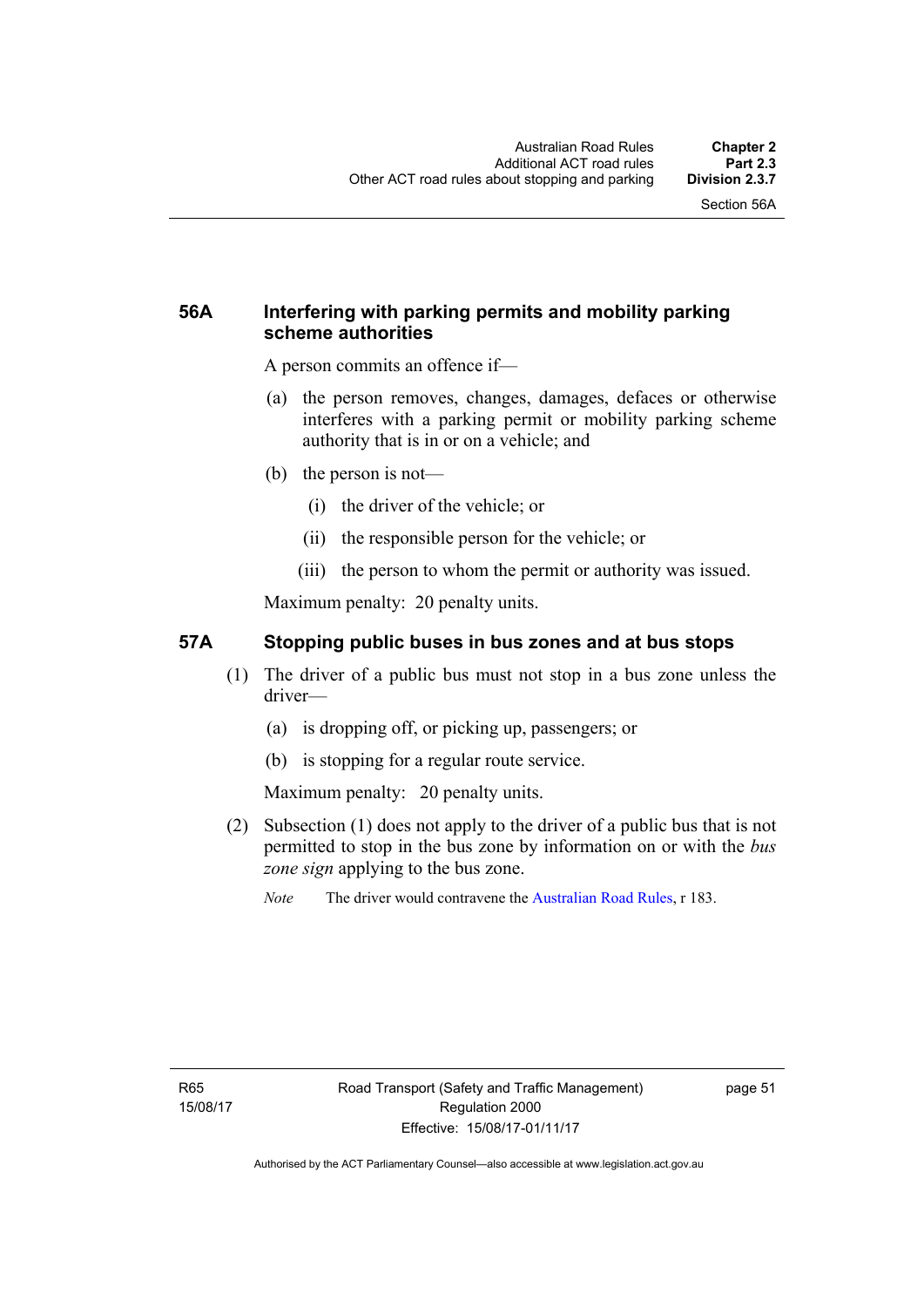- (3) The driver of a public bus must not stop at a bus stop, or on the road, within 20m before a sign on the road that indicates the bus stop, and 10m after the sign, unless the driver—
	- (a) stops at a place on a length of road, or in an area, to which a parking control sign applies and the driver is permitted to stop at that place under the [Australian Road Rules;](http://www.legislation.act.gov.au//ni/db_37271/default.asp) or
	- (b) is dropping off, or picking up, passengers; or
	- (c) is stopping for a regular route service.

Maximum penalty: 20 penalty units.

(4) In this section:

*bus stop***—see the Australian Road Rules**, rule 195.

*bus zone***—see the Australian Road Rules**, rule 183.

*bus zone sign*—see the [Australian Road Rules,](http://www.legislation.act.gov.au//ni/db_37271/default.asp) schedule 2, schedule 3, rule 314, rule 315 and rule 316.

*regular route service*—see the *[Road Transport \(Public Passenger](http://www.legislation.act.gov.au/a/2001-62)  [Services\) Act 2001](http://www.legislation.act.gov.au/a/2001-62)*, section 12 (What is a regular route service?).

## **58 Stopping in an emergency etc or to comply with another law**

(1) In this section:

*stopping or parking provision of this chapter* means a provision of the following divisions:

- (a) division 2.3.5 (Metered parking);
- (b) division 2.3.6 (Ticket parking);
- (c) division 2.3.7 (Other ACT road rules about stopping and parking).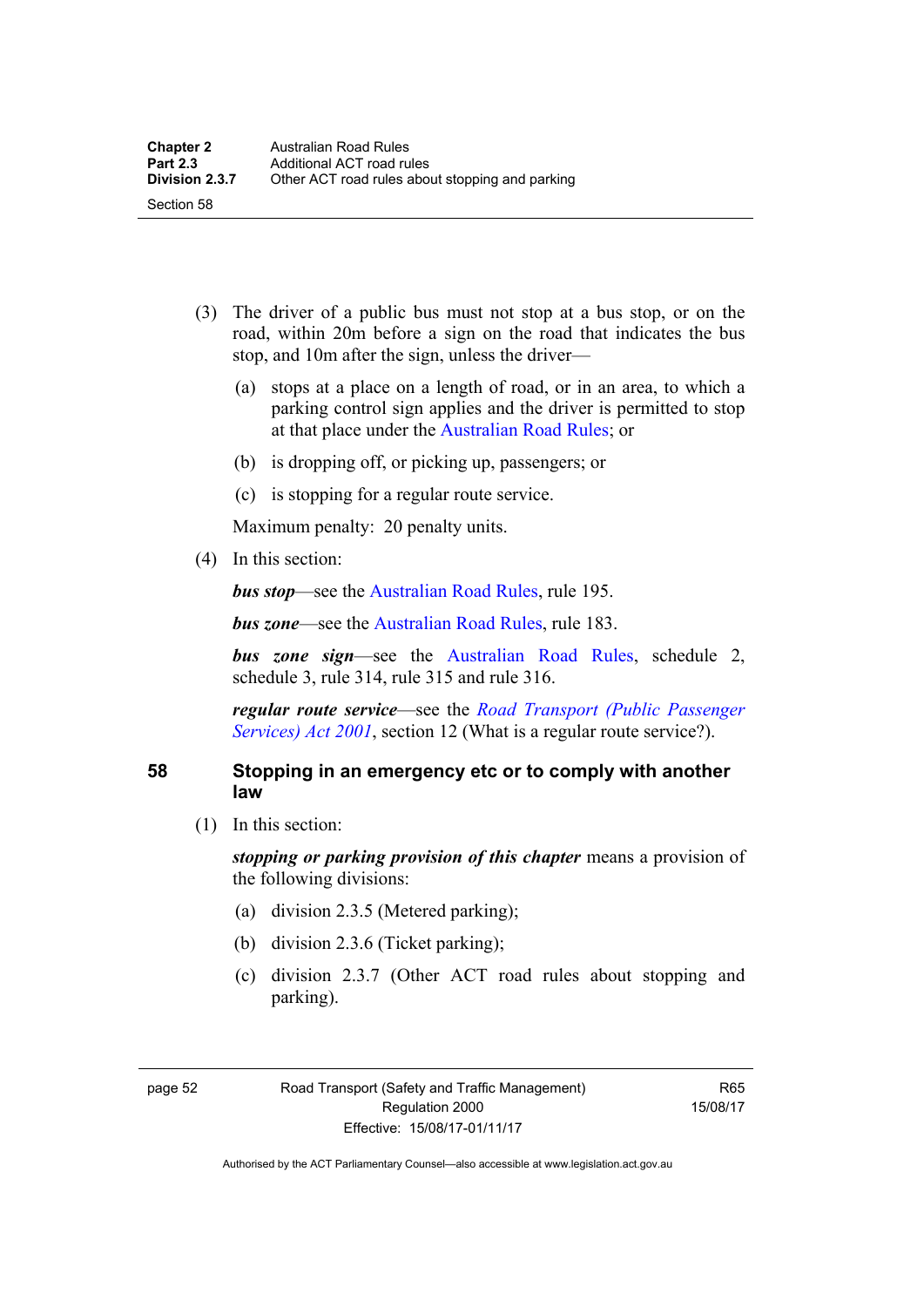- (2) A stopping or parking provision of this chapter does not apply to a driver if—
	- (a) the driver stops at a particular place, or in a particular way, to avoid a collision, and the driver stops for no longer than is necessary to avoid the collision; or
	- (b) the driver stops at a particular place, or in a particular way, because the driver's vehicle is disabled, and the driver stops for no longer than is necessary for the vehicle to be moved safely to a place where the driver is permitted to park the vehicle under the [Australian Road Rules](http://www.legislation.act.gov.au//ni/db_37271/default.asp) and a stopping or parking provision of this chapter; or
	- (c) the driver stops at a particular place, or in a particular way, to deal with a medical or other emergency, and the driver stops for no longer than is necessary in the circumstances; or
	- (d) the driver stops at a particular place, or in a particular way, because the condition of the driver, a passenger, or the driver's vehicle makes it necessary for the driver to stop in the interests of safety, and the driver stops for no longer than is necessary in the circumstances; or
	- (e) the driver stops at a particular place, or in a particular way, to comply with a provision of the [Australian Road Rules](http://www.legislation.act.gov.au//ni/db_37271/default.asp) or a provision of another law, and the driver stops for no longer than is necessary to comply with the provision.

R65 15/08/17 page 53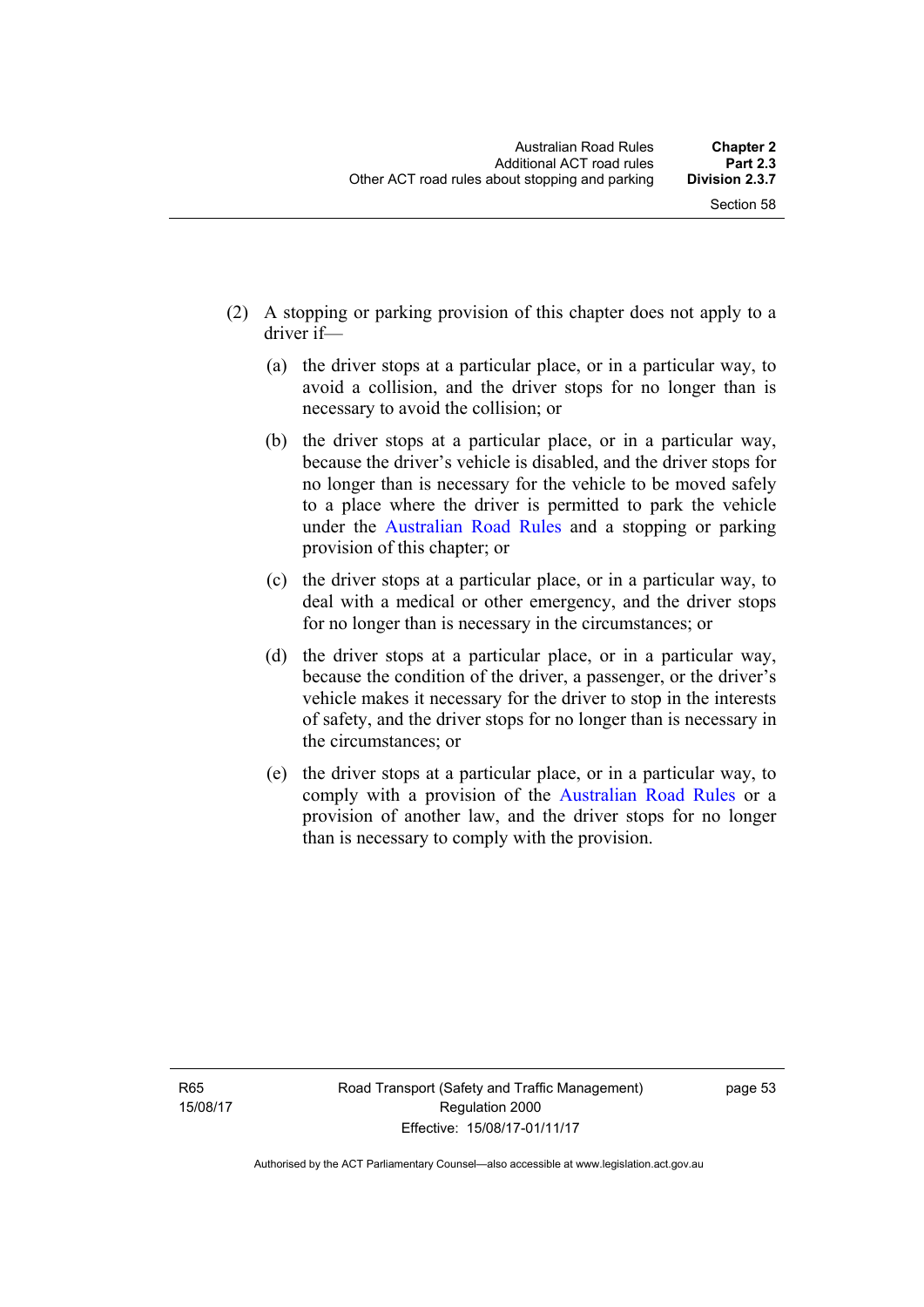Section 60

# **Division 2.3.8 Other ACT road rules**

## **60 Interrupting funeral processions etc**

A driver must not interfere with, or interrupt, the free passage of—

- (a) a funeral procession or any other lawful procession; or
- (b) any vehicle or person forming part of a procession mentioned in paragraph (a).

Maximum penalty: 20 penalty units.

## **61 Driving on roads closed to traffic**

A person must not drive a vehicle on a road that is closed to traffic under the [Act](http://www.legislation.act.gov.au/a/1999-80/default.asp), section 30.

Maximum penalty: 20 penalty units.

## **62 Use of wheeled recreational devices and wheeled toys on roads**

 (1) A person must not travel in or on a wheeled recreational device or wheeled toy on a road while it is attached to another vehicle.

Maximum penalty: 20 penalty units.

 (2) A person travelling in or on a wheeled recreational device or wheeled toy on a road must not permit it to be drawn by another vehicle.

Maximum penalty: 20 penalty units.

 (3) A person must not travel in or on a wheeled recreational device or wheeled toy on a road if anyone travelling in or on it is completely or partly assisted in propelling it by means other than human power or gravity.

Maximum penalty: 20 penalty units.

page 54 Road Transport (Safety and Traffic Management) Regulation 2000 Effective: 15/08/17-01/11/17

R65 15/08/17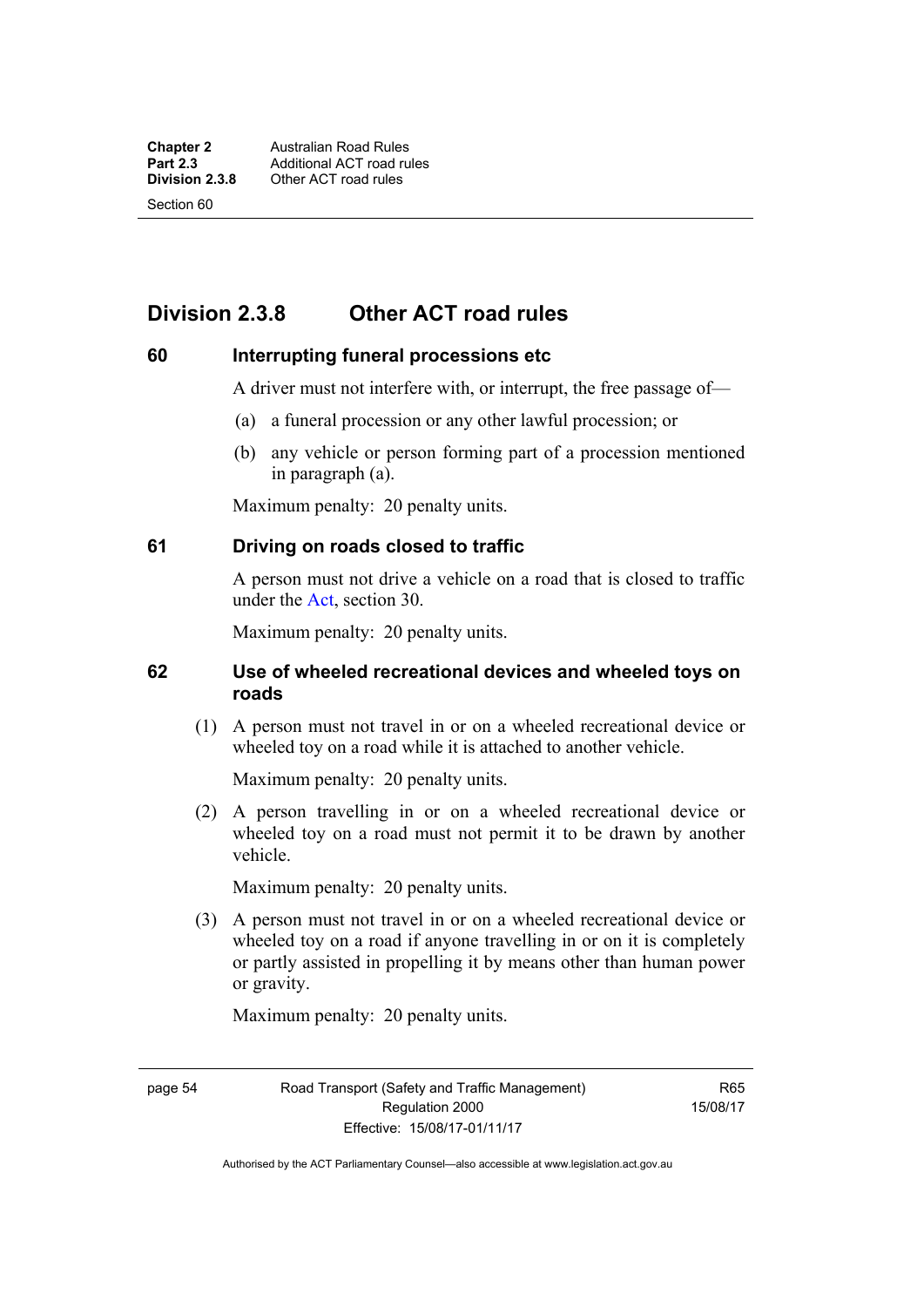# **Part 2.4 Other provisions**

## **63 Devices that are prescribed traffic control devices—Act, dict, def** *prescribed traffic control device*

The following things are prescribed traffic control devices:

- (a) any traffic control device that has effect for the [Australian](http://www.legislation.act.gov.au//ni/db_37271/default.asp)  [Road Rules](http://www.legislation.act.gov.au//ni/db_37271/default.asp) under the [Australian Road Rules](http://www.legislation.act.gov.au//ni/db_37271/default.asp), rule 315;
- (b) any traffic-related item that has effect for the [Australian Road](http://www.legislation.act.gov.au//ni/db_37271/default.asp)  [Rules](http://www.legislation.act.gov.au//ni/db_37271/default.asp) under the [Australian Road Rules](http://www.legislation.act.gov.au//ni/db_37271/default.asp), rule 319;
- (c) any pay parking device, pay parking sign and parking meter hood;
- (d) any device, plate, screen, words or anything else on or with anything mentioned in paragraph (a), (b) or (c).

## **64 Preventing prescribed traffic control devices being clearly visible**

 (1) A person must not (except with the approval of the road transport authority) place anything in a position that prevents, or is likely to prevent, a prescribed traffic control device from being clearly visible to the road users to whom it is intended to apply.

Maximum penalty: 20 penalty units.

*Note* The [Act](http://www.legislation.act.gov.au/a/1999-80/default.asp), s 19 (1) also makes it an offence for a person to install or display (or interfere, change or remove) a prescribed traffic control device without appropriate authority.

R65 15/08/17 page 55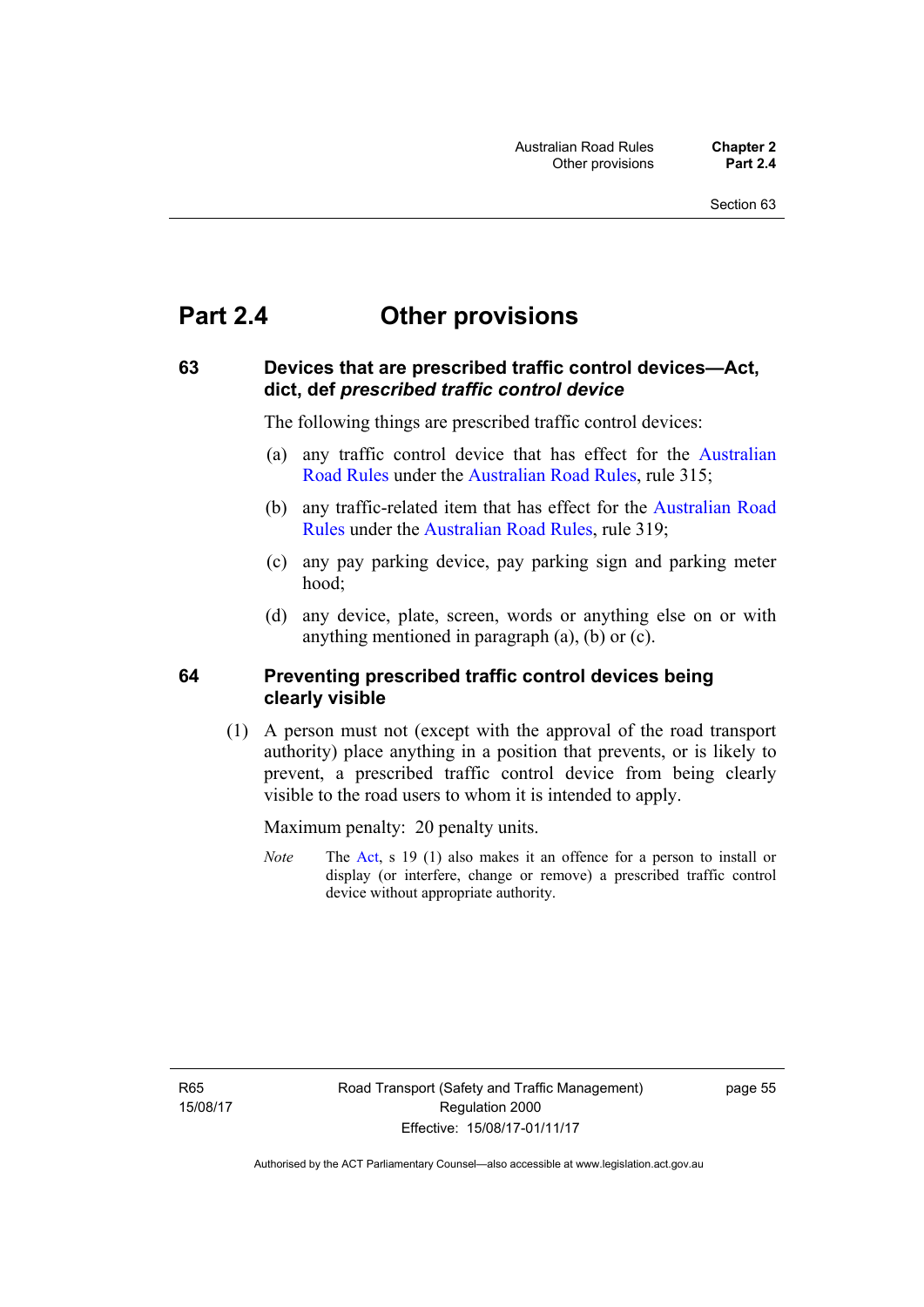- (2) The road transport authority, a police officer or an authorised person—
	- (a) may, orally or in writing, direct a person who has contravened subsection (1) by placing something to remove the thing within a stated reasonable time; or
	- (b) may remove the thing.
- (3) If a person is given a direction under subsection (2) (a), the person must comply with the direction.

Maximum penalty: 20 penalty units.

#### **65 Use of** *do not overtake turning vehicle sign*

A person must not drive a motor vehicle or combination displaying a *do not overtake turning vehicle sign* unless the motor vehicle or combination, together with any load or projection, is at least 7.5m long.

Maximum penalty: 20 penalty units.

#### **66 Approvals etc by road transport authority**

- (1) For the [Australian Road Rules](http://www.legislation.act.gov.au//ni/db_37271/default.asp) and this regulation, the road transport authority may—
	- (a) approve a protective helmet for bicycle riders as an approved bicycle helmet; or
	- (b) approve a booster seat as an approved booster seat; or
	- (c) approve a child restraint as an approved child restraint; or
	- (d) approve a child safety harness as an approved child safety harness; or
	- (e) approve a protective helmet for motorbike riders as an approved motorbike helmet; or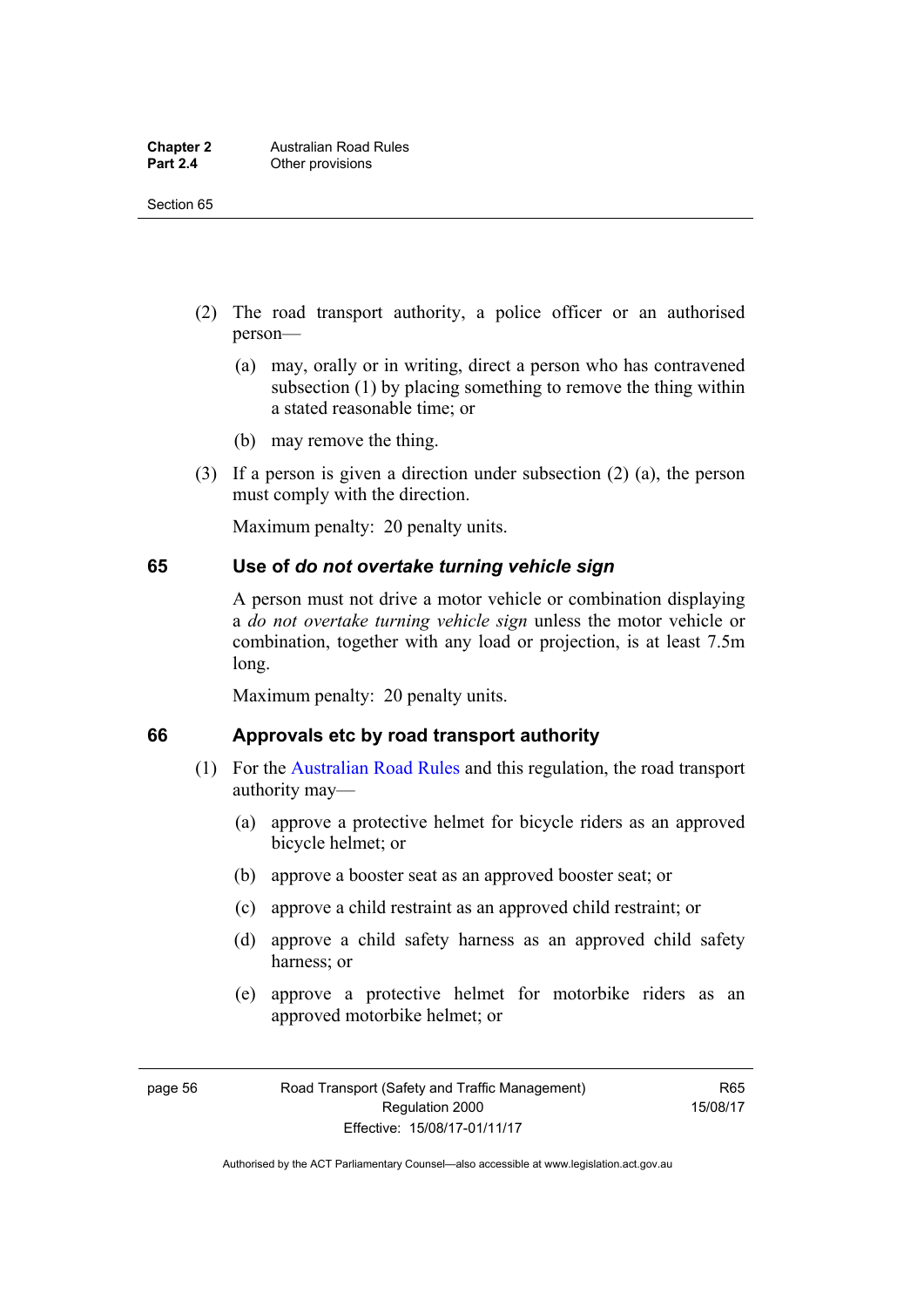- (f) approve a canopy, cage or other device fitted to a vehicle; or
- (g) declare a person to be an emergency worker.
- (2) An approval or declaration is a disallowable instrument.
	- *Note* A disallowable instrument must be notified, and presented to the Legislative Assembly, under the [Legislation Act.](http://www.legislation.act.gov.au/a/2001-14)

#### **67 Exemption from requirement about riding on motorbikes**

The road transport authority may, for the purpose of allowing a sporting or similar event to be filmed, exempt a person from the [Australian Road Rules](http://www.legislation.act.gov.au//ni/db_37271/default.asp), rule 271 (2) to the extent that it requires the person to face forward while being carried as a passenger on a motorbike.

#### **68 Defence of complying with direction of police officer or authorised person**

- (1) It is a defence to a prosecution of a person for an offence against a provision of this chapter if, at the time of the offence, the person was obeying a direction given to the person under the [Australian](http://www.legislation.act.gov.au//ni/db_37271/default.asp)  [Road Rules,](http://www.legislation.act.gov.au//ni/db_37271/default.asp) rule 304 (1).
- (2) To remove any doubt, it is declared that a person must obey a direction given to the person under the [Australian Road Rules](http://www.legislation.act.gov.au//ni/db_37271/default.asp), rule 304 (1), whether or not the person may contravene a provision of this chapter by obeying the direction.

R65 15/08/17 page 57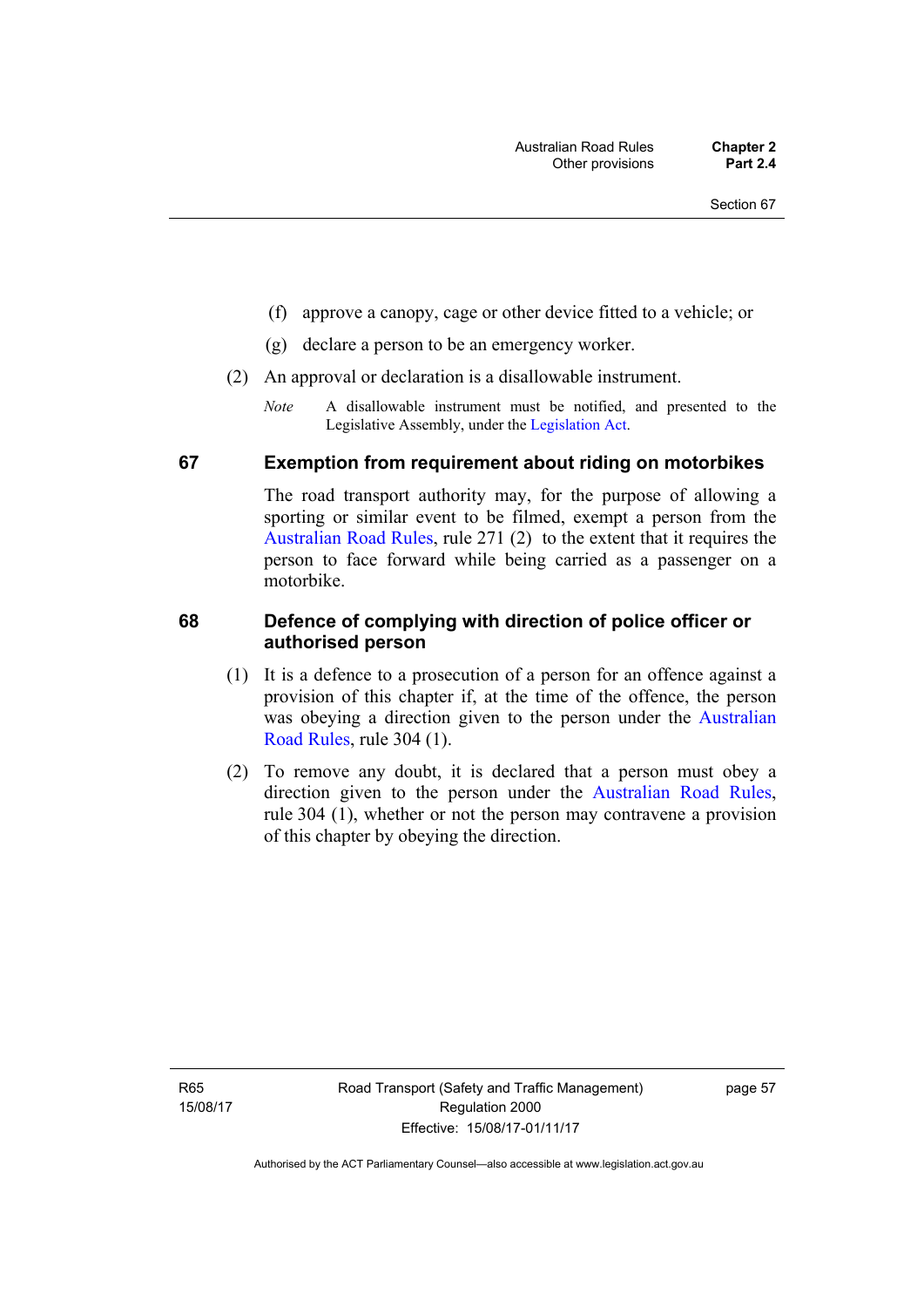# **69 Exemption for driver of police vehicle—generally—Act, s 35**

- (1) An exemption provision does not apply to the driver of a police vehicle if—
	- (a) in the circumstances—
		- (i) the driver is taking reasonable care; and
		- (ii) it is reasonable that the provision should not apply, having regard to the road and traffic conditions at the time; and
	- (b) if the vehicle is a motor vehicle that is moving—the vehicle is displaying a blue or red flashing light or sounding an alarm.
	- *Note* This section also applies to a rider of a police motorbike (see *[Road](http://www.legislation.act.gov.au/a/1999-77)  [Transport \(General\) Act 1999](http://www.legislation.act.gov.au/a/1999-77)*, dict defs *drive*, *driver*, *ride* and *vehicle*).
- (2) Subsection (1) (b) does not apply to the driver if, in the circumstances, it is reasonable—
	- (a) not to display the light or sound the alarm; or
	- (b) for the vehicle not to be fitted or equipped with a blue or red flashing light or an alarm.
- (3) In this section:

*exemption provision* means—

- (a) the [Act,](http://www.legislation.act.gov.au/a/1999-80/default.asp) section 5B (Burnouts and other prohibited conduct); or
- (b) the [Act](http://www.legislation.act.gov.au/a/1999-80/default.asp), section 7 (Furious, reckless or dangerous driving), to the extent the section relates to furious or dangerous driving; or
- (c) part 2.1 (Incorporation into ACT law); or
- (d) part 2.2 (How the [Australian Road Rules](http://www.legislation.act.gov.au//ni/db_37271/default.asp) are incorporated); or
- (e) part 2.3 (Additional ACT road rules).

page 58 Road Transport (Safety and Traffic Management) Regulation 2000 Effective: 15/08/17-01/11/17

R65 15/08/17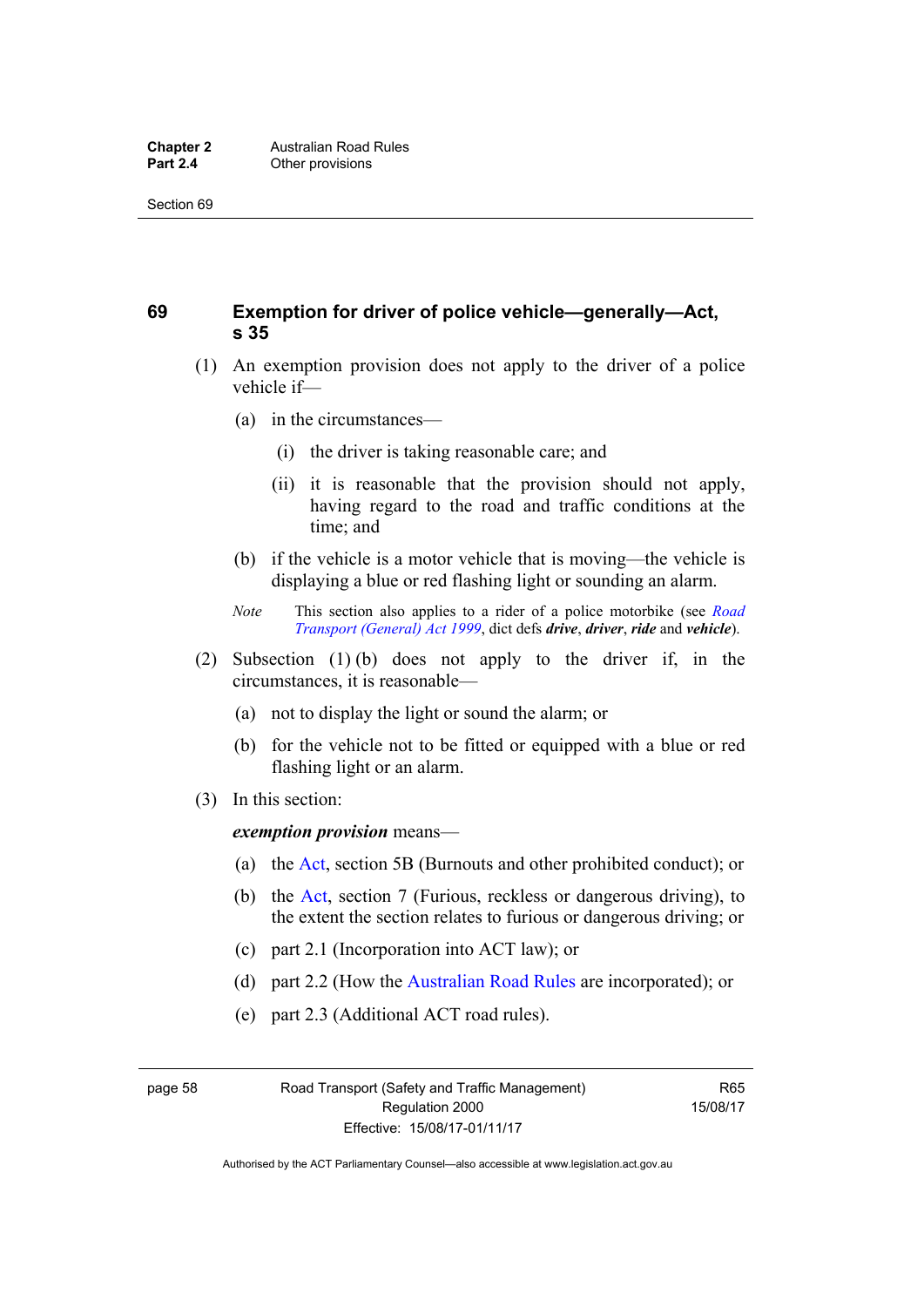## **69A Exemption for driver of police vehicle—training and assessment**

- (1) An exemption provision does not apply to the driver of a police vehicle if—
	- (a) the driver is doing police driver training or police driver assessment; and
	- (b) in the circumstances—
		- (i) the driver is taking reasonable care; and
		- (ii) it is reasonable that the provision should not apply, having regard to the road and traffic conditions at the time; and
	- (c) if the vehicle is a motor vehicle that is moving—the vehicle is displaying a blue or red flashing light or sounding an alarm.
	- *Note* This section also applies to a rider of a police motorbike (see *[Road](http://www.legislation.act.gov.au/a/1999-77)  [Transport \(General\) Act 1999](http://www.legislation.act.gov.au/a/1999-77)*, dict defs *drive*, *driver*, *ride* and *vehicle*).
- (2) Subsection (1) (c) does not apply to the driver if, in the circumstances, it is reasonable—
	- (a) not to display the light or sound the alarm; or
	- (b) for the vehicle not to be fitted or equipped with a blue or red flashing light or an alarm.
- (3) In this section:

*AFP* means the Australian Federal Police.

#### *exemption provision* means—

- (a) the [Act](http://www.legislation.act.gov.au/a/1999-80/default.asp), section 5B (Burnouts and other prohibited conduct); or
- (b) the [Act](http://www.legislation.act.gov.au/a/1999-80/default.asp), section 7 (Furious, reckless or dangerous driving), to the extent the section relates to furious or dangerous driving; or
- (c) part 2.1 (Incorporation into ACT law); or

R65 15/08/17 page 59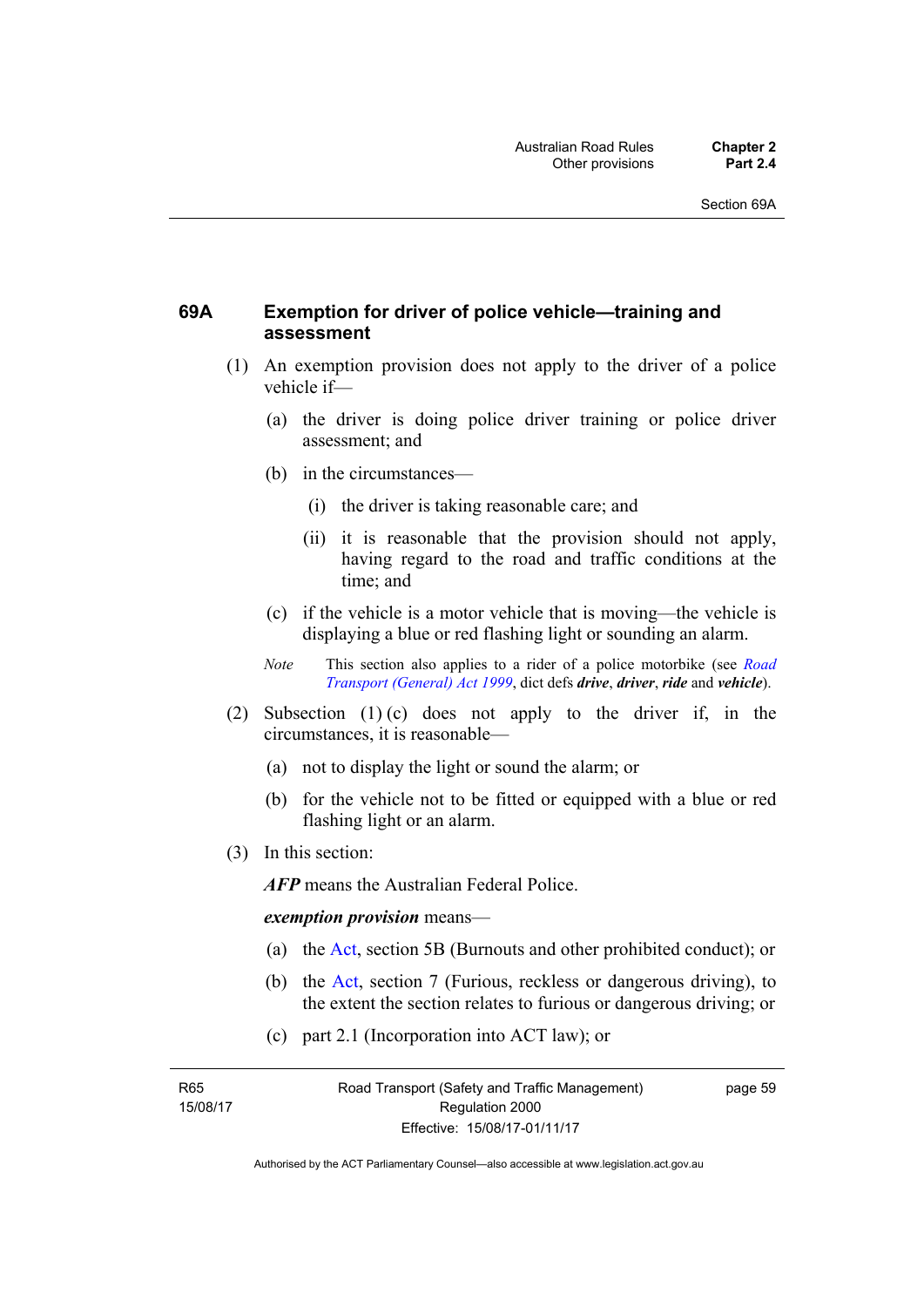- (d) part 2.2 (How the [Australian Road Rules](http://www.legislation.act.gov.au//ni/db_37271/default.asp) are incorporated); or
- (e) part 2.3 (Additional ACT road rules).

*police driver assessment* means an assessment conducted by an AFP employee or contractor of a police officer's ability to drive a police vehicle in the exercise of the police officer's functions as a police officer.

*police driver training* means training provided by the AFP, or an AFP contractor, that teaches a police officer how to drive a police vehicle for the purpose of the exercise of the police officer's functions as a police officer.

*police officer* includes a person who is training to become a police officer.

#### **70 Exemption for driver of emergency vehicles**

A provision of this chapter does not apply to the driver of an emergency vehicle if—

- (a) in the circumstances—
	- (i) the driver is taking reasonable care; and
	- (ii) it is reasonable that the provision should not apply; and
- (b) if the vehicle is a motor vehicle that is moving—the vehicle is displaying a blue or red flashing light or sounding an alarm.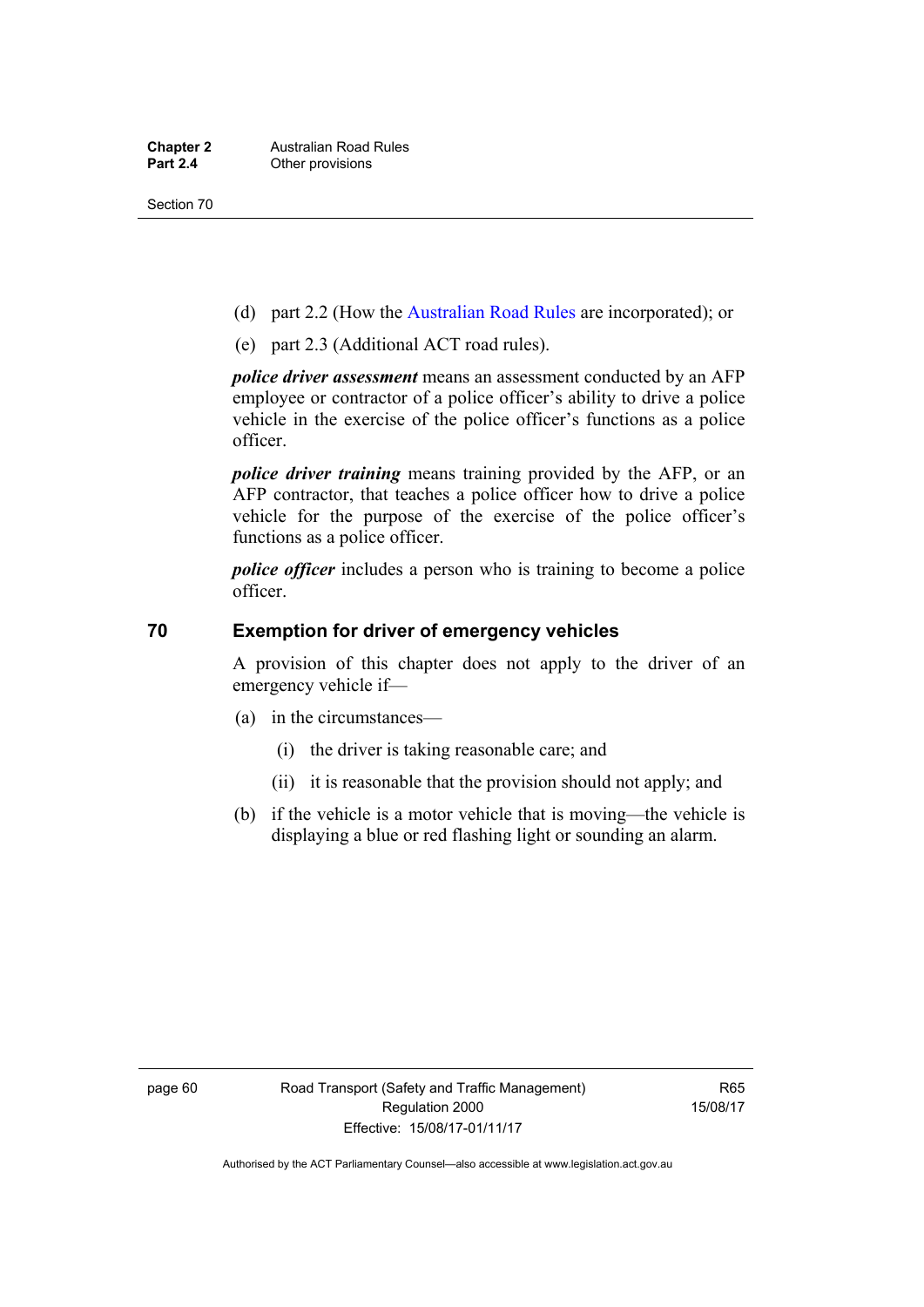## **71 Stopping and parking exemption for police and emergency vehicles and authorised people**

(1) In this section:

*stopping or parking provision of this chapter*—see section 58 (1).

- (2) A stopping or parking provision of this chapter does not apply to the driver of a police vehicle or emergency vehicle if, in the circumstances—
	- (a) the driver is taking reasonable care; and
	- (b) it is reasonable that the provision should not apply.
- (3) A stopping or parking provision of this chapter does not apply to an authorised person who is driving a vehicle in the course of the person's duty as an authorised person if, in the circumstances—
	- (a) the person is taking reasonable care; and
	- (b) it is reasonable that the provision should not apply.

page 61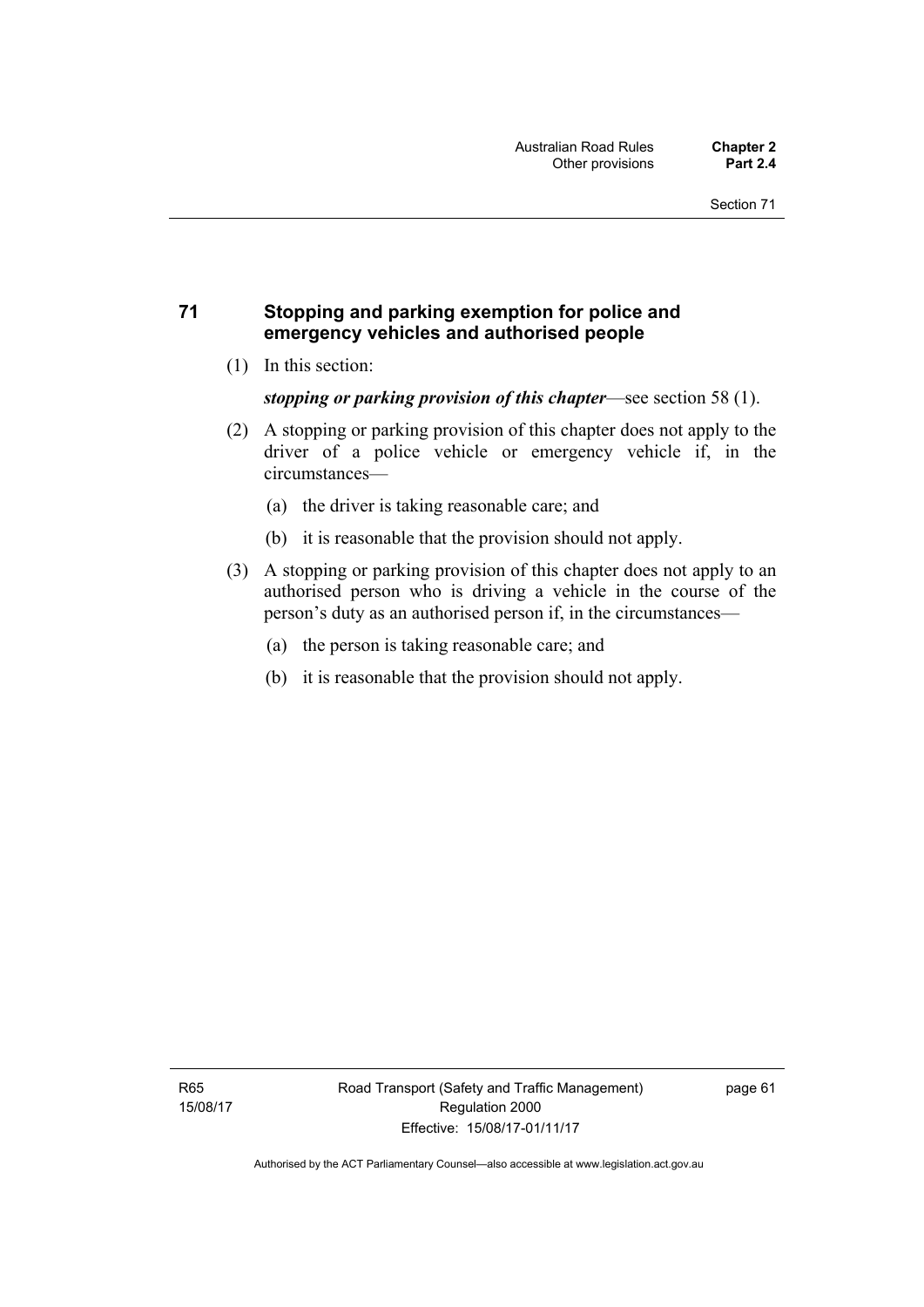# **Chapter 3 Parking**

# **Part 3.1 Parking schemes**

# **Division 3.1.1 Metered parking schemes**

#### **72 Metered parking schemes**

- (1) The road transport authority may establish and operate metered parking schemes for any length of road or area.
- (2) For a metered parking scheme, the road transport authority—
	- (a) may set aside metered parking spaces; and
	- (b) may install parking meters for the payment of fees for metered parking spaces.

## **73 Metered parking areas**

- (1) The road transport authority may set aside a length of road or area as a metered parking area.
- (2) A metered parking area must be designated by metered parking signs.

## **74 Parking meters**

- (1) A parking meter must be installed at the space to which it applies or, if a parking meter applies to 2 or more spaces, close to the spaces.
- (2) The parking meter applying to a metered parking space must show or be capable of showing the fees fixed for the space under this division.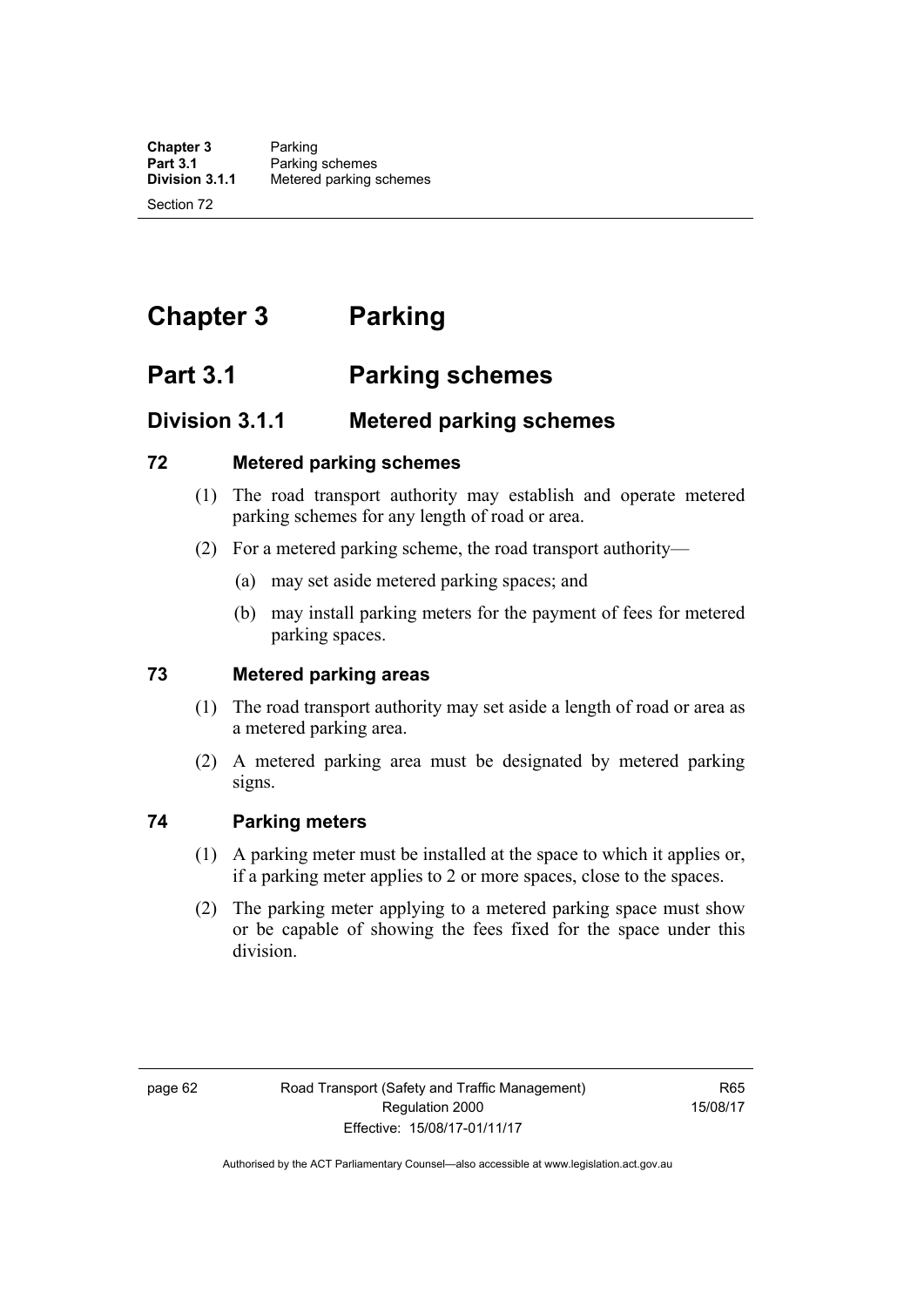- (3) A parking meter must clearly show, or be capable of clearly showing, whether the relevant parking fee for the parking of a vehicle in the metered parking space or spaces to which it applies has been paid.
- (4) A multi-space parking meter must also identify each metered parking space by its number.

#### **75 Metered parking spaces**

- (1) A metered parking space must be designated by a road marking.
- (2) For a metered parking space to which a multi-space parking meter applies, the number for the space and an arrow indicating the direction of the meter must be marked in or adjacent to the space.

# **Division 3.1.2 Ticket parking schemes**

*Note* The [Australian Road Rules](http://www.legislation.act.gov.au//ni/db_37271/default.asp), r 207 (2) provides that a driver who parks in a ticket parking area must pay the fee and obey the instructions on the ticket. See also s 16.

## **75A Parking authorities**

- (1) A person may apply to the road transport authority to be a parking authority for a stated area.
- (2) The road transport authority may declare the person to be a parking authority for a stated area (the *area of operations*).
	- *Note* The power to make the declaration includes the power to amend or repeal it (see [Legislation Act,](http://www.legislation.act.gov.au/a/2001-14) s 46).
- (3) The declaration is a disallowable instrument.
	- *Note* A disallowable instrument must be notified, and presented to the Legislative Assembly, under the [Legislation Act.](http://www.legislation.act.gov.au/a/2001-14)

page 63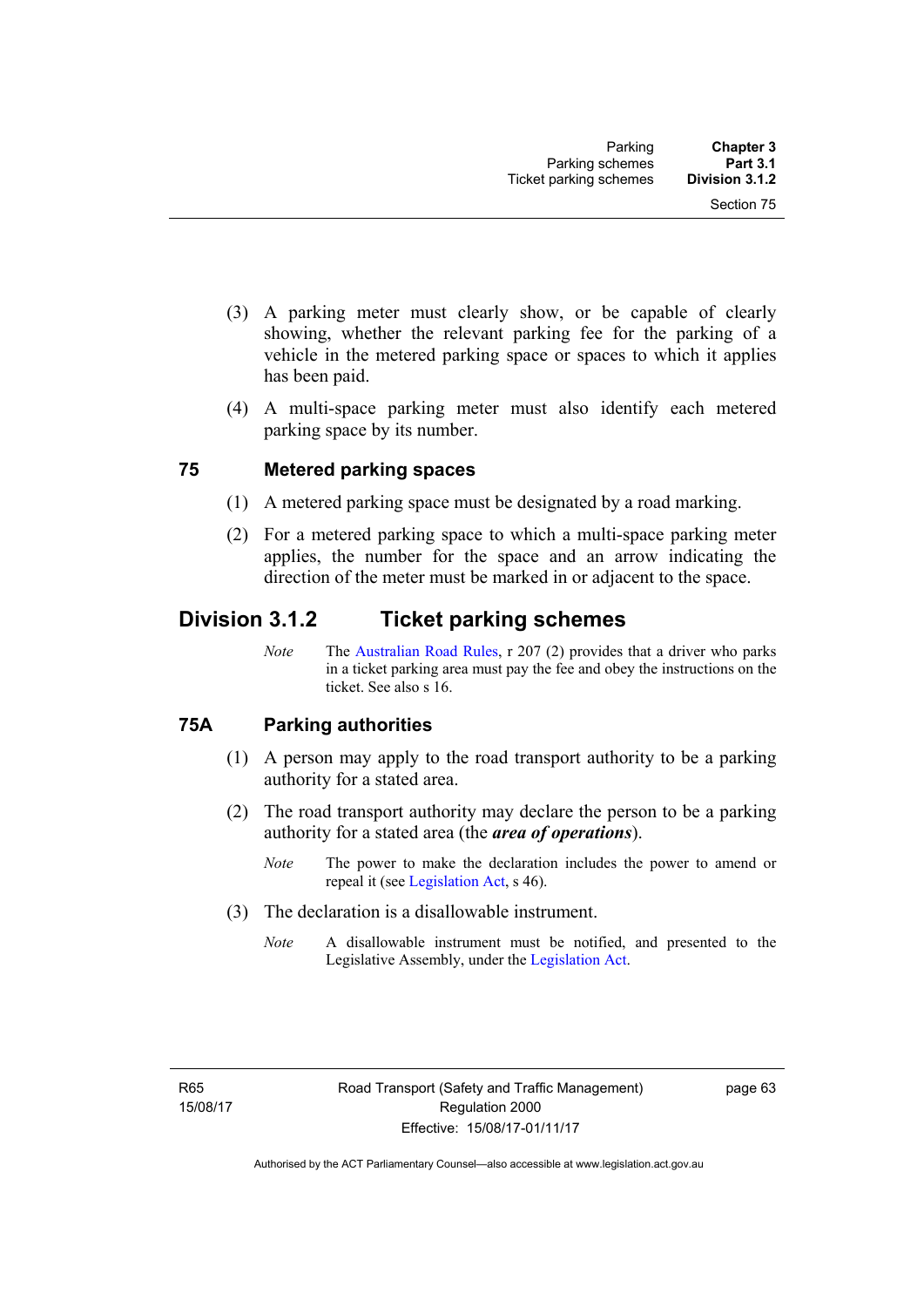### **75B Parking authority guidelines**

- (1) The road transport authority must establish guidelines for section 76A (the *parking authority guidelines*).
- (2) The parking authority guidelines are a disallowable instrument.

- (3) A parking authority is not entitled to provide, or charge for, parking in a ticket parking area if the parking authority does not comply with the parking authority guidelines.
- (4) A parking authority is taken to comply with the parking authority guidelines until the contrary is proved.

#### **76 Ticket parking schemes—road transport authority**

- (1) The road transport authority may establish and operate a ticket parking scheme for any length of road or area.
- (2) For a ticket parking scheme, the road transport authority—
	- (a) may set aside a length of road or area as a ticket parking area; and
	- (b) may adopt the ways of, and schemes for, payment of the fees the authority considers appropriate; and
	- (c) may install pay parking devices.

### **76AA Approval of e-payment method**

(1) The road transport authority may approve an e-payment method (an *approved e-payment method*) for a driver of a vehicle to pay for the use of a parking space in a ticket parking area.

R65 15/08/17

*Note* A disallowable instrument must be notified, and presented to the Legislative Assembly, under the [Legislation Act.](http://www.legislation.act.gov.au/a/2001-14)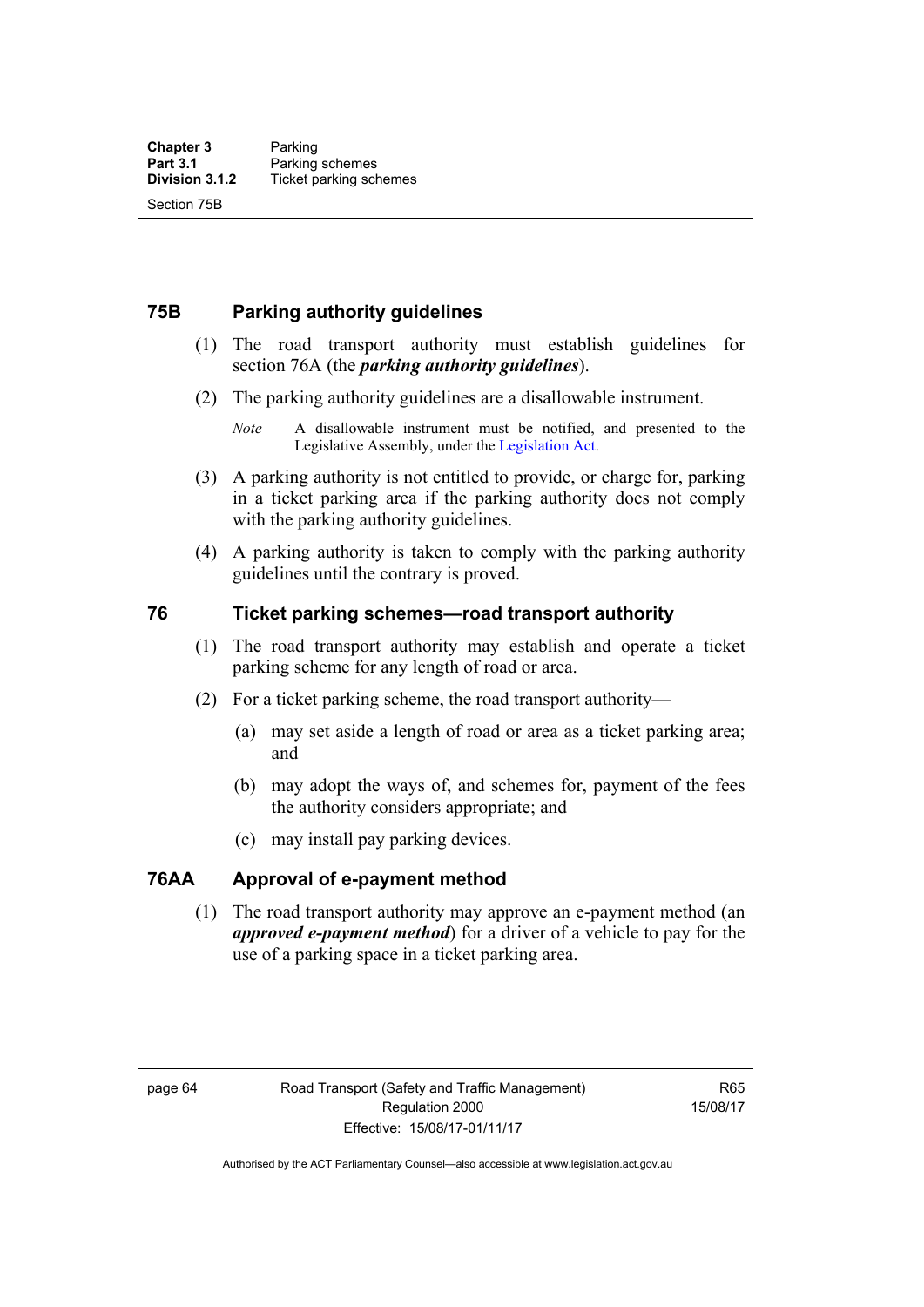- (2) The road transport authority may not approve an e-payment method unless satisfied that the system supporting the method is capable of—
	- (a) giving the road transport authority contemporary information about fees paid for parking spaces in ticket parking areas; and
	- (b) keeping a record of each transaction; and
	- (c) giving a person using the method an electronic receipt for the transaction.
- (3) An approval is a notifiable instrument.

*Note* A notifiable instrument must be notified under the [Legislation Act](http://www.legislation.act.gov.au/a/2001-14).

(4) In this section:

*e-payment method* means a method for payment using an electronic device.

#### **76A Ticket parking schemes—parking authorities**

- (1) A parking authority may, in accordance with the parking authority guidelines, establish and operate a ticket parking scheme for any length of road or area within its area of operations.
- (2) For a ticket parking scheme, the parking authority may, in accordance with the parking authority guidelines—
	- (a) set aside a length of road or area within its area of operations as a ticket parking area; and
	- (b) fix fees for the parking of vehicles in the area; and
	- (c) adopt the ways of, and schemes for, payment of the fees the authority considers appropriate; and
	- (d) install pay parking devices.
	- *Note* Section 75A provides for the road transport authority to declare parking authorities and s 75B provides for parking authority guidelines.

R65 15/08/17 page 65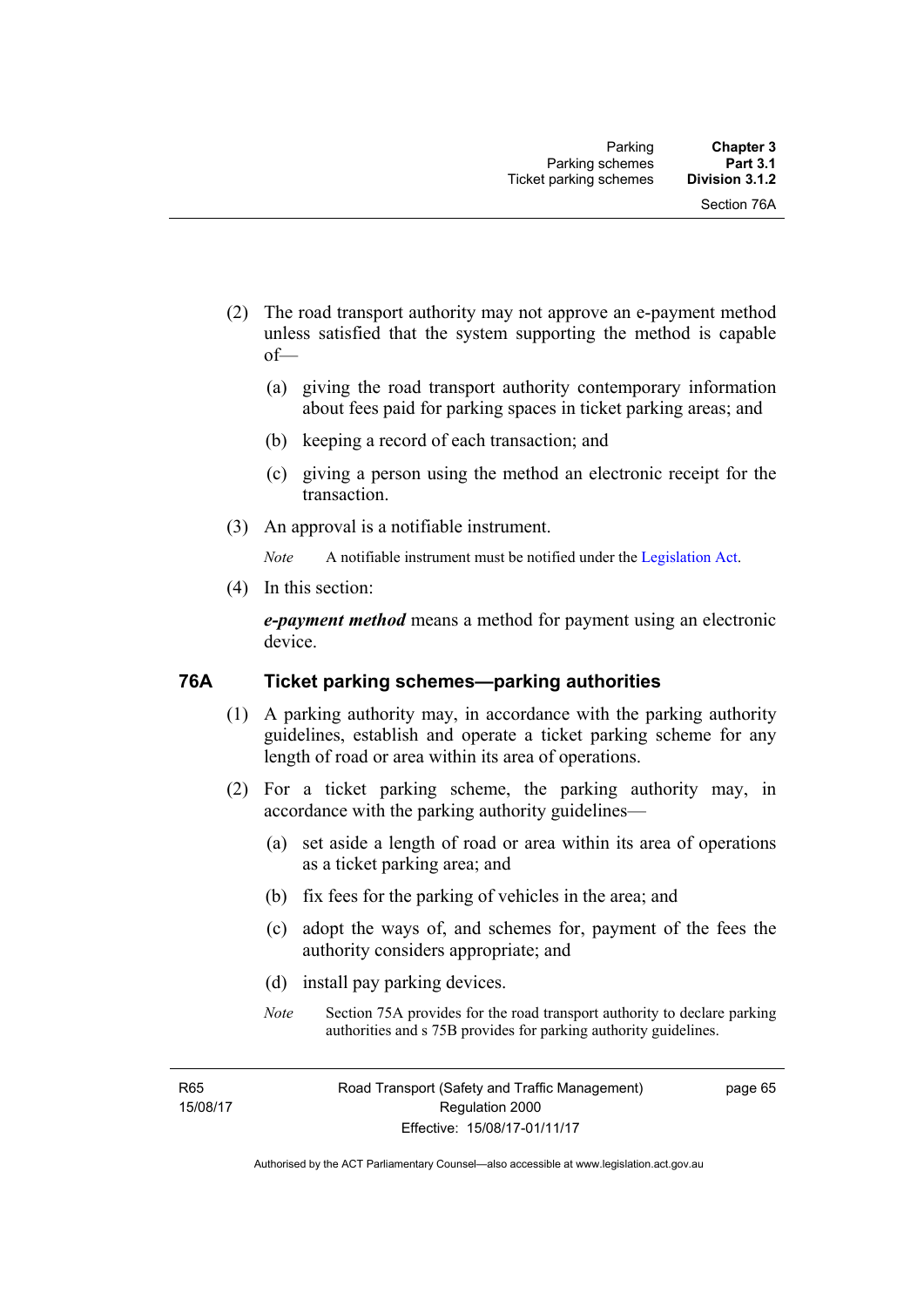#### **77 Ticket parking areas**

- (1) A ticket parking area must be designated by ticket parking signs.
- (2) A ticket parking area is taken to include only such lengths of road and areas to which ticket parking signs apply as are lawfully available, apart from this division, for the parking of vehicles.

#### **78 Ticket parking spaces**

A ticket parking area may be divided into ticket parking spaces, of a size suitable for parking a single vehicle, by a road marking.

#### **79 Ticket machines**

The ticket machine for a ticket parking area must show or be capable of showing the fees fixed for the area under this division.

#### **80 Parking tickets**

- (1) The following information must be printed on a parking ticket:
	- (a) the expiry date (expressed as the day of the month, the month and the year);
	- (b) for a parking ticket other than an RTA periodic ticket—the expiry time (expressed in hours and minutes);
	- (c) the name of the authority issuing the ticket;
	- (d) an indication of the ticket parking area where or for which the ticket is issued;
	- (e) the fee paid for the issue of the ticket or, for an RTA periodic ticket (except a ticket issued at a concessional price), the daily value of the ticket;
	- (f) a serial number;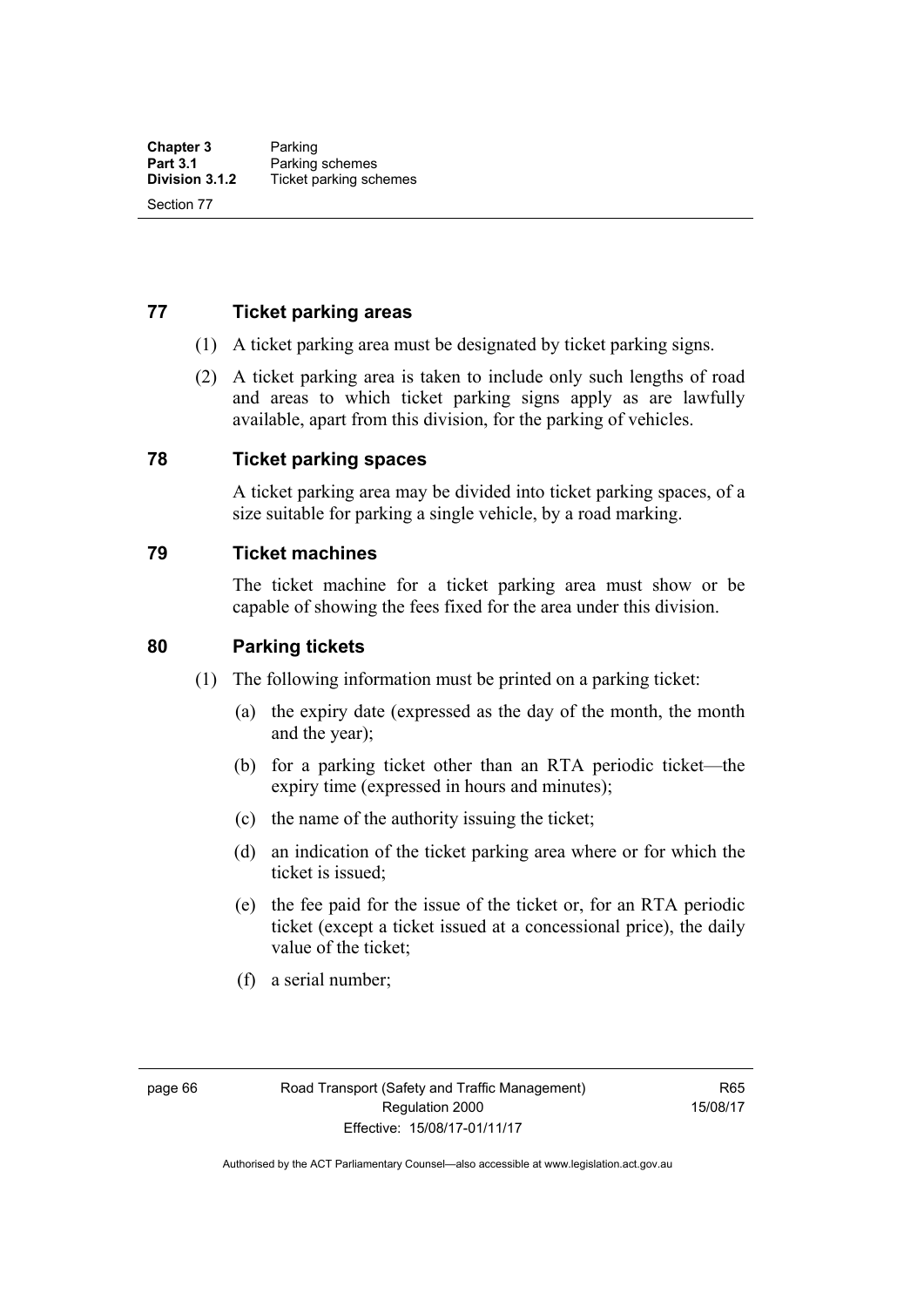(g) instructions for use of the ticket.

#### **Examples for par (d)**

- 1 a code for the ticket parking area where the ticket is issued
- 2 the number of the parking ticket machine which issued the ticket
- 3 for an RTA periodic ticket—the daily value of the ticket or the area where the ticket may be used
- *Note* An example is part of the regulation, is not exhaustive and may extend, but does not limit, the meaning of the provision in which it appears (see [Legislation Act,](http://www.legislation.act.gov.au/a/2001-14) s 126 and s 132).
- (2) A parking ticket must be legible and of a size and design that enables it to be easily displayed in or on a vehicle.
- (3) In this section:

*RTA periodic ticket*, for a ticket parking area, means a ticket issued by the road transport authority that is valid for parking in the area for a stated period of not less than 1 week.

#### **81 Duration of parking tickets and e-payment parking period**

- (1) A parking ticket takes effect when it is issued and expires at the expiry time stated on the ticket.
- (2) An e-payment parking period begins when the parking period is initiated by a device in accordance with an approved e-payment method and ends when the period for which payment is made in accordance with the approved e-payment method ends.

R65 15/08/17 page 67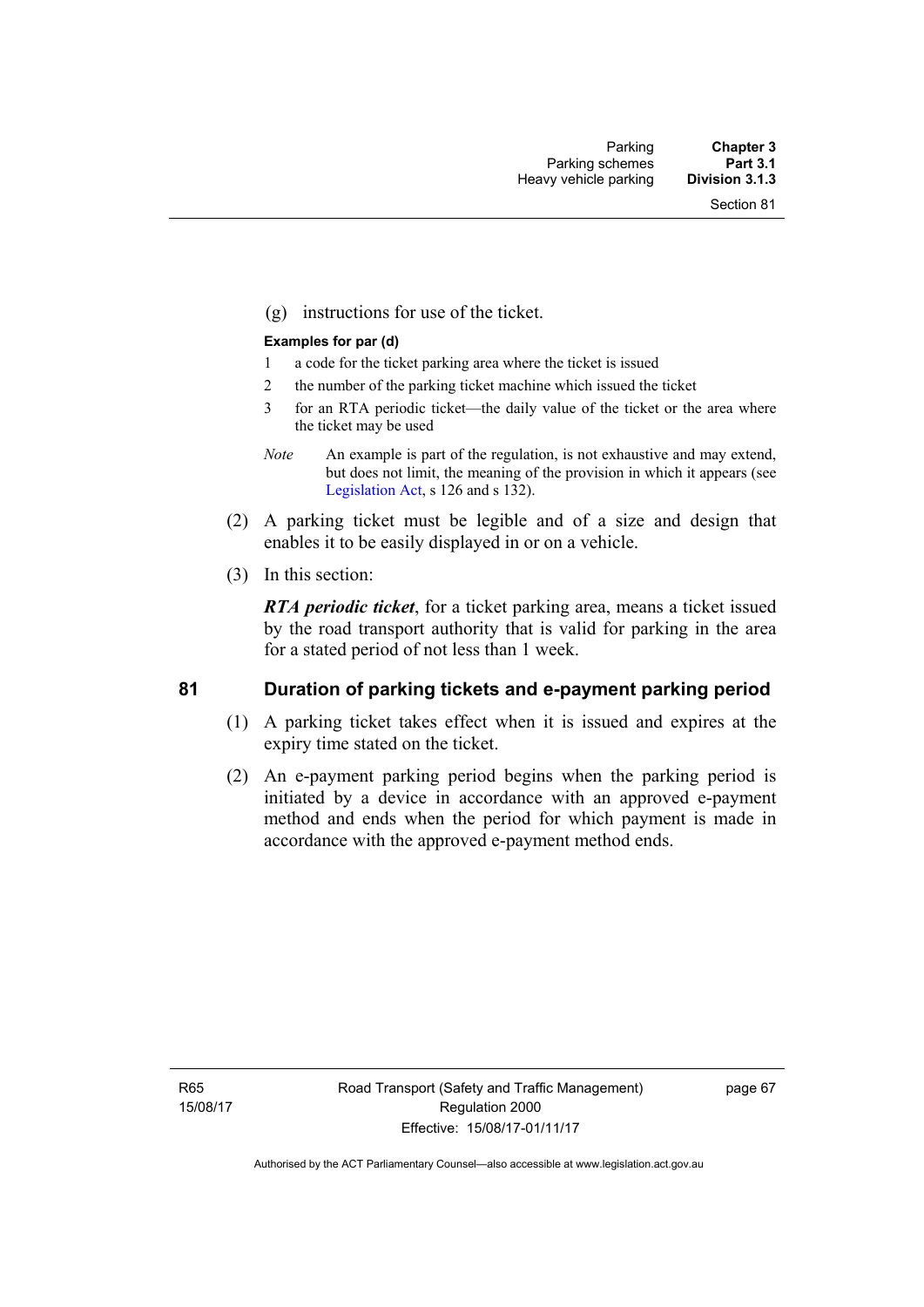# **Division 3.1.3 Heavy vehicle parking**

#### **82 Definitions—div 3.1.3**

In this division:

#### *heavy vehicle*—

- (a) means a vehicle (whether loaded or unloaded) that—
	- (i) is longer than 7.5m; and
	- (ii) has a GVM over 4.5t; and
	- (iii) is used for commercial purposes; but
- (b) does not include a light rail vehicle.

*land adjoining residential land*—see section 83.

*residential land* means land leased for residential purposes.

*stock truck* means a vehicle that has a GVM over 4.5t and is built or used to transport livestock.

### **83 References in div 3.1.3 to land adjoining residential land**

A reference in this division to *land adjoining residential land* includes a reference to land that would, apart from an intervening road, adjoin that land.

#### **84 Vehicle parked partly on residential land**

For this division, a vehicle that is parked partly on residential land, and partly on adjoining land that is not residential land, is taken not to be parked on residential land.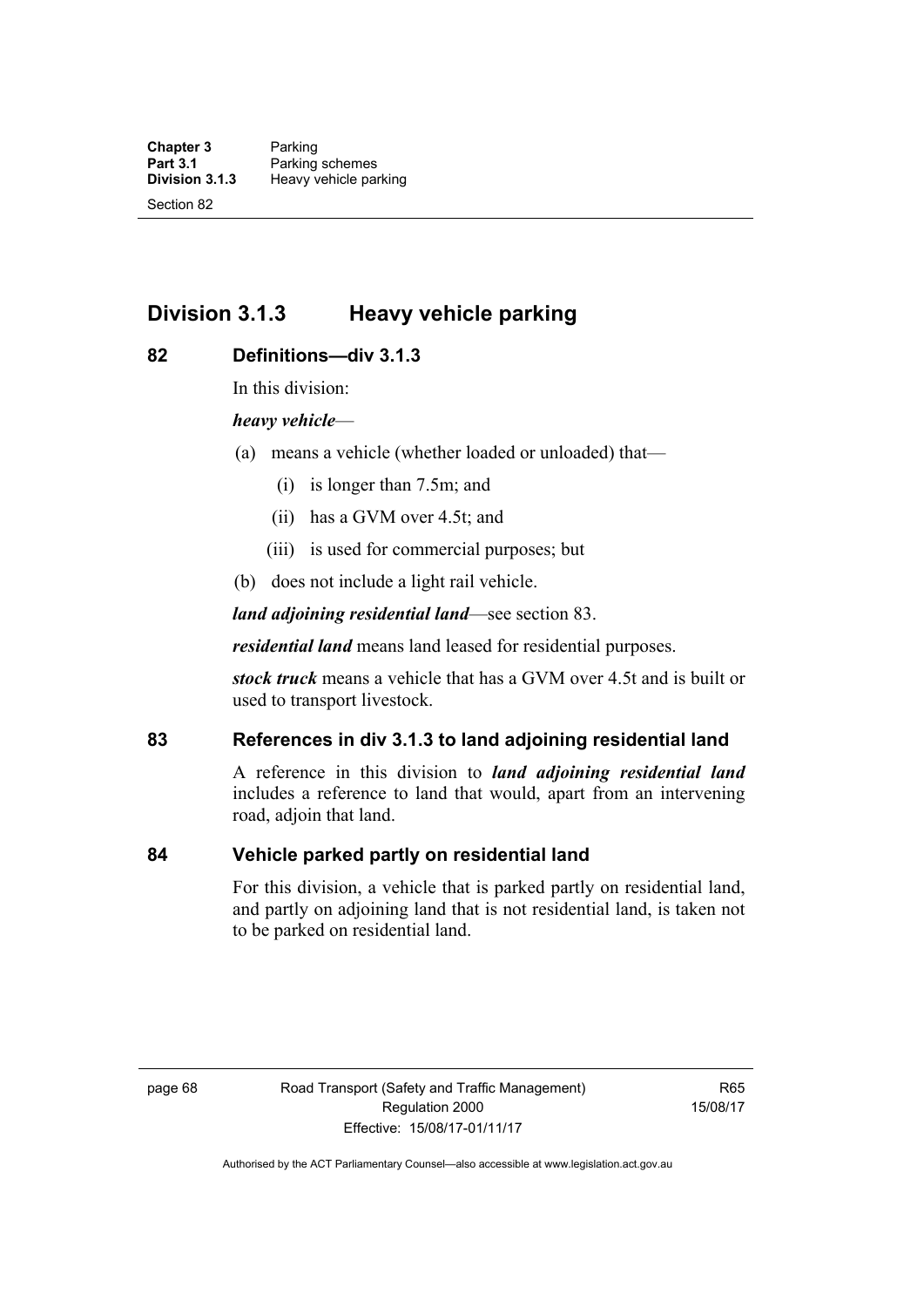#### **85 Parking of certain vehicles on residential land prohibited**

- (1) This section applies to a vehicle, whether loaded or unloaded, that is—
	- (a) a stock truck; or
	- (b) a semitrailer with the load space permanently enclosed by rigid construction or with sides enclosed by nonrigid material and a rigid roof; or
	- (c) higher than 3.6m and used for commercial purposes.
- (2) A person must not park a vehicle to which this section applies on residential land.

Maximum penalty: 20 penalty units.

#### **85A No more than 1 heavy vehicle on residential land**

- (1) A person commits an offence if—
	- (a) the person parks 2 or more heavy vehicles on residential land; or
	- (b) the person parks a heavy vehicle on residential land and there is already another heavy vehicle parked on the land.

Maximum penalty: 20 penalty units.

- (2) Subsection (1) does not apply if—
	- (a) only 2 heavy vehicles are parked on the residential land; and
	- (b) 1 vehicle is plant that is parked on the other vehicle; and
	- (c) no part of either vehicle is higher than 3.6m from the ground.

page 69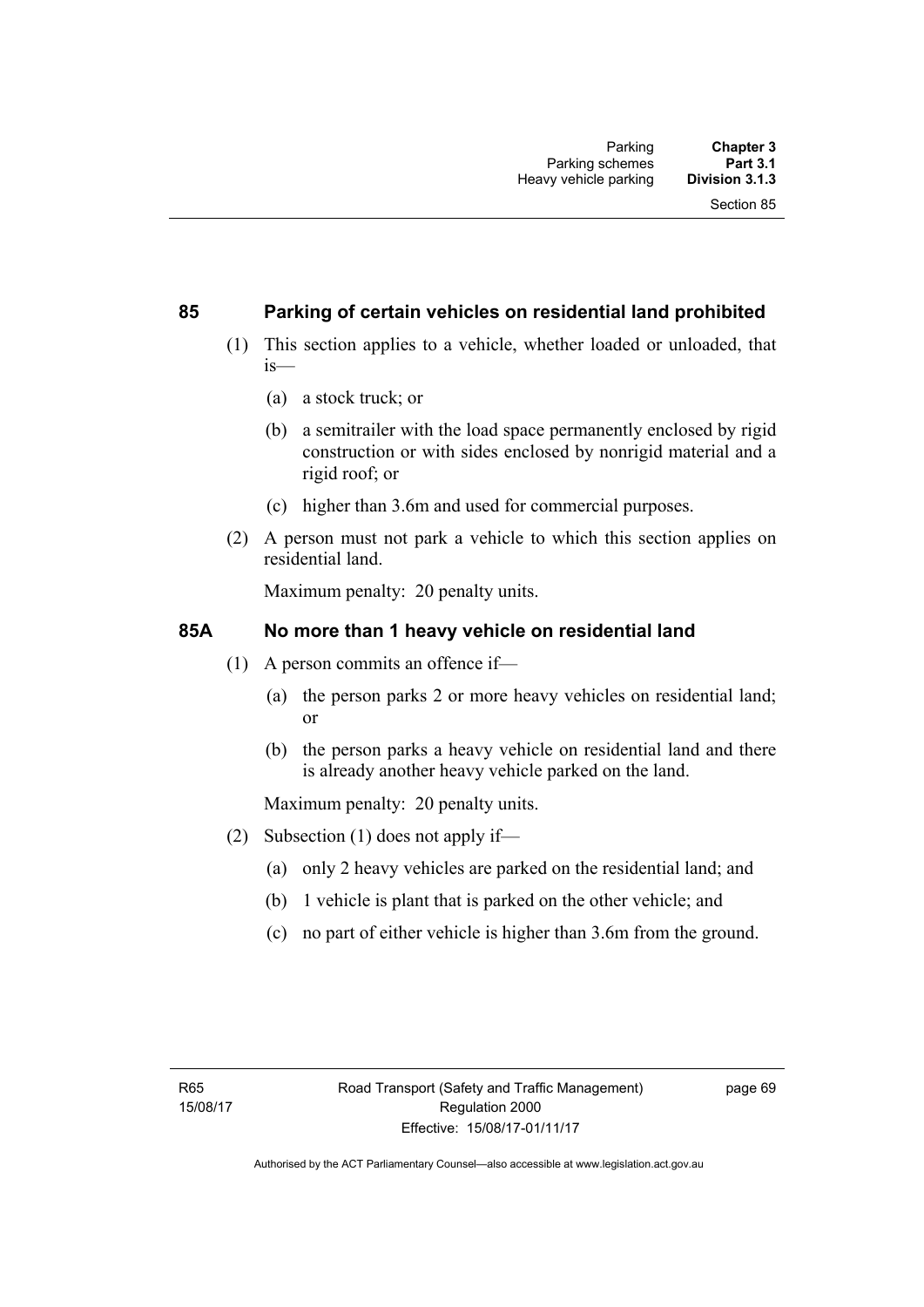(3) In this section:

*plant* means a motor vehicle that consists solely of—

- (a) a machine or implement that cannot carry a load, other than tools and accessories usually carried in or on the vehicle; or
- (b) a crane, forklift truck or bobcat; or
- (c) a bobcat and excavation equipment.

### **85B Heavy vehicles to be parked away from residential land boundaries**

- (1) A person commits an offence if—
	- (a) the person parks a heavy vehicle on residential land; and
	- (b) any part of the vehicle when parked is—
		- (i) in front of the setback line of the front boundary of the land; or
		- (ii) less than 1.5m from any other boundary.

Maximum penalty: 20 penalty units.

(2) In this section:

*setback*, in relation to land—see the territory plan, part 13 (Definitions).

#### **86 Parking of certain vehicles on land adjoining residential land prohibited**

- (1) This section applies to—
	- (a) a vehicle or combination, whether loaded or unloaded, that is longer than 7.5m; and
	- (b) a vehicle, whether loaded or unloaded, with a GVM over 4.5t.

page 70 Road Transport (Safety and Traffic Management) Regulation 2000 Effective: 15/08/17-01/11/17

R65 15/08/17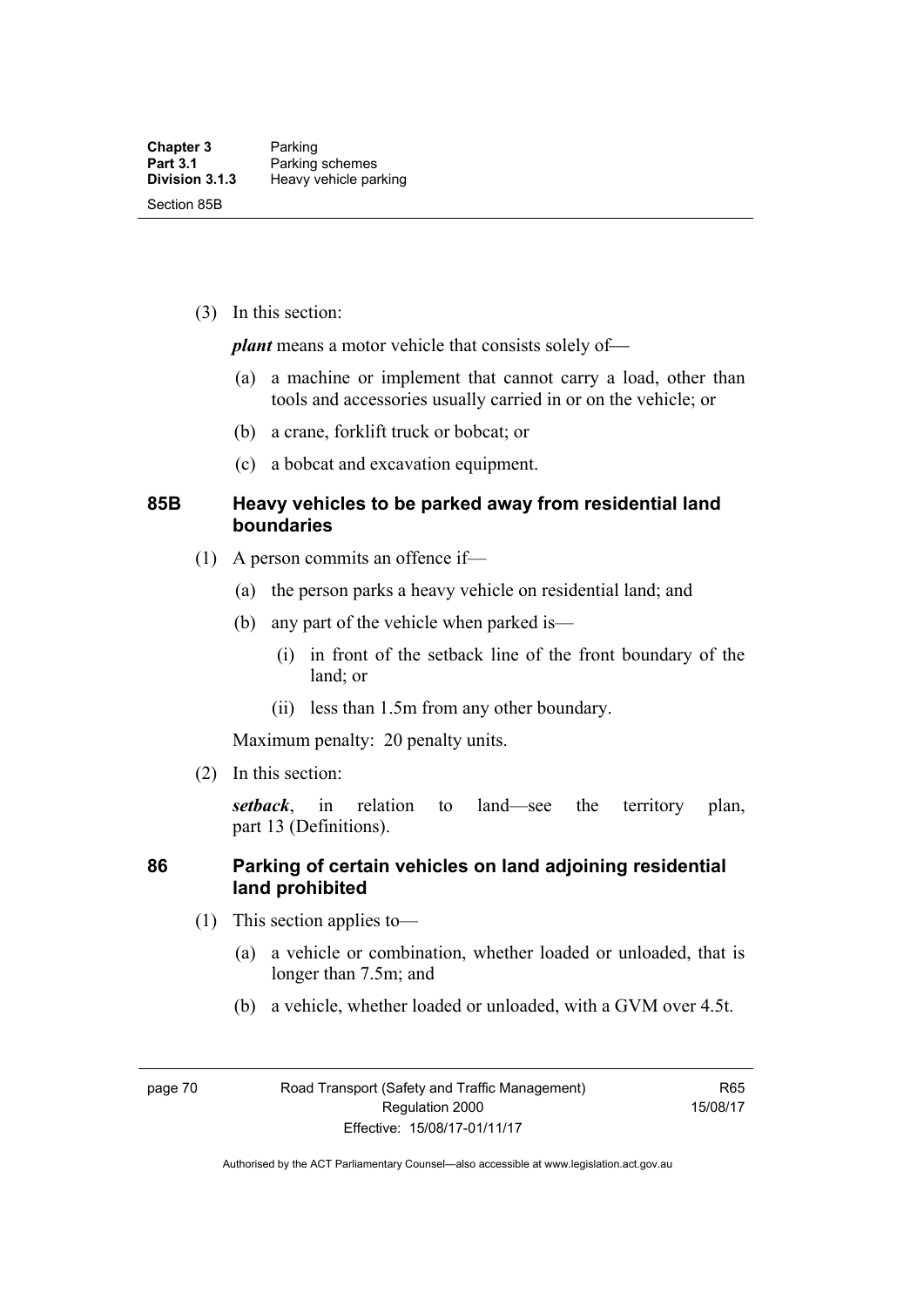(2) A person must not park a vehicle or combination to which this section applies on land adjoining residential land for more than 1 hour.

Maximum penalty: 20 penalty units.

 (3) Subsection (2) does not apply to the vehicle or combination if the land where it is parked is residential land or land leased for commercial purposes.

#### **87 Parking of certain commercial vehicles on land with multi-unit housing**

- (1) This section applies to a vehicle, whether loaded or unloaded, that is used for commercial purposes and is longer than 6m, higher than 2.6m or has a GVM over 3.75t.
- (2) A person must not park a vehicle to which this section applies on residential land with multi-unit housing.

Maximum penalty: 20 penalty units.

- (3) For this section, residential land has multi-unit housing if the land has more than 1 dwelling on it.
- (4) In this section:

*dwelling—*see the territory plan.

*Note* The territory plan defines *dwelling* as meaning 'a building or part of a building used as a self contained residence which must include food preparation facilities, a bath or shower, and a closet pan and wash basin'.

R65 15/08/17 page 71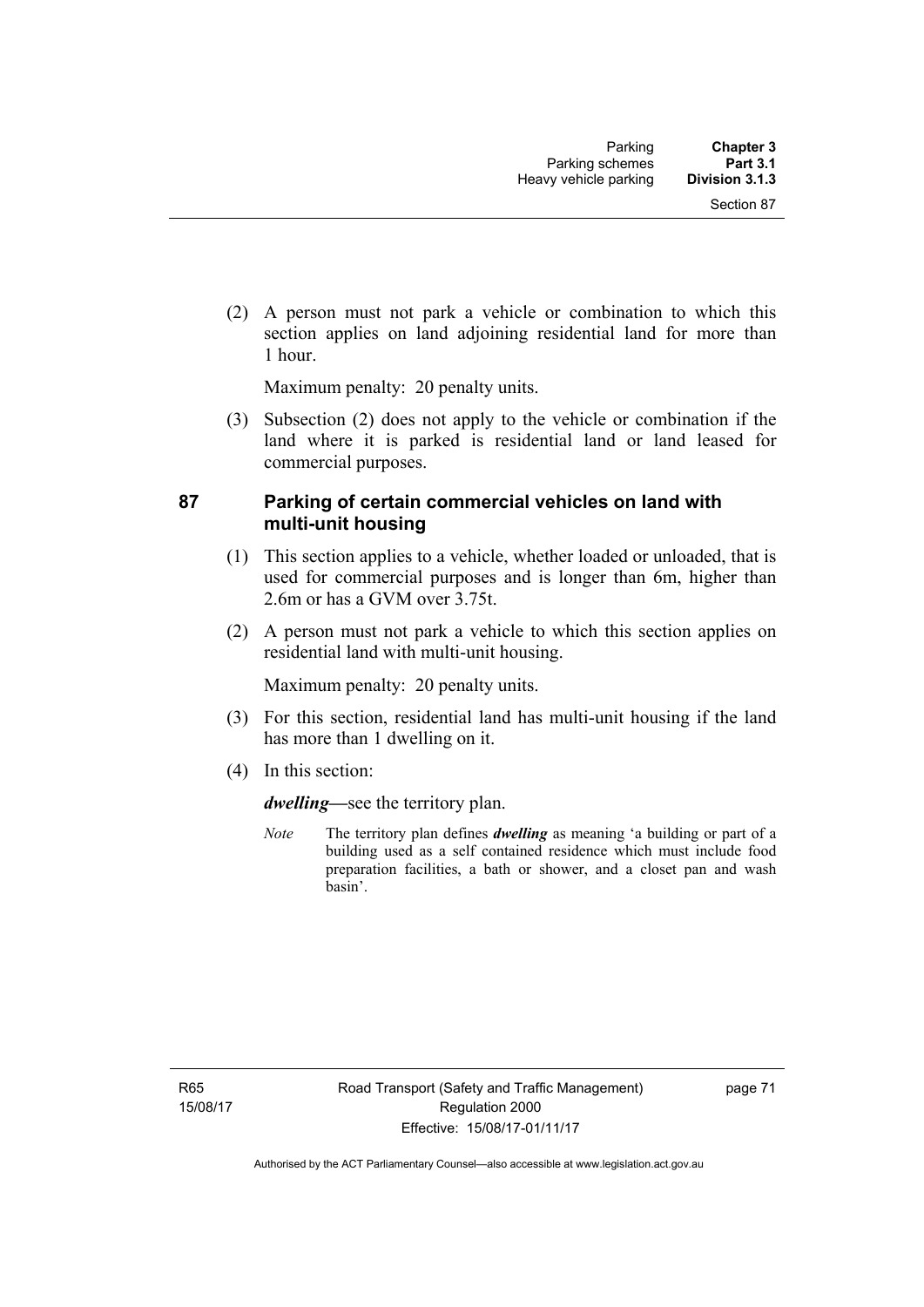#### **87A No offence if reasonable necessity etc**

A person does not commit an offence against section 85, section 85A, section 85B, section 86 or section 87 if—

- (a) either of the following applies:
	- (i) it was reasonably necessary to park the vehicle on the land to avoid contravening the Act or another territory law;
	- (ii) the vehicle was parked on the land to deliver or collect goods or passengers, or to provide services; and
- (b) the vehicle was on the land no longer than was reasonable.

#### **87B Heavy vehicle refrigeration units not to be operated on residential land**

A person commits an offence if—

- (a) the person parks a heavy vehicle that has a refrigeration unit on residential land; and
- (b) the refrigeration unit is running at any time while the vehicle is parked on the land.

Maximum penalty: 20 penalty units.

#### **87C Prohibition on night operation of heavy vehicle**

 (1) A person, other than an existing operator, commits an offence if the person operates a heavy vehicle parked on residential land at any time between 10 pm and 6 am.

Maximum penalty: 20 penalty units.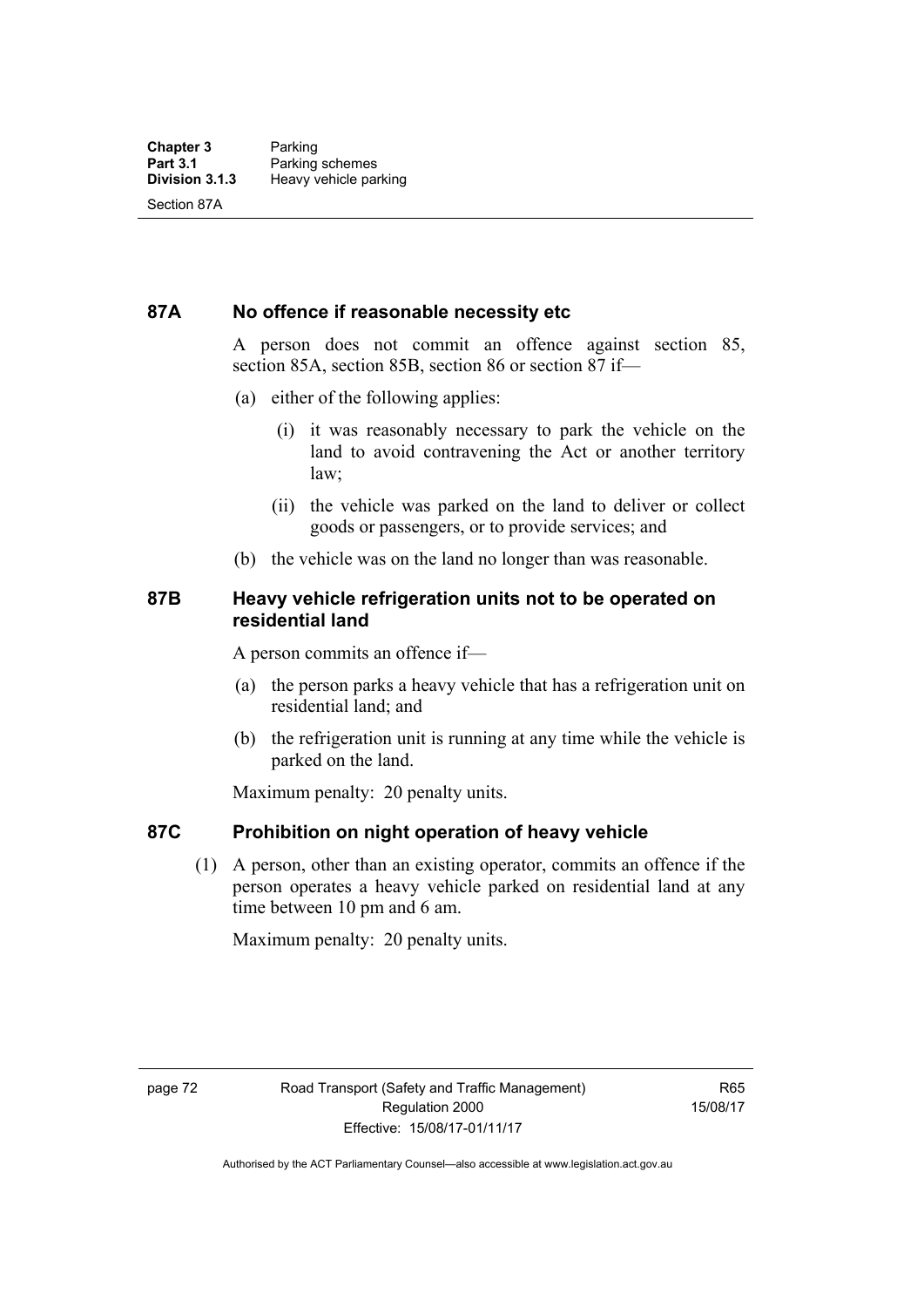(2) An existing operator commits an offence if the operator operates a heavy vehicle parked on residential land at any time between midnight and 5.30 am.

Maximum penalty: 20 penalty units.

(3) In this section:

*existing operator* means the holder of an existing operator's certificate issued under the *[Motor Traffic Act 1936](http://www.legislation.act.gov.au/a/1936-45)*, section 150R that is still in force.

#### **88 Daily infringement**

A person who contravenes any of the following sections commits a separate offence for each day during any part of which the contravention continues:

- (a) section 85 (Parking of certain vehicles on residential land prohibited);
- (b) section 85A (No more than 1 heavy vehicle on residential land);
- (c) section 85B (Heavy vehicles to be parked away from residential land boundaries);
- (d) section 86 (Parking of certain vehicles on land adjoining residential land prohibited);
- (e) section 87 (Parking of certain commercial vehicles on land with multi-unit housing);
- (f) section 87B (Heavy vehicle refrigeration units not to be operated on residential land).

page 73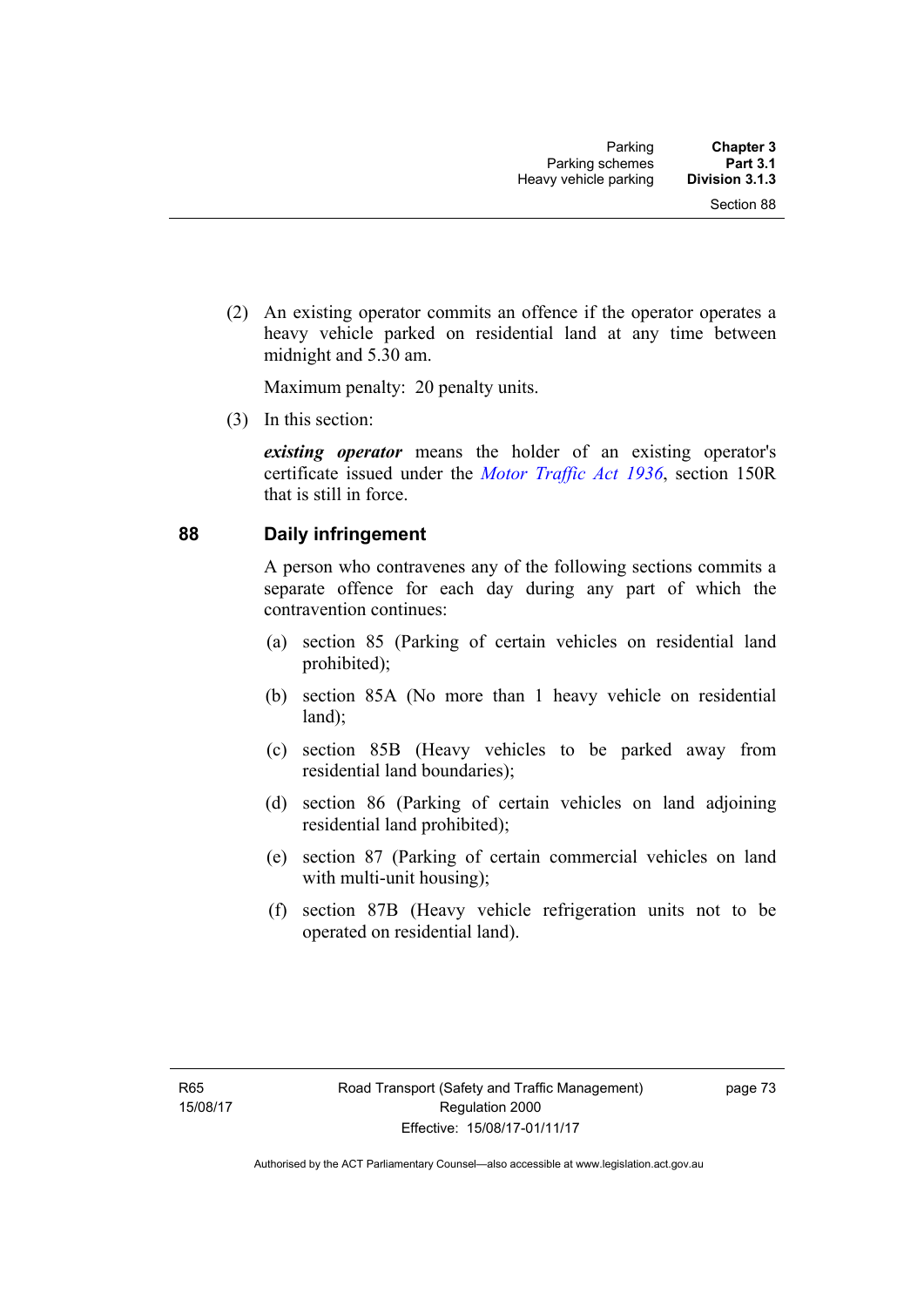# **Division 3.1.3A Heavy vehicle parking—enforcement**

#### **89 Meaning of** *occupier***—div 3.1.3A**

In this division:

*occupier*, of premises, includes—

- (a) a person believed on reasonable grounds to be an occupier of the premises; and
- (b) a person apparently in charge of the premises.

#### **90 Power to enter premises**

- (1) For division 3.1.3 (Heavy vehicle parking), an authorised person may—
	- (a) enter premises with the occupier's consent; or
	- (b) enter premises if the authorised person believes on reasonable grounds that—
		- (i) a heavy vehicle is parked on the premises in contravention of that division; and
		- (ii) it is necessary to enter the premises to inspect, take measurements, or record identification particulars about the vehicle.
- (2) An authorised person may, without the consent of the occupier of premises, enter land around the premises to ask for consent to enter the premises.
- (3) An authorised person may enter premises under this section––
	- (a) for a contravention of section 87B or section 87C––at any time; and
	- (b) in any other case––between 8 am and 8 pm.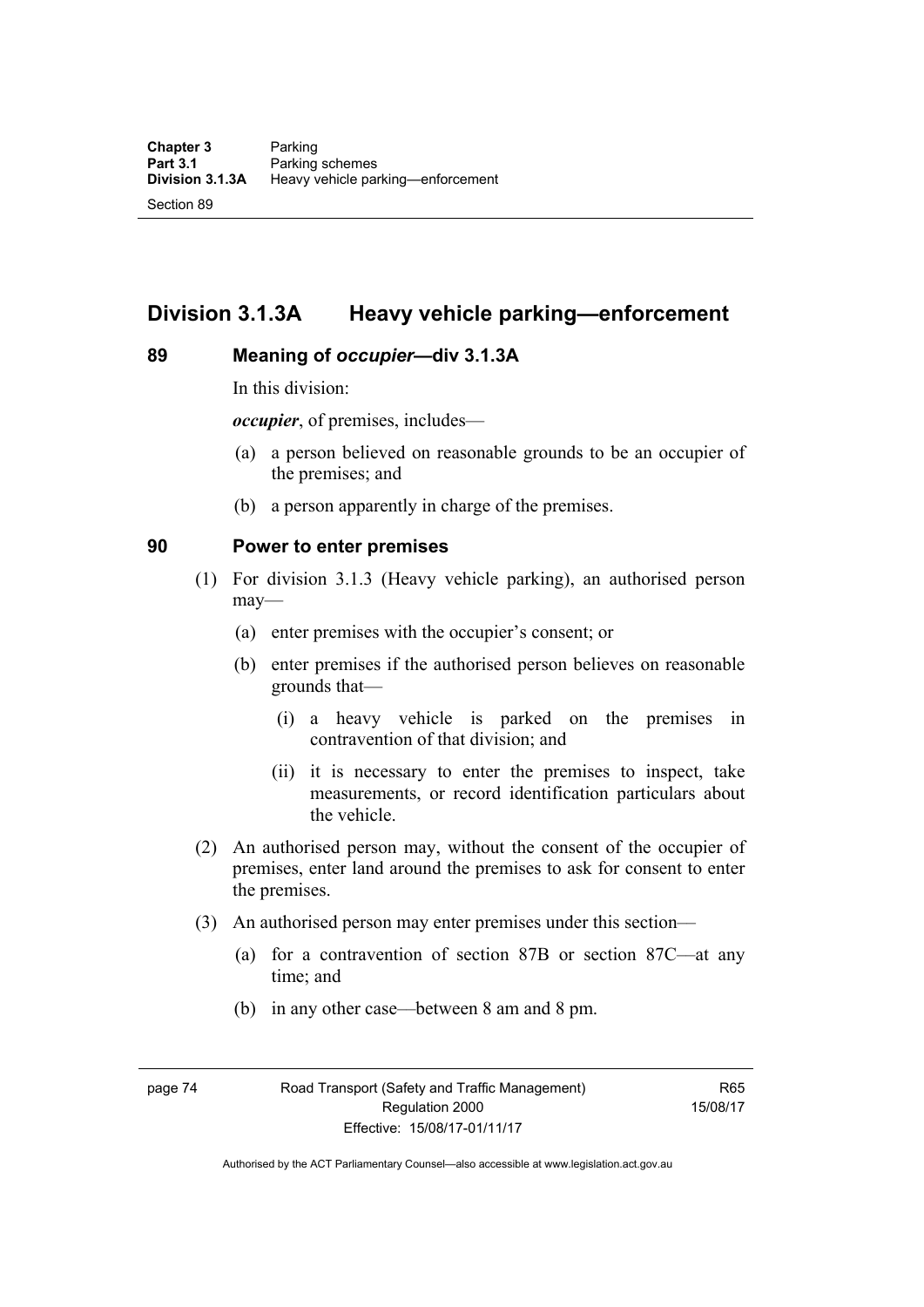## **91 Production of identity card**

An authorised person must not remain at premises entered under this division if the authorised person does not produce his or her identity card when asked by the occupier.

*Note* Identity cards for authorised people are provided for in the *[Road](http://www.legislation.act.gov.au/a/1999-77)  [Transport \(General\) Act 1999](http://www.legislation.act.gov.au/a/1999-77)*, s 20.

#### **92 Consent to entry**

- (1) When seeking the consent of an occupier of premises to enter premises under section 90 (1) (a), an authorised person must—
	- (a) produce his or her identity card; and
	- (b) tell the occupier—
		- (i) the purpose of the entry; and
		- (ii) that consent may be refused.
- (2) If the occupier consents, the authorised person must ask the occupier to sign a written acknowledgment (an *acknowledgment of consent*)—
	- (a) that the occupier was told—
		- (i) the purpose of the entry; and
		- (ii) that consent may be refused; and
	- (b) that the occupier consented to the entry; and
	- (c) stating the time and date when consent was given.
- (3) If the occupier signs an acknowledgment of consent, the authorised person must immediately give a copy to the occupier.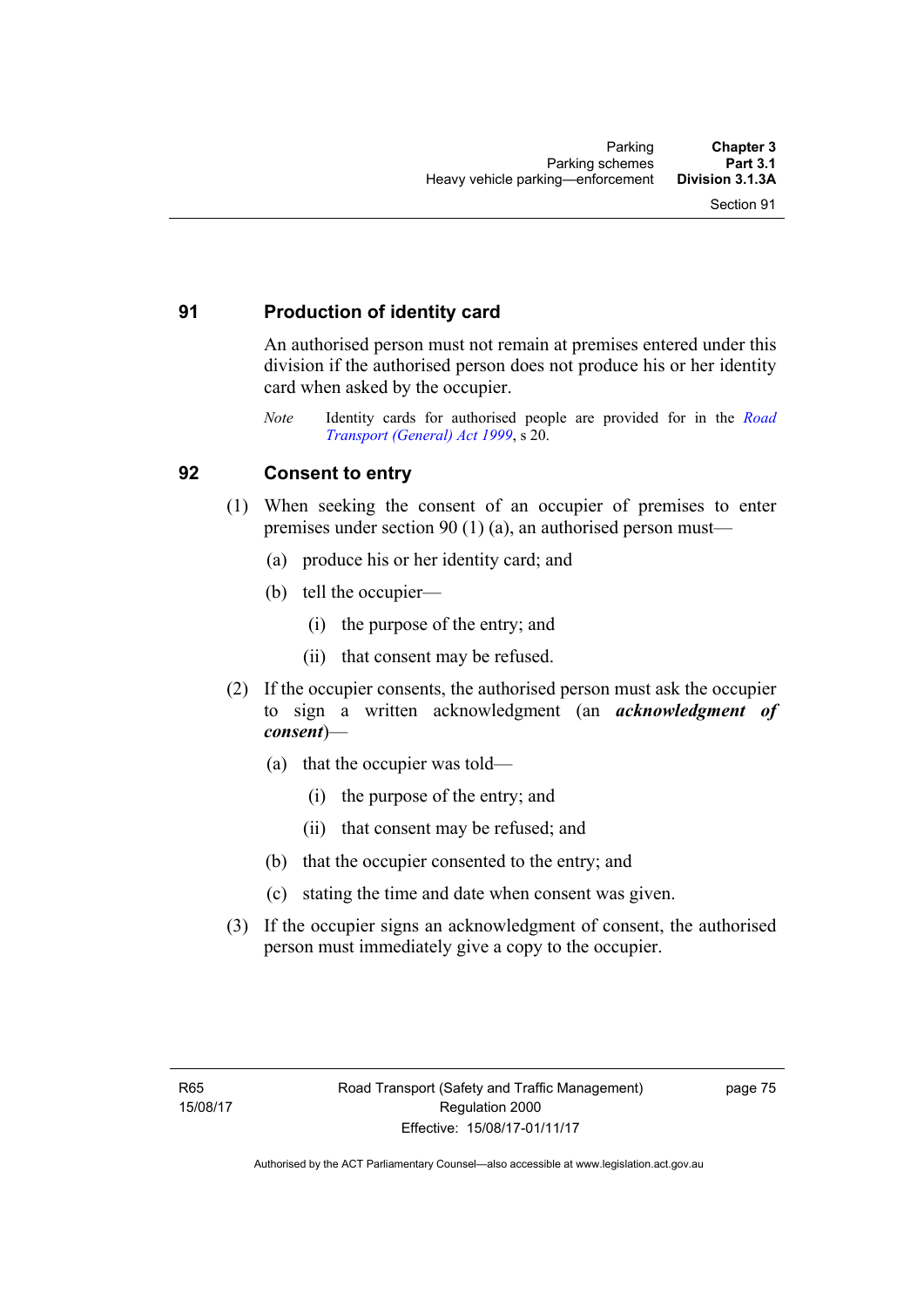- (4) A court must find that the occupier did not consent to entry to the premises by the authorised person under this division if—
	- (a) the question arises in a proceeding in the court whether the occupier consented to the entry; and
	- (b) an acknowledgment of consent is not produced in evidence; and
	- (c) it is not proved that the occupier consented to the entry.

#### **93 General powers on entry to premises**

- (1) An authorised person who enters premises under this division may, for division 3.1.3 (Heavy vehicle parking) and this division, do 1 or more of the following in relation to a heavy vehicle on the premises:
	- (a) inspect the vehicle (including for its identification particulars);
	- (b) take measurements;
	- (c) take photographs, films, or audio, video or other recordings;
	- (d) require the occupier, or anyone at the premises to—
		- (i) give the authorised person information; or
		- (ii) produce documents to the authorised person; or
		- (iii) give the authorised person reasonable help to exercise a power under this division.
	- *Note* The [Legislation Act](http://www.legislation.act.gov.au/a/2001-14), s 170 and s 171 deal with the application of the privilege against self incrimination and client legal privilege.
- (2) A person must take all reasonable steps to comply with a requirement made of the person under subsection (1) (d).

Maximum penalty: 20 penalty units.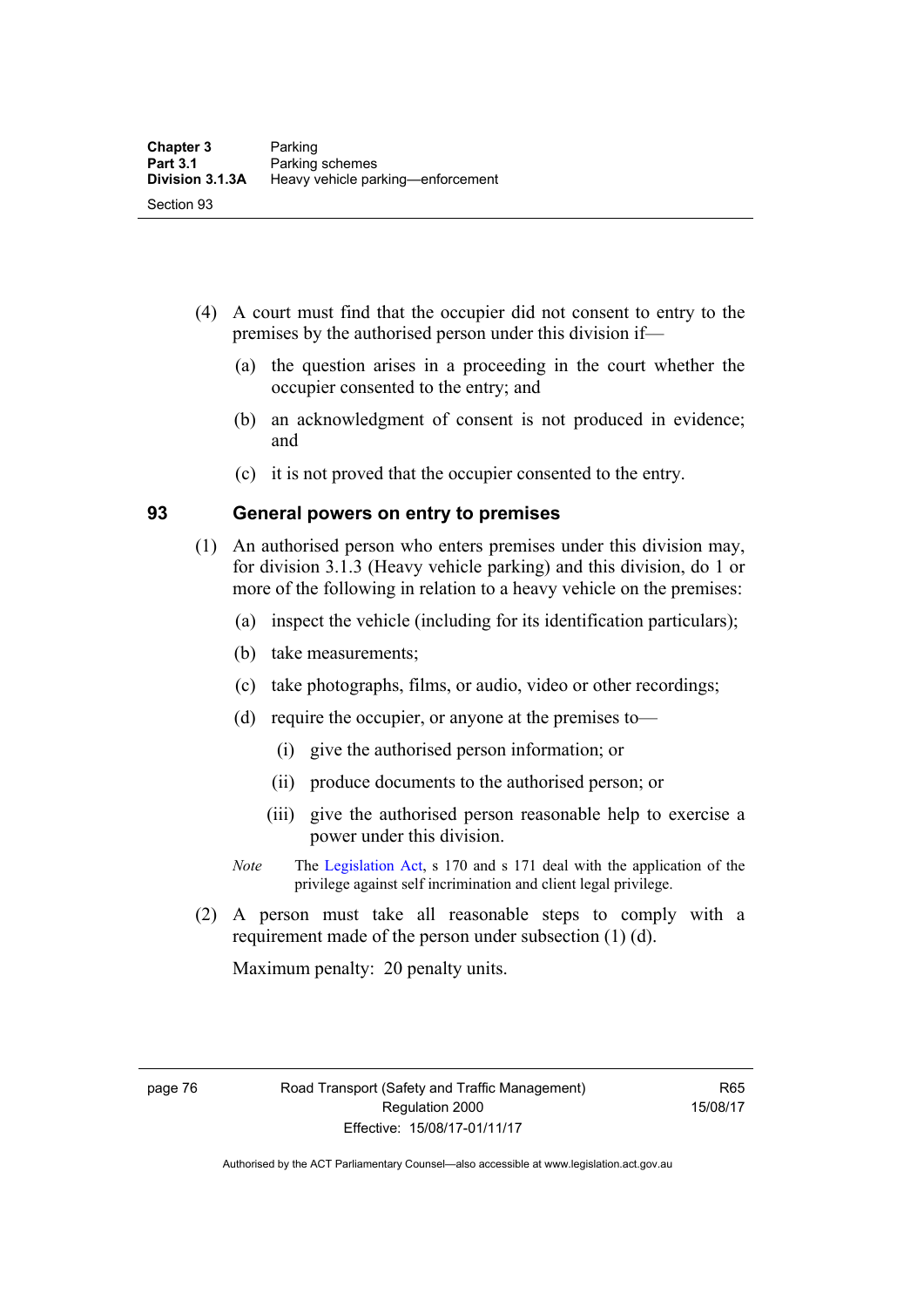## **94 Damage etc to be minimised**

- (1) In the exercise, or purported exercise, of a function under this division, an authorised person must take all reasonable steps to ensure that the authorised person, and any person assisting the authorised person, causes as little inconvenience, detriment and damage as practicable.
- (2) If an authorised person, or a person assisting an authorised person, damages anything in the exercise or purported exercise of a function under this division, the authorised person must give written notice of the particulars of the damage to the person the authorised person believes on reasonable grounds is the owner of the thing.
- (3) If the damage happens at premises entered under this division in the absence of the occupier, the notice may be given by leaving it, secured conspicuously, at the premises.

### **95 Compensation for exercise of enforcement powers**

- (1) A person may claim compensation from the Territory if the person suffers loss or expense because of the exercise, or purported exercise, of a function under this division by an authorised person or a person assisting an authorised person.
- (2) Compensation may be claimed and ordered in a proceeding for—
	- (a) compensation brought in a court of competent jurisdiction; or
	- (b) an offence against this regulation brought against the person making the claim for compensation.
- (3) A court may order the payment of reasonable compensation for the loss or expense only if satisfied that it is just to make the order in the circumstances of the particular case.
- (4) A regulation may prescribe matters that may, must or must not be taken into account by the court in considering whether it is just to make the order.

page 77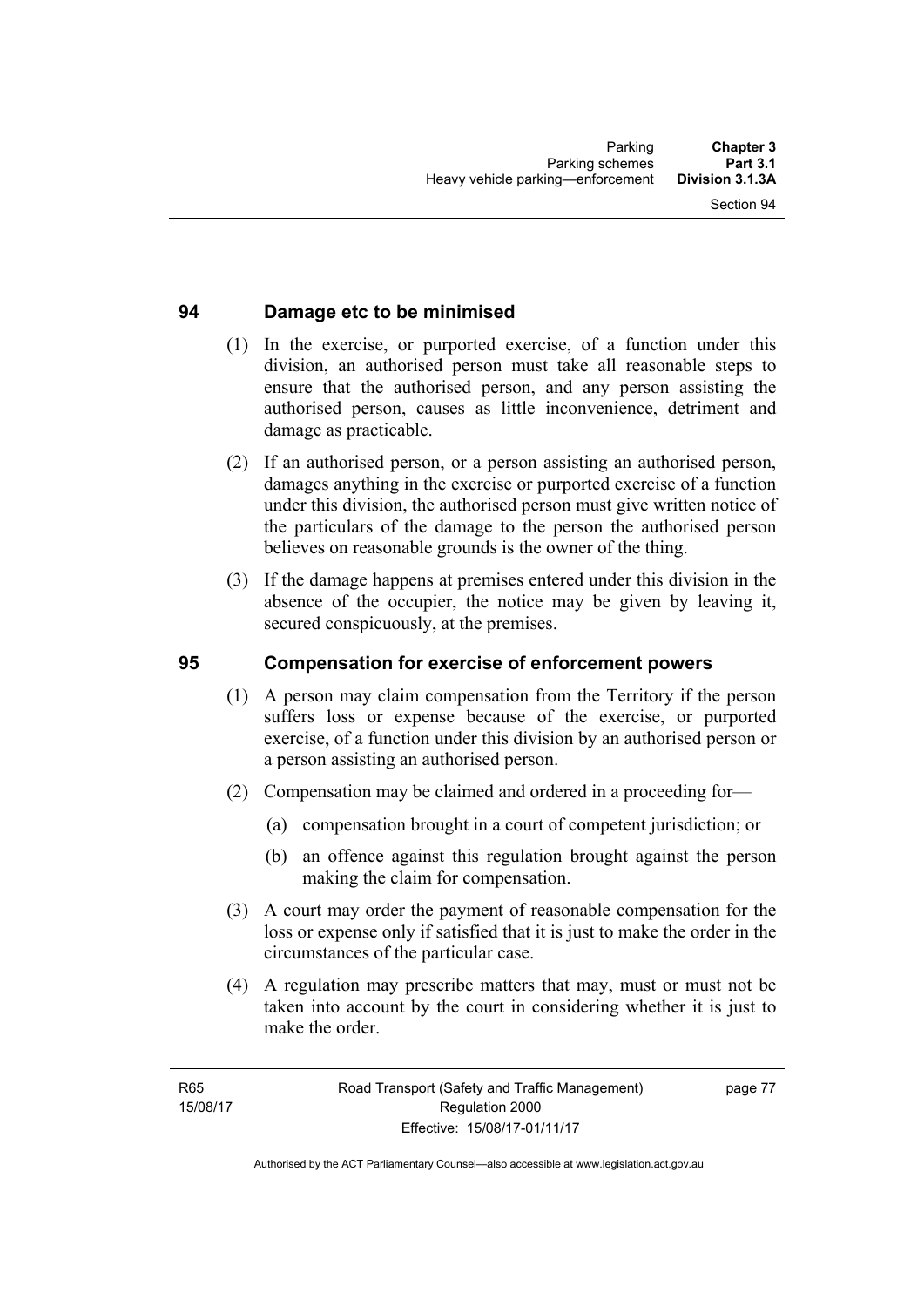# **Division 3.1.4 Miscellaneous**

#### **97A Other powers to provide pay parking**

- (1) This part does not affect any other power of a parking authority to provide for parking on land within its area of operations.
- (2) A parking authority may exercise a power under this part in relation to land that it does not own only with the consent of the owner of the land.
- (3) Consent may be given subject to conditions, including conditions about the length and withdrawal of the consent.
- (4) Subject to the conditions of the consent, the consent may be withdrawn only after reasonable notice.
- (5) In this section:

*owner*, of land, includes lessee of land.

#### **98 Overlapping schemes**

- (1) This part does not prevent the road transport authority or a parking authority from establishing and operating a pay parking scheme on the same length of road, or in the same area, where it is operating a different pay parking scheme.
- (2) The road transport authority or a parking authority may not recover the fee fixed for the parking of a vehicle in a metered space or ticket parking area if any other applicable parking fee has been paid for parking the vehicle in the space or area.

#### **98A Income from ticket parking scheme**

- (1) All fees collected by a parking authority from the operation of a ticket parking scheme belong to the parking authority.
- (2) Any surplus arising from the operation of a ticket parking scheme may be applied at the discretion of the parking authority.

page 78 Road Transport (Safety and Traffic Management) Regulation 2000 Effective: 15/08/17-01/11/17

R65 15/08/17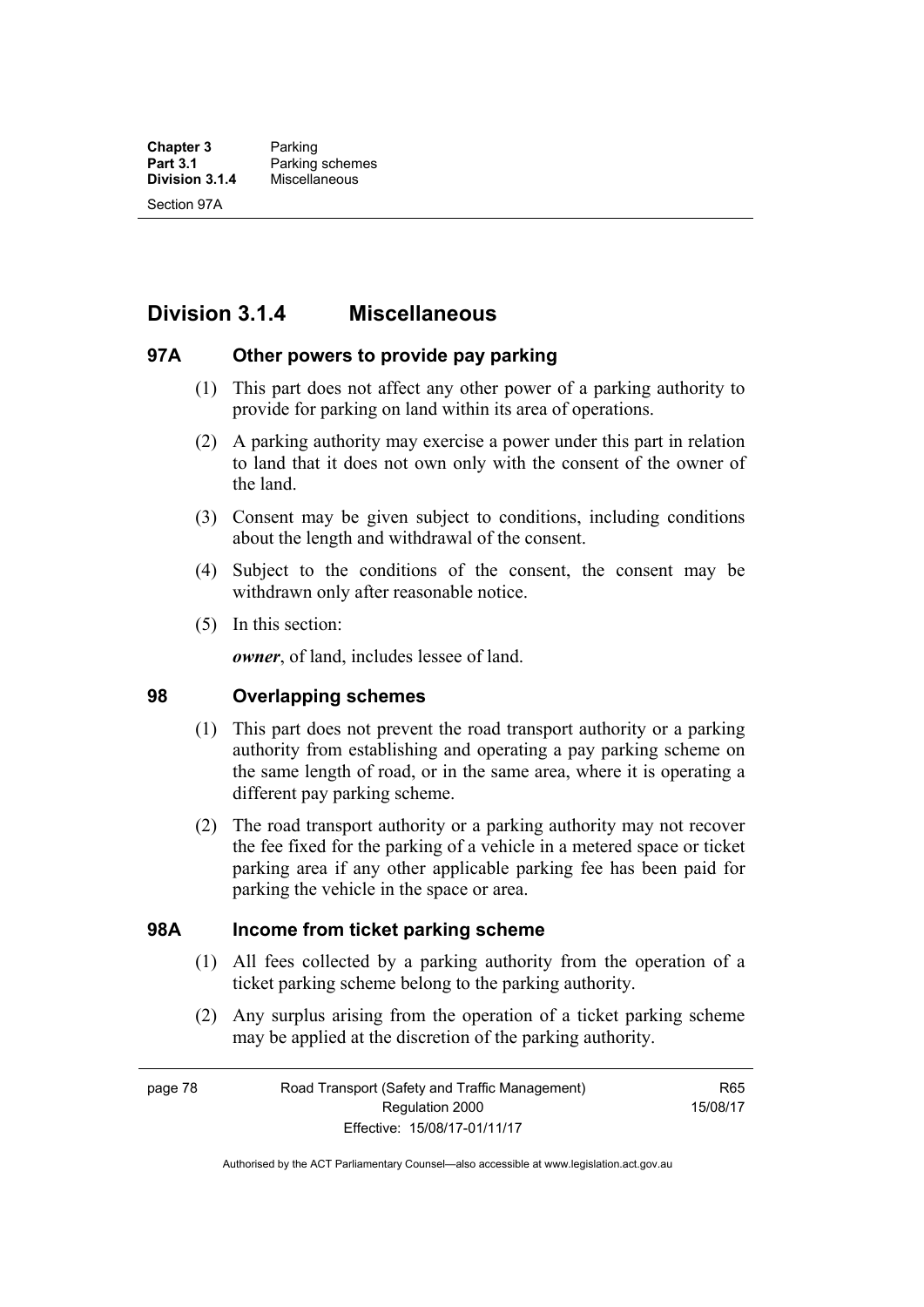# **98B Costs of ticket parking scheme**

The costs of administering a ticket parking scheme operated by a parking authority under section 76A are to be borne by the parking authority.

#### **99 Trailers not separately chargeable**

A separate parking fee is not required to be paid for a trailer towed by another vehicle.

R65 15/08/17 Road Transport (Safety and Traffic Management) Regulation 2000 Effective: 15/08/17-01/11/17

page 79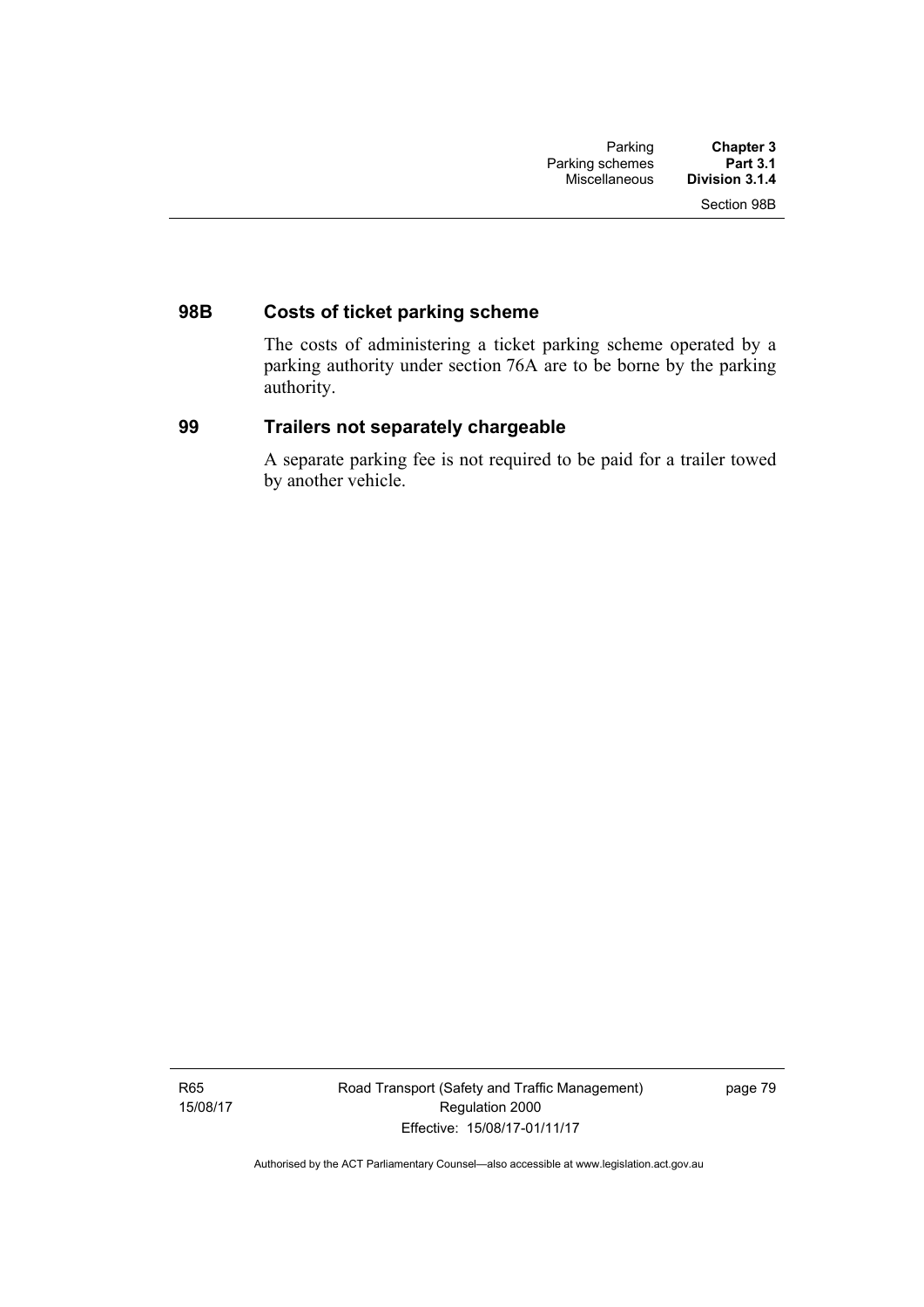# **Part 3.2 Parking permits and mobility parking scheme authorities**

### **100 Parking permits**

- (1) The road transport authority may issue a permit (a *parking permit*) of a kind mentioned in subsection (2) authorising the parking of a vehicle, without charge, on a length of road or in an area designated by a *permit zone sign* for use by holders of that kind of parking permit.
- (2) The parking permit may be of 1 or more of the following kinds:
	- (a) a business parking permit;
	- (b) a commuter parking permit;
	- (c) a loading zone permit;
	- (d) a resident parking permit;
	- (e) a resident's visitor parking permit;
	- (f) a special event parking permit;
	- (g) any other kind declared by the road transport authority for this section.
- (3) The parking permit may be issued subject to conditions.
- (4) The parking permit—
	- (a) must state when it expires; and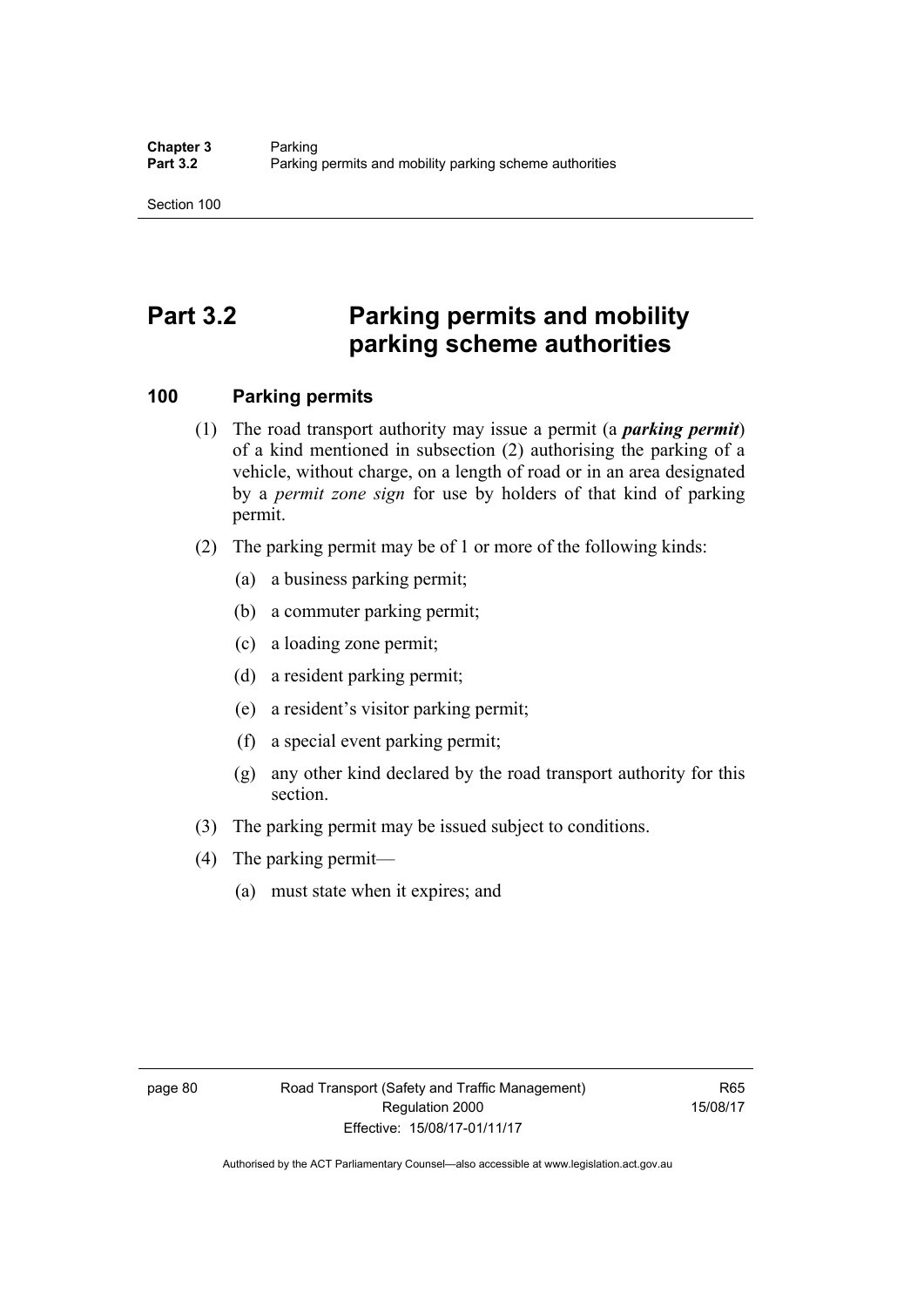(b) may state anything else that the road transport authority considers appropriate.

#### **Examples for par (b)**

- 1 the length of road or area to which the permit applies
- 2 any conditions to which the permit is subject
- 3 the maximum period which a vehicle may be parked in a designated area under the permit
- 4 the name or address of the person to whom it is issued
- *Note* An example is part of the regulation, is not exhaustive and may extend, but does not limit, the meaning of the provision in which it appears (see [Legislation Act,](http://www.legislation.act.gov.au/a/2001-14) s 126 and s 132).
- (5) The holder of a permit may surrender the permit by returning it to the road transport authority.
- (6) A declaration under subsection  $(2)$  (g) is a notifiable instrument.

*Note* A notifiable instrument must be notified under the [Legislation Act](http://www.legislation.act.gov.au/a/2001-14).

#### **101 Mobility parking scheme authorities**

- (1) The road transport authority may issue a mobility parking scheme authority—
	- (a) for use by a person with a disability; or
	- (b) for use by an entity for the transport of people with disabilities.
- (2) A mobility parking scheme authority may be issued subject to conditions.
- (3) A mobility parking scheme authority—
	- (a) must include a people with disabilities symbol; and
	- (b) must state when it expires; and

page 81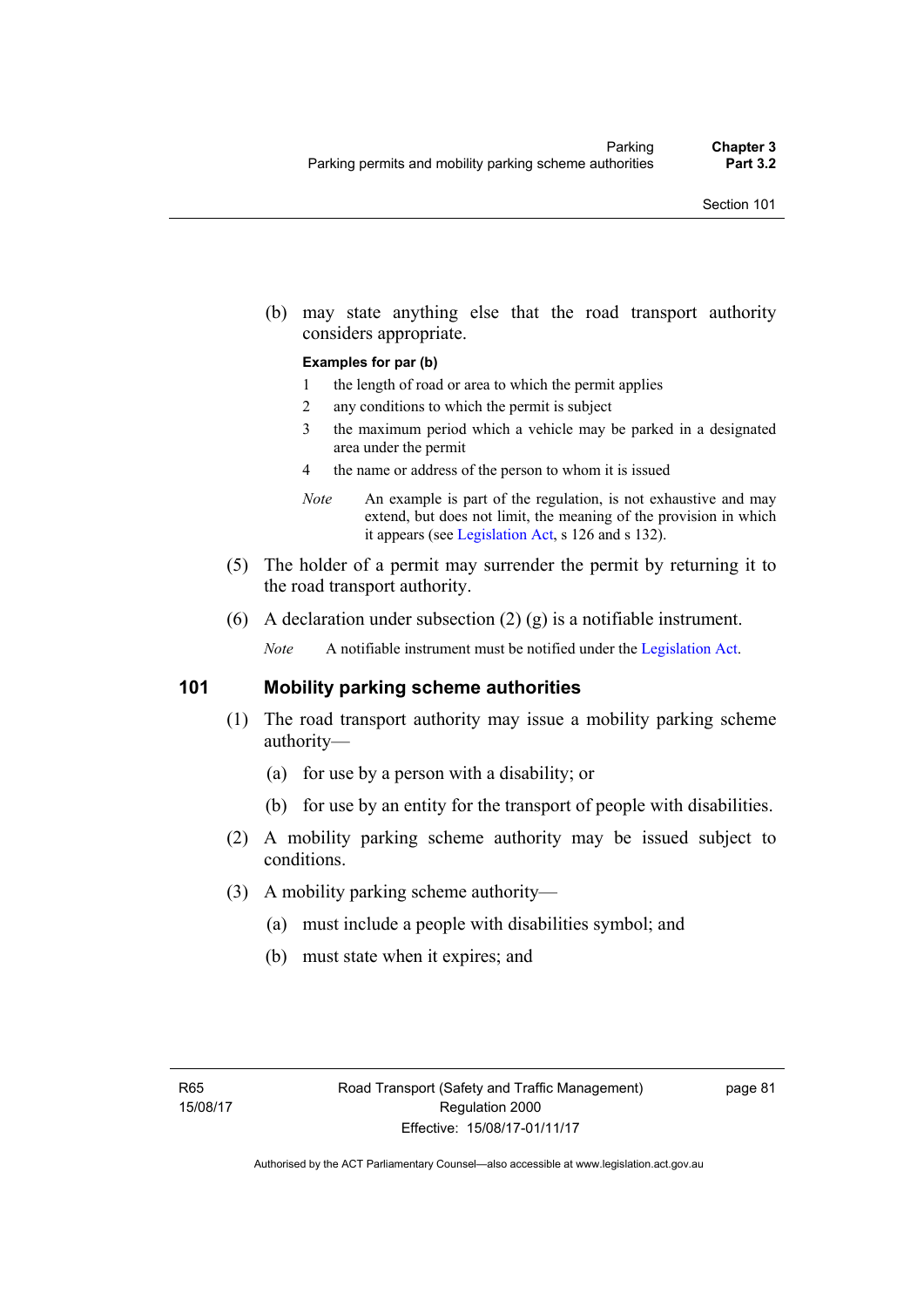- (c) may state anything else that the road transport authority considers appropriate.
- *Note 1 People with disabilities symbol* is defined in the [ARR](http://www.legislation.act.gov.au//ni/db_37271/default.asp), dict.
- *Note 2* For parking by mobility parking scheme authority holders, see s 15 and [ARR,](http://www.legislation.act.gov.au//ni/db_37271/default.asp) r 206.

#### **101A Parking permits and mobility parking scheme authorities—cancellation**

- (1) This section applies if the road transport authority proposes to cancel (the *proposed action*) a parking permit or mobility parking scheme authority.
- (2) The road transport authority must give the person to whom the parking permit or mobility parking scheme authority was issued a written notice stating—
	- (a) the proposed action; and
	- (b) an explanation for the proposed action; and
	- (c) that the person may, within 14 days after the day the person receives the notice, give a written response to the authority about the notice.
- (3) In deciding whether to take the proposed action, the road transport authority must consider any response given to the authority in accordance with the notice.
- (4) The road transport authority must give the person written notice of the authority's decision.
- (5) If the road transport authority decides to take the proposed action, the authority's decision takes effect the day after the day when notice of the decision is given to the person or, if the notice states a later date of effect, that date.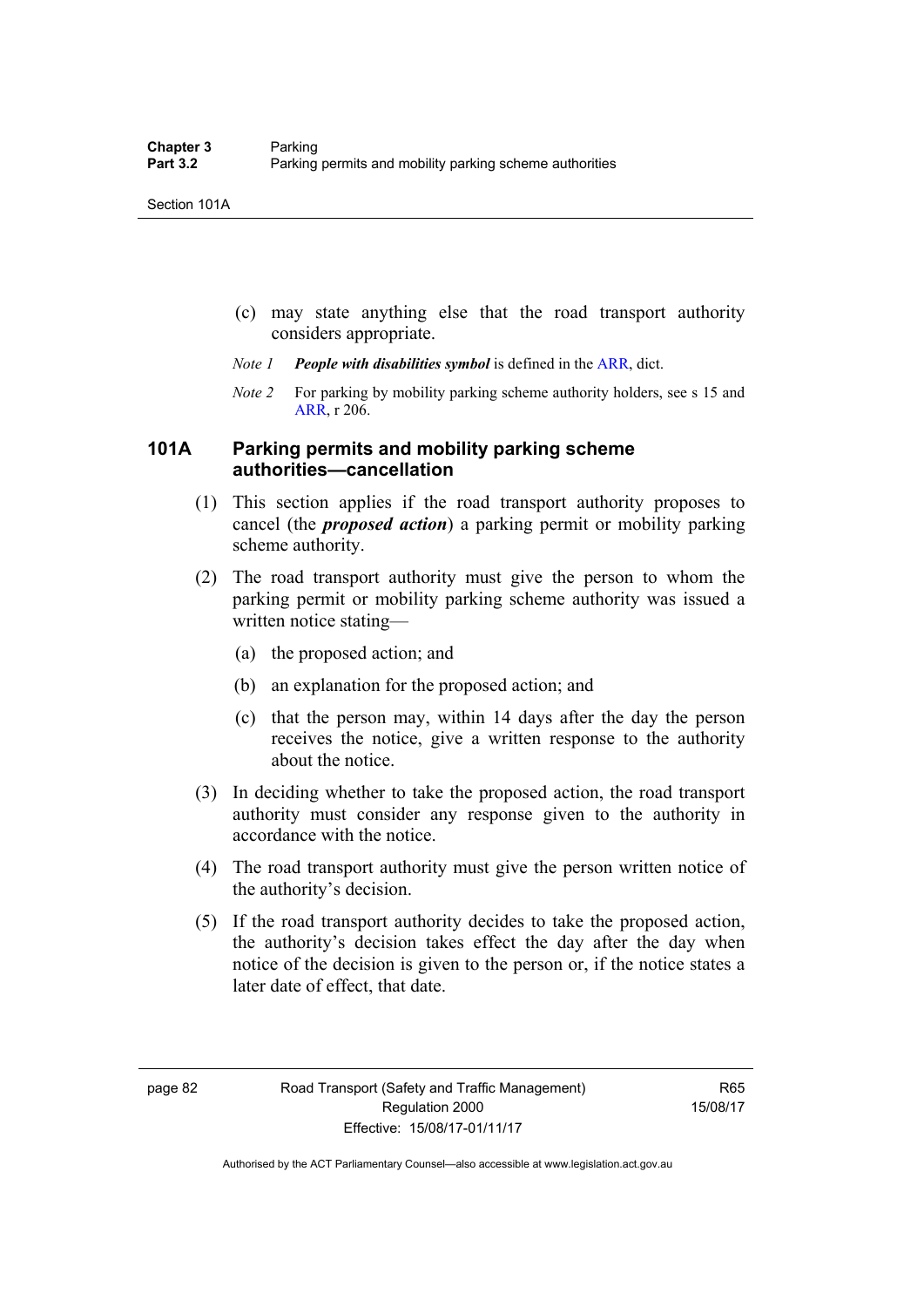# **101B Parking permits and mobility parking scheme authorities—return when cancelled**

If a parking permit or mobility parking scheme authority is cancelled under section 101A, the person to whom the parking permit or mobility parking scheme authority was issued must return the permit or authority to the road transport authority as soon as practicable but no later than 21 days after the date of effect of the cancellation of the permit or authority.

Maximum penalty: 20 penalty units.

R65 15/08/17 Road Transport (Safety and Traffic Management) Regulation 2000 Effective: 15/08/17-01/11/17

page 83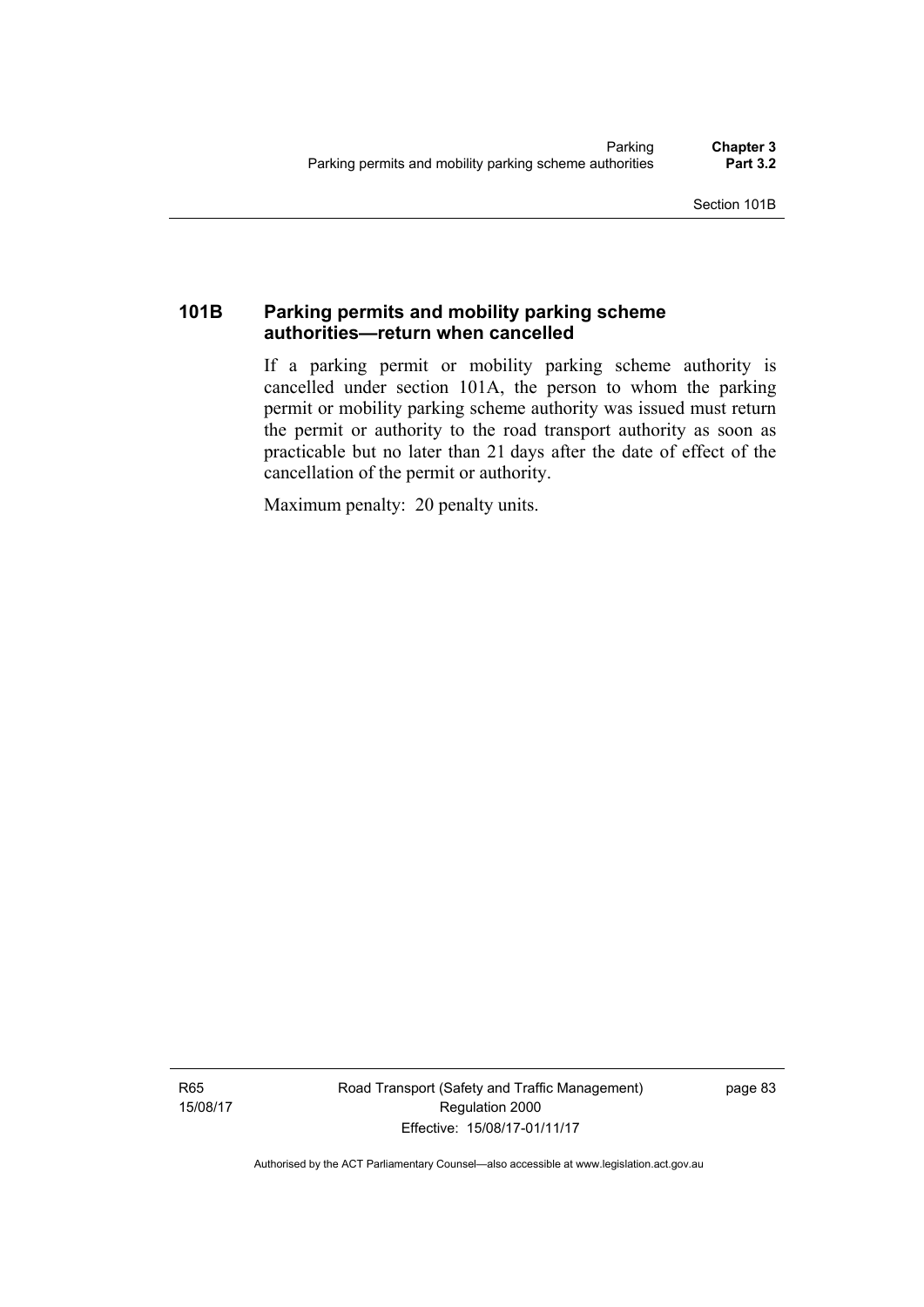**Chapter 3** Parking<br> **Part 3.3** Parking Parking—other provisions

# **Part 3.3 Parking—other provisions**

#### **101C Marking tyres by parking inspectors**

A police officer or authorised person may mark the tyres on a vehicle using crayon, chalk or a similar substance as far as is reasonably necessary for the purpose of enforcing a provision of an Act relating to the regulation or prohibition of the parking of vehicles.

page 84 Road Transport (Safety and Traffic Management) Regulation 2000 Effective: 15/08/17-01/11/17

R65 15/08/17

*Note* A reference to an Act includes a reference to the statutory instruments made or in force under the Act, including a regulation (see [Legislation](http://www.legislation.act.gov.au/a/2001-14)  [Act](http://www.legislation.act.gov.au/a/2001-14), s 104).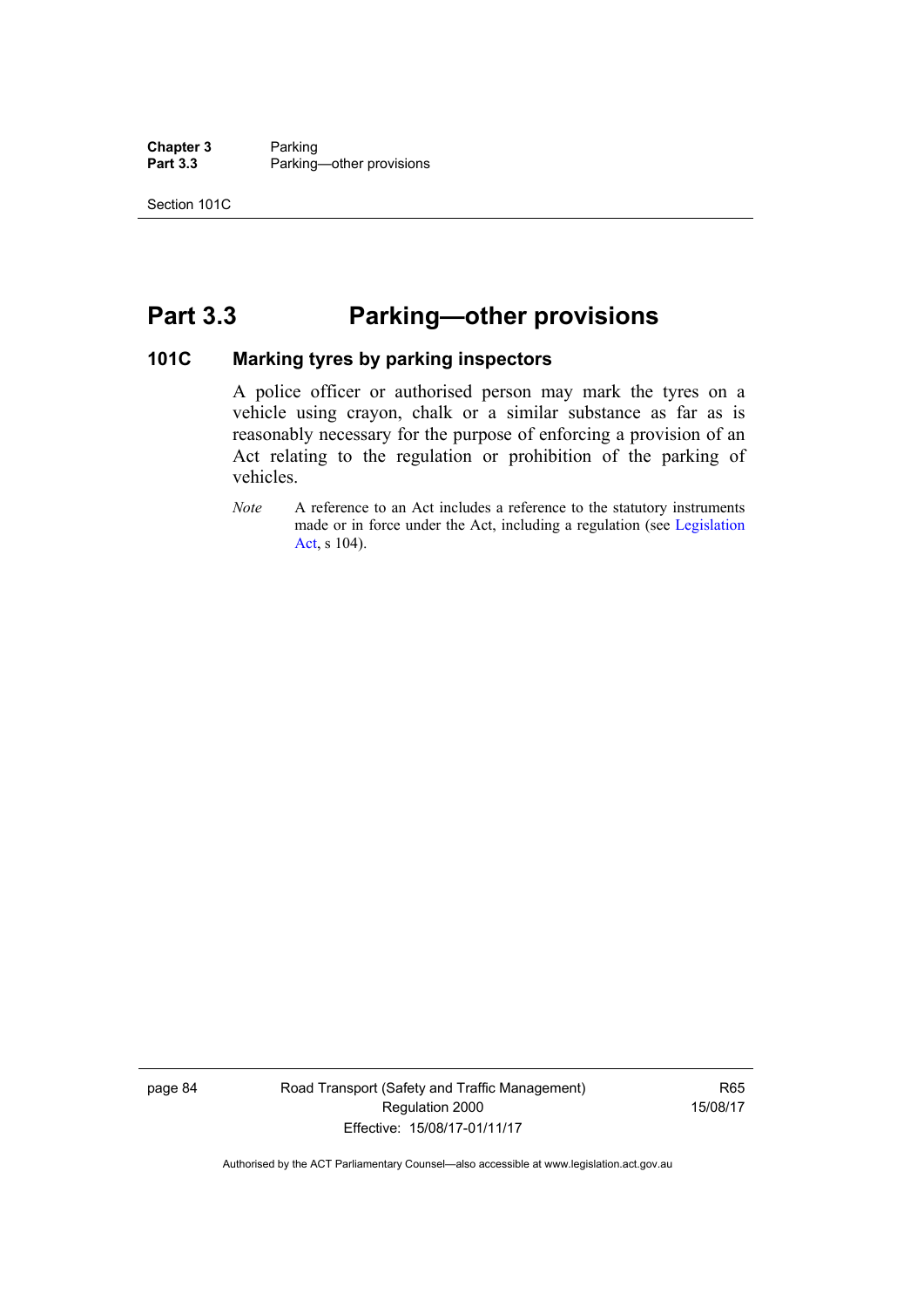# **Chapter 4 Traffic offence detection devices**

#### **102 Definitions—ch 4**

In this chapter:

*approved police speedometer* means a speedometer approved under section 103A (Approval of police vehicle speedometers).

*digital camera detection device* means a camera detection device known as—

- (a) Gatsometer Digital Radar Camera System (DRCS) that includes, as a component, a radar speed measuring device; or
- (b) LaserCam 2000 that includes, as a component, a laser speed measuring device; or
- (c) LaserCam NT that includes, as a component, a laser speed measuring device; or
- (d) VITRONIC PoliScan SPEED M1 HP that includes, as a component, a laser speed measuring device; or
- (e) VITRONIC PoliScan FM1 that includes, as a component, a laser speed measuring device.

*fixed camera detection device* means a camera detection device known as—

- (a) Centaur 2000 that includes, as a component, a piezo strip speed measuring device; or
- (b) Gatsometer Digital Radar Camera System (DRCS) that includes, as a component, a radar speed measuring device; or
- (c) Gatsometer Traffic Camera Digital (GTC-D) that includes, as a component, a loop detector speed measuring device; or

R65 15/08/17 page 85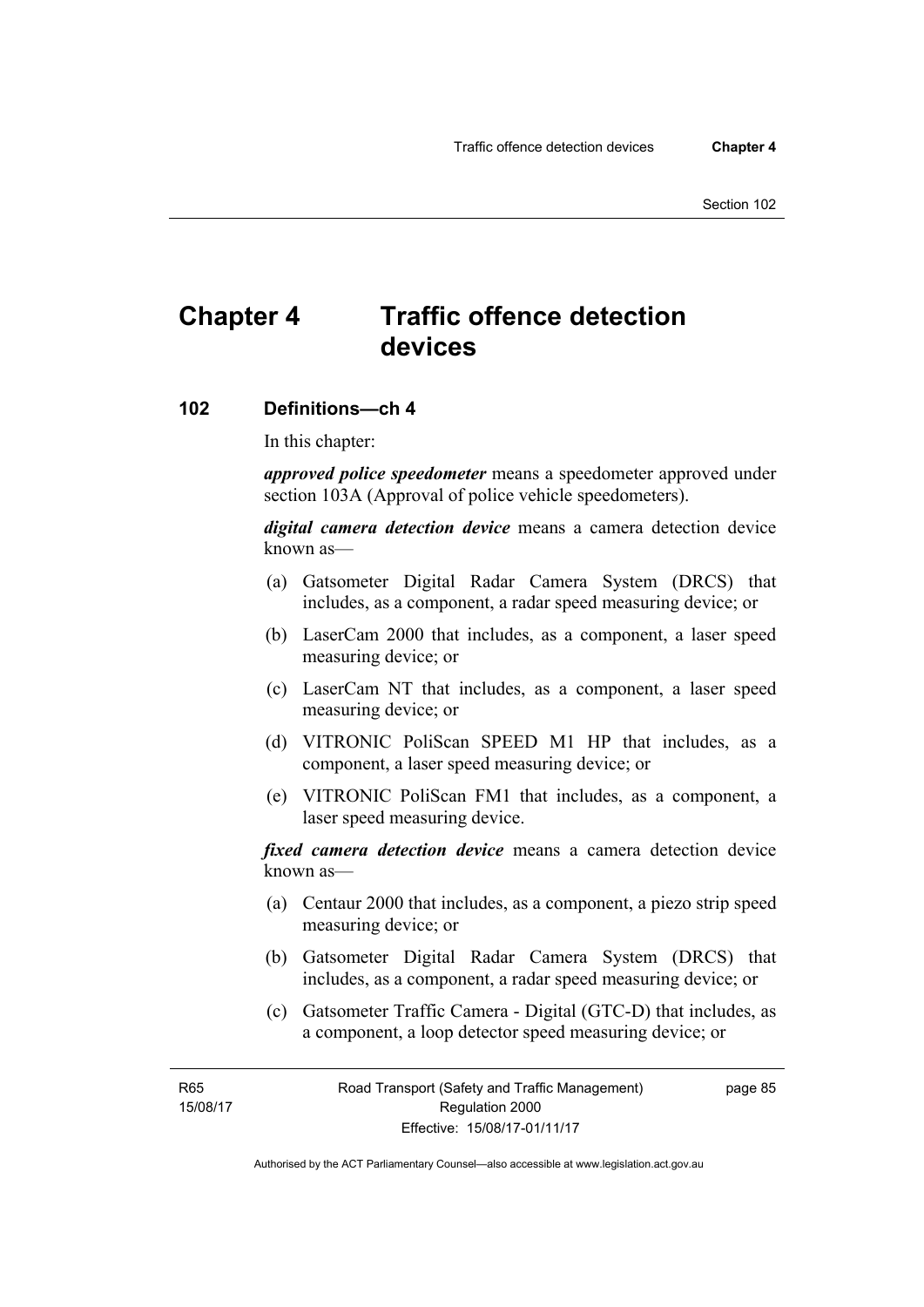- (d) Gatsometer Traffic Camera (GTC-GS11) that includes, as a component, a loop detector speed measuring device; or
- (e) Gatsometer Traffic Camera (T-series) (GT20) that includes, as a component, a radar speed measuring device or a loop detector speed measuring device; or
- (f) Gatsometer Multi Camera System (MCS) that includes, as a component, a loop detector speed measuring device.

*laser speed measuring device* means a speed measuring device known as—

- (a) Laser Technology Inc. LTI 20-20 Marksman (or Laser Technology Inc. LTI 20/20 Marksman); or
- (b) Laser Technology Inc. LTI 20-20 UltraLyte (or Laser Technology Inc. LTI 20/20 UltraLyte); or
- (c) Laser Technology Inc. LTI 20-20 UltraLyte LR (or Laser Technology Inc. LTI 20/20 UltraLyte LR); or
- (d) Laser Technology Inc. LTI 20-20 UltraLyte Compact (or Laser Technology Inc. LTI 20/20 UltraLyte Compact); or
- (e) Laser Technology Inc. LTI 20-20 SE (or Laser Technology Inc LTI 20/20 SE); or
- (f) Laser Technology Inc. LTI 20-20 TruSpeed (or Laser Technology Inc. LTI 20/20 TruSpeed); or
- (g) VITRONIC PoliScan SPEED M1 HP; or
- (h) VITRONIC PoliScan FM1.

*loop detector speed measuring device* means a speed measuring device known as the Gatsometer Loop Detector (GLD4-2S).

*piezo strip speed measuring device* means a speed measuring device known as Truvelo M4 MPC.

page 86 Road Transport (Safety and Traffic Management) Regulation 2000 Effective: 15/08/17-01/11/17

R65 15/08/17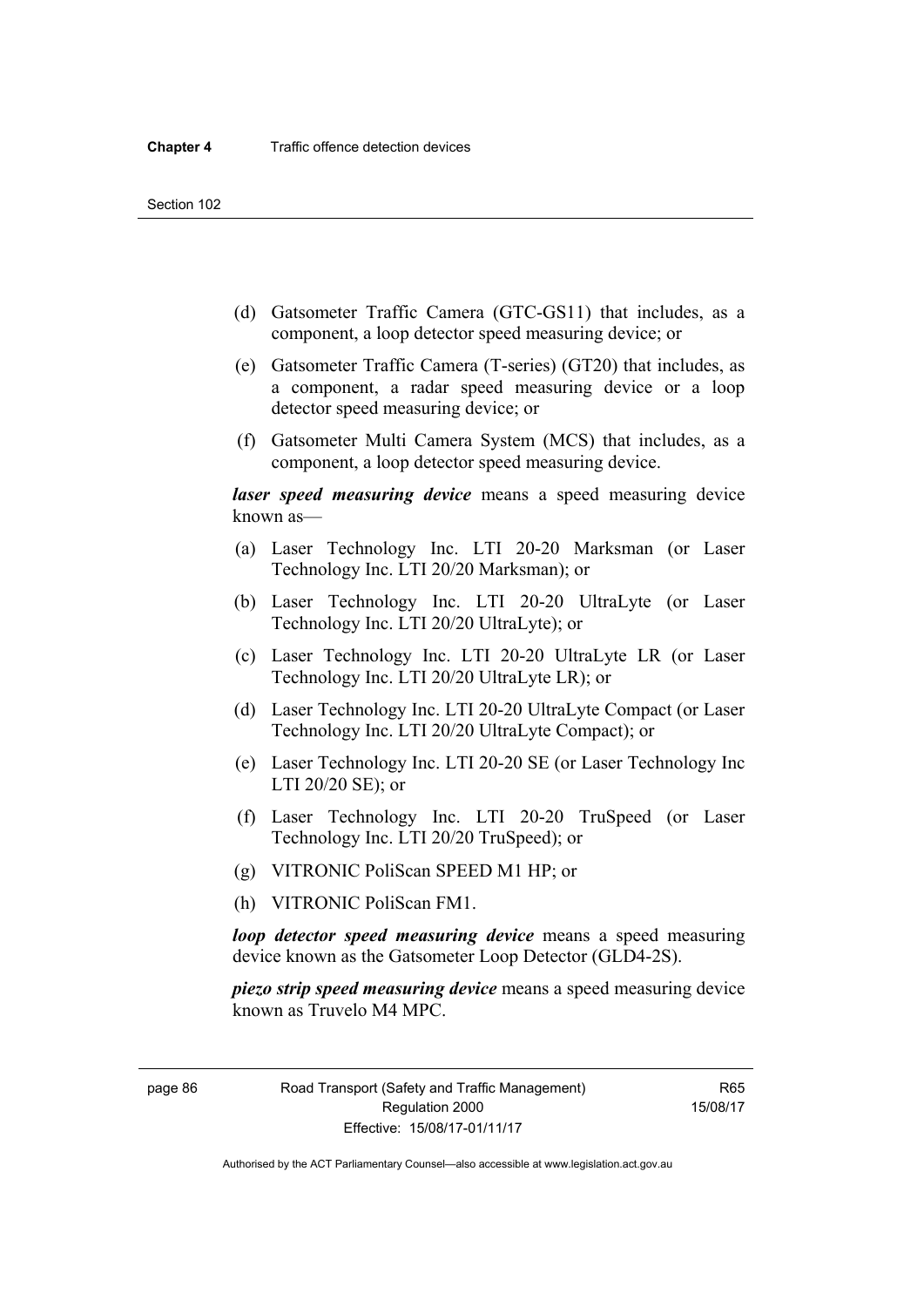*radar speed measuring device* means a speed measuring device known as—

- (a) Applied Concepts Inc. Stalker Dual; or
- (b) Gatsometer RT3 tracking radar; or
- (c) Gatsometer RT4 tracking radar; or
- (d) Gatsometer Radar 24; or
- (e) Kustom Signals, Inc. Silver Eagle; or
- (f) Kustom Signals, Inc. Silver Eagle II; or
- (g) Kustom Signals, Inc. Raptor RP-1.

*security checksum*, for an electronic file, means the number (whether numerals or numerals and letters) produced by the application of an algorithm to the contents of an electronic file or a copy of the file.

#### *testing authority* means—

- (a) a department of electrical or electronic engineering at a university in Australia; or
- (b) the National Measurement Institute under the *[National](http://www.comlaw.gov.au/Series/C2004A07405)  [Measurement Act 1960](http://www.comlaw.gov.au/Series/C2004A07405)* (Cwlth); or
- (c) an entity that is accredited by the National Association of Testing Authorities to test traffic offence detection devices; or
- (d) Technical Services, Australian Federal Police, Canberra; or
- (e) for an approved police speedometer—an entity approved in writing by the chief police officer to test approved police speedometers.
- *Note* An entity includes an individual, see the [Legislation Act,](http://www.legislation.act.gov.au/a/2001-14) dict, pt 1, def of *entity*.

page 87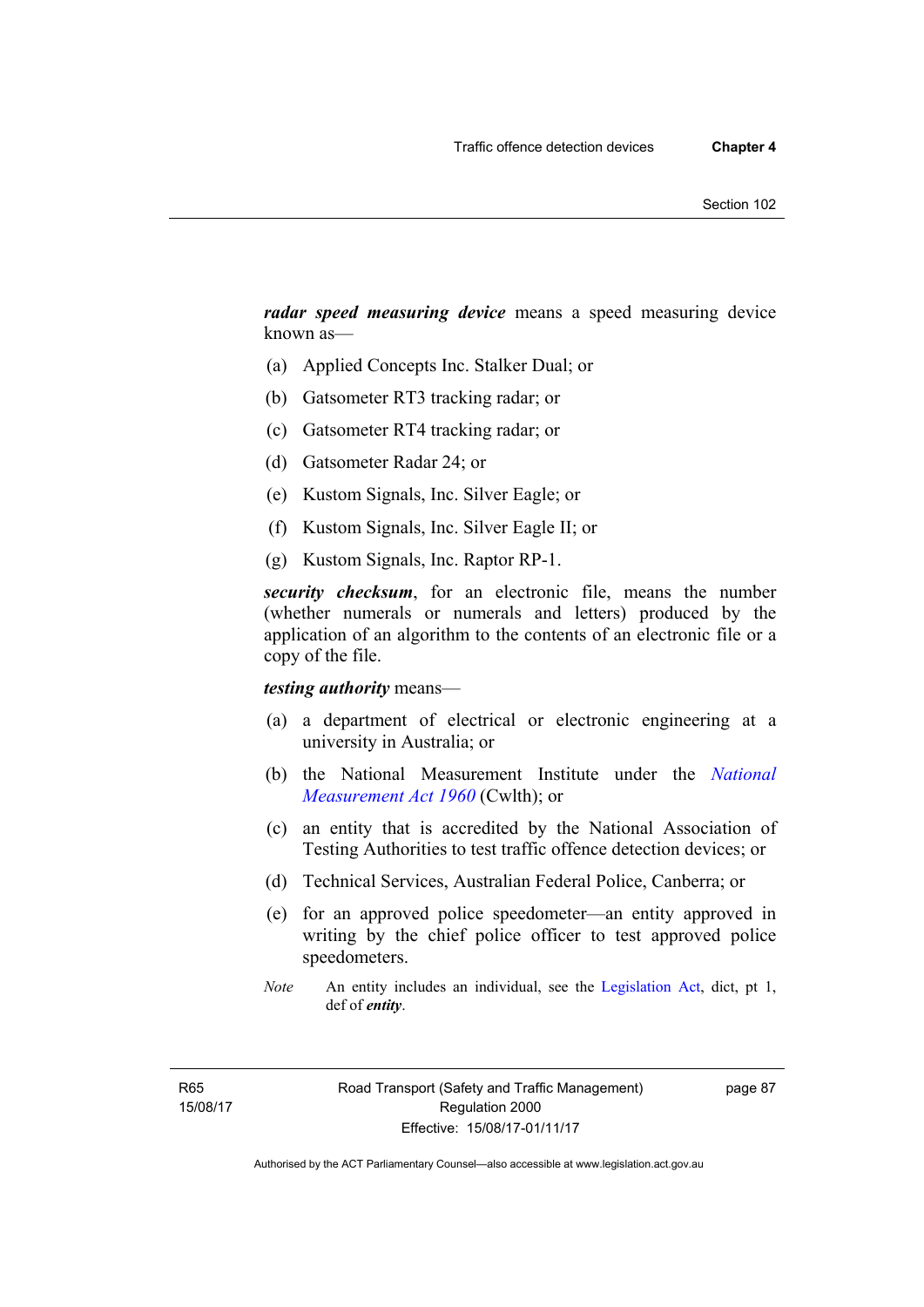#### **103 Approved traffic offence detection devices**

- (1) For the [Act](http://www.legislation.act.gov.au/a/1999-80/default.asp), dictionary, definition of *approved camera detection device*, each digital camera detection device and fixed camera detection device is approved.
- (2) For the [Act,](http://www.legislation.act.gov.au/a/1999-80/default.asp) dictionary, definition of *approved speed measuring device*, each laser speed measuring device, loop detector speed measuring device, piezo strip speed measuring device, radar speed measuring device and approved police speedometer is approved.
- (3) For the [Act](http://www.legislation.act.gov.au/a/1999-80/default.asp), dictionary, definition of *approved average speed detection system*, the P482 dual-camera automatic number plate recognition system manufactured by PIPS Technology Ltd, that is used with SpeedPoints matching software, is approved.

#### **103A Approval of police vehicle speedometers**

- (1) For section 102, definition of *approved police speedometer*, the chief police officer may approve a kind of speedometer that is fitted to a motor vehicle driven by a police officer for measuring the speed at which vehicles are being driven.
- (2) An approval is a notifiable instrument.

*Note* A notifiable instrument must be notified under the [Legislation Act](http://www.legislation.act.gov.au/a/2001-14).

#### **103B Average speed detection systems—Act, s 22AA, s 23B and s 24 (2)**

- (1) For the [Act](http://www.legislation.act.gov.au/a/1999-80/default.asp), section 22AA, definition of *average speed limit*, the average speed limit for the road between 2 detection points mentioned in an item in table 103B, column 2 is the speed mentioned in column 6 for the item.
- (2) For the [Act](http://www.legislation.act.gov.au/a/1999-80/default.asp), section 22AA, definition of *detection point*, the points mentioned in table 103B, column 2 are prescribed.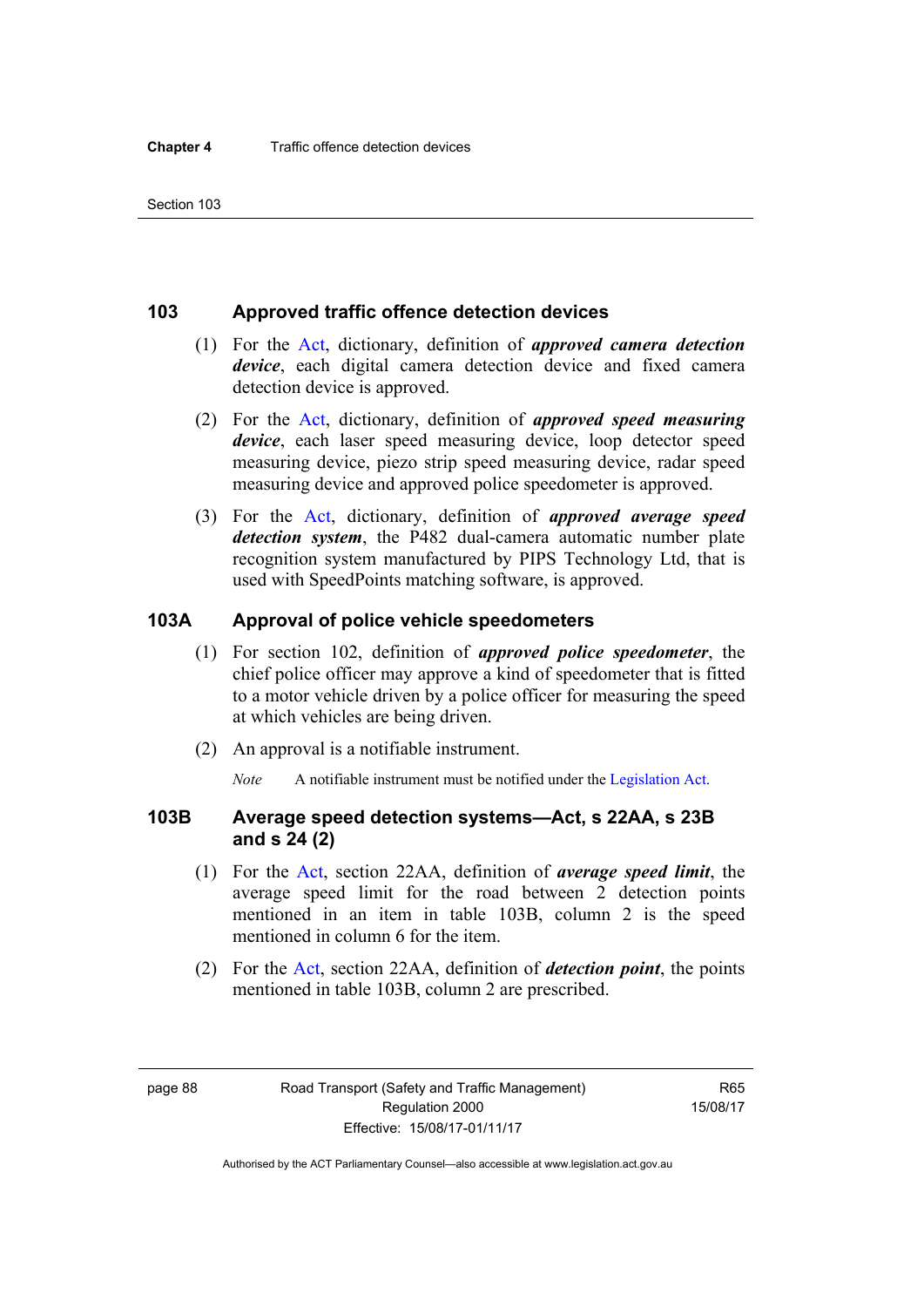- (3) For the [Act](http://www.legislation.act.gov.au/a/1999-80/default.asp), section 22AA, definition of *shortest practicable distance*, the distance mentioned in an item in table 103B, column 3 is the shortest practicable distance between the 2 detection points mentioned in column 2 for the item.
- (4) For the [Act,](http://www.legislation.act.gov.au/a/1999-80/default.asp) section 23B (a), definition of *shortest practicable route*, the route mentioned in an item in table 103B, column 4 is the route used to work out the shortest practicable distance mentioned in column 3 for the item.
- (5) For the [Act](http://www.legislation.act.gov.au/a/1999-80/default.asp), section 23B (b), the minimum time that a vehicle's driver could take to drive the vehicle on the route mentioned in an item in table 103B, column 4 is the time mentioned in column 5 for the item.
- (6) In this section:

*ACT Standard Grid Coordinates*—see the *[Surveyors](http://www.legislation.act.gov.au/di/2010-267/default.asp)  [\(Surveyor-General\) Practice Directions 2010 \(No 2\)](http://www.legislation.act.gov.au/di/2010-267/default.asp)* (DI2010-267), schedule 2.

*AHD*—see the *[Surveyors \(Surveyor-General\) Practice Directions](http://www.legislation.act.gov.au/di/2010-267/default.asp)  [2010 \(No 2\)](http://www.legislation.act.gov.au/di/2010-267/default.asp)* (DI2010-267), direction 5 (Definitions).

R65 15/08/17 Road Transport (Safety and Traffic Management) Regulation 2000 Effective: 15/08/17-01/11/17

page 89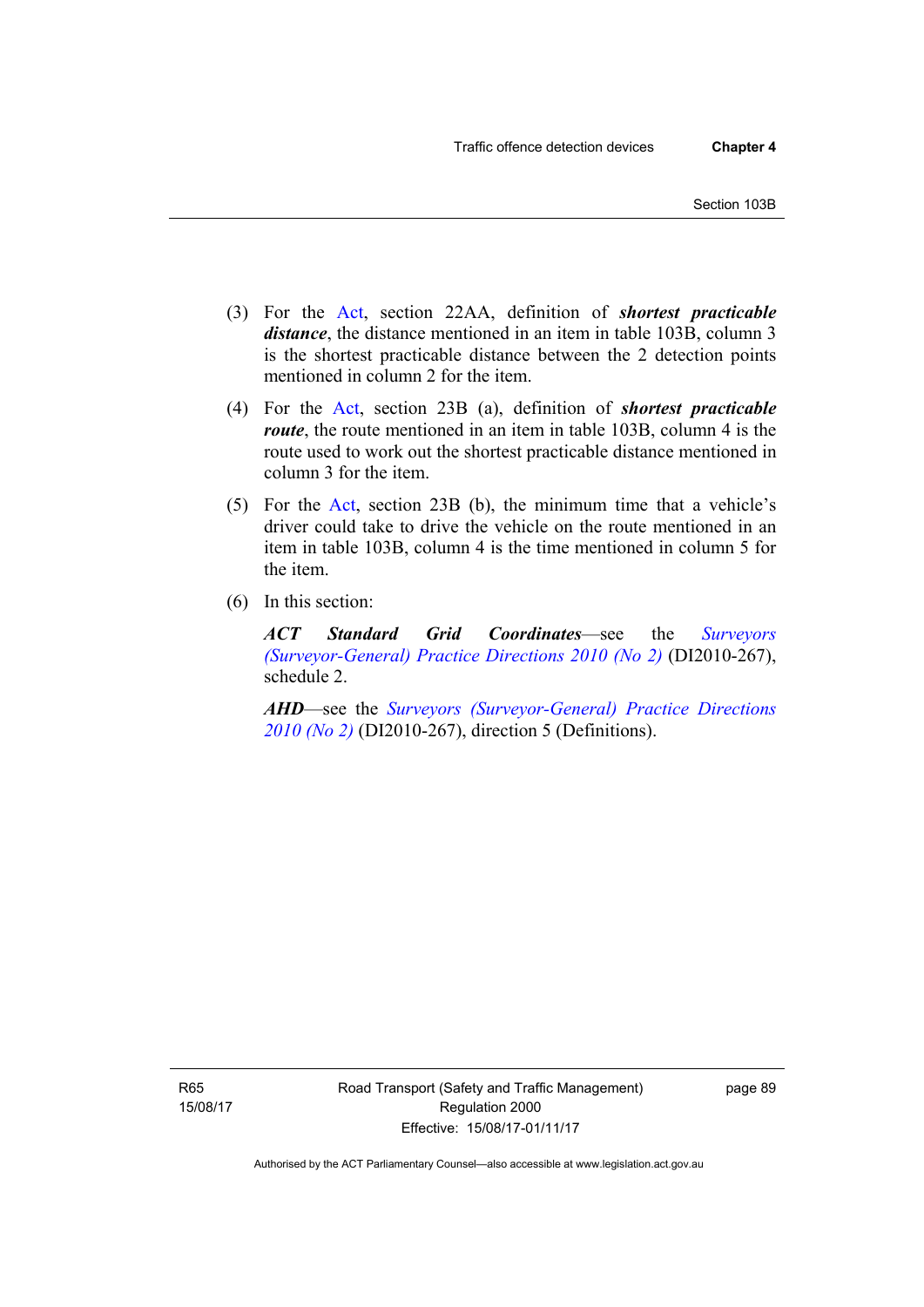#### Section 103B

#### **Table 103B**

| column 1     | column <sub>2</sub>                                                                                                                                                                                                        | column 3                            | column 4                                                                                                                                                                                                    | column 5                     | column 6                  |
|--------------|----------------------------------------------------------------------------------------------------------------------------------------------------------------------------------------------------------------------------|-------------------------------------|-------------------------------------------------------------------------------------------------------------------------------------------------------------------------------------------------------------|------------------------------|---------------------------|
| item         | detection<br>points                                                                                                                                                                                                        | shortest<br>practicable<br>distance | shortest<br>practicable<br>route                                                                                                                                                                            | minimum<br>time<br>(seconds) | average<br>speed<br>limit |
| $\mathbf{1}$ | <b>ACT</b> Standard<br>Grid<br>Coordinates<br>208876.18<br>East.<br>596541.65<br>North, AHD<br>629.88 Level<br><b>ACT</b> Standard<br>Grid<br>Coordinates<br>211361.44<br>East,<br>596864.50<br>North, AHD<br>644.45 Level | 2.7081 km<br>(westbound)            | Hindmarsh<br>Drive<br>(westbound),<br>starting west<br>of the<br>intersection of<br>Dalrymple<br>Street and<br>Mugga Lane<br>and ending<br>north-east of<br>Tyagarah<br><b>Street</b>                       | 121.8645<br>(westbound)      | 80km/h                    |
| 2            | <b>ACT</b> Standard<br>Grid<br>Coordinates<br>208912.50<br>East,<br>596591.35<br>North, AHD<br>629.42 Level<br><b>ACT</b> Standard<br>Grid<br>Coordinates<br>211418.53<br>East.<br>596883.22<br>North, AHD<br>641.25 Level | 2.7146km<br>(eastbound)             | Hindmarsh<br>Drive<br>(eastbound),<br>starting<br>north-east of<br><b>Palmer Street</b><br>near Tyagarah<br>Street and<br>ending west of<br>the<br>intersection of<br>Dalrymple<br>Street and<br>Mugga Lane | 122.157<br>(eastbound)       | 80km/h                    |

page 90 Road Transport (Safety and Traffic Management) Regulation 2000 Effective: 15/08/17-01/11/17

R65 15/08/17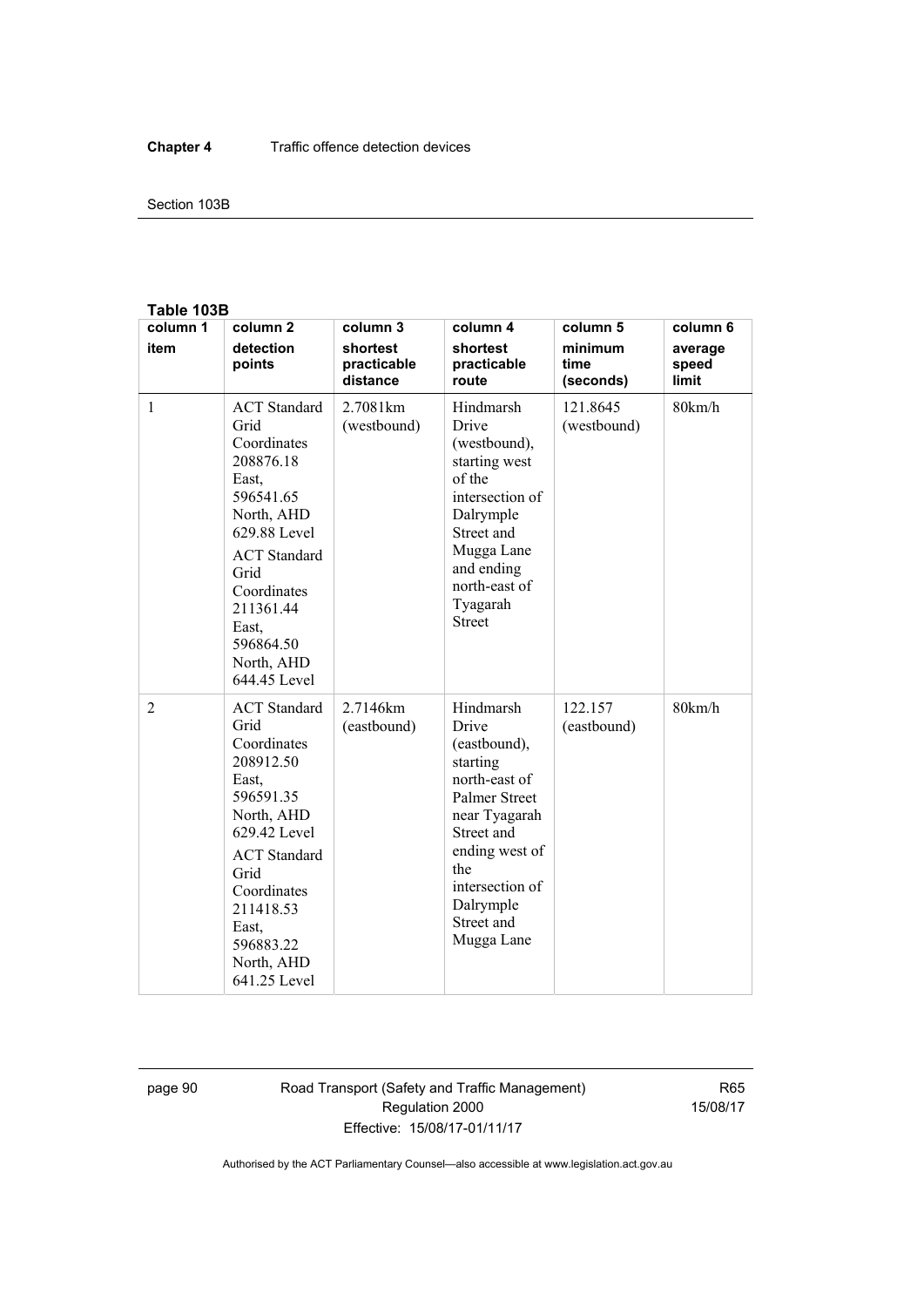| column 1<br>item | column <sub>2</sub><br>detection<br>points                                                                                                                                                                                 | column 3<br>shortest<br>practicable<br>distance | column 4<br>shortest<br>practicable<br>route                                                                                                                                                                                                            | column 5<br>minimum<br>time<br>(seconds) | column 6<br>average<br>speed<br>limit |
|------------------|----------------------------------------------------------------------------------------------------------------------------------------------------------------------------------------------------------------------------|-------------------------------------------------|---------------------------------------------------------------------------------------------------------------------------------------------------------------------------------------------------------------------------------------------------------|------------------------------------------|---------------------------------------|
| $\overline{3}$   | <b>ACT</b> Standard<br>Grid<br>Coordinates<br>207503.18<br>East,<br>593617.84<br>North, AHD<br>629.92 Level<br><b>ACT</b> Standard<br>Grid<br>Coordinates<br>205843.16<br>East,<br>591218.80<br>North, AHD<br>581.95 Level | 3.3226km<br>(southbound)                        | <b>Athllon Drive</b><br>(southbound),<br>starting south<br>of the<br>intersection of<br><b>Beasley Street</b><br>and Athllon<br>Drive and<br>ending<br>north-east of<br>the<br>intersection of<br>Drakeford<br>Drive and<br><b>Athllon Drive</b>        | 149.517<br>(southbound)                  | 80km/h                                |
| $\overline{4}$   | <b>ACT</b> Standard<br>Grid<br>Coordinates<br>205879.90<br>East,<br>591244.94<br>North, AHD<br>582.25 Level<br><b>ACT</b> Standard<br>Grid<br>Coordinates<br>207485.15<br>East.<br>593666.74<br>North, AHD<br>629.42 Level | 3.3022km<br>(northbound)                        | <b>Athllon Drive</b><br>(northbound),<br>starting<br>north-east of<br>the<br>intersection of<br><b>Drakeford</b><br>Drive and<br><b>Athllon Drive</b><br>and ending<br>south of the<br>intersection of<br><b>Beasley Street</b><br>and Athllon<br>Drive | 148.599<br>(northbound)                  | 80km/h                                |

R65 15/08/17 Road Transport (Safety and Traffic Management) Regulation 2000 Effective: 15/08/17-01/11/17

page 91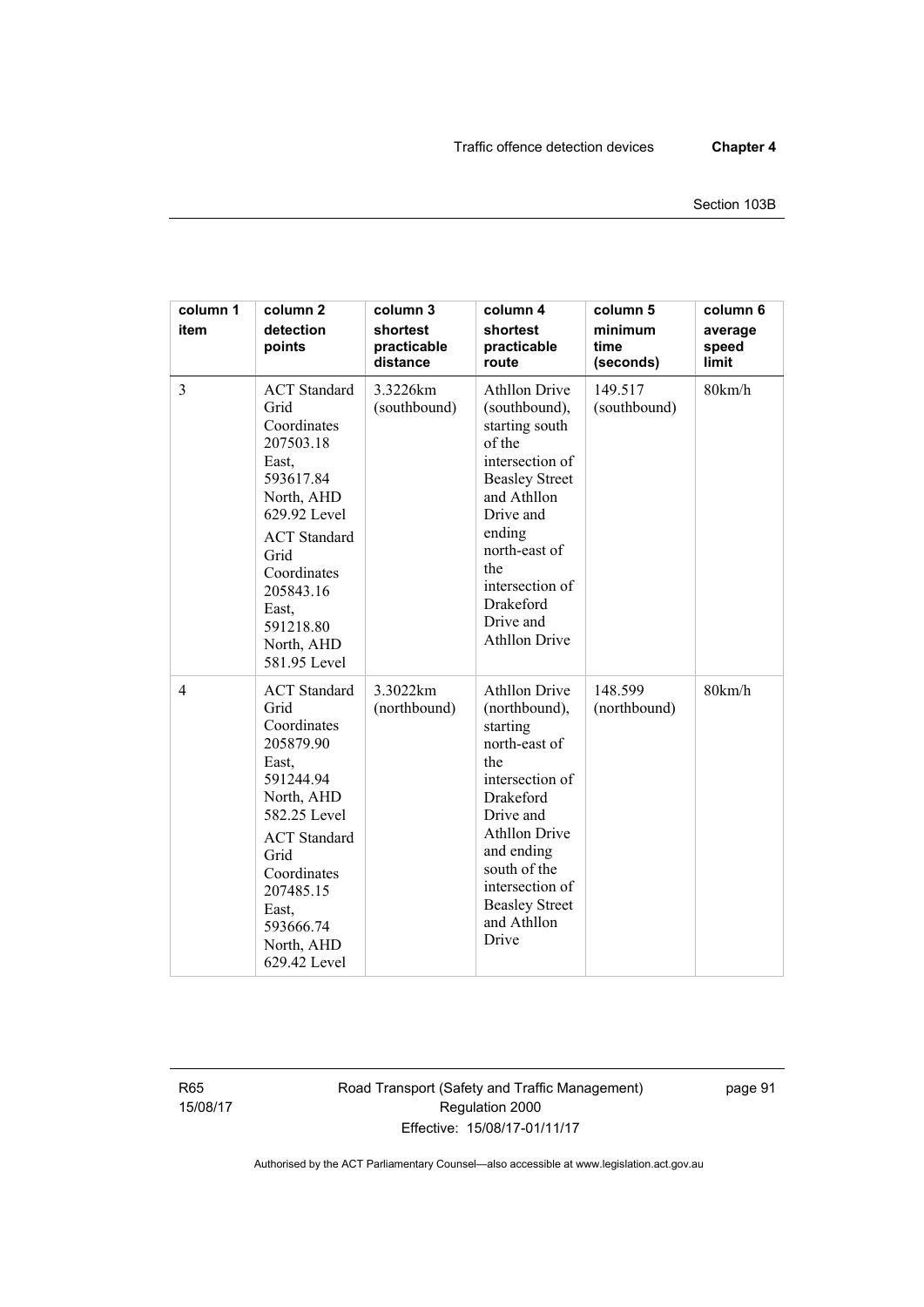## **104 Major testing of laser speed measuring devices**

- (1) The following devices must be tested in accordance with this section at least once every 12 months:
	- (a) a laser speed measuring device;
	- (b) the laser speed measuring device component of a digital camera detection device.
- (2) The test must be carried out—
	- (a) by a person approved under section 106 (Approved people testing and sealing); and
	- (b) in accordance with Australian Standard AS 4691.1-2003, as in force on the commencement of this paragraph.
		- *Note 1* The text of an applied, adopted or incorporated law or instrument, whether applied as in force from time to time or at a particular time, is taken to be a notifiable instrument if the operation of the [Legislation Act,](http://www.legislation.act.gov.au/a/2001-14) s 47 (5) or (6) is not disapplied (see s 47 (7)).
		- *Note 2* A notifiable instrument must be notified under the [Legislation](http://www.legislation.act.gov.au/a/2001-14)  [Act](http://www.legislation.act.gov.au/a/2001-14).
- (3) The [Legislation Act,](http://www.legislation.act.gov.au/a/2001-14) section 47 (5) does not apply in relation to subsection (2) (b).
- (4) The test must show whether the device—
	- (a) is operating in accordance with the manufacturer's specifications; and
	- (b) is accurate within a tolerance of 2km/h.
- (5) For this section, it is sufficient for the laser speed measuring device component of a digital camera detection device to be tested separately from the other components of the device, and it is not necessary for the other components to be tested.

R65 15/08/17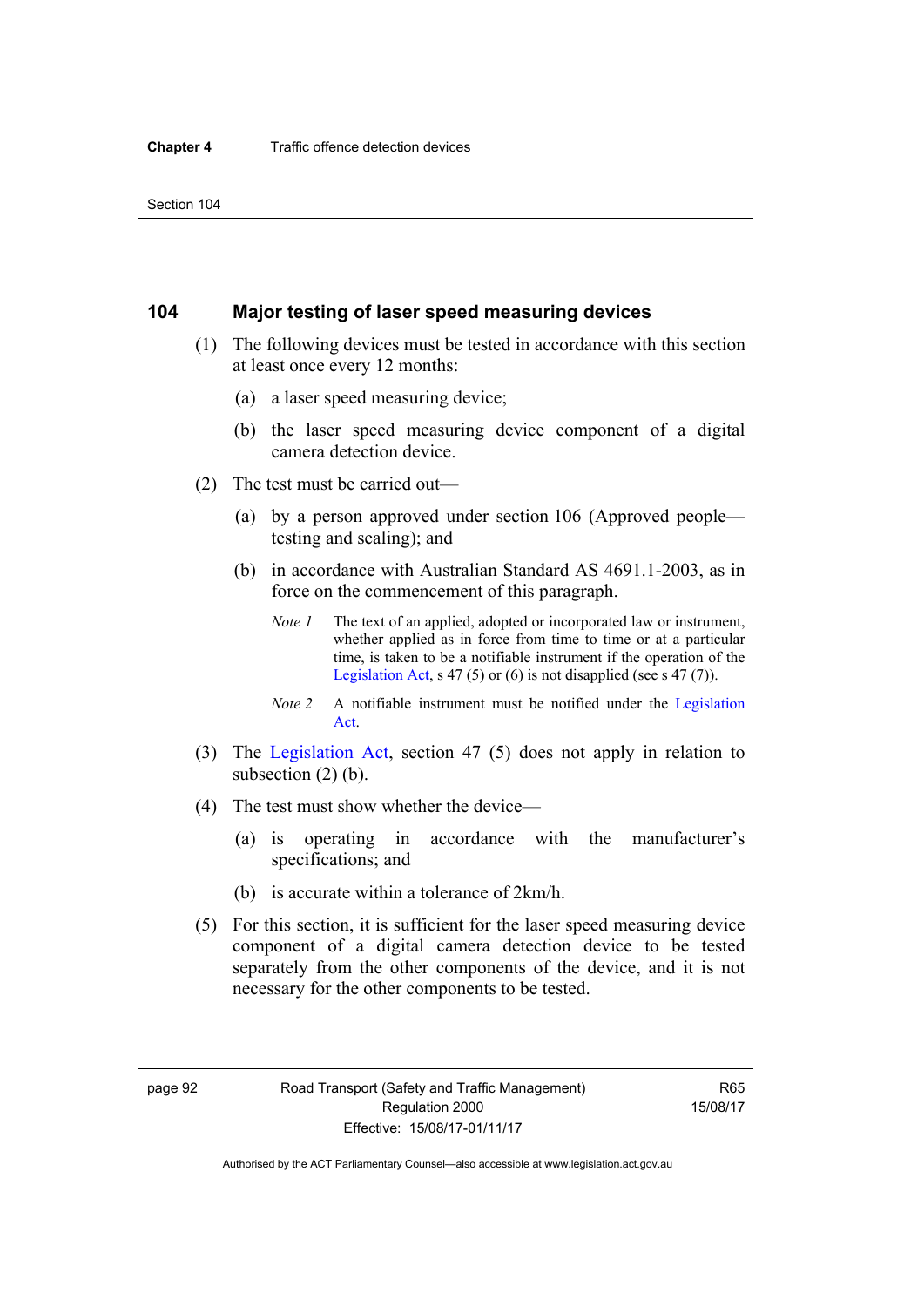## **104A Major testing of other traffic offence detection devices**

- (1) The following devices must be tested in accordance with this section:
	- (a) a radar speed measuring device that is not a component of a fixed camera detection device or a digital camera detection device;
	- (b) a radar speed measuring device component of a fixed camera detection device or a digital camera detection device;
	- (c) an approved police speedometer;
	- (d) the loop detector speed measuring device component of a fixed camera detection device;
	- (e) the piezo strip speed measuring device component of a fixed camera detection device;
	- (f) an approved average speed detection system.
- (2) The devices mentioned in subsection (1) must be tested at least once every 12 months.
- (3) The test must be carried out by a person approved under section 106 (Approved people—testing and sealing).
- (4) The test of a radar speed measuring device that is not a component of a fixed camera detection device, or a digital camera detection device, must show whether the device is operating in accordance with Australian Standard AS 2898.1-2, as in force on the commencement of this subsection.
	- *Note 1* AS 2898.1-2 may be purchased at [www.standards.org.au](http://www.standards.org.au/Pages/default.aspx)*.*
	- *Note 2* The text of an applied, adopted or incorporated law or instrument, whether applied as in force from time to time or at a particular time, is taken to be a notifiable instrument if the operation of the [Legislation](http://www.legislation.act.gov.au/a/2001-14)  [Act,](http://www.legislation.act.gov.au/a/2001-14) s 47 (5) or (6) is not disapplied (see s 47 (7)).
	- *Note 3* A notifiable instrument must be notified under the [Legislation Act](http://www.legislation.act.gov.au/a/2001-14).

R65 15/08/17 page 93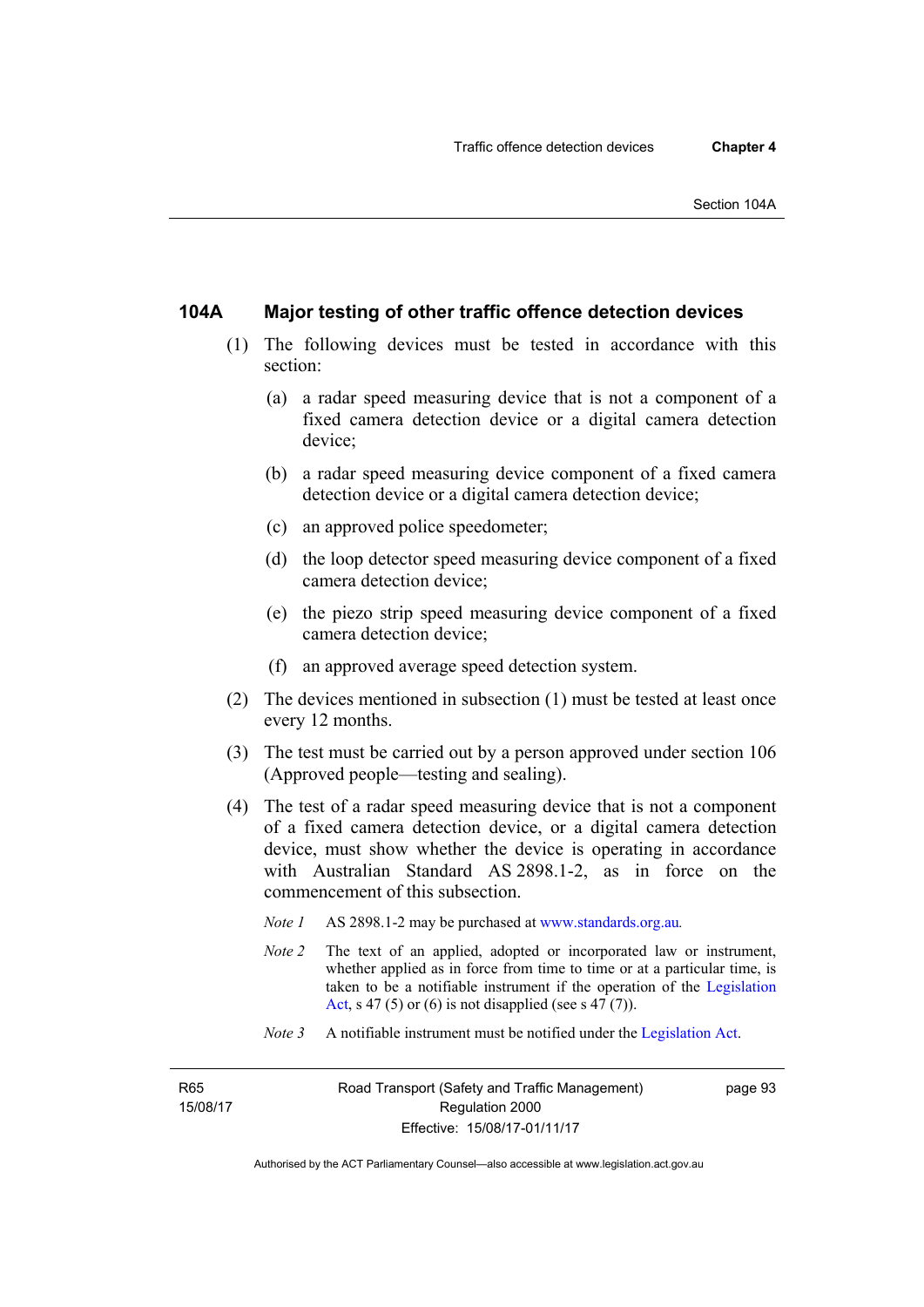- (5) The [Legislation Act,](http://www.legislation.act.gov.au/a/2001-14) section 47 (5) does not apply in relation to AS 2898.1-2 under subsection (4).
- (6) The test of the radar speed measuring device component of a fixed camera detection device, or a digital camera detection device, must show whether the device—
	- (a) is operating in accordance with the manufacturer's specifications; and
	- (b) for speeds of 100km/h and under—is accurate within a tolerance of 2km/h; and
	- (c) for speeds over 100km/h—is accurate within a tolerance of 2%.
- (7) The test of an approved police speedometer must show whether the device is accurate within a tolerance of 2km/h.
- (8) The test of the loop detector speed measuring device component of a fixed camera detection device must show whether the speed measuring device—
	- (a) for speeds of 100km/h and under—is accurate within a tolerance of 2km/h; and
	- (b) for speeds over 100km/h—is accurate within a tolerance of 2%.
- (9) The test of the piezo strip speed measuring device component of a fixed camera detection device must show whether the speed measuring device—
	- (a) is operating in accordance with the manufacturer's specifications; and
	- (b) is accurate within a tolerance of 2km/h.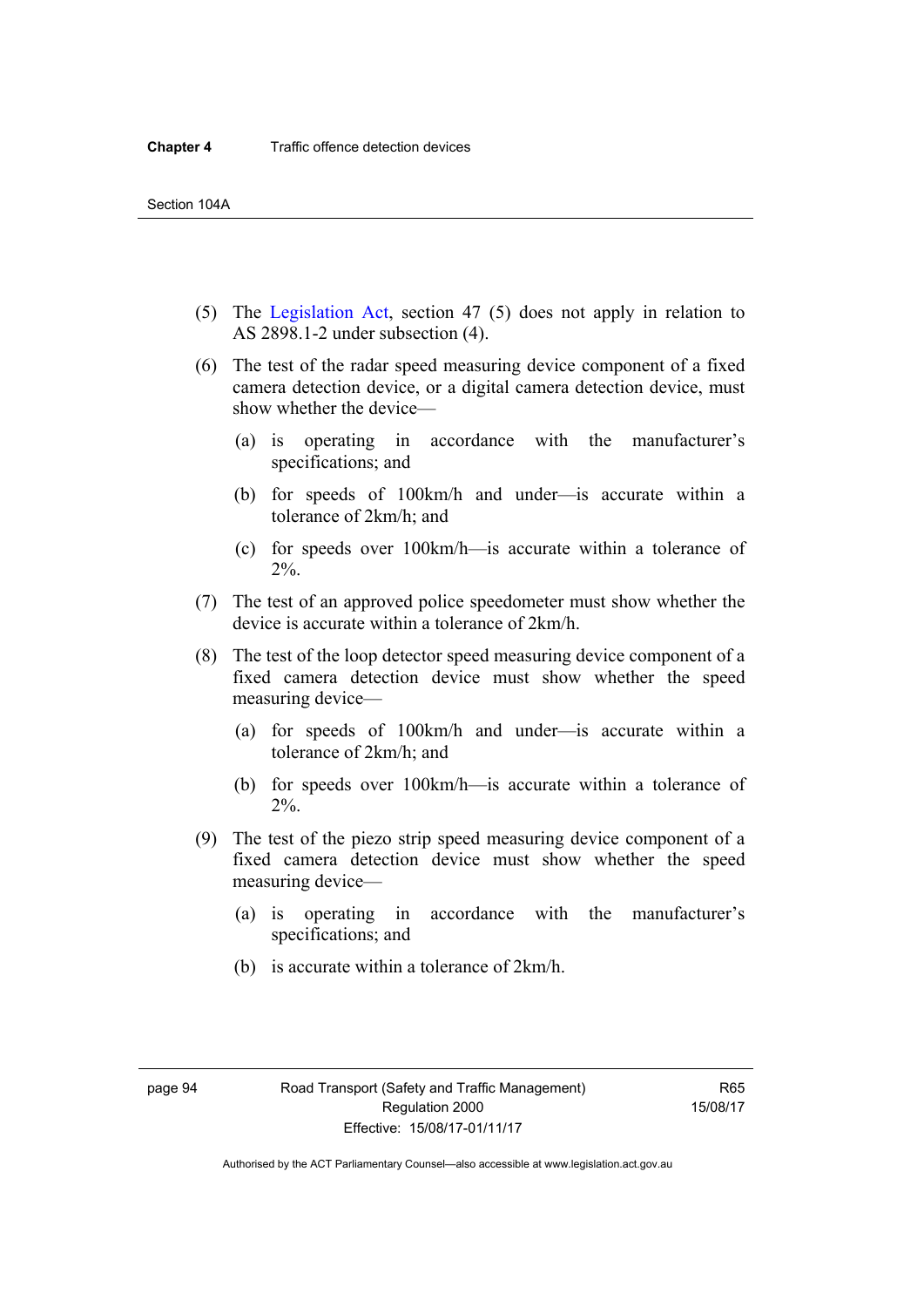- (10) The test of an approved average speed detection system that takes images of vehicles at 2 detection points must show whether the device—
	- (a) is operating in accordance with the manufacturer's specifications; and
	- (b) for the measurement of the time that elapses between vehicles passing the first and second detection points—is accurate within a tolerance of 2%.

## **104B Certification and sealing of traffic offence detection devices**

- (1) This section applies if a test of a traffic offence detection device under section 104 or section 104A establishes—
	- (a) a matter mentioned in section 104A (4) or (7) in relation to the device; or
	- (b) the matters mentioned in section 104 (4) or section 104A (9) in relation to the device.
- (2) The person who carried out the test must—
	- (a) sign a certificate to that effect; and
	- (b) if a seal on the device has been damaged or removed—seal the device.

## **105 Use of certain digital camera detection devices**

(1) This section applies to the operation of a digital camera detection device that is located in a vehicle that can be moved from place to place to detect traffic offences.

page 95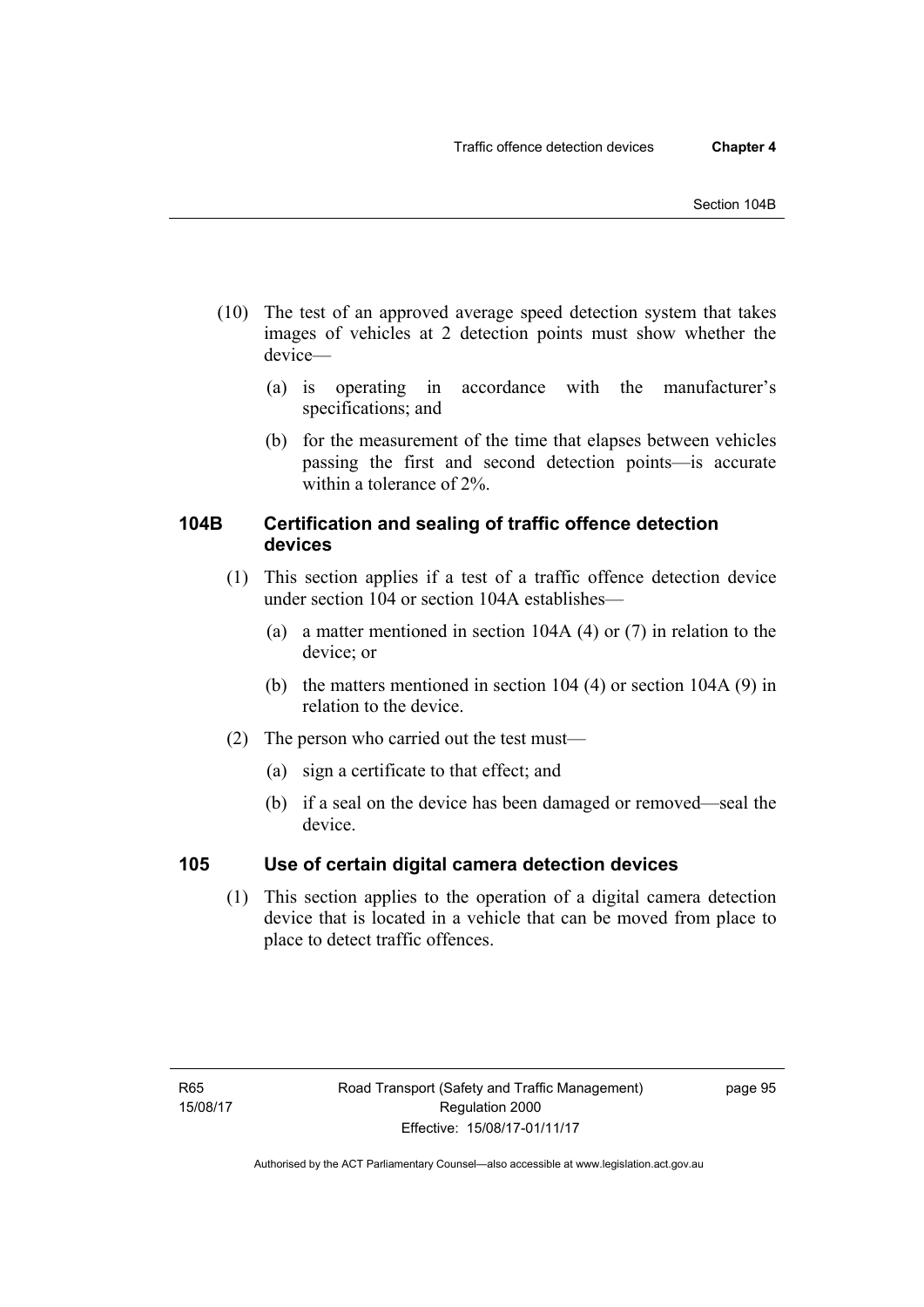- (2) The operator of a digital camera detection device that includes as a component a radar speed measuring device must ensure that the following operations are done in accordance with the manufacturer's instructions for the device:
	- (a) aligning the vehicle in which the device is located with the road;
	- (b) activating the device;
	- (c) operating the device.
- (3) The operator of a digital camera detection device that includes as a component a laser speed measuring device must ensure that the following operations are done in accordance with the manufacturer's instructions for the device:
	- (a) testing the laser speed measuring component of the device at the beginning and end of each shift of the operator by carrying out the following checks:
		- (i) an instrument confidence check;
		- (ii) a calibration verification check;
		- (iii) a scope alignment check;
	- (b) activating the device;
	- (c) operating the device.
- (4) However, subsection (3) (a) (ii) and (iii) do not apply in relation to the operation of—
	- (a) a VITRONIC PoliScan SPEED M1 HP device; or
	- (b) a VITRONIC PoliScan FM1 device.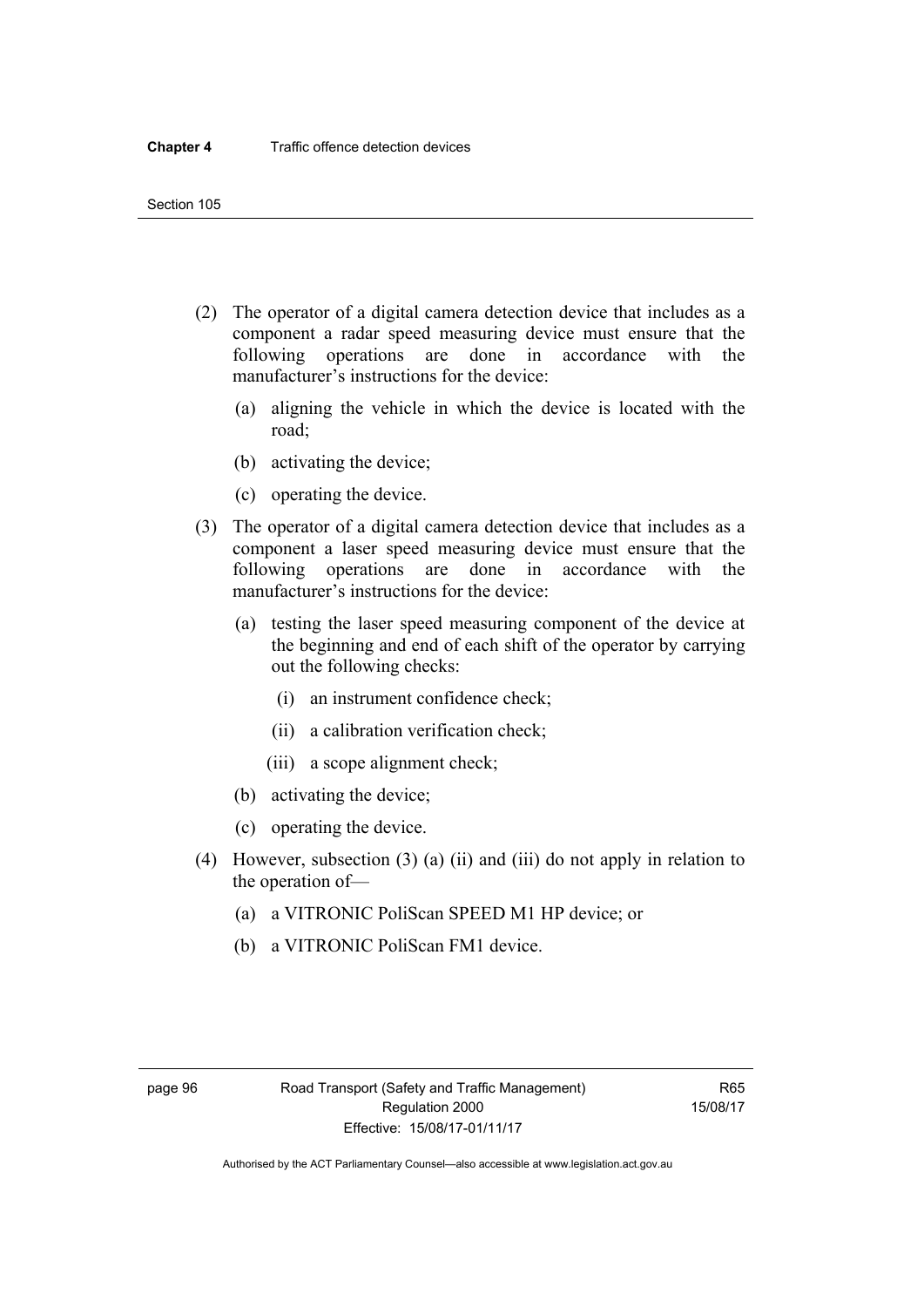- (5) To remove any doubt, if a device mentioned in subsection (3) is used at more than 1 place during a shift of the operator, the operator is not required to carry out the checks mentioned in subsection (3) (a) each time the device is activated at a different place.
- (6) If the requirements set out in this section are met, the device may operate unattended.
- (7) If a device is used by 2 or more operators, who are working together during a shift, the requirements set out in this section may be carried out by different operators.
- (8) In this section:

*operator* means a person approved to use a traffic offence detection device under section 107 (Approved people—use).

## **105A Use of certain laser speed measuring devices**

- (1) This section applies to a laser speed measuring device, other than a device mentioned in section 105 (Use of certain digital camera detection devices).
- (2) The operator of the laser speed measuring device must ensure that the following operations are done in accordance with the manufacturer's instructions for the device:
	- (a) testing the device at the beginning and end of each shift of the operator by carrying out the following checks:
		- (i) an instrument confidence check;
		- (ii) a calibration verification check;
		- (iii) a scope alignment check;
	- (b) activating the device;
	- (c) operating the device.

R65 15/08/17 page 97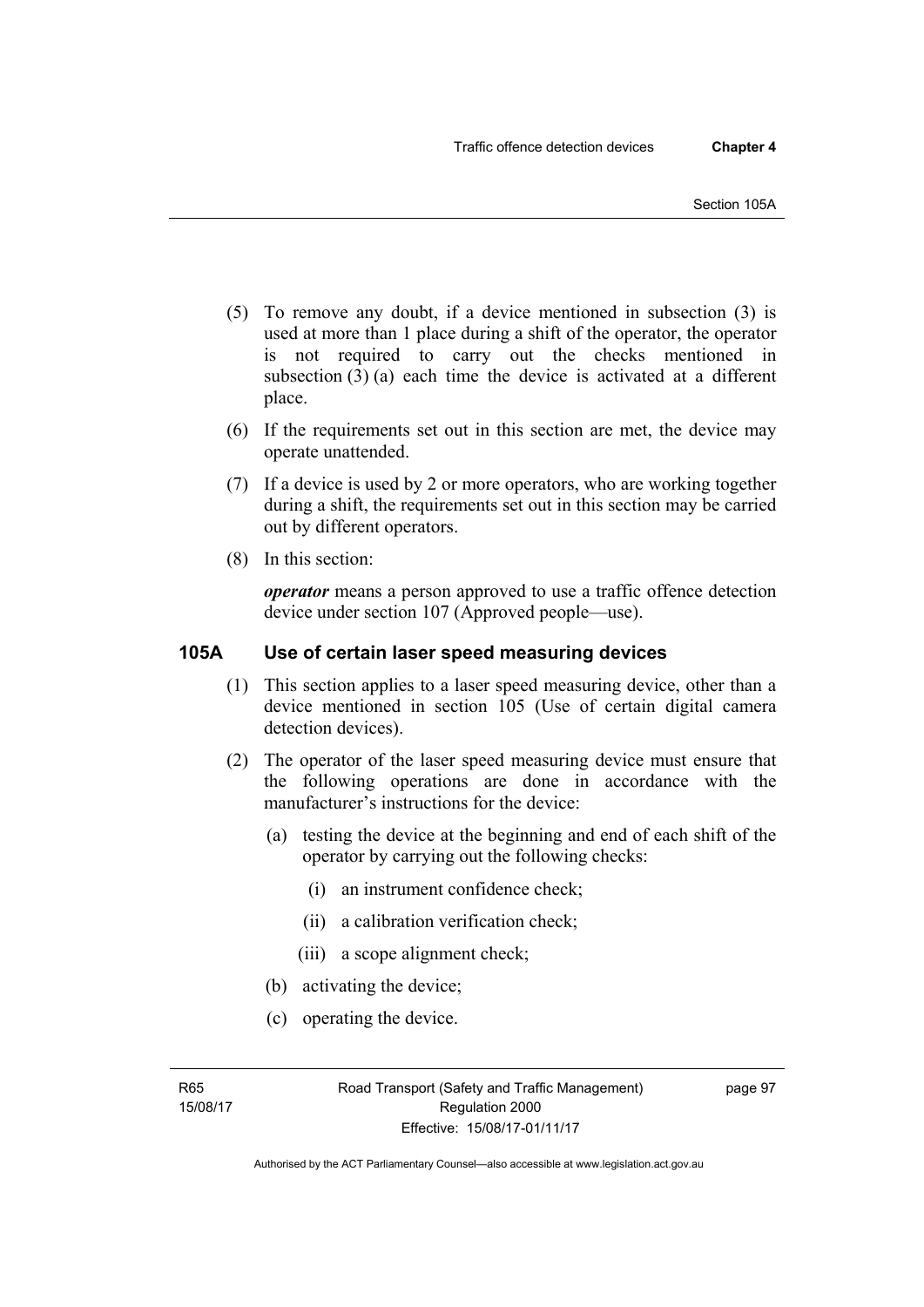- (3) To remove any doubt, if the device is used at more than 1 place during a shift of the operator, the operator is not required to carry out the checks mentioned in subsection (1) (a) each time the device is activated at a different place.
- (4) If the device is used by 2 or more operators who are working together during the shift, the tests mentioned in subsection (1) (a) and (d) may be carried out by different operators.
- (5) In this section:

*operator* means a person approved to use a traffic offence detection device under section 107 (Approved people—use).

## **105B Use of certain radar speed measuring devices**

- (1) This section applies to a radar speed measuring device, other than a device that is a component of—
	- (a) a digital camera detection device; or
	- (b) a fixed camera detection device.
- (2) The radar speed measuring device must be used by an operator in accordance with the manufacturer's instructions for the device.
- (3) The operator must test the device—
	- (a) at the beginning of each shift of the operator against an approved police speedometer; and
	- (b) at the end of each shift of the operator against the speedometer mentioned in paragraph (a); and
	- (c) if the operator's shift is longer than 9 hours—9 hours after the beginning of the shift against the speedometer mentioned in paragraph (a).
- (4) After each test, the device must be found to be accurate within a tolerance of 2 km/h.

page 98 Road Transport (Safety and Traffic Management) Regulation 2000 Effective: 15/08/17-01/11/17

R65 15/08/17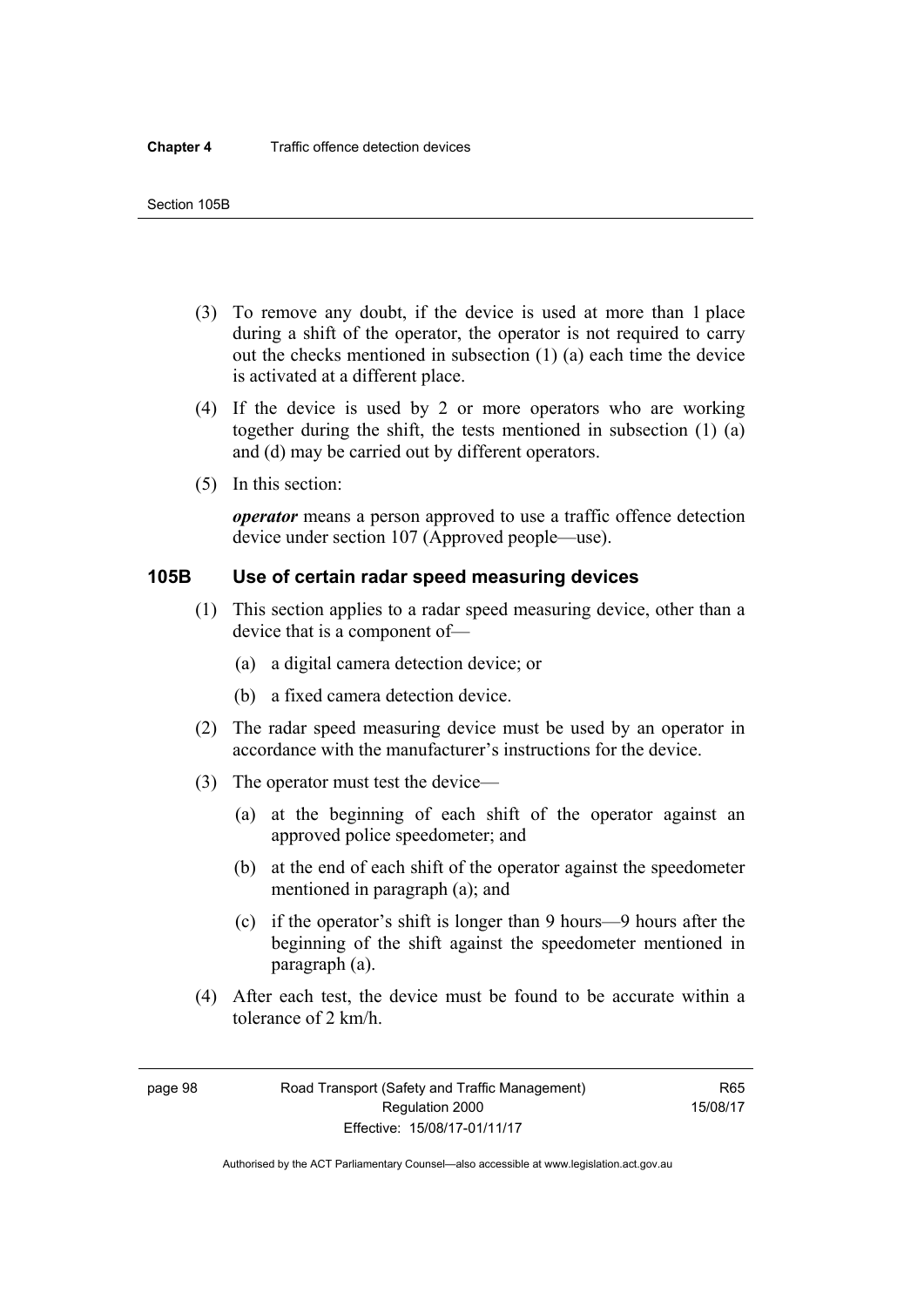- (5) To remove any doubt, if the device is used at more than 1 place during a shift of the operator, the operator is not required to carry out the checks mentioned in subsection (3) (a) each time the device is activated at a different place.
- (6) If the device is used by 2 or more operators who are working together during the shift, the tests mentioned in subsection (3) may be carried out by different operators.
- (7) In this section:

*operator* means a person approved to use a traffic offence detection device under section 107 (Approved people—use).

## **106 Approved people—testing and sealing**

Each person employed by a testing authority to test and seal traffic offence detection devices is approved to test and seal traffic offence detection devices.

## **107 Approved people—use**

- (1) Each police officer is approved to use any traffic offence detection device (other than a fixed camera detection device).
- (2) The road transport authority may approve a person who is not a police officer to use digital camera detection devices.
- (3) The road transport authority may only approve a person under subsection (2) if the authority is satisfied that the person has appropriate qualifications to operate, or experience in the operation of, digital camera detection devices.

page 99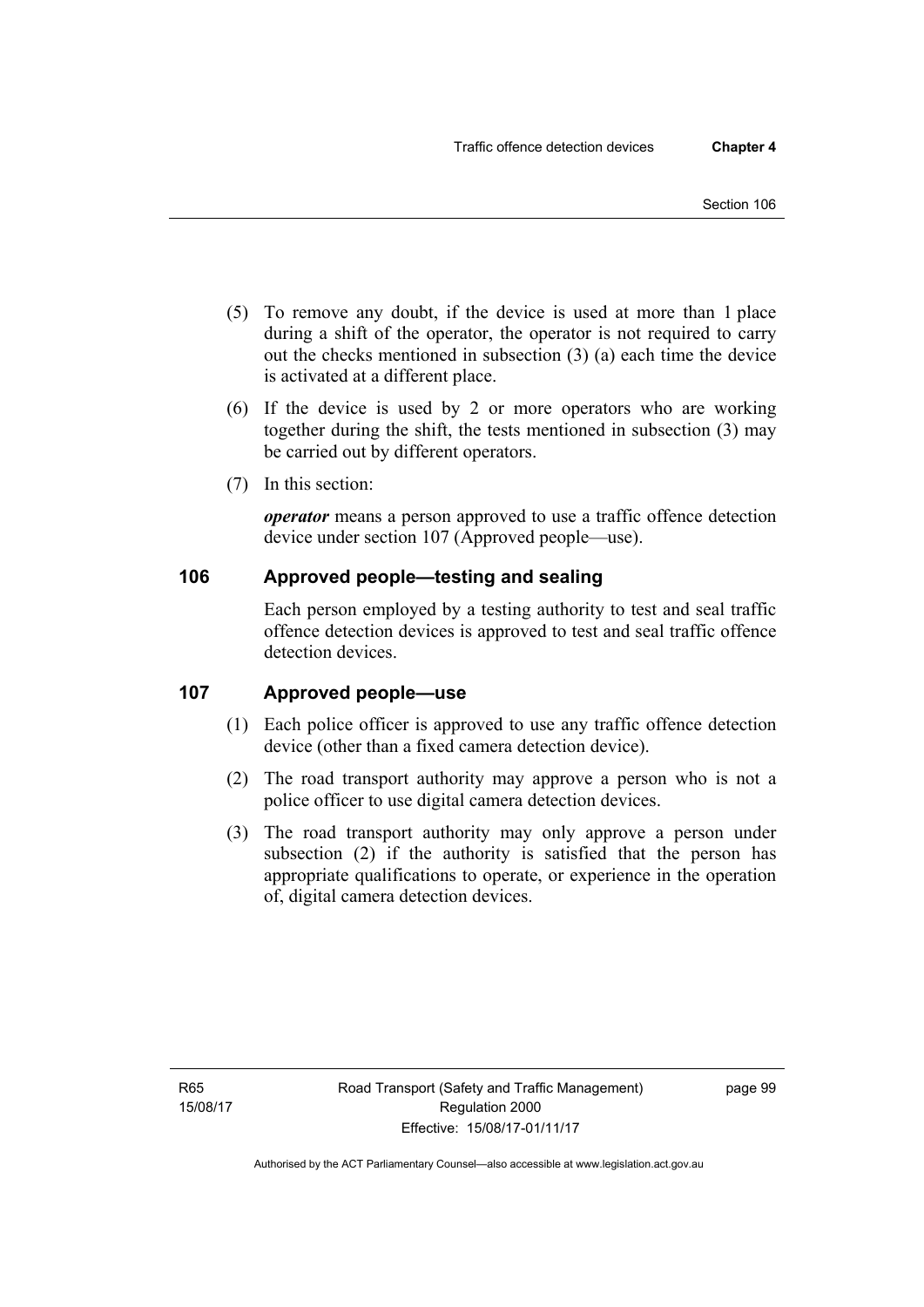## **107A Recording of camera detection device image files—Act, s 23 (2) (c) (ii)**

 (1) An electronic file created by a camera detection device must be recorded on a storage medium for electronic data (the *recording medium*).

*Note Camera detection device*—see the [Act,](http://www.legislation.act.gov.au/a/1999-80/default.asp) s 23.

- (2) The recording medium for a camera detection device may be—
	- (a) attached directly to, or located with, the device; or
	- (b) at a place other than the place where the device is located.

### **Example—par (b)**

If a motor vehicle goes through a red traffic light and an image of the vehicle is taken by a fixed camera detection device, the electronic file created by the device in relation to the offence is sent along a wire or optical fibre, or across a wireless network, to a recording device in a building in another suburb and is stored at that building on a recording medium.

- *Note* An example is part of the regulation, is not exhaustive and may extend, but does not limit, the meaning of the provision in which it appears (see [Legislation Act,](http://www.legislation.act.gov.au/a/2001-14) s 126 and s 132).
- (3) If the recording medium for a camera detection device is at a place other than the place where the device is located—
	- (a) the device must produce a security checksum for each electronic file created by the device; and
	- (b) the device must encrypt the security checksum and the file; and
	- (c) the security checksum and the encrypted file must be recorded as soon as practicable on a recording medium.
- (4) However, subsection (3) does not prevent other security measures being taken in relation to a security checksum or an electronic file before it is recorded on the recording medium.

page 100 Road Transport (Safety and Traffic Management) Regulation 2000 Effective: 15/08/17-01/11/17

R65 15/08/17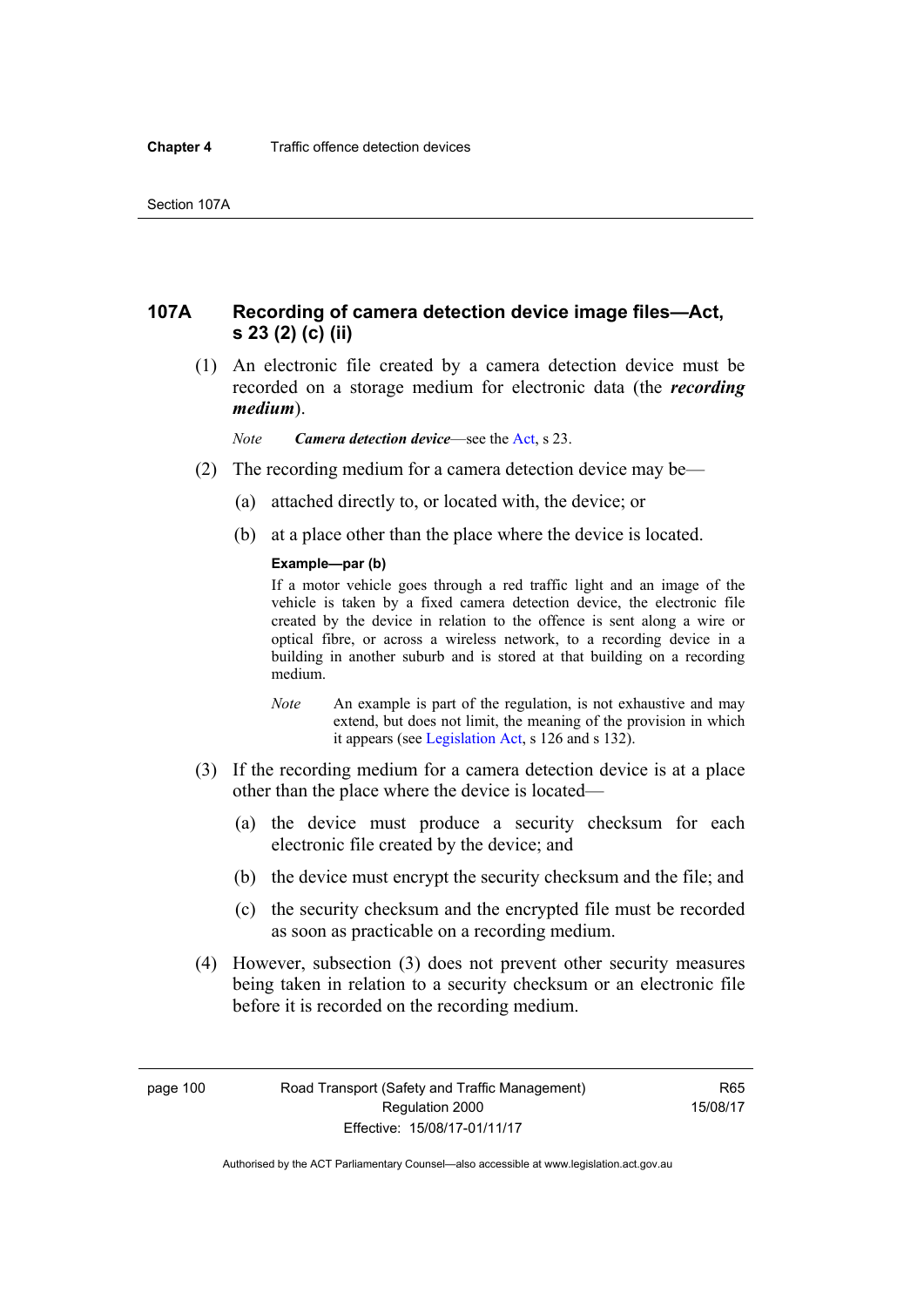## **107B Verification of camera detection device image files—Act, s 23 (2) (c) (iii)**

- (1) This section applies if an electronic file that contains an image of a vehicle taken by a camera detection device is recorded on a recording medium that is at a place other than the place where the device is located.
- (2) Before the image of the vehicle is produced from the file, the accuracy of the file must be verified by using a computer to—
	- (a) recalculate the security checksum for the file; and
	- (b) confirm that the security checksum produced by the recalculation is identical to the checksum produced by the device for the file.

## **108 Meaning of codes etc on image taken by approved camera detection device or approved average speed detection system—Act, s 24 (2) (a)**

- (1) This section defines the meaning of codes and other information indicated on an image of a vehicle taken by an approved camera detection device or approved average speed detection system.
	- *Note* Information etc that is indicated on an image includes information etc accompanying or reasonably associated with the image (see [Act,](http://www.legislation.act.gov.au/a/1999-80/default.asp) dict, def of *indicated on*).
- (2) It is not necessary that all the codes and other information mentioned in this section be indicated on an image but if they do appear they have the meaning given in this section.
- (3) The characters (whether numbers, letters or both) in the field immediately after 'Device' is the code for—
	- (a) the laser speed measuring device component of the digital camera detection device that took the image; or

page 101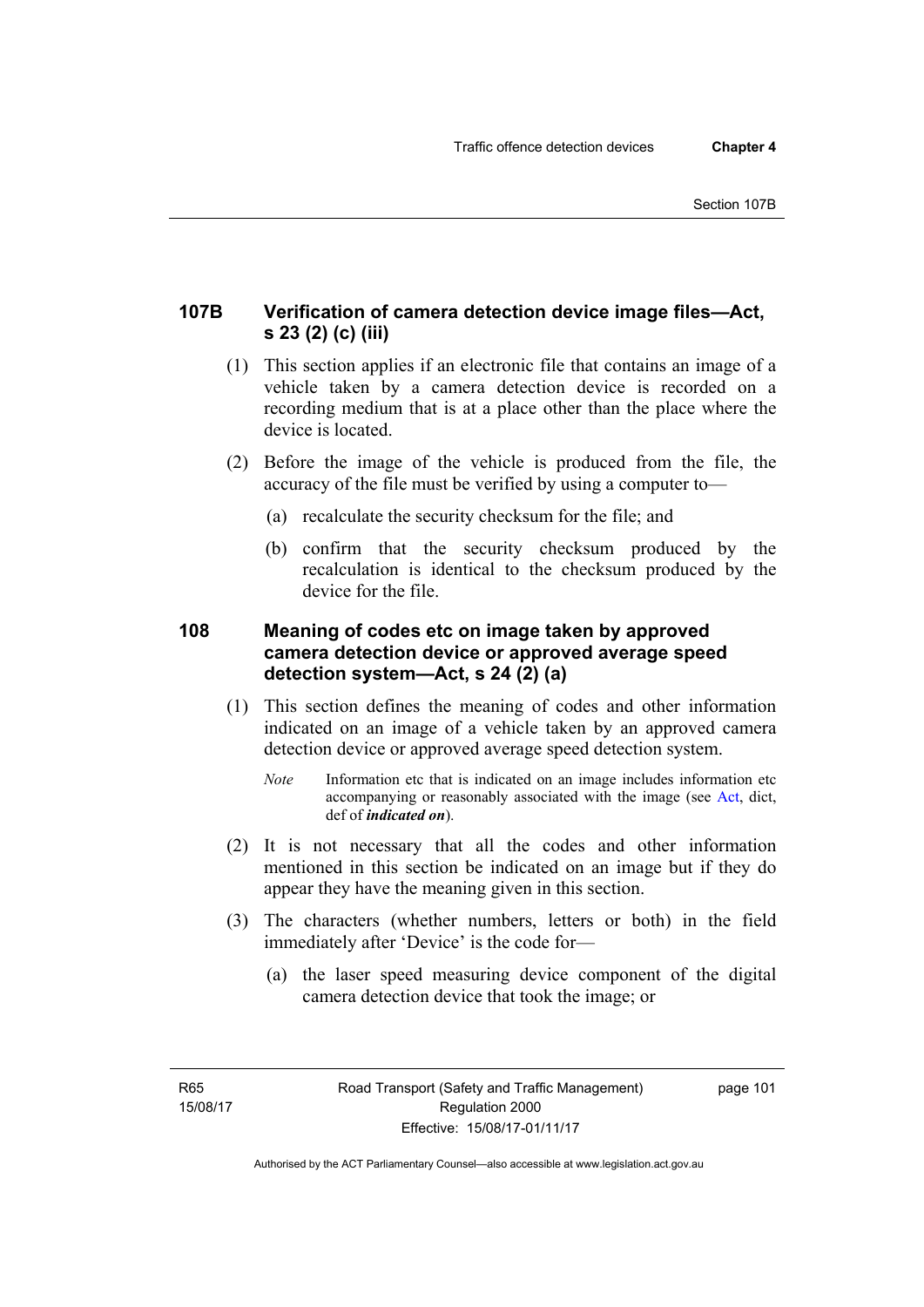- (b) the radar speed measuring device component of the digital camera detection device, or fixed camera detection device, that took the image; or
- (c) the piezo strip speed measuring device component of the fixed camera detection device that took the image; or
- (d) the loop detector speed measuring device component of the fixed camera detection device that took the image; or
- (e) the automatic number plate recognition camera component of the average speed detection system that took the image.

#### **Example**

'Device: 012409' indicates that the code for the laser speed measuring device component of the digital detection device, or piezo strip speed measuring device component of the fixed camera detection device, that took the image, is 012409.

 (4) The characters in the field immediately after 'Date' is the date when the image was taken, with the first 2 numbers indicating the day of the month, followed by an abbreviation for the month and the year.

### **Example**

'Date: 15/11/00' indicates that the image was taken on 15 November 2000.

 (5) The numbers in the field immediately after 'Time' is the time when the image was taken, stated in the 24-hour clock system.

### **Examples**

- 1 'Time: 11.07.00.23' indicates that the image was taken at 0.23 seconds after 11.07 am.
- 2 'Time: 13:53:10:07' indicates that the image was taken at 10.07 seconds after 1.53 pm.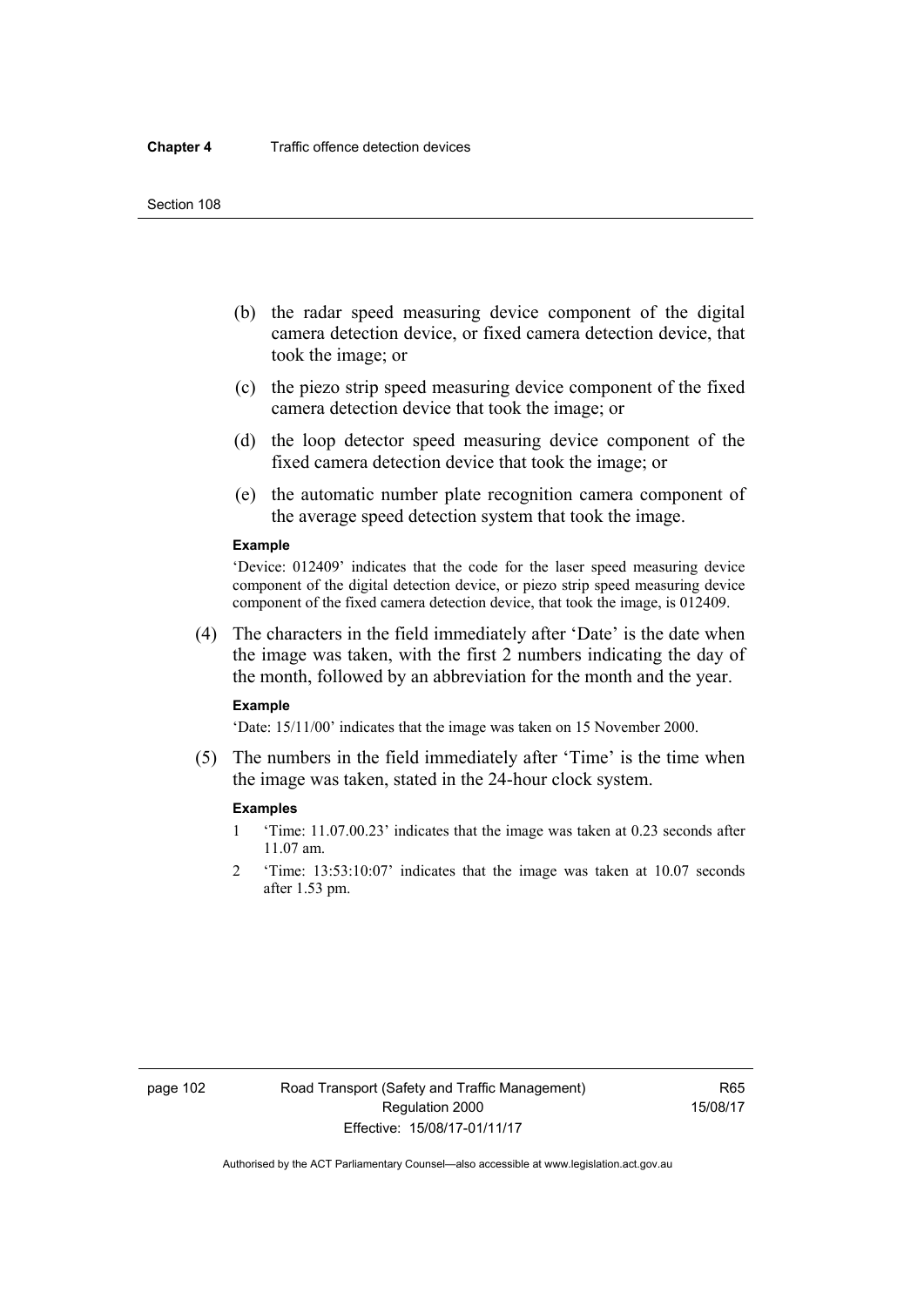- (6) The letter in the field immediately after 'Direction' or 'Dir' indicates—
	- (a) for an image taken by a digital camera detection device whether the general direction in which the vehicle was travelling was away from or towards the device, with 'A' indicating away from the device and 'T' indicating towards the device; or
	- (b) for an image taken by a fixed camera detection device—the general direction in which the vehicle was travelling when the image was taken, with 'N' indicating north, 's' indicating south, 'E' indicating east and 'W' indicating west.

### **Example for par (a)**

'Direction: A' indicates that when the image was taken the vehicle was generally travelling away from the digital camera detection device that took the image.

#### **Example for par (b)**

'Direction: N' indicates that when the image was taken the vehicle was travelling in the general direction of north.

 (7) The characters in the field immediately after 'Lane' is the code for the lane in which the vehicle was travelling when the image was taken, with the following codes having the stated meaning:

'L1' or '1': means the lane next to the centre of the road

'L2' or '2': means the lane immediately to the left of L1 (or 1)

'L3' or '3': means the lane immediately to the left of L2 (or 2)

'L4' or '4': means the lane immediately to the left of L3 (or 3).

### **Example**

'Lane: L1' indicates that the vehicle was travelling in the lane next to the centre of the road when the image was taken.

page 103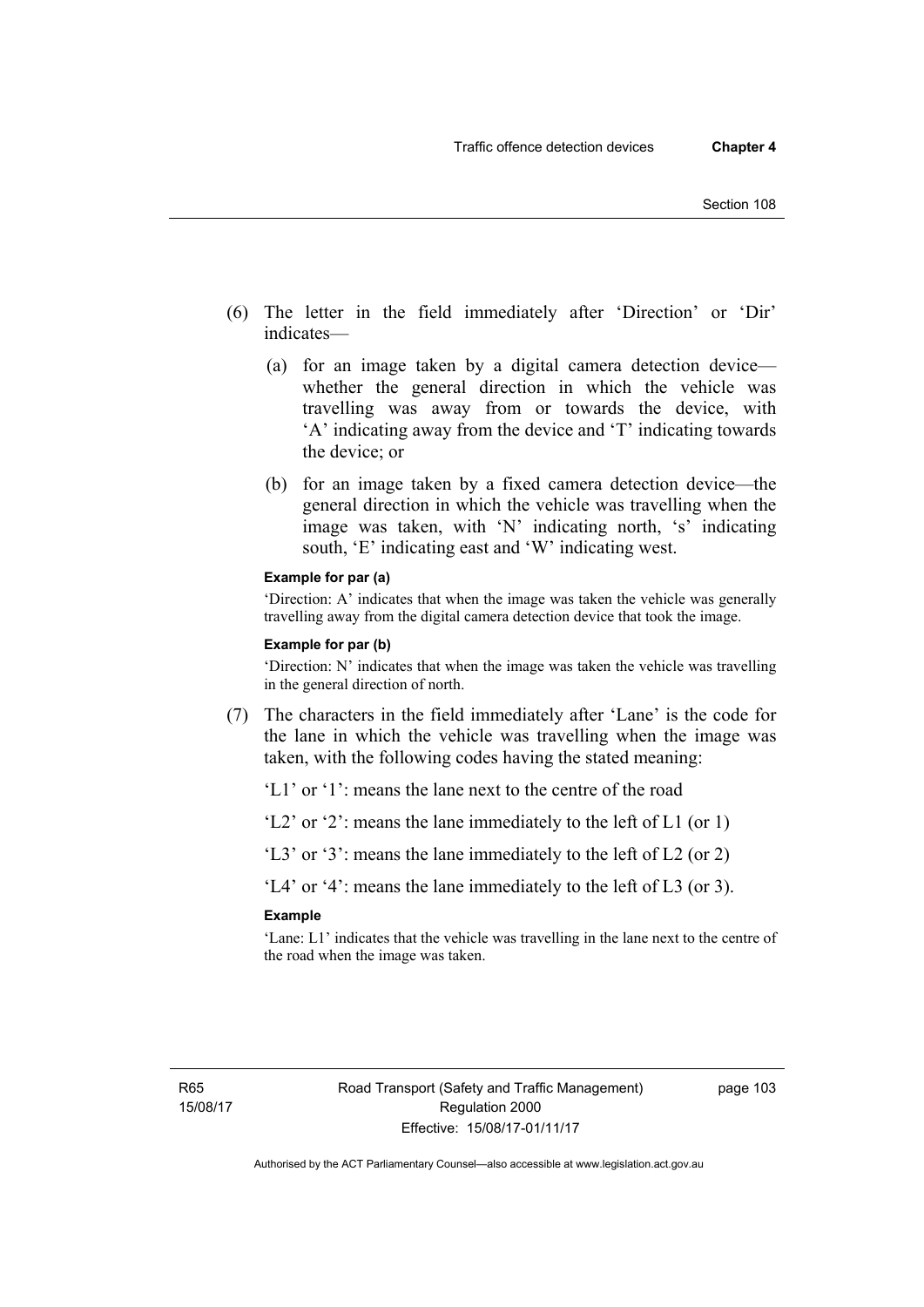(8) The number in the field immediately after 'Red time' is the time in seconds and part seconds (stated as a fraction) that a red traffic light or red traffic arrow facing the driver of the vehicle had been showing before the driver entered the intersection concerned.

### **Example**

'Red time: 1.50' indicates that the red traffic light or red traffic arrow facing the driver of the vehicle had been showing for 1.5 seconds before the driver entered the intersection concerned.

 (9) The number in the field immediately after 'Speed li', which may be described as 'Speed limit', is the speed limit applying to the driver of the vehicle for the length of road where the driver was driving when the image was taken.

#### **Example**

'Speed li: 60'or 'Speed limit 60' indicates that the speed limit applying to the driver of the vehicle for the length of road where the driver was driving when the image was taken is 60 km/h.

 (10) The number in the field immediately after 'Speed' is the speed in kilometres per hour at which the driver of the vehicle was driving when the image was taken.

### **Example**

'Speed: 82' indicates that the driver of the vehicle was driving at 82 km/h when the image was taken.

 (11) The characters (whether numbers, letters or both) in the field immediately after 'Operator' is the code for the person responsible for the use of the device when the image was taken.

## **Example**

'Operator: op002' indicates that the code for the person responsible for the device when the image was taken is operator 002.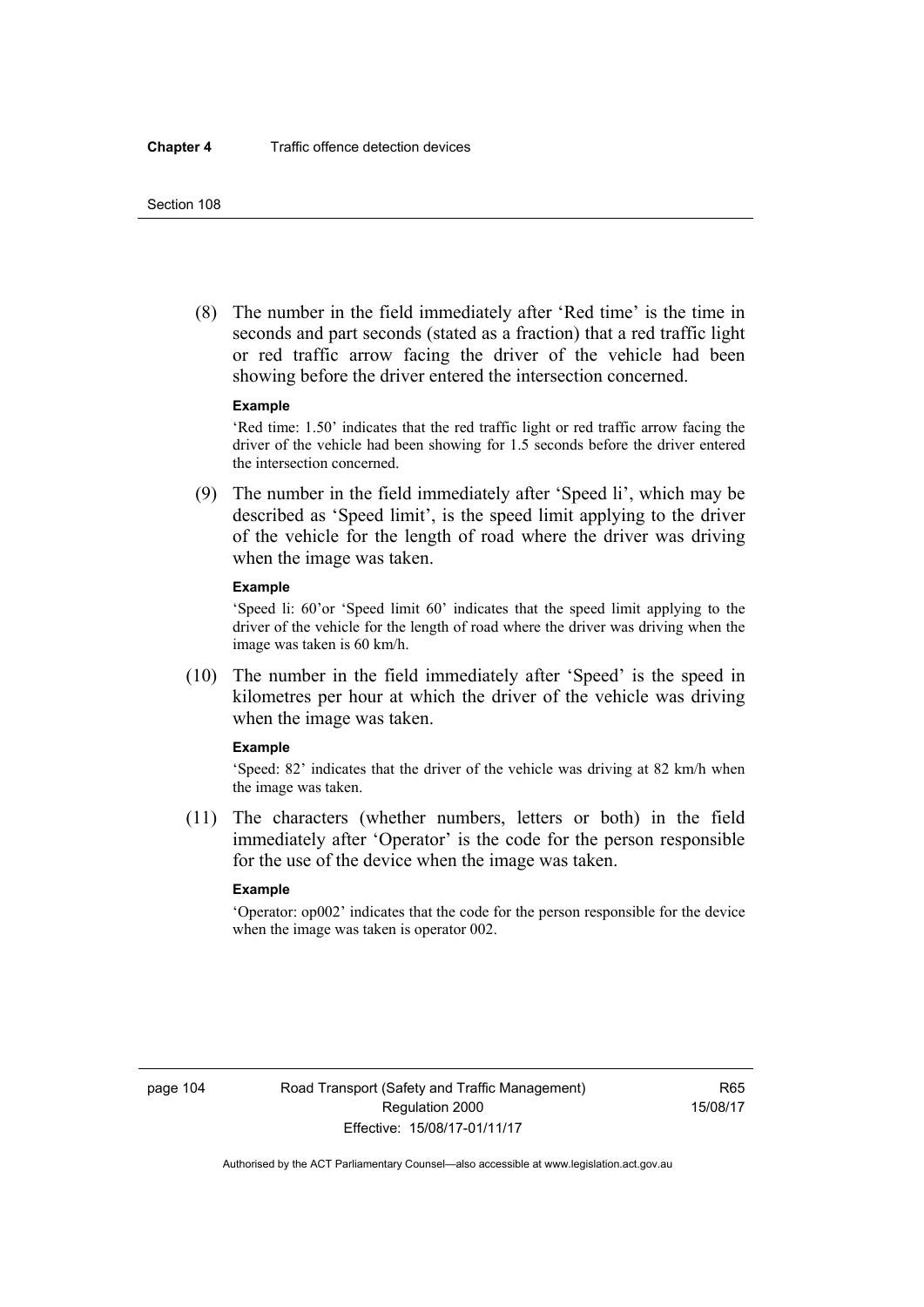(12) The characters (whether numbers, letters or both) in the field immediately after 'Disk' is the code for the recording medium used to record the image of the vehicle.

### **Example**

'Disk: WD0022' indicates that the code for the device used to record the image was WD0022.

*Note* An example is part of the regulation, is not exhaustive and may extend, but does not limit, the meaning of the provision in which it appears (see [Legislation Act,](http://www.legislation.act.gov.au/a/2001-14) s 126 and s 132).

R65 15/08/17 Road Transport (Safety and Traffic Management) Regulation 2000 Effective: 15/08/17-01/11/17

page 105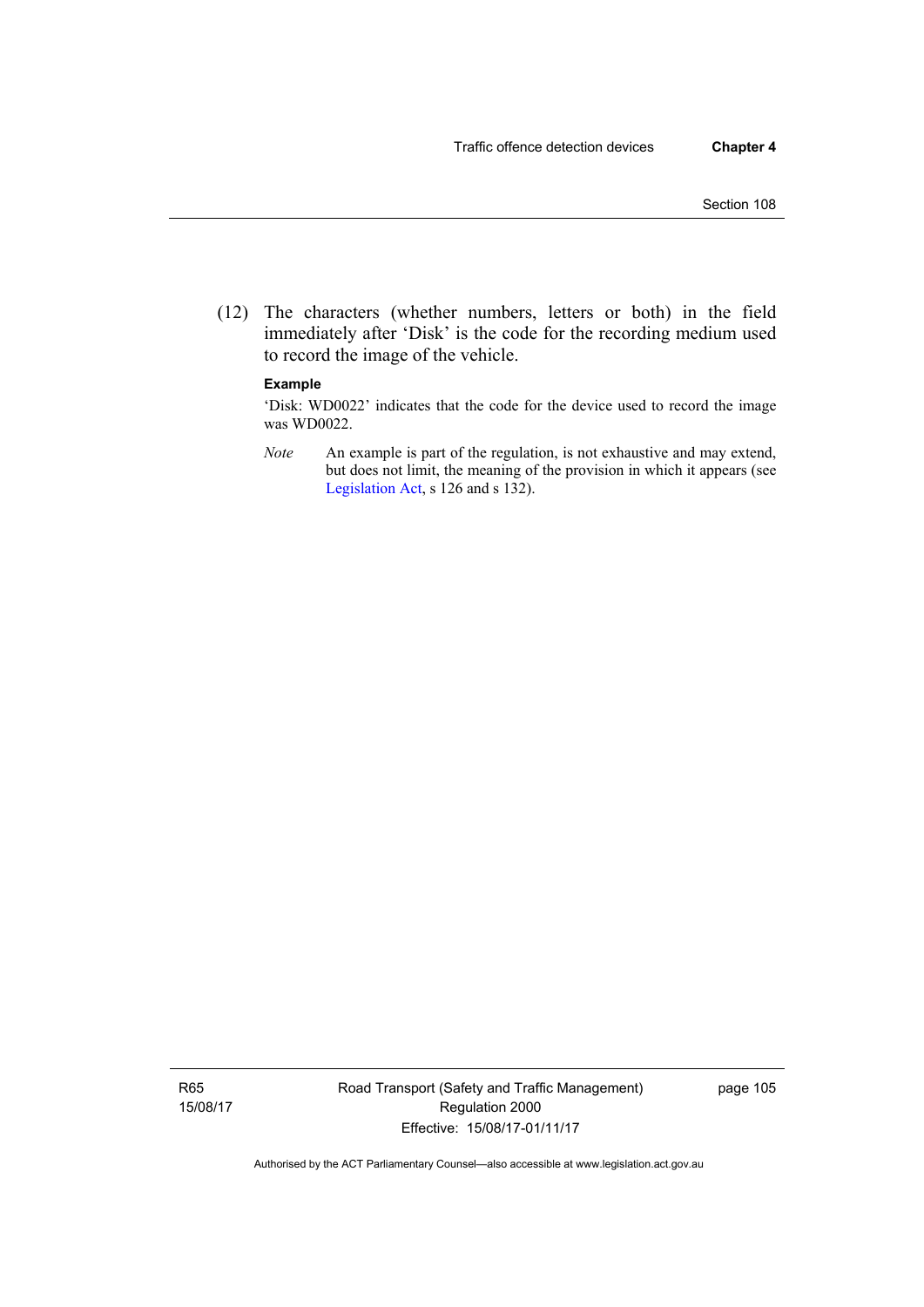# **Chapter 5 Miscellaneous**

## **109 Additional police powers—removing parked cars**

A police officer may, during a temporary obstruction or danger to traffic or in an emergency, direct the responsible person for or driver of a vehicle parked in any part of a pay parking area to remove the vehicle or, if no-one appears to be in charge of the vehicle, remove the vehicle.

## **110 Prohibition on car minding**

- (1) The chief police officer may, by written notice given to a person, prohibit the person from—
	- (a) parking, minding, caring for, or taking charge of any motor vehicle or trailer (other than a motor vehicle or trailer of which the person is the driver) on a road; or
	- (b) offering his or her services for any such purpose.
- (2) A person who is given a notice under subsection (1) must comply with the notice.

Maximum penalty: 20 penalty units.

- (3) This section does not authorise the chief police officer to prohibit the proprietor of a parking station or parking area—
	- (a) from parking, minding, caring for, or taking charge of a motor vehicle or trailer in or on the parking station or parking area; or
	- (b) from offering the proprietor's services for that purpose—
		- (i) whether by the display or publication of an advertisement in relation to the parking station or parking area or otherwise; and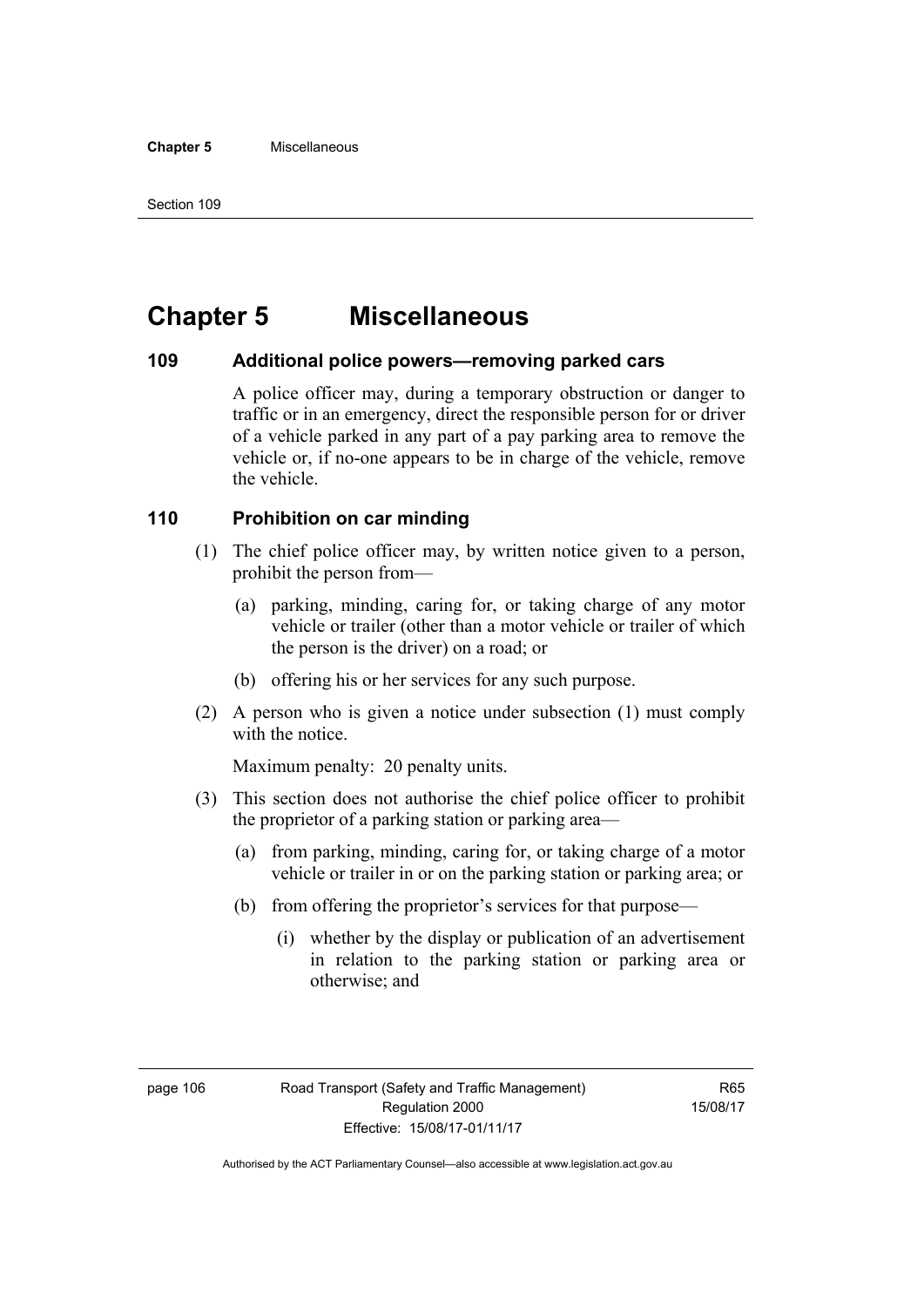(ii) whether the services are performed or offered to be performed by the proprietor or by an employee or agent of the proprietor.

## **111 Removal of unattended vehicles—Act, s 32 (1) (c)**

A police officer or authorised person may move an unattended vehicle from a road or road related area to a retention area if the vehicle is in—

- (a) a bus lane; or
- (b) a length of road to which a *clearway sign* applies; or
- (c) a transit lane.

## **112 Disposal of impounded vehicles—Act, s 10K**

- (1) This section applies to a vehicle impounded under the following provisions of the [Act](http://www.legislation.act.gov.au/a/1999-80/default.asp):
	- (a) section 10A (Impounding of vehicles used for menacing driving on court order before conviction etc);
	- (b) section 10B (Impounding or forfeiture of vehicles on conviction etc for certain offences);
	- (c) section 10C (Powers of police officers to seize and impound vehicles used in committing certain offences).
- (2) If a person has not applied to the chief police officer for the release of the vehicle at the end of the period of impoundment, the chief police officer must, by notice served on the registered operator of the vehicle and every person who has a registered interest in the vehicle, warn them that the vehicle may be offered for sale if the vehicle is not removed from the place of impoundment within 28 days after the day of service of the notice.

page 107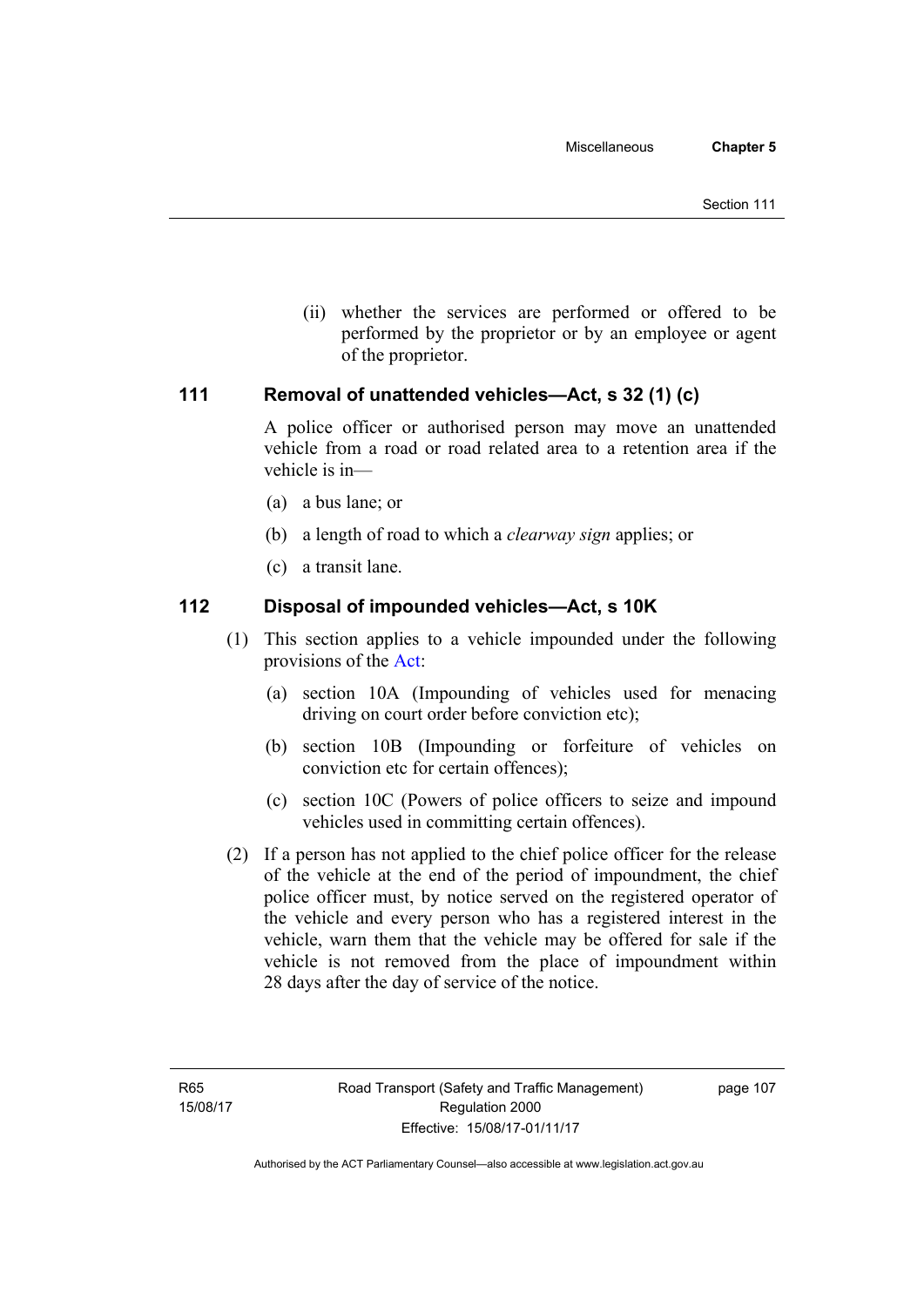- (3) The vehicle may be offered for sale, by public auction or public tender, if the vehicle is not removed within 28 days after service of the notice or, if more than 1 notice is served under subsection (2), the later of the notices.
- (4) A person may apply to the chief police officer for payment to the person of the balance of the proceeds of sale of a vehicle within 1 year after the vehicle is sold in accordance with subsection (3).
- (5) The balance of the proceeds of sale may be paid to the person if the person satisfies the chief police officer that—
	- (a) the person was lawfully entitled to possession of the vehicle immediately before its sale; and
	- (b) there was a reasonable excuse for the person's failure to obtain release of the vehicle before it was sold.
- (6) In this section:

*balance of the proceeds of sale*, of a vehicle, means the proceeds of the sale of the vehicle less—

- (a) any fee or other amount payable under the *[Road Transport](http://www.legislation.act.gov.au/a/1999-77)  [\(General\) Act 1999](http://www.legislation.act.gov.au/a/1999-77)* for the seizure, impounding and storage of the vehicle; and
- (b) the reasonable costs of or incidental to the sale.
- (7) An interest mentioned in subsection (6), definition of *balance of proceeds of sale* paragraph (a) or (b) is a statutory interest of a kind to which the *[Personal Property Securities Act 2009](http://www.comlaw.gov.au/Series/C2009A00130)* (Cwlth), section 73 (2) applies.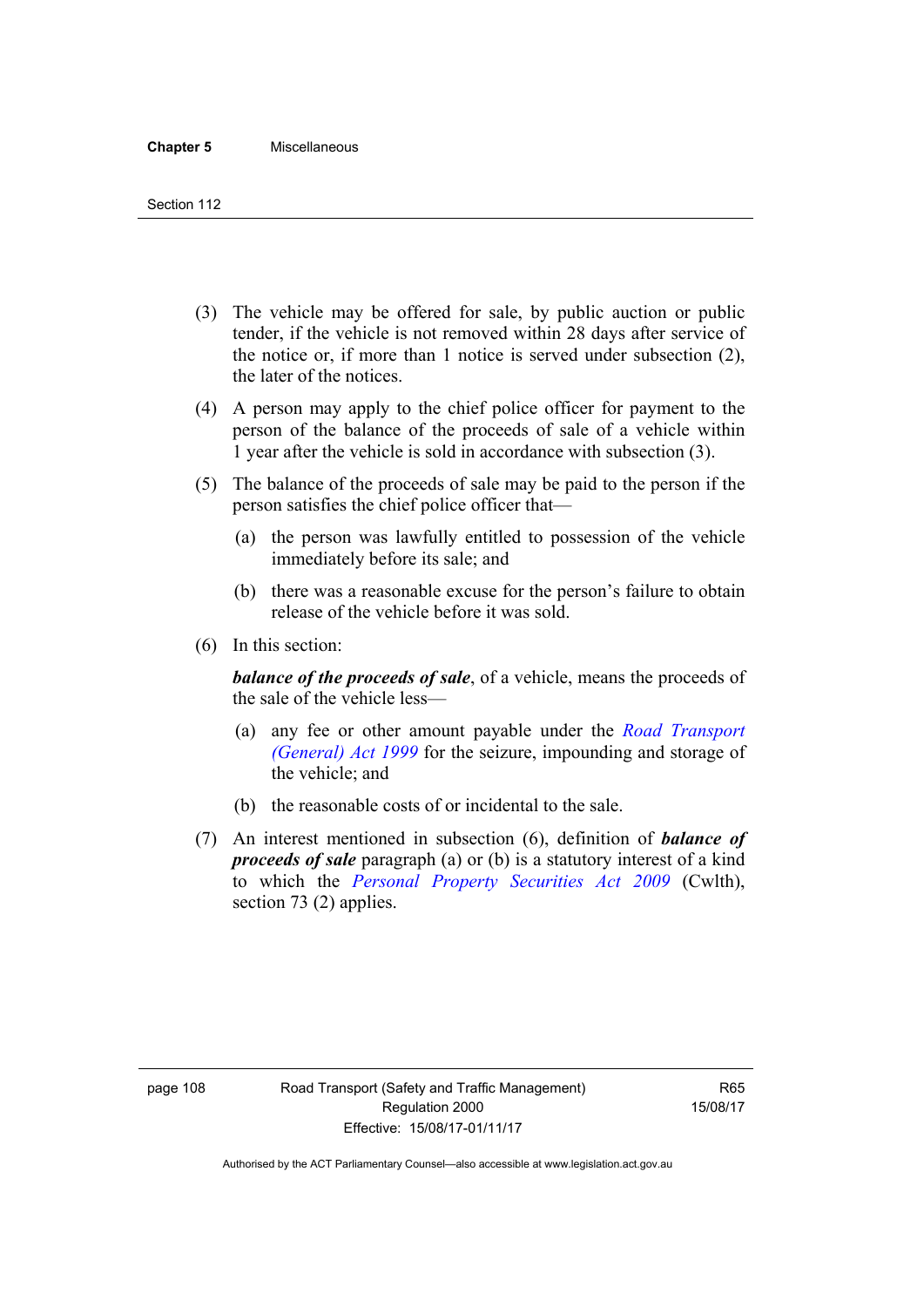## **112A Disposal of forfeited vehicles—Act, s 10K**

A vehicle that has been forfeited to the Territory under the [Act](http://www.legislation.act.gov.au/a/1999-80/default.asp), section 10B (Impounding or forfeiture of vehicles on conviction etc for certain offences) may be offered for sale by public auction or public tender.

## **113 Responsible person to inspect driver licence**

(1) Before permitting someone else to drive a motor vehicle, the responsible person for, or the person in charge of, the vehicle must require the person to produce his or her Australian driver licence or external driver licence and must inspect the licence.

Maximum penalty: 20 penalty units.

 (2) It is a defence to a prosecution of a person for an offence against subsection (1) if the person proves that the person had taken reasonable steps (other than those mentioned in the subsection) to ensure the person permitted to drive the motor vehicle was the holder of a current Australian driver licence or external driver **licence** 

## **114 Responsible person's consent**

The person in charge of a motor vehicle or trailer on a road must not, without reasonable excuse, permit anyone to use the vehicle without the consent of the responsible person for the vehicle.

Maximum penalty: 20 penalty units.

## **115 Standards for safe carriage of loads—Act, s 14 (2)**

The prescribed standards are the performance standards in the *[Load](http://www.ntc.gov.au/viewpage.aspx?documentid=862)  [Restraint Guide—Guidelines and Performance Standards for the](http://www.ntc.gov.au/viewpage.aspx?documentid=862)  [Safe Carriage of Loads on Road Vehicles](http://www.ntc.gov.au/viewpage.aspx?documentid=862)*, 2nd ed (2004) published by the National Transport Commission.

page 109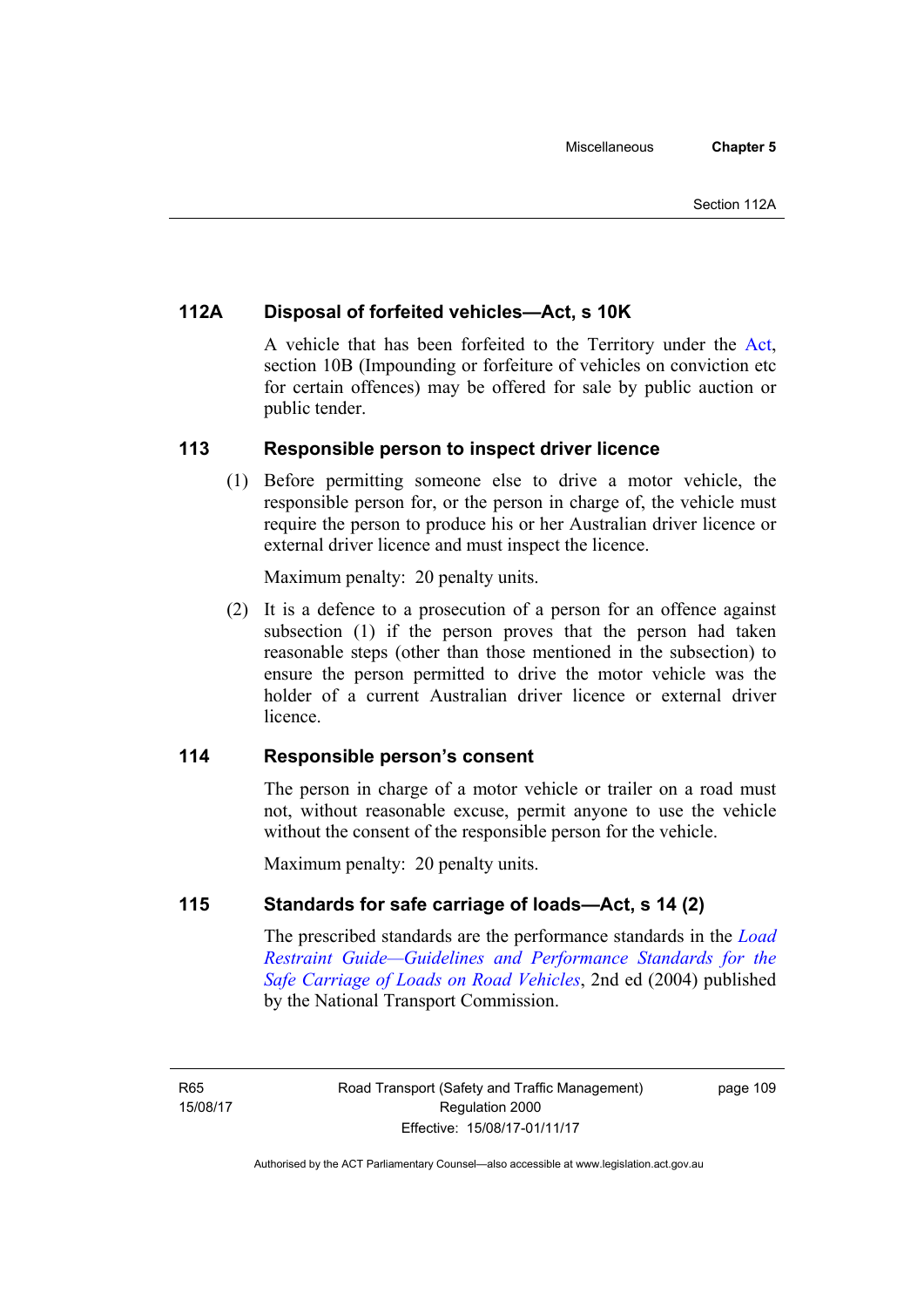### **Chapter 5** Miscellaneous

## **117 Review of div 2.3.1A**

- (1) The Minister must review the operation of division 2.3.1A (Bicycle riders) as soon as practicable after the end of its 2nd year of operation.
- (2) The Minister must present a report of the review to the Legislative Assembly within 3 months after the day the review is started.
- (3) This section expires 2 years after the day it commences.

page 110 Road Transport (Safety and Traffic Management) Regulation 2000 Effective: 15/08/17-01/11/17

R65 15/08/17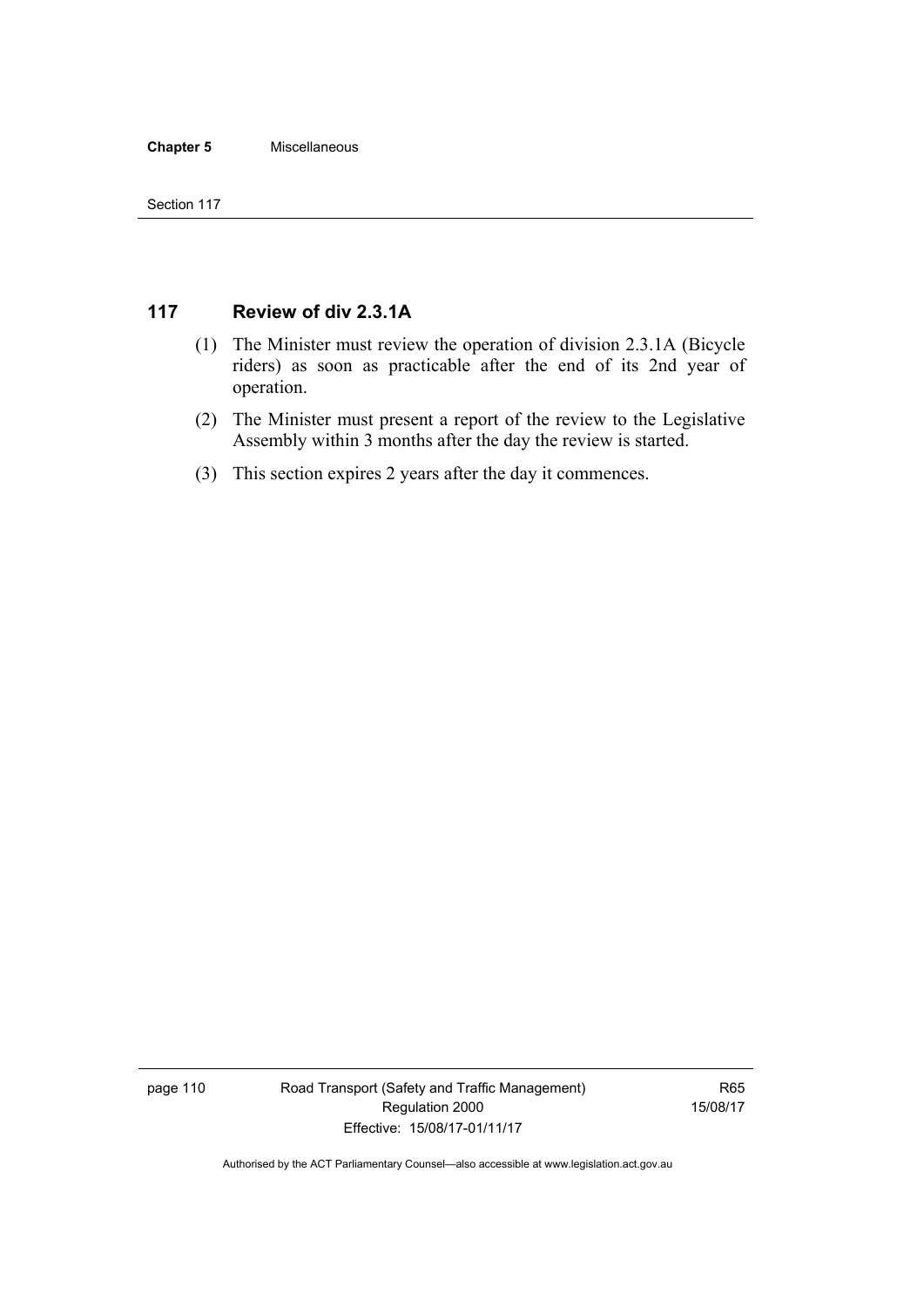# **Dictionary**

(see s 3)

*Note 1* The [Legislation Act](http://www.legislation.act.gov.au/a/2001-14) contains definitions and other provisions relevant to this regulation.

*Note 2* For example, the [Legislation Act,](http://www.legislation.act.gov.au/a/2001-14) dict, pt 1, defines the following terms:

- ambulance service
- chief police officer
- contravene
- exercise
- fire and rescue service
- police officer
- rural fire service
- SES
- territory plan
- the Territory.
- *Note* 3 Terms used in this regulation have the same meaning that they have in the *[Road Transport \(Safety and Traffic Management\) Act 1999](http://www.legislation.act.gov.au/a/1999-80)* (see [Legislation Act,](http://www.legislation.act.gov.au/a/2001-14) s 148.) For example, the following terms are defined in the *[Road Transport \(Safety and Traffic Management\) Act 1999](http://www.legislation.act.gov.au/a/1999-80)*, dict:
	- authorised person
	- camera detection device (see s 23)
	- indicated on
	- registered interest
	- road related area
	- speed measuring device
	- traffic offence detection device.
- *Note 4* The *[Road Transport \(General\) Act 1999](http://www.legislation.act.gov.au/a/1999-77)* contains definitions relevant to this Regulation. For example, the following terms are defined in the *[Road Transport \(General\) Act 1999](http://www.legislation.act.gov.au/a/1999-77)*, dictionary:
	- another jurisdiction
	- bicycle
	- combination

R65 15/08/17 Road Transport (Safety and Traffic Management) Regulation 2000 Effective: 15/08/17-01/11/17

page 111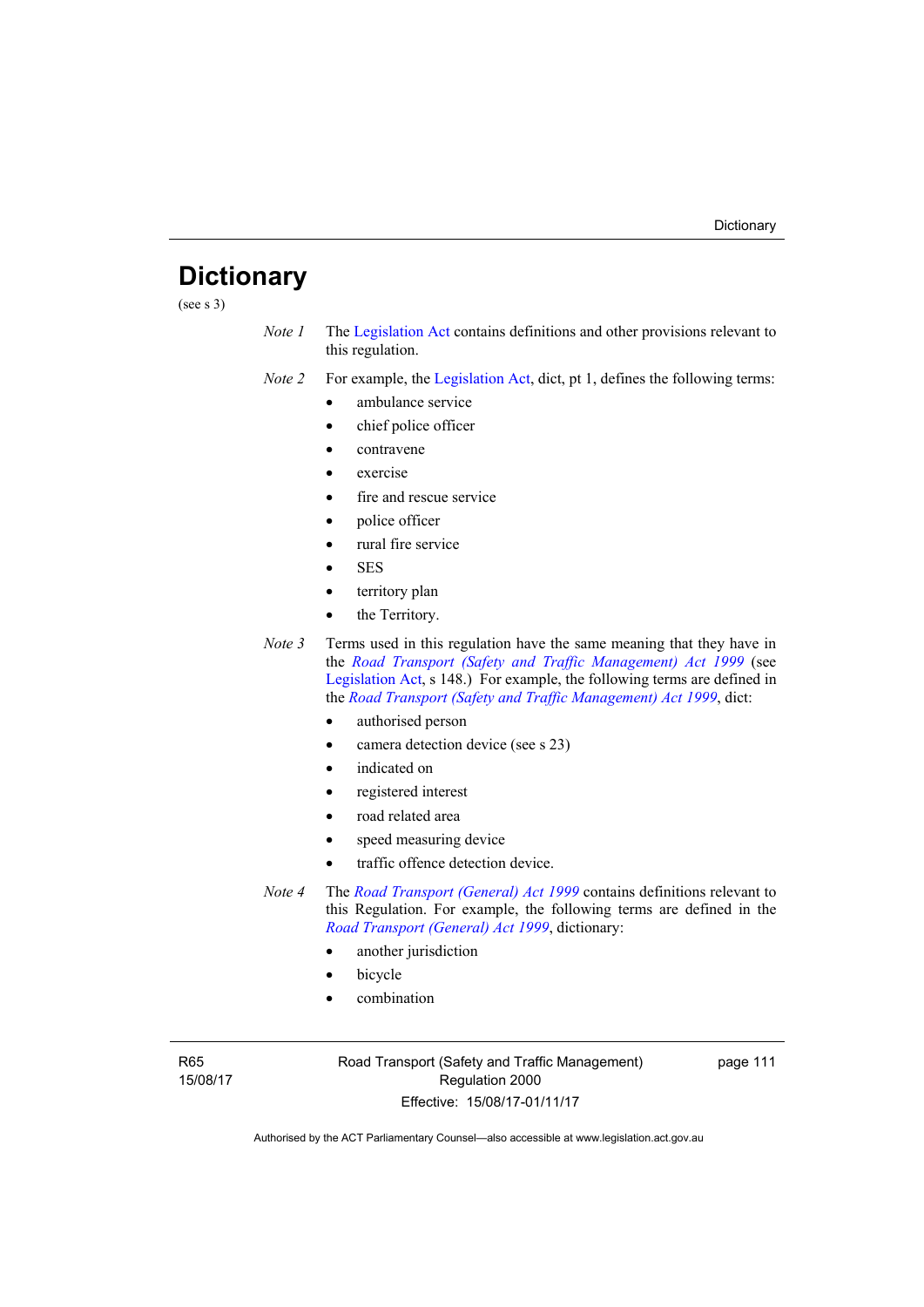#### **Dictionary**

- driver
- jurisdiction
- light rail vehicle
- motor vehicle
- National Transport Commission
- $\bullet$  ride
- road transport authority (or authority) (see s 16)
- road transport legislation (see s 6)
- personal mobility device
- taxi
- trailer
- use (in relation to a vehicle).

*approved child restraint* means a child restraint approved by the road transport authority under section 66 (1) (c).

*approved e-payment method*—see section 76AA.

*approved police speedometer*, for chapter 4 (Traffic offence detection devices)—see section 102.

*area*—see the [Australian Road Rules,](http://www.legislation.act.gov.au//ni/db_37271/default.asp) dictionary.

*area of operations*, for a parking authority, means the area of operations declared for the parking authority under section 75A.

*ARR* means [Australian Road Rules](http://www.legislation.act.gov.au//ni/db_37271/default.asp).

*Australian driver licence*—see the *[Road Transport \(Driver](http://www.legislation.act.gov.au/a/1999-78)  [Licensing\) Act 1999](http://www.legislation.act.gov.au/a/1999-78)*, dictionary.

*Australian Road Rules*—see section 5.

*axle group*—see the *[Road Transport \(Vehicle Registration\)](http://www.legislation.act.gov.au/sl/2000-12)  [Regulation 2000](http://www.legislation.act.gov.au/sl/2000-12)*, dictionary.

*B-double*—see the *[Road Transport \(Vehicle Registration\)](http://www.legislation.act.gov.au/sl/2000-12)  [Regulation 2000](http://www.legislation.act.gov.au/sl/2000-12)*, dictionary.

page 112 Road Transport (Safety and Traffic Management) Regulation 2000 Effective: 15/08/17-01/11/17

R65 15/08/17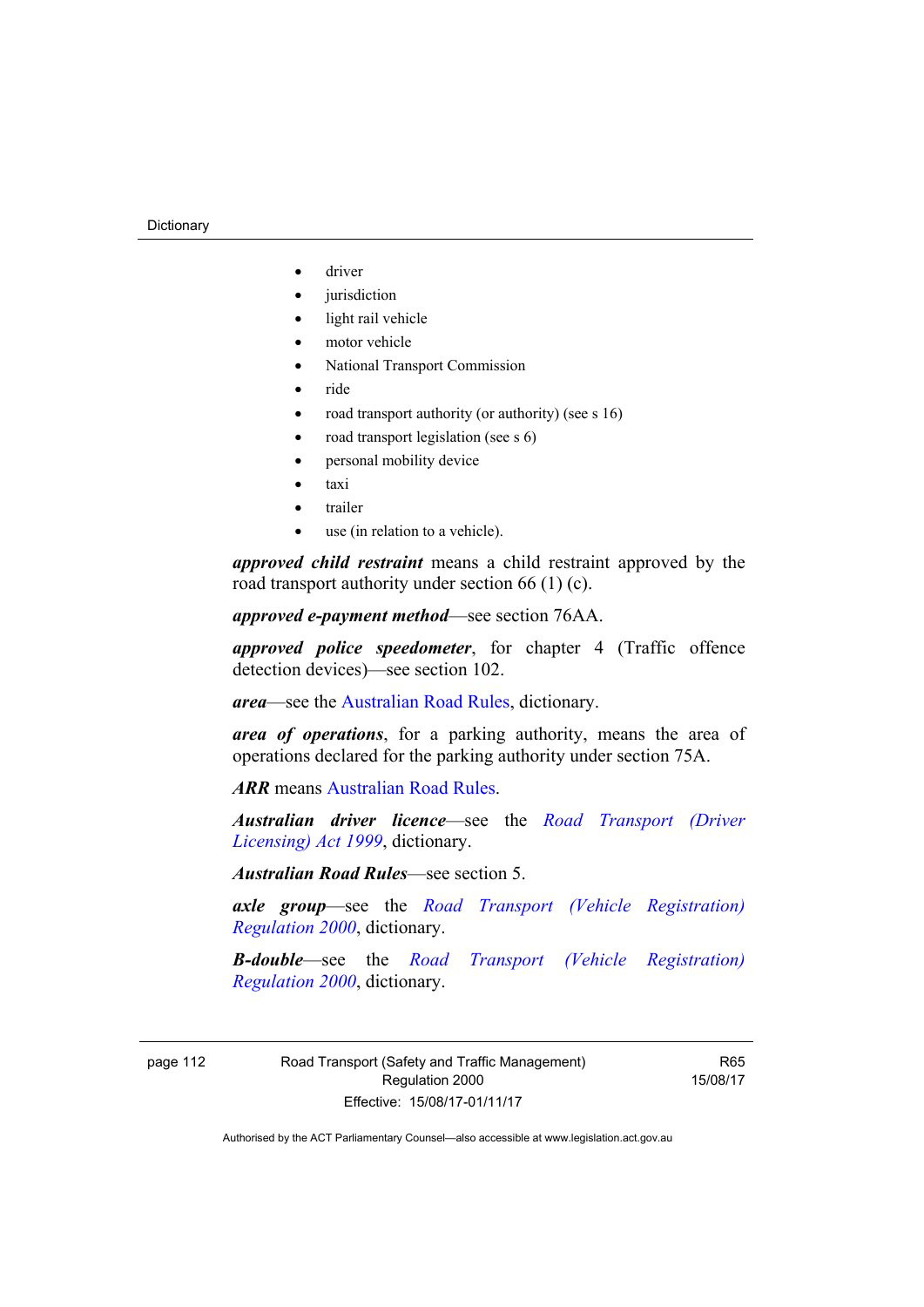**built-up area**, in relation to a length of road—see the Australian [Road Rules,](http://www.legislation.act.gov.au//ni/db_37271/default.asp) dictionary.

*bus*—see the [Australian Road Rules](http://www.legislation.act.gov.au//ni/db_37271/default.asp), dictionary.

*bus lane*—see the [Australian Road Rules](http://www.legislation.act.gov.au//ni/db_37271/default.asp), rule 154.

*camera detection device*—see the [Act,](http://www.legislation.act.gov.au/a/1999-80/default.asp) section 23 (1) (Use of camera detection devices).

*centre of the road*—see the [Australian Road Rules](http://www.legislation.act.gov.au//ni/db_37271/default.asp), dictionary.

*children's crossing*—see the [Australian Road Rules](http://www.legislation.act.gov.au//ni/db_37271/default.asp), rule 80 (6).

*clearway sign*—see the [Australian Road Rules,](http://www.legislation.act.gov.au//ni/db_37271/default.asp) schedule 2, rule 314, rule 315 and rule 316.

*controlled parking hours*, in relation to a pay parking space, means the periods (as indicated by information on or with traffic signs applying to the space) when a vehicle may not be parked in the space unless the relevant parking fee has been paid.

*converter dolly*—see the *[Road Transport \(Vehicle Registration\)](http://www.legislation.act.gov.au/sl/2000-12)  [Regulation 2000](http://www.legislation.act.gov.au/sl/2000-12)*, dictionary.

*crash*—see the [Australian Road Rules](http://www.legislation.act.gov.au//ni/db_37271/default.asp), dictionary.

*demand responsive service vehicle*—see the *[Road Transport](http://www.legislation.act.gov.au/a/2001-62)  [\(Public Passenger Services\) Act 2001](http://www.legislation.act.gov.au/a/2001-62)*, section 81.

*digital camera detection device*, for chapter 4 (Traffic offence detection devices)—see section 102.

*dog trailer*—see the *[Road Transport \(Vehicle Registration\)](http://www.legislation.act.gov.au/sl/2000-12)  [Regulation 2000](http://www.legislation.act.gov.au/sl/2000-12)*, dictionary.

*do not overtake turning vehicle sign*—see the [Australian Road](http://www.legislation.act.gov.au//ni/db_37271/default.asp)  [Rules](http://www.legislation.act.gov.au//ni/db_37271/default.asp), schedule 4, rule 319 and rule 320.

*drawbar*—see the *[Road Transport \(Vehicle Registration\)](http://www.legislation.act.gov.au/sl/2000-12)  [Regulation 2000](http://www.legislation.act.gov.au/sl/2000-12)*, dictionary.

R65 15/08/17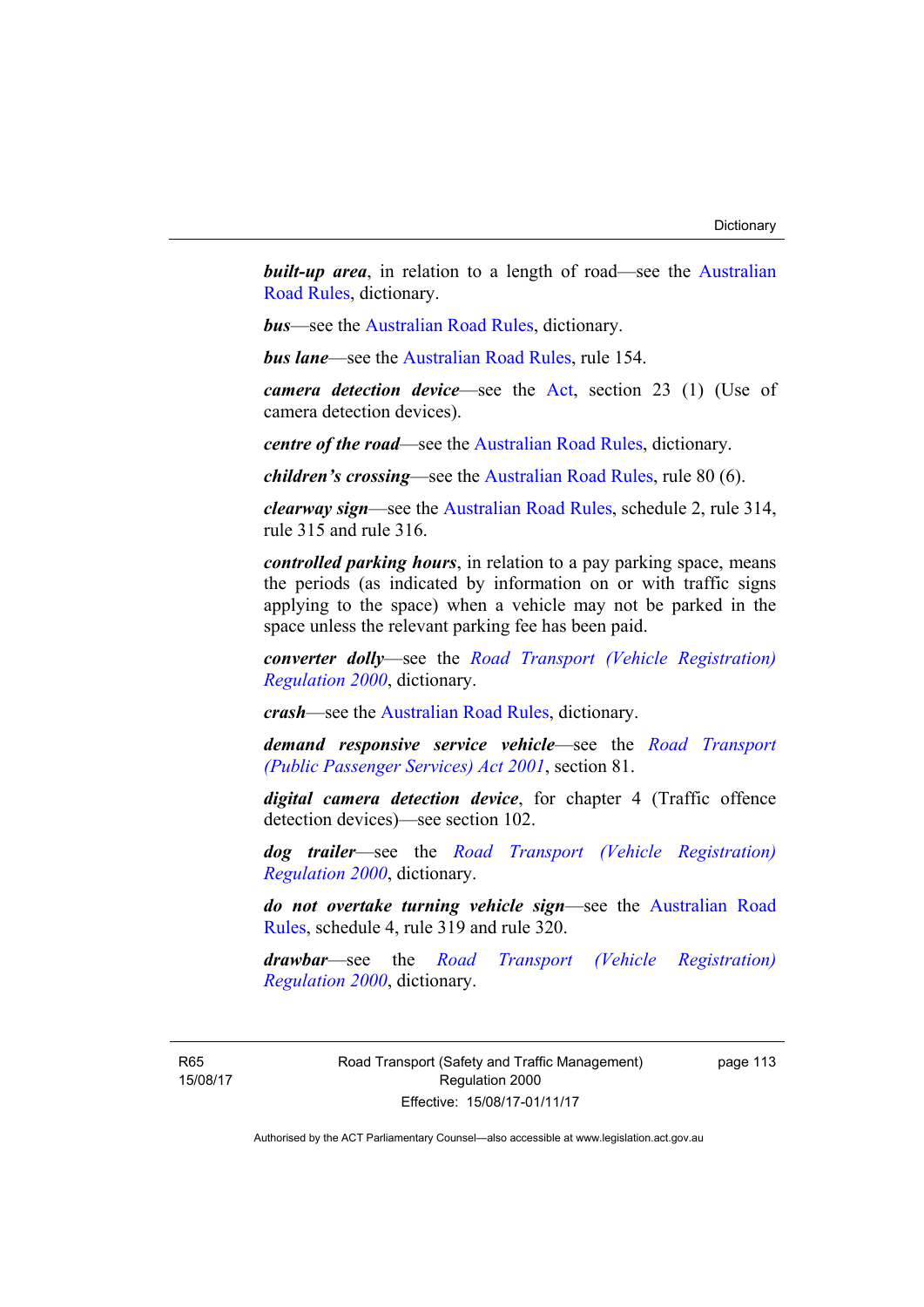*driver's vehicle*, for a driver*—*see the [Australian Road Rules](http://www.legislation.act.gov.au//ni/db_37271/default.asp), dictionary.

*emergency stopping lane—see the [Australian Road Rules](http://www.legislation.act.gov.au//ni/db_37271/default.asp), rule 95.* 

*emergency vehicle* means any vehicle driven by a person who is—

- (a) an emergency worker; and
- (b) driving the vehicle in the course of his or her duties as an emergency worker.

*emergency worker*—see section 33 (1).

*external driver licence*—see the *[Road Transport \(Driver Licensing\)](http://www.legislation.act.gov.au/a/1999-78)  [Act 1999](http://www.legislation.act.gov.au/a/1999-78)*, dictionary.

*fixed camera detection device*, for chapter 4 (Traffic offence detection devices)—see section 102.

*footpath*, for division 2.3.1B (People using personal mobility devices)—see section 38E.

*give way*—see the [Australian Road Rules,](http://www.legislation.act.gov.au//ni/db_37271/default.asp) dictionary.

*GVM*—see the *[Road Transport \(Vehicle Registration\) Act 1999](http://www.legislation.act.gov.au/a/1999-81)*, dictionary.

*heavy vehicle*, for division 3.1.3 (Heavy vehicle parking)—see section 82.

*hire car*—see the *[Road Transport \(Public Passenger Services\)](http://www.legislation.act.gov.au/a/2001-62)  [Act 2001](http://www.legislation.act.gov.au/a/2001-62)*, section 67.

*implement*—see the *[Road Transport \(Vehicle Registration\)](http://www.legislation.act.gov.au/sl/2000-12)  [Regulation 2000](http://www.legislation.act.gov.au/sl/2000-12)*, dictionary.

*land adjoining residential land*, for division 3.1.3 (Heavy vehicle parking)—see section 82.

*laser speed measuring device*, for chapter 4 (Traffic offence detection devices)—see section 102.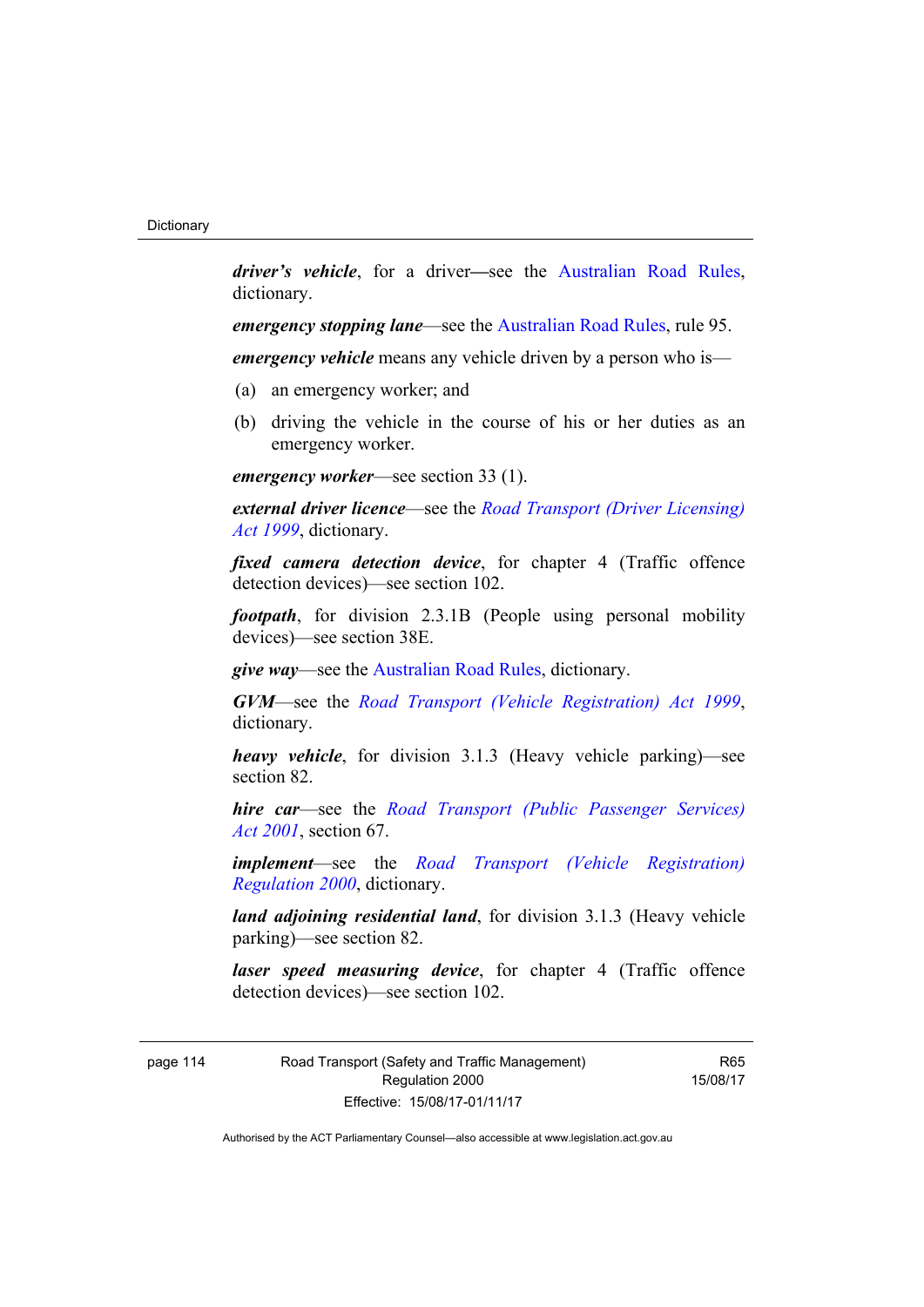*length*, of road—see the [Australian Road Rules](http://www.legislation.act.gov.au//ni/db_37271/default.asp), dictionary.

*lift and tow trailer* means a trailer consisting of an axle group and a drawbar designed to support 1 axle group of a vehicle under tow.

*loading zone*—see the [Australian Road Rules,](http://www.legislation.act.gov.au//ni/db_37271/default.asp) rule 179.

*marked foot crossing*—see the [Australian Road Rules,](http://www.legislation.act.gov.au//ni/db_37271/default.asp) dictionary.

*metered parking area* means a length of road or area that is set aside as a metered parking area in accordance with section 73.

*metered parking scheme* means a metered parking scheme under division 3.1.1.

*metered parking sign* means a *permissive parking sign* with the word 'meter' on or with the sign.

*metered parking space* means an area that is a metered parking space mentioned in section 75.

*mobility parking scheme authority* means an authority issued under section 101.

*motorbike*—see the [Australian Road Rules,](http://www.legislation.act.gov.au//ni/db_37271/default.asp) dictionary, definition of *motor bike*.

*multi-space parking meter* means a parking meter that applies to 2 or more metered parking spaces.

*nature strip*—see the [Australian Road Rules](http://www.legislation.act.gov.au//ni/db_37271/default.asp), dictionary.

*night*—see the [Australian Road Rules,](http://www.legislation.act.gov.au//ni/db_37271/default.asp) dictionary.

*no parking sign*—see the [Australian Road Rules](http://www.legislation.act.gov.au//ni/db_37271/default.asp), schedule 2, schedule 3, rule 314, rule 315 and rule 316.

*no trucks sign*—see the [Australian Road Rules,](http://www.legislation.act.gov.au//ni/db_37271/default.asp) schedule 2, rule 314, rule 315 and rule 316.

*oncoming vehicle*, for a driver—see the [Australian Road Rules](http://www.legislation.act.gov.au//ni/db_37271/default.asp), dictionary.

Road Transport (Safety and Traffic Management) Regulation 2000 Effective: 15/08/17-01/11/17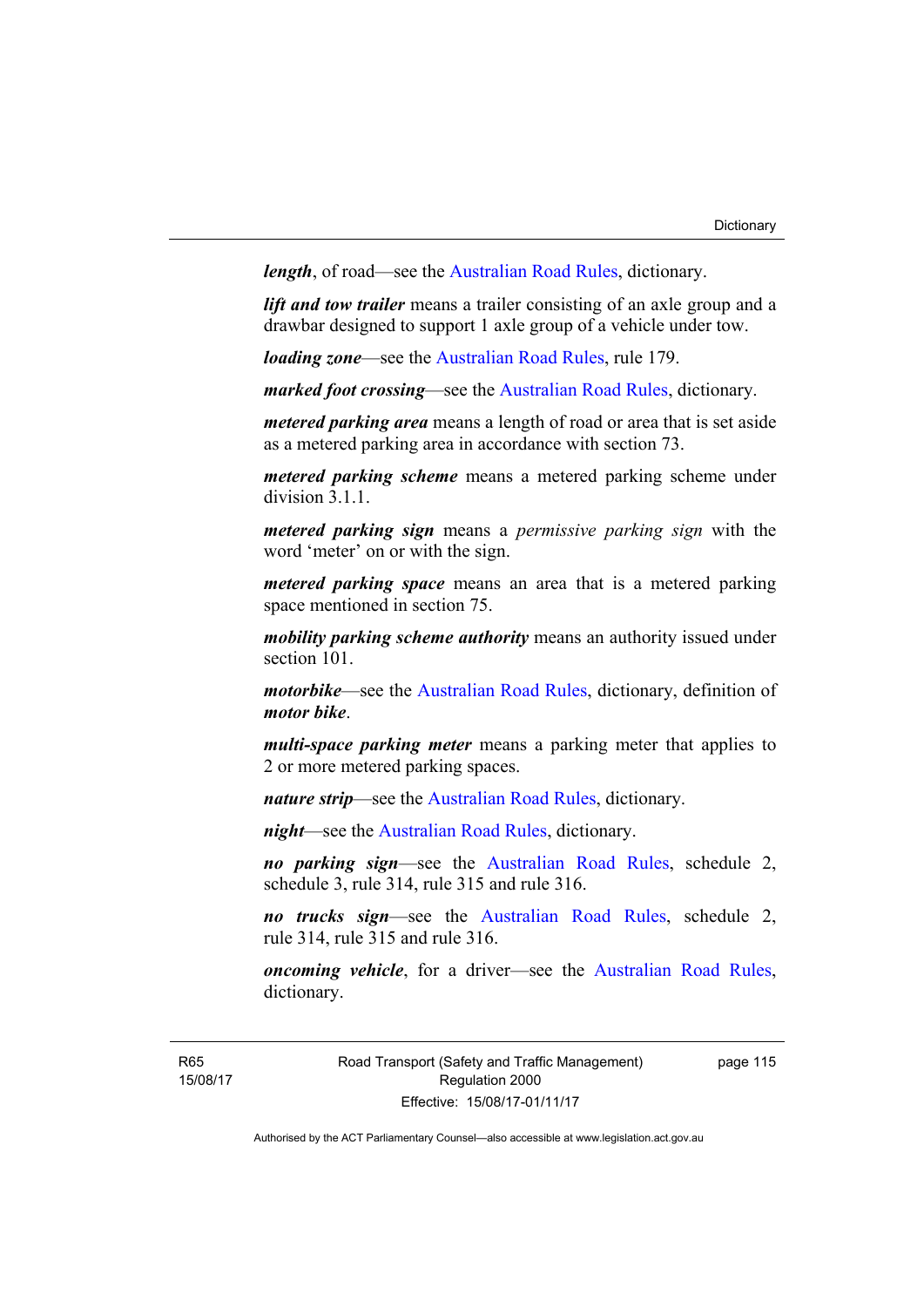*park*—see section 3B.

*parking authority* means a person declared to be a parking authority under section 75A.

*parking authority guidelines*—see section 75B (1).

*parking bay*—see the [Australian Road Rules,](http://www.legislation.act.gov.au//ni/db_37271/default.asp) dictionary.

*parking control sign*—see the [Australian Road Rules](http://www.legislation.act.gov.au//ni/db_37271/default.asp), dictionary.

*parking meter* means a device designed to indicate, or capable of indicating, whether the relevant parking fee for the parking of a vehicle in a metered parking space has been paid, and includes the stand on which the device is erected.

*parking meter hood* means a hood or other cover designed to be fitted to a parking meter and to cover the part of the meter that would normally display a sign with the word 'expired' when the meter is not in operation.

*parking permit* means a parking permit issued under section 100.

*parking ticket* means a ticket issued by the road transport authority or a parking authority (by means of a parking ticket machine) for display in or on a vehicle as evidence of the prepayment of a parking fee.

*parking ticket machine* means a device designed to issue parking tickets, and includes the stand on which the device is erected.

*pay parking area* means a metered parking area or ticket parking area.

*pay parking device* means a parking meter or parking ticket machine.

*pay parking scheme* means a metered parking scheme or ticket parking scheme.

*pay parking sign* means a metered parking sign or ticket parking sign.

| page 116 | Road Transport (Safety and Traffic Management) |
|----------|------------------------------------------------|
|          | Regulation 2000                                |
|          | Effective: 15/08/17-01/11/17                   |

R65 15/08/17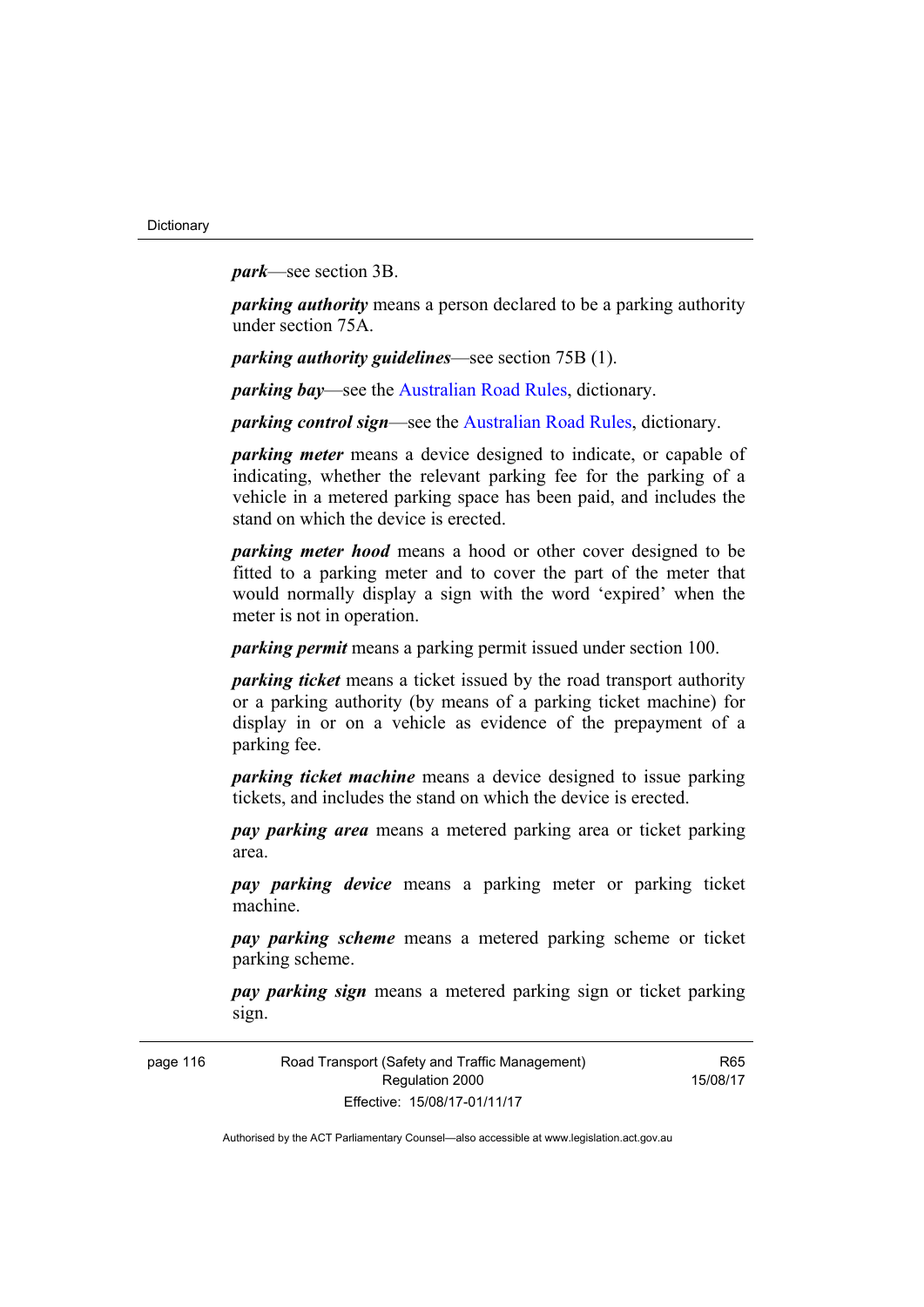*pay parking space* means a metered parking space or ticket parking space.

*pedestrian*—see section 8A.

*pedestrian crossing*—see the [Australian Road Rules](http://www.legislation.act.gov.au//ni/db_37271/default.asp), rule 81 (3).

*permissive parking sign*—see the [Australian Road Rules](http://www.legislation.act.gov.au//ni/db_37271/default.asp), schedule 2, schedule 3, rule 314, rule 315 and rule 316.

*person with a disability* means a person—

- (a) who cannot walk because of permanent or temporary loss of the use of 1 or both legs or another permanent medical or physical condition; or
- (b) whose physical condition is detrimentally affected by walking 100m; or
- (c) who needs to use a walking frame, crutches, callipers, a scooter, a wheelchair or a similar mobility aid.

*piezo strip speed measuring device*, for chapter 4 (Traffic offence detection devices)—see section 102.

*police vehicle* means any vehicle driven by a person who is—

- (a) a police officer; and
- (b) driving the vehicle in the course of his or her duties as a police officer.

*postal vehicle*—see the [Australian Road Rules,](http://www.legislation.act.gov.au//ni/db_37271/default.asp) dictionary.

*premises* includes land.

*prime mover*—see the *[Road Transport \(Vehicle Registration\)](http://www.legislation.act.gov.au/sl/2000-12)  [Regulation 2000](http://www.legislation.act.gov.au/sl/2000-12)*, dictionary.

*public bus*—see the *[Road Transport \(Public Passenger Services\)](http://www.legislation.act.gov.au/a/2001-62)  [Act 2001](http://www.legislation.act.gov.au/a/2001-62)*, dictionary.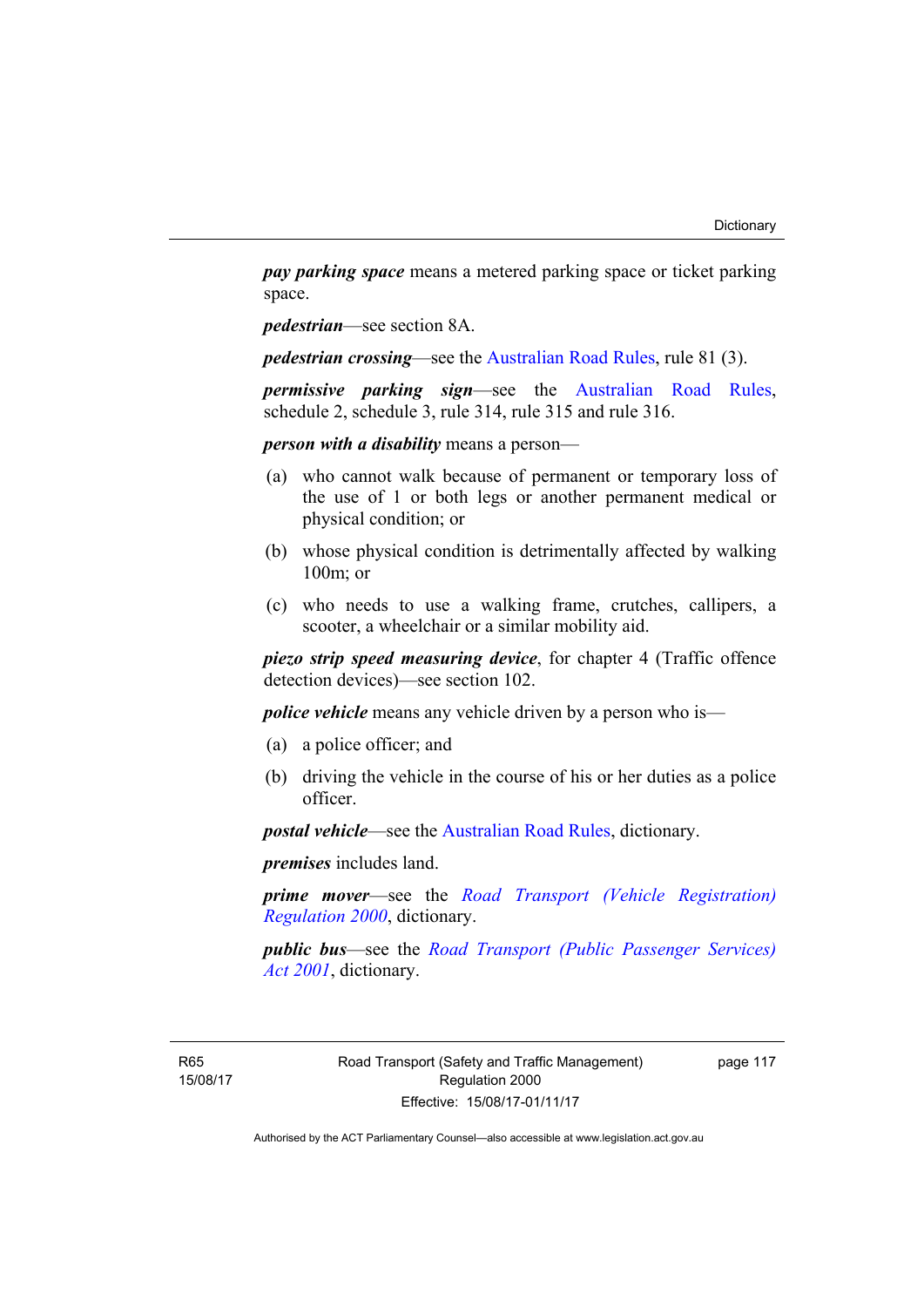*radar speed measuring device*, for chapter 4 (Traffic offence detection devices)—see section 102.

*recording medium*, for chapter 4 (Traffic offence detection devices)—see section 107B (1).

*red traffic arrow*—see the [Australian Road Rules,](http://www.legislation.act.gov.au//ni/db_37271/default.asp) dictionary.

*red traffic light*—see the [Australian Road Rules,](http://www.legislation.act.gov.au//ni/db_37271/default.asp) dictionary.

*registered operator*—see the *[Road Transport \(Vehicle Registration\)](http://www.legislation.act.gov.au/a/1999-81)  [Act 1999](http://www.legislation.act.gov.au/a/1999-81)*, dictionary.

*relevant parking fee*, for parking a vehicle in a pay parking space, means the fee for parking the vehicle in the space, for the day and time when the vehicle is parked in the space, as indicated on or with the parking meter or parking ticket machine applying to the space.

*residential land*, for division 3.1.3 (Heavy vehicle parking)—see section 82.

*rider*—see the [Australian Road Rules,](http://www.legislation.act.gov.au//ni/db_37271/default.asp) rule 17.

*rideshare vehicle*—see the *[Road Transport \(Public Passenger](http://www.legislation.act.gov.au/a/2001-62)  [Services\) Act 2001](http://www.legislation.act.gov.au/a/2001-62)*, section 60A.

*road*—see section 3A.

*road marking*—see the [Australian Road Rules](http://www.legislation.act.gov.au//ni/db_37271/default.asp), dictionary.

*road train*—see the *[Road Transport \(Vehicle Registration\)](http://www.legislation.act.gov.au/sl/2000-12)  [Regulation 2000](http://www.legislation.act.gov.au/sl/2000-12)*, dictionary.

*road user*—see the [Australian Road Rules,](http://www.legislation.act.gov.au//ni/db_37271/default.asp) rule 14.

*security checksum*, for chapter 4 (Traffic offence detection devices)—see section 102.

*semitrailer*—see the *[Road Transport \(Vehicle Registration\)](http://www.legislation.act.gov.au/sl/2000-12)  [Regulation 2000](http://www.legislation.act.gov.au/sl/2000-12)*, dictionary.

*shared path*, for division 2.3.1B (People using personal mobility devices)—see section 38E.

page 118 Road Transport (Safety and Traffic Management) Regulation 2000 Effective: 15/08/17-01/11/17

R65 15/08/17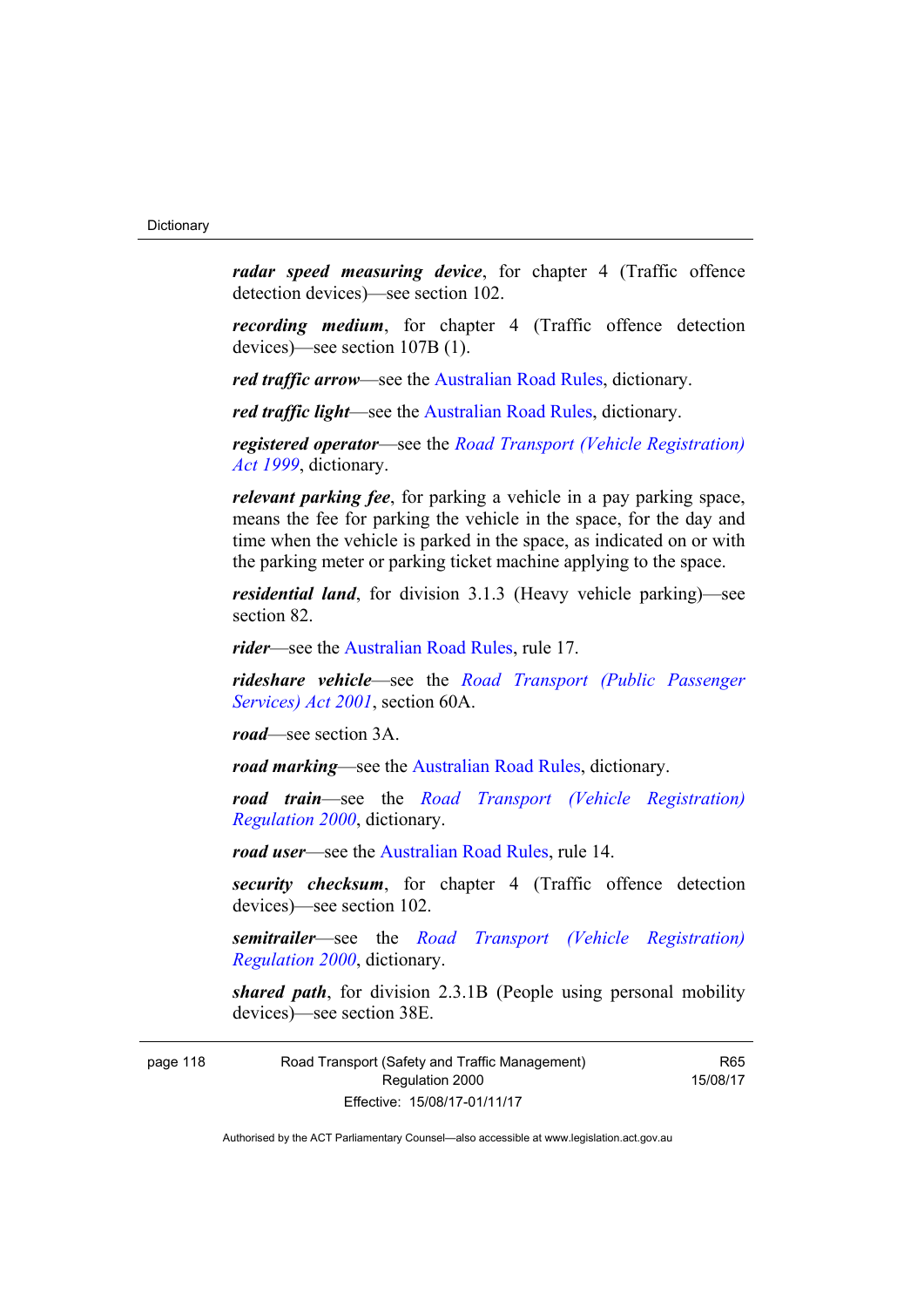*stock truck*, for division 3.1.3 (Heavy vehicle parking)—see section 82.

*stop*—see section 3B.

*testing authority*, for chapter 4 (Traffic offence detection devices) see section 102.

*ticket parking area*—

- (a) means a length of road or area that is set aside as a ticket parking area under section 76 (2) (a) or section 76A (2) (a); but
- (b) does not include a length of road or area that, under section 77 (2), is not taken to be included in the length of road or area set aside.

*ticket parking scheme* means a ticket parking scheme under division 3.1.2.

*ticket parking sign* means a *permissive parking sign* with the word 'ticket' on or with the sign.

*ticket parking space* means a ticket parking space under section 78.

*tow truck*—see the *[Road Transport \(Vehicle Registration\)](http://www.legislation.act.gov.au/sl/2000-12)  [Regulation 2000](http://www.legislation.act.gov.au/sl/2000-12)*, dictionary.

*towing attachment* means a device fitted to a vehicle to which the drawbar of a trailer may be attached.

*tractor*—see the *[Road Transport \(Vehicle Registration\) Regulation](http://www.legislation.act.gov.au/sl/2000-12)  [2000](http://www.legislation.act.gov.au/sl/2000-12)*, dictionary.

*traffic control device*—see the [Australian Road Rules](http://www.legislation.act.gov.au//ni/db_37271/default.asp), dictionary.

*traffic-related item*—see the [Australian Road Rules,](http://www.legislation.act.gov.au//ni/db_37271/default.asp) dictionary.

*traffic sign*—see the [Australian Road Rules](http://www.legislation.act.gov.au//ni/db_37271/default.asp), dictionary.

*traffic signals*—see the [Australian Road Rules](http://www.legislation.act.gov.au//ni/db_37271/default.asp), dictionary.

*transit lane*—see the [Australian Road Rules](http://www.legislation.act.gov.au//ni/db_37271/default.asp), rule 156.

R65 15/08/17 Road Transport (Safety and Traffic Management) Regulation 2000 Effective: 15/08/17-01/11/17

page 119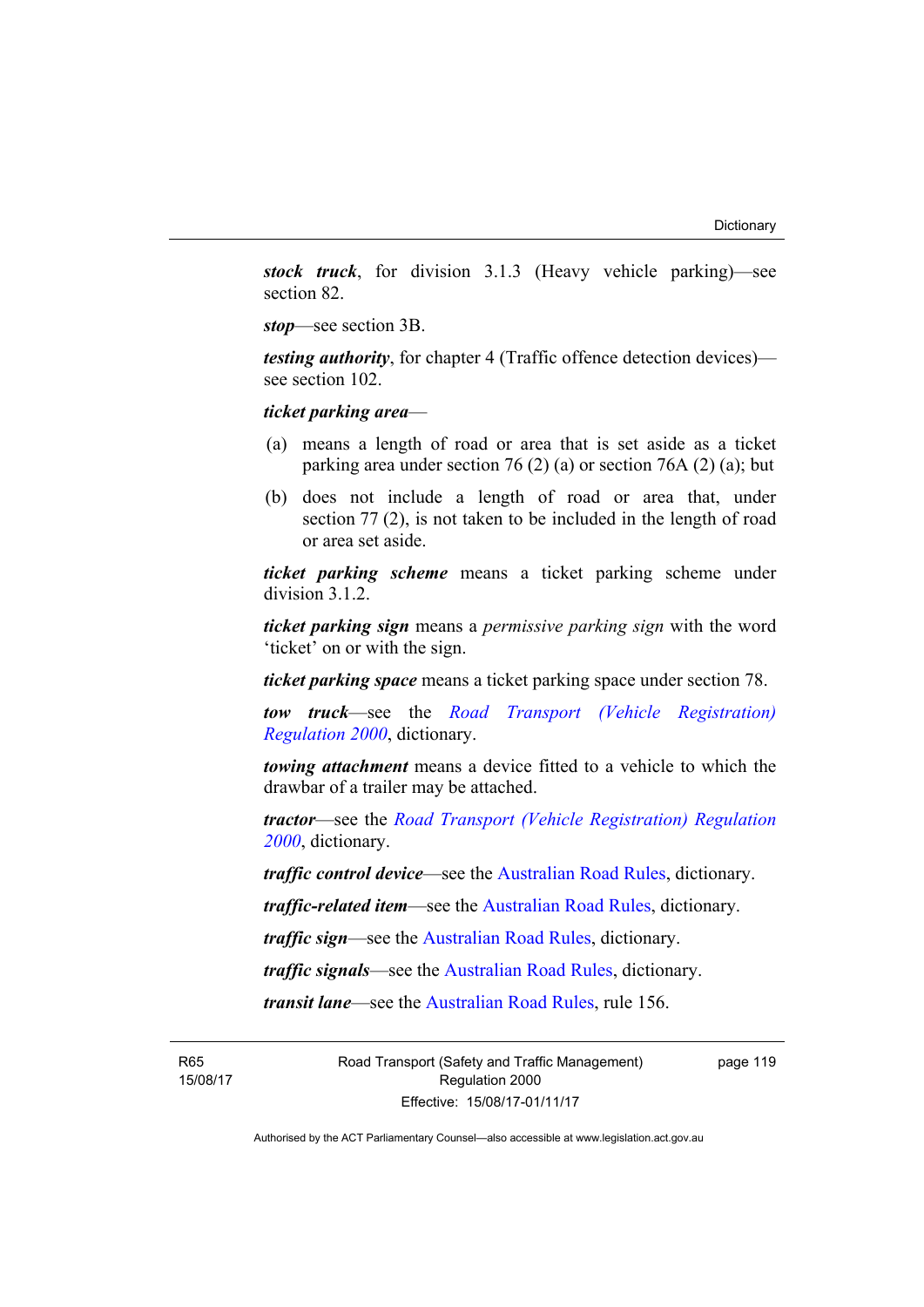*truck lane*—see the [Australian Road Rules,](http://www.legislation.act.gov.au//ni/db_37271/default.asp) rule 157.

*use*, of a personal mobility device, for division 2.3.1B (People using personal mobility devices)—see section 38E.

*vehicle*—see the [Australian Road Rules](http://www.legislation.act.gov.au//ni/db_37271/default.asp), rule 15.

*wheeled recreational device*—see section 33 (1).

*wheeled toy*—see the [Australian Road Rules](http://www.legislation.act.gov.au//ni/db_37271/default.asp), dictionary.

*with*, for information about the application of a traffic control device—see the [Australian Road Rules,](http://www.legislation.act.gov.au//ni/db_37271/default.asp) dictionary.

page 120 Road Transport (Safety and Traffic Management) Regulation 2000 Effective: 15/08/17-01/11/17

R65 15/08/17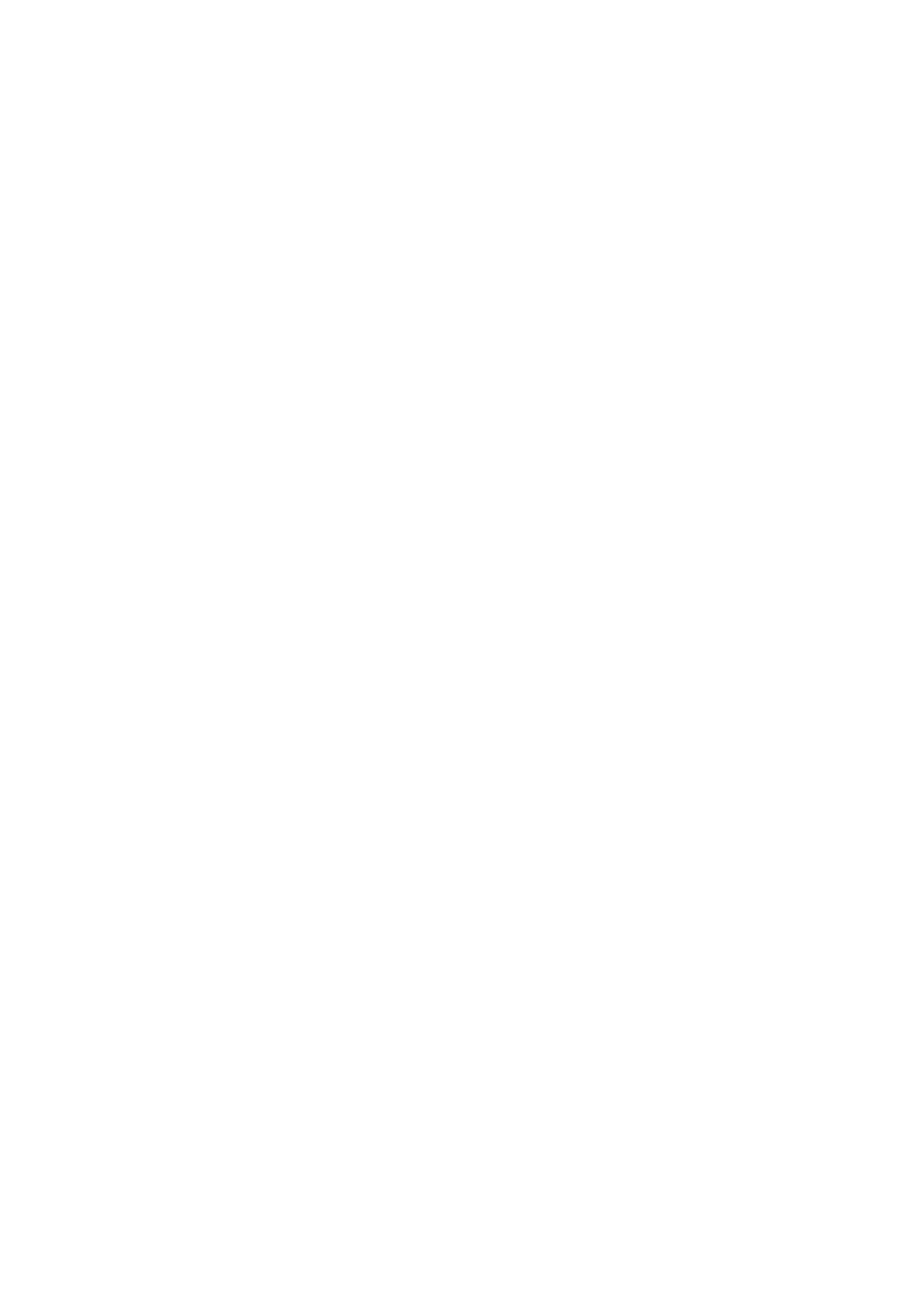## **Endnotes**

## **1 About the endnotes**

Amending and modifying laws are annotated in the legislation history and the amendment history. Current modifications are not included in the republished law but are set out in the endnotes.

Not all editorial amendments made under the *[Legislation Act 2001](http://www.legislation.act.gov.au/a/2001-14)*, part 11.3 are annotated in the amendment history. Full details of any amendments can be obtained from the Parliamentary Counsel's Office.

Uncommenced amending laws are not included in the republished law. The details of these laws are underlined in the legislation history. Uncommenced expiries are underlined in the legislation history and amendment history.

If all the provisions of the law have been renumbered, a table of renumbered provisions gives details of previous and current numbering.

The endnotes also include a table of earlier republications.

## **2 Abbreviation key**

R65 15/08/17 Road Transport (Safety and Traffic Management) Regulation 2000 Effective: 15/08/17-01/11/17

page 121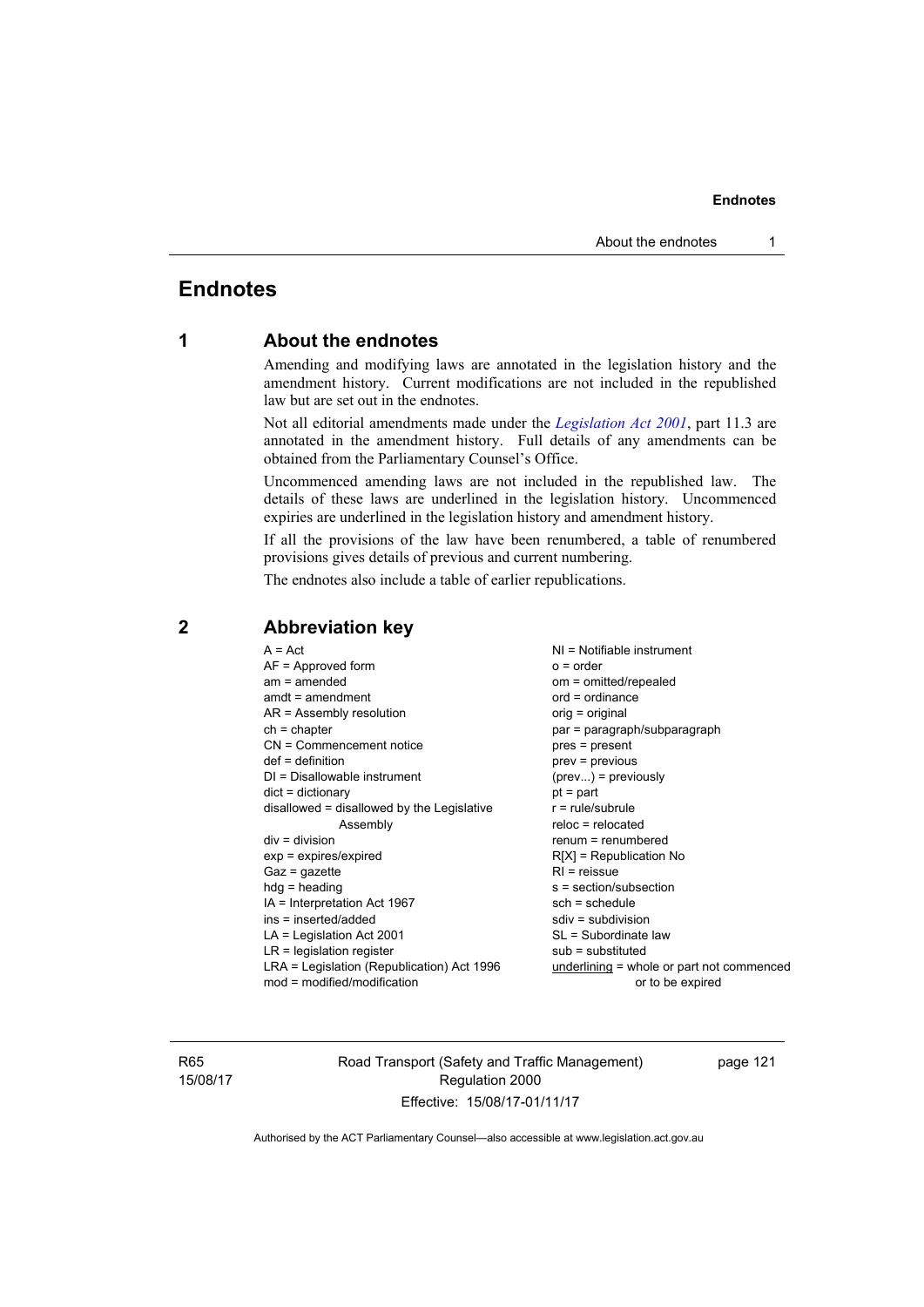3 Legislation history

## **3 Legislation history**

This regulation was originally the *Road Transport (Safety and Traffic Management) Regulations 2000*. It was renamed under the *[Legislation Act 2001](http://www.legislation.act.gov.au/a/2001-14)*.

## **Road Transport (Safety and Traffic Management) Regulation 2000 SL2000-10**

notified 29 February 2000 [\(Gaz 2000 No S6\)](http://www.legislation.act.gov.au/gaz/2000-S6/default.asp) s 1, s 2 commenced 29 February 2000 (IA 10B) remainder commenced 1 March 2000 (s 2 and [Gaz 2000 No S5\)](http://www.legislation.act.gov.au/gaz/2000-S5/default.asp)

### as amended by

## **Legislative Assembly [AR2000-2](http://www.legislation.act.gov.au/ar/2000-2/default.asp)** notified 18 May 2000 ([Gaz 2000 No 20 p](http://www.legislation.act.gov.au/gaz/2000-20/default.asp) 505) commenced 18 May 2000 (SLA s 6 (13))

## **[Road Transport \(Safety and Traffic Management\) Regulations](http://www.legislation.act.gov.au/sl/2000-21/default.asp)  [Amendment](http://www.legislation.act.gov.au/sl/2000-21/default.asp) SL2000-21 pt 2**

notified 18 May 2000 ([Gaz 2000 No 20\)](http://www.legislation.act.gov.au/gaz/2000-20/default.asp) commenced 18 May 2000 (s 1)

## **[Road Transport Legislation Regulations Amendment](http://www.legislation.act.gov.au/sl/2000-33/default.asp) SL2000-33 pt 2**  notified 2 August 2000 ([Gaz 2000 No S41](http://www.legislation.act.gov.au/gaz/2000-S41/default.asp)) commenced 2 August 2000 (s 1)

### **[Road Transport Legislation Regulations Amendment](http://www.legislation.act.gov.au/sl/2000-52/default.asp) SL2000-52 pt 2**  notified 14 December 2000 [\(Gaz 2000 No 50](http://www.legislation.act.gov.au/gaz/2000-50/default.asp)) commenced 14 December 2000 (s 1)

## **[Road Transport Legislation Amendment Act 2001](http://www.legislation.act.gov.au/a/2001-27) A2001-27 sch 4**  notified 24 May 2001 ([Gaz 2001 No 21\)](http://www.legislation.act.gov.au/gaz/2001-21/default.asp)

s 1, s 2 commenced 24 May 2001 (IA s 10B) sch 4 commenced 24 May 2001 (s 2)

## **[Road Transport \(Safety and Traffic Management\) Amendment](http://www.legislation.act.gov.au/a/2001-29)  [Act 2001](http://www.legislation.act.gov.au/a/2001-29) A2001-29 pt 3**

notified 24 May 2001 ([Gaz 2001 No 21\)](http://www.legislation.act.gov.au/gaz/2001-21/default.asp) commenced 24 May 2001 (s 2)

page 122 Road Transport (Safety and Traffic Management) Regulation 2000 Effective: 15/08/17-01/11/17

R65 15/08/17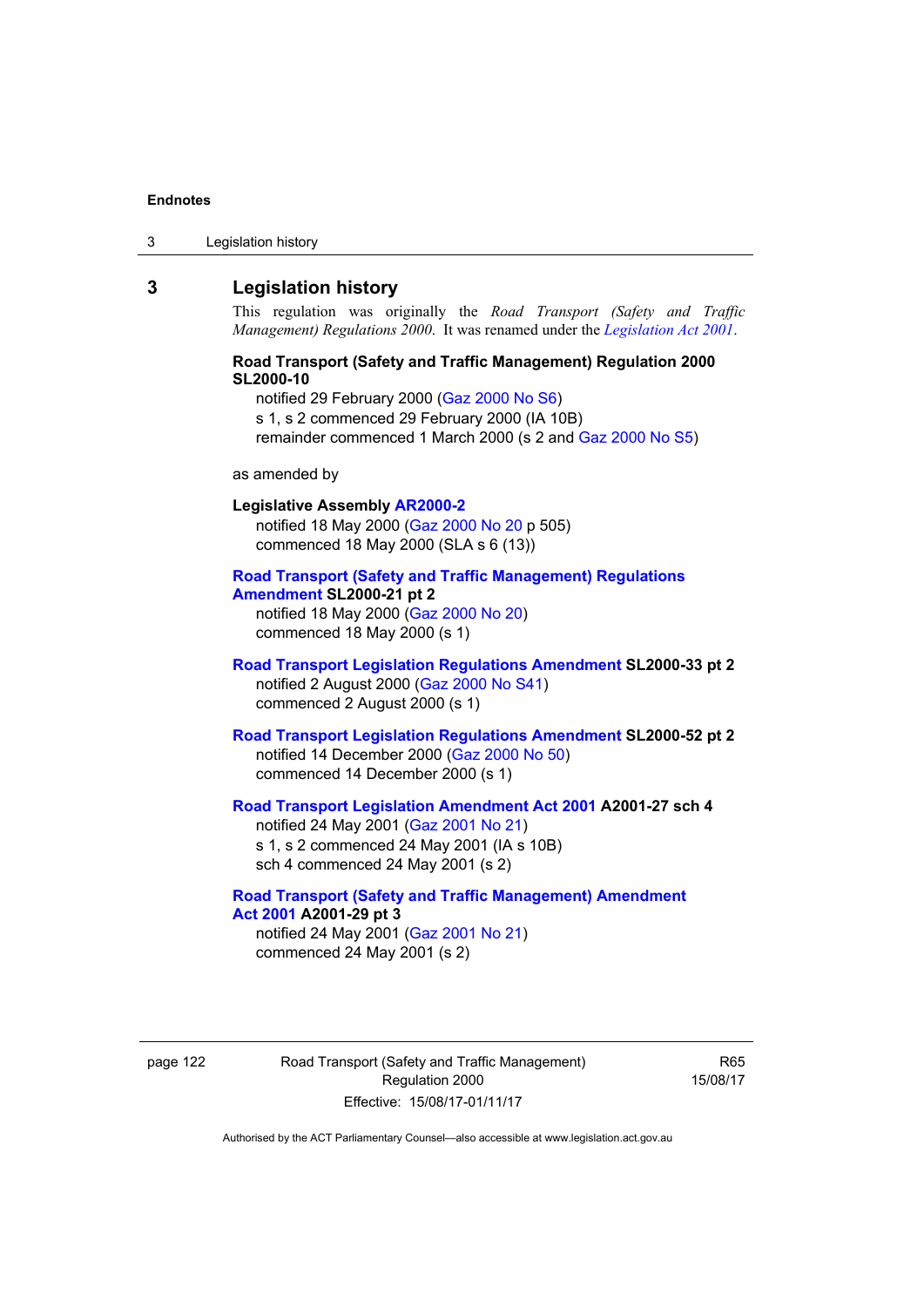### **[Legislation \(Consequential Amendments\) Act 2001](http://www.legislation.act.gov.au/a/2001-44) A2001-44 pt 348**  notified 26 July 2001 ([Gaz 2001 No 30\)](http://www.legislation.act.gov.au/gaz/2001-30/default.asp)

s 1, s 2 commenced 26 July 2001 (IA s 10B) pt 348 commenced 12 September 2001 (s 2 and see [Gaz 2001](http://www.legislation.act.gov.au/gaz/2001-S65/default.asp)  [No S65](http://www.legislation.act.gov.au/gaz/2001-S65/default.asp))

### **[Statute Law Amendment Act 2001](http://www.legislation.act.gov.au/a/2001-11) A2001-11 pt 3.46**

notified 5 September 2001 [\(Gaz 2001 No S 6](http://www.legislation.act.gov.au/gaz/2001-S/default.asp)5)

s 1, s 2 commenced 5 September 2001 (IA s 10B)

pt 3.46 commenced 12 September 2001 (amdt 3.475)

### **[Road Transport \(Safety and Traffic Management\) Regulations](http://www.legislation.act.gov.au/sl/2001-32)  [Amendment 2001](http://www.legislation.act.gov.au/sl/2001-32) SL2001-32**

notified 11 September 2001 [\(Gaz 2001 No S69\)](http://www.legislation.act.gov.au/gaz/2001-S69/default.asp) commenced 11 September 2001 (s 1)

## **[Road Transport \(Public Passenger Services\) Act 2001](http://www.legislation.act.gov.au/a/2001-62) A2001-62 pt 1.12**

notified 10 September 2001 [\(Gaz 2001 No S66\)](http://www.legislation.act.gov.au/gaz/2001-S66/default.asp)

s 1, s 2 commenced 10 September 2001 (IA s 10B)

pt 1.12 commenced 1 December 2001 (s 2 and [CN2001-2](http://www.legislation.act.gov.au/cn/2001-2/default.asp))

## **[Road Transport Legislation Amendment Regulations 2002](http://www.legislation.act.gov.au/sl/2002-2) SL2002-2 pt 5**

notified LR 27 February 2002 s 1, s 2 commenced 27 February 2002 (LA s 75) pt 5 commenced 1 March 2002 (s 2 and see [CN2002-2](http://www.legislation.act.gov.au/cn/2002-2/default.asp))

**[Road Transport \(Safety and Traffic Management\) Amendment](http://www.legislation.act.gov.au/sl/2002-7)  [Regulations 2002](http://www.legislation.act.gov.au/sl/2002-7) SL2002-7**  notified LR 15 April 2002

commenced 16 April 2002 (s 2)

## **[Statute Law Amendment Act 2002](http://www.legislation.act.gov.au/a/2002-30) A2002-30 pt 3.73**

notified LR 16 September 2002

s 1, s 2 taken to have commenced 19 May 1997 (LA s 75 (2))

pt 3.73 commenced 17 September 2002 (s 2 (1))

R65 15/08/17 Road Transport (Safety and Traffic Management) Regulation 2000 Effective: 15/08/17-01/11/17

page 123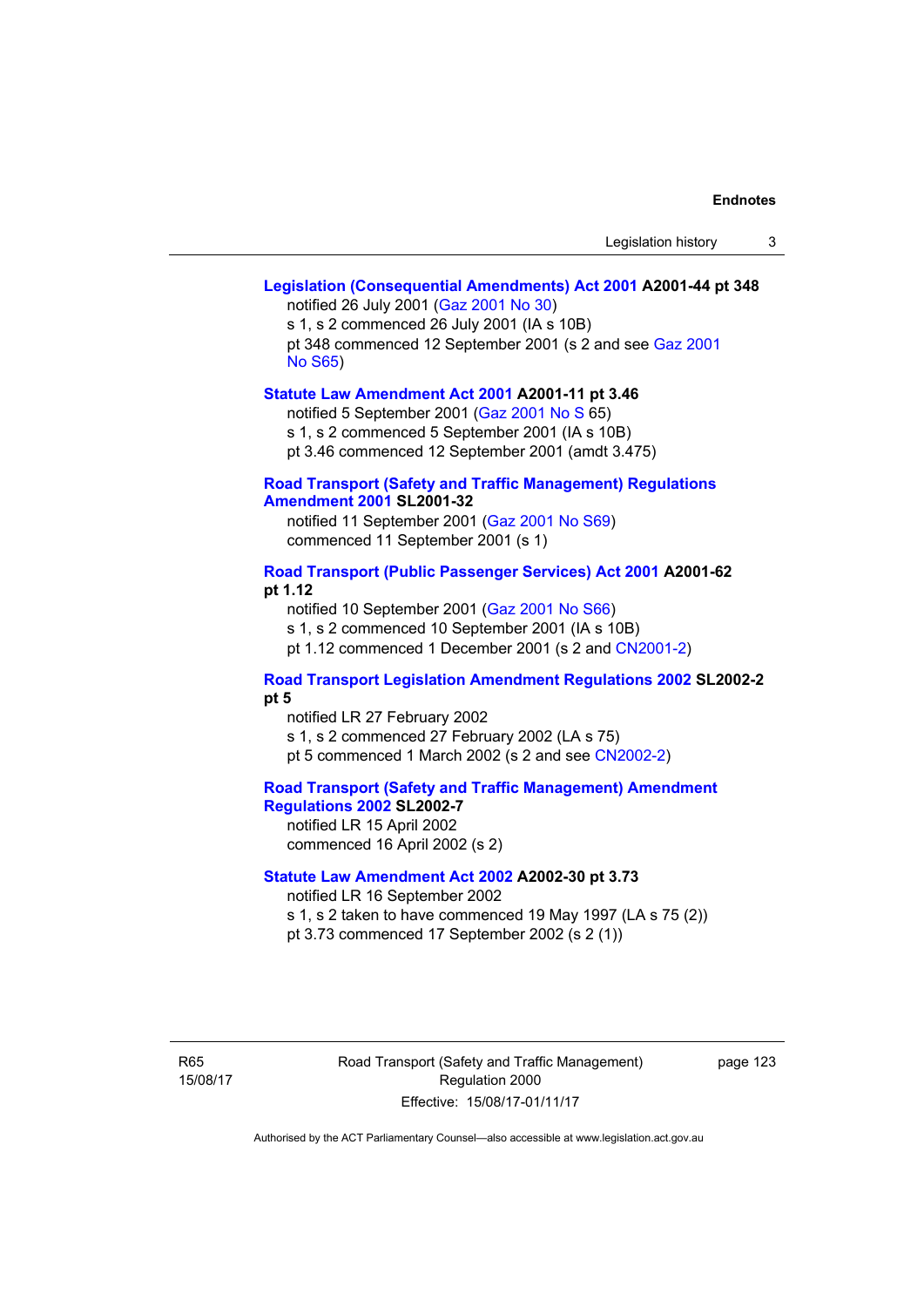3 Legislation history

### **[Road Transport Legislation Amendment Regulations 2002 \(No 2\)](http://www.legislation.act.gov.au/sl/2002-31) SL2002-31 pt 5**

notified LR 31 October 2002 s 1, s 2 commenced 31 October 2002 (LA s 75 (1)) pt 5 commenced 1 November 2002 (s 2 (1))

### **[Criminal Code 2002](http://www.legislation.act.gov.au/a/2002-51) A2002-51 pt 1.20**

notified LR 20 December 2002 s 1, s 2 commenced 20 December 2002 (LA s 75) pt 1.20 commenced 1 January 2003 (s 2 (1))

### **[Urban Services \(Application of Criminal Code\) Amendment](http://www.legislation.act.gov.au/sl/2003-1)**

## **[Regulations 2002](http://www.legislation.act.gov.au/sl/2003-1) SL2003-1 pt 4**

notified LR 9 January 2003 s 1, s 2 commenced 9 January 2003 (LA s 75 (1)) pt 4 commenced 10 January 2003 (s 2 (3) and see LA s 73 (3) (b))

### **[Road Transport \(Safety and Traffic Management\) Amendment](http://www.legislation.act.gov.au/sl/2003-12)  [Regulations 2003 \(No 1\)](http://www.legislation.act.gov.au/sl/2003-12) SL2003-12**

notified LR 22 May 2003 s 1, s 2 commenced 22 May 2003 (LA s 75 (1)) remainder commenced 1 June 2003 (s 2 and [CN2003-3](http://www.legislation.act.gov.au/cn/2003-3/default.asp))

### **[Road Transport \(Safety and Traffic Management\) Amendment](http://www.legislation.act.gov.au/sl/2003-14)  [Regulations 2003 \(No 2\)](http://www.legislation.act.gov.au/sl/2003-14) SL2003-14**

notified LR 10 June 2003 s 1, s 2 commenced 10 June 2003 (LA s 75 (1)) remainder commenced 11 June 2003 (s 2)

### **[Dangerous Substances Act 2004](http://www.legislation.act.gov.au/a/2004-7) A2004-7 sch 1 pt 1.8**

notified LR 19 March 2004 s 1, s 2 commenced 19 March 2004 (LA s 75 (1)) sch 1 pt 1.8 commenced 5 April 2004 (s 2 and [CN2004-6](http://www.legislation.act.gov.au/cn/2004-6/default.asp))

page 124 Road Transport (Safety and Traffic Management) Regulation 2000 Effective: 15/08/17-01/11/17

R65 15/08/17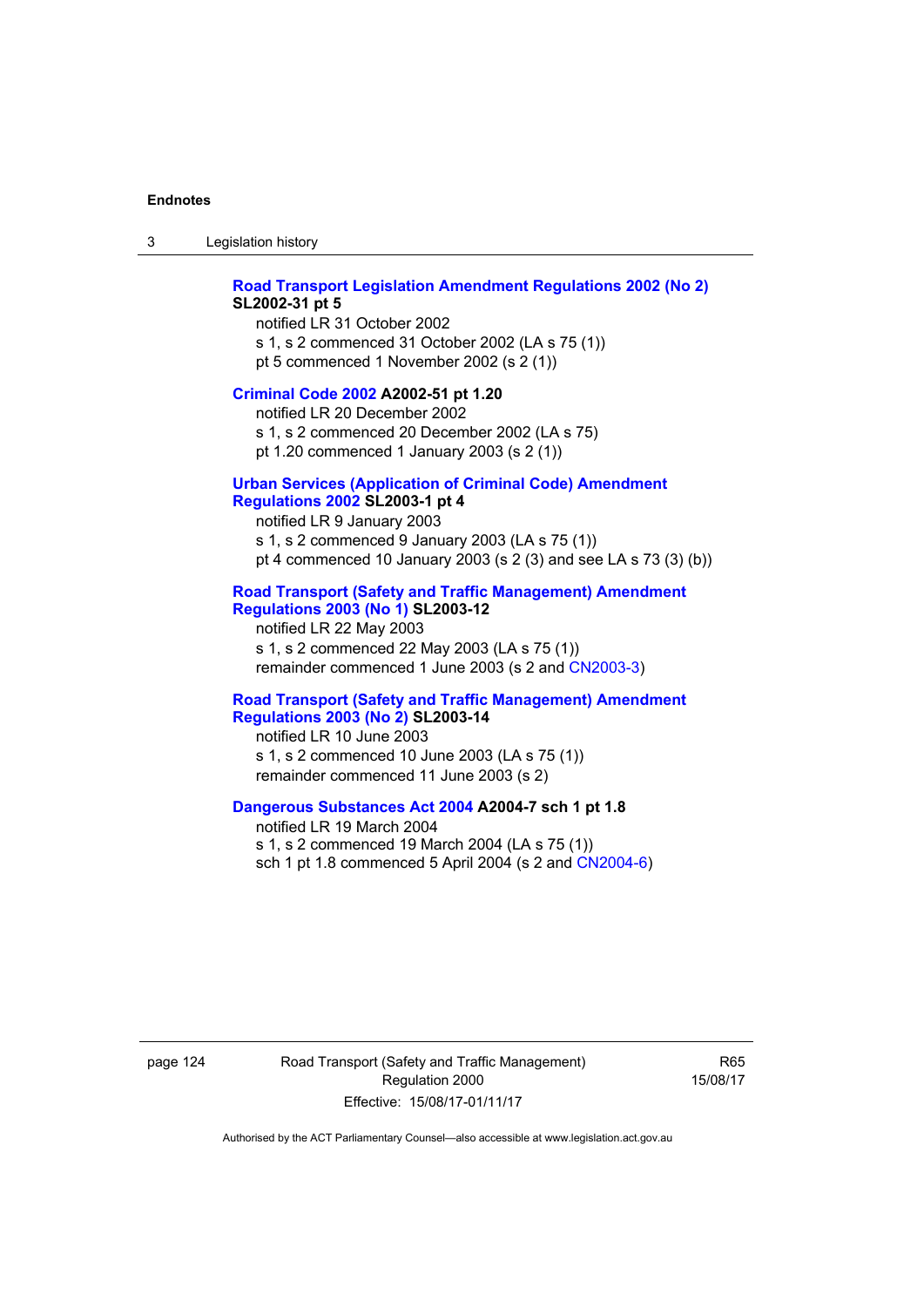## **[Road Transport Legislation \(Australian Road Rules\) Amendment](http://www.legislation.act.gov.au/sl/2004-16)  [Regulations 2004 \(No 1\)](http://www.legislation.act.gov.au/sl/2004-16) SL2004-16 pt 3**

notified LR 24 May 2004

s 1, s 2 commenced 24 May 2004 (LA s 75 (1))

pt 3 commenced 19 July 2004 (s 2 and [CN2004-10](http://www.legislation.act.gov.au/cn/2004-10/default.asp))

## **[Emergencies Act 2004](http://www.legislation.act.gov.au/a/2004-28) A2004-28 sch 3 pt 3.20**

notified LR 29 June 2004

s 1, s 2 commenced 29 June 2004 (LA s 75 (1))

sch 3 pt 3.20 commenced 1 July 2004 (s 2 (1) and [CN2004-11](http://www.legislation.act.gov.au/cn/2004-11/default.asp))

## **[Road Transport Legislation Amendment Regulations 2004 \(No 1\)](http://www.legislation.act.gov.au/sl/2004-47) SL2004-47 pt 5**

notified LR 9 September 2004

s 1, s 2 commenced 9 September 2004 (LA s 75 (1))

pt 5 commenced 10 September 2004 (s 2)

## **[Road Transport Legislation \(Hire Cars\) Amendment Regulation 2005](http://www.legislation.act.gov.au/sl/2005-4)  [\(No 1\)](http://www.legislation.act.gov.au/sl/2005-4) SL2005-4 sch 2 pt 2.4**

notified LR 7 March 2005

s 1, s 2 commenced 7 March 2005 (LA s 75 (1))

sch 2 pt 2.4 commenced 9 March 2005 (s 2 and see Road Transport [\(Public Passenger Services\) \(Hire Cars\) Amendment Act 2004](http://www.legislation.act.gov.au/a/2004-69) A2004-69, s 2 and LA s 79)

## **[Road Transport \(Safety and Traffic Management\) Amendment](http://www.legislation.act.gov.au/sl/2005-7)  [Regulation 2005 \(No 1\)](http://www.legislation.act.gov.au/sl/2005-7) SL2005-7**

notified LR 8 April 2005 s 1, s 2 commenced 8 April 2005 (LA s 75 (1)) remainder commenced 9 April 2005 (s 2)

## **[Road Transport \(Safety and Traffic Management\) Amendment](http://www.legislation.act.gov.au/sl/2005-22)  [Regulation 2005 \(No 2\)](http://www.legislation.act.gov.au/sl/2005-22) SL2005-22**

notified LR 15 September 2005 s 1, s 2 commenced 15 September 2005 (LA s 75 (1)) remainder commenced 16 September 2005 (s 2)

### **[Statute Law Amendment Act 2005 \(No 2\)](http://www.legislation.act.gov.au/a/2005-62) A2005-62 sch 1 pt 1.4**

notified LR 21 December 2005 s 1, s 2 commenced 21 December 2005 (LA s 75 (1)) sch 1 pt 1.4 commenced 11 January 2006 (s 2 (1))

R65 15/08/17 Road Transport (Safety and Traffic Management) Regulation 2000 Effective: 15/08/17-01/11/17

page 125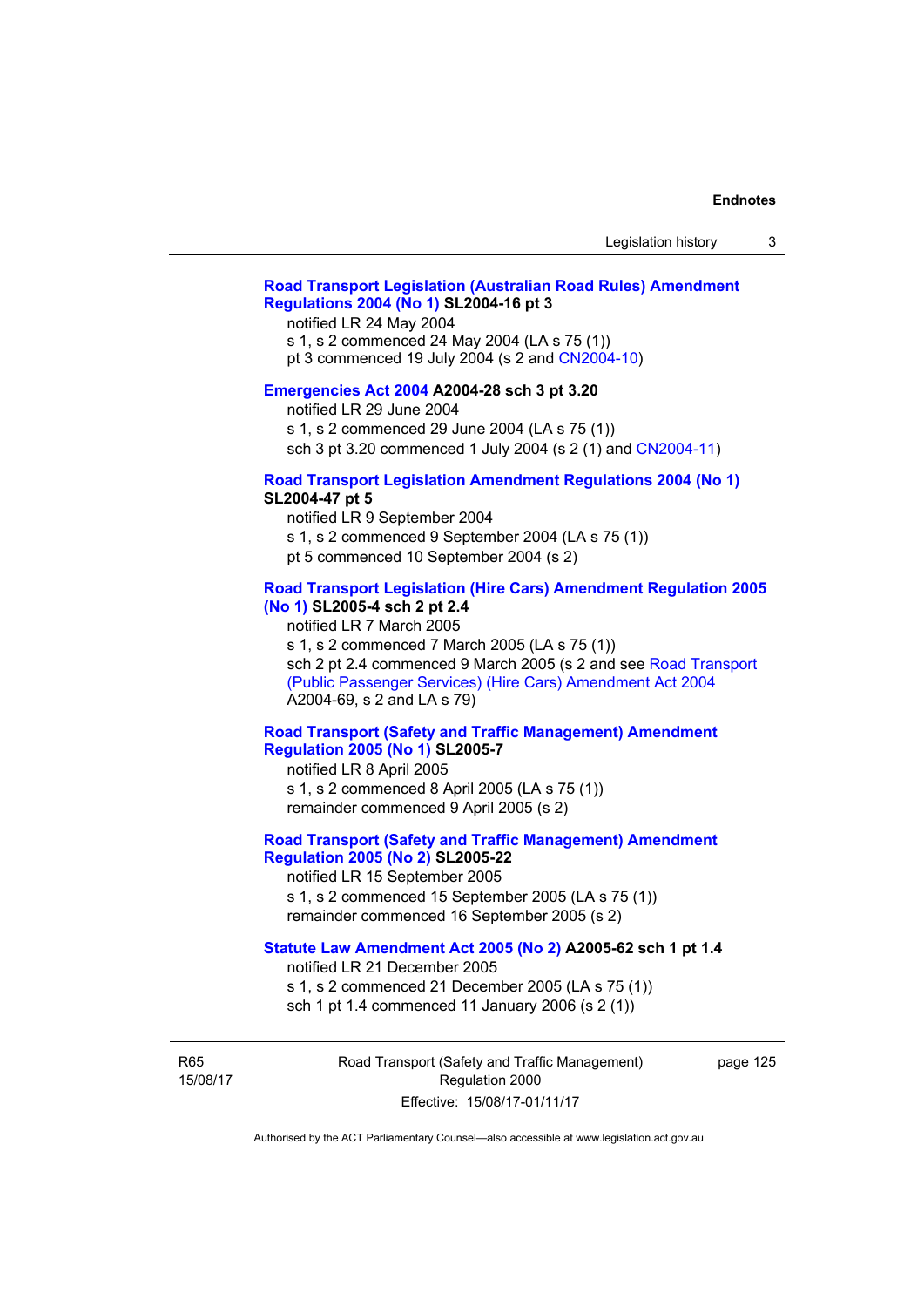| ు | Legislation history |  |
|---|---------------------|--|
|   |                     |  |

| <b>Road Transport (Safety and Traffic Management) Amendment</b><br><b>Regulation 2006 (No 1) SL2006-4</b><br>notified LR 16 January 2006<br>s 1, s 2 commenced 16 January 2006 (LA s 75 (1))<br>remainder commenced 17 January 2006 (s 2)  |
|--------------------------------------------------------------------------------------------------------------------------------------------------------------------------------------------------------------------------------------------|
| <b>Road Transport (Public Passenger Services) Amendment</b><br>Regulation 2006 (No 1) SL2006-32 sch 1 pt 1.5<br>notified LR 26 June 2006<br>s 1, s 2 commenced 26 June 2006 (LA s 75 (1))<br>sch 1 pt 1.5 commenced 3 July 2006 (s 2 (2))  |
| <b>Road Transport (Safety and Traffic Management) Amendment</b><br><b>Regulation 2006 (No 2) SL2006-51</b><br>notified LR 4 December 2006<br>s 1, s 2 commenced 4 December 2006 (LA s 75 (1))<br>remainder commenced 5 December 2006 (s 2) |
| <b>Road Transport (Safety and Traffic Management) Amendment</b><br><b>Regulation 2007 (No 1) SL2007-20</b><br>notified LR 30 July 2007<br>s 1, s 2 commenced 30 July 2007 (LA s 75 (1))<br>remainder commenced 31 July 2007 (s 2)          |
| <b>Planning and Development (Consequential Amendments) Act 2007</b><br>A2007-25 sch 1 pt 1.29<br>notified LR 13 September 2007<br>$\leq 1 \leq 2$ commenced 13 Sentember 2007 (LA $\leq 75$ (1))                                           |

s 1, s 2 commenced 13 September 2007 (LA s 75 (1)) sch 1 pt 1.29 commenced 31 March 2008 (s 2 and see [Planning and](http://www.legislation.act.gov.au/a/2007-24)  [Development Act 2007](http://www.legislation.act.gov.au/a/2007-24) A2007-24, s 2 and [CN2008-1](http://www.legislation.act.gov.au/cn/2008-1/default.asp))

## **[Road Transport \(Safety and Traffic Management\) Amendment](http://www.legislation.act.gov.au/sl/2008-40)  [Regulation 2008 \(No 1\)](http://www.legislation.act.gov.au/sl/2008-40) SL2008-40**  notified LR 11 September 2008

s 1, s 2 commenced 11 September 2008 (LA s 75 (1)) remainder commenced 11 March 2009 (s 2 and LA s 79)

page 126 Road Transport (Safety and Traffic Management) Regulation 2000 Effective: 15/08/17-01/11/17

R65 15/08/17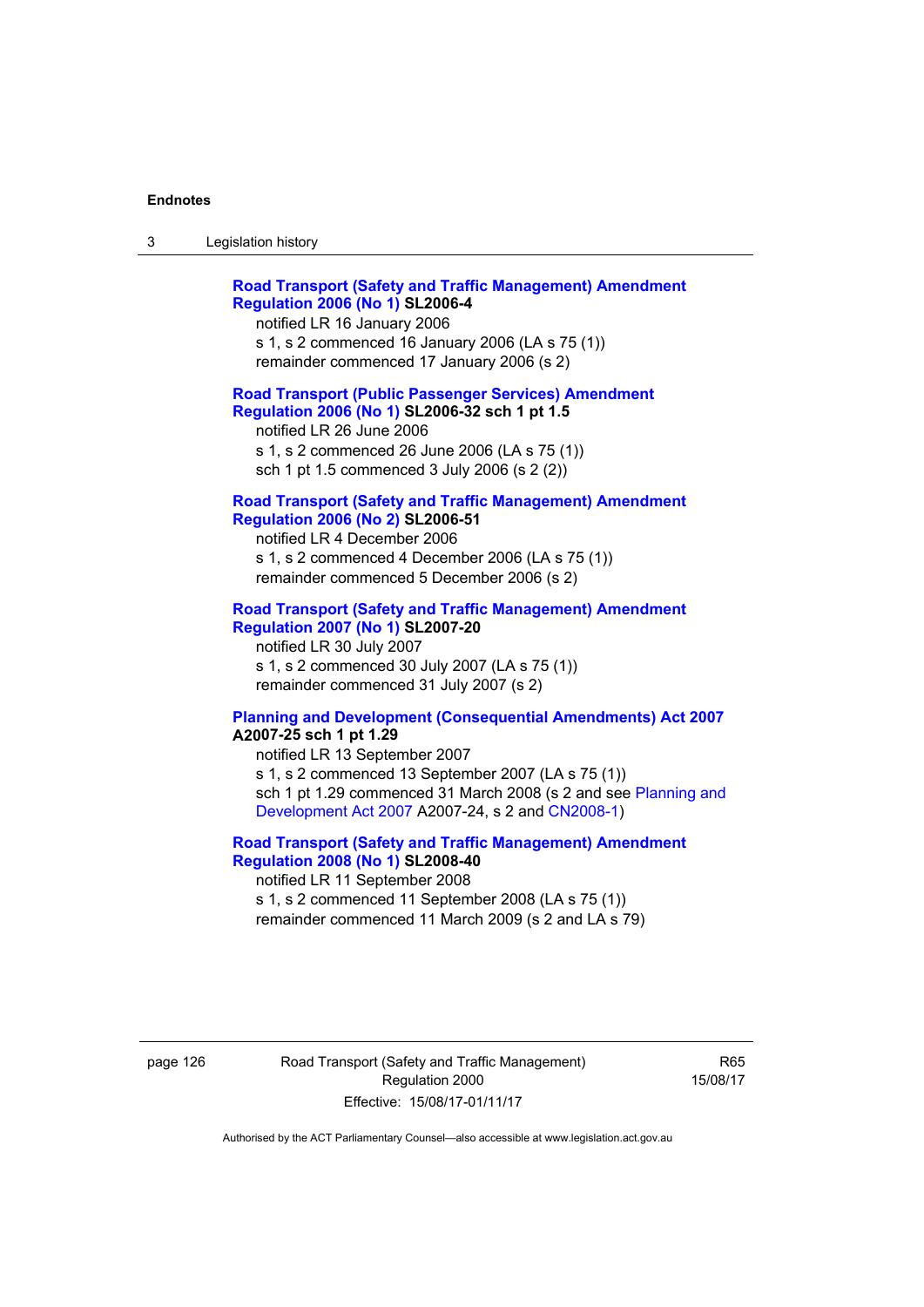### **[Road Transport Legislation Amendment Regulation 2008 \(No 2\)](http://www.legislation.act.gov.au/sl/2008-47) SL2008-47 sch 1 pt 1.3**

notified LR 1 December 2008 s 1, s 2 commenced 1 December 2008 (LA s 75 (1)) sch 1 pt 1.3 commenced 2 December 2008 (s 2)

## **[Road Transport Legislation Amendment Regulation 2009 \(No 1\)](http://www.legislation.act.gov.au/sl/2009-6) SL2009-6 pt 4**

notified LR 11 March 2009 s 1, s 2 commenced 11 March 2009 (LA s 75 (1)) pt 4 commenced 16 March 2009 (s 2 and [CN2009-7\)](http://www.legislation.act.gov.au/cn/2009-7/default.asp)

### **[Road Transport \(Safety and Traffic Management\) Amendment](http://www.legislation.act.gov.au/sl/2009-7)  [Regulation 2009 \(No 1\)](http://www.legislation.act.gov.au/sl/2009-7) SL2009-7**

notified LR 12 March 2009 s 1, s 2 commenced 12 March 2009 (LA s 75 (1)) remainder commenced 13 March 2009 (s 2)

### **[Road Transport \(Mass, Dimensions and Loading\) Act 2009](http://www.legislation.act.gov.au/a/2009-22/default.asp) A2009-22 sch 1 pt 1.10**

notified LR 3 September 2009 s 1, s 2 commenced 3 September 2009 (LA s 75 (1)) sch 1 pt 1.10 commenced 3 March 2010 (s 2 and LA s 79)

# **[Dangerous Goods \(Road Transport\) Act 2009](http://www.legislation.act.gov.au/a/2009-34) A2009-34 sch 1 pt 1.3**

notified LR 28 September 2009 s 1, s 2 commenced 28 September 2009 (LA s 75 (1)) sch 1 pt 1.3 commenced 2 April 2010 (s 2, [CN2010-5 a](http://www.legislation.act.gov.au/cn/2010-5/default.asp)nd LA s 77 (3))

**[Road Transport Legislation Amendment Regulation 2010 \(No 1\)](http://www.legislation.act.gov.au/sl/2010-5)**

### **SL2010-5 pt 4**

notified LR 1 March 2010 s 1, s 2 commenced 1 March 2010 (LA s 75 (1)) s 55, ss 58-62 commenced 15 March 2011 (s 2 (2)) pt 4 remainder commenced 15 March 2010 (s 2 (1))

# **[Road Transport Legislation Amendment Regulation 2010 \(No 2\)](http://www.legislation.act.gov.au/sl/2010-7) SL2010-7 pt 5**

notified LR 16 March 2010 s 1, s 2 commenced 16 March 2010 (LA s 75 (1)) pt 5 commenced 17 March 2010 (s 2 (1))

R65 15/08/17 Road Transport (Safety and Traffic Management) Regulation 2000 Effective: 15/08/17-01/11/17

page 127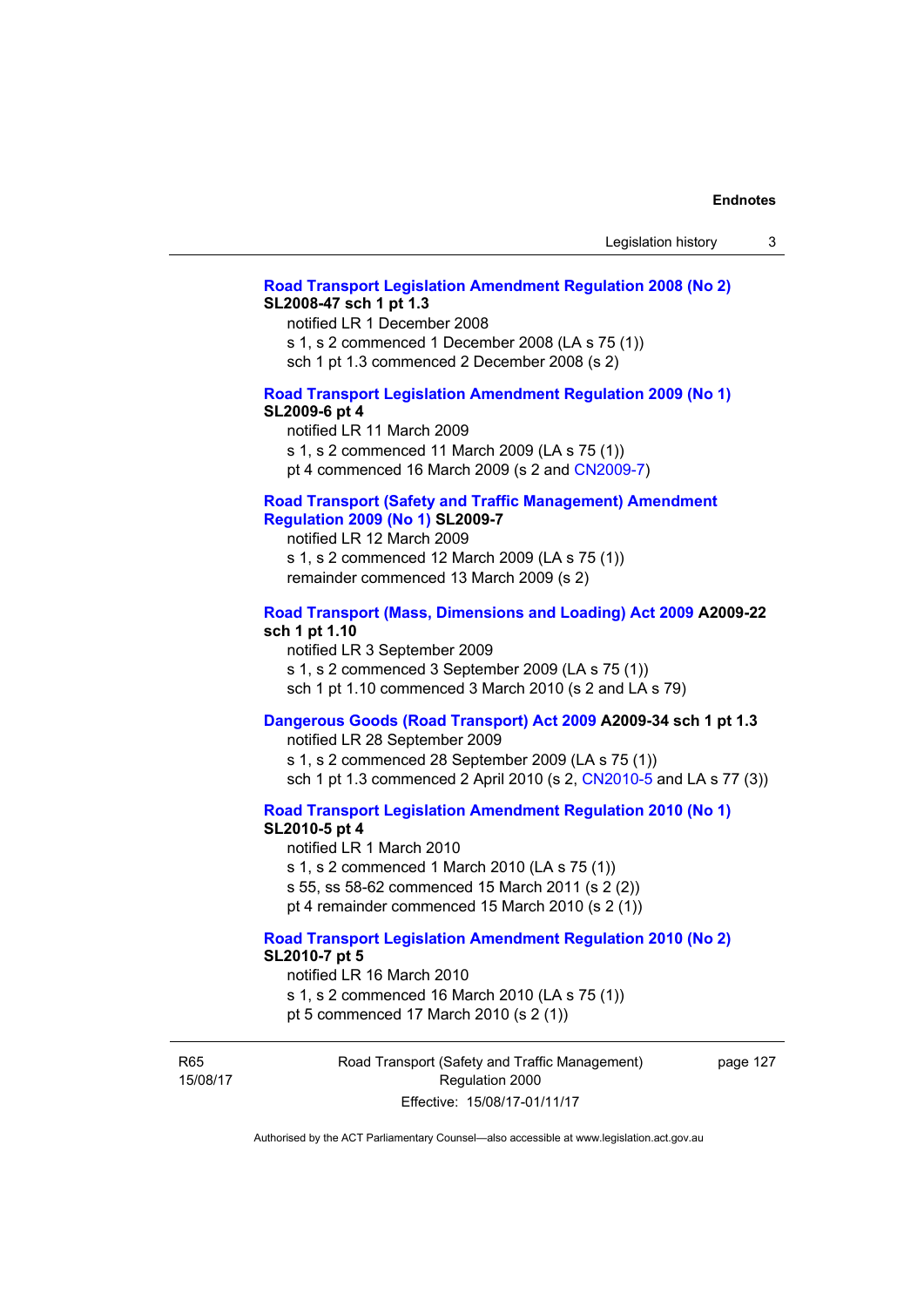3 Legislation history

#### **[Personal Property Securities Act 2010](http://www.legislation.act.gov.au/a/2010-15) A2010-15 sch 2 pt 2.5**

notified LR 1 April 2010 s 1, s 2 commenced 1 April 2010 (LA s 75 (1)) sch 2 pt 2.5 commenced 30 January 2012 (s 2 (2) (b))

### **[Statute Law Amendment Act 2010](http://www.legislation.act.gov.au/a/2010-18) A2010-18 sch 3 pt 3.21**

notified LR 13 May 2010 s 1, s 2 commenced 13 May 2010 (LA s 75 (1)) sch 3 pt 3.21 commenced 3 June 2010 (s 2)

### **[Road Transport Legislation Amendment Regulation 2010 \(No 4\)](http://www.legislation.act.gov.au/sl/2010-33) SL2010-33 pt 3**

notified LR 5 August 2010 s 1, s 2 commenced 5 August 2010 (LA s 75 (1)) pt 3 commenced 6 August 2010 (s 2)

### **[Road Transport \(Safety and Traffic Management\) Amendment](http://www.legislation.act.gov.au/sl/2010-38)  [Regulation 2010 \(No 1\)](http://www.legislation.act.gov.au/sl/2010-38) SL2010-38**

notified LR 16 September 2010 s 1, s 2 commenced 16 September 2010 (LA s 75 (1)) remainder commenced 17 September 2010 (s 2)

### **[Road Transport Legislation Amendment Regulation 2011 \(No 1\)](http://www.legislation.act.gov.au/sl/2011-2) SL2011-2 pt 3**

notified LR 27 January 2011 s 1, s 2 commenced 27 January 2011 (LA s 75 (1)) pt 3 commenced 28 January 2011 (s 2)

# **[Statute Law Amendment Act 2011 \(No 3\)](http://www.legislation.act.gov.au/a/2011-52) A2011-52 sch 3 pt 3.49**

notified LR 28 November 2011 s 1, s 2 commenced 28 November 2011 (LA s 75 (1)) sch 3 pt 3.49 commenced 12 December 2011 (s 2)

page 128 Road Transport (Safety and Traffic Management) Regulation 2000 Effective: 15/08/17-01/11/17

R65 15/08/17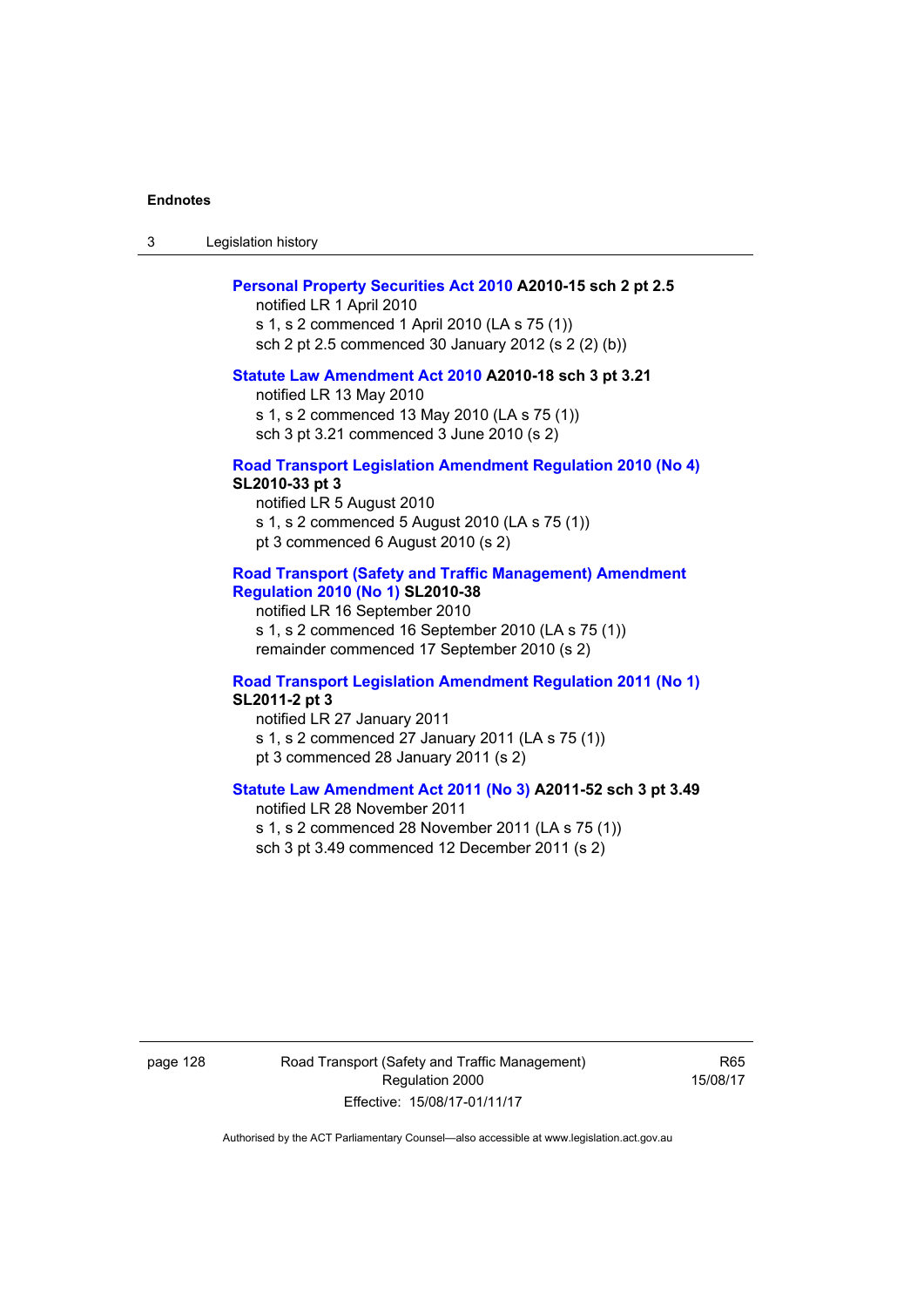### **[Road Transport \(Safety and Traffic Management\) Amendment](http://www.legislation.act.gov.au/sl/2011-35)  [Regulation 2011 \(No 1\)](http://www.legislation.act.gov.au/sl/2011-35) SL2011-35**

notified LR 19 December 2011

s 1, s 2 commenced 19 December 2011 (LA s 75 (1)) remainder commenced 15 January 2012 (s 2 and see [Road Transport](http://www.legislation.act.gov.au/a/2011-38)  [\(Safety and Traffic Management\) Amendment Act 2011](http://www.legislation.act.gov.au/a/2011-38) A2011-38, s 2 and [CN2011-15\)](http://www.legislation.act.gov.au/cn/2011-15/default.asp)

**[Road Transport Legislation Amendment Regulation 2012 \(No 1\)](http://www.legislation.act.gov.au/sl/2012-44/default.asp) SL2012-44 pt 6** 

notified LR 19 December 2012

s 1, s 2 commenced 19 December 2012 (LA s 75 (1))

pt 6 commenced 20 December 2012 (s 2)

#### **[Road Transport \(Police Driver and Rider Exemptions\) Amendment](http://www.legislation.act.gov.au/sl/2013-9/default.asp)  [Regulation 2013 \(No 1\)](http://www.legislation.act.gov.au/sl/2013-9/default.asp) SL2013-9 pt 3**

notified LR 6 May 2013

s 1, s 2 commenced 6 May 2013 (LA s 75 (1))

pt 3 commenced 7 May 2013 (s 2)

## **[Road Transport Legislation Amendment Regulation 2013 \(No 3\)](http://www.legislation.act.gov.au/sl/2013-20) SL2013-20 pt 3**

notified LR 29 July 2013 s 1, s 2 commenced 29 July 2013 (LA s 75 (1)) pt 3 commenced 1 August 2013 (s 2)

### **[Road Transport \(Safety and Traffic Management\) Amendment](http://www.legislation.act.gov.au/sl/2013-25)  [Regulation 2013 \(No 1\)](http://www.legislation.act.gov.au/sl/2013-25) SL2013-25**

notified LR 5 September 2013 s 1, s 2 commenced 5 September 2013 (LA s 75 (1)) remainder commenced 6 September 2013 (s 2)

### **[Heavy Vehicle National Law \(Consequential Amendments\) Act 2013](http://www.legislation.act.gov.au/a/2013-52) A2013-52 pt 13**

notified LR 9 December 2013

s 1, s 2 commenced 9 December 2013 (LA s 75 (1))

pt 13 commenced 10 February 2014 (s 2 and see [Heavy Vehicle](http://www.legislation.act.gov.au/a/2013-51/default.asp)  [National Law \(ACT\) Act 2013](http://www.legislation.act.gov.au/a/2013-51/default.asp) A2013-51, s 2 (1) and [CN2014-2](http://www.legislation.act.gov.au/cn/2014-2/default.asp))

R65 15/08/17 page 129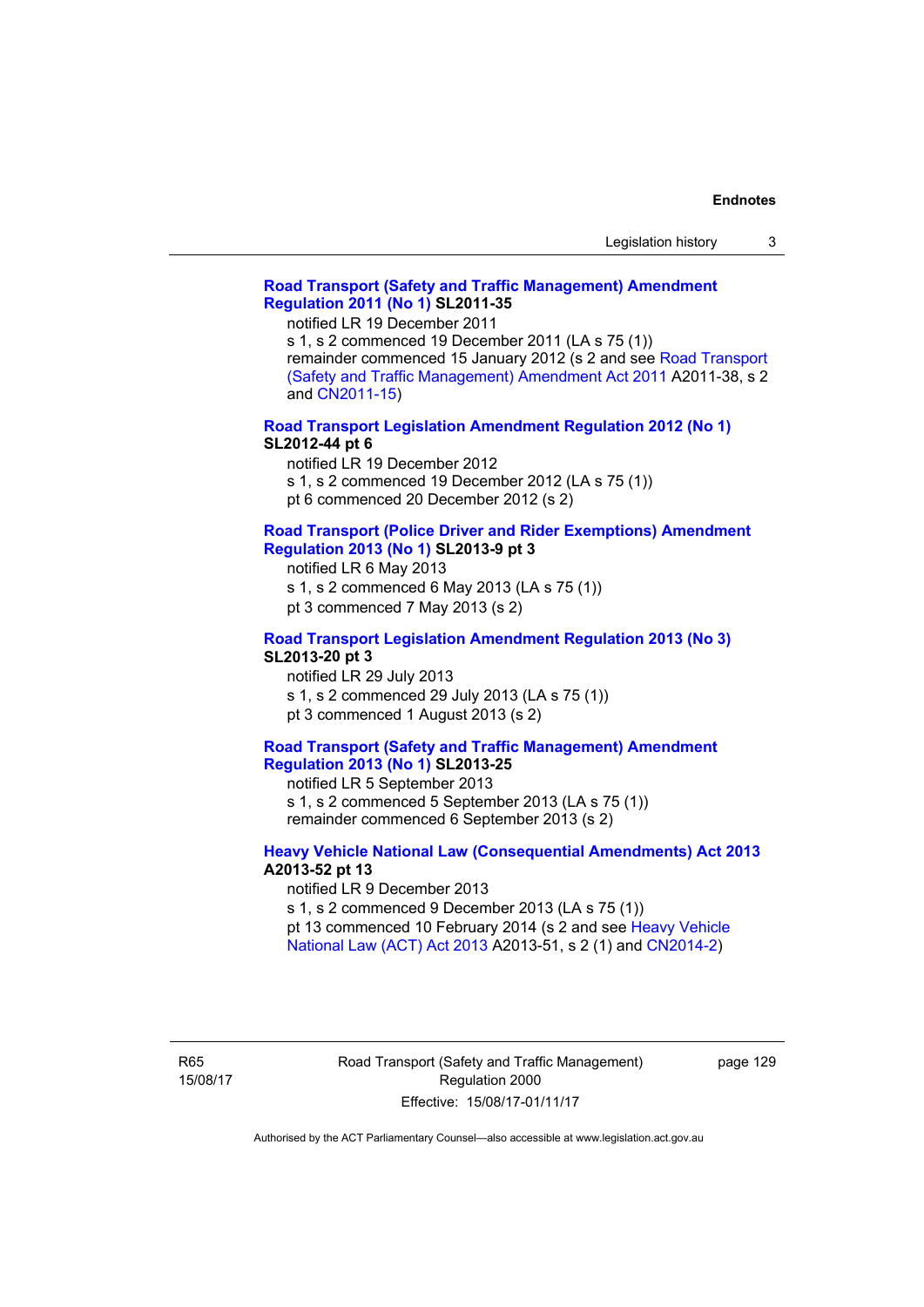| -3 | Legislation history |  |
|----|---------------------|--|
|    |                     |  |

| <b>Road Transport (Safety and Traffic Management) Amendment</b> |  |
|-----------------------------------------------------------------|--|
| <b>Regulation 2014 (No 1) SL2014-5</b>                          |  |
| notified LR 27 March 2014                                       |  |

s 1, s 2 commenced 27 March 2014 (LA s 75 (1)) remainder commenced 28 March 2014 (s 2)

### **[Road Transport \(Safety and Traffic Management\) Amendment](http://www.legislation.act.gov.au/sl/2014-11)  [Regulation 2014 \(No 2\)](http://www.legislation.act.gov.au/sl/2014-11) SL2014-11**

notified LR 26 June 2014 s 1, s 2 commenced 26 June 2014 (LA s 75 (1)) remainder commenced 27 June 2014 (s 2)

### **[Road Transport Legislation Amendment Act 2015](http://www.legislation.act.gov.au/a/2015-30/default.asp) A2015-30 pt 8**

notified LR 21 August 2015 s 1, s 2 commenced 21 August 2015 (LA s 75 (1)) pt 8 commenced 22 August 2015 (s 2)

## **[Road Transport \(Safety and Traffic Management\) Amendment](http://www.legislation.act.gov.au/sl/2015-29)  [Regulation 2015 \(No 1\)](http://www.legislation.act.gov.au/sl/2015-29) SL2015-29**

notified LR 28 August 2015 s 1, s 2 commenced 28 August 2015 (LA s 75 (1)) remainder commenced 29 August 2015 (s 2)

# **[Road Transport Legislation Amendment Regulation 2015 \(No 1\)](http://www.legislation.act.gov.au/sl/2015-33) SL2015-33 pt 3**

notified LR 29 October 2015 s 1, s 2 commenced 29 October 2015 (LA s 75 (1)) pt 3 commenced 1 November 2015 (s 2)

# **[Road Transport \(Safety and Traffic Management\) Amendment](http://www.legislation.act.gov.au/sl/2015-35)  [Regulation 2015 \(No 2\)](http://www.legislation.act.gov.au/sl/2015-35) SL2015-35**

notified LR 18 November 2015 s 1, s 2 commenced 18 November 2015 (LA s 75 (1)) remainder commenced 19 November 2015 (s 2)

## **[Statute Law Amendment Act 2015 \(No 2\)](http://www.legislation.act.gov.au/a/2015-50) A2015-50 sch 3 pt 3.30**

notified LR 25 November 2015 s 1, s 2 commenced 25 November 2015 (LA s 75 (1)) sch 3 pt 3.30 commenced 9 December 2015 (s 2)

page 130 Road Transport (Safety and Traffic Management) Regulation 2000 Effective: 15/08/17-01/11/17

R65 15/08/17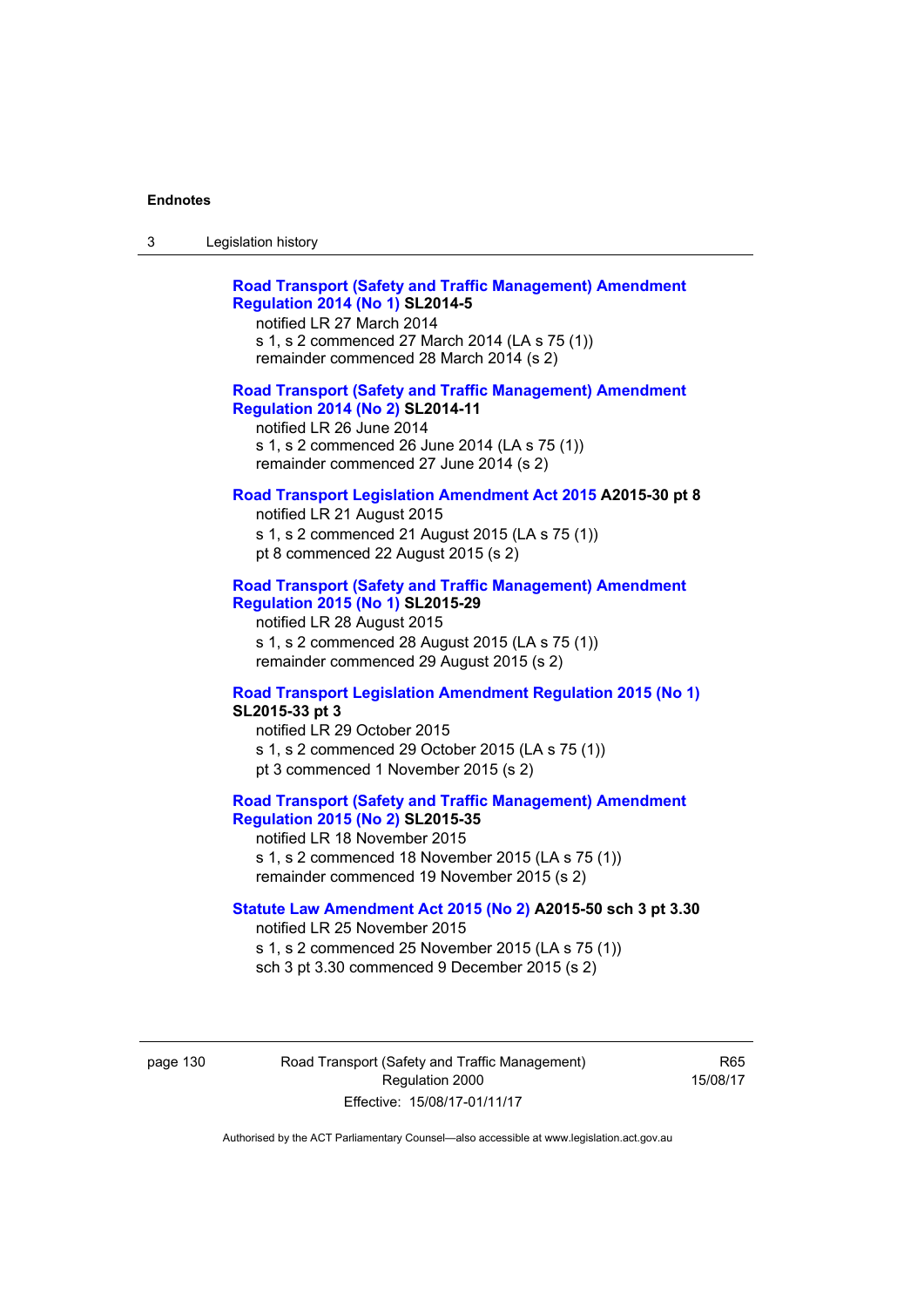## **[Road Transport Legislation Amendment Act 2016 \(No 2\)](http://www.legislation.act.gov.au/a/2016-14) A2016-14 pt 5**

notified LR 17 March 2016 s 1, s 2 commenced 17 March 2016 (LA s 75 (1)) pt 5 commenced 18 March 2016 (s 2)

### **[Emergencies Amendment Act 2016](http://www.legislation.act.gov.au/a/2016-33) A2016-33 sch 1 pt 1.17**

notified LR 20 June 2016 s 1, s 2 commenced 20 June 2016 (LA s 75 (1)) sch 1 pt 1.17 commenced 21 June 2016 (s 2)

### **[Road Transport \(Safety and Traffic Management\) Amendment](http://www.legislation.act.gov.au/sl/2016-15)  [Regulation 2016 \(No 1\)](http://www.legislation.act.gov.au/sl/2016-15) SL2016-15**

notified LR 29 June 2016 s 1, s 2 commenced 29 June 2016 (LA s 75 (1)) remainder commenced 1 July 2016 (s 2)

## **[Road Transport \(Taxi Industry Innovation\) Legislation Amendment](http://www.legislation.act.gov.au/sl/2016-20/default.asp)  [Regulation 2016 \(No 1\)](http://www.legislation.act.gov.au/sl/2016-20/default.asp) SL2016-20 sch 1 pt 1.4**

notified LR 26 July 2016 s 1, s 2 commenced 26 July 2016 (LA s 75 (1)) sch 1 pt 1.4 commenced 1 August 2016 (s 2 (1))

### **[Road Transport \(Safety and Traffic Management\) Amendment](http://www.legislation.act.gov.au/sl/2016-21/default.asp)  [Regulation 2016 \(No 2\)](http://www.legislation.act.gov.au/sl/2016-21/default.asp) SL2016-21**

notified LR 18 August 2016 s 1, s 2 commenced 18 August 2016 (LA s 75 (1)) remainder commenced 1 September 2016 (s 2)

# **[Road Transport \(Safety and Traffic Management\) Amendment](http://www.legislation.act.gov.au/sl/2016-35/default.asp)  [Regulation 2016 \(No 3\)](http://www.legislation.act.gov.au/sl/2016-35/default.asp) SL2016-35**

notified LR 22 December 2016 s 1, s 2 commenced 22 December 2016 (LA s 75 (1)) remainder commenced 23 December 2016 (s 2)

R65 15/08/17 Road Transport (Safety and Traffic Management) Regulation 2000 Effective: 15/08/17-01/11/17

page 131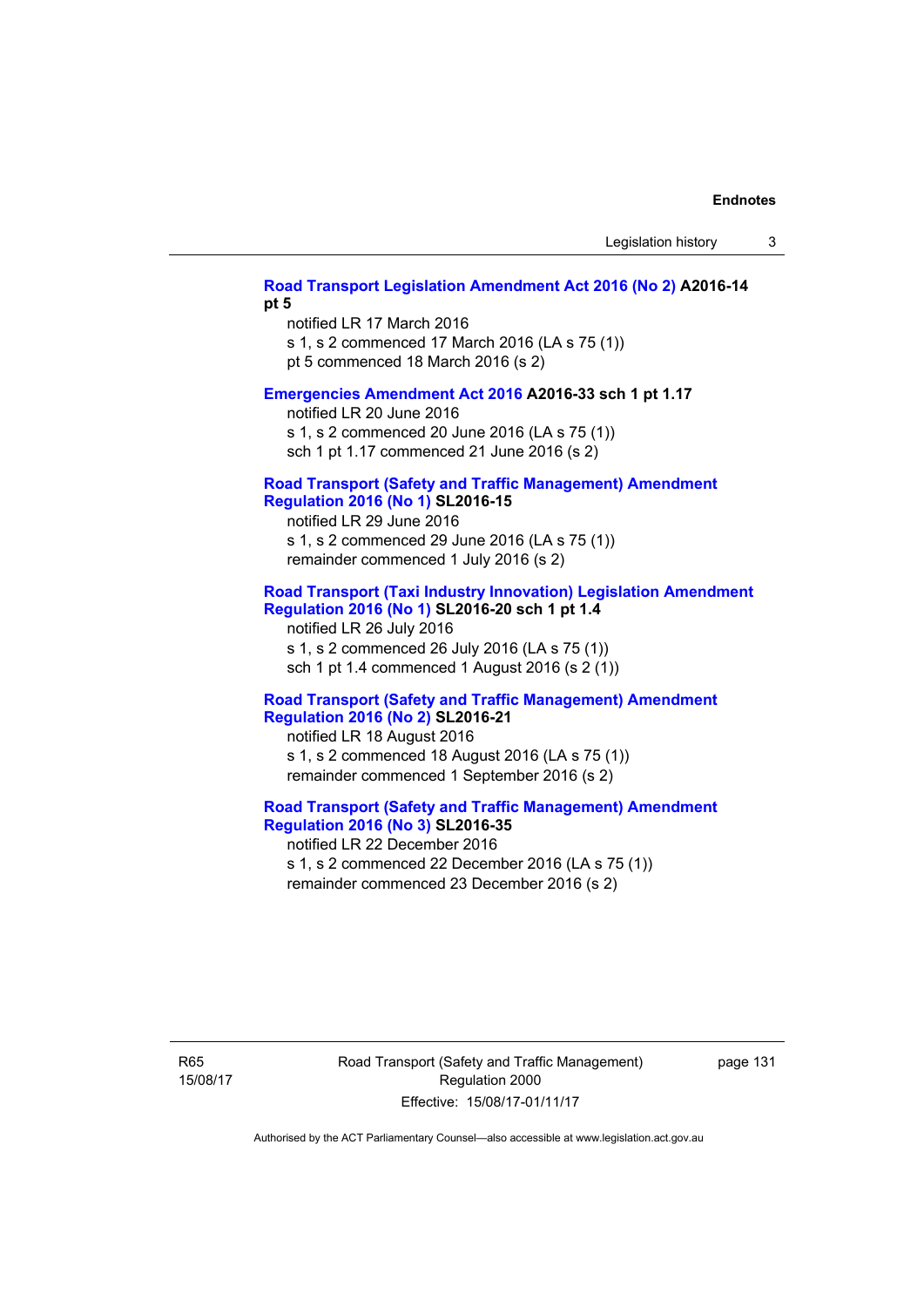3 Legislation history

## **[Road Transport Legislation Amendment Regulation 2017 \(No 1\)](http://www.legislation.act.gov.au/sl/2017-14/default.asp) SL2017-14 pt 3**

notified LR 13 June 2017 s 1, s 2 commenced 13 June 2017 (LA s 75 (1)) s 11, s 15 commenced 15 August 2017 (s 2 (2) and see [Road](http://www.legislation.act.gov.au/a/2017-21/default.asp)  [Transport Reform \(Light Rail\) Legislation Amendment Act 2017](http://www.legislation.act.gov.au/a/2017-21/default.asp) A2017-21, s 2) pt 3 remainder commenced 1 July 2017 (s 2 (1))

## **[Road Transport \(Safety and Traffic Management\) Amendment](http://www.legislation.act.gov.au/sl/2017-16/default.asp)  [Regulation 2017 \(No 1\)](http://www.legislation.act.gov.au/sl/2017-16/default.asp) SL2017-16**

notified LR 26 June 2017 s 1, s 2 commenced 26 June 2017 (LA s 75 (1)) remainder commenced 27 June 2017 (s 2)

# **[Road Transport Legislation Amendment Regulation 2017 \(No 2\)](http://www.legislation.act.gov.au/sl/2017-23/default.asp) SL2017-23 pt 3**

notified LR 7 August 2017 s 1, s 2 commenced 7 August 2017 (LA s 75 (1)) pt 3 commenced 15 August 2017 (s 2 and see [Road Transport Reform](http://www.legislation.act.gov.au/a/2017-21/default.asp)  [\(Light Rail\) Legislation Amendment Act 2017](http://www.legislation.act.gov.au/a/2017-21/default.asp) A2017-21, s 2)

## **[Road Transport Reform \(Light Rail\) Legislation Amendment Act 2017](http://www.legislation.act.gov.au/a/2017-21/default.asp) A2017-21 pt 8**

notified LR 8 August 2017 s 1, s 2 commenced 8 August 2017 (LA s 75 (1)) pt 8 commenced 15 August 2017 (s 2)

page 132 Road Transport (Safety and Traffic Management) Regulation 2000 Effective: 15/08/17-01/11/17

R65 15/08/17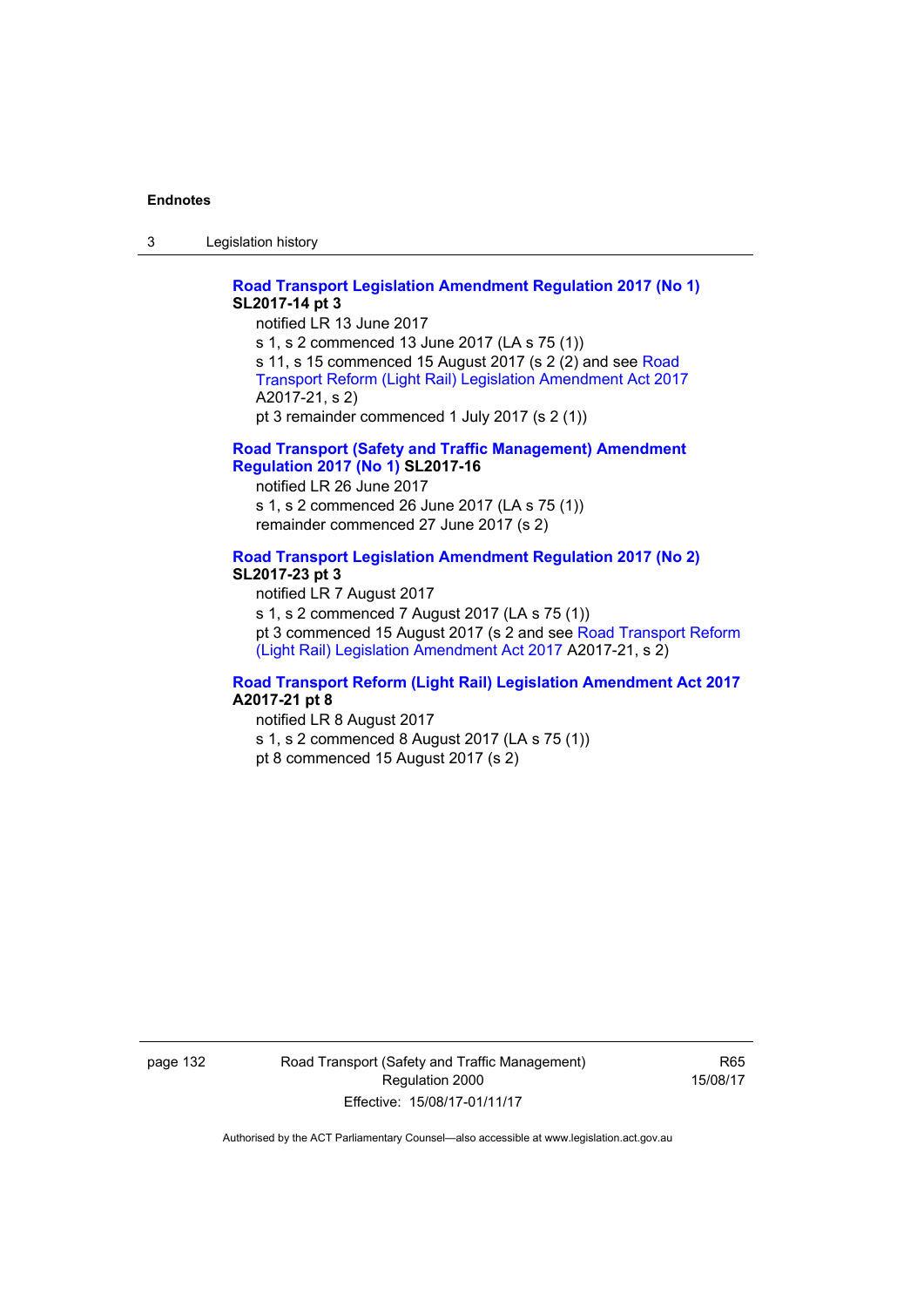# **4 Amendment history Name of regulation**  s 1 am R18 LA **Dictionary**  s 2 om [A2001-27](http://www.legislation.act.gov.au/a/2001-27) amdt 4.24 ins [SL2005-22](http://www.legislation.act.gov.au/sl/2005-22) amdt 1.1 **Dictionary—application to Australian Road Rules**  s 3 hdg bracketed note exp 17 September 2002 (s 4 (3)) s 3 am [A2001-44](http://www.legislation.act.gov.au/a/2001-44) amdt 1.3793 sub [SL2005-22](http://www.legislation.act.gov.au/sl/2005-22) amdt 1.1 *Road* **includes road related area**  s 3A **ins SL2005-22** amdt 1.1 **Meaning of** *park* **and** *stop* s 3B ins [SL2005-22](http://www.legislation.act.gov.au/sl/2005-22) amdt 1.1 **Notes**  s 4 hdg bracketed note exp 17 September 2002 (s 4 (3))<br>s 4 am A2001-44 amdt 1.3794: A2002-30 amdt 3.76 am [A2001-44](http://www.legislation.act.gov.au/a/2001-44) amdt 1.3794; [A2002-30](http://www.legislation.act.gov.au/a/2002-30) amdt 3.769 (2), (3) exp 17 September 2002 (s (4 (3)) **Offences against regulation—application of Criminal Code etc**  s 4A ins [SL2003-1](http://www.legislation.act.gov.au/sl/2003-1) s 16 **Offences against regulation are strict liability offences**  s 4B ins [SL2003-1](http://www.legislation.act.gov.au/sl/2003-1) s 16 **General defence of accident or reasonable effort**  s 4C ins [SL2003-1](http://www.legislation.act.gov.au/sl/2003-1) s 16 **Meaning of** *Australian Road Rules* s 5 hdg bracketed note exp 17 September 2002 (s 4 (3)) s 5 sub [SL2004-16](http://www.legislation.act.gov.au/sl/2004-16) s 25 am [SL2005-22](http://www.legislation.act.gov.au/sl/2005-22) amdt 1.2 sub [SL2010-5](http://www.legislation.act.gov.au/sl/2010-5) s 51 am [SL2013–20](http://www.legislation.act.gov.au/sl/2013-20) s 24 **Incorporation of Australian Road Rules into ACT law**  s 6 hdg bracketed note exp 17 September 2002 (s 4 (3)) **Transitional—ARR r 266 and r 267**  s 6A ins [SL2010-5](http://www.legislation.act.gov.au/sl/2010-5) s 52 exp 14 March 2011 (s 6A (2)) **Substitution—ARR r 300**  s 6B ins [SL2010-38](http://www.legislation.act.gov.au/sl/2010-38) s 4 om [SL2013–20](http://www.legislation.act.gov.au/sl/2013-20) s 25

page 133

R65 15/08/17 Road Transport (Safety and Traffic Management) Regulation 2000 Effective: 15/08/17-01/11/17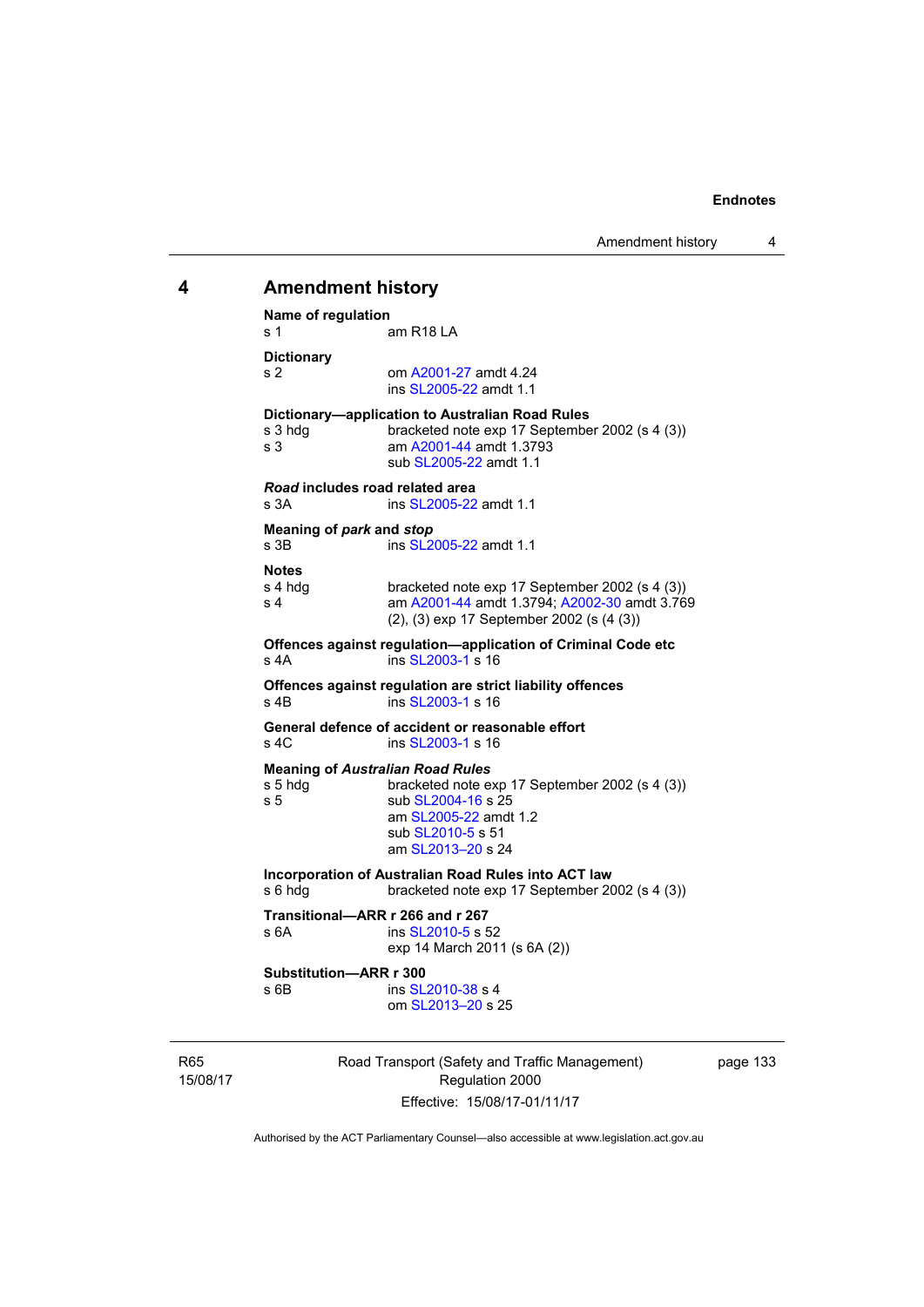4 Amendment history

|          | General                              |                                                                                                                  |            |
|----------|--------------------------------------|------------------------------------------------------------------------------------------------------------------|------------|
|          | div 2.2.1 hdg                        |                                                                                                                  |            |
|          | note 2                               | am SL2000-52 s 3; SL2001-32 s 3; SL2002-31 s 22;                                                                 |            |
|          |                                      | SL2003-12 s 4; SL2004-16 ss 26-30                                                                                |            |
|          |                                      | sub SL2005-22 s 4                                                                                                |            |
|          |                                      | am SL2006-32 amdt 1.92; items renum R24 LA; SL2010-5<br>s 53, s 54; items renum R34 LA; SL2010-5 s 55; SL2013-20 |            |
|          |                                      | ss 26-28; items renum R47 LA; SL2015-35 s 4; items renum                                                         |            |
|          |                                      | <b>R55 LA</b>                                                                                                    |            |
|          |                                      | sub SL2017-14 s 5                                                                                                |            |
|          |                                      | am A2017-21 s 59; items renum R65 LA                                                                             |            |
|          | div 2.2.1 hdg                        |                                                                                                                  |            |
|          | note 3                               | sub SL2005-22 s 4                                                                                                |            |
|          |                                      | am A2009-22 amdt 1.25; SL2010-33 s 5; items renum R38 LA;                                                        |            |
|          |                                      | A2013-52 s 65; A2015-30 s 42; SL2015-33 s 5, s 6; items                                                          |            |
|          |                                      | renum R54 LA                                                                                                     |            |
|          |                                      | References to another law of this jurisdiction etc                                                               |            |
|          | s 7 hdg                              | bracketed note exp 17 September 2002 (s 4 (3))                                                                   |            |
|          | s 7                                  | am A2001-44 amdt 1.3795, amdt 1.3796                                                                             |            |
|          | ARR r 10 (2)-penalties for offences  |                                                                                                                  |            |
|          | s 8 hdg                              | bracketed note exp 17 September 2002 (s 4 (3))                                                                   |            |
|          |                                      |                                                                                                                  |            |
|          | ARR r 18-who is a pedestrian<br>s 8A | ins SL2003-12 s 5                                                                                                |            |
|          |                                      | om SL2004-16 s 31                                                                                                |            |
|          |                                      | ins SL2017-14 s 6                                                                                                |            |
|          |                                      | am SL2017-23 s 5                                                                                                 |            |
|          |                                      | ARR r 95-emergency stopping lane only signs                                                                      |            |
|          | s 9 hdg                              | bracketed note exp 17 September 2002 (s 4 (3))                                                                   |            |
|          | s 9                                  | am SL2005-22 amdt 1.3                                                                                            |            |
|          |                                      |                                                                                                                  |            |
|          | ARR r 104-no truck signs<br>s 10 hdg | bracketed note exp 17 September 2002 (s 4 (3))                                                                   |            |
|          | s 10                                 | am SL2005-22 amdt 1.4                                                                                            |            |
|          |                                      |                                                                                                                  |            |
|          | s 11A                                | ARR r 158 (2) (c)-other vehicles permitted to travel in bicycle lanes<br>ins SL2016-20 amdt 1.39                 |            |
|          |                                      |                                                                                                                  |            |
|          |                                      | ARR r 158 (2) (c)-other vehicles permitted to travel in bus lanes                                                |            |
|          | s 12 hdg                             | bracketed note exp 17 September 2002 (s 4 (3))                                                                   |            |
|          | s 12                                 | sub SL2002-31 s 23; SL2005-4 amdt 2.38                                                                           |            |
|          |                                      | am SL2006-32 amdt 1.93                                                                                           |            |
|          | ARR r 176-stopping on a clearway     |                                                                                                                  |            |
|          | s 12A                                | ins SL2004-16 s 32                                                                                               |            |
|          |                                      | om SL2010-5 s 56<br>ins SL2016-20 amdt 1.40                                                                      |            |
|          |                                      |                                                                                                                  |            |
|          |                                      |                                                                                                                  |            |
| page 134 |                                      | Road Transport (Safety and Traffic Management)                                                                   | <b>R65</b> |
|          |                                      | Regulation 2000                                                                                                  | 15/08/17   |

Authorised by the ACT Parliamentary Counsel—also accessible at www.legislation.act.gov.au

Effective: 15/08/17-01/11/17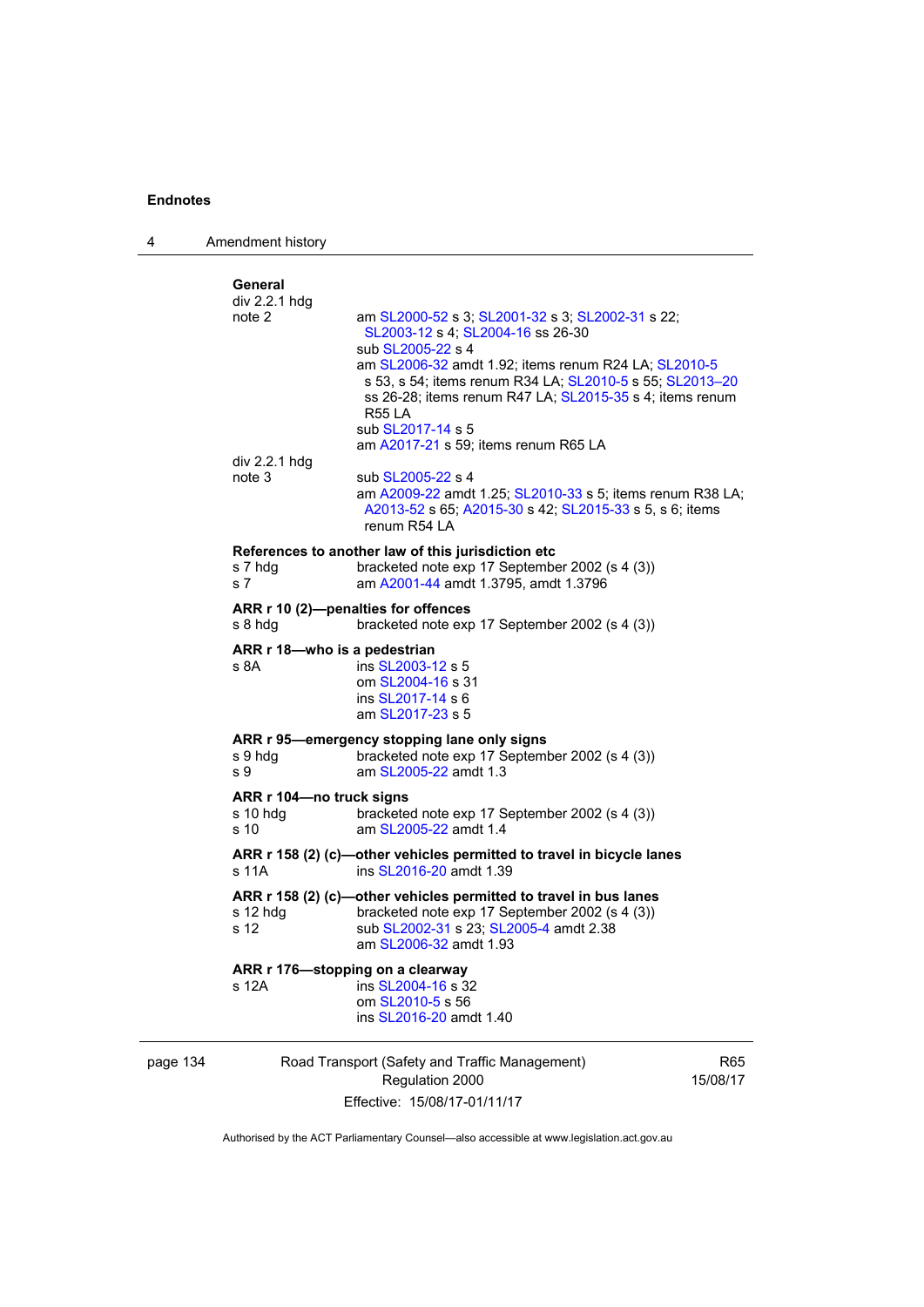**ARR r 179 (1) (c)—stopping in a loading zone—goods and permit vehicles**  s 13 hdg bracketed note exp 17 September 2002 (s 4 (3)) s 13 sub [SL2005-22](http://www.legislation.act.gov.au/sl/2005-22) s 5 **ARR r 179 (1) (c) and (2) (c)—stopping in loading zone—bookable vehicles**  s 13A ins [SL2005-22](http://www.legislation.act.gov.au/sl/2005-22) s 5 sub [SL2016-20](http://www.legislation.act.gov.au/sl/2016-20) amdt 1.41 **ARR r 183—stopping in a bus zone**  s 13B ins [SL2006-32](http://www.legislation.act.gov.au/sl/2006-32) amdt 1.94 **ARR r 189—double parking—motorbikes**  s 13BA ins [SL2016-15](http://www.legislation.act.gov.au/sl/2016-15) s 4 **ARR r 195—stopping at or near a bus stop**  s 13C ins [SL2006-32](http://www.legislation.act.gov.au/sl/2006-32) amdt 1.94 **ARR r 199 (2)—stopping near postbox**  s 14 hdg bracketed note exp 17 September 2002 (s 4 (3)) **ARR r 206 (2) (b), (c)—time extension for people with disabilities permit**  s 15 hdg bracketed note exp 17 September 2002 (s 4 (3)) sub [SL2005-22](http://www.legislation.act.gov.au/sl/2005-22) amdt 1.5 **ARR r 207 (2) (a)—fees for parking in pay parking spaces**  s 16 hdg bracketed note exp 17 September 2002 (s 4 (3)) **ARR r 213 (5)—making a motor vehicle secure—exception**  s 16A ins Legislative Assembly [AR2000-2](http://www.legislation.act.gov.au/ar/2000-2/default.asp) (see Gaz [SL2000-20\)](http://www.legislation.act.gov.au/sl/2000-20) am [SL2004-16](http://www.legislation.act.gov.au/sl/2004-16) s 33 sub [SL2005-22](http://www.legislation.act.gov.au/sl/2005-22) amdt 1.6 **ARR r 216 (3)—towing a vehicle at night or in hazardous weather conditions**  s 18 hdg bracketed note exp 17 September 2002 (s 4 (3)) s 18 sub [A2009-34](http://www.legislation.act.gov.au/a/2009-34) amdt 1.6 **ARR r 225—use of radar detectors**  s 22 hdg bracketed note exp 17 September 2002 (s 4 (3)) **ARR r 236 (6)—hitchhiking, roadside commerce etc permitted**  s 22A **ins [SL2004-16](http://www.legislation.act.gov.au/sl/2004-16) s** 34 am [SL2017-14](http://www.legislation.act.gov.au/sl/2017-14/default.asp) s 7; [SL2017-23](http://www.legislation.act.gov.au/sl/2017-23/default.asp) s 5 **ARR r 238—pedestrians travelling along a road (except in or on a wheeled recreational device or toy)**<br> **s** 22B **ins SI** 20 ins [SL2017-14](http://www.legislation.act.gov.au/sl/2017-14/default.asp) s 8 am [SL2017-23](http://www.legislation.act.gov.au/sl/2017-23/default.asp) s 5 **ARR r 244C—motorised scooters not to be used**  bracketed note exp 17 September 2002 (s 4 (3)) s 23 sub [SL2010-5](http://www.legislation.act.gov.au/sl/2010-5) s 57

R65 15/08/17 Road Transport (Safety and Traffic Management) Regulation 2000 Effective: 15/08/17-01/11/17

page 135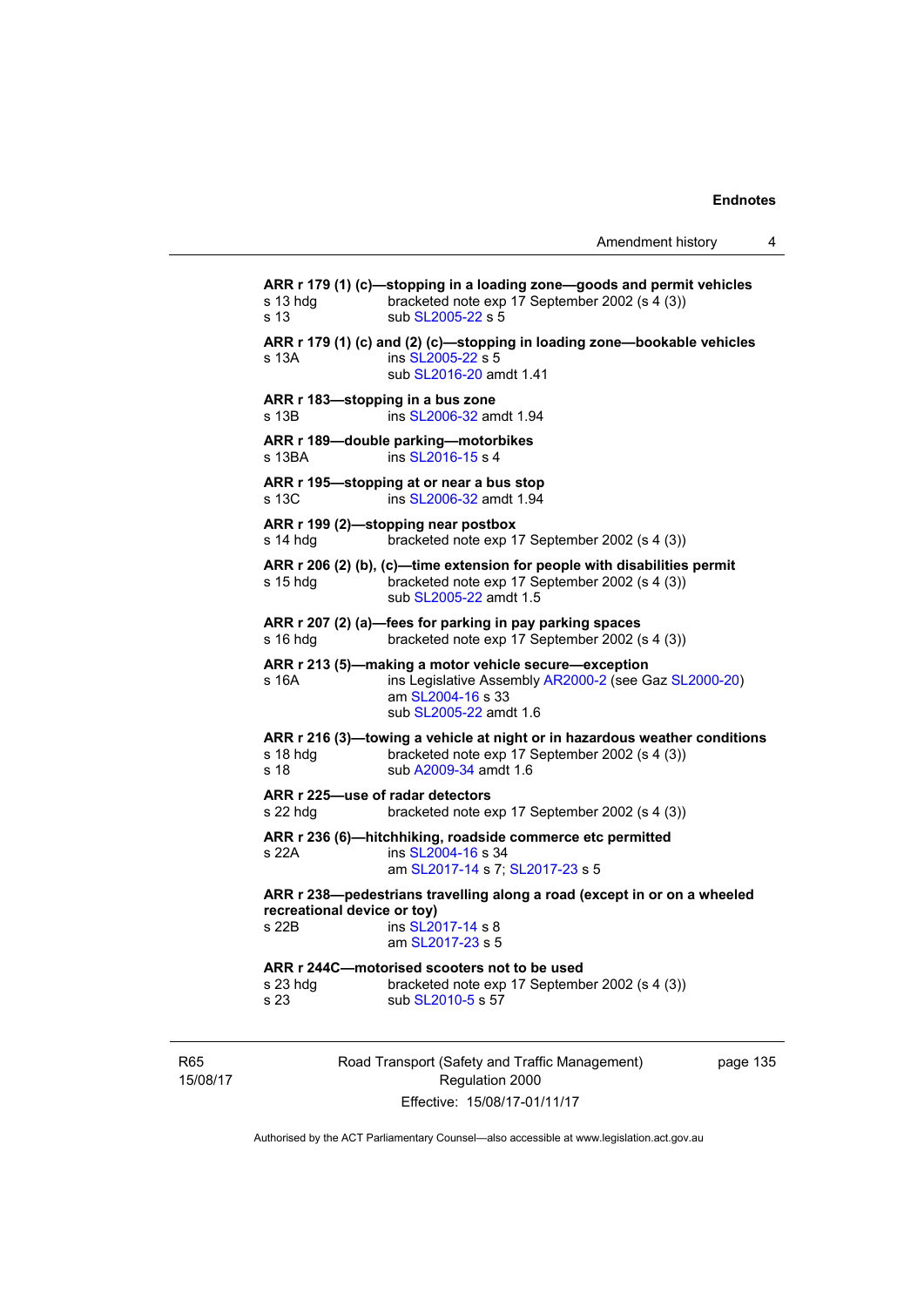4 Amendment history

| s 23A            | ins SL2000-21 s 3<br>om SL2004-16 s 35<br>ins SL2010-5 s 58<br>om SL2013-20 s 29                                                                                                                                       |
|------------------|------------------------------------------------------------------------------------------------------------------------------------------------------------------------------------------------------------------------|
| s 23B            | ARR r 266 (2B)-children travelling in goods compartments<br>ins SL2001-32 s 4<br>am SL2002-2 s 28; A2002-51 amdt 1.38; SL2005-4 amdt 2.39,<br>amdt 2.40; SL2006-32 amdt 1.95<br>sub SL2010-5 s 58<br>om SL2013-20 s 29 |
| s 24 hdg<br>s 24 | ARR r 266 (7)-wearing of seatbelts by passengers under 16 years old<br>bracketed note exp 17 September 2002 (s 4 (3))<br>am SL2010-5 s 59                                                                              |
| s 25 hdg<br>s 25 | ARR r 267 (3)-certificates of exemption from wearing seatbelts<br>bracketed note exp 17 September 2002 (s 4 (3))<br>om SL2010-5 s 60                                                                                   |
| s 26 hdg         | ARR r 270 (3)-wearing motorbike helmets<br>bracketed note exp 17 September 2002 (s 4 (3))                                                                                                                              |
| s 27 hdg         | ARR r 271 (6)-riding on motorbikes<br>bracketed note exp 17 September 2002 (s 4 (3))                                                                                                                                   |
| s 27A            | ARR r 280 (2) (a)-other vehicles to which B light rules apply<br>ins SL2002-31 s 24<br>sub SL2005-4 amdt 2.41; SL2006-32 amdt 1.96                                                                                     |
| s 28 hdg<br>s 28 | ARR r 287 (3), (4)-duties of participants in crashes<br>bracketed note exp 17 September 2002 (s 4 (3))<br>sub SL2008-40 s 4                                                                                            |
| s 29 hdg<br>s 29 | ARR r 289 (1) (g)-driving on nature strip<br>bracketed note exp 17 September 2002 (s 4 (3))<br>am SL2004-16 s 36; pars renum R16 LA (see SL2004-16<br>s 37); SL2005-22 amdt 1.7                                        |
| s 30             | ARR r 298-driving with a person in or on trailer<br>am SL2005-22 amdt 1.8                                                                                                                                              |
| s 30A            | ARR r 299-television receivers and visual display units in motor vehicles<br>ins SL2015-35 s 5                                                                                                                         |
| s 30B            | ARR r 300 (1) (c)-use of mobile phone<br>ins SL2015-35 s 5<br>am SL2016-21 s 4, s 5                                                                                                                                    |

page 136 Road Transport (Safety and Traffic Management) Regulation 2000 Effective: 15/08/17-01/11/17

R65 15/08/17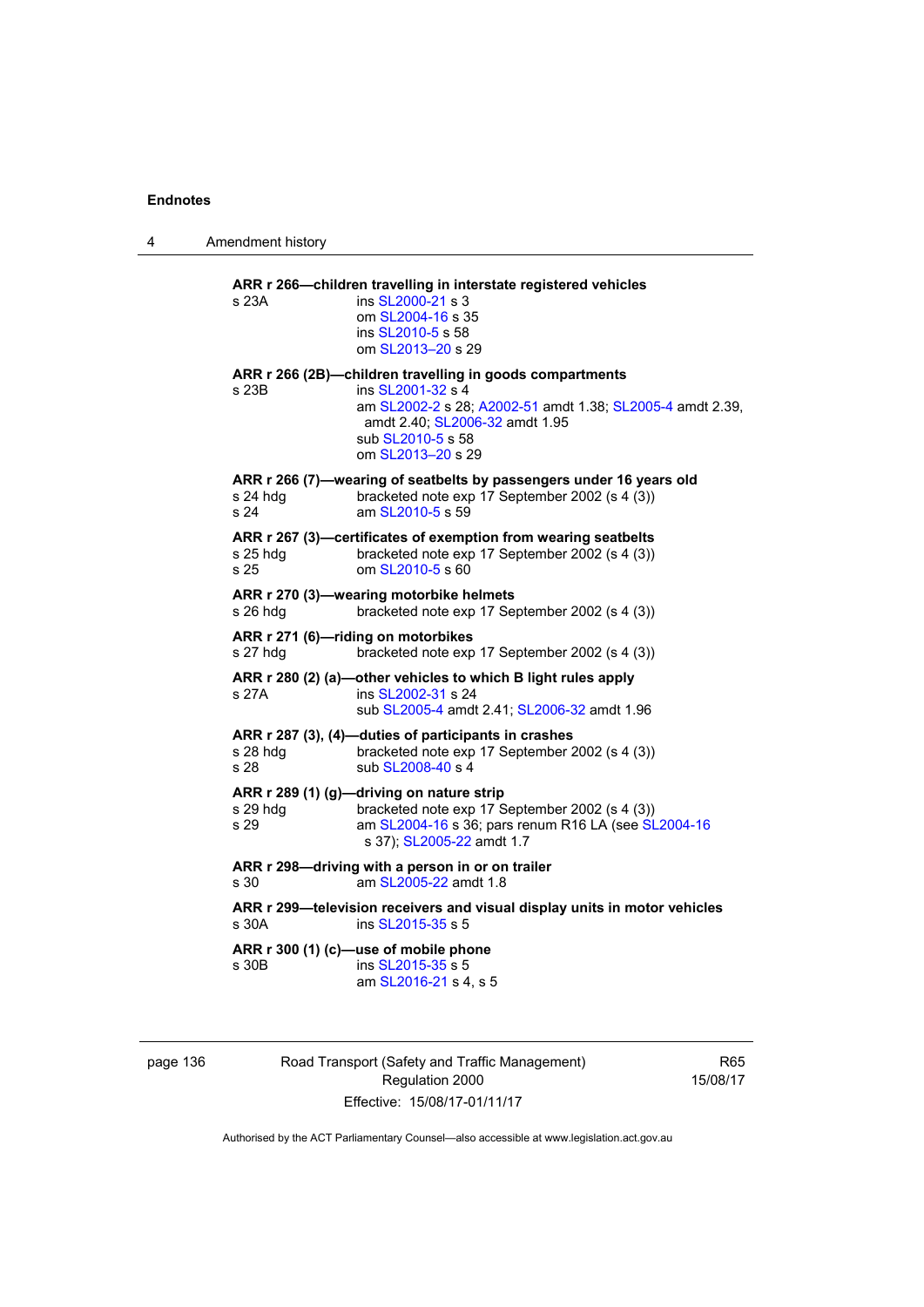# **ARR r 313—postal workers**  s 32 hdg bracketed note exp 17 September 2002 (s 4 (3)) **ARR dict—definitions for dictionary**  s 33 hdg bracketed note exp 17 September 2002 (s 4 (3)) s 33 **am [SL2005-22](http://www.legislation.act.gov.au/sl/2005-22)** amdt 1.9; SL2013-20 s 31 def *approved seatbelt* ins [SL2013–20](http://www.legislation.act.gov.au/sl/2013-20) s 30 def *authorised person* am [SL2010-33](http://www.legislation.act.gov.au/sl/2010-33) s 6 def *bus* ins [A2017-21](http://www.legislation.act.gov.au/a/2017-21/default.asp) s 60 def *emergency worker* am [A2004-28](http://www.legislation.act.gov.au/a/2004-28) amdt 3.61; [A2015-50](http://www.legislation.act.gov.au/a/2015-50) amdt 3.144; [A2016-33](http://www.legislation.act.gov.au/a/2016-33/default.asp) amdt 1.40 def *hire car* ins [SL2005-4](http://www.legislation.act.gov.au/sl/2005-4) amdt 2.43 def *oversize vehicle* sub [A2009-22](http://www.legislation.act.gov.au/a/2009-22) amdt 1.26 am [A2013-52](http://www.legislation.act.gov.au/a/2013-52) s 66 def *police officer* sub [A2001-56](http://www.legislation.act.gov.au/a/2001-56) amdt 3.475 def *private hire car* om [SL2005-4](http://www.legislation.act.gov.au/sl/2005-4) amdt 2.44 def *public bus* sub [A2001-62](http://www.legislation.act.gov.au/a/2001-62) amdt 1.38 def *restricted hire vehicle* om [SL2005-4](http://www.legislation.act.gov.au/sl/2005-4) amdt 2.44 def *taxi* sub [SL2002-2](http://www.legislation.act.gov.au/sl/2002-2) s 29 am [SL2005-4](http://www.legislation.act.gov.au/sl/2005-4) amdt 2.42 def *wheeled recreational device* ins [SL2017-14](http://www.legislation.act.gov.au/sl/2017-14/default.asp) s 9 am [SL2017-23](http://www.legislation.act.gov.au/sl/2017-23/default.asp) s 5 **Offences against the Australian Road Rules**  div 2.2.3 hdg om [SL2003-1](http://www.legislation.act.gov.au/sl/2003-1) s 17 **Application of Criminal Code**  s 34 hdg bracketed note exp 17 September 2002 (s 4 (3)) s 34 sub [A2002-51](http://www.legislation.act.gov.au/a/2002-51) amdt 1.39 om [SL2003-1](http://www.legislation.act.gov.au/sl/2003-1) s 17 **Offences are strict liability offences**  s 35 hdg bracketed note exp 17 September 2002 (s 4 (3)) s 35 am [A2002-51](http://www.legislation.act.gov.au/a/2002-51) amdt 1.40 om [SL2003-1](http://www.legislation.act.gov.au/sl/2003-1) s 17 **General defence of accident or reasonable effort**  bracketed note exp 17 September 2002 (s 4 (3)) s 36 am [A2002-51](http://www.legislation.act.gov.au/a/2002-51) amdt 1.41 om [SL2003-1](http://www.legislation.act.gov.au/sl/2003-1) s 17 **Making unnecessary engine noise**  s 37 hdg bracketed note exp 17 September 2002 (s 4 (3)) **Emission of waste oil or grease**  s 38 hdg bracketed note exp 17 September 2002 (s 4 (3)) **Bicycle riders**  div 2.3.1A hdg ins [SL2015-33](http://www.legislation.act.gov.au/sl/2015-33) s 7

R65 15/08/17 Road Transport (Safety and Traffic Management) Regulation 2000 Effective: 15/08/17-01/11/17

page 137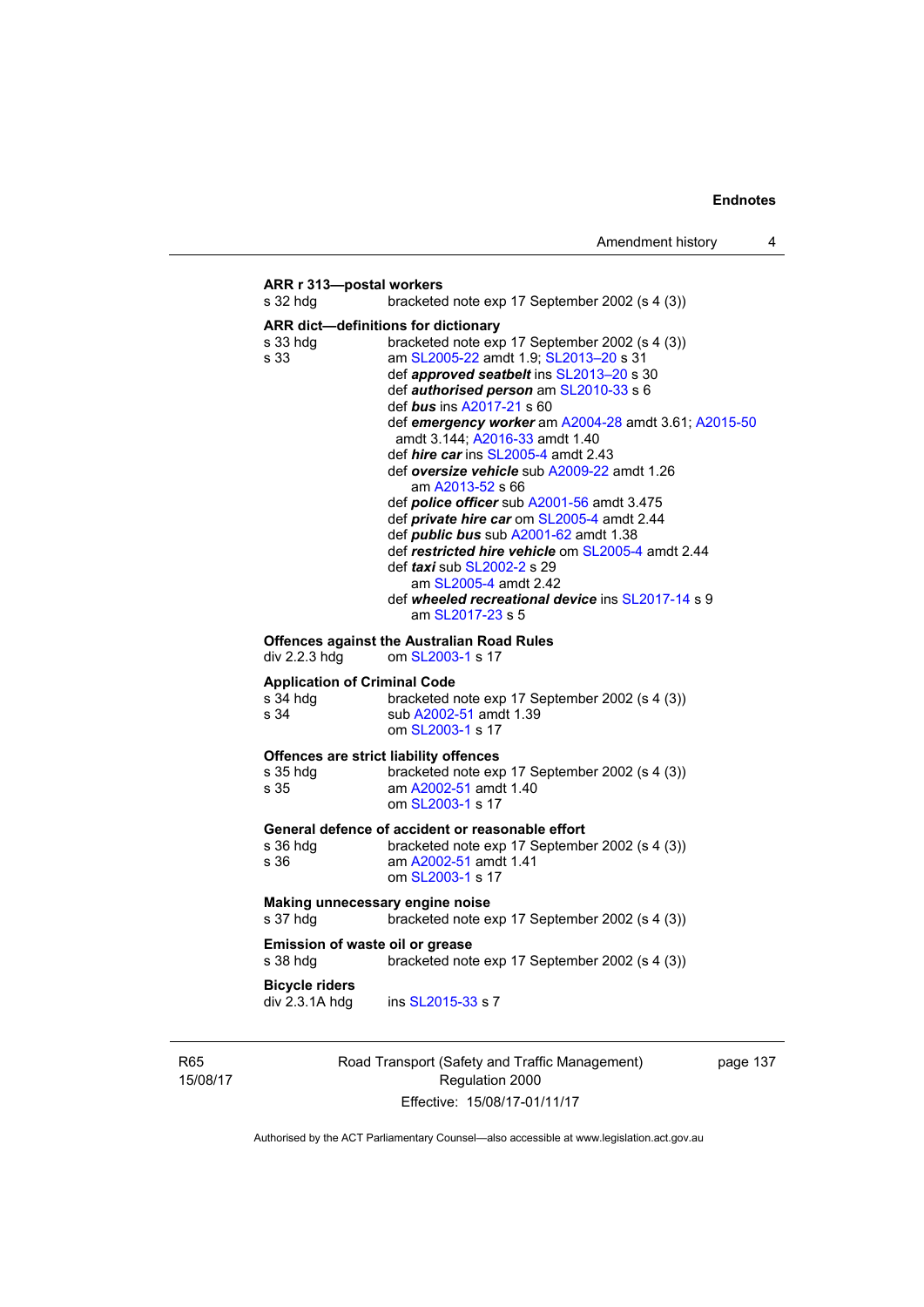4 Amendment history

**Keeping safe lateral distance when passing bicycle rider**  ins [SL2015-33](http://www.legislation.act.gov.au/sl/2015-33) s 7 am [A2017-21](http://www.legislation.act.gov.au/a/2017-21/default.asp) s 61; ss renum R65 LA **Exceptions for passing bicycle rider**  s 38B ins [SL2015-33](http://www.legislation.act.gov.au/sl/2015-33) s 7 **Riding across road on crossing**  s 38C ins [SL2015-33](http://www.legislation.act.gov.au/sl/2015-33) s 7 **Application of ARRs to riders crossing road on crossing**  s 38D ins [SL2015-33](http://www.legislation.act.gov.au/sl/2015-33) s 7 **People using personal mobility devices**  div 2.3.1B hdg ins [SL2017-14](http://www.legislation.act.gov.au/sl/2017-14/default.asp) s 10 sub [SL2017-23](http://www.legislation.act.gov.au/sl/2017-23/default.asp) s 6 **Definitions—div 2.3.1B**  s 38E ins [SL2017-14](http://www.legislation.act.gov.au/sl/2017-14/default.asp) s 10 def *footpath* ins [SL2017-14](http://www.legislation.act.gov.au/sl/2017-14/default.asp) s 10 def *shared path* ins [SL2017-14](http://www.legislation.act.gov.au/sl/2017-14/default.asp) s 10 def *use* ins [SL2017-14](http://www.legislation.act.gov.au/sl/2017-14/default.asp) s 10 am [SL2017-23](http://www.legislation.act.gov.au/sl/2017-23/default.asp) s 7 **Person using personal mobility device must wear bicycle helmet**  am [SL2017-23](http://www.legislation.act.gov.au/sl/2017-23/default.asp) s 7 s 38F ins [SL2017-14](http://www.legislation.act.gov.au/sl/2017-14/default.asp) s 10 am [SL2017-23](http://www.legislation.act.gov.au/sl/2017-23/default.asp) s 7 **Warning device on personal mobility device**<br>s 38G hdg am SL2017-23 s 7 am [SL2017-23](http://www.legislation.act.gov.au/sl/2017-23/default.asp) s 7 s 38G ins [SL2017-14](http://www.legislation.act.gov.au/sl/2017-14/default.asp) s 10 am [SL2017-23](http://www.legislation.act.gov.au/sl/2017-23/default.asp) s 7 **Personal mobility device use at night**<br>s 38H hdq am SL2017-23 s 7 s 38H hdg am [SL2017-23](http://www.legislation.act.gov.au/sl/2017-23/default.asp) s 7<br>s 38H ins SI 2017-14 s 10 ins [SL2017-14](http://www.legislation.act.gov.au/sl/2017-14/default.asp) s 10 am [SL2017-23](http://www.legislation.act.gov.au/sl/2017-23/default.asp) s 7 **Personal mobility device use on footpaths or shared paths**  s 38I hdg am [SL2017-23](http://www.legislation.act.gov.au/sl/2017-23/default.asp) s 7 s 38I ins [SL2017-14](http://www.legislation.act.gov.au/sl/2017-14/default.asp) s 10 am [SL2017-23](http://www.legislation.act.gov.au/sl/2017-23/default.asp) s 7 **Personal mobility device not to be used in bicycle lane on a road**  s 38K hdg am [SL2017-23](http://www.legislation.act.gov.au/sl/2017-23/default.asp) s 7<br>s 38K ins SL2017-14 s 1 ins [SL2017-14](http://www.legislation.act.gov.au/sl/2017-14/default.asp) s 10 am [SL2017-23](http://www.legislation.act.gov.au/sl/2017-23/default.asp) s 7

page 138 Road Transport (Safety and Traffic Management) Regulation 2000 Effective: 15/08/17-01/11/17

R65 15/08/17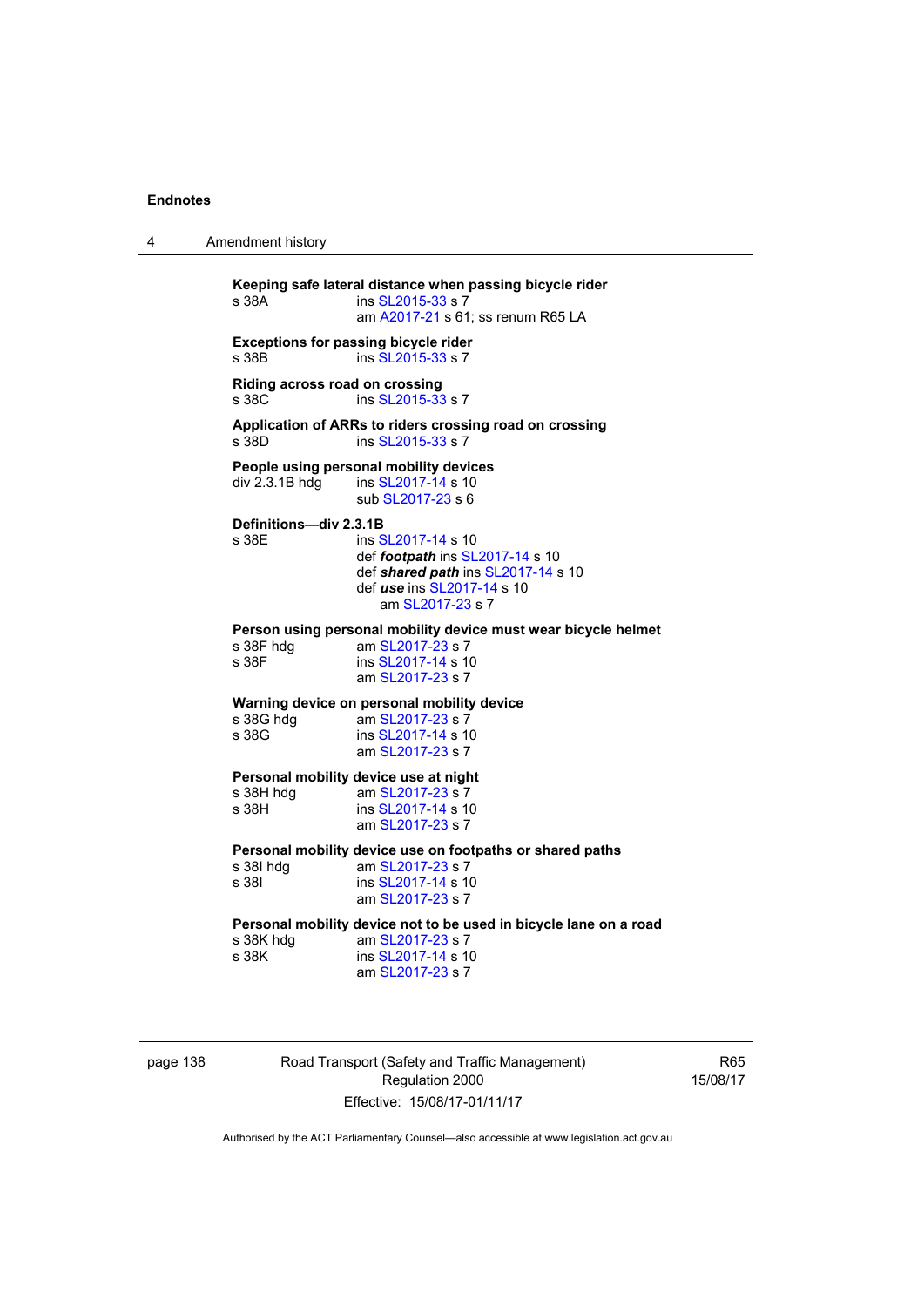| s 38L hda<br>s 38L                                | am SL2017-23 s 7<br>ins SL2017-14 s 10<br>am SL2017-23 s 7                                                                                    |
|---------------------------------------------------|-----------------------------------------------------------------------------------------------------------------------------------------------|
| personal mobility device<br>s 38M                 | Personal mobility device use alongside more than 1 other person using<br>ins SL2017-14 s 10<br>sub SL2017-23 s 8                              |
| Safety of persons on trailers<br>s 39 hdg<br>s 39 | bracketed note exp 17 September 2002 (s 4 (3))<br>am SL2005-22 amdt 1.10, amdt 1.11                                                           |
| s 40 hdg                                          | Passengers in sidecars to be seated<br>bracketed note exp 17 September 2002 (s 4 (3))                                                         |
| s 41 hdg<br>s 41                                  | Number of vehicles that may be drawn<br>bracketed note exp 17 September 2002 (s 4 (3))<br>am A2017-21 s 62, s 63                              |
| Towing by vehicles under 4.5t<br>s 42 hdg         | bracketed note exp 17 September 2002 (s 4 (3))                                                                                                |
| s 43 hdg                                          | Lights on motor vehicles generally<br>bracketed note exp 17 September 2002 (s 4 (3))                                                          |
| Metered parking<br>div 2.3.5 hdg                  | sub SL2005-22 s 6                                                                                                                             |
| s 44 hdg<br>s 44                                  | Metered parking-parking in spaces<br>bracketed note exp 17 September 2002 (s 4 (3))<br>sub SL2005-22 s 7<br>am SL2016-15 s 5; ss renum R59 LA |
| s 44AA                                            | Metered parking-parking in spaces-motorbikes<br>ins SL2016-15 s 6                                                                             |
| Metered parking-parking fees<br>s 44A             | ins SL2005-22 s 7                                                                                                                             |
| s 44B                                             | Metered parking-maximum length of stay<br>ins SL2005-22 s 7                                                                                   |
| s 45 hdq<br>s 45                                  | Metered parking—exceptions to s 44A and s 44B<br>bracketed note exp 17 September 2002 (s 4 (3))<br>sub SL2005-22 s 7                          |
| s 46 hdg                                          | Temporary closure of metered parking spaces<br>bracketed note exp 17 September 2002 (s 4 (3))                                                 |

R65 15/08/17 Road Transport (Safety and Traffic Management) Regulation 2000 Effective: 15/08/17-01/11/17

page 139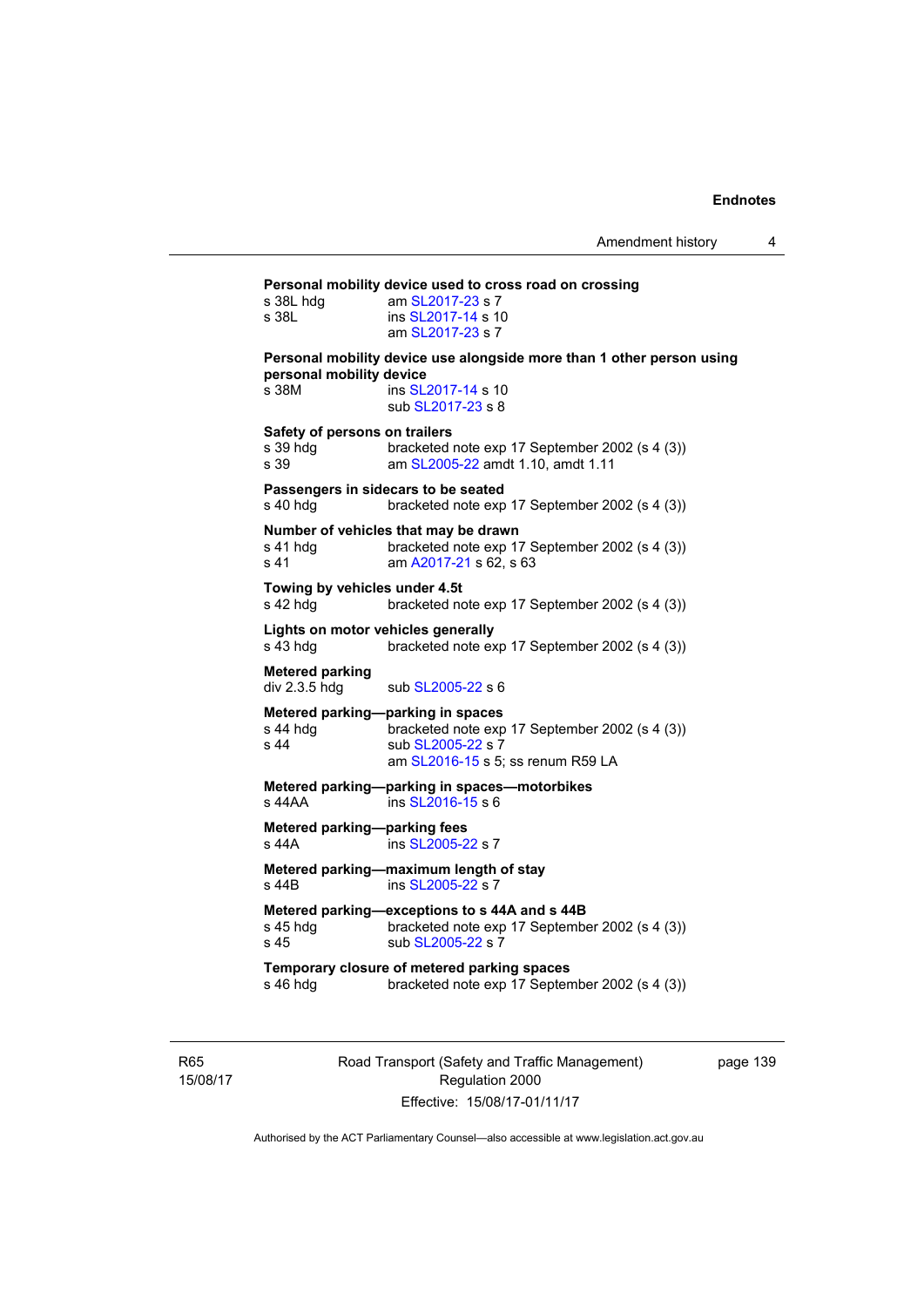page 140

| 4 | Amendment history |
|---|-------------------|
|   |                   |

| <b>Misuse of parking meters</b><br>s 47 hdg                       | bracketed note exp 17 September 2002 (s 4 (3))                                                                                                                                                 |                           |
|-------------------------------------------------------------------|------------------------------------------------------------------------------------------------------------------------------------------------------------------------------------------------|---------------------------|
| Interfering with parking meters etc<br>s 48 hdg                   | bracketed note exp 17 September 2002 (s 4 (3))                                                                                                                                                 |                           |
| <b>Ticket parking</b><br>div 2.3.6 hdg                            | orig div 2.3.6 hdg renum as div 2.3.8 hdg<br>ins by SL2005-22 s 8                                                                                                                              |                           |
| Ticket parking-parking in spaces<br>s 49 hda<br>s 49              | bracketed note exp 17 September 2002 (s 4 (3))<br>sub SL2005-22 s 8<br>am SL2016-15 s 7; ss renum R59 LA                                                                                       |                           |
| s 49AAA                                                           | Ticket parking-parking in spaces-motorbikes<br>ins SL2016-15 s 8                                                                                                                               |                           |
| Ticket parking-display of tickets<br>s 49A                        | ins SL2005-22 s 8<br>am SL2010-7 s 42; SL2014-11 s 4                                                                                                                                           |                           |
| Ticket parking-e-payment<br>s 49AA                                | ins SL2014-11 s 5                                                                                                                                                                              |                           |
| s 49B                                                             | Ticket parking-maximum length of stay<br>ins SL2005-22 s 8<br>am SL2014-11 s 6, s 7; ss renum R51 LA                                                                                           |                           |
| s 50 hdg<br>s 50                                                  | Ticket parking-exceptions to s 49A and s 49B<br>bracketed note exp 17 September 2002 (s 4 (3))<br>sub SL2005-22 s 8                                                                            |                           |
| $s51$ hdg<br>s 51                                                 | Temporary closure of ticket parking spaces and areas<br>bracketed note exp 17 September 2002 (s 4 (3))<br>sub SL2005-22 amdt 1.12<br>am SL2002-7 s 4, s 5; regs renum R6 LA (see SL2002-7 s 6) |                           |
| $s52$ hdg<br>s 52                                                 | Use of false or damaged parking tickets etc<br>bracketed note exp 17 September 2002 (s 4 (3))<br>sub SL2005-22 s 9                                                                             |                           |
| Misuse of parking ticket machines<br>$s53$ hdg<br>s <sub>53</sub> | bracketed note exp 17 September 2002 (s 4 (3))<br>sub SL2005-22 s 9                                                                                                                            |                           |
| s 54 hdg                                                          | Interfering with parking ticket machines etc<br>bracketed note exp 17 September 2002 (s 4 (3))                                                                                                 |                           |
| Interfering with parking tickets<br>s 55 hdg<br>s 55              | bracketed note exp 17 September 2002 (s 4 (3))<br>sub SL2005-22 s 10                                                                                                                           |                           |
|                                                                   | Road Transport (Safety and Traffic Management)<br>Regulation 2000                                                                                                                              | R <sub>6</sub><br>15/08/1 |

Effective: 15/08/17-01/11/17

 $65$ 15/08/17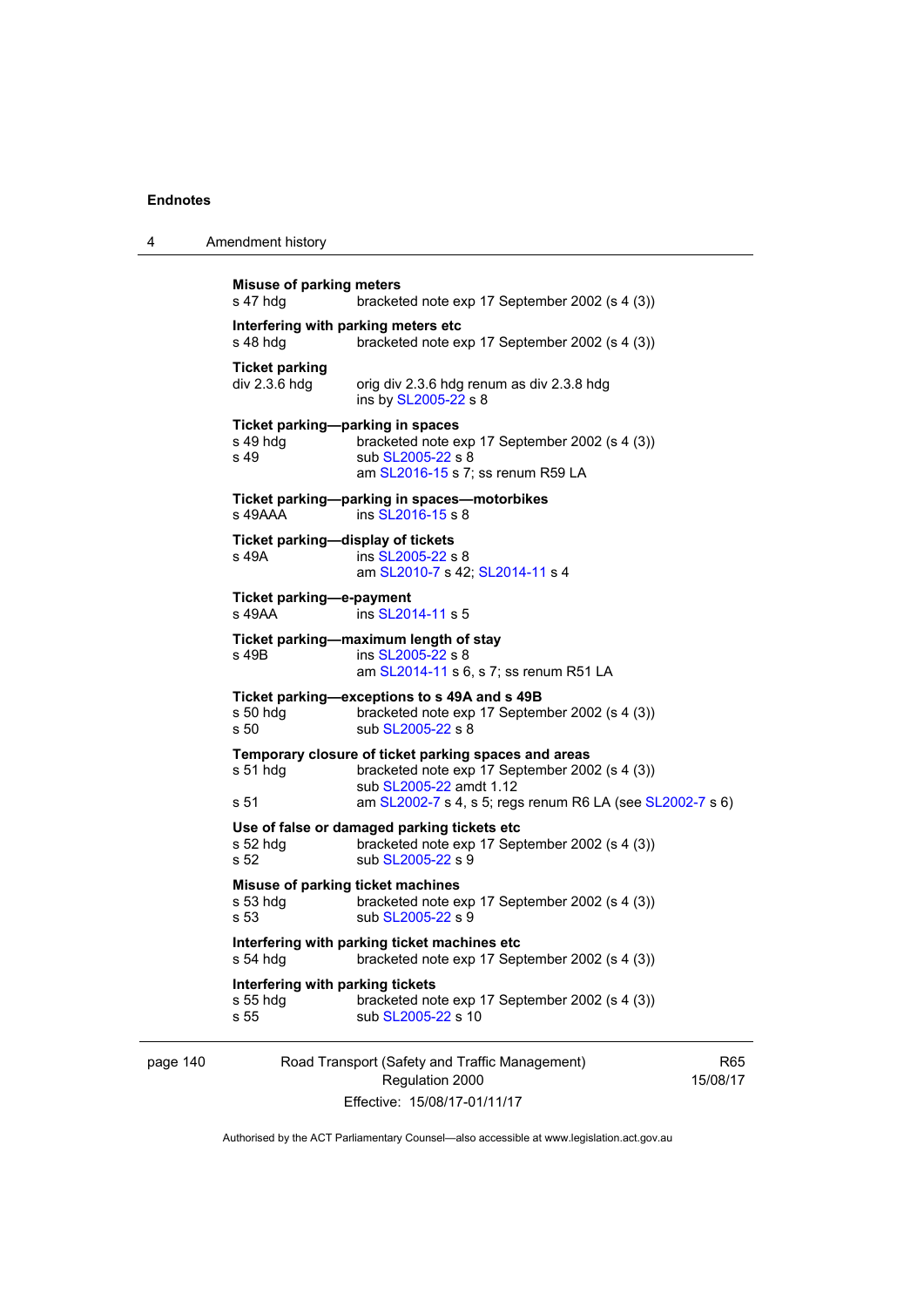# **Other ACT road rules about stopping and parking div 2.3.7 hdg and state ins SL2005-22 s 10** ins  $SL2005-22$  s 10 **Unauthorised use of parking permits and mobility parking scheme authorities**  s 56 hdg bracketed note exp 17 September 2002 (s 4 (3)) s 56 am [A2002-30](http://www.legislation.act.gov.au/a/2002-30) amdt 3.770 sub [SL2005-22](http://www.legislation.act.gov.au/sl/2005-22) s 10 **Interfering with parking permits and mobility parking scheme authorities**  s 56A ins [SL2005-22](http://www.legislation.act.gov.au/sl/2005-22) s 10 **No stopping on a road with a red kerb**  s 57 am [SL2001-32](http://www.legislation.act.gov.au/sl/2001-32) s 5 exp 1 December 2002 (s 57 (2)) **Stopping public buses in bus zones and at bus stops**  s 57A hdg bracketed note exp 17 September 2002 (s 4 (3)) s 57A ins [SL2000-33](http://www.legislation.act.gov.au/sl/2000-33) s 3 am 2001 Act No 62 amdts 1.39-1.41 **Stopping in an emergency etc or to comply with another law**  s 58 hdg bracketed note exp 17 September 2002 (s 4 (3))<br>s 58 **bracketed note 51 2005-22 s** 11 s 12 am [SL2005-22](http://www.legislation.act.gov.au/sl/2005-22) s 11, s 12 **Other ACT road rules**  div 2.3.8 hdg (prev div 2.3.6 hdg) ins [SL2005-22](http://www.legislation.act.gov.au/sl/2005-22) s 13 **Carrying dangerous substances**  s 59 hdg bracketed note exp 17 September 2002 (s 4 (3)) sub [A2004-7](http://www.legislation.act.gov.au/a/2004-7) amdt 1.14 s 59 am [A2004-7](http://www.legislation.act.gov.au/a/2004-7) amdt 1.15, amdt 1.16 om [A2009-34](http://www.legislation.act.gov.au/a/2009-34) amdt 1.7 **Interrupting funeral processions etc**  s 60 hdg bracketed note exp 17 September 2002 (s 4 (3)) **Driving on roads closed to traffic**  s 61 hdg bracketed note exp 17 September 2002 (s 4 (3)) **Use of wheeled recreational devices and wheeled toys on roads**  s 62 hdg bracketed note exp 17 September 2002 (s 4 (3)) **Devices that are prescribed traffic control devices—Act, dict, def** *prescribed traffic control device* s 63 hdg bracketed note exp 17 September 2002 (s 4 (3)) s 63 sub [SL2005-22](http://www.legislation.act.gov.au/sl/2005-22) s 14 **Preventing prescribed traffic control devices being clearly visible**  s 64 hdg bracketed note exp 17 September 2002 (s 4 (3))

R65 15/08/17 Road Transport (Safety and Traffic Management) Regulation 2000 Effective: 15/08/17-01/11/17

page 141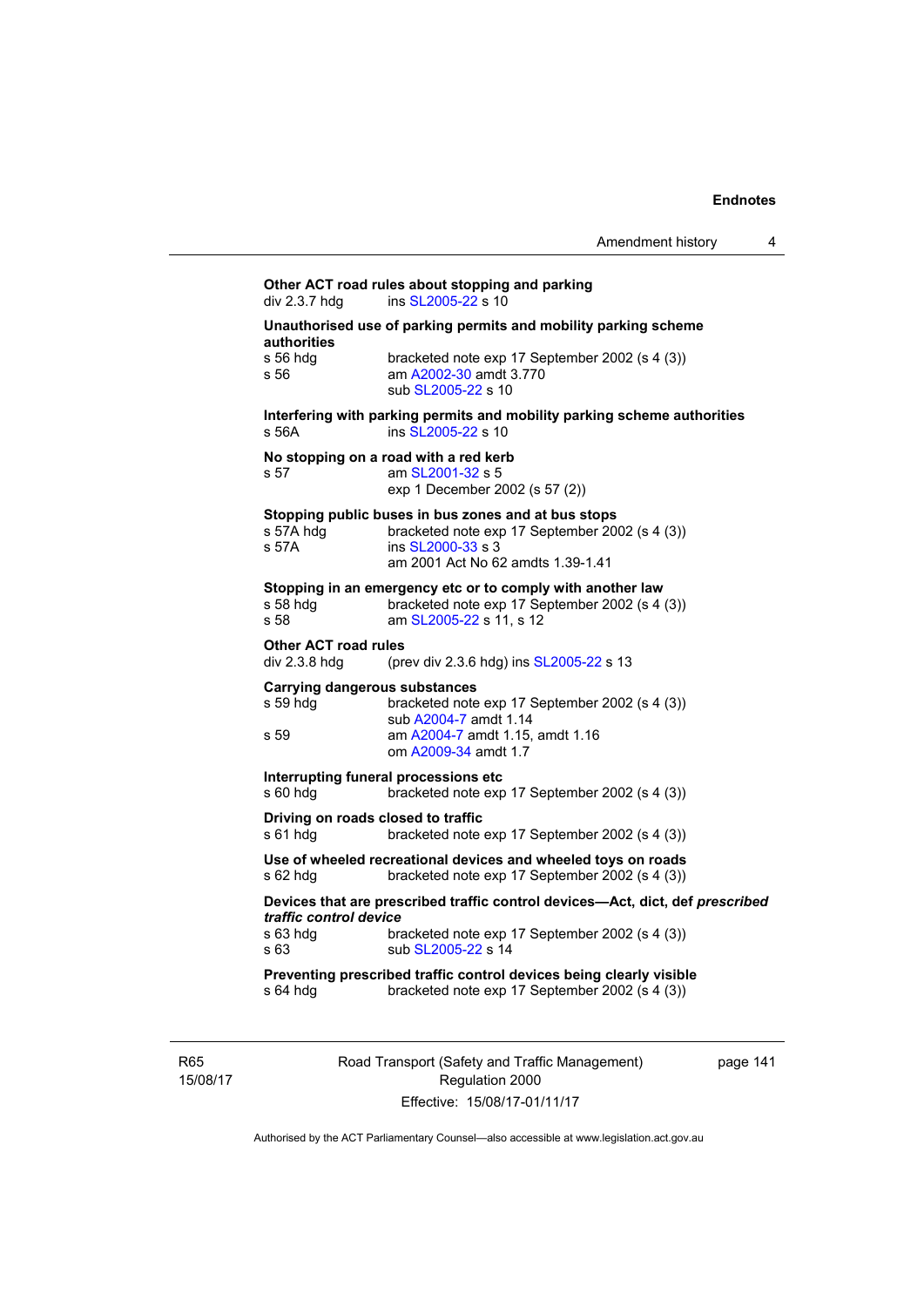| 4 | Amendment history                                         |                                                                                                                                                            |
|---|-----------------------------------------------------------|------------------------------------------------------------------------------------------------------------------------------------------------------------|
|   | s 65 hdg                                                  | Use of do not overtake turning vehicle sign<br>bracketed note exp 17 September 2002 (s 4 (3))                                                              |
|   | s 66                                                      | Approvals etc by road transport authority<br>am A2001-44 amdt 1.3797, amdt 1.3798; SL2010-5 s 61, s 62;<br>pars renum R41 LA; A2011-52 amdt 3.184          |
|   | s 68 hdg                                                  | Defence of complying with direction of police officer or authorised person<br>bracketed note exp 17 September 2002 (s 4 (3))                               |
|   | s 69 hdg<br>s 69                                          | Exemption for driver of police vehicle-generally-Act, s 35<br>bracketed note exp 17 September 2002 (s 4 (3))<br>sub SL2013-9 s 8                           |
|   | s 69A                                                     | Exemption for driver of police vehicle-training and assessment<br>ins SL2013-9 s 9<br>am A2015-30 s 43                                                     |
|   | s 70 hdg                                                  | <b>Exemption for driver of emergency vehicles</b><br>bracketed note exp 17 September 2002 (s 4 (3))                                                        |
|   | authorised people<br>s 71 hdg<br>s 71                     | Stopping and parking exemption for police and emergency vehicles and<br>bracketed note exp 17 September 2002 (s 4 (3))<br>sub SL2002-7 s 7; SL2005-22 s 15 |
|   | <b>Parking</b><br>ch 3 hdg                                | ins SL2001-32 s 6                                                                                                                                          |
|   | <b>Metered parking schemes</b><br>s 72 hdg                | bracketed note exp 17 September 2002 (s 4 (3))                                                                                                             |
|   | <b>Metered parking areas</b><br>s 73 hdg<br>s 73          | bracketed note exp 17 September 2002 (s 4 (3))<br>am SL2005-22 amdt 1.13                                                                                   |
|   | <b>Parking meters</b><br>s 74 hdg                         | bracketed note exp 17 September 2002 (s 4 (3))                                                                                                             |
|   | <b>Metered parking spaces</b><br>s 75 hdg<br>s 74         | bracketed note exp 17 September 2002 (s 4 (3))<br>am SL2005-22 s 16                                                                                        |
|   | <b>Parking authorities</b><br>s 75A                       | ins SL2002-7 s 8<br>am A2011-52 amdt 3.185                                                                                                                 |
|   | <b>Parking authority guidelines</b><br>s 75B hdg<br>s 75B | bracketed note exp 17 September 2002 (s 4 (3))<br>ins SL2002-7 s 8<br>am A2011-52 amdt 3.186                                                               |

page 142 Road Transport (Safety and Traffic Management) Regulation 2000 Effective: 15/08/17-01/11/17

R65 15/08/17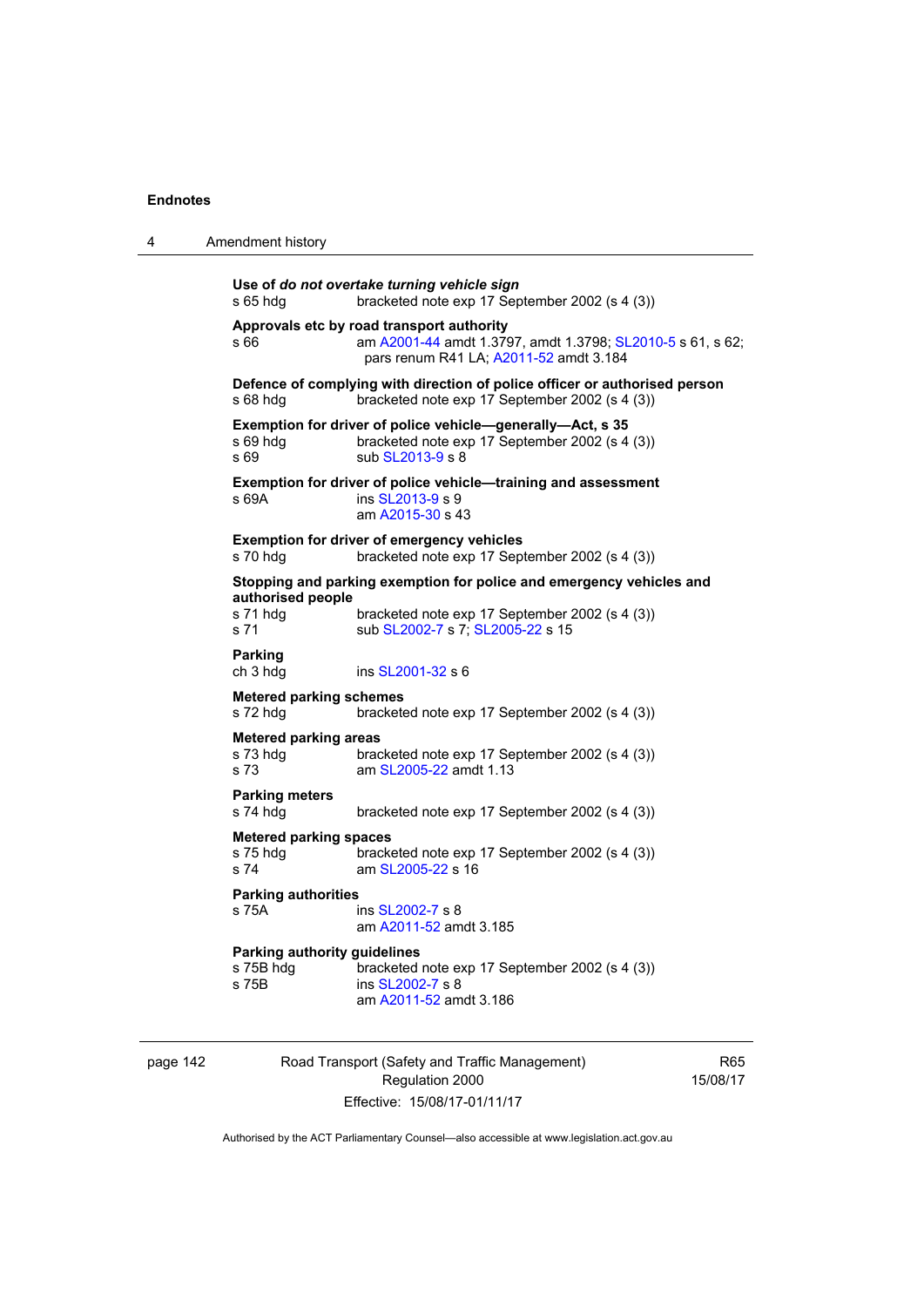| s 76 hdg                                        | sub SL2002-7 s 9                                                                                                                                                                                                                     |
|-------------------------------------------------|--------------------------------------------------------------------------------------------------------------------------------------------------------------------------------------------------------------------------------------|
| s 76                                            | bracketed note exp 17 September 2002 (s 4 (3))<br>am SL2005-22 s 17                                                                                                                                                                  |
| Approval of e-payment method<br>s 76AA          | ins SL2014-11 s 8                                                                                                                                                                                                                    |
| s 76A hdg                                       | Ticket parking schemes-parking authorities<br>bracketed note exp 17 September 2002 (s 4 (3))<br>sub SL2005-22 amdt 1.14                                                                                                              |
| s 76A                                           | ins SL2002-7 s 10                                                                                                                                                                                                                    |
| <b>Ticket parking areas</b><br>s 77 hdg<br>s 77 | bracketed note exp 17 September 2002 (s 4 (3))<br>am SL2005-22 amdt 1.15, amdt 1.16<br>(3), (4) exp 1 December 2006 (s 77 (4))                                                                                                       |
| <b>Ticket parking spaces</b><br>s 78 hdg        | bracketed note exp 17 September 2002 (s 4 (3))                                                                                                                                                                                       |
| <b>Ticket machines</b><br>s 79 hdg              | bracketed note exp 17 September 2002 (s 4 (3))                                                                                                                                                                                       |
| <b>Parking tickets</b><br>s 80 hdg<br>s 80      | bracketed note exp 17 September 2002 (s 4 (3))<br>am SL2002-7 s 11; SL2005-22 ss 18-20; SL2010-7 ss 43-46                                                                                                                            |
| s 81 hdg<br>s 81                                | Duration of parking tickets and e-payment parking period<br>bracketed note exp 17 September 2002 (s 4 (3))<br>sub SL2014-11 s 9                                                                                                      |
| Definitions-div 3.1.3<br>s 82 hdg               | bracketed note exp 17 September 2002 (s 4 (3))                                                                                                                                                                                       |
| s 82                                            | def code of practice om SL2008-47 amdt 1.4<br>def exemption om SL2008-47 amdt 1.4<br>def existing operator om SL2008-47 amdt 1.4<br>def existing operator's certificate om SL2008-47 amdt 1.4<br>def heavy vehicle sub A2017-21 s 64 |
| s 83 hdg                                        | References in div 3.1.3 to land adjoining residential land<br>bracketed note exp 17 September 2002 (s 4 (3))                                                                                                                         |
| s 84 hdg                                        | Vehicle parked partly on residential land<br>bracketed note exp 17 September 2002 (s 4 (3))                                                                                                                                          |
| s 85 hdg                                        | Parking of certain vehicles on residential land prohibited<br>bracketed note exp 17 September 2002 (s 4 (3))                                                                                                                         |

R65 15/08/17 Road Transport (Safety and Traffic Management) Regulation 2000 Effective: 15/08/17-01/11/17

page 143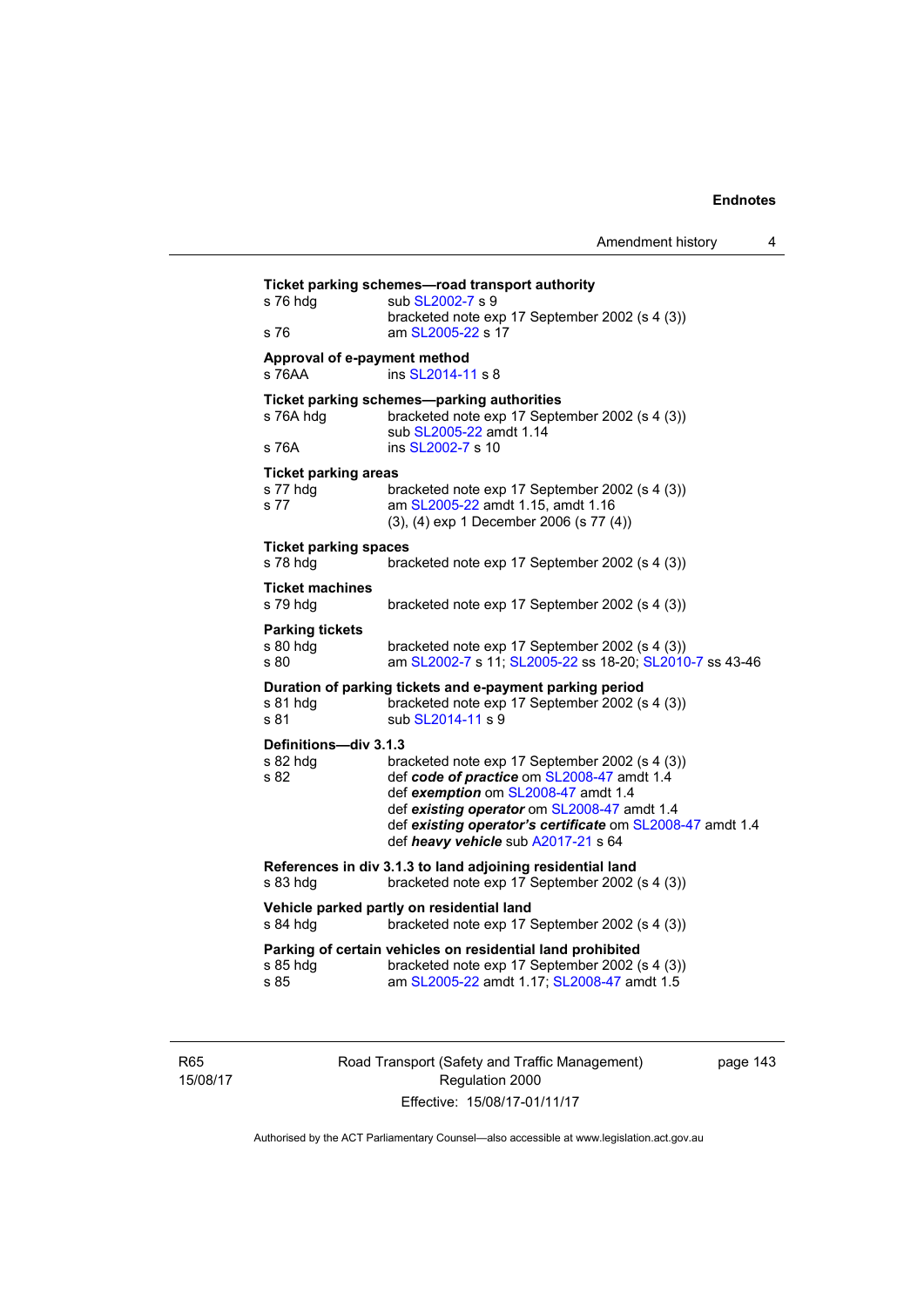| 4 | Amendment history                                                                                                                                                                                                                                                                                  |
|---|----------------------------------------------------------------------------------------------------------------------------------------------------------------------------------------------------------------------------------------------------------------------------------------------------|
|   | No more than 1 heavy vehicle on residential land<br>ins SL2008-47 amdt 1.6<br>s 85A                                                                                                                                                                                                                |
|   | Heavy vehicles to be parked away from residential land boundaries<br>ins SL2008-47 amdt 1.6<br>s 85B                                                                                                                                                                                               |
|   | Parking of certain vehicles on land adjoining residential land prohibited<br>bracketed note exp 17 September 2002 (s 4 (3))<br>s 86 hdg<br>s 86<br>am SL2005-22 amdt 1.17; SL2008-47 amdt 1.7, amdt 1.8;<br>ss renum R29 LA                                                                        |
|   | Parking of certain commercial vehicles on land with multi-unit housing<br>s 87 hdg<br>bracketed note exp 17 September 2002 (s 4 (3))<br>sub A2007-25 amdt 1.165<br>s 87<br>am A2002-30 amdt 3.771; SL2005-22 amdt 1.17; A2007-25<br>amdt 1.166, amdt 1.167; SL2008-47 amdt 1.9; ss renum R29<br>LA |
|   | No offence if reasonable necessity etc<br>ins SL2008-47 amdt 1.10<br>s 87A                                                                                                                                                                                                                         |
|   | Heavy vehicle refrigeration units not to be operated on residential land<br>ins SL2008-47 amdt 1.10<br>s 87B                                                                                                                                                                                       |
|   | Prohibition on night operation of heavy vehicle<br>ins SL2008-47 amdt 1.10<br>s 87C                                                                                                                                                                                                                |
|   | Daily infringement<br>s 88 hdg<br>bracketed note exp 17 September 2002 (s 4 (3))<br>s 88<br>am A2007-25 amdt 1.168<br>sub SL2008-47 amdt 1.11                                                                                                                                                      |
|   | Heavy vehicle parking-enforcement<br>ins SL2008-47 amdt 1.13<br>$div$ 3.1.3A hdg                                                                                                                                                                                                                   |
|   | Meaning of occupier-div 3.1.3A<br>bracketed note exp 17 September 2002 (s 4 (3))<br>s 89 hdg<br>am A2001-44 amdt 1.3799, amdt 1.3800<br>s 89<br>om SL2008-47 amdt 1.12<br>ins SL2008-47 amdt 1.13                                                                                                  |
|   | Power to enter premises<br>s 90 hdg<br>bracketed note exp 17 September 2002 (s 4 (3))<br>am A2001-44 amdts 1.3801-1.3803<br>s 90<br>def the code of practice om A2001-44 amdt 1.3803<br>om SL2008-47 amdt 1.12<br>ins SL2008-47 amdt 1.13                                                          |

| page 144 |  |  |
|----------|--|--|
|----------|--|--|

144 Road Transport (Safety and Traffic Management) Regulation 2000 Effective: 15/08/17-01/11/17

R65 15/08/17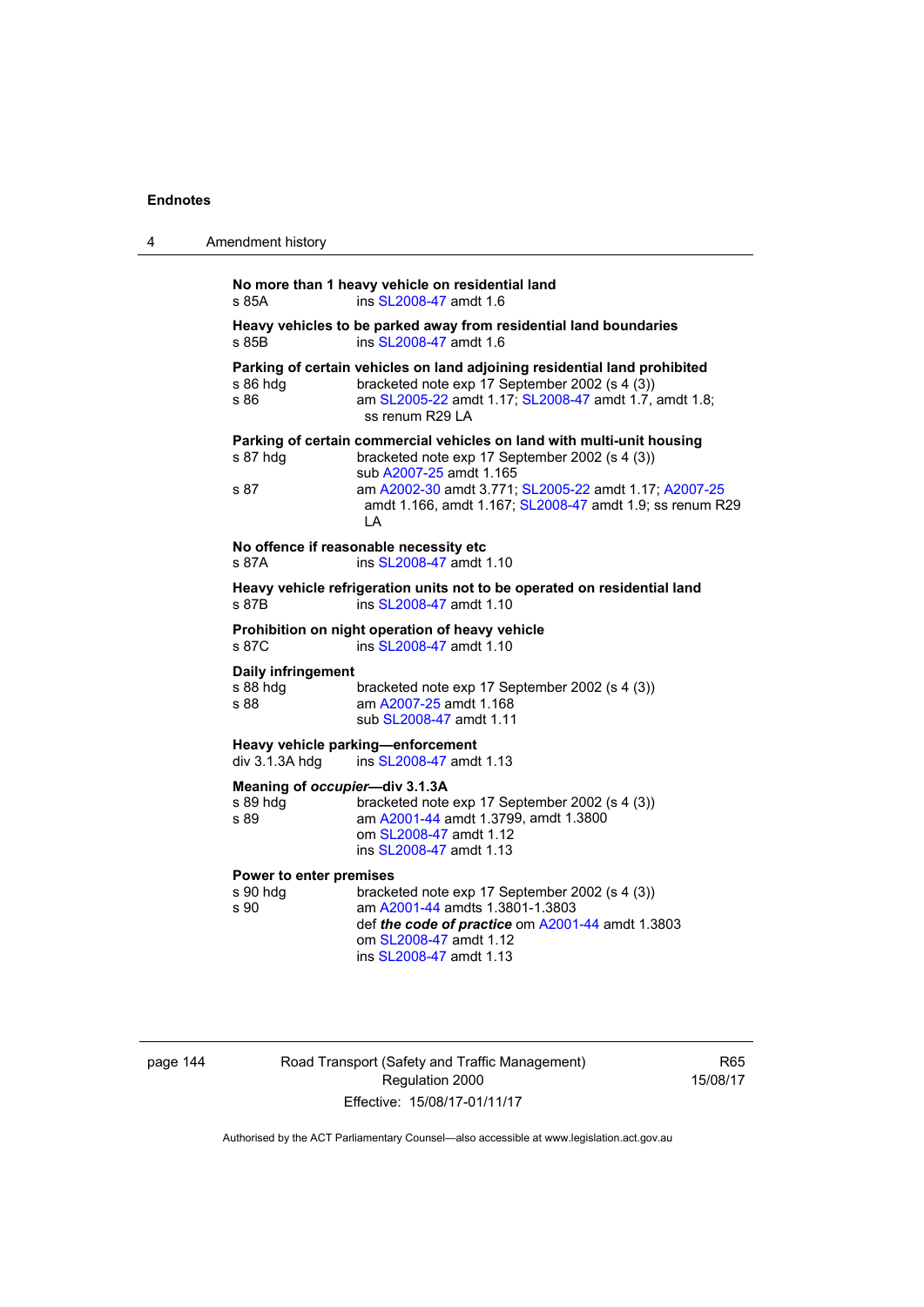# **Production of identity card**

| Production of identity card                             |                                                                                                                                                               |
|---------------------------------------------------------|---------------------------------------------------------------------------------------------------------------------------------------------------------------|
| s 91 hdg<br>s 91                                        | bracketed note exp 17 September 2002 (s 4 (3))<br>om SL2008-47 amdt 1.12<br>ins SL2008-47 amdt 1.13                                                           |
| <b>Consent to entry</b><br>s 92 hdg<br>s 92             | bracketed note exp 17 September 2002 (s 4 (3))<br>am SL2005-22 s 21<br>om SL2008-47 amdt 1.12<br>ins SL2008-47 amdt 1.13<br>am A2010-18 amdt 3.93             |
| s 93 hdg<br>s 93                                        | General powers on entry to premises<br>bracketed note exp 17 September 2002 (s 4 (3))<br>om SL2008-47 amdt 1.12<br>ins SL2008-47 amdt 1.13                    |
| Damage etc to be minimised<br>s 94 hda<br>s 94          | bracketed note exp 17 September 2002 (s 4 (3))<br>om SL2008-47 amdt 1.12<br>ins SL2008-47 amdt 1.13                                                           |
| s 95 hdg<br>s 95                                        | <b>Compensation for exercise of enforcement powers</b><br>bracketed note exp 17 September 2002 (s 4 (3))<br>om SL2008-47 amdt 1.12<br>ins SL2008-47 amdt 1.13 |
| s 96 hdg<br>s 96                                        | Loss etc of existing operator's certificate<br>bracketed note exp 17 September 2002 (s 4 (3))<br>om SL2008-47 amdt 1.12                                       |
| s 97 hdg<br>s 97                                        | Cancellation of existing operator's certificate etc<br>bracketed note exp 17 September 2002 (s 4 (3))<br>am A2002-30 amdt 3.772<br>om SL2008-47 amdt 1.12     |
| s 97A hdg<br>s 97A                                      | Other powers to provide pay parking<br>bracketed note exp 17 September 2002 (s 4 (3))<br>ins SL2002-7 s 12                                                    |
| <b>Overlapping schemes</b><br>s 98 hdg<br>s 98          | bracketed note exp 17 September 2002 (s 4 (3))<br>am SL2002-7 s 13                                                                                            |
| Income from ticket parking scheme<br>s 98A hdq<br>s 98A | bracketed note exp 17 September 2002 (s 4 (3))<br>ins SL2002-7 s 14                                                                                           |
|                                                         |                                                                                                                                                               |

R65 15/08/17 Road Transport (Safety and Traffic Management) Regulation 2000 Effective: 15/08/17-01/11/17

page 145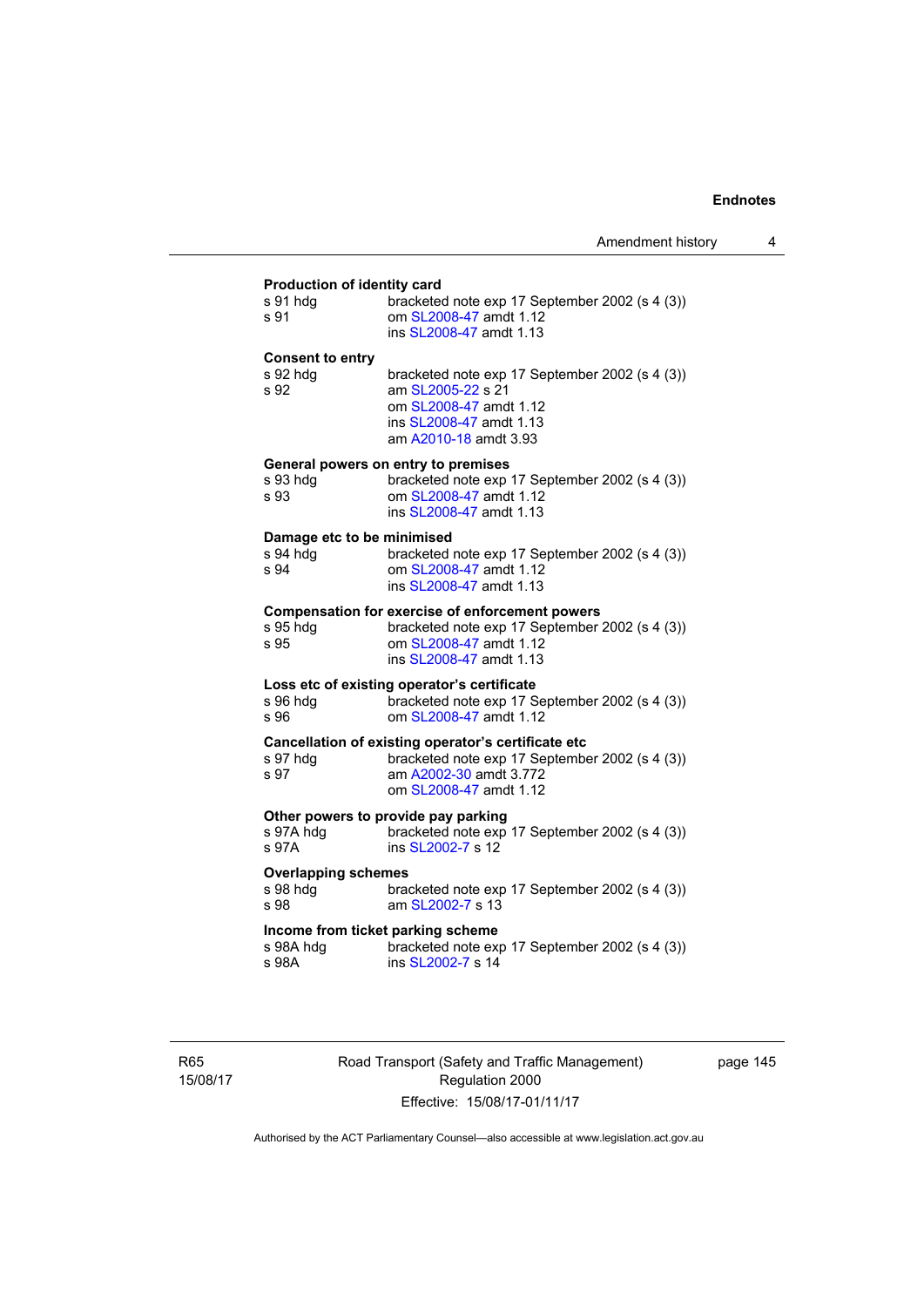| 4 | Amendment history                                           |                                                                                                                                                                                                                                                                                                                                                                                                                                                                                                                                                                                                                                                                                                                                                                                                                                                                                                              |
|---|-------------------------------------------------------------|--------------------------------------------------------------------------------------------------------------------------------------------------------------------------------------------------------------------------------------------------------------------------------------------------------------------------------------------------------------------------------------------------------------------------------------------------------------------------------------------------------------------------------------------------------------------------------------------------------------------------------------------------------------------------------------------------------------------------------------------------------------------------------------------------------------------------------------------------------------------------------------------------------------|
|   | <b>Costs of ticket parking scheme</b><br>s 98B hdg<br>s 98B | bracketed note exp 17 September 2002 (s 4 (3))<br>ins SL2002-7 s 14                                                                                                                                                                                                                                                                                                                                                                                                                                                                                                                                                                                                                                                                                                                                                                                                                                          |
|   | Trailers not separately chargeable<br>s 99 hdg              | bracketed note exp 17 September 2002 (s 4 (3))                                                                                                                                                                                                                                                                                                                                                                                                                                                                                                                                                                                                                                                                                                                                                                                                                                                               |
|   | <b>Parking permits</b><br>s 100 hdg<br>s 100                | bracketed note exp 17 September 2002 (s 4 (3))<br>sub SL2005-22 s 22                                                                                                                                                                                                                                                                                                                                                                                                                                                                                                                                                                                                                                                                                                                                                                                                                                         |
|   | s 101 hdq<br>s 101                                          | Mobility parking scheme authorities<br>bracketed note exp 17 September 2002 (s 4 (3))<br>sub SL2005-22 s 22                                                                                                                                                                                                                                                                                                                                                                                                                                                                                                                                                                                                                                                                                                                                                                                                  |
|   | s 101A                                                      | Parking permits and mobility parking scheme authorities-cancellation<br>ins SL2005-22 s 22                                                                                                                                                                                                                                                                                                                                                                                                                                                                                                                                                                                                                                                                                                                                                                                                                   |
|   | cancelled<br>s 101B                                         | Parking permits and mobility parking scheme authorities—return when<br>ins SL2005-22 s 22                                                                                                                                                                                                                                                                                                                                                                                                                                                                                                                                                                                                                                                                                                                                                                                                                    |
|   | <b>Parking-other provisions</b><br>pt $3.3$ hdg             | ins SL2006-51 s 4                                                                                                                                                                                                                                                                                                                                                                                                                                                                                                                                                                                                                                                                                                                                                                                                                                                                                            |
|   | s 101C                                                      | Marking tyres by parking inspectors<br>ins SL2006-51 s 4                                                                                                                                                                                                                                                                                                                                                                                                                                                                                                                                                                                                                                                                                                                                                                                                                                                     |
|   | Definitions-ch 4<br>s 102 hdg<br>s 102                      | bracketed note exp 17 September 2002 (s 4 (3))<br>am SL2000-33 s 4; SL2000-52 s 4<br>def approved police speedometer ins SL2001-32 s 7<br>def <i>digital camera detection device</i> sub SL2001-32 s 8;<br>SL2007-20 s 4<br>am SL2014-11 s 10; SL2016-35 s 4<br>def fixed camera detection device ins SL2007-20 s 5<br>am SL2014-11 s 11; pars renum R51 LA; SL2017-16 s 4<br>def laser speed measuring device sub SL2004-47 s 40<br>am SL2009-7 s 4; SL2014-11 s 12; SL2016-35 s 5<br>def loop detector speed measuring device ins SL2006-51<br>s 5<br>def piezo strip speed measuring device sub SL2006-51 s 6<br>def radar speed measuring device sub SL2004-47 s 41;<br>SL2007-20 s 6<br>am SL2009-7 s 5; SL2014-11 s 13; pars renum R51 LA;<br>SL2017-16 s 5; pars renum R63 LA<br>def security checksum ins SL2001-32 s 9<br>def testing authority am SL2001-32 s 10; SL2004-47 s 42;<br>SL2009-6 s 33 |

page 146 Road Transport (Safety and Traffic Management) Regulation 2000 Effective: 15/08/17-01/11/17

R65 15/08/17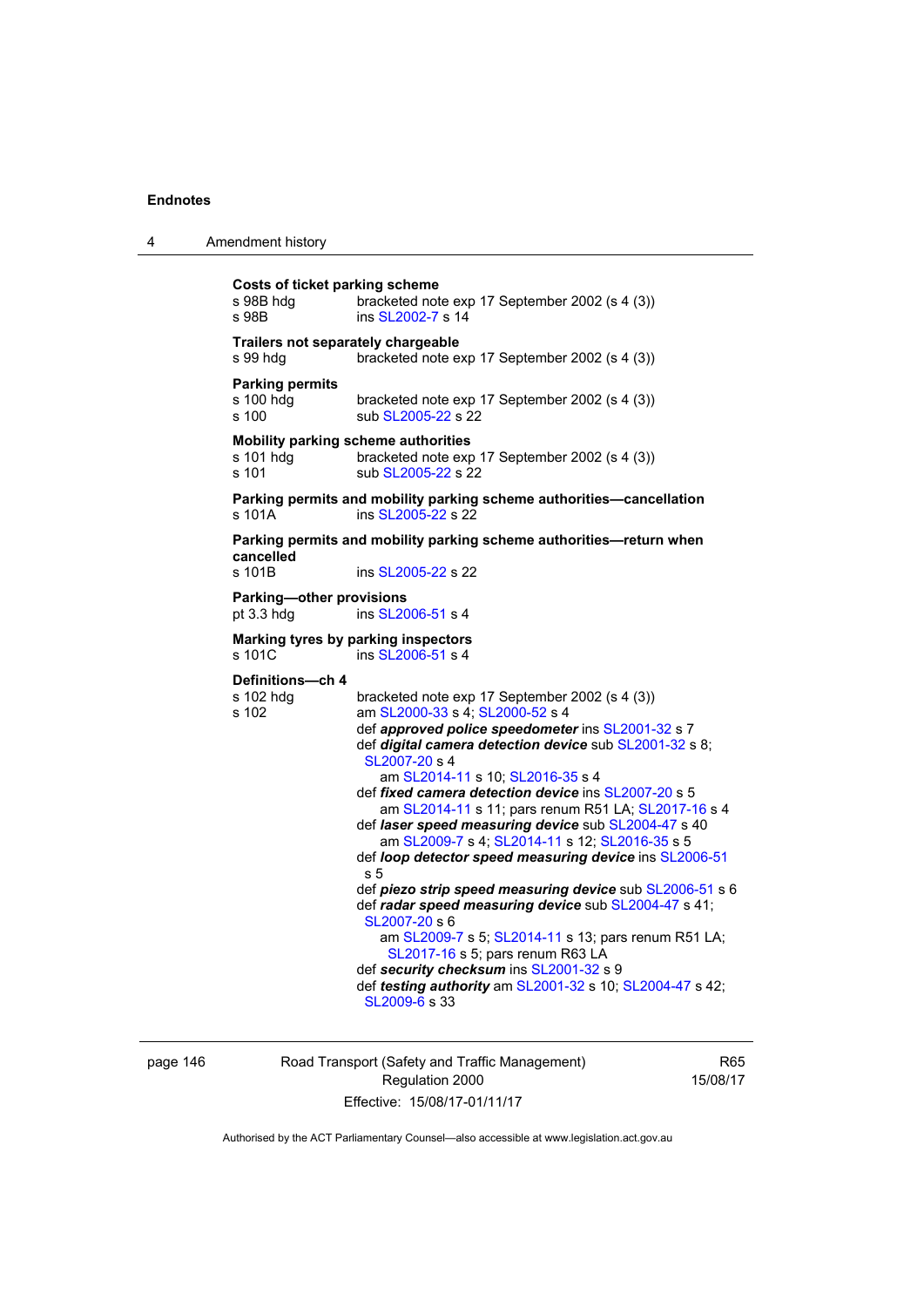## def *traffic lights camera detection device* am [SL2006-51](http://www.legislation.act.gov.au/sl/2006-51) s 7 om [SL2007-20](http://www.legislation.act.gov.au/sl/2007-20) s 7 def *WORM disk* ins [SL2004-47](http://www.legislation.act.gov.au/sl/2004-47) s 43 om [SL2014-11](http://www.legislation.act.gov.au/sl/2014-11) s 14 **Approved traffic offence detection devices**  s 103 hdg bracketed note exp 17 September 2002 (s 4 (3)) s 103 sub [SL2000-52](http://www.legislation.act.gov.au/sl/2000-52) s 5 am [SL2001-32](http://www.legislation.act.gov.au/sl/2001-32) s 11; [SL2006-51](http://www.legislation.act.gov.au/sl/2006-51) s 8; [SL2007-20](http://www.legislation.act.gov.au/sl/2007-20) s 8; [SL2011-35](http://www.legislation.act.gov.au/sl/2011-35) s 4 **Approval of police vehicle speedometers**  s 103A **ins [SL2001-32](http://www.legislation.act.gov.au/sl/2001-32) s 12**  am [A2011-52](http://www.legislation.act.gov.au/a/2011-52) amdt 3.187 **Average speed detection systems—Act, s 22AA, s 23B and s 24 (2)**  s 103B ins [SL2011-35](http://www.legislation.act.gov.au/sl/2011-35) s 5 table am [SL2013-25](http://www.legislation.act.gov.au/sl/2013-25) s 4 **Major testing of laser speed measuring devices**  s 104 hdg bracketed note exp 17 September 2002 (s 4 (3)) s 104 am [SL2000-33](http://www.legislation.act.gov.au/sl/2000-33) s 5 sub [SL2000-52](http://www.legislation.act.gov.au/sl/2000-52) s 5 am [SL2001-32](http://www.legislation.act.gov.au/sl/2001-32) regs 13-17 sub [SL2004-47](http://www.legislation.act.gov.au/sl/2004-47) s 44 **Major testing of other traffic offence detection devices**  s 104A ins [SL2004-47](http://www.legislation.act.gov.au/sl/2004-47) s 44 am [SL2006-51](http://www.legislation.act.gov.au/sl/2006-51) ss 9-11; ss renum R26 LA sub [SL2007-20](http://www.legislation.act.gov.au/sl/2007-20) s 9 am [SL2011-35](http://www.legislation.act.gov.au/sl/2011-35) s 6, s 7; [SL2014-11](http://www.legislation.act.gov.au/sl/2014-11) s 15 **Certification and sealing of traffic offence detection devices**  s 104B ins [SL2004-47](http://www.legislation.act.gov.au/sl/2004-47) s 44 am [SL2011-35](http://www.legislation.act.gov.au/sl/2011-35) s 8 **Use of certain digital camera detection devices**  s 105 hdg bracketed note exp 17 September 2002 (s 4 (3))<br>s 105 sub SL2001-32 s 18; SL2007-20 s 10 sub [SL2001-32](http://www.legislation.act.gov.au/sl/2001-32) s 18; [SL2007-20](http://www.legislation.act.gov.au/sl/2007-20) s 10 am [SL2014-11](http://www.legislation.act.gov.au/sl/2014-11) s 16; ss renum R51 LA; [SL2016-35](http://www.legislation.act.gov.au/sl/2016-35/default.asp) s 6 **Use of certain laser speed measuring devices**  s 105A hdg bracketed note exp 17 September 2002 (s 4 (3)) sub [SL2007-20](http://www.legislation.act.gov.au/sl/2007-20) s 11 s 105A ins [SL2001-32](http://www.legislation.act.gov.au/sl/2001-32) s 18 am [SL2007-20](http://www.legislation.act.gov.au/sl/2007-20) s 11; ss renum R27 LA

R65 15/08/17 Road Transport (Safety and Traffic Management) Regulation 2000 Effective: 15/08/17-01/11/17

page 147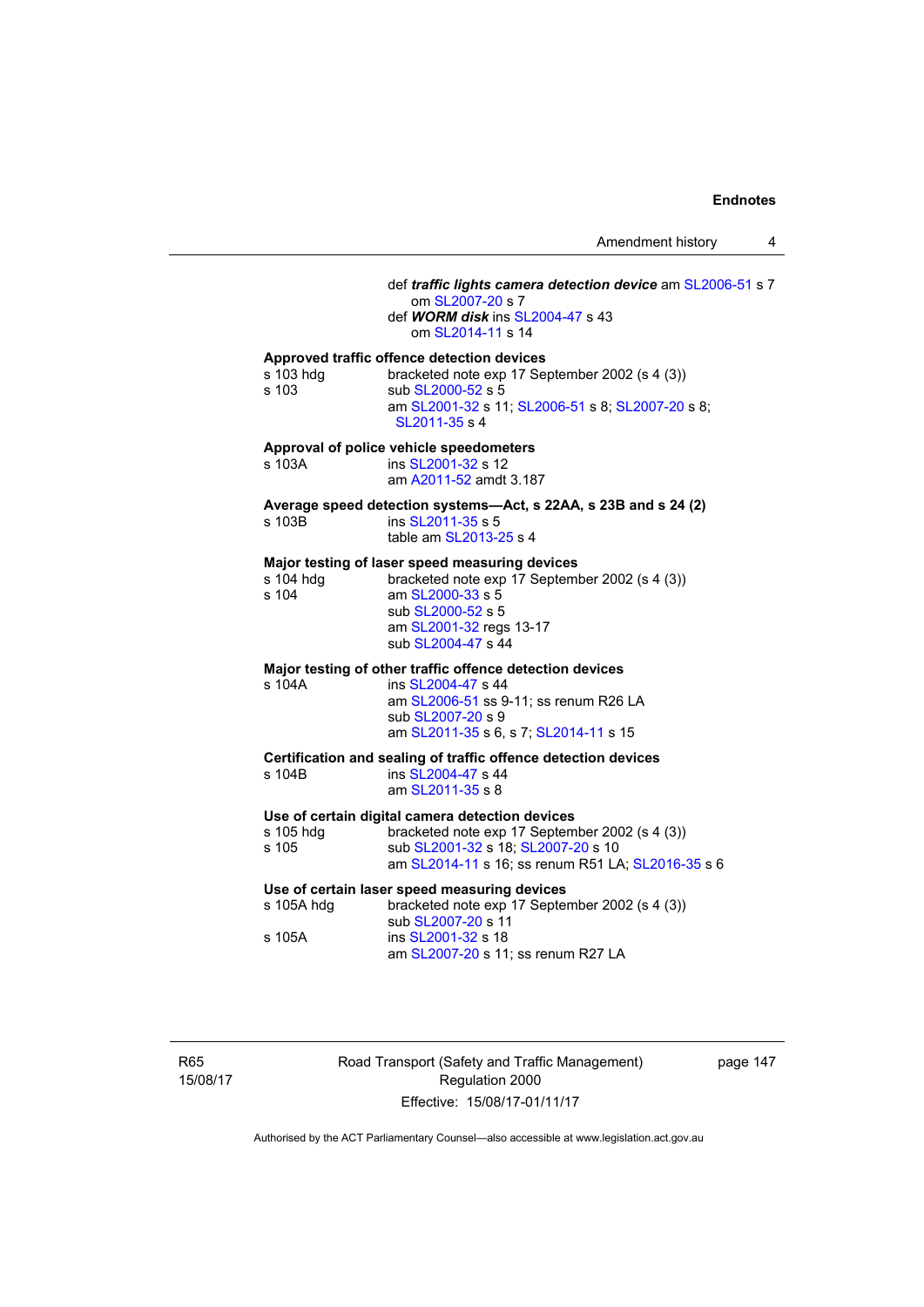| Use of certain radar speed measuring devices<br>s 105B hdg<br>bracketed note exp 17 September 2002 (s 4 (3))<br>sub SL2007-20 s 12<br>ins SL2001-32 s 18<br>s 105B<br>am SL2007-20 s 12; ss renum R27 LA<br>Approved people-testing and sealing<br>s 106 hdg<br>bracketed note exp 17 September 2002 (s 4 (3))<br>Approved people-use<br>s 107 hdg<br>bracketed note exp 17 September 2002 (s 4 (3))<br>s 107<br>am SL2000-52 s 6; SL2007-20 s 13<br>Recording of camera detection device image files-Act, s 23 (2) (c) (ii)<br>s 107A<br>ins SL2001-32 s 19<br>am SL2004-47 s 45<br>sub SL2007-20 s 14<br>am SL2014-11 s 17<br>Verification of camera detection device image files-Act, s 23 (2) (c) (iii)<br>ins SL2001-32 s 19<br>s 107B<br>sub SL2007-20 s 14<br>Verification of traffic lights camera detection device image files-Act,<br>s 23 (2) (c) (iii)<br>s 107C<br>ins SL2001-32 s 19<br>om SL2007-20 s 14<br>Meaning of codes etc on image taken by approved camera detection device<br>or approved average speed detection system-Act, s 24 (2) (a)<br>s 108 hdg<br>bracketed note exp 17 September 2002 (s 4 (3))<br>sub SL2011-35 s 9<br>s 108<br>sub SL2000-33 s 6; SL2000-52 s 7<br>am SL2001-32 regs 20-22; SL2005-7 ss 4-6; SL2006-51 s 12;<br>SL2007-20 s 15, s 16; SL2011-35 s 10, s 11; SL2014-11<br>ss 18-21; A2015-29 s 4; ss renum R53 LA<br>Additional police powers-removing parked cars<br>s 109 hdg<br>bracketed note exp 17 September 2002 (s 4 (3))<br>sub A2016-14 s 36<br>am A2016-14 s 37<br>s 109<br>Prohibition on car minding<br>bracketed note exp 17 September 2002 (s 4 (3))<br>s 110 hdg<br>Removal of unattended vehicles-Act, s 32 (1) (c)<br>bracketed note exp 17 September 2002 (s 4 (3))<br>s 111 hdg<br>s 111<br>sub SL2005-22 amdt 1.18 | 4 | Amendment history |  |
|--------------------------------------------------------------------------------------------------------------------------------------------------------------------------------------------------------------------------------------------------------------------------------------------------------------------------------------------------------------------------------------------------------------------------------------------------------------------------------------------------------------------------------------------------------------------------------------------------------------------------------------------------------------------------------------------------------------------------------------------------------------------------------------------------------------------------------------------------------------------------------------------------------------------------------------------------------------------------------------------------------------------------------------------------------------------------------------------------------------------------------------------------------------------------------------------------------------------------------------------------------------------------------------------------------------------------------------------------------------------------------------------------------------------------------------------------------------------------------------------------------------------------------------------------------------------------------------------------------------------------------------------------------------------------------------------------------------------------------------------------------------------------------------------|---|-------------------|--|
|                                                                                                                                                                                                                                                                                                                                                                                                                                                                                                                                                                                                                                                                                                                                                                                                                                                                                                                                                                                                                                                                                                                                                                                                                                                                                                                                                                                                                                                                                                                                                                                                                                                                                                                                                                                            |   |                   |  |
|                                                                                                                                                                                                                                                                                                                                                                                                                                                                                                                                                                                                                                                                                                                                                                                                                                                                                                                                                                                                                                                                                                                                                                                                                                                                                                                                                                                                                                                                                                                                                                                                                                                                                                                                                                                            |   |                   |  |
|                                                                                                                                                                                                                                                                                                                                                                                                                                                                                                                                                                                                                                                                                                                                                                                                                                                                                                                                                                                                                                                                                                                                                                                                                                                                                                                                                                                                                                                                                                                                                                                                                                                                                                                                                                                            |   |                   |  |
|                                                                                                                                                                                                                                                                                                                                                                                                                                                                                                                                                                                                                                                                                                                                                                                                                                                                                                                                                                                                                                                                                                                                                                                                                                                                                                                                                                                                                                                                                                                                                                                                                                                                                                                                                                                            |   |                   |  |
|                                                                                                                                                                                                                                                                                                                                                                                                                                                                                                                                                                                                                                                                                                                                                                                                                                                                                                                                                                                                                                                                                                                                                                                                                                                                                                                                                                                                                                                                                                                                                                                                                                                                                                                                                                                            |   |                   |  |
|                                                                                                                                                                                                                                                                                                                                                                                                                                                                                                                                                                                                                                                                                                                                                                                                                                                                                                                                                                                                                                                                                                                                                                                                                                                                                                                                                                                                                                                                                                                                                                                                                                                                                                                                                                                            |   |                   |  |
|                                                                                                                                                                                                                                                                                                                                                                                                                                                                                                                                                                                                                                                                                                                                                                                                                                                                                                                                                                                                                                                                                                                                                                                                                                                                                                                                                                                                                                                                                                                                                                                                                                                                                                                                                                                            |   |                   |  |
|                                                                                                                                                                                                                                                                                                                                                                                                                                                                                                                                                                                                                                                                                                                                                                                                                                                                                                                                                                                                                                                                                                                                                                                                                                                                                                                                                                                                                                                                                                                                                                                                                                                                                                                                                                                            |   |                   |  |
|                                                                                                                                                                                                                                                                                                                                                                                                                                                                                                                                                                                                                                                                                                                                                                                                                                                                                                                                                                                                                                                                                                                                                                                                                                                                                                                                                                                                                                                                                                                                                                                                                                                                                                                                                                                            |   |                   |  |
|                                                                                                                                                                                                                                                                                                                                                                                                                                                                                                                                                                                                                                                                                                                                                                                                                                                                                                                                                                                                                                                                                                                                                                                                                                                                                                                                                                                                                                                                                                                                                                                                                                                                                                                                                                                            |   |                   |  |

page 148 Road Transport (Safety and Traffic Management) Regulation 2000 Effective: 15/08/17-01/11/17

R65 15/08/17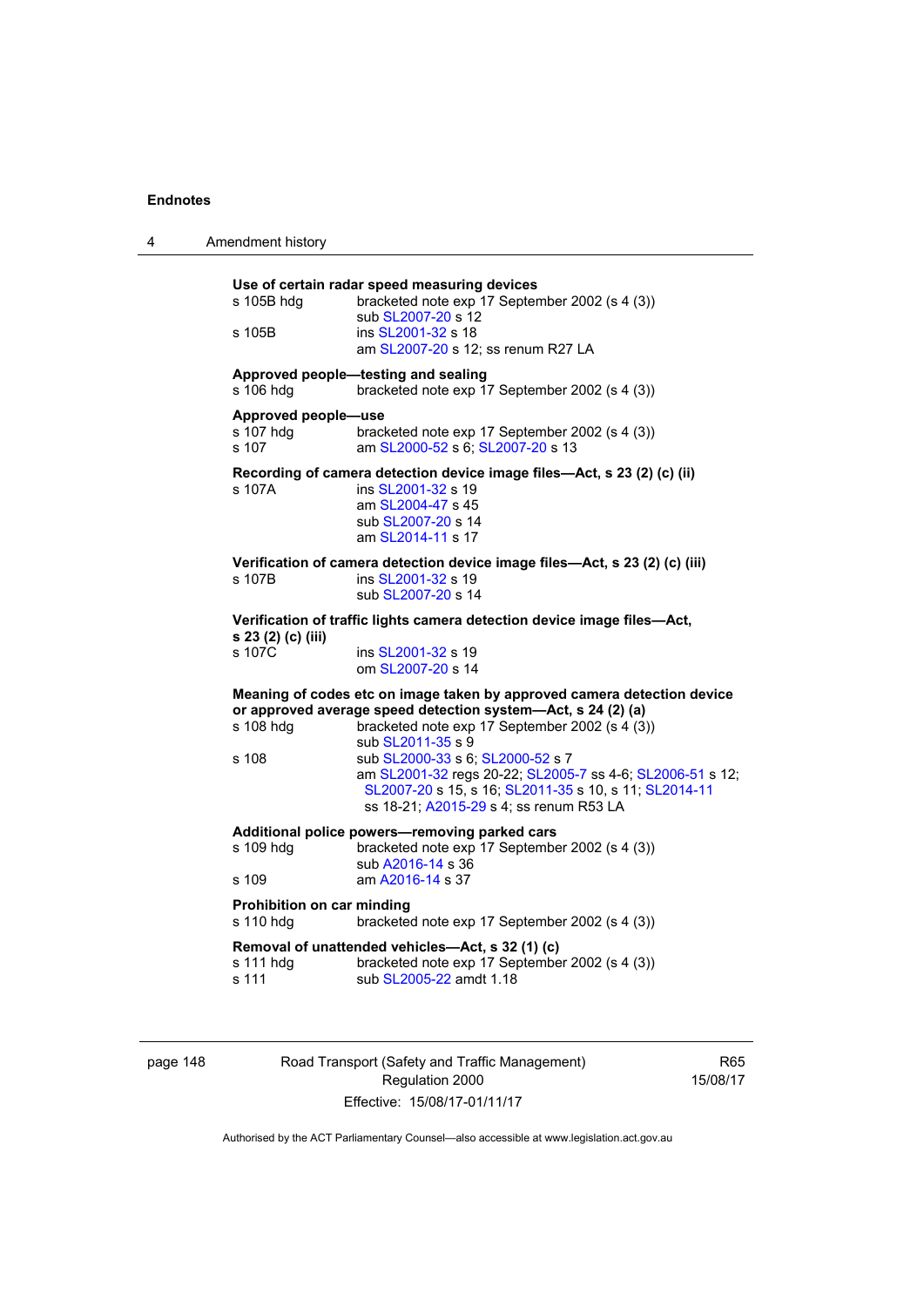| s 112 hdg<br>s 112                         | Disposal of impounded or forfeited vehicles<br>bracketed note exp 17 September 2002 (s 4 (3))<br>am A2001-29 s 14<br>sub SL2001-32 s 23<br>am A2010-15 amdt 2.5                         |
|--------------------------------------------|-----------------------------------------------------------------------------------------------------------------------------------------------------------------------------------------|
| s 112A hdg<br>s 112A                       | Disposal of forfeited vehicles-Act, s 10J<br>bracketed note exp 17 September 2002 (s 4 (3))<br>ins SL2001-32 s 23                                                                       |
| s 113 hdg                                  | Responsible person to inspect driver licence<br>bracketed note exp 17 September 2002 (s 4 (3))                                                                                          |
| Responsible person's consent<br>s 114 hdq  | bracketed note exp 17 September 2002 (s 4 (3))                                                                                                                                          |
| s 115 hdg<br>s 115                         | Standards for safe carriage of loads-Act, s 14 (2)<br>bracketed note exp 17 September 2002 (s 4 (3))<br>sub A2002-51 amdt 1.42<br>om SL2003-1 s 18<br>ins A2005-62 amdt 1.6             |
| s 116 hdg<br>s 116                         | Tracked vehicle-Act, dict, def vehicle, par (b)<br>bracketed note exp 17 September 2002 (s 4 (3))<br>am A2002-51 amdt 1.43<br>om SL2003-1 s 18<br>ins SL2012-44 s 8<br>om A2017-21 s 65 |
| Review of div 2.3.1A<br>s 117 hdg<br>s 117 | bracketed note exp 17 September 2002 (s 4 (3))<br>am A2002-51 amdt 1.44<br>om SL2003-1 s 18<br>ins SL2015-33 s 8<br>exp 1 November 2017 (s 117 (3))                                     |
| Transitional<br>ch 6 hdg                   | exp 1 March 2002 (s 128)                                                                                                                                                                |
| <b>Parking</b><br>pt $6.1$ hdg             | exp 1 March 2002 (s 128)                                                                                                                                                                |
| s 118                                      | <b>Existing Class A and Class B parking spaces</b><br>exp 1 March 2002 (s 128)                                                                                                          |
| <b>Existing parking labels</b><br>s 119    | exp 1 March 2002 (s 128)                                                                                                                                                                |
| <b>Existing disability labels</b><br>s 120 | exp 1 June 2000 (s 120)                                                                                                                                                                 |

R65 15/08/17 Road Transport (Safety and Traffic Management) Regulation 2000 Effective: 15/08/17-01/11/17

page 149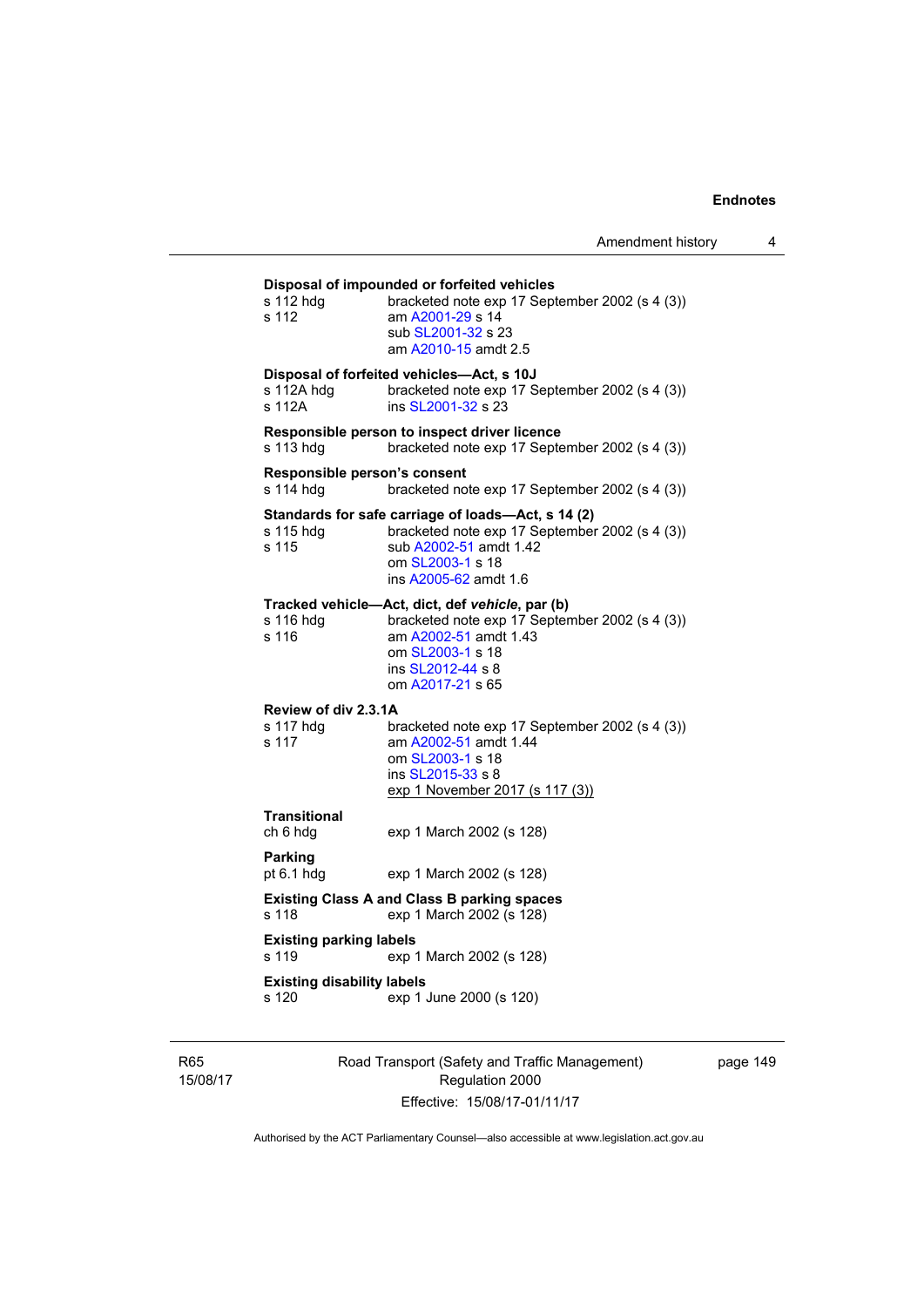4 Amendment history

**Existing codes of practice**  s 121 exp 1 March 2002 (s 128) **Existing exemptions**  s 122 exp 1 March 2002 (s 128) **Existing applications for exemptions and variation of conditions**  s 123 exp 1 March 2002 (s 128) **Existing notices to show cause**  s 124 exp 1 March 2002 (s 128) **Traffic offence detection devices**<br>pt 6.2 hdg exp 1 March 20 exp 1 March 2002 (s 128) **Existing tests and certificates**  s 125 am [SL2001-32](http://www.legislation.act.gov.au/sl/2001-32) s 24 exp 1 March 2002 (s 128) **Existing approved people—use**  s 126 exp 1 March 2002 (s 128) **Other transitional provisions**<br>pt 6.3 hdg exp 1 Marc  $exp 1$  March 2002 (s 128) **Existing medical certificate about seatbelts**  s 127 exp 1 March 2002 (s 128) **Expiry of ch 6**  am [A2001-27](http://www.legislation.act.gov.au/a/2001-27) amdt 4.25 am [A2001-44](http://www.legislation.act.gov.au/a/2001-44) amdt 1.3804 exp 1 March 2002 (s 128) **Meaning of location codes on images**  sch 1 sub [SL2000-33](http://www.legislation.act.gov.au/sl/2000-33) s 8 om [A2015-29](http://www.legislation.act.gov.au/a/2015-29) s 5 **Digital camera detection devices**  sch 1 pt 1.1 hdg (prev sch 1 pt 1 hdg) ins [SL2000-52](http://www.legislation.act.gov.au/sl/2000-52) s 8 renum R4 LA sch 1 pt 1.1 am [SL2000-52](http://www.legislation.act.gov.au/sl/2000-52) s 8; [SL2005-7](http://www.legislation.act.gov.au/sl/2005-7) s 7; [SL2006-4](http://www.legislation.act.gov.au/sl/2006-4) s 4; [SL2006-51](http://www.legislation.act.gov.au/sl/2006-51) ss 13-15; [SL2011-2](http://www.legislation.act.gov.au/sl/2011-2) ss 6-10; [SL2014-5](http://www.legislation.act.gov.au/sl/2014-5) s 4 om [A2015-29](http://www.legislation.act.gov.au/a/2015-29) s 5

page 150 Road Transport (Safety and Traffic Management) Regulation 2000 Effective: 15/08/17-01/11/17

R65 15/08/17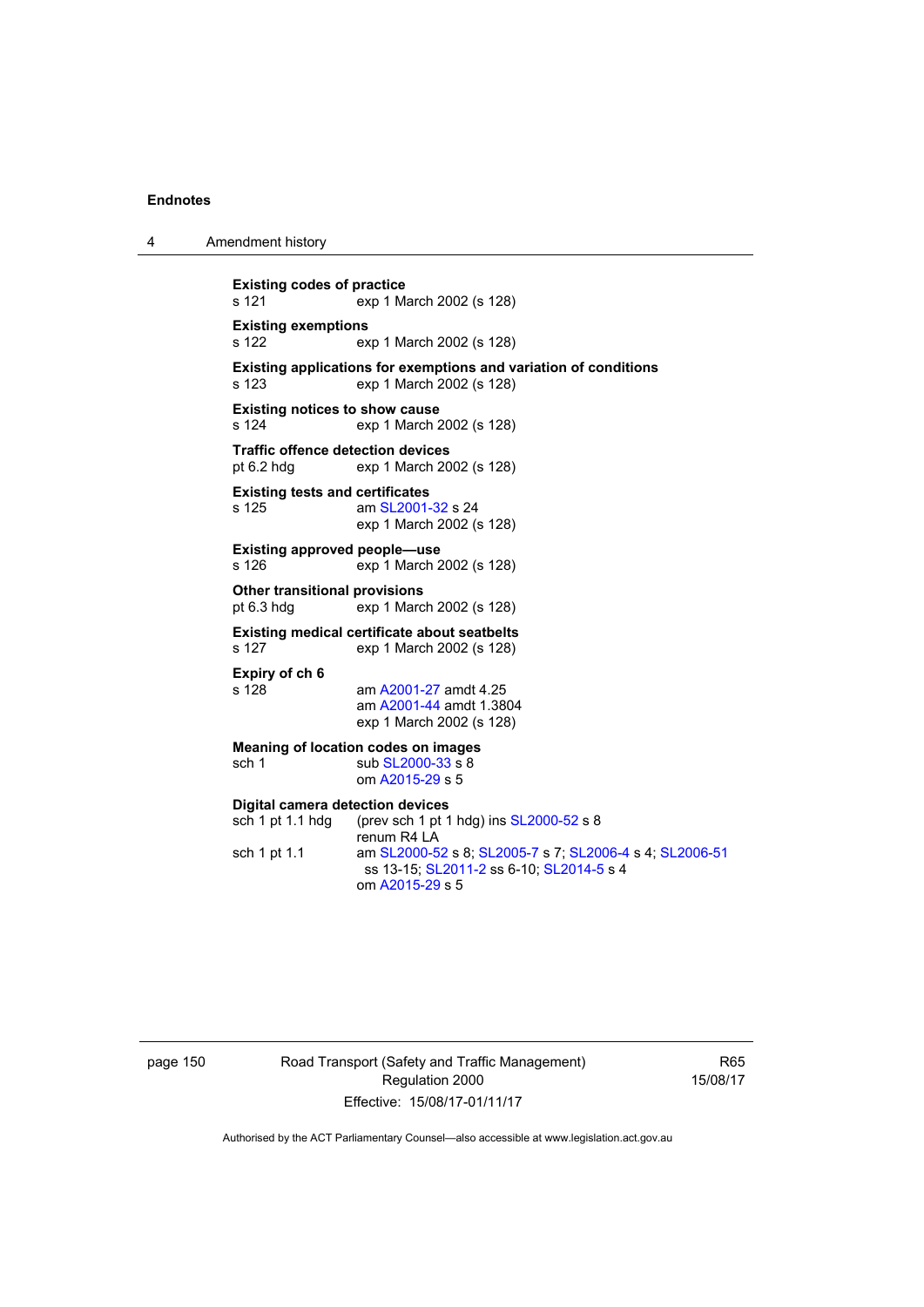Amendment history 4

### **Fixed camera detection devices**  sch 1 pt 1.2 hdg (prev sch 1 pt 2 hdg) ins [SL2000-52](http://www.legislation.act.gov.au/sl/2000-52) s 8 renum R4 LA sub [SL2007-20](http://www.legislation.act.gov.au/sl/2007-20) s 17 sch 1 pt 1.2 ins [SL2000-52](http://www.legislation.act.gov.au/sl/2000-52) s 8 am [SL2003-14](http://www.legislation.act.gov.au/sl/2003-14) s 4; items renum [SL2005-7](http://www.legislation.act.gov.au/sl/2005-7) s 8; [SL2006-51](http://www.legislation.act.gov.au/sl/2006-51) s 16; [SL2007-20](http://www.legislation.act.gov.au/sl/2007-20) s 18 om [A2015-29](http://www.legislation.act.gov.au/a/2015-29) s 5 **Average speed detection system**  sch 1 pt 1.3 ins [SL2011-35](http://www.legislation.act.gov.au/sl/2011-35) s 12 am [SL2013-25](http://www.legislation.act.gov.au/sl/2013-25) s 5 om [A2015-29](http://www.legislation.act.gov.au/a/2015-29) s 5 **Dictionary**  dict am [A2004-28](http://www.legislation.act.gov.au/a/2004-28) amdt 3.62; [SL2007-20](http://www.legislation.act.gov.au/sl/2007-20) s 19; [A2007-25](http://www.legislation.act.gov.au/a/2007-25) amdt 1.169; [SL2008-47](http://www.legislation.act.gov.au/sl/2008-47) amdt 1.14; [A2010-18](http://www.legislation.act.gov.au/a/2010-18) amdt 3.94; [SL2013-9](http://www.legislation.act.gov.au/sl/2013-9/default.asp) s 10; [A2015-50](http://www.legislation.act.gov.au/a/2015-50) amdt 3.145; [A2016-33](http://www.legislation.act.gov.au/a/2016-33/default.asp) amdt 1.41; [SL2017-14](http://www.legislation.act.gov.au/sl/2017-14/default.asp) s 11; [SL2017-23](http://www.legislation.act.gov.au/sl/2017-23/default.asp) s 9; [A2017-21](http://www.legislation.act.gov.au/a/2017-21/default.asp) s 66 def *approved e-payment method* ins [SL2014-11](http://www.legislation.act.gov.au/sl/2014-11) s 22 def *approved police speedometer* ins [SL2001-32](http://www.legislation.act.gov.au/sl/2001-32) s 26 def *area of operations* ins [SL2002-7](http://www.legislation.act.gov.au/sl/2002-7) s 15 def *ARR* ins [SL2003-12](http://www.legislation.act.gov.au/sl/2003-12) s 6 def *articulated vehicle* om [A2017-21](http://www.legislation.act.gov.au/a/2017-21/default.asp) s 67 def *bicycle* om [A2010-18](http://www.legislation.act.gov.au/a/2010-18) amdt 3.95 def *camera detection device* ins [SL2000-52](http://www.legislation.act.gov.au/sl/2000-52) s 9 sub [SL2001-32](http://www.legislation.act.gov.au/sl/2001-32) s 25 def *centre of the road* ins [SL2000-52](http://www.legislation.act.gov.au/sl/2000-52) s 9 def *children's crossing* ins [SL2017-14](http://www.legislation.act.gov.au/sl/2017-14/default.asp) s 12 def *code of practice* om [SL2008-47](http://www.legislation.act.gov.au/sl/2008-47) amdt 1.15 def *combination* om [A2010-18](http://www.legislation.act.gov.au/a/2010-18) amdt 3.96 def *demand responsive service vehicle* ins [SL2006-32](http://www.legislation.act.gov.au/sl/2006-32) amdt 1.97 def *digital camera detection device* ins [SL2000-52](http://www.legislation.act.gov.au/sl/2000-52) s 9 def *emergency worker* om [SL2004-16](http://www.legislation.act.gov.au/sl/2004-16) s 38 ins [SL2005-22](http://www.legislation.act.gov.au/sl/2005-22) amdt 1.19 def *exemption* om [SL2008-47](http://www.legislation.act.gov.au/sl/2008-47) amdt 1.15 def *existing operator's certificate* om [SL2008-47](http://www.legislation.act.gov.au/sl/2008-47) amdt 1.15 def *fixed camera detection device* ins [SL2007-20](http://www.legislation.act.gov.au/sl/2007-20) s 20 def *footpath* sub [SL2017-14](http://www.legislation.act.gov.au/sl/2017-14/default.asp) s 12 am [SL2017-23](http://www.legislation.act.gov.au/sl/2017-23/default.asp) s 10 def *give way* ins [SL2000-21](http://www.legislation.act.gov.au/sl/2000-21) s 4 def *hire car* ins [SL2005-4](http://www.legislation.act.gov.au/sl/2005-4) amdt 2.43 def *indicated on* ins [SL2001-32](http://www.legislation.act.gov.au/sl/2001-32) s 26 om R18 LA def *laser speed measuring device* ins [SL2000-52](http://www.legislation.act.gov.au/sl/2000-52) s 9 def *length* ins [SL2000-52](http://www.legislation.act.gov.au/sl/2000-52) s 9

R65 15/08/17 Road Transport (Safety and Traffic Management) Regulation 2000 Effective: 15/08/17-01/11/17

page 151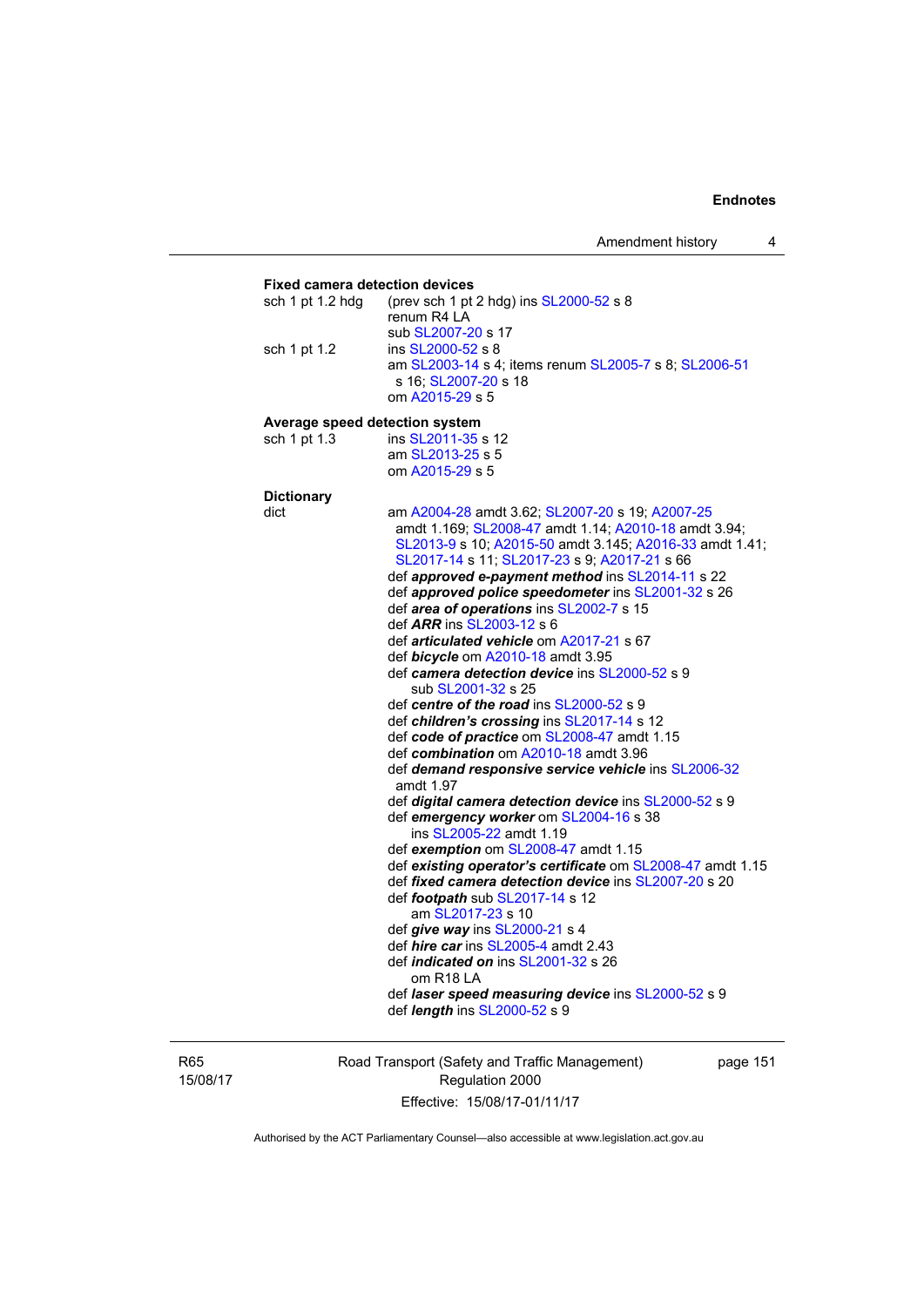def *length of road* om [SL2000-52](http://www.legislation.act.gov.au/sl/2000-52) s 9 def *loading zone permit* om [SL2005-22](http://www.legislation.act.gov.au/sl/2005-22) s 23 def *marked foot crossing* ins [SL2000-21](http://www.legislation.act.gov.au/sl/2000-21) s 4 def *motor vehicle* ins [SL2000-52](http://www.legislation.act.gov.au/sl/2000-52) s 9 om [A2010-18](http://www.legislation.act.gov.au/a/2010-18) amdt 3.97 def *park* sub [SL2005-22](http://www.legislation.act.gov.au/sl/2005-22) amdt 1.10 def *parking authority* ins [SL2002-7](http://www.legislation.act.gov.au/sl/2002-7) s 15 def *parking authority guidelines* ins [SL2002-7](http://www.legislation.act.gov.au/sl/2002-7) s 15 def *parking meter* am [SL2005-22](http://www.legislation.act.gov.au/sl/2005-22) s 24 def *parking permit* sub [SL2005-22](http://www.legislation.act.gov.au/sl/2005-22) s 25 def *parking ticket* am [SL2002-7](http://www.legislation.act.gov.au/sl/2002-7) s 16 def *pay parking device* sub [SL2005-22](http://www.legislation.act.gov.au/sl/2005-22) s 25 def *pay parking sign* ins [SL2005-22](http://www.legislation.act.gov.au/sl/2005-22) s 26 def *pedestrian* ins [SL2000-21](http://www.legislation.act.gov.au/sl/2000-21) s 4; sub [SL2017-14](http://www.legislation.act.gov.au/sl/2017-14/default.asp) s 13 def *pedestrian crossing* ins [SL2017-14](http://www.legislation.act.gov.au/sl/2017-14/default.asp) s 14 def *piezo strip speed measuring device* ins [SL2000-52](http://www.legislation.act.gov.au/sl/2000-52) s 9 def *postal vehicle* am [SL2004-16](http://www.legislation.act.gov.au/sl/2004-16) s 39 def *premises* ins [SL2008-47](http://www.legislation.act.gov.au/sl/2008-47) amdt 1.16 def *private hire car* om [SL2005-4](http://www.legislation.act.gov.au/sl/2005-4) amdt 2.44 def *public bus* sub [A2001-62](http://www.legislation.act.gov.au/a/2001-62) amdt 1.42 def *radar speed measuring device* ins [SL2000-52](http://www.legislation.act.gov.au/sl/2000-52) s 9 def *recording medium* ins [SL2001-32](http://www.legislation.act.gov.au/sl/2001-32) s 26 def *red traffic arrow* ins [SL2000-52](http://www.legislation.act.gov.au/sl/2000-52) s 9 def *red traffic light* ins [SL2000-52](http://www.legislation.act.gov.au/sl/2000-52) s 9 def *registered interest* om R18 LA def *relevant parking fee* sub [SL2005-22](http://www.legislation.act.gov.au/sl/2005-22) s 27 def *restricted hire vehicle* om [SL2005-4](http://www.legislation.act.gov.au/sl/2005-4) amdt 2.44 def *restricted taxi* om [SL2002-2](http://www.legislation.act.gov.au/sl/2002-2) s 30 def *ride* ins [SL2000-21](http://www.legislation.act.gov.au/sl/2000-21) s 4 om [A2010-18](http://www.legislation.act.gov.au/a/2010-18) amdt 3.97 def *rider* ins [SL2000-21](http://www.legislation.act.gov.au/sl/2000-21) s 4 def *rideshare vehicle* ins [SL2016-20](http://www.legislation.act.gov.au/sl/2016-20) amdt 1.42 def *road* sub [A2002-30](http://www.legislation.act.gov.au/a/2002-30) amdt 3.773; [SL2005-22](http://www.legislation.act.gov.au/sl/2005-22) amdt 1.20 def *road related area* ins [A2002-30](http://www.legislation.act.gov.au/a/2002-30) amdt 3.774 om R18 LA def *security checksum* ins [SL2001-32](http://www.legislation.act.gov.au/sl/2001-32) s 26 def *segway* ins [SL2017-14](http://www.legislation.act.gov.au/sl/2017-14/default.asp) s 14 om [SL2017-14](http://www.legislation.act.gov.au/sl/2017-14/default.asp) s 15 def *shared path* ins [SL2017-14](http://www.legislation.act.gov.au/sl/2017-14/default.asp) s 16 am [SL2017-23](http://www.legislation.act.gov.au/sl/2017-23/default.asp) s 10 def *speed measuring device* ins [SL2000-52](http://www.legislation.act.gov.au/sl/2000-52) s 9 om R18 LA def *stop* sub [SL2005-22](http://www.legislation.act.gov.au/sl/2005-22) amdt 1.20 def *taxi* sub [SL2002-2](http://www.legislation.act.gov.au/sl/2002-2) s 31 om [A2010-18](http://www.legislation.act.gov.au/a/2010-18) amdt 3.97

page 152 Road Transport (Safety and Traffic Management) Regulation 2000 Effective: 15/08/17-01/11/17

R65 15/08/17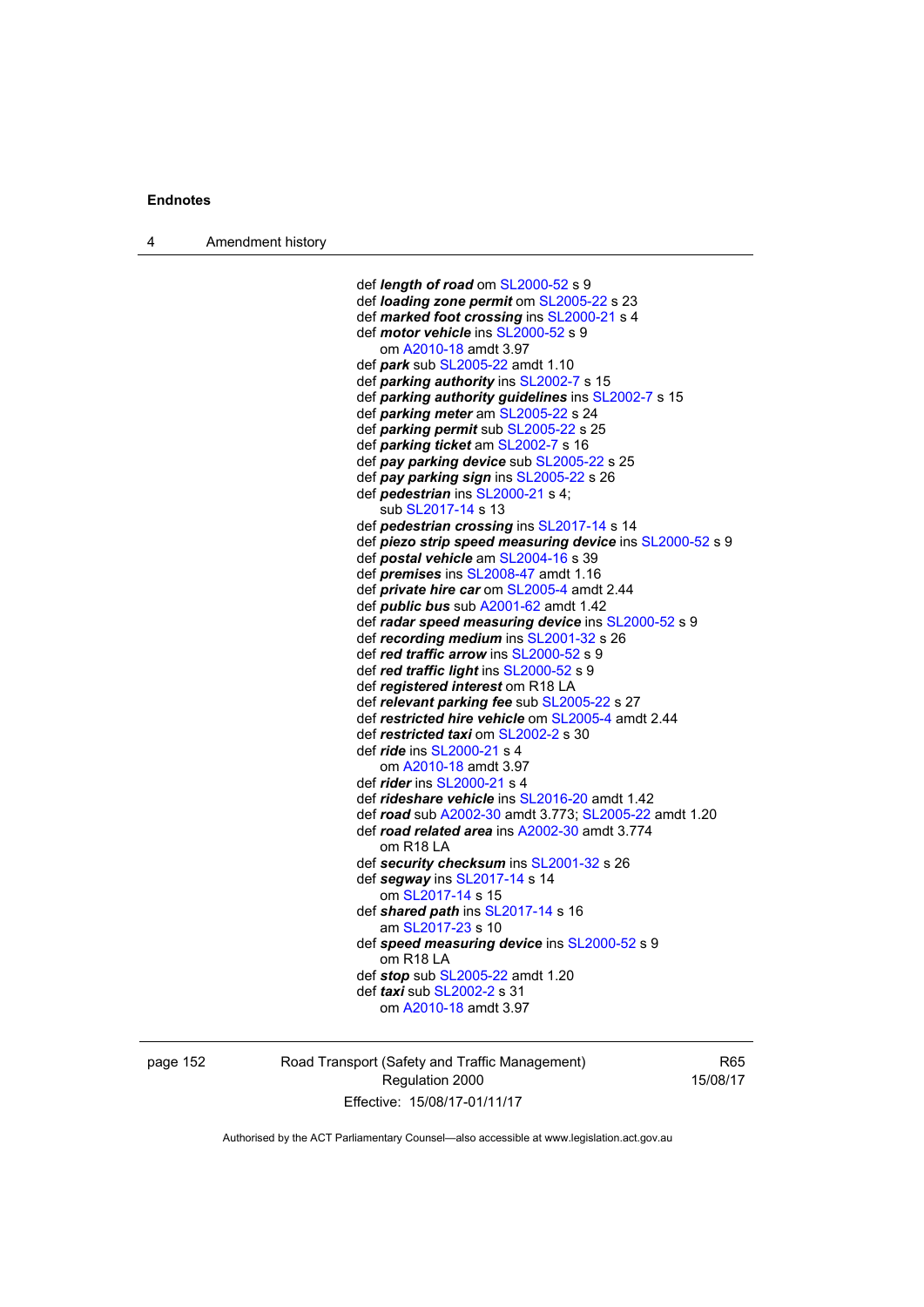Amendment history 4

 def *testing authority* ins [SL2000-52](http://www.legislation.act.gov.au/sl/2000-52) s 9 def *the Act* om [A2001-44](http://www.legislation.act.gov.au/a/2001-44) amdt 1.3805 def *ticket parking area* sub [SL2005-22](http://www.legislation.act.gov.au/sl/2005-22) s 27 def *ticket parking space* sub [SL2005-22](http://www.legislation.act.gov.au/sl/2005-22) s 27 def *traffic lights camera detection device* ins [SL2000-52](http://www.legislation.act.gov.au/sl/2000-52) s 9 om [SL2007-20](http://www.legislation.act.gov.au/sl/2007-20) s 21 def *trailer* ins [SL2000-52](http://www.legislation.act.gov.au/sl/2000-52) s 9 om [A2010-18](http://www.legislation.act.gov.au/a/2010-18) amdt 3.97 def *use* om [A2010-18](http://www.legislation.act.gov.au/a/2010-18) amdt 3.97 ins [SL2017-14](http://www.legislation.act.gov.au/sl/2017-14/default.asp) s 16 sub [SL2017-23](http://www.legislation.act.gov.au/sl/2017-23/default.asp) s 11 def *vehicle* ins [SL2000-52](http://www.legislation.act.gov.au/sl/2000-52) s 9 def *wheeled recreational device* sub [SL2017-14](http://www.legislation.act.gov.au/sl/2017-14/default.asp) s 17 def *WORM disk* ins [SL2001-32](http://www.legislation.act.gov.au/sl/2001-32) s 26 sub [SL2004-47](http://www.legislation.act.gov.au/sl/2004-47) s 46 om [SL2014-11](http://www.legislation.act.gov.au/sl/2014-11) s 23

R65 15/08/17 Road Transport (Safety and Traffic Management) Regulation 2000 Effective: 15/08/17-01/11/17

page 153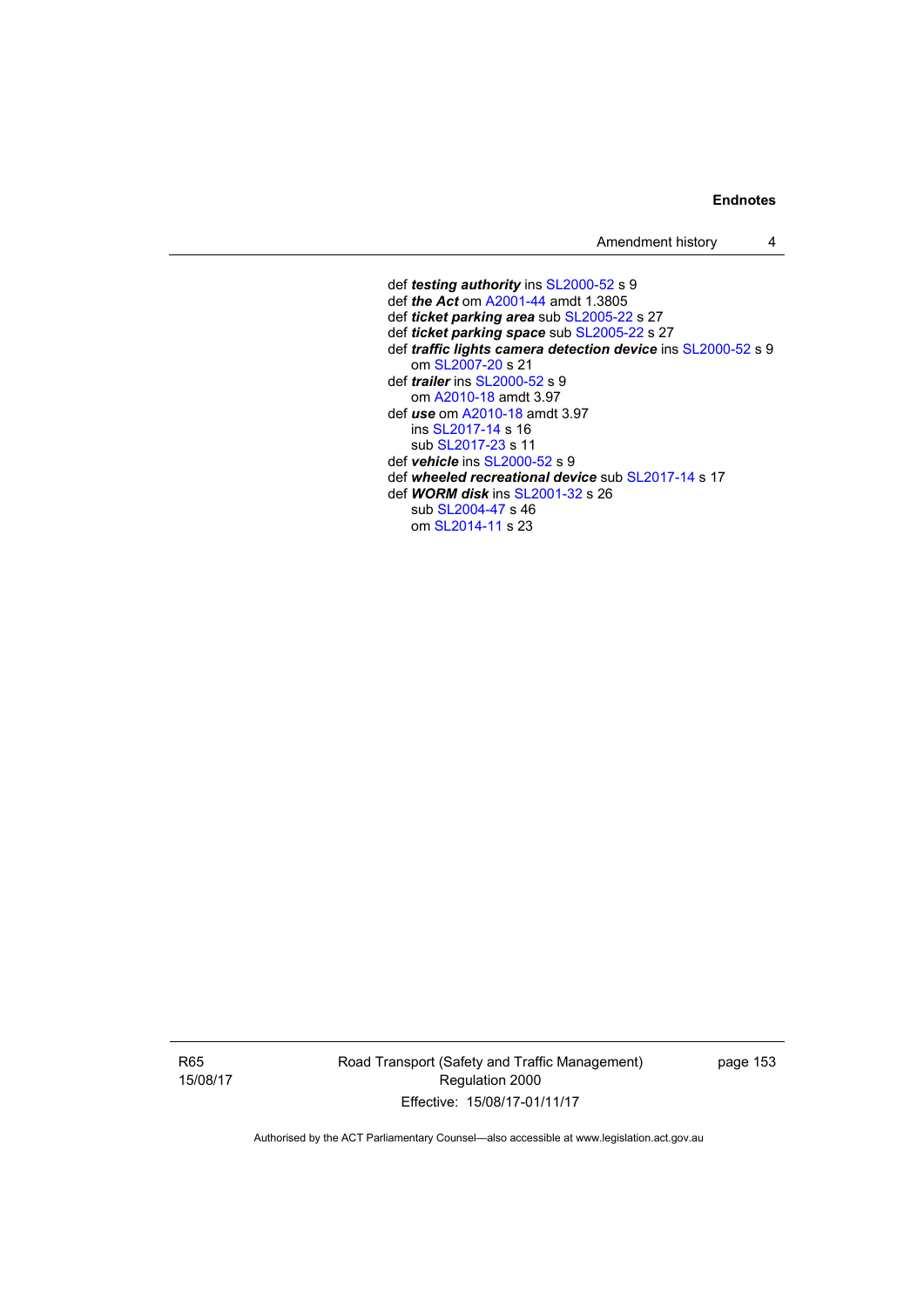# **5 Earlier republications**

Some earlier republications were not numbered. The number in column 1 refers to the publication order.

Since 12 September 2001 every authorised republication has been published in electronic pdf format on the ACT legislation register. A selection of authorised republications have also been published in printed format. These republications are marked with an asterisk (\*) in column 1. Electronic and printed versions of an authorised republication are identical.

| <b>Republication No</b> | <b>Amendments to</b> | <b>Republication date</b> |
|-------------------------|----------------------|---------------------------|
| 1                       | not amended          | 1 March 2000              |
| $\overline{2}$          | A2001-56             | 12 September 2001         |
| 3                       | A2001-62             | 3 December 2001           |
| 4                       | <b>SL2002-2</b>      | 1 March 2002              |
| $5*$                    | <b>SL2002-2</b>      | 2 March 2002              |
| 6                       | SL2002-7             | 16 April 2002             |
| 7                       | A2002-30             | 10 October 2002           |
| 8                       | SL2002-31            | 1 November 2002           |
| 9                       | SL2002-31            | 2 December 2002           |
| 10                      | A2002-51             | 1 January 2003            |
| 11                      | SL2003-1             | 10 January 2003           |
| $12*$                   | SL2003-12            | 1 June 2003               |
| 13                      | SL2003-14            | 11 June 2003              |
| 14                      | A2004-7              | 5 April 2004              |
| 15                      | A2004-28             | 1 July 2004               |
| 16                      | A2004-28             | 19 July 2004              |
| 17                      | SL2004-47            | 10 September 2004         |
| 18                      | SL2004-47            | 2 November 2004           |
| 19                      | <b>SL2005-4</b>      | 9 March 2005              |
| 20                      | SL2005-7             | 9 April 2005              |
| $21*$                   | SL2005-22            | 16 September 2005         |
|                         |                      |                           |

page 154 Road Transport (Safety and Traffic Management) Regulation 2000 Effective: 15/08/17-01/11/17

R65 15/08/17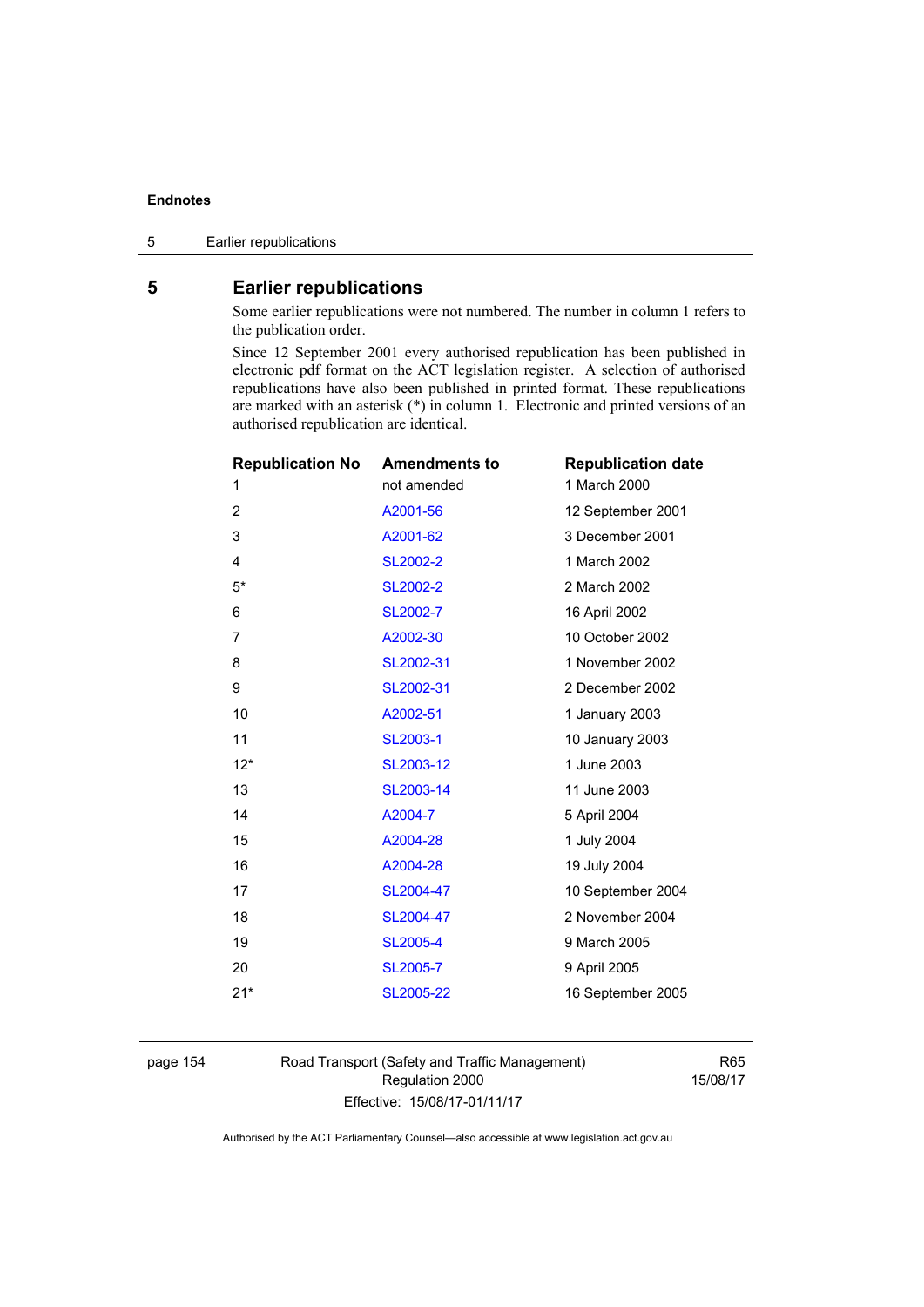Earlier republications 5

| <b>Republication No</b><br>22 | <b>Amendments to</b><br>A2005-62 | <b>Republication date</b><br>11 January 2006 |
|-------------------------------|----------------------------------|----------------------------------------------|
| 23                            | <b>SL2006-4</b>                  | 17 January 2006                              |
| 24                            | SL2006-32                        | 3 July 2006                                  |
| 25                            | SL2006-32                        | 2 December 2006                              |
| 26                            | SL2006-51                        | 5 December 2006                              |
| 27                            | SL2007-20                        | 31 July 2007                                 |
| 28                            | A2007-25                         | 31 March 2008                                |
| 29                            | SL2008-47                        | 2 December 2008                              |
| 30                            | SL2008-47                        | 11 March 2009                                |
| 31                            | <b>SL2009-7</b>                  | 13 March 2009                                |
| 32                            | <b>SL2009-7</b>                  | 16 March 2009                                |
| 33                            | SL2010-5                         | 3 March 2010                                 |
| 34                            | SL2010-5                         | 15 March 2010                                |
| 35                            | SL2010-7                         | 17 March 2010                                |
| 36 (RI)                       | A2010-15                         | 6 April 2010                                 |
| 37                            | A2010-18                         | 3 June 2010                                  |
| 38                            | SL2010-33                        | 6 August 2010                                |
| 39                            | SL2010-38                        | 17 September 2010                            |
| 40                            | SL2011-2                         | 28 January 2011                              |
| 41                            | SL2011-2                         | 15 March 2011                                |
| 42                            | A2011-52                         | 12 December 2011                             |
| 43                            | SL2011-35                        | 15 January 2012                              |
| $44*$                         | SL2011-35                        | 30 January 2012                              |
| 45                            | SL2012-44                        | 20 December 2012                             |
| 46                            | SL2013-9                         | 7 May 2013                                   |
| 47                            | SL2013-20                        | 1 August 2013                                |
| 48                            | SL2013-25                        | 6 September 2013                             |

R65 15/08/17 Road Transport (Safety and Traffic Management) Regulation 2000 Effective: 15/08/17-01/11/17

page 155